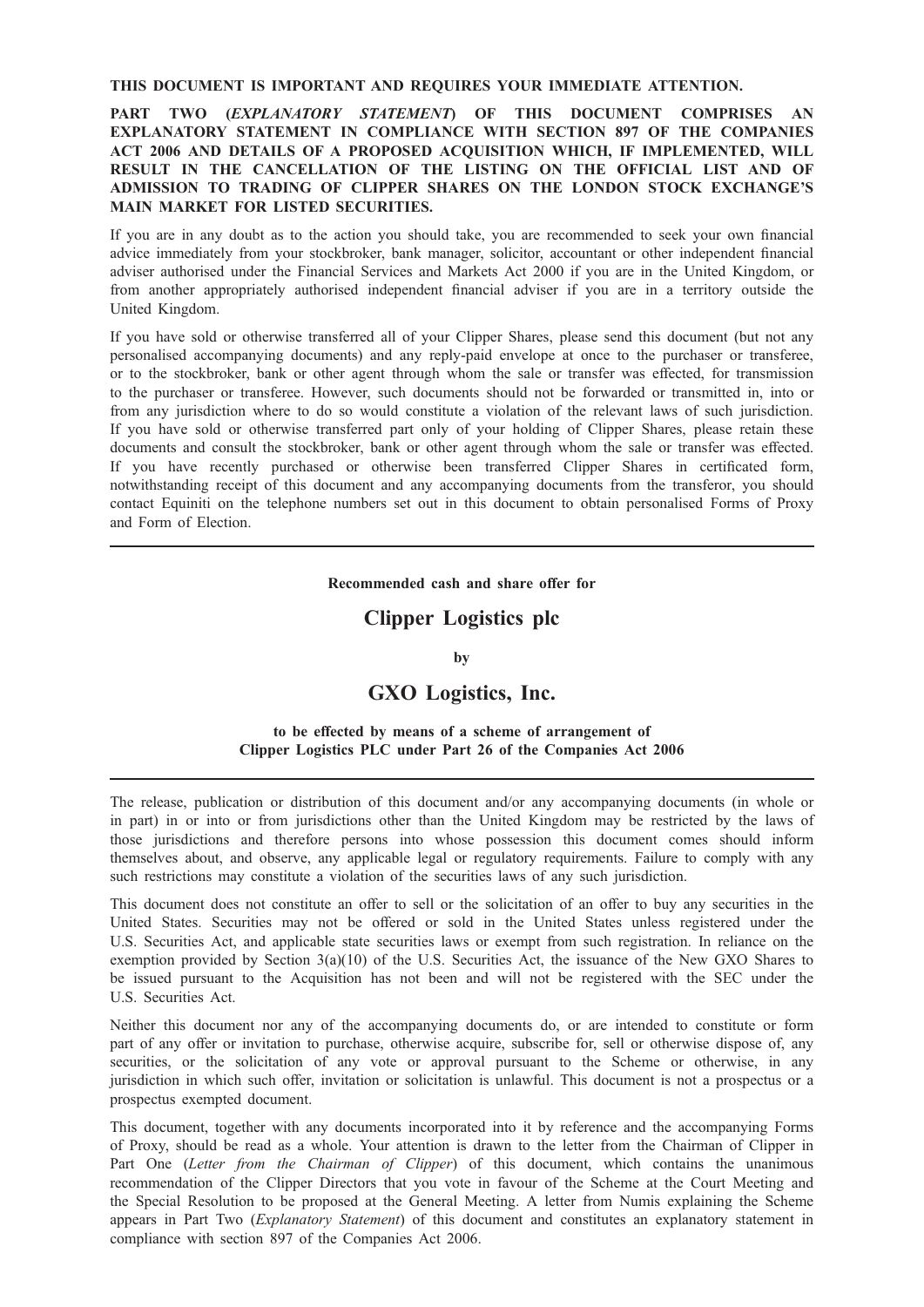Notices of the Court Meeting and the General Meeting, each of which will be held at the offices of Numis Securities Limited, 45 Gresham Street, London, England, EC2V 7BF and through the electronic facilities that are being made available via the Lumi online meeting platform (the "Virtual Meeting Platform") on 11 April 2022, are set out in Part Fourteen (Notice of Court Meeting) and Part Fifteen (Notice of General Meeting) respectively of this document. The Court Meeting is expected to start at 2:00 p.m. on that date and the General Meeting at 2:15 p.m. or as soon thereafter as the Court Meeting is concluded or adjourned.

Actions to be taken by Clipper Shareholders are set out on pages xi to xii (Actions to be Taken to Vote on the Acquisition) of this document. Clipper Shareholders are asked to complete and return the enclosed BLUE (for the Court Meeting) and YELLOW (for the General Meeting) Forms of Proxy in accordance with the instructions printed thereon as soon as possible, but in any event so as to be received by Clipper's registrar, Equiniti, by 2:00 p.m. and 2:15 p.m. on 7 April 2022 (in the case of the Court Meeting and General Meeting respectively) or, in the case of an adjourned Meeting, not later than 48 hours before the relevant Meeting, excluding any part of a day that is not a business day. Clipper Shareholders who hold Clipper Shares in CREST may also appoint a proxy through the CREST electronic proxy appointment service by following the instructions set out on pages xi to xii of this document. If the BLUE Form of Proxy for the Court Meeting is not lodged by the relevant time, it may be handed to Clipper's registrar, Equiniti, on behalf of the Chairman of the Court Meeting before the start of the Court Meeting. However, in the case of the General Meeting, if the YELLOW Form of Proxy is not lodged by the relevant time, it will be invalid. The completion and return of a Form of Proxy will not prevent Clipper Shareholders from attending and voting in person (or remotely via the Virtual Meeting Platform) at either the Court Meeting or the General Meeting, or any adjournment thereof.

Clipper remains firmly committed to encouraging shareholder engagement on the business of the Court Meeting and the General Meeting (together, the "Meetings"). As such, the Meetings will take place using a hybrid format incorporating physical participation and remote participation via the Virtual Meeting Platform.

The Clipper Board continues to monitor the situation surrounding COVID-19 and in order to protect the health and safety of all stakeholders, Clipper Shareholders and other attendees (including any duly appointed proxies and/or corporate representatives) are strongly encouraged not to attend the Court Meeting or the General Meeting in person, save for the Chair and anyone else nominated by the Chair in order to establish a quorum or to facilitate the proceedings of the Meetings.

Any changes to the arrangements for the Meetings will be communicated to shareholders before the Meetings, including through Clipper's website at https://www.clippergroup.co.uk/possible-offer/ and by announcement through a Regulatory Information Service.

Clipper Shareholders that intend to participate in the Meetings remotely should refer to the further details provided below in relation to the Virtual Meeting Platform and also in the Virtual Meeting Guide.

### Instructions for accessing the Virtual Meeting Platform

Clipper Shareholders will be given the opportunity to remotely attend, submit questions and vote at the Court Meeting and the General Meeting via the Virtual Meeting Platform. Clipper Shareholders may also submit questions to be considered at the relevant Meeting at any time up to 48 hours before the time of the relevant Meeting by emailing investor-relations@clippergroup.co.uk. Clipper Shareholders can access the Virtual Meeting Platform via a mobile web client, which is compatible with the latest browser versions of Chrome, Firefox and Safari, and can be accessed using any web browser, on a PC, tablet or smartphone device. To attend remotely, submit questions and/or vote using this method, please go to https:// web.lumiagm.com/159-316-983.

Once you have accessed https://web.lumiagm.com/159-316-983 from your web browser, you will be prompted to enter your Shareholder Reference Number ("SRN") and PIN number (this is the first 2 and last 2 digits of the SRN). Your SRN, including any zeros, and your PIN number can be found printed on your Form of Proxy. If you are not in receipt of your SRN this can also be found on a share certificate, nominee statement or Dividend Confirmation (tax voucher), or alternatively, if you are already registered on this website, you can sign in to www.shareview.co.uk to obtain your SRN. Access to the Meetings via the website will be available from 1:00 p.m. on 11 April 2022, as further detailed below. If you are unable to access your SRN and PIN, please contact Equiniti by emailing hybrid.help@equiniti.com stating your full name, postcode and Shareholder reference number, if known. Mailboxes are monitored 9.00 am to 5.00 pm Monday to Friday (excluding public holidays in England & Wales). Please note that Equiniti cannot provide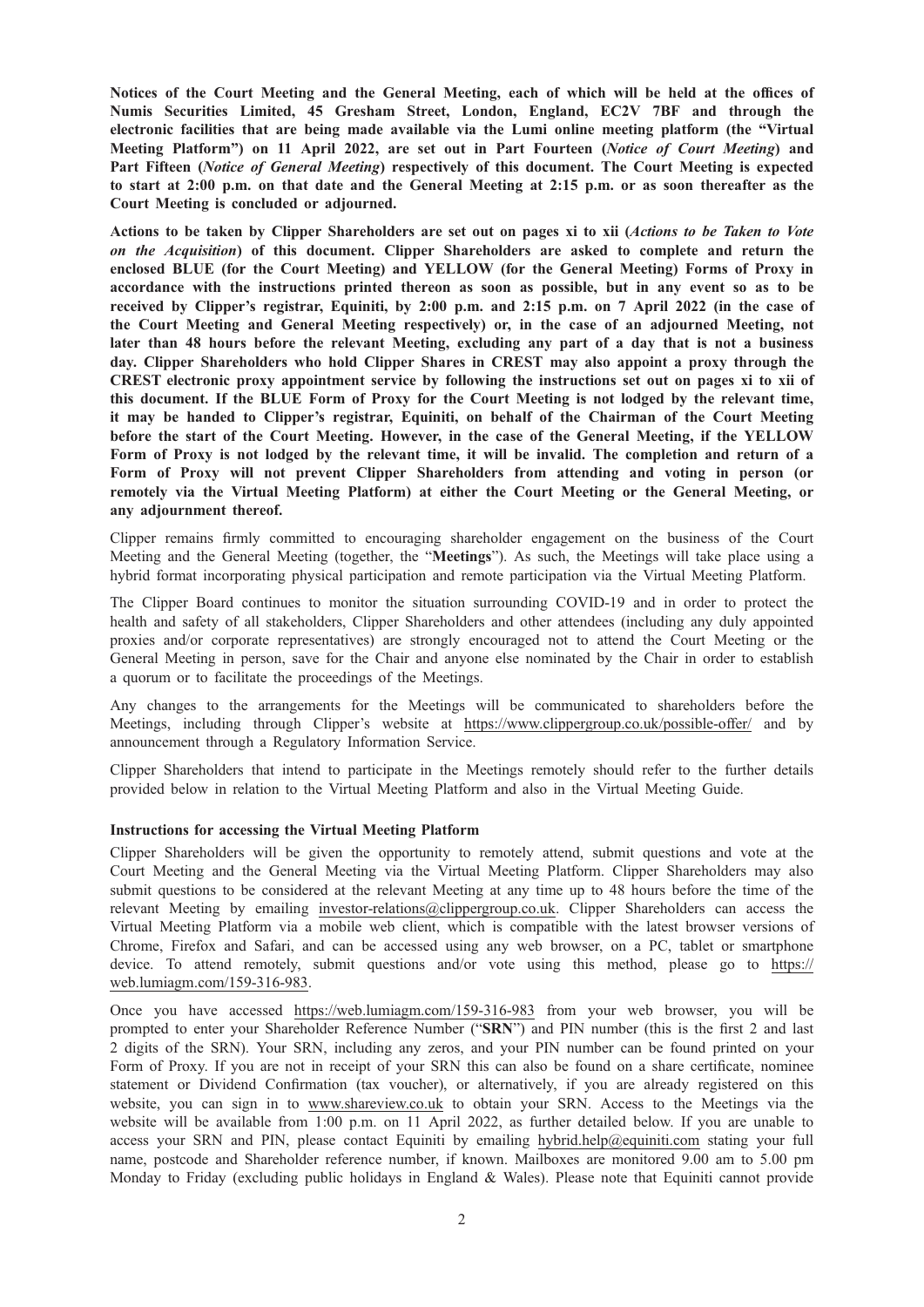comments on the merits of the Scheme or provide any financial, legal or tax advice, and calls may be recorded and monitored for security and training purposes.

Although access to the Meetings will be available from 1:00 p.m. on 11 April 2022, voting functionality via the Virtual Meeting Platform will not be enabled until the Chair of the relevant Meeting declares the poll open. Clipper Shareholders will be permitted to submit questions (via the Virtual Meeting Platform) during the course of the Meetings. The same function may be used to submit any objections Scheme Shareholders may have to the Scheme at the Court Meeting. Clipper Shareholders may also submit questions to be considered at the relevant Meeting at any time up to 48 hours before the relevant Meeting by emailing investor-relations@clippergroup.co.uk. The Chair of the relevant Meeting will ensure that all such questions and/or any objections (in the case of the Court Meeting) relating to the formal business of the Meeting are addressed during the relevant meeting, unless no response is required to be provided under the Companies Act 2006, or in circumstances where the provision of a response would, at the Chair's discretion, otherwise be undesirable in the interests of Clipper or the good order of the relevant Meeting.

If attending the relevant Meeting via the Virtual Meeting Platform, you must ensure you are connected to the internet at all times during the Meeting in order to submit questions and/or any objections (in the case of the Court Meeting) and vote when the Chair commences polling. Therefore, it is your responsibility to ensure connectivity for the duration of the relevant Meeting via your wireless or other internet connection. The Virtual Meeting Guide contains further information on remotely accessing and participating in the Meetings on Clipper's website at https://www.clippergroup.co.uk/possible-offer/.

### Proxies and Nominees

If you wish to appoint a proxy (other than the Chair of each of the Meetings) and for the proxy to attend the meeting on your behalf, please do so by completing the enclosed Forms of Proxy or alternatively by visiting the website www.sharevote.co.uk in accordance with the instructions set out on the Forms of Proxy. If you wish to appoint multiple proxies or obtain a Form of Proxy, please call Equiniti on 0371-384-2917 from the UK or +44 371-384-2917 from outside the UK (the "Shareholder Helpline") (calls are charged at the standard geographic rate and will vary by provider; calls from outside the UK will be charged at the applicable international rate). The Shareholder Helpline is open between 8.30 a.m. to 5.30 p.m. Monday to Friday, excluding English and Welsh public holidays. Please note that Equiniti cannot provide comments on the merits of the Scheme or provide any financial, legal or tax advice, and calls may be recorded and monitored for security and training purposes.

If your shares are held by a nominee and you wish to access the electronic meeting, you will need to contact your nominee immediately. Your nominee will need to have completed a letter of representation and presented this to Clipper's registrar, Equiniti, no later than 48 hours before the relevant Meeting in order to obtain a unique SRN and PIN number on your behalf, which you can then use to access the electronic meeting. If you are in any doubt about your shareholding (including whether you hold via a nominee), please contact the Company's registrar Equiniti by emailing: hybrid.help@equiniti.com. Mailboxes are monitored 9.00 am to 5.00 pm Monday to Friday (excluding public holidays in England & Wales). To avoid any delays accessing the meeting, contact should be made at least 24 hours prior to the meeting date and time. The Shareholder Helpline is open between 8.30 a.m. to 5.30 p.m. Monday to Friday, excluding English and Welsh public holidays. Please note that Equiniti cannot provide comments on the merits of the Scheme or provide any financial, legal or tax advice, and calls may be recorded and monitored for security and training purposes.

### Elections

Scheme Shareholders that hold their Scheme Shares in certificated form or in the Clipper Corporate Sponsored Nominee (the "Nominee") and who wish to make an election under the Mix and Match Facility, should also complete, sign and return the GREEN Form of Election or the GREEN Form of Instruction (as the case may be) in accordance with the instructions contained in Part Five (Notes for Making Elections) of this document. If you hold your Scheme Shares in uncertificated form and wish to make an election under the Mix and Match Facility, you must do so electronically via the procedure set out in Part Five (Notes for Making Elections) of this document.

### Other Important Information

Certain terms used in this document are defined in Part Thirteen (Definitions) of this document.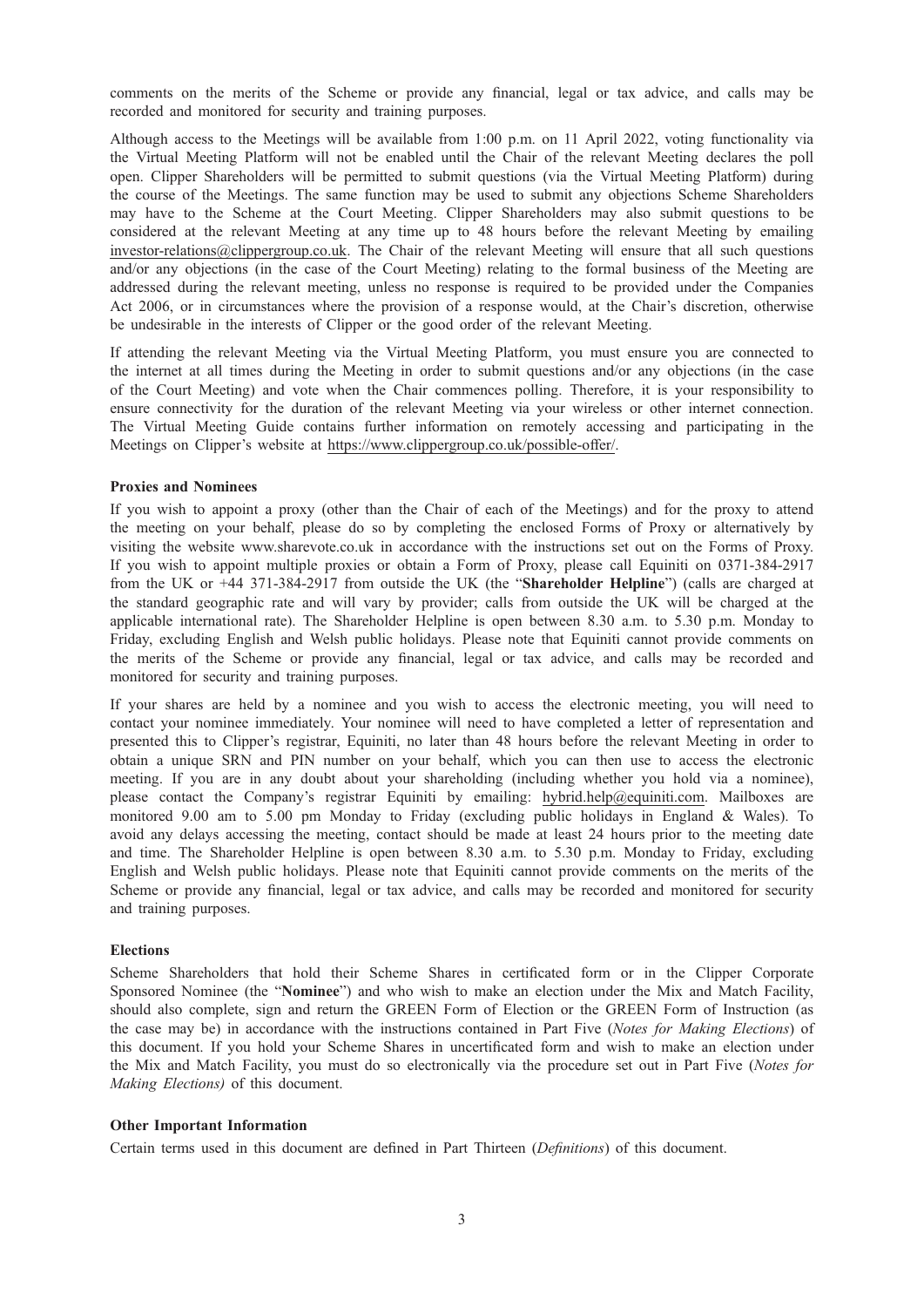If you have any questions about this document, the Court Meeting or the General Meeting, or how to complete the Forms of Proxy, GREEN Form of Election or GREEN Form of Instruction please call Equiniti on the Shareholder Helpline on 0371-384-2917 from the UK or +44 371-384-2917 from outside the UK (calls are charged at the standard geographic rate and will vary by provider; calls from outside the UK will be charged at the applicable international rate). The Shareholder Helpline is open between 8.30 a.m. to 5.30 p.m. Monday to Friday, excluding English and Welsh public holidays. Please note that Equiniti cannot provide comments on the merits of the Scheme or provide any financial, legal or tax advice, and calls may be recorded and monitored for security and training purposes.

Numis Securities Limited ("Numis"), which is authorised and regulated in the United Kingdom by the FCA, is acting exclusively as financial adviser to Clipper and no one else in connection with the Acquisition and will not regard any other person as its client in relation to the Acquisition and shall not be responsible to anyone other than Clipper for providing the protections afforded to clients of Numis nor for providing advice in connection with the matters referred to herein. Neither Numis nor any of its subsidiaries, branches or affiliates owes or accepts any duty, liability or responsibility whatsoever (whether direct or indirect, whether in contract, in tort, under statute or otherwise) to any person who is not a client of Numis in connection with any matter referred to herein or otherwise.

Shore Capital Stockbrokers Limited ("Shore Capital"), which is authorised and regulated in the United Kingdom by the FCA, is acting as joint corporate broker exclusively for Clipper and no one else in connection with the Acquisition and will not regard any other person as its client in relation to the Acquisition and shall not be responsible to anyone other than Clipper for providing the protections afforded to clients of Shore Capital nor for providing advice in connection with the matters referred to herein. Neither Shore Capital nor any of its subsidiaries, branches or affiliates owes or accepts any duty, liability or responsibility whatsoever (whether direct or indirect, whether in contract, in tort, under statute or otherwise) to any person who is not a client of Shore Capital in connection with any matter referred to herein or otherwise.

N.M. Rothschild & Sons Limited ("Rothschild & Co"), which is authorised and regulated in the United Kingdom by the FCA, is acting exclusively as financial adviser to GXO and no one else in connection with the Acquisition and will not regard any other person as its client in relation to the Acquisition and shall not be responsible to anyone other than GXO for providing the protections afforded to clients of Rothschild & Co or its affiliates, nor for providing advice in connection with the Acquisition or any matter or arrangement referred to herein. Neither Rothschild  $\&$  Co nor any of its subsidiaries, branches or affiliates (nor their respective directors, officers, employees or agents) owes or accepts any duty, liability or responsibility whatsoever (whether direct or indirect, whether in contract, in tort, under statute or otherwise) to any person who is not a client of Rothschild & Co in connection with this document any matter referred to or statement contained herein or otherwise.

Barclays Bank PLC, acting through its Investment Bank ("Barclays"), which is authorised in the United Kingdom by the Prudential Regulation Authority ("PRA") and regulated in the United Kingdom by the PRA and FCA, is acting exclusively as financial adviser to GXO and no one else in connection with the Acquisition and will not regard any other person as its client in relation to the Acquisition and shall not be responsible to anyone other than GXO for providing the protections afforded to clients of Barclays or its affiliates, nor for providing advice in connection with the Acquisition or any matter or arrangement referred to herein. Neither Barclays nor any of its subsidiaries, branches or affiliates owes or accepts any duty, liability or responsibility whatsoever (whether direct or indirect, whether in contract, in tort, under statute or otherwise) to any person who is not a client of Barclays in connection with any matter referred to herein or otherwise.

Apart from the responsibilities and liabilities, if any, which may be imposed on Numis, Shore Capital, Barclays and Rothschild & Co by FSMA or the regulatory regime established thereunder or under the regulatory regime of any jurisdiction where the exclusion of liability under the relevant regulatory regime would be illegal, void or unenforceable, none of Numis, Shore Capital, Barclays, Rothschild & Co or any person affiliated with any of them assumes any responsibility whatsoever and none of them makes any representation or warranty, express or implied, in relation to the contents of this document, including its accuracy, completeness or verification or for any other statement made or purported to be made by any of them or on their behalf and nothing contained in this document is, or shall be, relied upon as a promise or representation in this respect whether as to the past or the future, in connection with Clipper, the Clipper Group, GXO or the GXO Group, the Acquisition or otherwise. Each of Numis, Shore Capital, Barclays and Rothschild & Co accordingly disclaims to the fullest extent permitted by law all and any responsibility and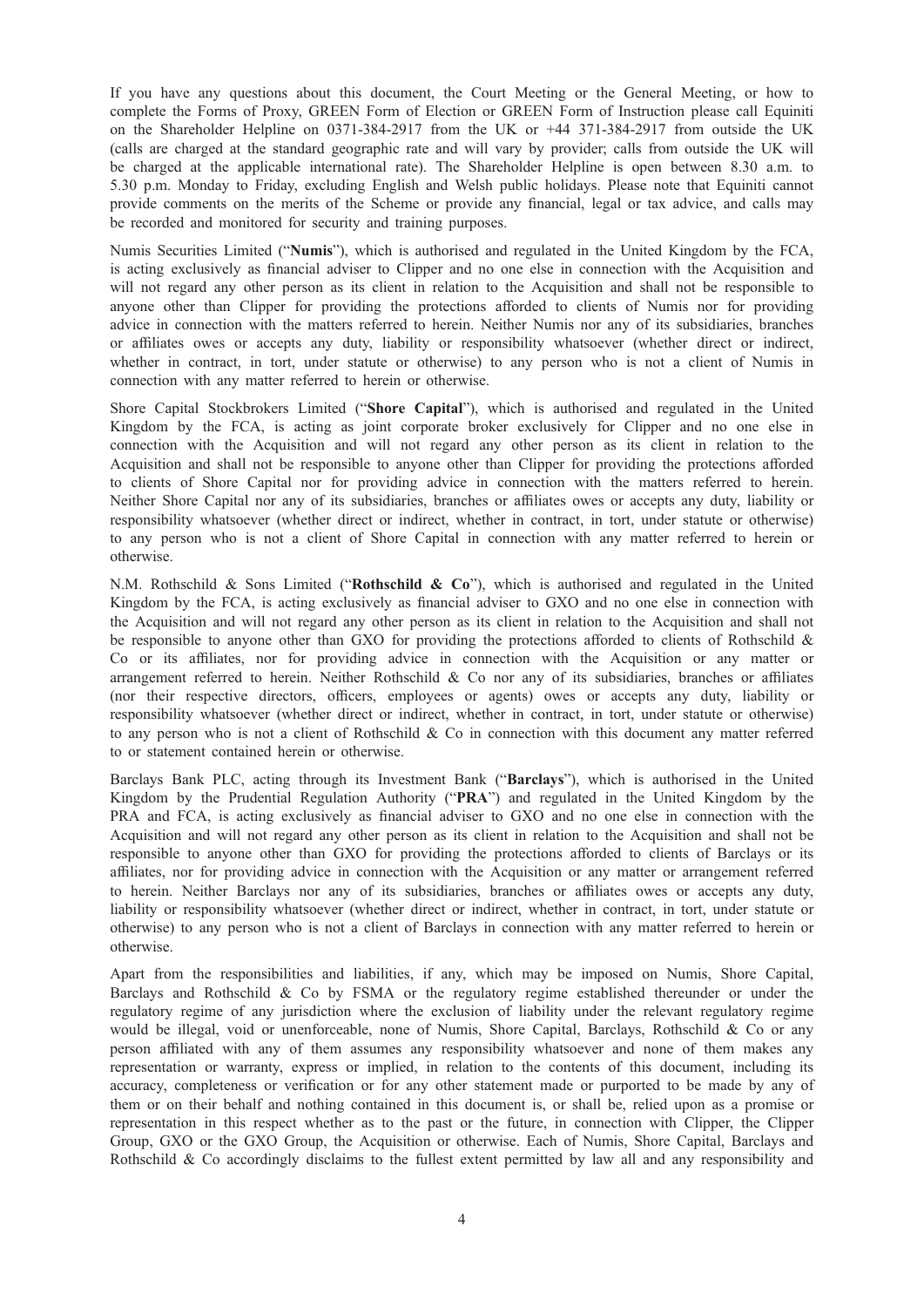liability whether arising in tort, contract or otherwise which it might otherwise (save as referred to above) be found to have in respect of this document or any such statement.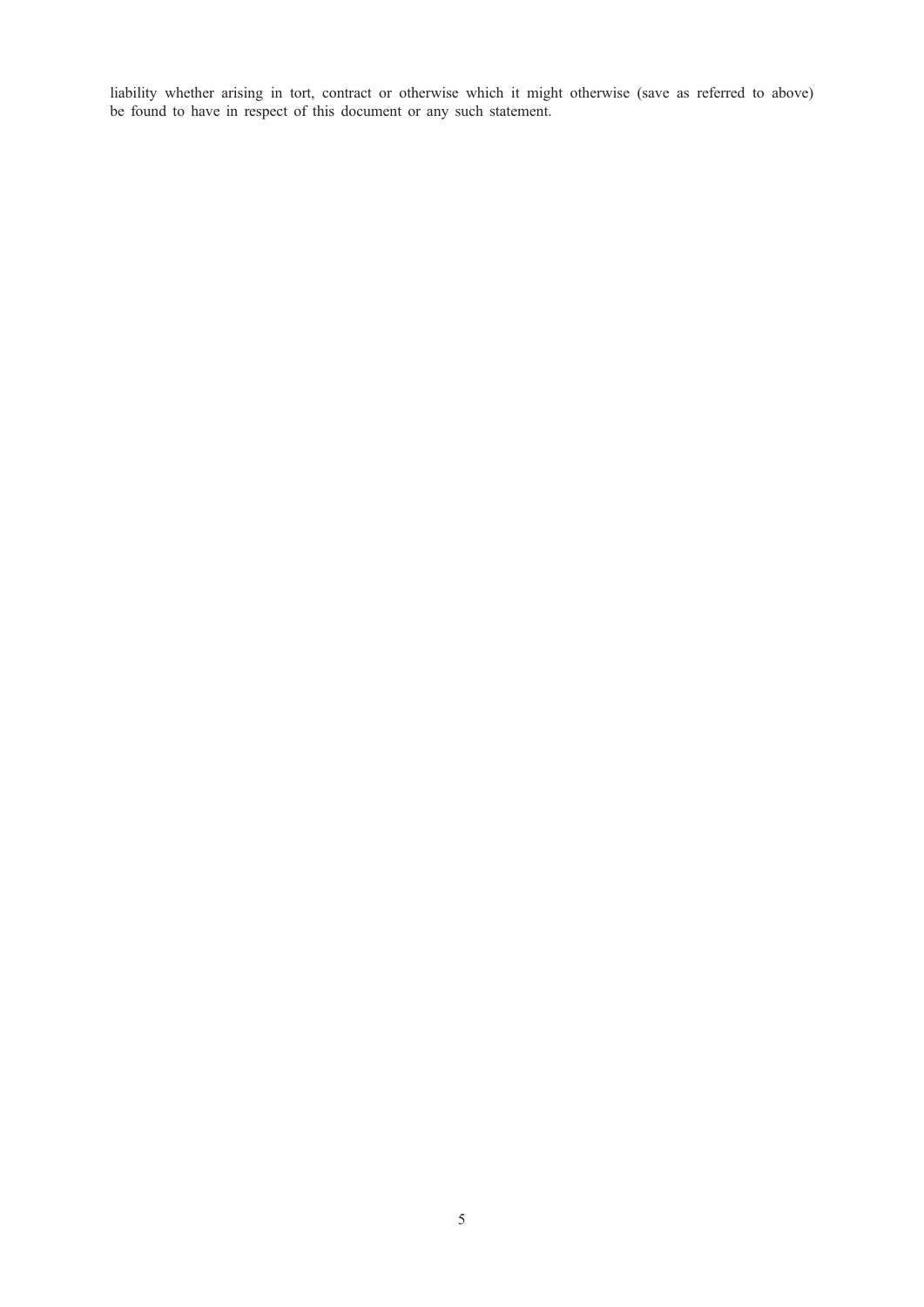# IMPORTANT NOTICE

The release, publication or distribution of this document and/or any accompanying documents (in whole or in part) in or into or from jurisdictions other than the United Kingdom may be restricted by law and therefore any persons who are subject to the laws of any jurisdiction other than the United Kingdom should inform themselves about, and observe, any applicable legal or regulatory requirements. Any failure to comply with the applicable restrictions may constitute a violation of the securities laws of any such jurisdiction. To the fullest extent permitted by applicable law, the companies and persons involved in the Acquisition disclaim any responsibility or liability for the violation of such requirements by any person or any other failure to satisfy any applicable laws, regulations or requirements. Neither this document nor any of the accompanying documents do or are intended to constitute or form part of any offer or invitation to purchase, otherwise acquire, subscribe for, sell or otherwise dispose of, any securities or the solicitation of any vote or approval pursuant to the Scheme or otherwise, in any jurisdiction in which such offer, invitation or solicitation is unlawful.

This document has been prepared for the purpose of complying with English law, the Code, the Market Abuse Regulation, the Disclosure Guidance and Transparency Rules and the Listing Rules, and the information disclosed may not be the same as that which would have been disclosed if this document had been prepared in accordance with the laws of jurisdictions other than England and Wales.

Restricted Shareholders will not be sent a GREEN Form of Election or the GREEN Form of Instruction and will not be entitled to make an election under the Mix and Match Facility.

Copies of certain documents relating to the Acquisition are not being, and must not be, directly or indirectly, mailed or otherwise forwarded, distributed or sent in, into or from a Restricted Jurisdiction and persons receiving such documents (including custodians, nominees and trustees) must not mail or otherwise distribute or send them in, into or from such jurisdictions where to do so would violate the laws of that jurisdiction.

The Acquisition will be implemented solely in accordance with this document (or, in the event that the Acquisition is to be implemented by means of a Takeover Offer, the offer document), which contains the full terms and conditions of the Acquisition, including details of how to vote in respect of the Scheme. Any voting decision or response in relation to the Acquisition should be made solely on the basis of the information contained in this document, the Announcement, the Forms of Proxy and the Form of Election.

This document does not constitute a prospectus or a prospectus exempted document.

This document may be deemed to be solicitation material in respect of the Acquisition, including the issuance of GXO Shares. To the extent GXO effects the Acquisition as a Scheme under English law, the issuance of GXO Shares would not be expected to require registration under the U.S. Securities Act pursuant to an exemption provided by Section 3(a)(10) of the U.S. Securities Act. If, in the future, GXO exercises its right to implement the Acquisition by way of a Takeover Offer it will, to the extent the Takeover Offer is not exempt from the registration requirements of the U.S. Securities Act, file a registration statement with the SEC that will contain a prospectus with respect to the issuance of New GXO Shares under the U.S. Securities Act.

### Overseas shareholders

The release, publication or distribution of this document and/or any accompanying documents (in whole or in part) in or into or from jurisdictions other than the United Kingdom may be restricted by law and therefore any persons who are subject to the laws of any jurisdiction other than the United Kingdom (including Restricted Jurisdictions) should inform themselves about, and observe, any applicable legal or regulatory requirements. In particular, the ability of persons who are not resident in the United Kingdom or who are subject to the laws of another jurisdiction to vote their Clipper Shares in respect of the Scheme at the Meetings, or to execute and deliver the Forms of Proxy (appointing another to vote at the Meetings on their behalf), the GREEN Form of Election or the GREEN Form of Instruction, may be affected by the laws of the relevant jurisdictions in which they are located or to which they are subject. Any failure to comply with applicable legal or regulatory requirements of any jurisdiction may constitute a violation of securities laws in that jurisdiction.

If the Acquisition is implemented by way of a Takeover Offer (unless otherwise permitted by applicable law and regulation), the Takeover Offer may not be made, directly or indirectly, in or into or by use of the mails or any other means or instrumentality (including facsimile, e-mail or other electronic transmission, telex or telephone) of interstate or foreign commerce of, or any facility of a national, state or other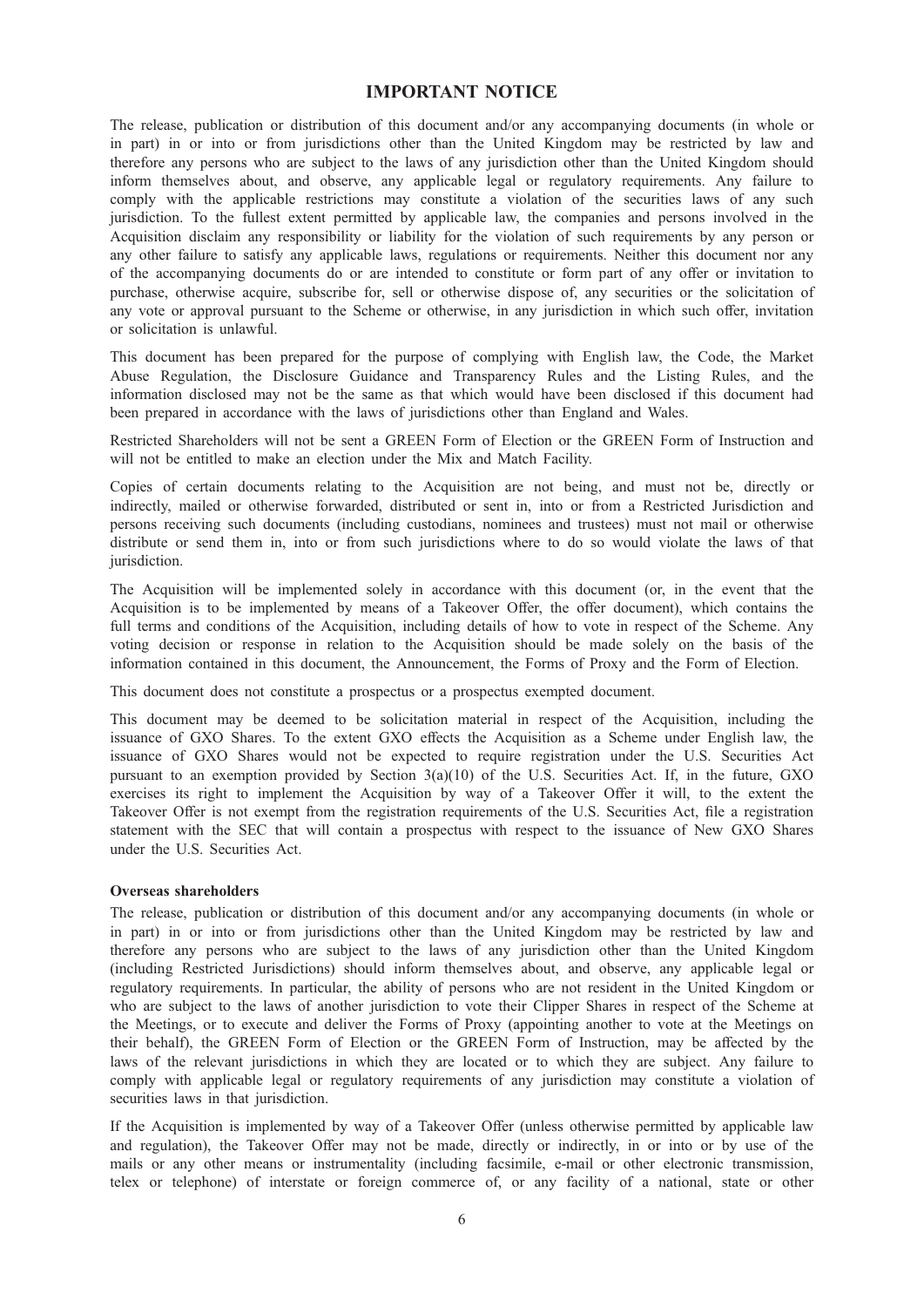securities exchange of, any Restricted Jurisdiction and the Acquisition will not be capable of acceptance by any such use, means, instrumentality or facilities or from within any Restricted Jurisdiction.

### Notice to U.S. Investors in Clipper

The Acquisition relates to the shares of an English company and is being made by means of a scheme of arrangement under Part 26 of the Companies Act 2006. A scheme of arrangement is not subject to the tender offer rules or the proxy solicitation rules under the U.S. Exchange Act and other requirements of U.S. law. Accordingly, the Acquisition is subject to the disclosure requirements and practices applicable to a scheme of arrangement involving an English company listed on the London Stock Exchange, which differ from the disclosure requirements of U.S. tender offer and proxy solicitation rules. Financial information relating to Clipper included in this document has been prepared in accordance with accounting principles applicable in the United Kingdom and may not be comparable to financial information of U.S. companies or companies whose financial statements are prepared in accordance with U.S. GAAP. U.S. GAAP differs in certain significant respects from accounting principles applicable in the United Kingdom.

The New GXO Shares to be issued pursuant to the Acquisition have not been registered under the U.S. Securities Act, and may not be offered or sold in the United States absent registration or an applicable exemption from the registration requirements of the U.S. Securities Act. The New GXO Shares to be issued pursuant to the Acquisition will be issued pursuant to the exemption from registration provided by Section 3(a)(10) under the U.S. Securities Act. In this event, Clipper Shareholders are urged to read these documents and any other relevant documents filed with the SEC, as well as any amendments or supplements to those documents, because they will contain important information, and such documents will be available free of charge at the SEC's website at https://www.sec.gov/ or by directing a request to GXO's Investor Relations team at Investor Relations, GXO Logistics, Inc., Two American Lane, Greenwich, Connecticut 06831.

New GXO Shares issued to persons other than "affiliates" of GXO (defined as certain control persons, within the meaning of Rule 144 under the U.S. Securities Act) will be freely transferable under U.S. law after the Acquisition. Persons (whether or not U.S. persons) who are or will be "affiliates" of GXO within 90 days prior to, or of the Enlarged Group after, the Effective Date will be subject to certain transfer restrictions relating to the New GXO Shares under U.S. law.

Neither the SEC nor any U.S. state securities commission has approved or disapproved of the New GXO Shares to be issued in connection with the Acquisition, or determined if this document is accurate or complete or has passed upon the fairness or the merits of the proposal described herein. Any representation to the contrary is a criminal offence in the United States.

It may be difficult for U.S. investors to enforce their rights and any claim arising out of the U.S. federal securities laws, as Clipper is incorporated under the laws of England and Wales, some or all of its officers and directors may be residents of, and some or all of its assets are or may be located in, a non-U.S. jurisdiction. U.S. investors may not be able to sue a non-U.S. company or its officers or directors in a non-U.S. court for violations of the U.S. securities laws. Further, it may be difficult to compel a non-U.S. company and its affiliates to subject themselves to a U.S. court's judgment.

Save as specified in relation to certain of the documents incorporated by reference by paragraph 1 of Part Seven (Financial Information), none of the financial information in this document has been audited in accordance with generally accepted accounting principles in the United States or the auditing standards of the Public Company Accounting Oversight Board (United States). For the purposes of qualifying for the exemption from the registration requirements of the U.S. Securities Act afforded by Section 3(a)(10) thereof, Clipper will advise the Court that its sanctioning of the Scheme will be relied upon by GXO and Clipper as an approval of the Scheme following a hearing on its fairness which all Scheme Shareholders are entitled to attend, in person or through counsel, to support or oppose the sanctioning of the Scheme and with respect to which notification has been given to all such Scheme Shareholders.

The receipt of cash and New GXO Shares pursuant to the Acquisition by a U.S. Scheme Shareholder (as defined below) as consideration in accordance with the terms of the Scheme and the Acquisition will be treated as a taxable transaction for U.S. federal income tax purposes and possibly under applicable U.S. state, local, non-U.S. and other tax laws. Scheme Shareholders are urged to consult their independent professional adviser immediately regarding the tax consequences of the Scheme and the Acquisition applicable to them.

The statements contained in this document are made as at the date of this document, unless some other time is specified in relation to them, and service of this document shall not give rise to any implication that there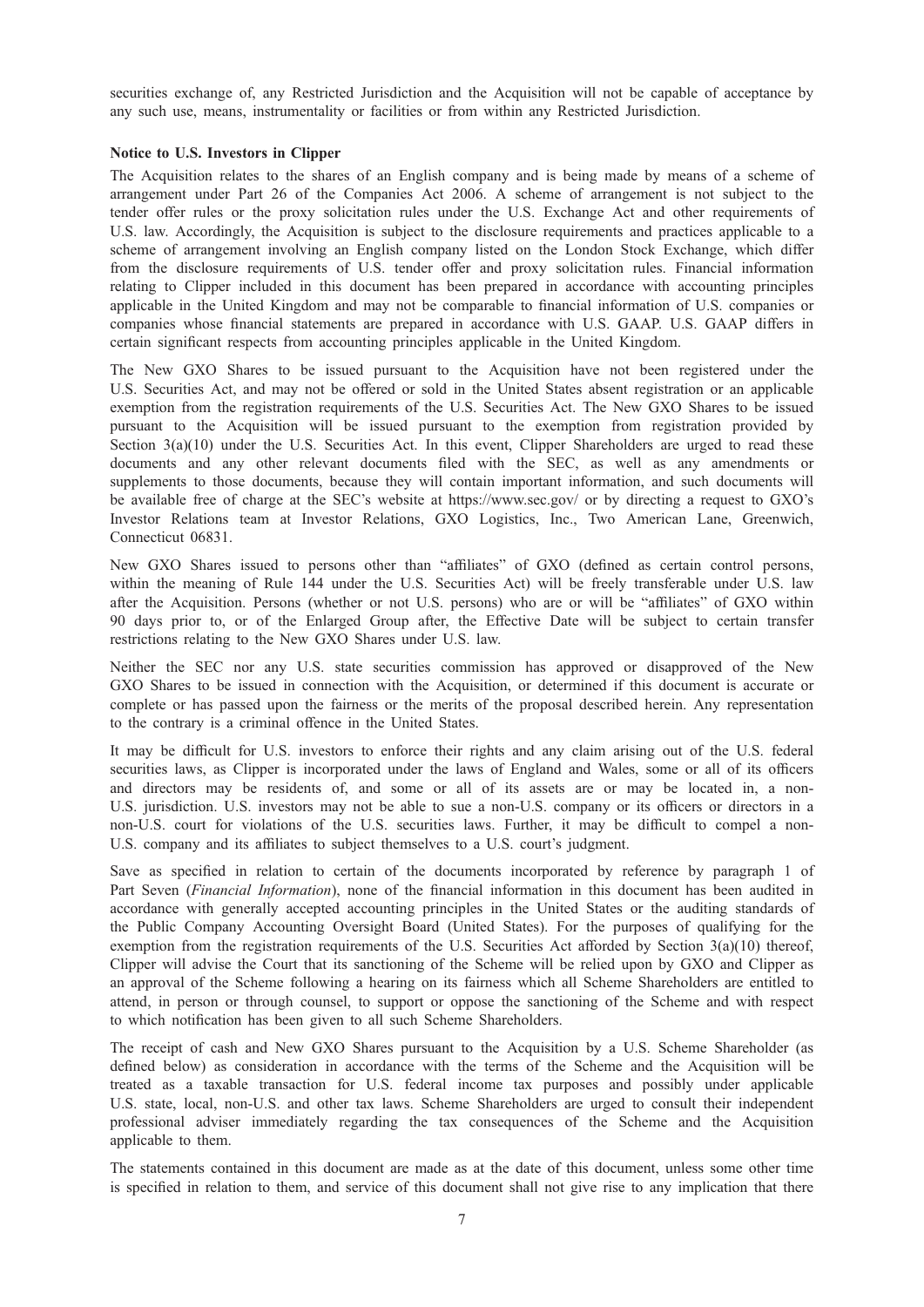has been no change in the facts set forth in this document since such date. Nothing in this document shall be deemed to be a forecast, projection or estimate of the future financial performance of Clipper, the Clipper Group, GXO or the GXO Group, except where otherwise stated.

### Forward-looking statements

This document (including information incorporated by reference in this document), oral statements made regarding the Acquisition and other information published by GXO and Clipper include statements which are, or may be deemed to be, "forward-looking statements" within the meaning of Section 27A of the US Securities Act and Section 21E of the US Exchange Act. All statements other than statements of historical fact are, or may be deemed to be, forward-looking statements, including statements with respect to the financial condition, strategies, results of operations and businesses of GXO and Clipper and their respective groups and certain plans and objectives with respect to the Enlarged Group, including, without limitation, GXO's and Clipper's 2022 financial targets for organic revenue growth, adjusted EBITDA, depreciation and amortization expense and net capital expenditures and the expected run rate cost synergies for the Enlarged Group. In some cases, forward-looking statements can be identified by the use of forward-looking terms such as "anticipate," "estimate," "believe," "continue," "could," "would," "should," "intend," "may," "plan," "potential," "predict," "should," "will," "expect," "objective," "projection," "forecast," "goal," "guidance," "outlook," "effort," "target," "trajectory" or the negative of these terms or other comparable terms. However, the absence of these words does not mean that the statements are not forward-looking. These forwardlooking statements are based on certain assumptions and analyses made by the company in light of its experience and its perception of historical trends, current conditions and expected future developments, as well as other factors the company believes are appropriate in the circumstances.

These forward-looking statements are subject to known and unknown risks, uncertainties and assumptions that may cause actual results, levels of activity, performance or achievements to be materially different from any future results, levels of activity, performance or achievements expressed or implied by such forwardlooking statements.

Factors that might cause or contribute to a material difference include, but are not limited to, the risks discussed in GXO's filings with the SEC and the following: the severity, magnitude, duration and aftereffects of the COVID-19 pandemic and government responses to the COVID-19 pandemic; economic conditions generally; supply chain challenges, including labour shortages; competition and pricing pressures; the GXO Group's and/or the Clipper Group's ability to align the GXO Group's and/or the Clipper Group's investments in capital assets, including equipment, service centres and warehouses, to their respective customers' demands; the GXO Group's and/or the Clipper Group's ability to successfully integrate and realise anticipated synergies, cost savings and profit improvement opportunities with respect to acquired companies; acquisitions may be unsuccessful or result in other risks or developments that adversely affect the GXO Group's and/or the Clipper Group's financial condition and results; the GXO Group's and/or the Clipper Group's ability to develop and implement suitable information technology systems and prevent failures in or breaches of such systems; the GXO Group's and/or the Clipper Group's ability to raise debt and equity capital; litigation; labour matters, including the GXO Group's and/or the Clipper Group's ability to manage its subcontractors, and risks associated with labour disputes at the GXO Group's and/or the Clipper Group's customers and efforts by labour organizations to organize its employees; risks associated with defined benefit plans for the GXO Group's and/or the Clipper Group's current and former employees; fluctuations in currency exchange rates; fluctuations in fixed and floating interest rates; issues related to the GXO Group's and/or the Clipper Group's intellectual property rights; governmental regulation, including trade compliance laws, as well as changes in international trade policies and tax regimes; natural disasters, terrorist attacks or similar incidents; a material disruption of the GXO Group's and/or the Clipper Group's operations; the inability to achieve the level of revenue growth, cash generation, cost savings, improvement in profitability and margins, fiscal discipline, or strengthening of competitiveness and operations anticipated or targeted; the impact of potential cyber-attacks and information technology or data security breaches; the inability to implement technology initiatives successfully; the expected benefits of the Acquisition, and uncertainties regarding the Acquisition, including the risk that the Acquisition will not produce the desired benefits; a determination by a tax authority that a distribution or certain related Acquisition on transactions should be treated as taxable transactions; expected financing transactions undertaken in connection with the separation and risks associated with additional indebtedness; the risk that dis-synergy costs, costs of restructuring transactions and other costs incurred in connection with the separation will exceed estimates; and the impact of the separation on GXO's businesses, operations, relationships with customers, suppliers, employees and other business counterparties, and the risk that the separation may be more difficult, timeconsuming or costly than expected, which could result in additional demands on GXO's resources, systems,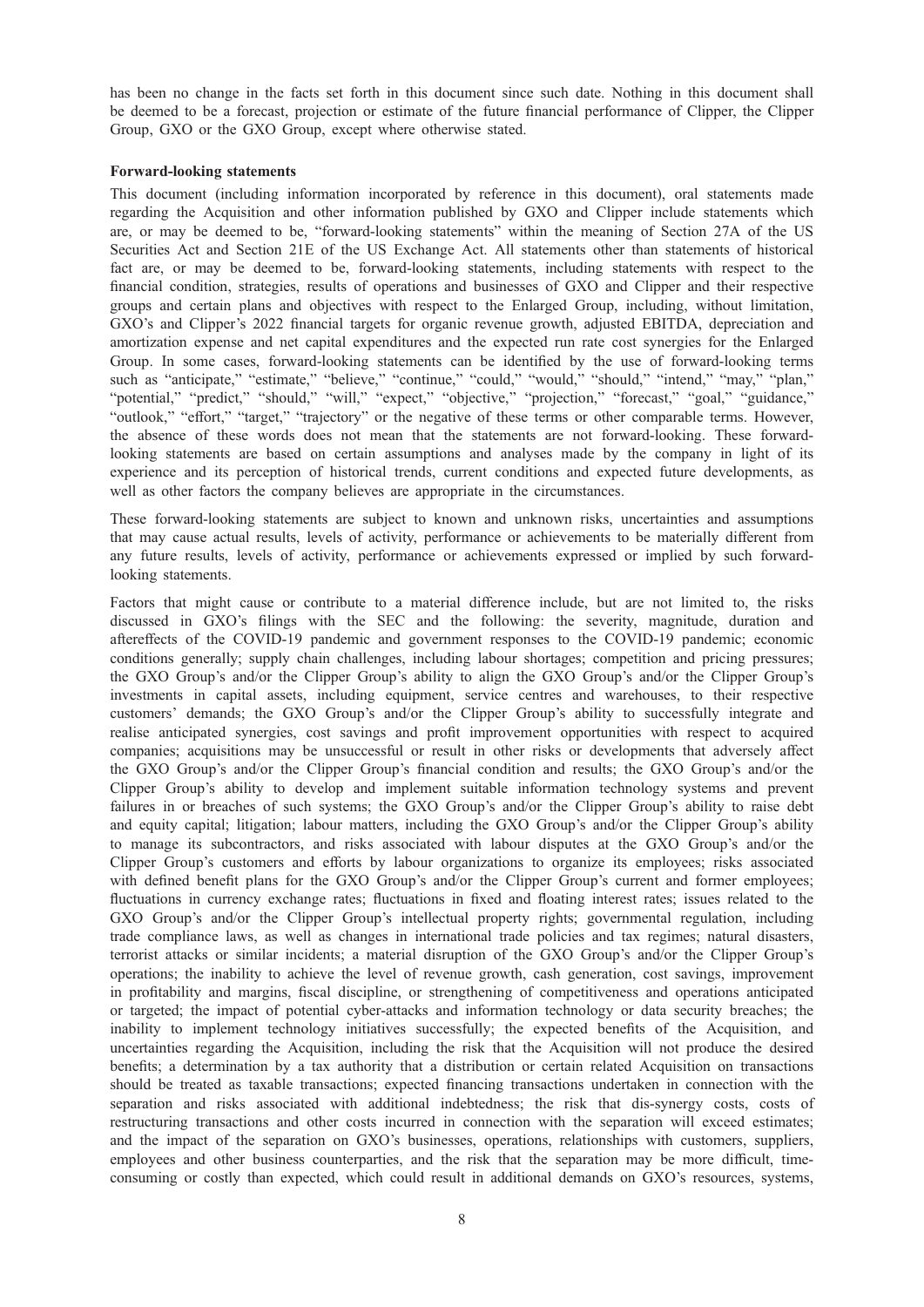procedures and controls, disruption of ongoing business, and diversion of management's attention from other business concerns. All forward-looking statements set forth in this document are qualified by these cautionary statements and there can be no assurance that the actual results or developments anticipated by the GXO Group or the Clipper Group will be realised or, even if substantially realised, that they will have the expected consequences to or effects on us or its business or operations. Forward-looking statements set forth in this document speak only as of the date hereof, and neither GXO nor Clipper undertake any obligation to update forward-looking statements to reflect subsequent events or circumstances, changes in expectations or the occurrence of unanticipated events, except to the extent required by law.

### Profit forecasts or estimates

The FY22 and FY23 Clipper Profit Forecasts are profit forecasts for the purposes of Rule 28 of the Code. The FY22 Clipper Profit Forecast, the assumptions and basis of preparation on which the FY22 Clipper Profit Forecast is based and the Clipper Directors' confirmation, as required by Rule 28.1 of the Code, are set out in Part Ten (Clipper Profit Forecast) of this document. The directors of Clipper have confirmed that the FY23 Clipper Profit Forecast is no longer valid, further details of which are set out in Part Ten (Clipper Profit Forecast) of this document.

The GXO Profit Forecast is an ordinary course profit forecast for the purposes of Note 2 on Rule 28.1 of the Code. The GXO Profit Forecast, the assumptions and basis of preparation on which the GXO Profit Forecast is based and the GXO Directors' confirmation, as required by Rule 28.1 of the Code, are set out in Part Eleven (GXO Profit Forecast) of this document.

Other than in respect of the FY22 and FY23 Clipper Profit Forecasts and the GXO Profit Forecast no statement in this document is intended as, or is to be construed as, a profit forecast or estimate for any period and no statement in this document should be interpreted to mean that earnings or earnings per ordinary share, for Clipper or GXO, for the current or future financial years would necessarily match or exceed the historical published earnings or earnings per ordinary share for Clipper or GXO. For the purposes of Rule 28 of the Code the FY22 Clipper Profit Forecast and the explanation for the FY23 Clipper Profit Forecast no longer being valid as contained in this document are the responsibility of Clipper and the Clipper Directors and the GXO Profit Forecast is the responsibility of GXO and the GXO Directors.

### Notice to Canadian Shareholders

The distribution of the New GXO Shares in Canada is being made only on a private placement basis exempt from the requirement that the issuer prepare and file a prospectus with the applicable securities regulatory authorities. GXO is not a reporting issuer in any province or territory in Canada, its securities are not listed on any stock exchange in Canada and there is currently no public market for the New GXO Shares in Canada. GXO currently has no intention of becoming a reporting issuer in Canada, filing a prospectus with any securities regulatory authority in Canada to qualify the resale of the New GXO Shares to the public, or listing the New GXO Shares on any stock exchange in Canada. Accordingly, to be made in accordance with securities laws, any resale of the New GXO Shares received as consideration in Canada must be made under available statutory exemptions from registration and prospectus requirements or under a discretionary exemption granted by the applicable Canadian securities regulatory authority. Canadian shareholders who receive New GXO Shares as consideration are advised to seek legal advice prior to any resale of the New GXO Shares.

### Use of Non-GAAP financial information

GXO's non-GAAP financial measures include: adjusted EBITDA, adjusted EBITDA margin, pro forma adjusted EBITDA, adjusted EBITDA before rent expense ("adjusted EBITDAR"), free cash flow, adjusted net income attributable to common shareholders and adjusted earnings per share (basic and diluted) ("adjusted EPS"), organic revenue, organic revenue growth, net leverage and net debt.

These non-GAAP financial measures are provided to enhance the user's understanding of GXO's past financial performance and its prospects for the future. GXO's management team uses these non-GAAP financial measures in assessing GXO's performance, as well as in planning and forecasting future periods. These non-GAAP financial measures are not computed according to U.S. GAAP and the methods used by GXO to compute them may differ from the methods used by other companies. Non-GAAP financial measures are supplemental, should not be considered a substitute for financial information presented in accordance with U.S. GAAP and should be read only in conjunction with GXO's consolidated financial statements prepared in accordance with U.S. GAAP.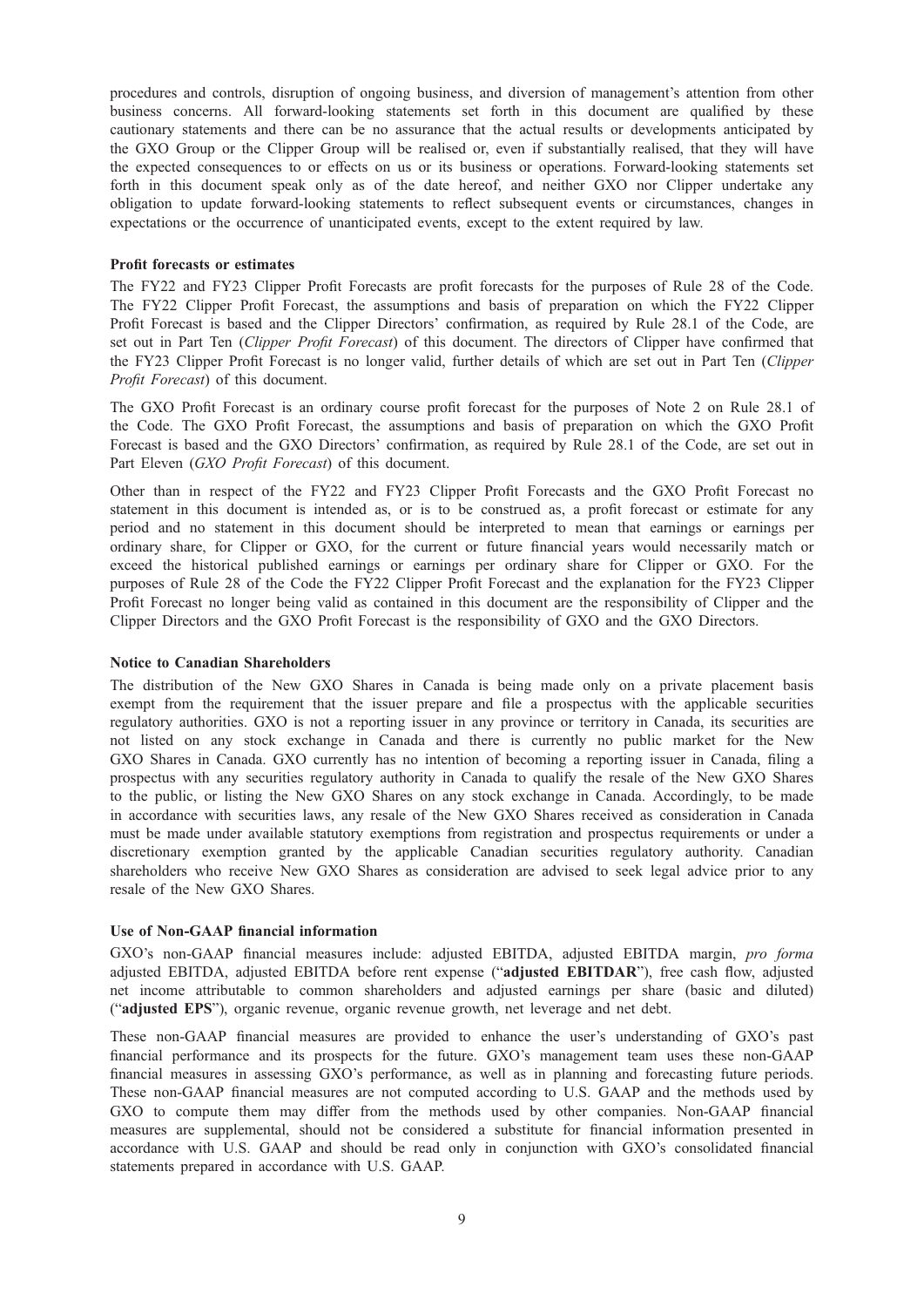With respect to the non-GAAP financial measures referred to in paragraph 9 of Part One (Letter from the Chairman of Clipper) relating to GXO's annual results for the year ended 31 December 2021, a reconciliation to the corresponding GAAP measures is included in Part Seventeen (Non-GAAP Reconciliation) of this document.

With respect to GXO's financial targets for full year 2022 adjusted EBITDA, adjusted EBITDAR, organic revenue growth, and free cash flow, referred to in paragraph 9 of Part One (Letter from the Chairman of Clipper) as well as Part Eleven  $(GXO$  Profit Forecast) of this document, a reconciliation of these non-GAAP measures to the corresponding GAAP measures is not available without unreasonable effort due to the variability and complexity of the reconciling items that GXO excludes from these non-GAAP target measures. The variability of these items may have a significant impact on GXO's future GAAP financial results and, as a result, GXO is unable to prepare the forward-looking statement of income, prepared in accordance with GAAP, that would be required to produce such a reconciliation.

## Quantified Financial Benefits Statement

Statements of estimated cost savings and synergies relate to future actions and circumstances which, by their nature, involve risks, uncertainties and contingencies. As a result, the cost savings and synergies referred to in the Quantified Financial Benefits Statement set out in Part Sixteen (Quantified Financial Benefits Statement) may not be achieved, may be achieved later or sooner than estimated, or those achieved could be materially different from those estimated. No statement in the Quantified Financial Benefits Statement, or this document generally, should be construed as a profit forecast (other than the FY22 and FY23 Clipper Profit Forecasts and the GXO Profit Forecast) or interpreted to mean that the Enlarged Group's earnings in the first full year following the Effective Date of the Scheme, or in any subsequent period, would necessarily match or be greater than or be less than those of Clipper and/or GXO for the relevant preceding financial period or any other period.

For the purposes of Rule 28 of the Code, the Quantified Financial Benefits Statement contained in this document is the responsibility of GXO and the GXO Directors.

### Disclosure requirements of the Code

Under Rule 8.3(a) of the Code, any person who is interested in 1% or more of any class of relevant securities of an offeree company or of any securities exchange offeror (being any offeror other than an offeror in respect of which it has been announced that its offer is, or is likely to be, solely in cash) must make an Opening Position Disclosure following the commencement of the offer period and, if later, following the announcement in which any securities exchange offeror is first identified. An Opening Position Disclosure must contain details of the person's interests and short positions in, and rights to subscribe for, any relevant securities of each of (i) the offeree company and (ii) any securities exchange offeror(s). An Opening Position Disclosure by a person to whom Rule 8.3(a) applies must be made by no later than 3.30 p.m. (London time) on the 10th business day following the commencement of the offer period and, if appropriate, by no later than 3.30 p.m. (London time) on the 10th business day following the announcement in which any securities exchange offeror is first identified. Relevant persons who deal in the relevant securities of the offeree company or of a securities exchange offeror prior to the deadline for making an Opening Position Disclosure must instead make a Dealing Disclosure.

Under Rule 8.3(b) of the Code, any person who is, or becomes, interested in 1% or more of any class of relevant securities of the offeree company or of any securities exchange offeror must make a Dealing Disclosure if the person deals in any relevant securities of the offeree company or of any securities exchange offeror. A Dealing Disclosure must contain details of the dealing concerned and of the person's interests and short positions in, and rights to subscribe for, any relevant securities of each of (i) the offeree company and (ii) any securities exchange offeror(s), save to the extent that these details have previously been disclosed under Rule 8. A Dealing Disclosure by a person to whom Rule 8.3(b) applies must be made by no later than 3.30 p.m. (London time) on the business day following the date of the relevant dealing.

If two or more persons act together pursuant to an agreement or understanding, whether formal or informal, to acquire or control an interest in relevant securities of an offeree company or a securities exchange offeror, they will be deemed to be a single person for the purpose of Rule 8.3.

Opening Position Disclosures must also be made by the offeree company and by any offeror, and Dealing Disclosures must also be made by the offeree company, by any offeror and by any persons acting in concert with any of them (see Rules 8.1, 8.2 and 8.4).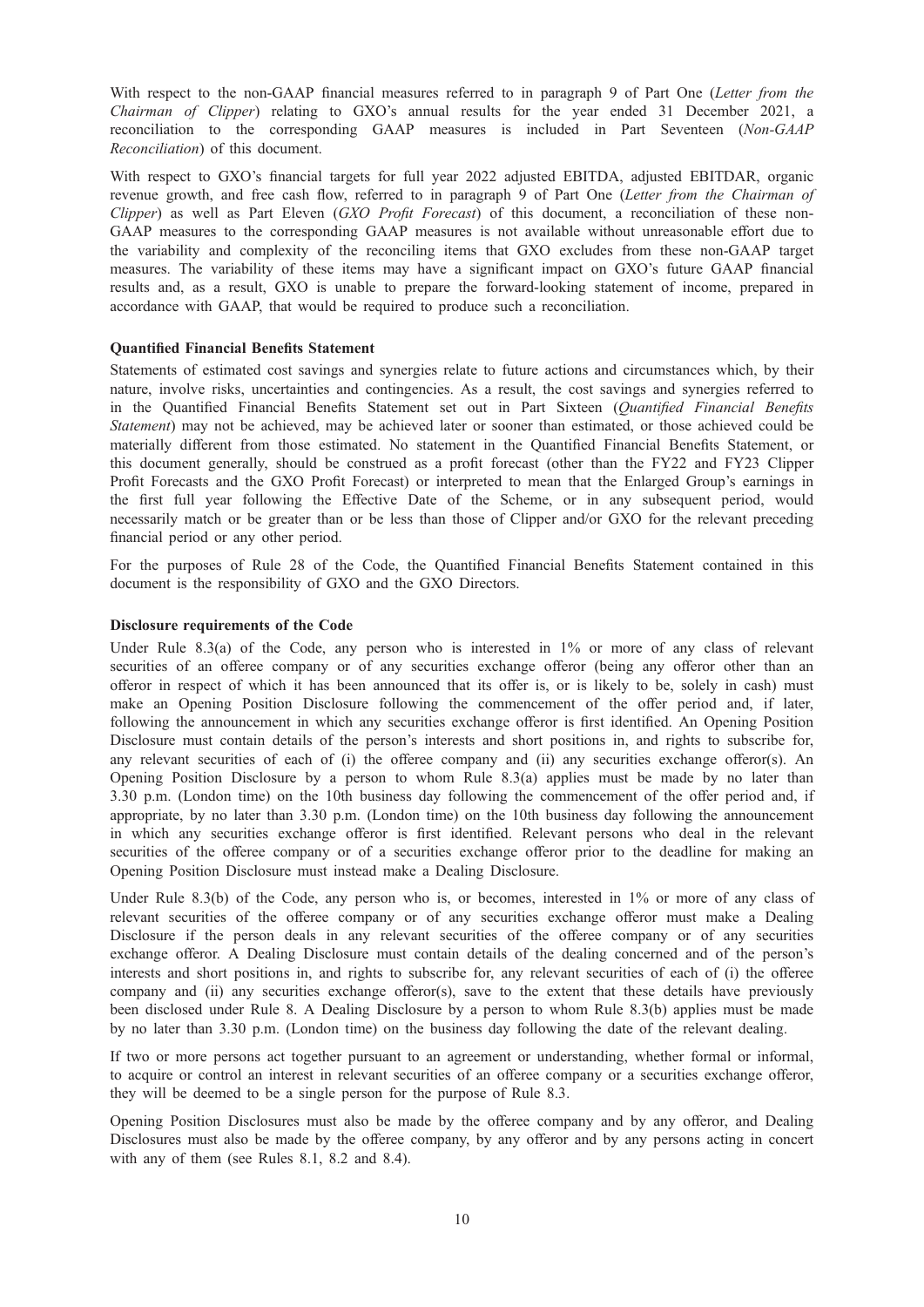Details of the offeree and offeror companies in respect of whose relevant securities Opening Position Disclosures and Dealing Disclosures must be made can be found in the Disclosure Table on the Panel's website at www.thetakeoverpanel.org.uk, including details of the number of relevant securities in issue, when the offer period commenced and when any offeror was first identified. You should contact the Panel's Market Surveillance Unit on +44 (0)20 7638 0129 if you are in any doubt as to whether you are required to make an Opening Position Disclosure or a Dealing Disclosure.

# Rounding

Certain figures included in this document have been subjected to rounding adjustments. Accordingly, figures shown for the same category presented in different tables may vary slightly and figures shown as totals in certain tables may not be an arithmetic aggregation of the figures that precede them.

### Exchange rate

Unless otherwise stated, the Announcement Exchange Rate has been used for the purposes of converting  $\hat{L}$ amounts into \$ amounts, and vice versa.

### Publication on website

A copy of this document and the other documents required to be published on a website pursuant to Rule 26.1 and Rule 26.2 of the Code will be made available (subject to certain restrictions relating to persons resident in Restricted Jurisdictions) on GXO's website (at https://www.gxo.com/informationregarding-possible-offer-for-clipper-logistics-plc/) and on Clipper's website (at https://www.clippergroup.co.uk/ possible-offer/) by no later than 12 noon London time on the business day following the date of this document. Neither the contents of these websites nor the content of any other website accessible from hyperlinks on such websites is incorporated into, or forms part of, this document.

### Requesting hard copy documents

In accordance with Rule 30.3 of the Code, a person so entitled may request a copy of this document (and any information incorporated into it by reference to another source) in hard copy form free of charge. Such person may also request that all future documents, announcements and information sent to that person in relation to the Acquisition should be in hard copy form. For persons who have received a copy of this document in electronic form or via a website notification, a hard copy of this document will not be sent unless so requested from Clipper by contacting Clipper's registrar, Equiniti, at Aspect House, Spencer Road, Lancing BN99 6DA or, between 8.30 a.m. and 5.30 p.m. Monday to Friday (except public holidays in England and Wales), on the Shareholder Helpline on 0371-384-2917 from the UK or +44 371-384-2917 from outside the UK (calls are charged at the standard geographic rate and will vary by provider; calls from outside the UK will be charged at the applicable international rate). The Shareholder Helpline is open between 8.30 a.m. to 5.30 p.m. Monday to Friday, excluding English and Welsh public holidays.

### Electronic communications

Please be aware that addresses, electronic addresses and certain information provided by Clipper Shareholders, persons with information rights and other relevant persons for the receipt of communications from Clipper may be provided to GXO during the Offer Period where such information is requested under Section 4 of Appendix 4 of the Code to comply with Rule 2.11(c) of the Code.

This document is dated 17 March 2022.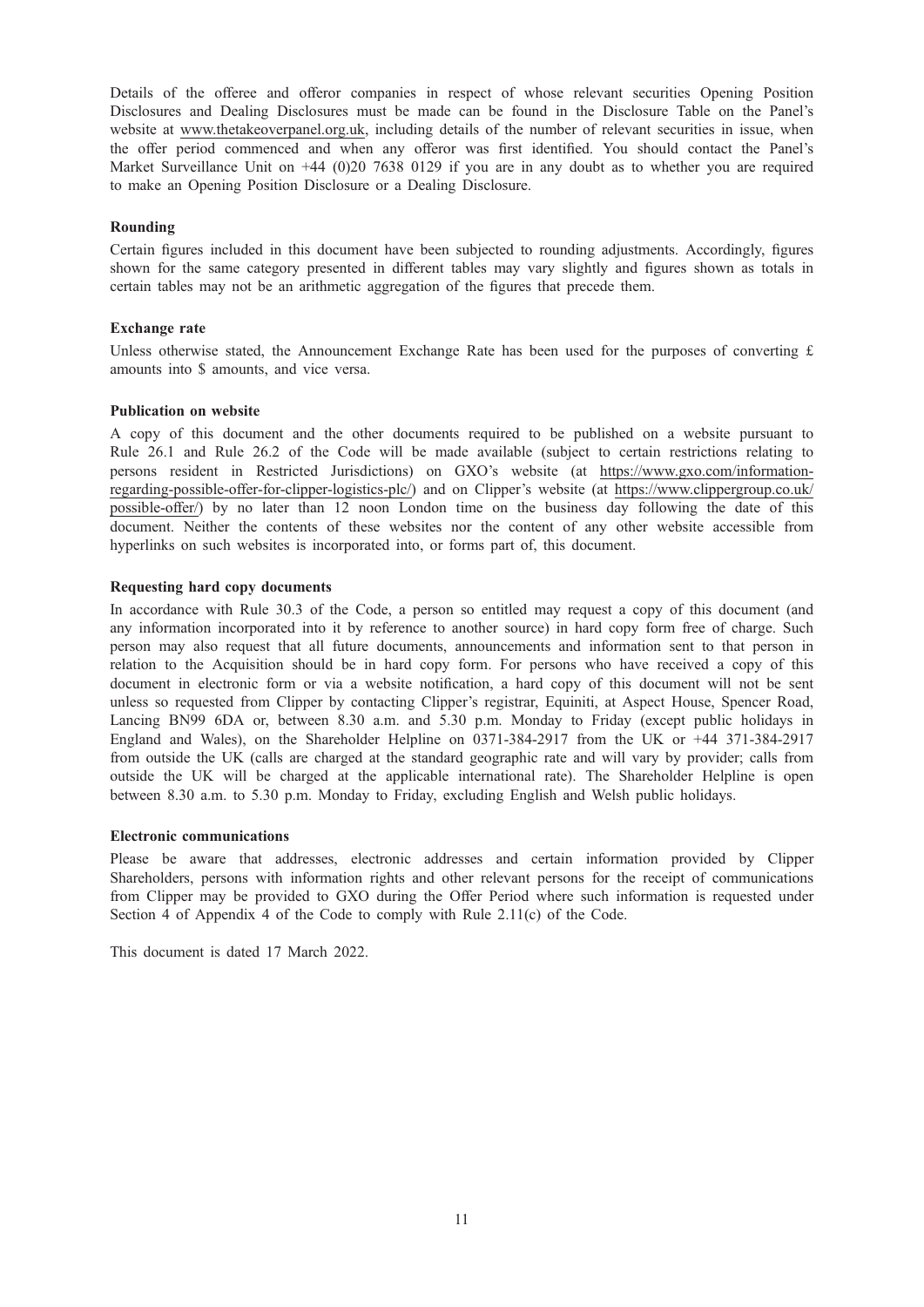# ACTIONS TO BE TAKEN TO VOTE ON THE ACQUISITION

This section should be read in conjunction with the rest of this document and, in particular, the notices of the Court Meeting and the General Meeting at Part Fourteen (Notice of Court Meeting) and Part Fifteen (Notice of General Meeting) respectively of this document.

IT IS IMPORTANT THAT, FOR THE COURT MEETING IN PARTICULAR, AS MANY VOTES AS POSSIBLE ARE CAST SO THAT THE COURT MAY BE SATISFIED THAT THERE IS A FAIR REPRESENTATION OF SCHEME SHAREHOLDER OPINION. YOU ARE THEREFORE STRONGLY URGED TO COMPLETE, SIGN AND RETURN YOUR FORMS OF PROXY OR APPOINT A PROXY THROUGH THE CREST ELECTRONIC PROXY APPOINTMENT SERVICE (AS APPROPRIATE) AS SOON AS POSSIBLE.

### Voting at the Meetings: BLUE Form of Proxy and YELLOW Form of Proxy

Whether or not you plan to attend the Meetings, you should:

- (1) complete, sign and return the BLUE Form of Proxy for use at the Court Meeting, or alternatively, if you hold your Clipper Shares in CREST, appoint a proxy through the CREST electronic proxy appointment service, so as to be received no later than 2:00 p.m. on 7 April 2022 (or, in the case of an adjourned meeting, not later than 48 hours before the adjourned meeting, excluding any part of a day that is not a business day); and
- (2) complete, sign and return the YELLOW Form of Proxy for use at the General Meeting, or alternatively, if you hold your Clipper Shares in CREST, appoint a proxy through the CREST electronic proxy appointment service, so as to be received no later than 2:15 p.m. on 7 April 2022 (or, in the case of an adjourned meeting, not later than 48 hours before the adjourned meeting, excluding any part of a day that is not a business day).

If the BLUE Form of Proxy for the Court Meeting is not returned by the above time, it may be handed to Equiniti on behalf of the Chairman of the Court Meeting before the start of the Court Meeting. However, in the case of the General Meeting, if the YELLOW Form of Proxy is not returned so as to be received by the time mentioned above and in accordance with the instructions on the Form of Proxy, it will be invalid.

CREST members who wish to appoint a proxy or proxies through the CREST electronic proxy appointment service may do so by using the procedures described in the CREST Manual. CREST personal members or other CREST sponsored members, and those CREST members who have appointed (a) service provider(s), should refer to their CREST sponsor or voting service provider(s), who will be able to take the appropriate action on their behalf.

In order for a proxy appointment or instruction made by means of CREST to be valid, the appropriate CREST message (a "CREST Proxy Instruction") must be properly authenticated in accordance with Euroclear's specifications and must contain the information required for such instructions as described in the CREST Manual (available via www.euroclear.com). The message, regardless of whether it constitutes the appointment of a proxy or an amendment to the instructions given to a previously appointed proxy, must, in order to be valid, be transmitted so as to be received by Clipper's registrar, Equiniti (participant ID RA19) not later than 2:00 p.m. on 7 April 2022 in the case of the Court Meeting and not later than 2:15 p.m. on 7 April 2022 in the case of the General Meeting (or, in the case of an adjourned meeting, not later than 48 hours before the adjourned meeting, excluding any part of a day that is not a business day). For this purpose, the time of receipt will be taken to be the time (as determined by the time stamp applied to the message by the CREST Applications Host) from which Equiniti is able to retrieve the message by enquiry to CREST in the manner prescribed by CREST.

CREST members and, where applicable, their CREST sponsors or voting service provider(s), should note that Euroclear does not make available special procedures in CREST for any particular messages. Normal system timings and limitations will therefore apply in relation to the input of CREST Proxy Instructions. It is the responsibility of the CREST member concerned to take (or, if the CREST member is a CREST personal member or sponsored member or has appointed (a) voting service provider(s), to procure that his CREST sponsor or voting service provider(s) take(s)) such action as shall be necessary to ensure that a message is transmitted by means of the CREST system by any particular time. CREST members and, where applicable, their CREST sponsors or voting service provider(s) are referred, in particular, to those sections of the CREST Manual concerning practical limitations of the CREST system and timings.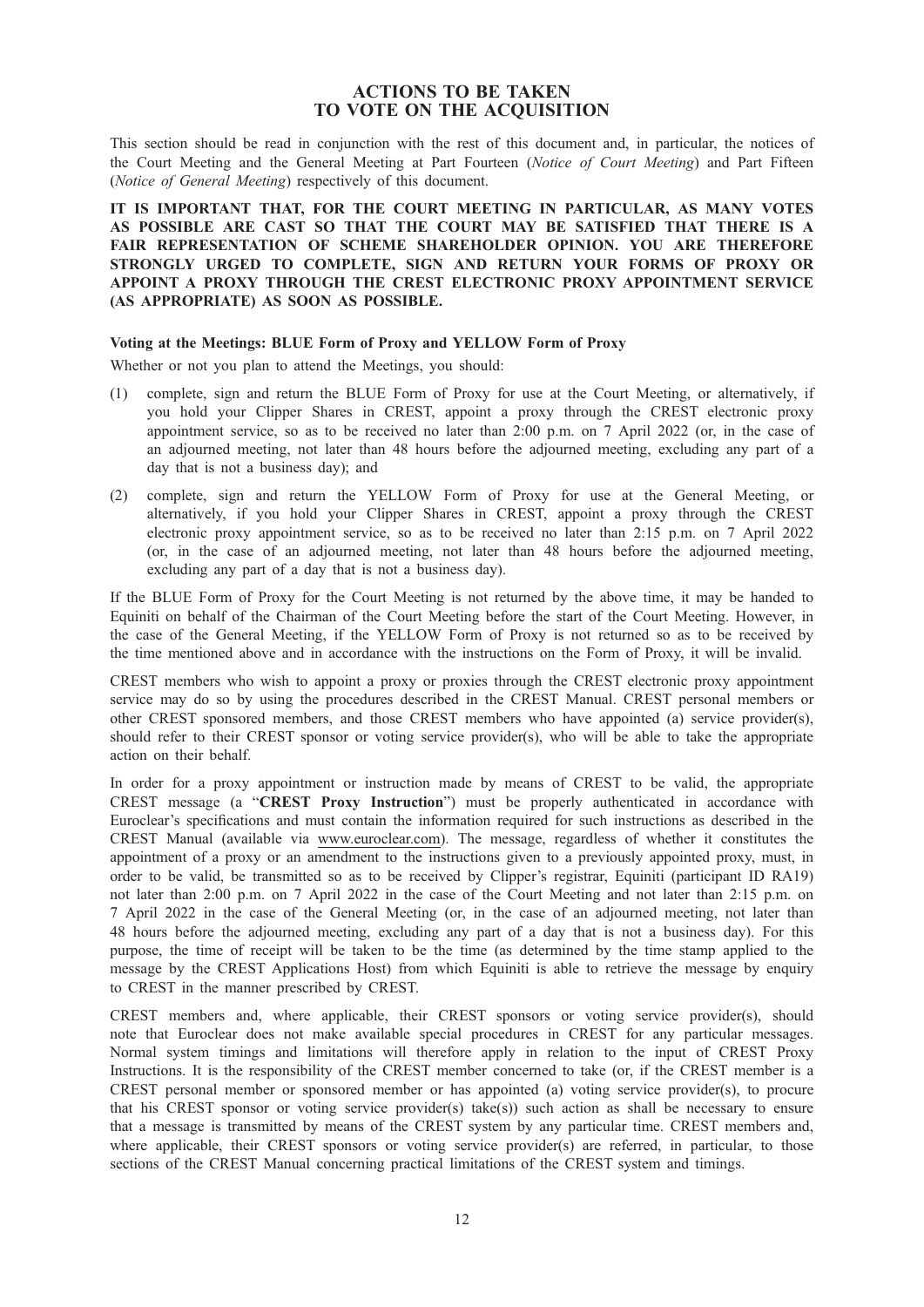Clipper may treat as invalid a CREST Proxy Instruction in the circumstances set out in Regulation 35(5)(a) of the Regulations.

If you wish to appoint more than one proxy in respect of your shareholding, please contact Equiniti on the number provided below to obtain one or more additional proxy form(s). Alternatively, you may photocopy the enclosed proxy form or, if you are a CREST member, please follow the procedures set out in the CREST Manual.

The completion and return of Forms of Proxy or the submission of a proxy via the CREST electronic proxy appointment service will not prevent you from attending and voting at the Court Meeting and/or General Meeting, or any adjournments of such Meetings, in person (or remotely via the Virtual Meeting Platform) should you wish to do so and are entitled to do so.

### To attend the Court Meeting and the General Meeting remotely:

Clipper Shareholders, including those in the Clipper Corporate Sponsored Nominee, will be given the opportunity to remotely attend, submit questions and vote at the Court Meeting and the General Meeting via the Virtual Meeting Platform. Clipper Shareholders may also submit questions to be considered at the relevant Meeting at any time up to 48 hours before the relevant Meeting by emailing investorrelations@clippergroup.co.uk.

For instructions on how to attend the Court Meeting and the General Meeting remotely via the Virtual Meeting Platform, please refer to pages ii to iii of this document and the Virtual Meeting Guide, which is available on Clipper's website at https://www.clippergroup.co.uk/possible-offer/.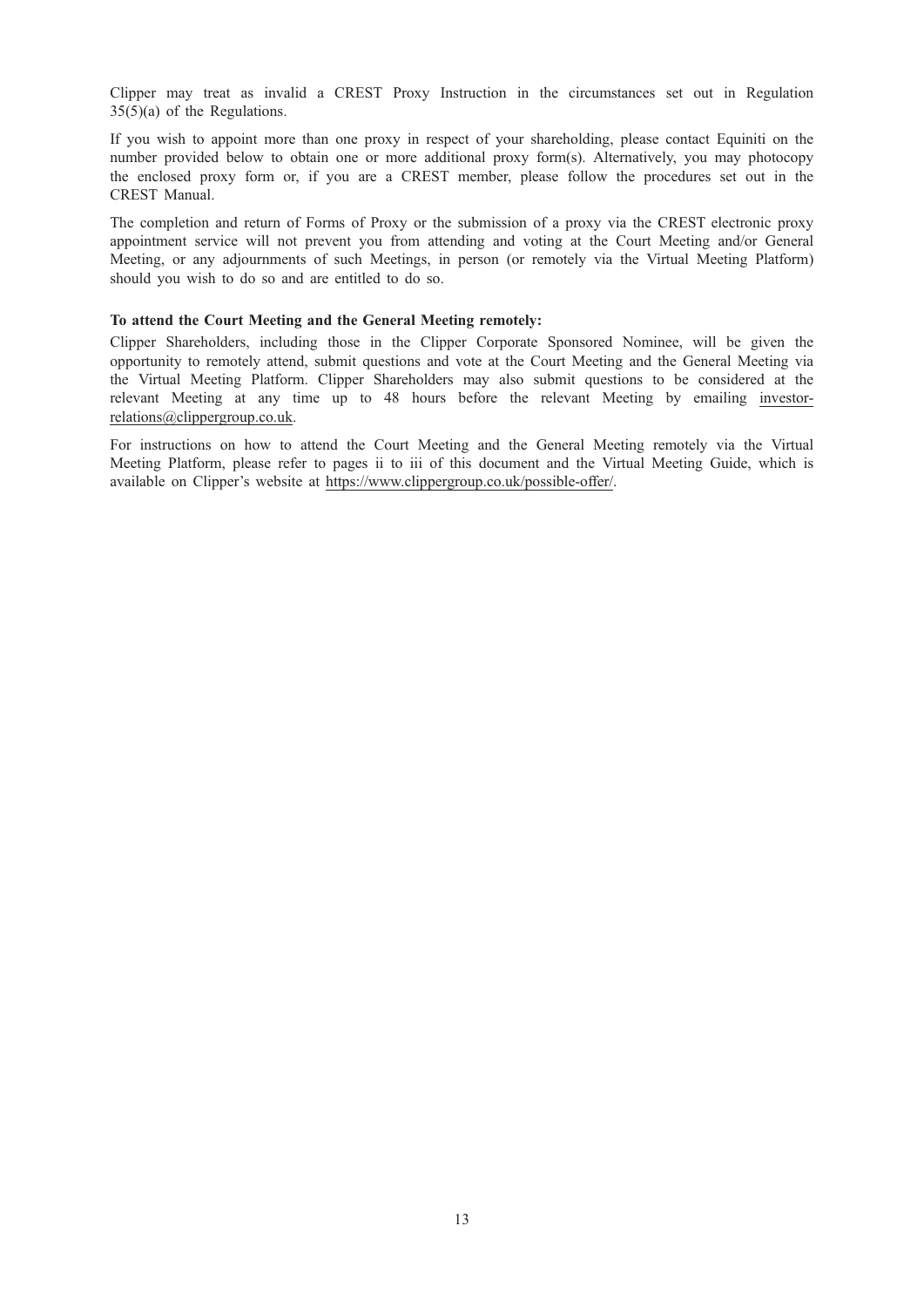# ELECTION UNDER THE MIX AND MATCH FACILITY AND THE DEALING FACILITY

Pursuant to the terms of the Scheme and the Acquisition, all Scheme Shareholders will receive the 690 pence in cash and 0.0359 New GXO Shares in respect of each Scheme Share they hold, UNLESS such Scheme Shareholder actively makes an election under the Mix and Match Facility, either:

- where their Scheme Shares are held in certificated form (that is, not in CREST), by returning the GREEN Form of Election duly completed;
- where their Scheme Shares are held in the Clipper Corporate Sponsored Nominee, by returning the GREEN Form of Instruction duly completed; or
- where their Scheme Shares are held in CREST, by submitting the relevant Electronic Election within CREST (see Part Five (Notes for Making Elections) for more details).

Under the Mix and Match Facility, Scheme Shareholders (other than Restricted Shareholders) may elect to vary the proportions in which they receive New GXO Shares and cash in respect of their Scheme Shares. However, the total number of New GXO Shares to be delivered pursuant to the Acquisition and the maximum aggregate amount of cash to be paid pursuant to the Acquisition will not be varied as a result of elections made under the Mix and Match Facility. Therefore, satisfaction of elections made by Scheme Shareholders under the Mix and Match Facility will depend on the extent to which other Scheme Shareholders make elections. To the extent that elections cannot be satisfied in full, they will be scaled down on a pro-rata basis. As a result, Scheme Shareholders who make an election under the Mix and Match Facility will not necessarily know the exact number of New GXO Shares or the amount of cash they will receive until settlement of the consideration due to them under the Acquisition

Scheme Shareholders will not be permitted to elect to receive a combination of the Default Option and any other election so made under the Mix and Match Facility in respect of their Scheme Shares, nor will they be permitted to receive the Default Option or any other election made under the Mix and Match Facility in respect of only part of their holding of Scheme Shares. Scheme Shareholders will only be entitled to receive either: (i) the Default Option (if no active election under the Mix and Match Facility is made) in respect of their entire holding of Scheme Shares; or (ii) the specific election(s) so made under the Mix and Match Facility for "More Shares" and/or "More Cash" in respect of their entire holding of Scheme Shares. If a Scheme Shareholder does not actively make an election under the Mix and Match Facility, or is resident in a Restricted Jurisdiction, they will receive the Default Option in respect of their entire holding of Scheme Shares.

For CREST nominees that operate pooled accounts, partial elections made under the Mix and Match Facility for "More Shares" and/or "More Cash" will be permitted as long as the aggregate election under the Mix and Match Facility represents the total number of Scheme Shares held by the party giving the instruction and not only part of that person's holding of Scheme Shares.

Participation in the Mix and Match Facility has not been extended to Restricted Shareholders, no GREEN Form of Election or GREEN Form of Instruction will be sent to them and they will not be able to make an Electronic Election.

If you hold Scheme Shares in the Clipper Corporate Sponsored Nominee and you wish to make an election under the Mix and Match Facility, please complete the GREEN Form of Instruction and return the GREEN Form of Instruction so as to reach Equiniti, Corporate Actions, Aspect House Spencer Road, Lancing, West Sussex BN99 6DA by the Nominee Deadline using the pre-paid envelope provided for use only in the UK. Instructions on how to complete the GREEN Form of Instruction are printed thereon.

# Holders of Scheme Shares in certificated form (not in CREST) making an election under the Mix and Match Facility

If you hold Scheme Shares in certificated form (that is, not in CREST) and you wish to make an election under the Mix and Match Facility, please complete the GREEN Form of Election and return the GREEN Form of Election so as to reach Equiniti, Corporate Actions, Aspect House Spencer Road, Lancing, West Sussex BN99 6DA by the Election Return Time using the pre-paid envelope provided for use only in the UK. Instructions on how to complete the GREEN Form of Election are printed thereon.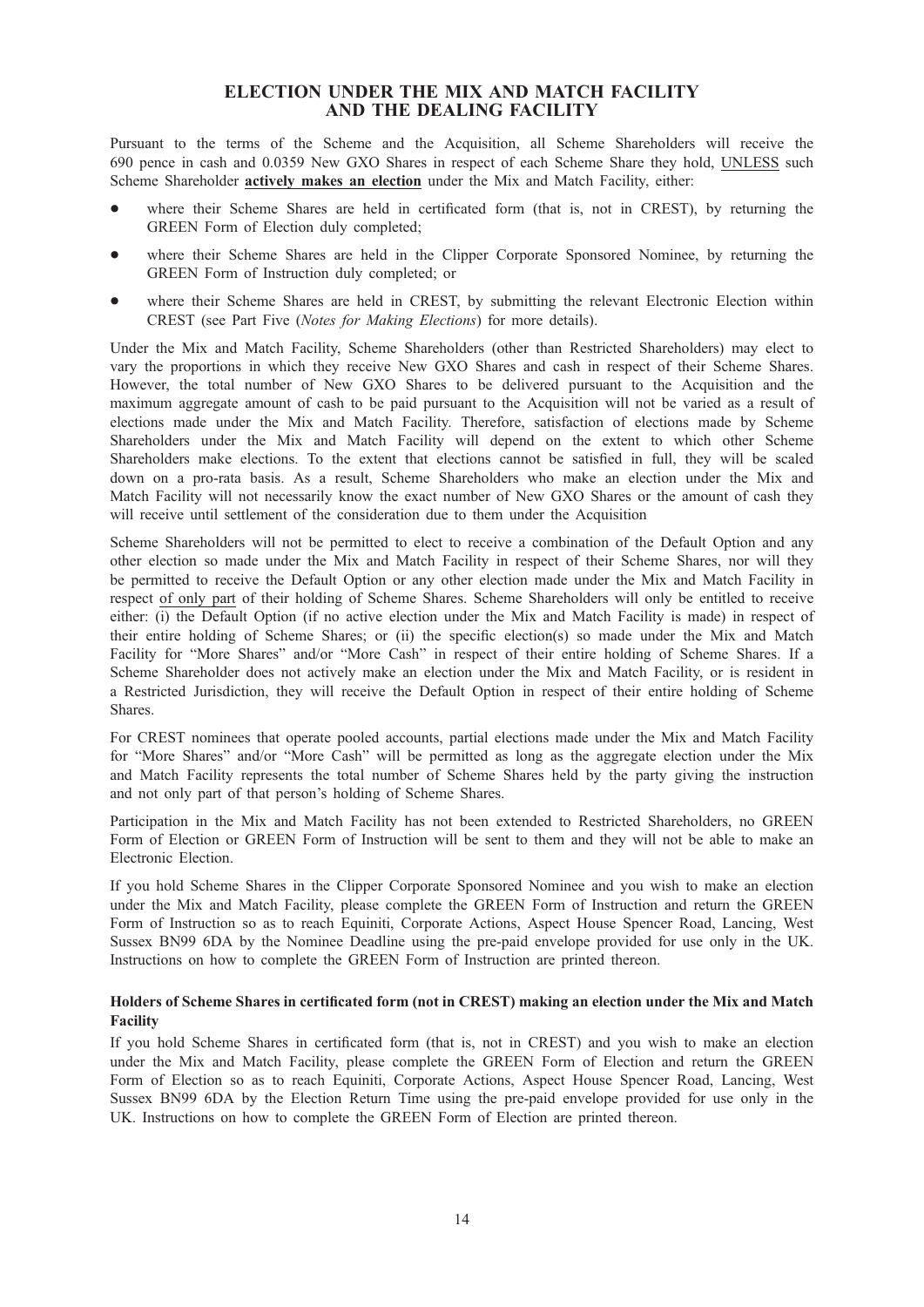# Holders of Scheme Shares in uncertificated form (in CREST) making an election under the Mix and Match Facility

If you hold Scheme Shares in uncertificated form (that is, in CREST) and you wish to make an election under the Mix and Match Facility, you may submit your election electronically by taking (or procuring to be taken) the actions set out in Part Five (Notes for Making Elections) of this document to transfer your Scheme Shares using an Electronic Election specifying the required CREST Member Account ID and Equiniti (in its capacity as a CREST participant under the ID 6RA07 and the relevant CREST Member Account ID) as the escrow agent by the Election Return Time.

If you wish to make an election under the Mix and Match Facility by completing a GREEN Form of Election you must rematerialise your Clipper Shares by completing a CREST stock withdrawal form and you may request a GREEN Form of Election by contacting the Shareholder Helpline on the telephone number set out below.

# Holders of Scheme Shares in the Clipper Corporate Sponsored Nominee making an election under the Mix and Match Facility

If you hold Scheme Shares in the Clipper Corporate Sponsored Nominee and you wish to make an election under the Mix and Match Facility, please complete the GREEN Form of Instruction and return the GREEN Form of Instruction so as to reach Equiniti, Corporate Actions, Aspect House Spencer Road, Lancing, West Sussex BN99 6DA by two business days prior to the Election Return Time using the pre-paid envelope provided for use only in the UK. Instructions on how to complete the GREEN Form of Instruction are printed thereon.

# Restricted Shareholders

Participation in the Mix and Match Facility has not been extended to Restricted Shareholders and no GREEN Form of Election or GREEN Form of Instruction will be sent to them. Further details are set out in paragraph 10 of Part Two (Explanatory Statement) of this document.

### Dealing Facility

GXO will, for a period of eight months immediately following the Effective Date (the "Dealing Facility Period"), offer:

- all Clipper Shareholders who hold their Clipper Shares in certificated form; and
- all participants in the Clipper Corporate Sponsored Nominee (the "Clipper CSN Participants"),

(together, the "Dealing Facility Shareholders"), the opportunity to participate in a Dealing Facility to sell all (but not some) of their GXO DIs free of dealing costs and commissions. Such eligible Clipper Shareholders entering the GXO CSN Facility, will be sent a Dealing Facility Election Form and relevant terms and conditions along with their GXO CSN Facility Statement within 14 days of the Effective Date or, if later, the date of their entry into the GXO CSN Facility.

Such Dealing Facility Shareholders who wish to make use of the Dealing Facility in respect of their GXO DIs should do so by completing the Dealing Facility Form, providing all required identity information and signing the Dealing Facility Election Form, once received, in accordance with the instructions printed thereon and within the Dealing Facility Period. The Dealing Facility will not be available to persons who are resident, located, or who have a registered address in the United States, or any Restricted Jurisdiction or who hold New GXO Shares or interests in New GXO Shares outside of the GXO CSN Facility (including any Clipper Shareholders who opt out of the GXO CSN Facility). Further details in respect of the Dealing Facility are set out in paragraph 13 of Part Two (Explanatory Statement) of this document.

### Additional Information

If you wish to receive the Default Option, YOU DO NOT NEED TO RETURN the GREEN Form of Election, GREEN Form of Instruction or send an Electronic Election via CREST. You should only complete and return the GREEN Form of Election or GREEN Form of Instruction if you wish to make an election under the Mix and Match Facility.

If you hold Scheme Shares in both certificated and uncertificated form and/or if you hold Scheme Shares in two or more designated accounts and you wish to make an election under the Mix and Match Facility in respect of all such holdings, you must make a separate election in respect of each holding.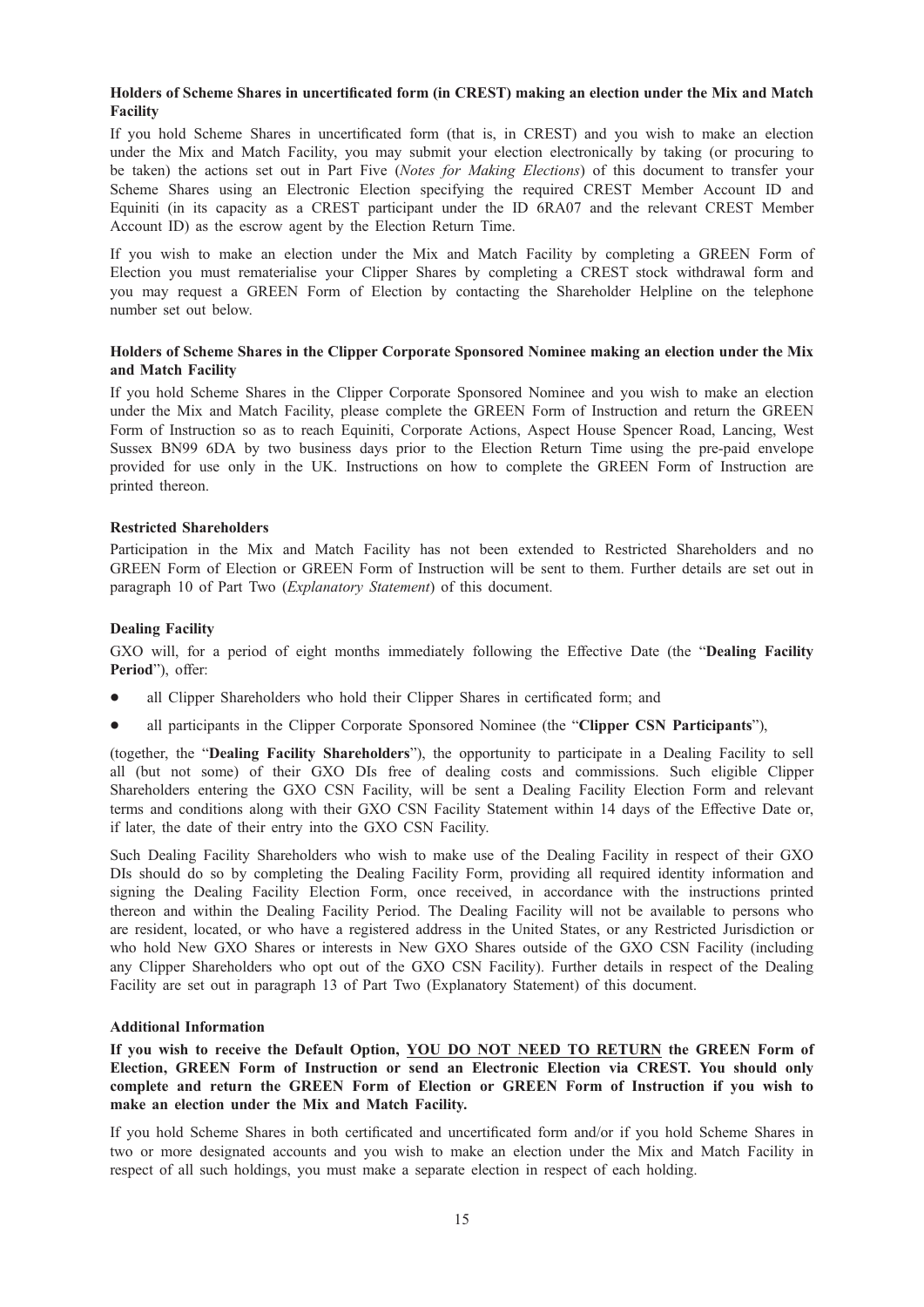Any decision by Scheme Shareholders to make an election under the Mix and Match Facility (other than Restricted Shareholders, who are not entitled to make such an election) should be based on independent financial, tax and legal advice and a full consideration of the Announcement, this document, and the risk factors set out in GXO's filings with the SEC (as described in paragraph 3 of Part Four (Description of the New GXO Shares) of this document).

Further details on how Scheme Shareholders (other than Restricted Shareholders) can make an election under the Mix and Match Facility are set out in Part Five (Notes for Making Elections) of this document.

The validity (or invalidity) of elections under the Mix and Match Facility, as well as any rounding adjustments required in relation to the relevant number of New GXO Shares, shall be determined in the absolute discretion of Clipper and GXO.

# **HELPLINE**

If you have any questions about this document, the Court Meeting or the General Meeting or how to complete the Forms of Proxy, the GREEN Form of Election or the GREEN Form of Instruction or to appoint a proxy through the CREST electronic proxy appointment service, please call Equiniti on the Shareholder Helpline on 0371-384-2917 from the UK or +44 371-384-2917 from outside the UK (calls are charged at the standard geographic rate and will vary by provider; calls from outside the UK will be charged at the applicable international rate). The Shareholder Helpline is open between 8.30 a.m. to 5.30 p.m. Monday to Friday, excluding English and Welsh public holidays. Please note that Equiniti cannot provide comments on the merits of the Scheme or provide any financial, legal or tax advice and calls may be recorded and monitored for security and training purposes.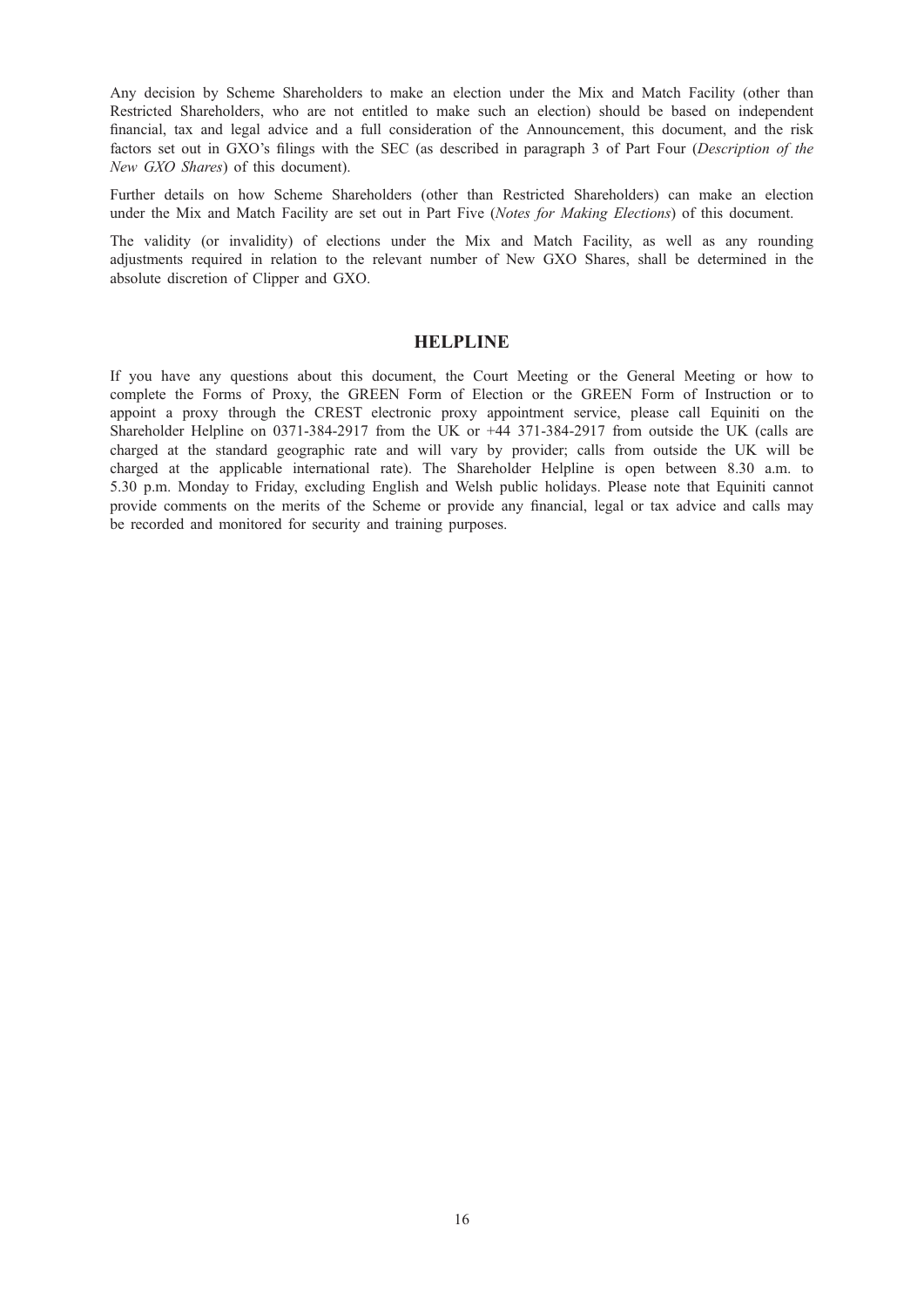# EXPECTED TIMETABLE OF PRINCIPAL EVENTS

The following indicative timetable sets out expected times and dates for the implementation of the Scheme which may be subject to change.

| <b>Event</b>                                                                                                                                         | Time and/or date <sup>1</sup>                                                             |  |
|------------------------------------------------------------------------------------------------------------------------------------------------------|-------------------------------------------------------------------------------------------|--|
| Publication of this document                                                                                                                         | 17 March 2022                                                                             |  |
| Latest time for lodging Forms of Proxy for the:                                                                                                      |                                                                                           |  |
| <b>Court Meeting (BLUE Form of Proxy)</b>                                                                                                            | 2:00 p.m. on 7 April $2022^2$                                                             |  |
| 2:15 p.m. on 7 April $2022^3$<br><b>General Meeting (YELLOW Form of Proxy)</b>                                                                       |                                                                                           |  |
| <b>Voting Record Time</b>                                                                                                                            | 6:30 p.m. on 7 April $2022^4$                                                             |  |
| Court Meeting                                                                                                                                        | 2:00 p.m. on 11 April 2022                                                                |  |
| General Meeting                                                                                                                                      | 2:15 p.m. on 11 April 2022 <sup>5</sup>                                                   |  |
| The following times and dates are indicative only and are subject to change <sup>6</sup>                                                             |                                                                                           |  |
| Election Return Time for the GREEN Form of Instruction                                                                                               | 1:00 p.m. on $D-3^7$                                                                      |  |
| Election Return Time                                                                                                                                 | for the GREEN Form of Election D-1 <sup>8</sup>                                           |  |
| Court Hearing to sanction the Scheme                                                                                                                 | A date expected to be in the summer of 2022<br>subject to regulatory clearances $("D")^9$ |  |
| Last day of dealings in, and registrations of transfers of,<br>and disablement in CREST of, Clipper Shares                                           | $D+1$ business day                                                                        |  |
| Scheme Record Time                                                                                                                                   | 6.00 p.m. on $D+1$ business day                                                           |  |
| Suspension of listing of, and dealings in, Clipper Shares                                                                                            | 7.30 a.m. on $D+2$ business days                                                          |  |
| <b>Effective Date</b>                                                                                                                                | D+2 business day                                                                          |  |
| De-listing of Clipper Shares                                                                                                                         | By 7.00 a.m. on $D+3$ business days                                                       |  |
| New GXO Shares listed and commencement of dealings in<br>the New GXO Shares on the NYSE                                                              | By 9.30 a.m. (New York time) on $D+5$ business<br>days                                    |  |
| New GXO Shares registered through DRS (in respect of<br>GXO Shares held by former certificated Clipper<br>Shareholders outside the GXO CSN Facility) | D+5 business days                                                                         |  |

<sup>1</sup> All references in this document to times are to London time unless otherwise stated. The dates and times given are indicative only and are based on Clipper's and GXO's current expectations. Such dates and times may be subject to change, including as a result of changes to the regulatory timetable. If any of the expected times and/or dates above change, the revised times and/or dates will be notified to Clipper Shareholders by announcement through a Regulatory Information Service.

<sup>2</sup> It is requested that BLUE Forms of Proxy for the Court Meeting be lodged not later than 2:00 p.m. on 7 April 2022 or, in the case of an adjourned meeting, not later than 48 hours before the time appointed for the Court Meeting, excluding any part of a day that is not a business day. BLUE Forms of Proxy not so lodged may be handed to Equiniti on behalf of the Chairman of the Court Meeting, or emailed to proxyvotes@equiniti.com, before the start of the Court Meeting.

<sup>3</sup> YELLOW Forms of Proxy for the General Meeting must be lodged not later than 2:15 p.m. on 7 April 2022 or, in the case of an adjourned meeting, 48 hours before the time appointed for the General Meeting, excluding any part of a day that is not a business day.

<sup>4</sup> If either the Court Meeting or the General Meeting is adjourned, the Voting Record Time for the relevant adjourned meeting will be 6.30 p.m. on the day which is two business days before the date of the adjourned Meeting.

<sup>5</sup> Or as soon as the Court Meeting shall have concluded or been adjourned.

<sup>6</sup> These times and dates are indicative only and will depend, amongst other things, on the date upon which: (i) the Conditions are satisfied or (if capable of waiver) waived; (ii) the Court sanctions the Scheme; and (iii) the Court Order is delivered to the Registrar of Companies.

<sup>7</sup> The Election Return Time will be announced by Clipper and/or GXO at the same time as the announcement of the date of the Court Hearing, via a Regulatory Information Service, as soon as reasonably practicable once the date of the Court Hearing has been established. The Election Withdrawal Deadline will be the later of (i) the Election Return Time and (ii) such other time and date as GXO and Clipper may agree.

<sup>8</sup> The Election Return Time will be announced by Clipper and/or GXO at the same time as the announcement of the date of the Court Hearing, via a Regulatory Information Service, as soon as reasonably practicable once the date of the Court Hearing has been established. The Election Withdrawal Deadline will be the later of (i) the Election Return Time and (ii) such other time and date as GXO and Clipper may agree.

<sup>9</sup> It is expected that the Court Hearing will take place as soon as reasonably practicable following the satisfaction or waiver of the last of the Regulatory Conditions to be satisfied or waived.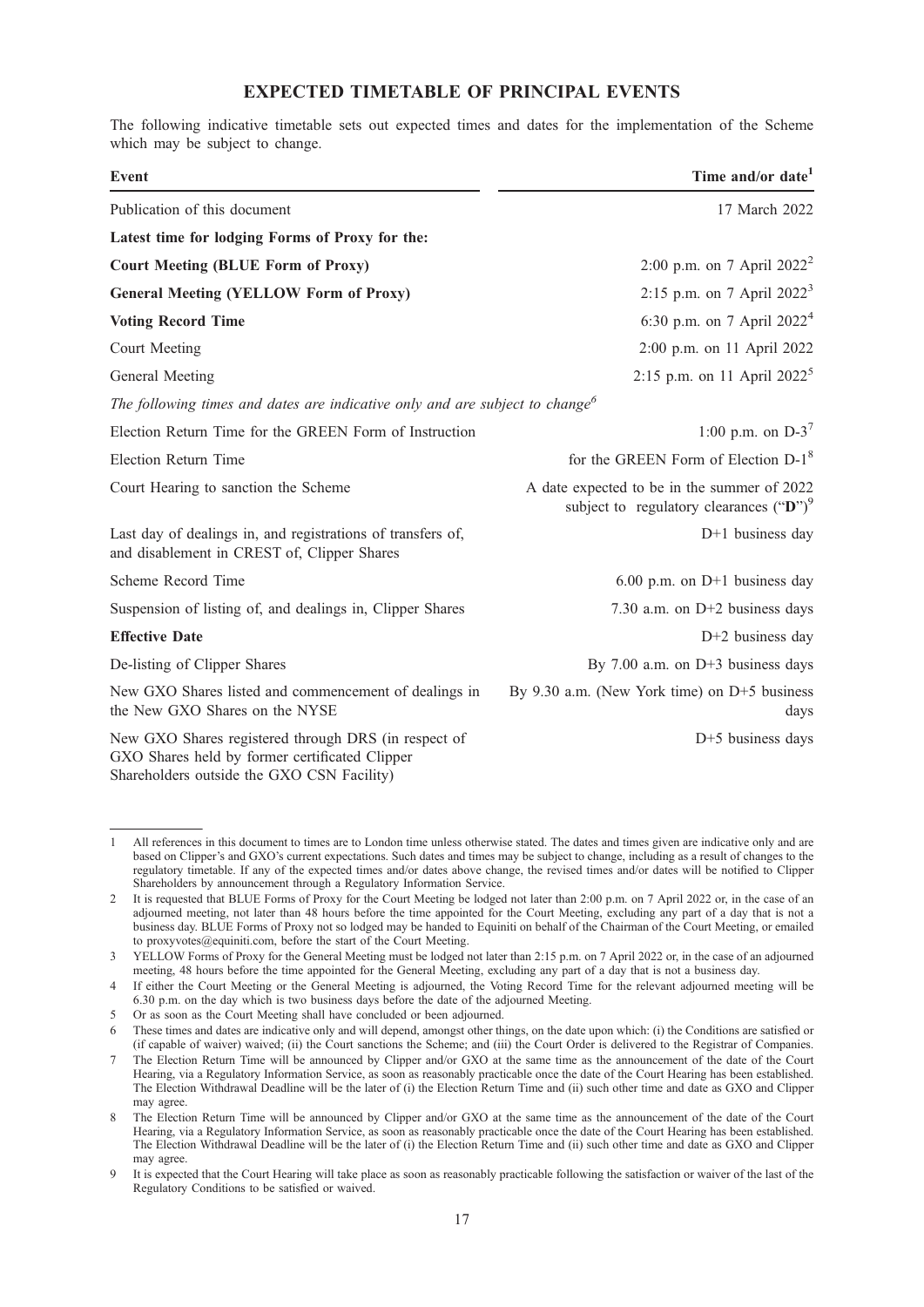GXO DIs credited to CREST accounts (in respect of Scheme Shares held in uncertificated form only) and GXO CSN Facility accounts credited

Latest date for despatch of statements of entitlement relating to New GXO Shares held through the GXO CSN Facility and DRS (in respect of Scheme Shares held in certificated form only)

Latest date for despatch of cheques in respect of cash consideration and for settlement of cash consideration through CREST or other form of payment

On or soon after D+5 business days

Within 14 calendar days of the Effective Date

Within 14 calendar days of the Effective Date

Long Stop Date  $28$  November  $2022^{10}$ 

<sup>10</sup> This is the latest date by which the Scheme may become Effective unless GXO and Clipper agree (and the Panel and, if required, the Court permit) a later date.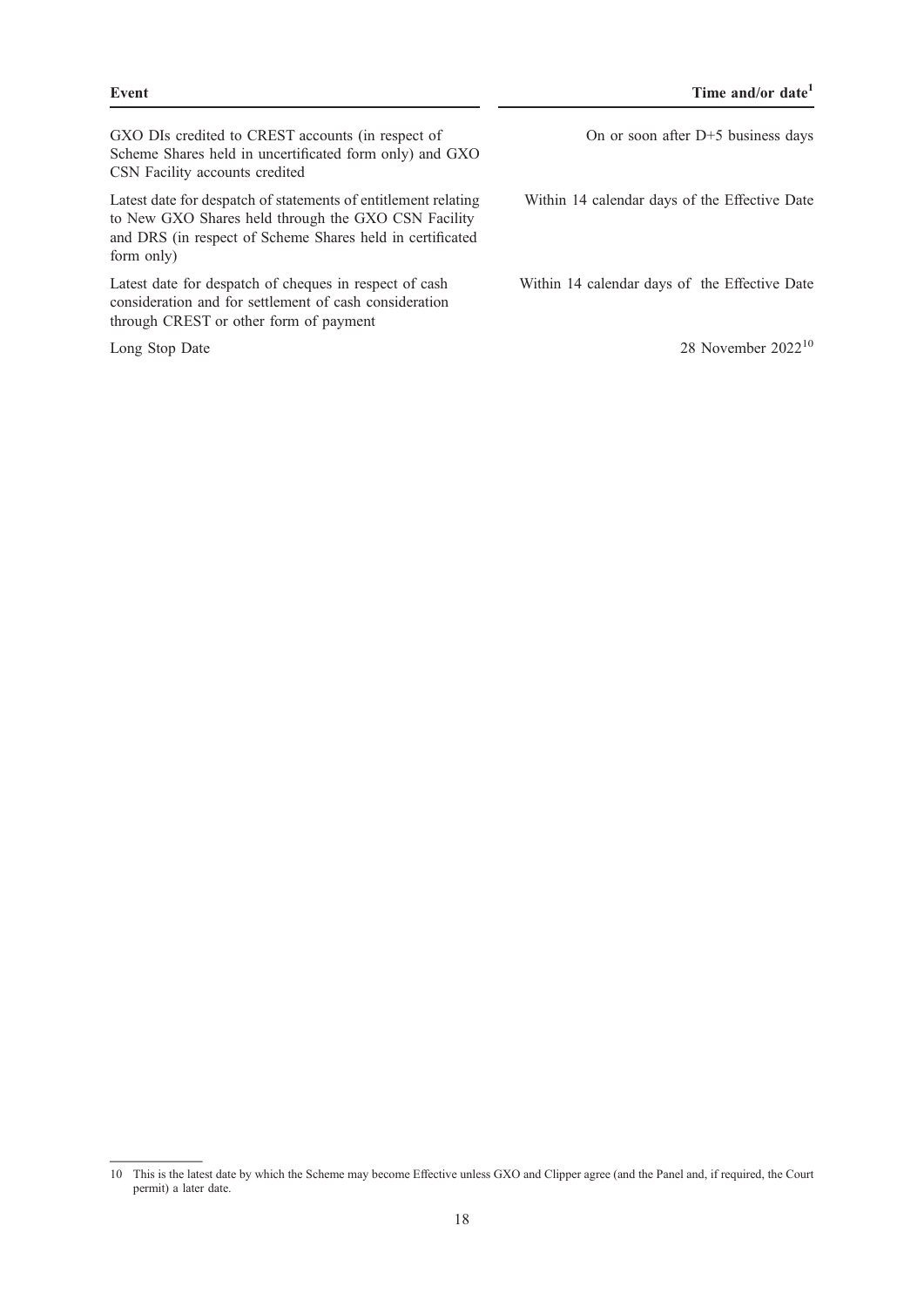|  | ٠ |
|--|---|
|--|---|

| <b>CLAUSE</b>         |                                                                                 | <b>PAGE</b> |
|-----------------------|---------------------------------------------------------------------------------|-------------|
| <b>PART ONE</b>       | LETTER FROM THE CHAIRMAN OF CLIPPER                                             | 20          |
| <b>PART TWO</b>       | <b>EXPLANATORY STATEMENT</b>                                                    | 31          |
| <b>PART THREE</b>     | <b>CONDITIONS TO THE IMPLEMENTATION OF THE SCHEME</b><br>AND TO THE ACQUISITION | 50          |
| <b>PART FOUR</b>      | <b>DESCRIPTION OF THE NEW GXO SHARES</b>                                        | 59          |
| <b>PART FIVE</b>      | <b>NOTES FOR MAKING ELECTIONS</b>                                               | 71          |
| <b>PART SIX</b>       | THE SCHEME OF ARRANGEMENT                                                       | 78          |
| <b>PART SEVEN</b>     | <b>FINANCIAL INFORMATION</b>                                                    | 89          |
| <b>PART EIGHT</b>     | <b>ADDITIONAL INFORMATION FOR OVERSEAS SHAREHOLDERS</b>                         | 91          |
| <b>PART NINE</b>      | UNITED KINGDOM AND UNITED STATES TAXATION                                       | 94          |
| <b>PART TEN</b>       | <b>CLIPPER PROFIT FORECAST</b>                                                  | 102         |
| <b>PART ELEVEN</b>    | <b>GXO PROFIT FORECAST</b>                                                      | 104         |
| <b>PART TWELVE</b>    | ADDITIONAL INFORMATION OF CLIPPER AND GXO                                       | 107         |
| <b>PART THIRTEEN</b>  | <b>DEFINITIONS</b>                                                              | 128         |
| <b>PART FOURTEEN</b>  | <b>NOTICE OF COURT MEETING</b>                                                  | 137         |
| <b>PART FIFTEEN</b>   | <b>NOTICE OF GENERAL MEETING</b>                                                | 141         |
| <b>PART SIXTEEN</b>   | <b>QUANTIFIED FINANCIAL BENEFITS STATEMENT</b>                                  | 147         |
| <b>PART SEVENTEEN</b> | <b>NON-GAAP RECONCILIATION</b>                                                  | 149         |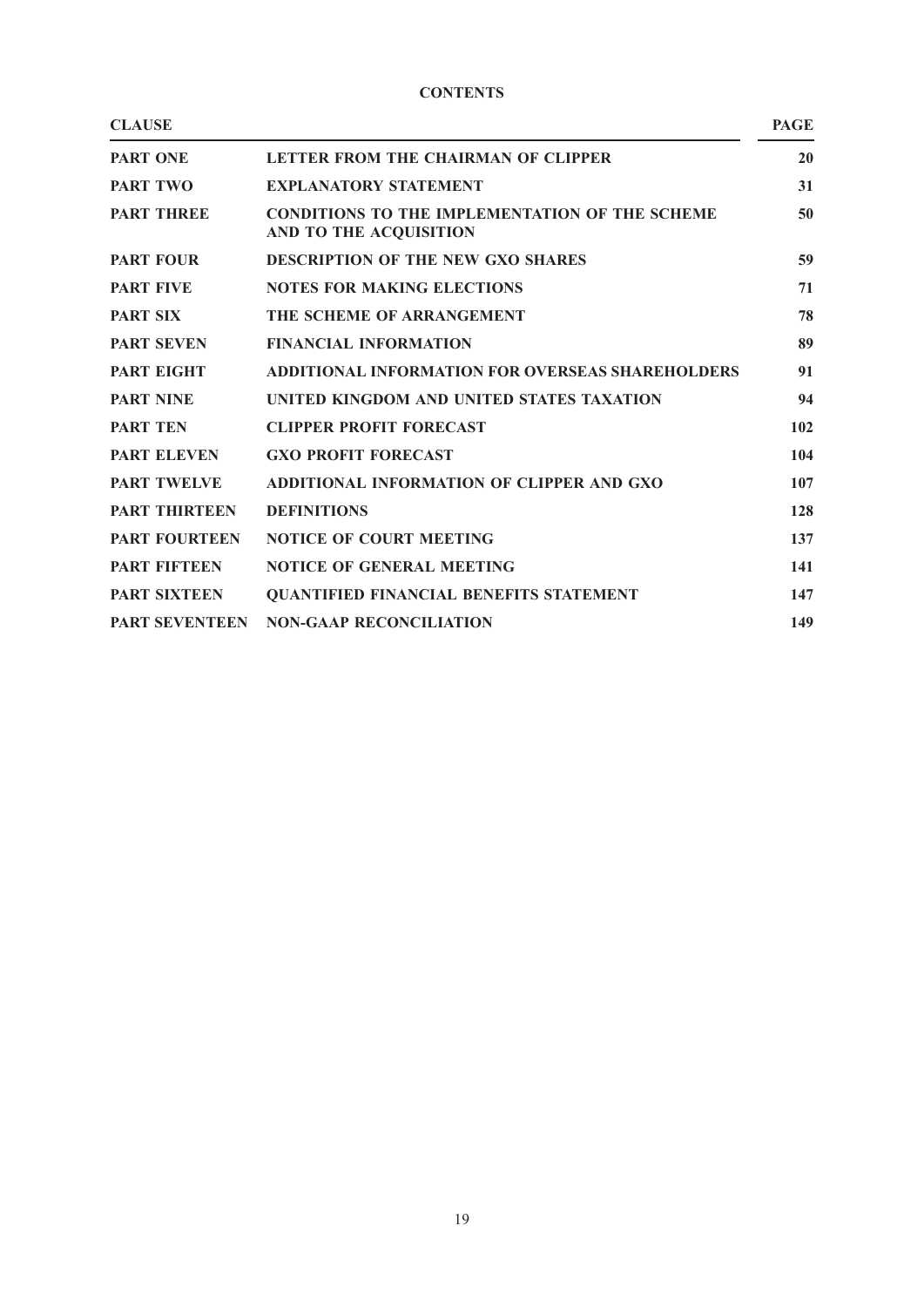# PART ONE

# LETTER FROM THE CHAIRMAN OF CLIPPER



(Incorporated in England and Wales with registered number 03042024)

Directors: Registered office: Steve Parkin (Chairman) Tony Mannix (Chief Executive Officer) David Hodkin (Chief Financial Officer) Christine Cross (Senior Independent Non-Executive Director) Stuart Watson (Independent Non-Executive Director) Dino Rocos (Independent Non-Executive Director)

Clipper Logistics Group, Gelderd Road, Leeds, West Yorkshire England, LS12 6LT

17 March 2022

To the holders of Clipper Shares and, for information only, to holders of options under the Clipper Share Schemes and persons with information rights

Dear Shareholder

# RECOMMENDED CASH AND SHARE OFFER FOR CLIPPER BY GXO

### $\mathbf{I}$

On 28 February 2022, the boards of Clipper and GXO announced that they had agreed the terms of a recommended Acquisition of Clipper by GXO, in the form of a recommended offer, for the entire issued and to be issued ordinary share capital of Clipper. It is intended that the Acquisition will be effected by means of a Court-sanctioned scheme of arrangement under Part 26 of the Companies Act. The Scheme requires, amongst other things, the approval of the Scheme Shareholders and the sanction of the Court.

I am writing to you today to set out the background to the Acquisition and the reasons why the Clipper Directors consider the financial terms of the Acquisition to be fair and reasonable and are unanimously recommending that you vote in favour of the Acquisition. I draw your attention to the letter from Numis set out in Part Two (*Explanatory Statement*) of this document, which gives details about the Acquisition, and to the additional information set out in Part Twelve (Additional Information of Clipper and GXO) of this document.

In order to approve the terms of the Acquisition, Scheme Shareholders will need to vote in favour of the resolutions to be proposed at the Court Meeting and the General Meeting, to be held on 11 April 2022 at the offices of Numis Securities Limited, 45 Gresham Street, London, England, EC2V 7BF. Details of the actions you are asked to take are set out in paragraph 14 of Part Two (Explanatory Statement) of this document. The recommendation of the Clipper Directors is set out in paragraph 19 of this letter.

2. Summary of the Terms of the Acquisition The Acquisition will be implemented by way of a Court-sanctioned scheme of arrangement between Clipper and Scheme Shareholders under Part 26 of the Companies Act.

Under the terms of the Acquisition, which will be subject to the Conditions and further terms and conditions set out in Part Three (Conditions to the Implementation of the Scheme and to the Acquisition) of this document, Clipper Shareholders will be entitled to receive:

### for each Clipper Share held: 690 pence in cash

and 0.0359 of a New GXO Share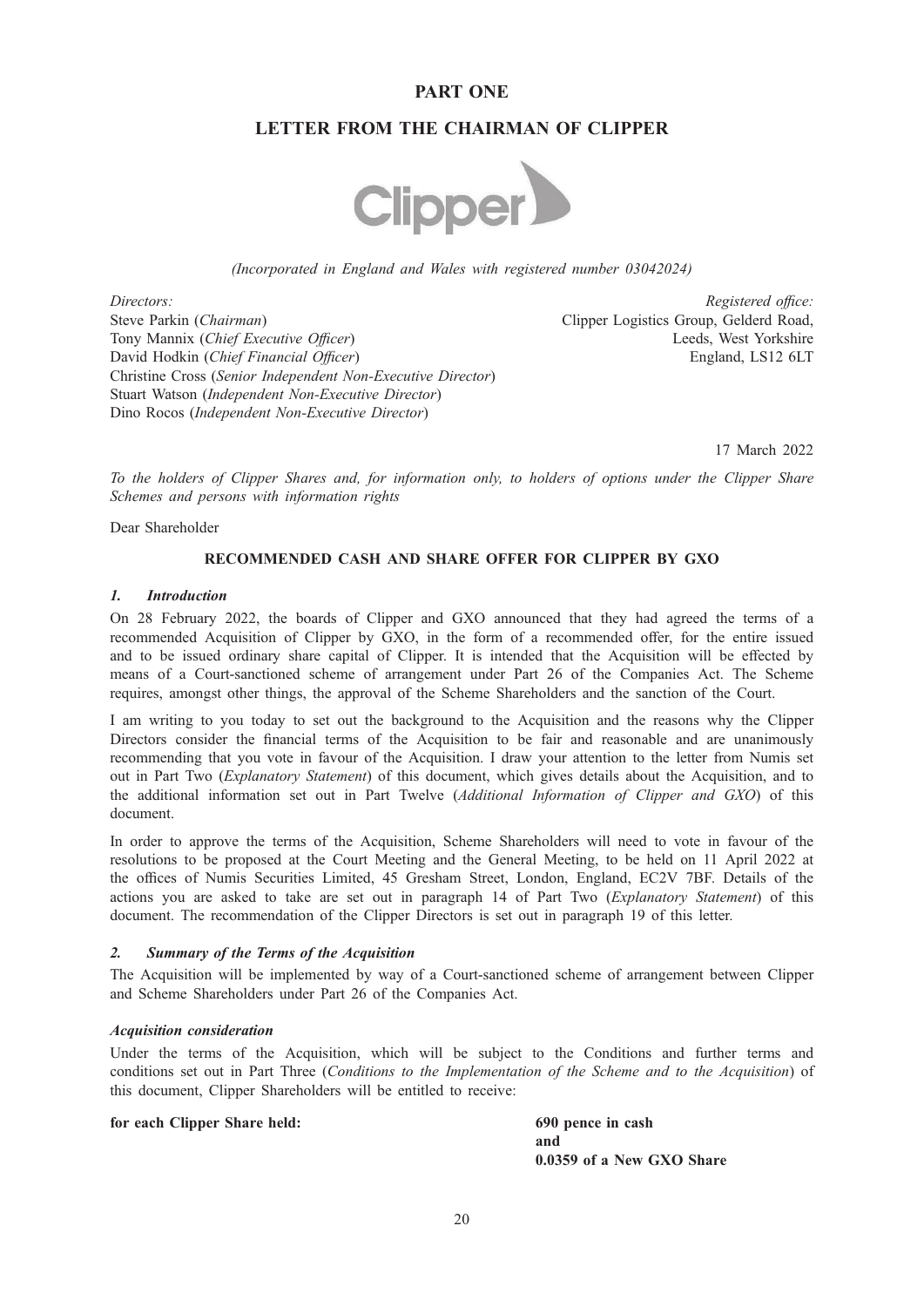in respect of their entire holding of Clipper Shares (the "Default Option"). Based on the Agreed Value of a GXO Share, the Acquisition values each Clipper Share at 920 pence and values Clipper's existing issued and to be issued share capital at approximately £965 million on a fully diluted basis.

The Agreed Value of a GXO Share is determined by GXO's trailing 3-month volume weighted average price of US\$86.20 and the trailing 3-month average USD/GBP exchange rate of 0.7432 as of the date of the Announcement. On this basis, 0.0359 New GXO Shares is equivalent to 230 pence and accordingly, together with 690 pence in cash, the Acquisition values each Clipper Share at 920 pence.

Based on the value of 920 pence per Clipper Share, the Acquisition represents:

- a premium of 49.1 per cent. to Clipper's share price of 617 pence at the close of business on 27 January 2022, the last business day before GXO's proposal was made to Clipper;
- a premium of 31.7 per cent. to 699 pence, being the 3-month average volume weighted price per Clipper Share up to 18 February 2022, the last business day before Clipper announced it had reached agreement on the key terms of a possible cash and share offer from GXO;
- a premium of 18.4 per cent. to Clipper's share price of 777 pence at the close of business on 18 February 2022; and
- an implied enterprise value / 2022 adjusted EBIT (IAS 17 basis) multiple of 13.6x when factoring in full annual run-rate cost synergies and 27.0x pre-synergies.

Based on GXO's closing share price of US\$68.76 and the USD/GBP exchange rate of 0.7668 on 15 March 2022 (being the latest practicable date prior to the publication of this document), the terms of the Acquisition value each Clipper Share at 879 pence, valuing Clipper's existing issued and to be issued share capital at approximately £922 million on a fully diluted basis and representing a premium of 13.2 per cent. to Clipper's share price of 777 pence at the close of business on 18 February 2022, the last business day before Clipper announced it had reached agreement on the key terms of a possible cash and share offer from GXO.

If, after the date of the Announcement and prior to the Effective Date, any dividend and/or other distribution and/or other return of capital is declared, made or paid or becomes payable in respect of the Clipper Shares, GXO reserves the right to reduce the value implied under the terms of the Acquisition at such date by the amount of such dividend and/or distribution and/or return of capital. In such circumstances, to the extent possible, the cash component of the consideration would be reduced by an amount up to the amount of such dividend and/or distribution and/or return of capital.

The Acquisition will include a Mix and Match Facility, allowing Scheme Shareholders to elect to vary the proportions in which they receive New GXO Shares and cash in respect of their Scheme Shares. However, the total number of New GXO Shares to be delivered pursuant to the Acquisition and the maximum aggregate amount of cash to be paid pursuant to the Acquisition will not be varied as a result of elections made under the Mix and Match Facility. Satisfaction of elections made by Scheme Shareholders under the Mix and Match Facility will depend on the extent to which other Scheme Shareholders make elections. To the extent that elections cannot be satisfied in full, they will be scaled down on a pro-rata basis (the "Pro-Rata Scale Down"). As a result, Scheme Shareholders who make an election under the Mix and Match Facility will not necessarily know the exact number of New GXO Shares or the amount of cash they will receive until settlement of the consideration due to them under the Acquisition.

Pursuant to the terms of their irrevocable undertakings, Steve Parkin, David Hodkin, Tony Mannix, Gurnaik Chima, George Turner and Sean Fahey have each irrevocably undertaken to elect to receive 50 per cent. New GXO Shares in respect of their entire beneficial holdings of Scheme Shares representing, in aggregate, approximately 23.3 per cent. of the existing issued ordinary share capital of Clipper. These irrevocable undertakings remain binding in the event of a competing offer. As a result of these elections, there will be more cash available, in the aggregate, to other Scheme Shareholders who elect to vary the proportions in which they receive New GXO Shares and cash in respect of their Scheme Shares under the Mix and Match Facility than as compared to if these undertakings had not been made.

Please refer to paragraph 2 of Part Two (Explanatory Statement) and Part Five (Notes for Making Elections) of this document. for further details on the Mix and Match Facility.

The New GXO Shares will be issued credited as fully paid and will rank pari passu in all respects with shares of GXO common stock issued and outstanding at the time the New GXO Shares are issued pursuant to the Acquisition, including the right to receive and retain dividends and other distributions declared, made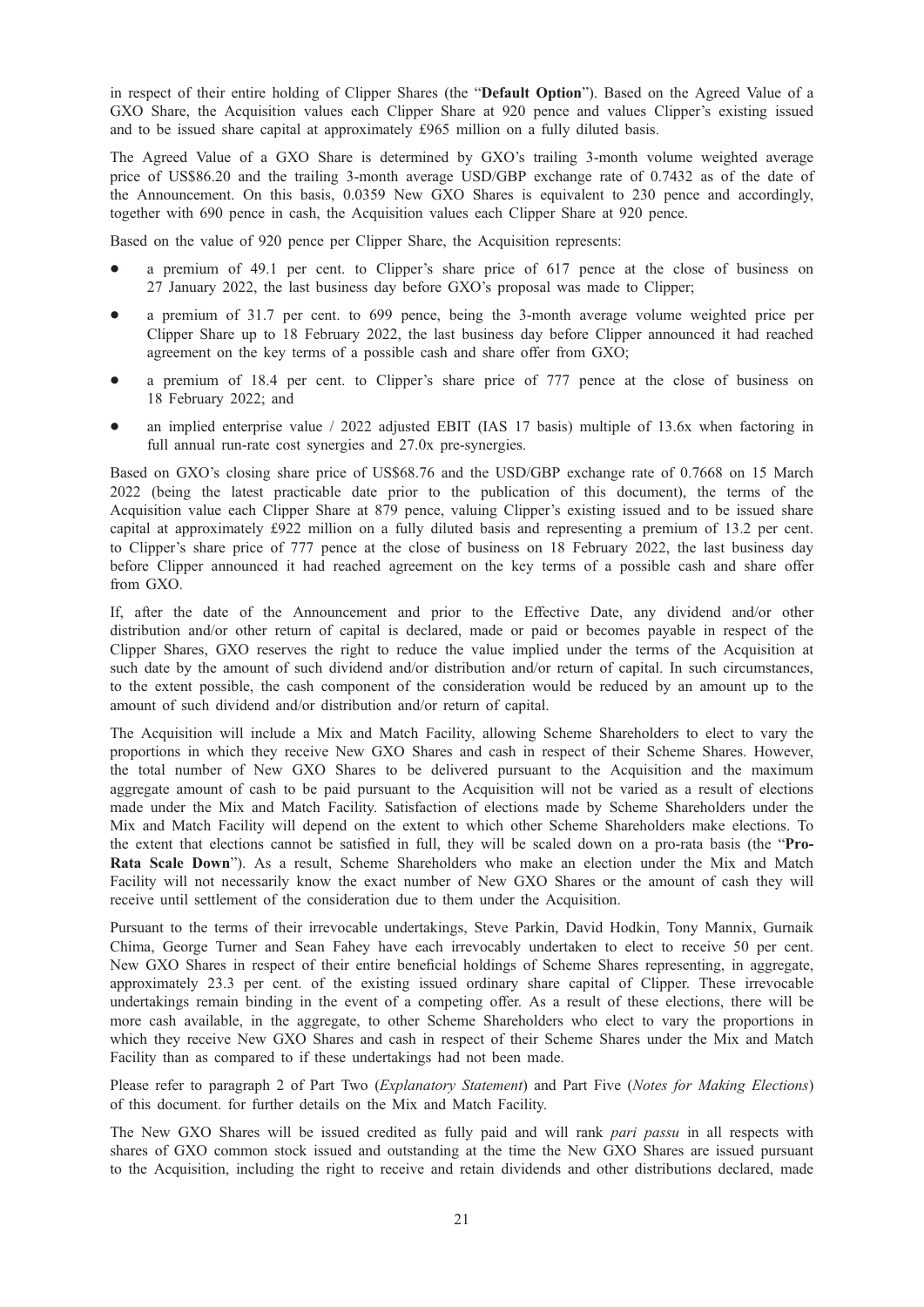or paid by reference to a record date falling on or after the Effective Date. The New GXO Shares will be authorised for listing on the New York Stock Exchange subject to official notice of issuance.

The Scheme Shares will be acquired by GXO (and/or its nominee) with full title guarantee, fully paid and free from all liens, equitable interests, charges, encumbrances, rights of pre-emption and any other third party rights or interests whatsoever and together with all rights existing at the Effective Date or thereafter attaching thereto, including the right to receive and retain, in full, all dividends and other distributions (if any), declared, made or paid or any other return of capital (whether by way of reduction of share capital or share premium account or otherwise) made on or after the Effective Date in respect of the Scheme Shares.

As explained in paragraphs 5 (Irrevocable undertakings) and 19 (Recommendation) below, each of the Clipper Shareholder Directors has irrevocably undertaken to vote or procure votes in favour of the Scheme (or, in the event that the Acquisition is implemented by way of a Takeover Offer, accept or procure acceptance of the Takeover Offer), in respect of their entire beneficial holdings of Scheme Shares representing, in aggregate, approximately 15.8 per cent. of the existing issued ordinary share capital of Clipper. In addition, each of the Clipper Shareholder Directors (save for Stuart Watson) has irrevocably undertaken to elect to receive 50 per cent. New GXO Shares in respect of their entire beneficial holdings of Scheme Shares, on the terms summarised in paragraph 8 of Part Twelve (Additional Information of Clipper and GXO) of this document.

The Acquisition is subject to the full terms and conditions set out in Part Three (Conditions to the Implementation of the Scheme and to the Acquisition) of this document. Subject to the satisfaction or waiver (as applicable) of all relevant conditions, including the Conditions, and certain terms set out in Part Three (Conditions to the Implementation of the Scheme and to the Acquisition) of this document, the Scheme is expected to become Effective in the summer of 2022. An expected timetable of principal events is set out on pages xvi and xvii of this document.

Since the initial public offering of Clipper in May 2014, Clipper has undergone a period of significant transformation and growth. Clipper's reported revenues have grown from £201 million for the year to 30 April 2014 to £696 million for FY21 and underlying EBIT increased from £9.6 million to £31.4 million (on an IAS 17 basis) over the same period. This was driven by strong organic growth supported by carefully targeted acquisitions to add complementary business services and geographies. This strong financial performance has resulted in a significant increase in Clipper's market capitalisation from £100 million at the time of its initial public offering to £796 million on 18 February 2022, the last business day before Clipper announced it had reached agreement on the key terms of a possible cash and share offer from GXO.

Through the Covid pandemic, Clipper has demonstrated its ability and agility and the robustness of its business model to deliver growth. Clipper's full end to end range of services within e-commerce has enabled it to capitalise on the continued shift to e-commerce both in the UK and across Europe.

The UK is one of the most dynamic geographies in Europe for e-commerce, creating a number of worldleading online retailers and service providers. While the UK economy is still growing strongly, it is the Clipper Directors' belief that the greatest opportunity for Clipper lies in growing its presence in Europe and entering North America. The Clipper Directors consider that such growth is achievable on a standalone basis but not without risk. Organic growth in these geographies will require meaningful investments in technology, operations and people. Major overseas acquisitions carry greater transaction execution and integration risk when compared with Clipper's acquisitions to date and may require funding through either significantly increased levels of debt or through dilutive equity issuance. Furthermore, it may take several years before the benefits of such investments become apparent and for their value to be reflected in Clipper's share price. Over the last 12 months Clipper has assessed a number of potential acquisition opportunities in North America, including one specific larger opportunity where Clipper reached the final round of a competitive auction process. The potential transaction would have constituted a Class 1 transaction for the purposes of the listing rules which in turn requires a number of additional workstreams that placed it at a strategic disadvantage versus private trade buyers or private equity particularly in terms of the timing and deliverability of Clipper's offer. The Clipper Directors believe it is critical to enter North America through M&A, and that any acquisition must have sufficient scale to provide the platform to offer national distribution immediately. To date Clipper has not been successful in entering the North American space through M&A and there can be no certainty that it will be able to achieve this over the medium term.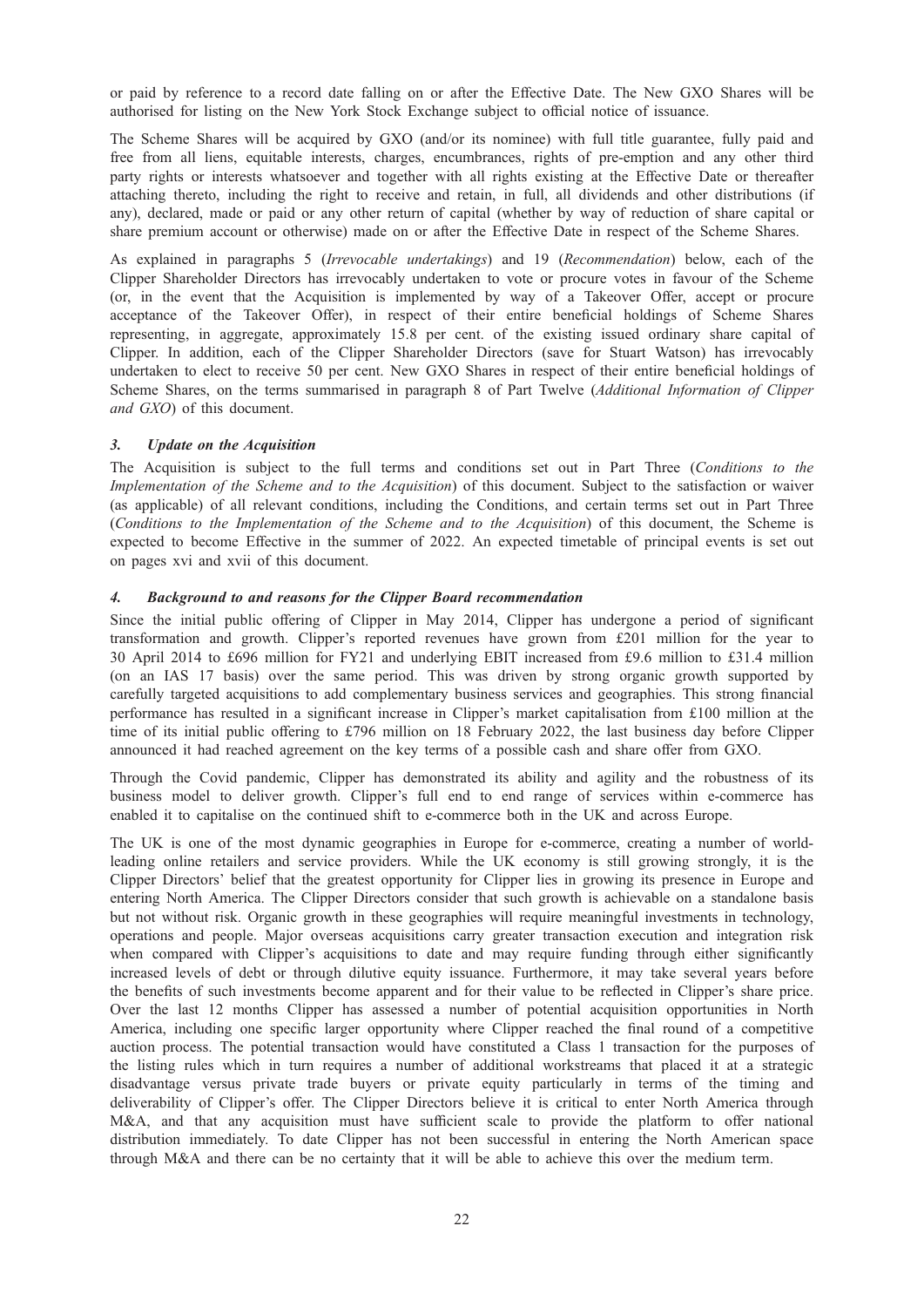The Clipper Directors believe that a combination with GXO strengthens Clipper's UK and European offering and addresses its international strategic ambitions immediately, which will be for the benefit of Clipper stakeholders as a whole.

Whilst the Clipper Directors remain confident that Clipper's strategy can deliver attractive returns for Clipper Shareholders as an independent company, they recognise that there are risks to, as well as uncertainty as to the timing and the delivery of, these returns.

The Clipper Directors also recognise the limited liquidity of Clipper Shares makes it challenging for Clipper Shareholders to monetise their holdings should they so wish. The offer provides the opportunity to realise a large proportion of Clipper Shareholders' investment at a compelling valuation in cash, whilst also having the opportunity to benefit in the potential future upside of the Enlarged Group through the New GXO Share component.

Based on the value of 920 pence per Clipper Share, the Acquisition represents:

- a premium of 49.1 per cent. to Clipper's share price of 617 pence at the close of business on 27 January 2022, the last business day before GXO's proposal was made to Clipper;
- a premium of 31.7 per cent. to 699 pence, being the 3-month average volume weighted price per Clipper Share up to 18 February 2022, the last business day before Clipper announced it had reached agreement on the key terms of a possible cash and share offer from GXO;
- a premium of 18.4 per cent. to Clipper's share price of 777 pence at the close of business on 18 February 2022; and
- an implied enterprise value / 2022 adjusted EBIT (IAS 17 basis) multiple of 13.6x when factoring in full annual run-rate cost synergies and 27.0x pre-synergies.

The Clipper Directors note that the implied enterprise value / 2022 adjusted EBIT (IAS 17 basis) multiple pre-synergies is at a highly attractive level when compared to other relevant comparable transactions in the logistics sector.

In addition to the financial terms of the Acquisition, in its evaluation of GXO as a suitable owner of Clipper from the perspective of all stakeholders, the Clipper Directors have also taken into account GXO's intentions for the business, management and employees and other stakeholders of Clipper. The Clipper Directors welcome GXO's intention that, following completion of the Acquisition, the existing contractual and statutory employment rights, including in relation to pensions, of all Clipper management and employees will be fully safeguarded in accordance with applicable law. Furthermore, GXO is committed to fostering Clipper's entrepreneurial approach for the benefit of both businesses which is core to Clipper's culture and success.

The Clipper Board notes that GXO has stated that the Enlarged Group is expected to fully realise pre-tax run-rate cost synergies of approximately £36 million by the end of the third year post completion of the Acquisition. The Clipper Directors are reassured that GXO will be adopting a "best of both" approach in several areas including in operations, and believe that the Enlarged Group will provide existing Clipper management and employees with attractive opportunities to succeed as part of a larger global business.

The Clipper Directors welcome GXO's confirmation that they recognise the importance of R&D and technology to Clipper's business and look forward to working with GXO to implement "best in class" practices in the Enlarged Group.

Given that detailed information to formulate comprehensive plans or intentions regarding the impact of the Acquisition on Clipper is not yet available, the Clipper Directors are unable to express a more detailed opinion on the impact of the Acquisition on Clipper management, employees and offices, save for as set out in paragraph 11 of the Announcement (and duplicated in paragraph 4 of Part Two (Explanatory Statement) of this document).

Accordingly, following careful consideration of the above factors, the Clipper Directors unanimously recommend the offer to Clipper Shareholders and unanimously believe that the Clipper Shareholders should have the opportunity to approve the Acquisition, as the Clipper Directors have committed to do in respect of their Clipper Shares (where applicable).

Steve Parkin, the Executive Chairman of Clipper, is committed to helping ensure a smooth transition.

Each of the Clipper Shareholder Directors (save for Stuart Watson) together with George Turner, Gurnaik Chima and Sean Fahey (the "Individual Shareholders") has irrevocably undertaken to elect to receive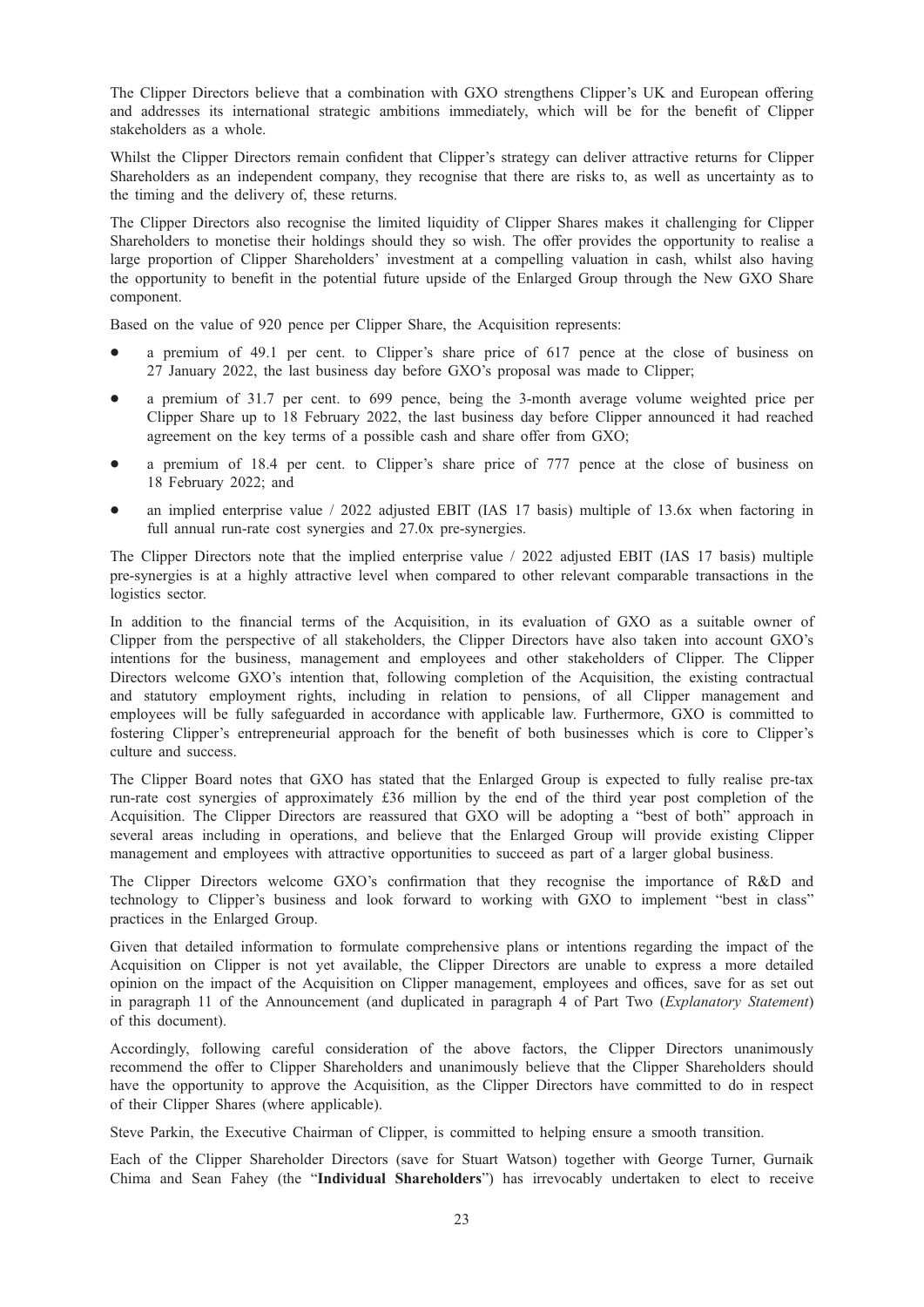50 per cent. New GXO Shares in respect of their entire beneficial holdings of Scheme Shares. Such elections were a condition to the cash and share offer made by GXO in respect of Clipper's entire issued and to be issued share capital.

Clipper Shareholders should consider their own personal circumstances when deciding to elect to vary the proportion in which they receive New GXO Shares and cash under the Mix and Match Facility and are, therefore, strongly recommended to seek their own independent financial, tax and legal advice in light of their own particular circumstances and investment objectives before deciding whether to make an election under the Mix and Match Facility. Any decision should also be based on a full consideration of this document, the Announcement and other relevant information.

## $\overline{5}$ .

GXO has received irrevocable undertakings (including from Steve Parkin, Executive Chairman of Clipper, as well as the other Clipper Shareholder Directors) to vote in favour of the Scheme at the Court Meeting and the resolutions to be proposed at the General Meeting (and, if the Acquisition is subsequently structured as a Takeover Offer, to accept any Takeover Offer made by GXO) in respect of 23,840,455 Clipper Shares, representing approximately 23.3 per cent. of the existing issued ordinary share capital. This includes:

- a. undertakings from the Clipper Shareholder Directors in respect of their entire holdings amounting to 16,172,752 Clipper Shares representing approximately 15.8 per cent. of Clipper's existing issued ordinary share capital; and
- b. undertakings from George Turner, Gurnaik Chima and Sean Fahey in respect of their entire holdings amounting to 7,667,703 Clipper Shares representing approximately 7.5 per cent. of Clipper's existing issued ordinary share capital.

The irrevocable undertakings will cease to be binding only if:

- a. GXO announces it does not intend to make or proceed with the Acquisition;
- b. the Scheme lapses or is withdrawn; or
- c. a competing offer for the entire issued and to be issued share capital of Clipper becomes or is declared unconditional or, if proceeding by way of scheme of arrangement, becomes effective, and will remain binding in the event that a higher competing offer for Clipper is made.

GXO has received irrevocable undertakings (including from Steve Parkin, Executive Chairman of Clipper as well as certain other Clipper Shareholder Directors) to elect to receive 50 per cent. of their consideration in the form of New GXO Shares in respect of 23,840,455 Clipper Shares representing, in aggregate, approximately 23.3 per cent. of the existing issued ordinary share capital of Clipper. These irrevocable undertakings remain binding in the event of a competing offer. As a result of these elections, there will be more cash available, in the aggregate, to other Scheme Shareholders who elect to vary the proportions in which they receive New GXO Shares and cash in respect of their Scheme Shares under the Mix and Match Facility than as compared to if these undertakings had not been made. Please refer to paragraph 2 of Part Two (Explanatory Statement) and Part Five (Notes for Making Elections) of this document. for further details on the Mix and Match Facility.

Further details of these irrevocable undertakings are set out paragraph 8 of Part Twelve (Additional Information of Clipper and GXO) of this document.

### $\mathbf{r}$

6. Information on Clipper Clipper, which is listed on the premium segment of the Main Market of the London Stock Exchange, is an omni-channel retail logistics specialist, which provides value-added, consultancy-led services to its blue-chip client base. Clipper is a UK leader in its areas, with a long-standing customer base in e-fulfilment, fashion, and high-value logistics. Clipper is highly regarded by its customer base for the innovative and high-quality logistics solutions it provides, putting the customer at the forefront of its thinking. Clipper's logistics service offerings broadly comprise of e-fulfilment and returns management services, high-value product warehousing and distribution, and retail logistics services. Through its full end-to-end logistics service, Clipper is well positioned to enable its retail customers to accelerate online penetration as well as continuing to support retailers' off-line presence.

For the six months ended 31 October 2021, 68 per cent. of Clipper's logistics revenue was generated from e-fulfilment and returns management activities and for FY21, 93 per cent. of revenue within UK logistics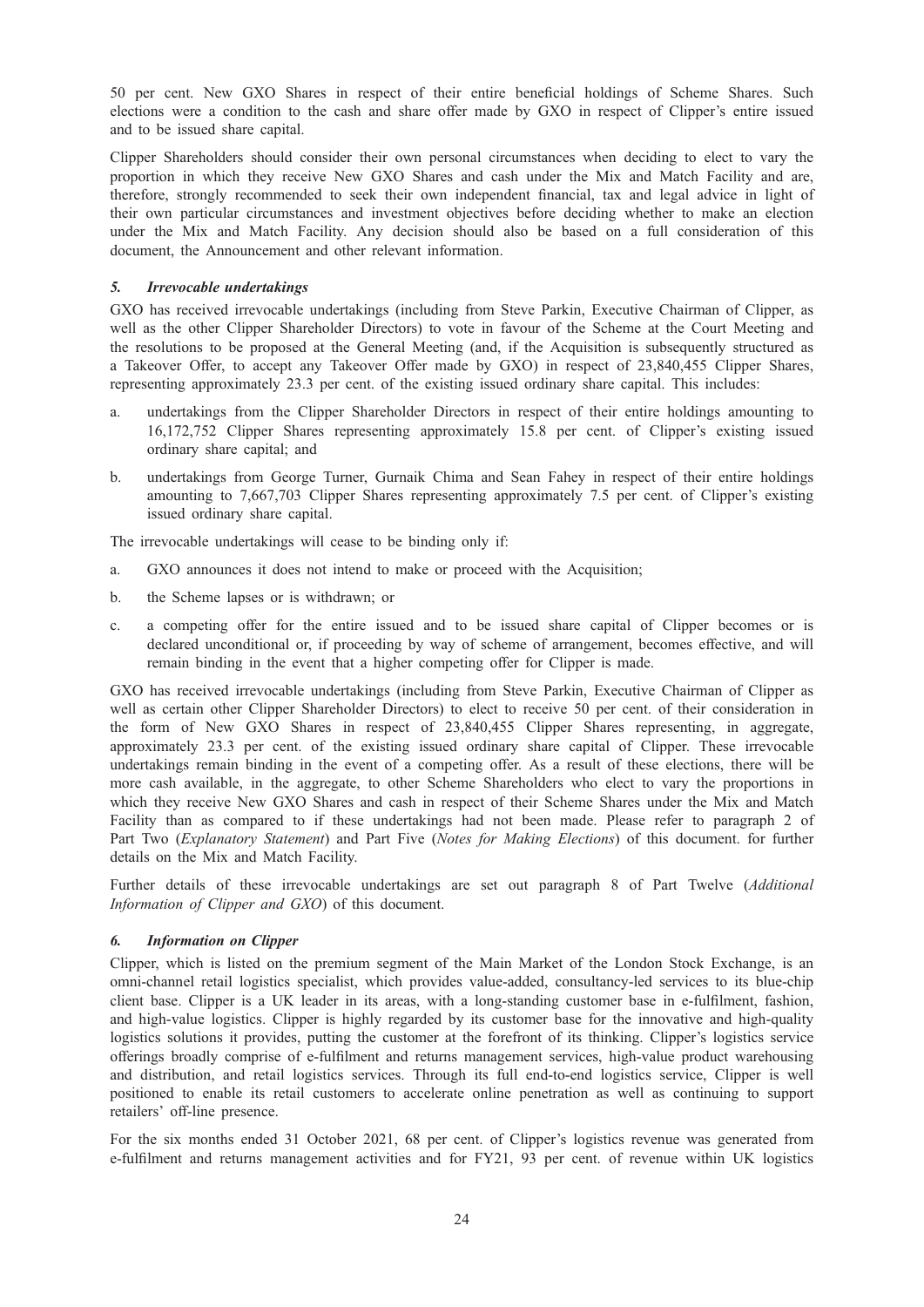was derived from open book or minimum volume guarantee contracts, giving the business a high level of contractual certainty.

Clipper has developed specialist services to support its customers in their ever-complex supply chains and to ensure that product is ready for sale in the most efficient and cost-effective manner. It has developed a high value-add electronic product repair capability, which Clipper complemented with the acquisition of Netherlands-based CE Repair as announced on 29 November 2021.

In addition to its presence in the UK, Clipper has an increasing presence in mainland Europe, with operations in Poland, Germany, the Republic of Ireland, the Netherlands and Belgium.

For FY21, Clipper generated revenue of £696 million, underlying EBITDA of £43 million on an IAS 17 basis and £82 million on an IFRS 16 basis, underlying EBIT of £31 million on an IAS 17 basis and £40 million on an IFRS 16 basis. As at 31 October 2021, Clipper had net debt of £11 million on an IAS 17 basis.

# $\overline{7}$ .

GXO is the largest pure-play contract logistics provider in the world and an innovator in the logistics industry. It was a spin-off from XPO Logistics, Inc in August 2021 and is now separately listed on the New York Stock Exchange with a market capitalisation of US\$7.9 billion as at close of business on 15 March 2022.

GXO provides high-value-add warehousing and distribution, order fulfilment, e-commerce, reverse logistics, and other supply chain services differentiated by its ability to deliver technology-enabled, customised solutions at scale. GXO's revenue is diversified across numerous verticals and customers, including many multinational corporations.

GXO's customers rely on it to move their goods with high efficiency through their supply chains – from the moment inbound goods arrive at GXO's logistics sites, through fulfilment and distribution and, in an increasing number of cases, the management of returned products. GXO's customer base includes many blue-chip leaders in sectors that demonstrate high growth or durable demand over time, with significant growth potential through customer outsourcing of logistics services.

As part of its growth strategy, GXO intends to develop additional business in consumer and other verticals where it already has deep expertise, prominent customer relationships and a strong track record of successful performance. GXO also intends to expand into new verticals by leveraging its capacity and technological strengths, and by marketing the benefits of its platform for warehouse operations. GXO uses this technology to manage advanced automation, labour productivity, safety and the complex flow of goods within sophisticated logistics environments.

GXO is an industry leader in ESG with a "AA" rating from MSCI. Its environmental targets include 100 per cent. carbon neutral by 2040 and a 30 per cent. greenhouse gas emission reduction by 2030 versus 2019.

During calendar year 2021, GXO won contracts with approximately US\$5 billion in lifetime contract value, which are expected to add approximately US\$830 million of incremental revenue in 2022. At December 2021, its pipeline reached an all-time high of US\$2.5 billion, of which 49 per cent. was e-commerce. Growth in e-commerce accelerated during the fourth quarter of 2021, with e-commerce revenue for the quarter growing by 45 per cent. year-on-year (compared to 22 per cent. for the third quarter) and reverse logistics revenue for the quarter growing by 28 per cent. year-on-year (compared to 21 per cent. for the third quarter).

Over the course of 2021, GXO successfully increased the proportion of revenue from open book contracts from 33 per cent. to 38 per cent., enabling improved return on capital.

For the year ended 31 December 2021, GXO generated revenue of US\$7.9 billion and net income attributable to common shareholders of US\$153 million. Additional information on GXO's latest financial results can be found at https://investors.GXO.com/.

As at the close of business on 15 March 2022, GXO's issued share capital consisted of 114,764,787 common stock, par value \$0.01 per share. The International Securities Identification Number for GXO's common stock is US36262G1013.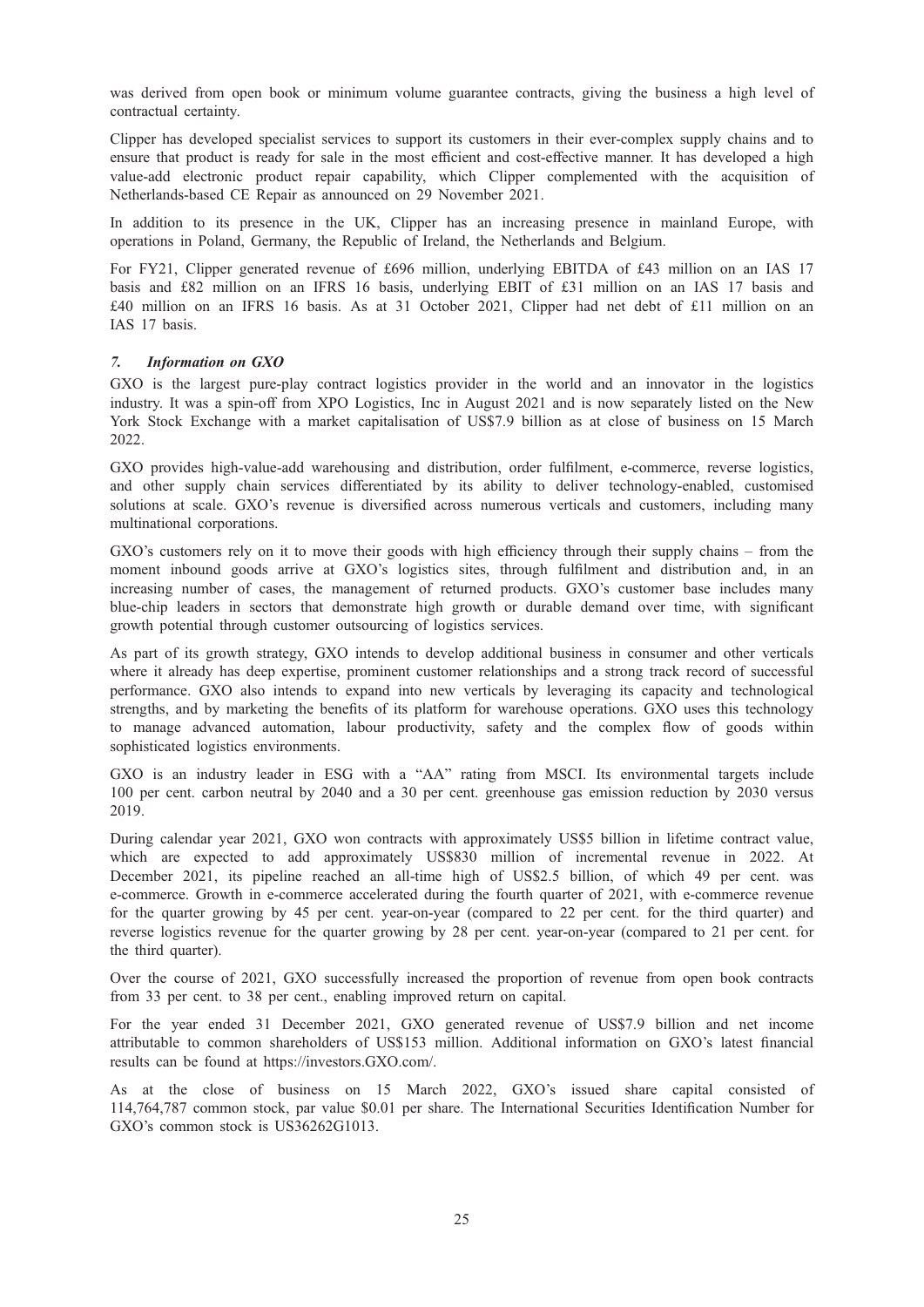On 9 December 2021, Clipper released its interim results for the six months ended 31 October 2021, which included the following update on trading and prospects:

- Trading continues to be strong, and the Clipper Group is on track to meet the Clipper Board's full vear guidance.  $y = 3$
- We remain positive in the Clipper Group's outlook for the current year and the longer-term and believe the Clipper Group is well positioned to achieve further growth both in the UK and internationally, with strong tailwinds and significant further M&A activity.
- The Clipper Group continues to insulate against impact from changes in labour availability, mitigating against these changes through its ongoing focus on the creation of local jobs; innovative recruitment processes detailed later in the report; prioritisation of workforce wellbeing and the use of retention bonuses.

Immediately prior to the announcement on 9 December 2021 the updated Clipper compiled consensus included on the Clipper website for FY22 EBIT was £37.0m and £46.2m on an IAS 17 and IFRS 16 basis respectively. The statement from Clipper in bold above sets an expectation for EBIT for FY22 of £37.0m and £46.2m on an IAS 17 and IFRS 16 basis respectively (the "FY22 Clipper Profit Forecast"). The Clipper Directors confirm that at the date of this document there has been no change to the FY22 Clipper Profit Forecast. Further details of the FY22 Clipper Profit Forecast can be found in Part Ten (Clipper Profit Forecast) of this document.

Current trading for Clipper continues to be in line with statements made in Clipper's half year results published for the six month period ending 31 October 2021. However, January 2022 begun with a number of macroeconomic factors effecting consumer and business sentiment, including, higher inflation, rising interest rates and increased energy costs. In the last few weeks consumer and business sentiment has been further aggravated by the outbreak of war in Ukraine. As a result, the Clipper Directors are increasingly cautious that consumers disposable income and retail demand may be impacted over the medium term.

on 15 February 2022, GXO released its results for the fourth financial quarter of 2021 and the full financial year ended 31 December 2021. In that announcement, the board of GXO stated that:

# "Full Year 2021 Results

Revenue increased to \$7.9 billion, compared with \$6.2 billion for the same period in 2020. Operating income was \$151 million, compared with \$16 million for 2020. Net income attributable to common shareholders was \$153 million, compared with a \$31 million loss in 2020. Diluted earnings per share was \$1.32, compared with a loss of \$0.27 for 2020.

Adjusted net income attributable to common shareholders was \$242 million, compared with \$63 million for 2020. Adjusted diluted earnings per share was \$2.09, compared with adjusted diluted earnings per share of \$0.55 for 2020.

Pro forma adjusted EBITDA increased to \$633 million for 2021, compared with \$457 million of pro forma adjusted EBITDA for 2020. The company reported adjusted EBITDA of \$611 million, compared with \$417 million for 2020.

2022 Guidance GXO announced its full year 2022 financial outlook as follows:

- Organic revenue growth of  $8\%$  to  $12\%$ ;
- Adjusted EBITDA of \$707 million to \$742 million (previously \$705 million to \$740 million);
- $\bullet$  Adjusted EBITDAR of \$1.5 billion to \$1.6 billion (previously approximately \$1.5 billion);
- Free Cash Flow of approximately 30% of adjusted EBITDA;
- Depreciation and amortization expense between \$260 million and \$280 million; and
- Net capital expenditures of approximately 3% of sales."

There has been no material change to the business and current trading of GXO since 31 December 2021. The "2022 Guidance" referred to above is described in more detail in Part Eleven (GXO Profit Forecast).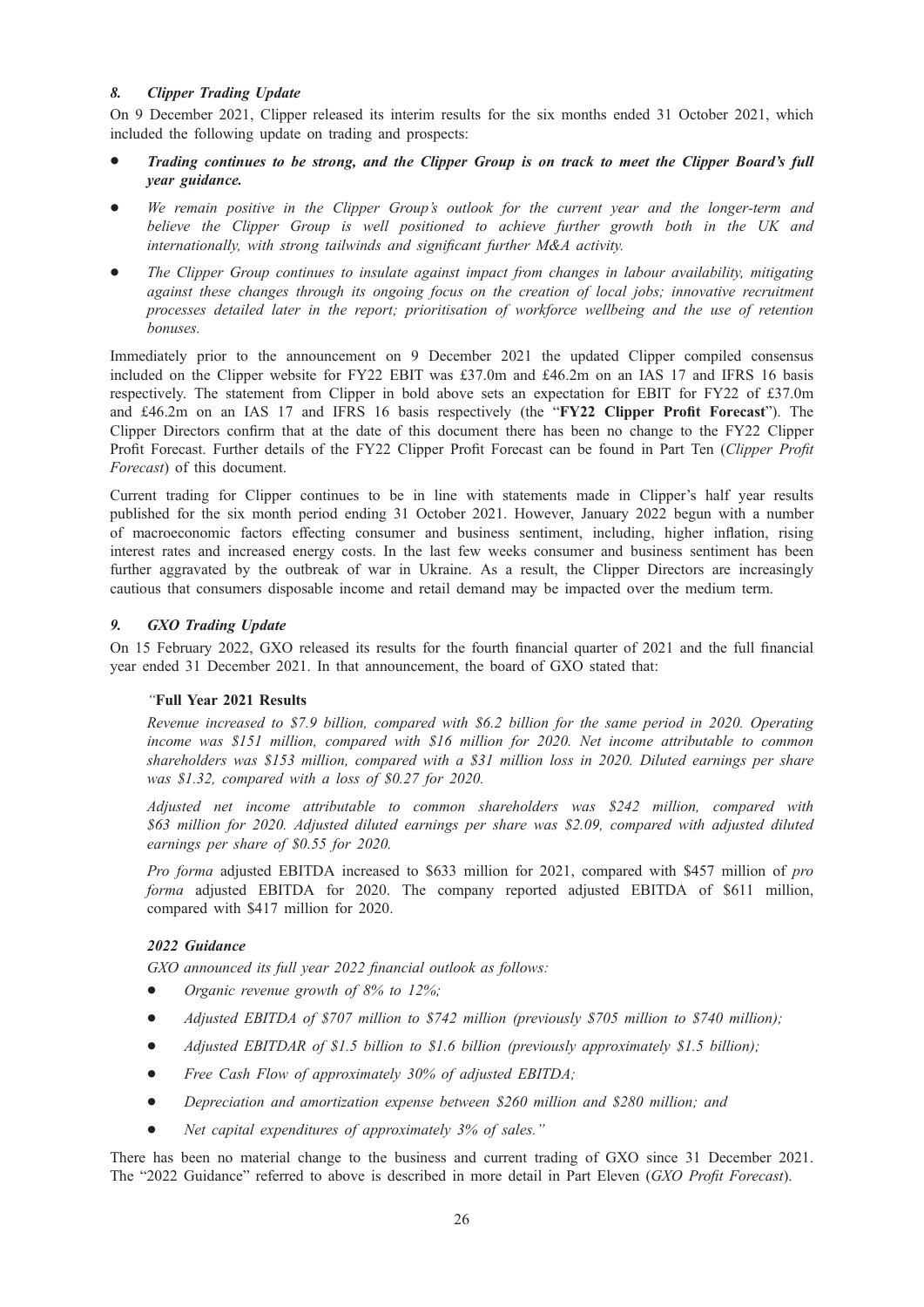The effect of the Scheme in relation to options and awards outstanding under the Clipper Share Schemes is described in paragraph 12 of Part Two (*Explanatory Statement*) of this document.

The cash consideration payable by GXO under the terms of the Acquisition will be funded through third party debt incurred by GXO.

GXO has obtained commitments from certain financial institutions to provide the cash consideration payable by GXO in connection with the Acquisition and the transactions related thereto, pursuant to a bridge facility agreement dated 28 February 2022 with Barclays Bank PLC as administrative agent and other parties thereto, and arranged by Barclays Bank PLC and Citibank, N.A. (the "Bridge Facility Agreement").

GXO intends to obtain permanent financing prior to the closing of the Acquisition to replace some or all of the debt financing available under the Bridge Facility Agreement.

Further information on the financing of the Acquisition is set out in paragraph 10 of Part Twelve (Additional Information of Clipper and GXO) of this document.

In accordance with Rule 24.8 of the Code, Rothschild & Co, in its capacity as lead financial adviser to GXO is satisfied that sufficient resources are available to GXO to enable it to satisfy in full the cash consideration payable to Clipper Shareholders under the terms of the Acquisition.

No dividend is currently contemplated by Clipper to be declared, approved, made or paid from the date of this document and before the Effective Date. If any dividend or other distribution (including any return of capital) is authorised, declared, made or paid by Clipper in respect of a Clipper Share, on or after the date of the Announcement and before the Effective Date, GXO reserves the right to reduce the cash consideration by the amount of all or part of any such dividend or distribution. If GXO exercises the right to reduce the cash consideration by the amount of all or any part of any such dividend or distribution, the Clipper Shareholders will be entitled to receive and retain such dividend or distribution.

No dividend is currently contemplated by GXO to be declared, approved, made or paid from the date of this document and before the Effective Date.

GXO will, for the Dealing Facility Period, offer all Dealing Facility Shareholders the opportunity to participate in a Dealing Facility to sell all (but not some) of their GXO DIs free of dealing costs and commissions. Such Dealing Facility Shareholders, entering the GXO CSN Facility, will be sent a Dealing Facility Election Form and relevant terms and conditions along with their GXO CSN Facility Statement within 14 days of the Effective Date or, if later, the date of their entry into the GXO CSN Facility.

Such Dealing Facility Shareholders who wish to make use of the Dealing Facility in respect of their GXO DIs should do so by completing the Dealing Facility Form, providing all required identity information and signing the Dealing Facility Election Form, once received, in accordance with the instructions printed thereon and within the Dealing Facility Period.

You will not be eligible to use the Dealing Facility if:

- a. save for the Clipper CSN Participants, you hold Clipper Shares in uncertificated form (that is, in CREST) immediately prior to the Scheme Record Time;
- b. you are not eligible to enter the GXO CSN Facility (including those holders who opt out of the GXO CSN Facility) and receive your New GXO Shares in the DRS; or
- c. you are resident, located, or have a registered address in the United States, or any Restricted Jurisdiction.

Your attention is drawn to paragraph 8 of Part Two (*Explanatory Statement*) of this document in relation to GXO's intentions regarding the de-listing of, and cancellation of trading in, Clipper Shares following the Effective Date.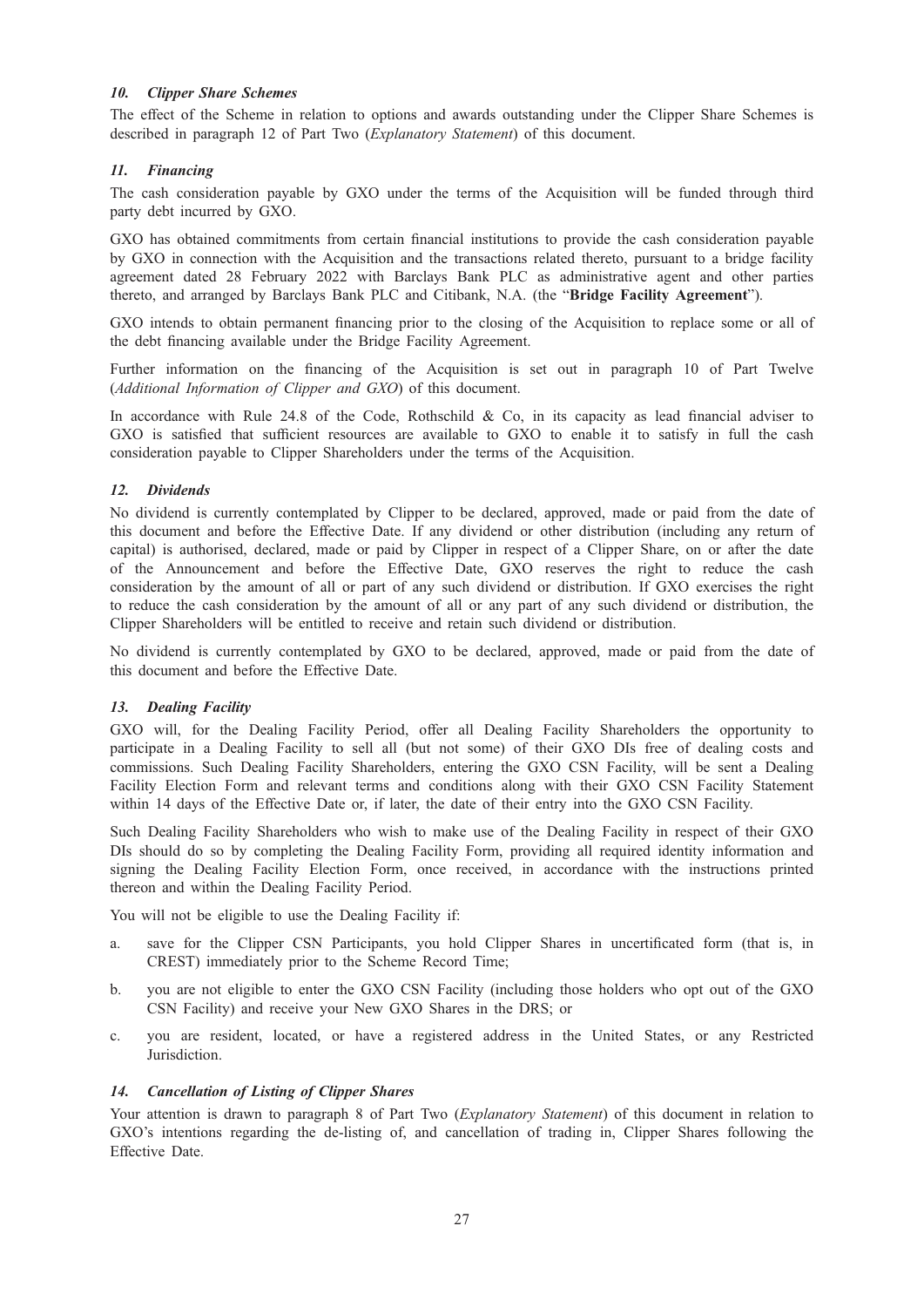Clipper is currently listed on the Official List and, as explained in paragraph 8 of Part Two (Explanatory Statement) below, a request will be made to the London Stock Exchange to cancel trading in Clipper Shares on the Main Market of the London Stock Exchange, and to the FCA to cancel the listing of the Clipper Shares on the Official List, in each case with effect from or shortly following the Effective Date. Clipper will be re-registered as a private company following the Effective Date.

The Enlarged Group will be listed on the NYSE.

None of the statements in this paragraph 14 are "post-offer undertakings" for the purposes of Rule 19.5 of the Code.

Notices convening the Court Meeting and the General Meeting are set out at the end of this document. You will find enclosed with this document a BLUE Form of Proxy for use at the Court Meeting and a YELLOW Form of Proxy for use at the General Meeting.

Whether or not you intend to attend either Meeting, you are requested to complete and return both the enclosed Forms of Proxy for the Court Meeting (BLUE) and for the General Meeting (YELLOW) in accordance with the instructions printed on the forms, make an electronic appointment of a proxy or submit a proxy via CREST as soon as possible.

A GREEN Form of Election or GREEN Form of Instruction also accompanies this document. A GREEN Form of Election should be completed by Scheme Shareholders (other than Restricted Shareholders) who hold Scheme Shares in certificated form and who wish to elect under the Mix and Match Facility. If you hold your Clipper Shares in uncertificated form and wish to elect under the Mix and Match Facility, you must do so electronically via the procedure set out in Part Five (Notes for Making Elections) of this document.

A GREEN Form of Instruction should be completed by Scheme Shareholders (other than Restricted Shareholders) who hold Scheme Shares in the Clipper Corporate Sponsored Nominee and who wish to make an election under the Mix and Match Facility.

Participation in the Mix and Match Facility has not been extended to Restricted Shareholders and no GREEN Form of Election or GREEN Form of Instruction will be sent to them. Further details are set out in paragraph 10 of Part Two (Explanatory Statement).

### If you are a Restricted Shareholder, you will not be sent a GREEN Form of Election or GREEN Form of Instruction and will not be entitled to make an election under the Mix and Match Facility.

Further details of the approvals being sought at the Court Meeting and the General Meeting and the actions to be taken by Clipper Shareholders in respect of the Acquisition are set out in paragraph 14 of Part Two (Explanatory Statement) of this document.

Details relating to the de-listing of the Clipper Shares and settlement of the New GXO Shares and of the cash consideration offered by GXO are included in paragraph 8 of Part Two (Explanatory Statement) of this document.

# 16. Overseas Shareholders

Overseas Shareholders of Clipper Shares should refer to Part Eight (Additional Information for Overseas Shareholders) of this document, which contains important information relevant to such holders.

The attention of Restricted Shareholders is drawn to Part Five (Notes for Making Elections) of this document.

The Acquisition is being implemented by way of a Court-sanctioned scheme of arrangement between Clipper and the Scheme Shareholders under Part 26 of the Companies Act, although GXO reserves the right to elect to implement the Acquisition by way of a Takeover Offer (subject to Panel consent, where necessary, and the terms of the Co-operation Agreement). The Scheme is an arrangement between Clipper and the Scheme Shareholders and is subject to the approval of the Court. The procedure involves, amongst other things, an application by Clipper to the Court to sanction the Scheme, which will involve the Scheme Shares being transferred to GXO, in consideration for which Scheme Shareholders will receive cash and New GXO Shares (on the basis described in paragraph 2 above).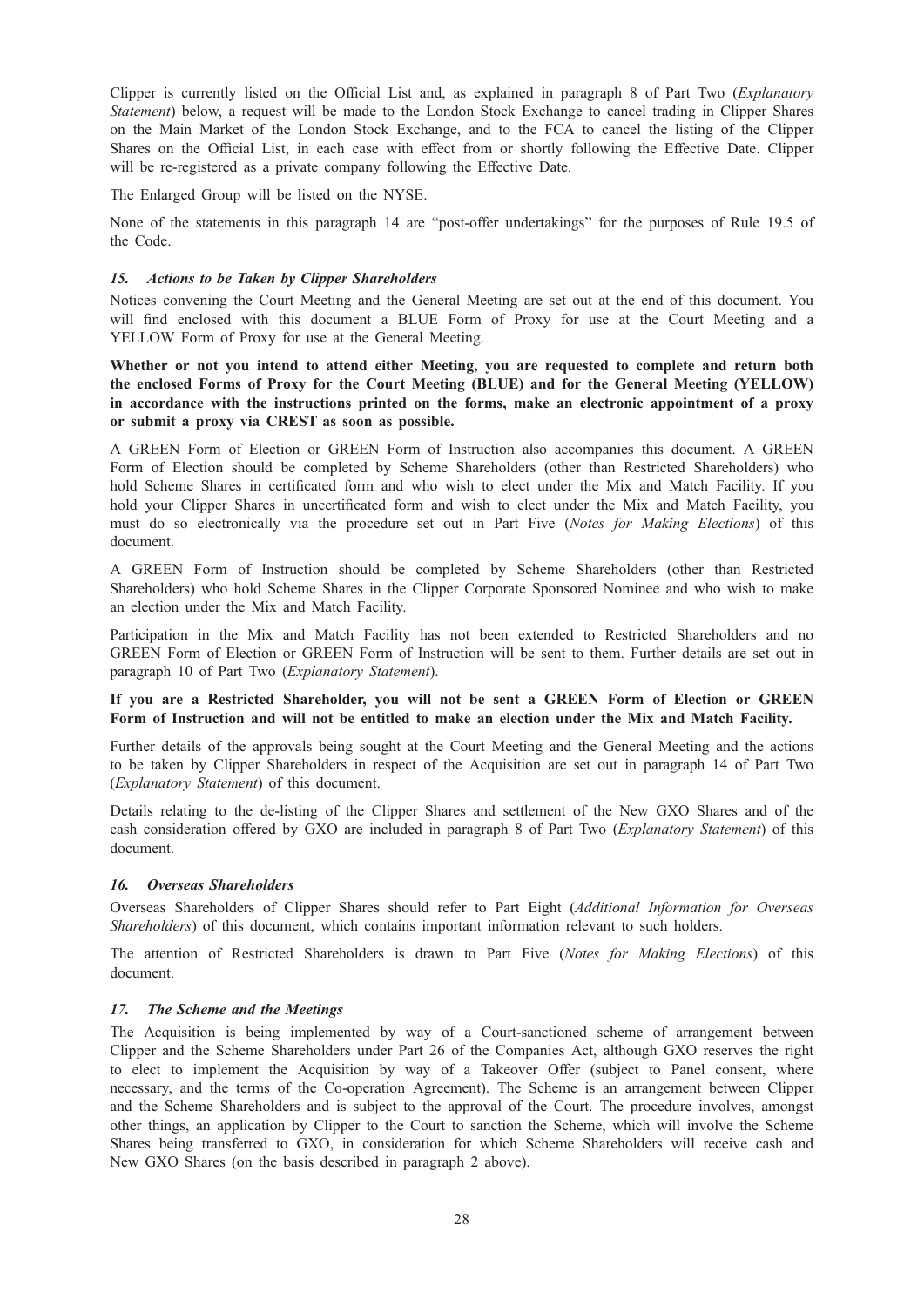To become effective, the Scheme requires, amongst other things, the approval of a majority in number of the Scheme Shareholders present and voting (and entitled to vote), either in person (or remotely via the Virtual Meeting Platform) or by proxy at the Court Meeting, representing not less than 75% in value of the Scheme Shares held by such Scheme Shareholders present and voting at the Court Meeting (or any adjournment of the Court Meeting) and the passing of the special resolutions necessary to implement the Scheme at the General Meeting. Following the Court Meeting and the General Meeting and the satisfaction (or, where applicable, waiver) of the other Conditions, the Scheme must also be sanctioned by the Court. The Scheme will only become Effective upon a copy of the Court Order being delivered to the Registrar of Companies.

Upon the Scheme becoming Effective, it will be binding on all Clipper Shareholders, irrespective of whether or not they attended or voted at the Court Meeting or the General Meeting. GXO reserves the right (in their absolute discretion) to elect to implement the Acquisition by way of a Takeover Offer (subject to Panel consent, where necessary, and the terms of the Co-operation Agreement).

It is important that, for the Court Meeting, as many votes as possible are cast so that the Court may be satisfied that there is a fair and reasonable representation of Scheme Shareholders' opinion. You are therefore strongly urged to complete, sign and return your Forms of Proxy or appoint a proxy through the CREST electronic proxy appointment service (as appropriate) as soon as possible.

The Scheme can only become Effective if all Conditions to the Scheme have been satisfied (unless, where applicable, the relevant Condition is waived).

Clipper will announce the details of the votes of the Meetings as required by the Code through a Regulatory Information Service as soon as practicable after the conclusion of the Meetings and, in any event, by no later than 8.00 a.m. on the business day following the Meetings.

Further details of the Scheme and the Meetings are set out in paragraph 5 of Part Two (Explanatory Statement) of this document.

The Acquisition will be effected by GXO (and/or its nominee) acquiring all of the issued and to be issued ordinary shares in the share capital of Clipper. GXO intends to remain U.S. domiciled for tax purposes.

Your attention is drawn to Part Nine (United Kingdom and United States Taxation) of this document relating to United Kingdom and United States taxation which contains a summary of limited aspects of the UK and US tax treatment of the Scheme. Although this document contains certain tax-related information, it does not constitute tax advice and does not purport to be a complete analysis of all potential UK and U.S. tax consequences of the Scheme or disposing of Clipper Shares.

If you are in any doubt about your own tax position or you are subject to taxation in any jurisdiction other than the UK or the U.S., you should consult an appropriately qualified independent professional adviser immediately.

The Clipper Directors, who have been so advised by Numis as to the financial terms of the Acquisition, unanimously consider the terms of the Acquisition to be fair and reasonable. In providing their financial advice to the Clipper Directors, Numis has taken into account the commercial assessments of the Clipper Directors. Numis is providing independent financial advice to the Clipper Directors for the purposes of Rule 3 of the Code.

Accordingly, the Clipper Directors recommend unanimously that Clipper Shareholders vote or procure votes in favour of the resolutions relating to the Scheme at the Meetings (or in the event that the Acquisition is implemented by way of a Takeover Offer, to accept or procure acceptance of such Takeover Offer), as each of the Clipper Shareholder Directors has irrevocably undertaken to do in respect of their entire beneficial holdings of Scheme Shares. In addition, the Individual Shareholders have irrevocably undertaken to vote in favour of the resolutions relating to the Scheme at the Meetings in respect of their respective entire beneficial holding of Scheme Shares.

The Clipper Shareholder Directors' and the Individual Shareholders' irrevocable commitments are in respect of, in aggregate, 23,840,455 Clipper Shares, representing approximately 23.3% of the existing issued ordinary share capital of Clipper on the Latest Practicable Date.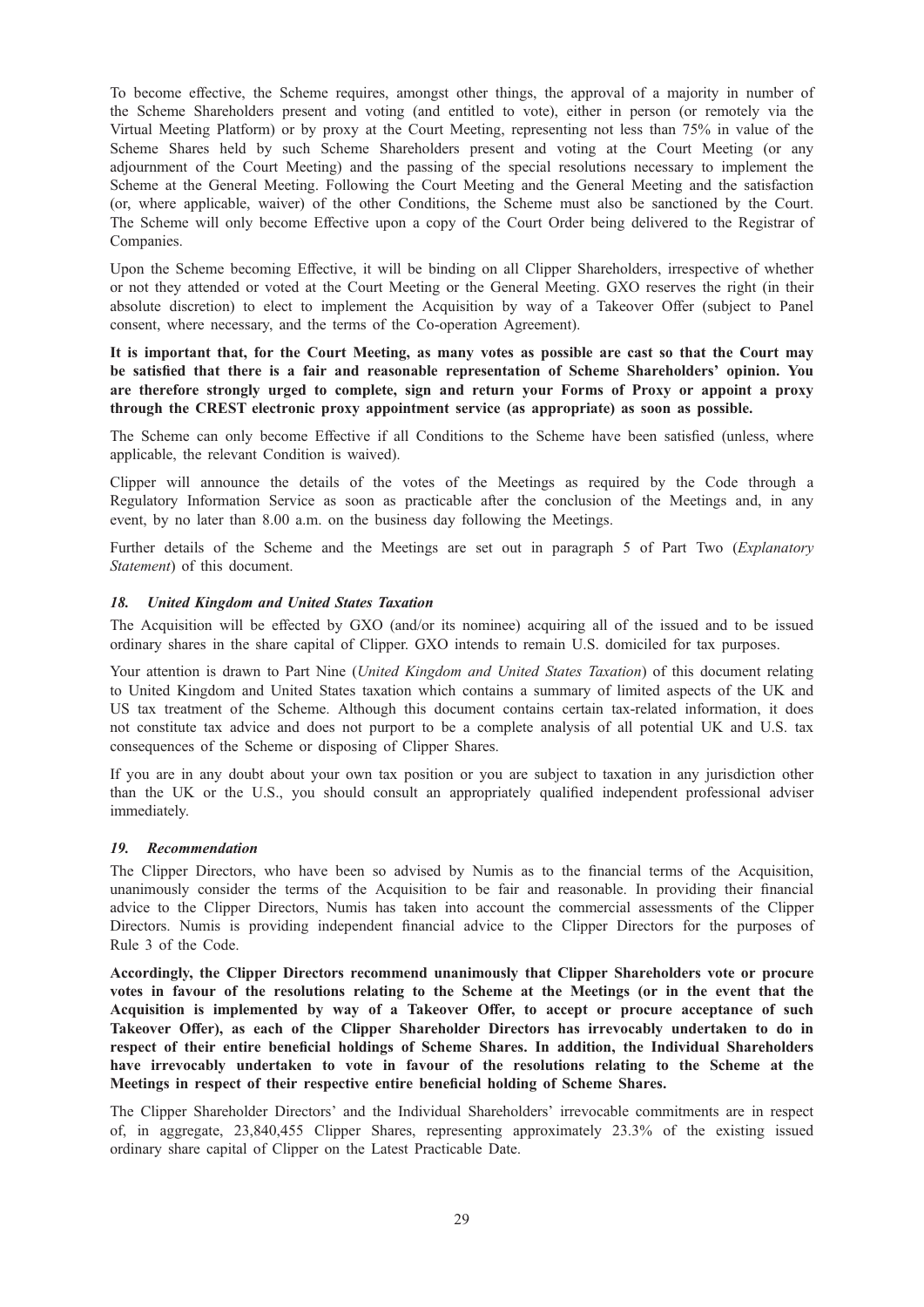In addition, each of the Clipper Shareholder Directors (save for Stuart Watson) and the Individual Shareholders has irrevocably undertaken to elect to receive 50 per cent. New GXO Shares in respect of their entire beneficial holdings of Scheme Shares, on the terms summarised in paragraph 8 of Part Twelve (Additional Information of Clipper and GXO) of this document. Such elections were a condition to the cash and share offer made by GXO in respect of Clipper's entire issued and to be issued share capital.

Clipper Shareholders should consider their own personal circumstances when deciding to elect to vary the proportion in which they receive New GXO Shares and cash under the Mix and Match Facility and are, therefore, strongly recommended to seek their own independent financial, tax and legal advice in light of<br>their own particular circumstances and investment objectives before deciding whether to elect under the their own particular circumstances and investment objectives before deciding whether to elect under the<br>Mix and Match Facility. Any decision should also be based on a full consideration of this document, the Announcement and other relevant information. Announcement and other relevant information.

Your attention is drawn to further information contained in Part Two (*Explanatory Statement*), Part Three (Conditions to the Implementation of the Scheme and to the Acquisition), Part Six (The Scheme of Arrangement) and Part Twelve (Additional Information of Clipper and GXO) of this document which provide further details concerning the Scheme.

You are advised to read the whole of this document and not just rely on the summary information contained in this letter.

Yours faithfully,

Steve Parkin Chairman Clipper Logistics plc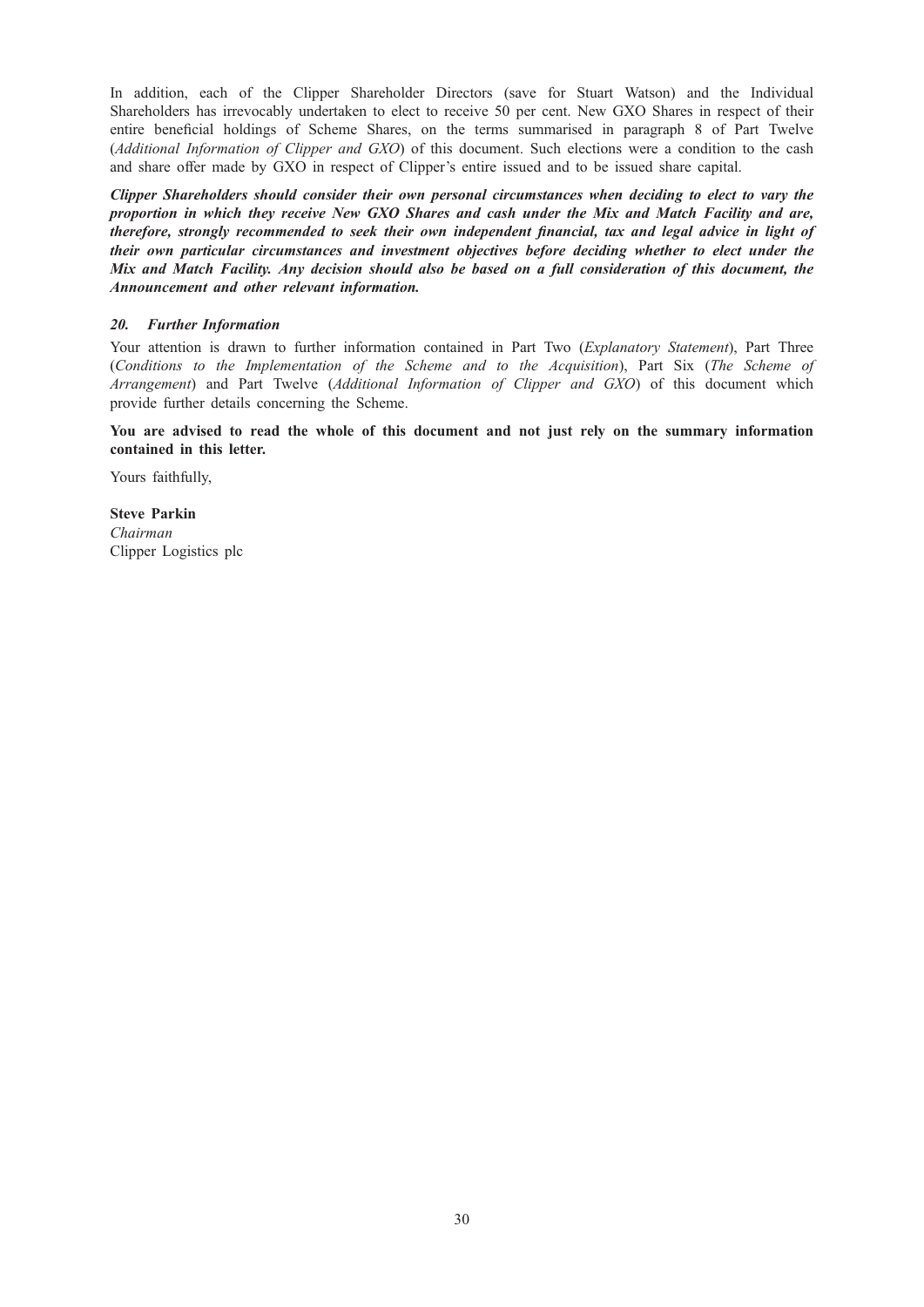# PART TWO

# EXPLANATORY STATEMENT

(In compliance with section 897 of the Companies Act)



Numis Securities Limited 45 Gresham Street, London, England, EC2V 7BF

17 March 2022

To the holders of Clipper Shares and, for information only, to holders of options or awards under the Clipper Share Schemes and persons with information rights

Dear Shareholder

## RECOMMENDED CASH AND SHARE OFFER FOR CLIPPER BY GXO

On 28 February 2022, the boards of Clipper and GXO announced that they had agreed the terms of a recommended cash and share offer by GXO for Clipper, in the form of a recommended offer by GXO, for the entire issued and to be issued ordinary share capital of the Company. It is intended that Acquisition will be effected by means of a Court-sanctioned scheme of arrangement under Part 26 of the Companies Act. The Scheme requires, amongst other things, the approval of the Scheme Shareholders and the sanction of the Court.

Your attention is drawn to the letter from the Chairman of Clipper set out in Part One (Letter from the Chairman of Clipper) of this document, which forms part of this Explanatory Statement. The letter contains, amongst other things: (a) a summary of the terms of the Acquisition; and (b) the background to and reasons for the unanimous recommendation by the Clipper Directors to Clipper Shareholders to vote in favour of the resolutions to be proposed at the Court Meeting and the General Meeting.

The Clipper Directors, who have been so advised by Numis as to the financial terms of the Acquisition, unanimously consider the terms of the Acquisition to be fair and reasonable. In providing their financial advice to the Clipper Directors, Numis has taken into account the commercial assessments of the Clipper Directors. Numis is providing independent financial advice to the Clipper Directors for the purposes of Rule 3 of the Code.

Accordingly, the Clipper Directors recommend unanimously that Clipper Shareholders vote in favour of the Scheme at the Court Meeting and the resolution relating to the Acquisition at the General Meeting, as each of the Clipper Shareholder Directors have irrevocably undertaken to do in respect of their own beneficial holdings of Scheme Shares.

We have been authorised by the Clipper Directors to write to you to explain the terms of the Acquisition and the Scheme and to provide you with other relevant information. In giving our advice, Numis is advising the Clipper Directors in relation to the Acquisition and is not acting for any Clipper Director in their personal capacity nor for any Clipper Shareholder in relation to the Acquisition. Numis will not be responsible to any such person for providing the protections afforded to their clients or for advising any such person in relation to the Acquisition. In particular, Numis will not owe any duties or responsibilities to any particular Clipper Shareholder concerning the Acquisition. Please note that dates and timings set out in this document are indicative only and may be subject to change.

This Explanatory Statement contains a summary of the provisions of the Scheme. The terms of the Scheme are set out in full in Part Six (The Scheme of Arrangement) of this document. Your attention is also drawn to the other parts of this document, which are deemed to form part of this Explanatory Statement, including Part One (Letter from the Chairman of Clipper), the Conditions and certain further terms set out in Part Three (Conditions to the Implementation of the Scheme and to the Acquisition) and the additional information set out in Part Twelve (Additional Information of Clipper and GXO) of this document. For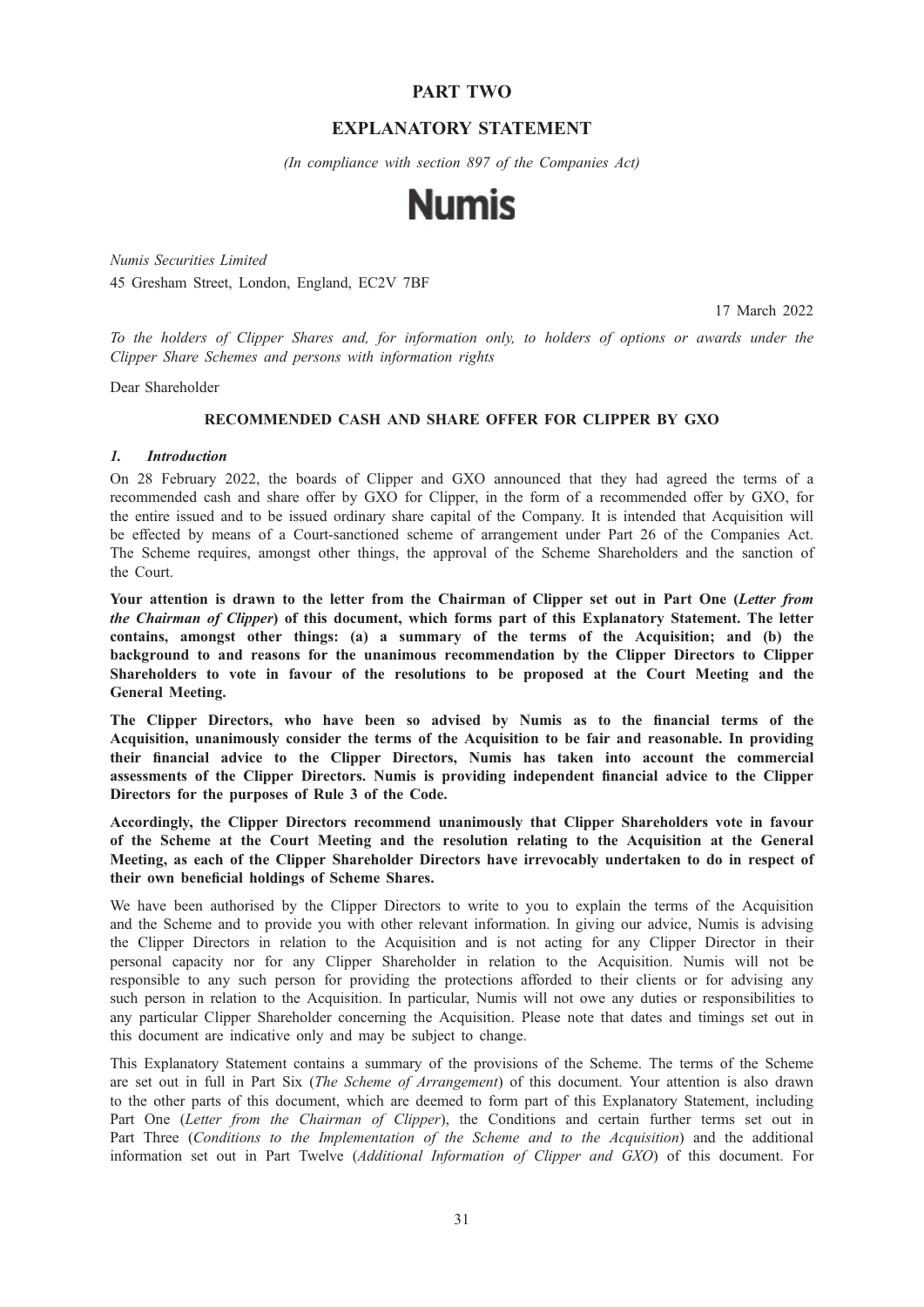overseas holders of Clipper Shares, your attention is drawn to Part Eight (Additional Information for Overseas Shareholders) of this document, which forms part of this Explanatory Statement.

# 2. Summary of the terms of the Acquisition and the Scheme<br>The Acquisition  $2.$

The Acquisition The Acquisition will be implemented by way of a Court-sanctioned scheme of arrangement between Clipper and Scheme Shareholders under Part 26 of the Companies Act (although GXO reserves the right (with the consent of the Panel) to implement the Acquisition by way of a Takeover Offer). Following the Scheme becoming effective, the entire issued share capital of Clipper will be held by GXO.

Under the terms of the Acquisition, which is subject to the Conditions and further terms and conditions set out in Part Three (Conditions to the Implementation of the Scheme and to the Acquisition) of this document, Clipper Shareholders will be entitled to receive:

### for each Clipper Share held: 690 pence in cash

and 0.0359 of a New GXO Share

in respect of their entire holding of Scheme Shares. Based on the Agreed Value of a GXO Share, the Acquisition values each Clipper Share at 920 pence and values Clipper's existing issued and to be issued share capital at approximately £965 million on a fully diluted basis.

The Agreed Value of a GXO Share is determined by GXO's trailing 3-month volume weighted average price of US\$86.20 and the trailing 3-month average USD/GBP exchange rate of 0.7432 as of the date of the Announcement. On this basis, 0.0359 New GXO Shares is equivalent to 230 pence and accordingly, together with 690 pence in cash, the Acquisition values each Clipper Share at 920 pence.

Based on the value of 920 pence per Clipper Share, the Acquisition represents:

- a premium of 49.1 per cent. to Clipper's share price of 617 pence at the close of business on 27 January 2022, the last business day before GXO's proposal was made to Clipper;
- a premium of 31.7 per cent. to 699 pence, being the 3-month average volume weighted price per Clipper Share up to 18 February 2022, the last business day before Clipper announced it had reached agreement on the key terms of a possible cash and share offer from GXO;
- a premium of 18.4 per cent. to Clipper's share price of 777 pence at the close of business on 18 February 2022; and
- an implied enterprise value / 2022 adjusted EBIT (IAS 17 basis) multiple of 13.6x when factoring in full annual run-rate cost synergies and 27.0x pre-synergies.

Based on GXO's closing share price of US\$68.76 and the USD/GBP exchange rate of 0.7668 on 15 March 2022 (being the latest practicable date prior to the publication of this document), the terms of the Acquisition value each Clipper Share at 879 pence, valuing Clipper's existing issued and to be issued share capital at approximately £922 million on a fully diluted basis and representing a premium of 13.2 per cent. to Clipper's share price of 777 pence at the close of business on 18 February 2022, the last business day before Clipper announced it had reached agreement on the key terms of a possible cash and share offer from GXO.

Under the terms of the Acquisition, subject to the Scheme becoming Effective and subject to the provisions regarding fractional entitlements set out below in this paragraph 2 of this Part Two (Explanatory Statement) of this document, Scheme Shareholders will receive 690 pence in cash and 0.0359 New GXO Shares in respect of each Scheme Share they hold at the Scheme Record Time. Pursuant to the Mix and Match Facility, eligible Scheme Shareholders (other than Restricted Shareholders) may elect to vary the proportions in which they receive New GXO Shares and cash in respect of their holdings in Scheme Shares, subject to the elections being made by other Scheme Shareholders.

The total number of New GXO Shares to be delivered pursuant to the Acquisition and the maximum aggregate amount of cash to be paid pursuant to the Acquisition will not be varied as a result of elections made under the Mix and Match Facility. Satisfaction of elections made by Scheme Shareholders under the Mix and Match Facility will depend on the extent to which other Scheme Shareholders make elections. To the extent that elections cannot be satisfied in full, they will be scaled down on a pro-rata basis. As a result,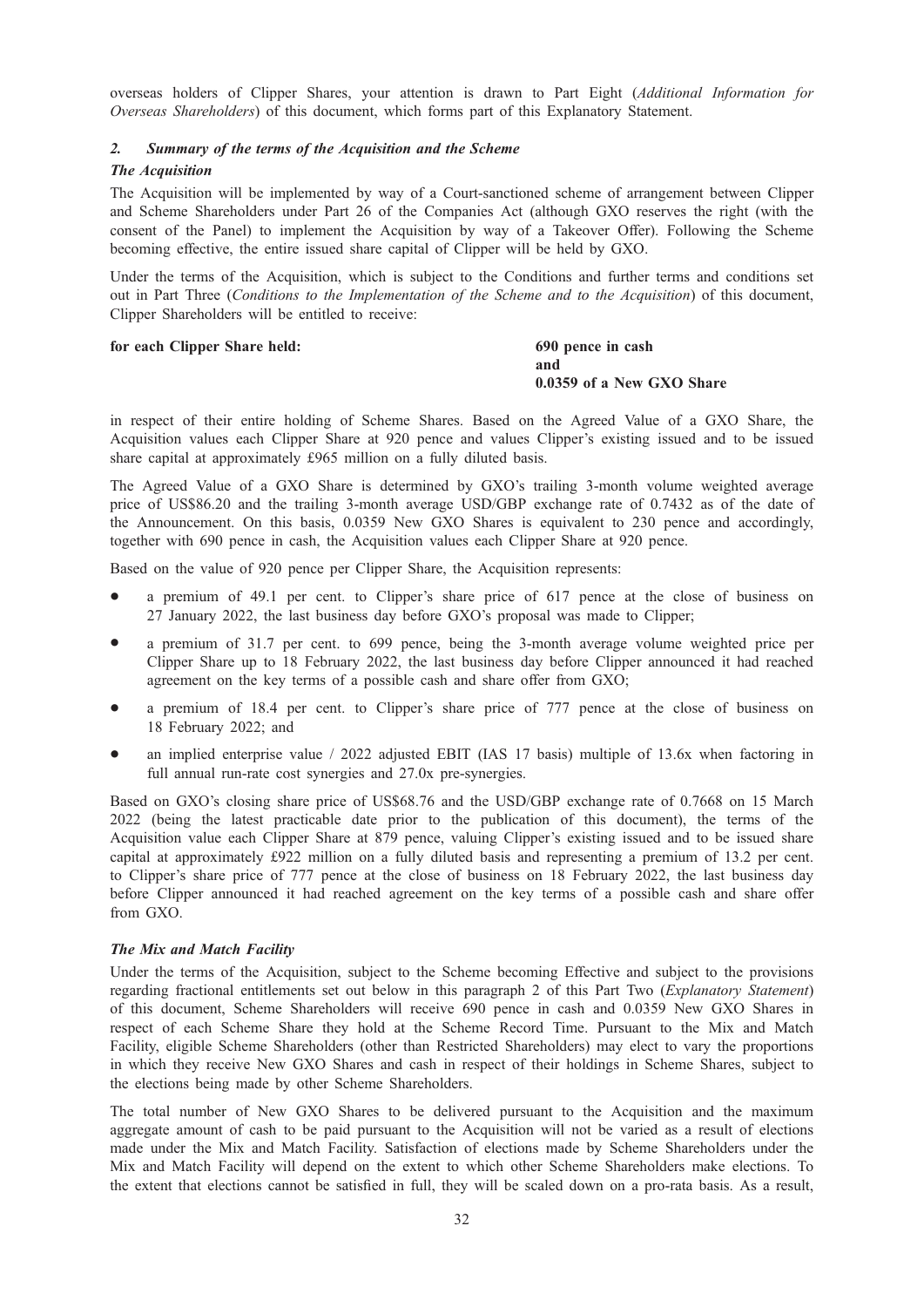Scheme Shareholders who make an election under the Mix and Match Facility will not necessarily know the exact number of New GXO Shares or the amount of cash they will receive until settlement of the consideration due to them under the Acquisition.

Valid Mix and Match Elections, which, subject to such election capturing a Scheme Shareholder's entire holding of Scheme Shares, may include elections for both more cash and more shares in respect of any proportion of Scheme Shares a Scheme Shareholder holds, will be satisfied (subject to other valid Mix and Match Elections) on the following basis:

In exchange for every 690 pence in cash a Scheme Shareholder may (subject to other valid Mix and Match Elections) receive: approximately 0.1077 New GXO Shares

OR

# In exchange for each 0.0359 New GXO Shares a Scheme Shareholder may (subject to other valid Mix and Match Elections) receive: 230 pence in cash

The basis for making Mix and Match Elections under the Mix and Match Facility has been determined with reference to the Agreed Value of a GXO Share, which was determined by GXO's trailing 3-month volume weighted average price of US\$86.20 and the trailing 3-month average USD/GBP exchange rate of 0.7432, in each case for the period up to the date of the Announcement .

The table below shows, for illustrative purposes only, the possible outcomes for a Scheme Shareholder who holds 1,000 Scheme Shares and, pursuant to the Mix and Match Facility, validly elects to receive: (i) the "More Cash" option in respect of 100% of their Scheme Shares; (ii) the "More Shares" option in respect of 100% of their Scheme Shares ; (iii) the "More Shares" option in respect of 50% of their Scheme Shares and the "More Cash" option in respect of the remaining 50% of their Scheme Shares; or (iv) does not make (or is deemed not to have made) any valid Mix and Match Election under the Mix and Match Facility. The table also assumes that, where a valid Mix and Match Election has been made for either cash or New GXO Shares, such election can be satisfied in full and no Pro-Rata Scale Down needs to occur.

| <b>Election</b>                                   | Cash(f)        | <b>New</b><br>GXO Shares* |
|---------------------------------------------------|----------------|---------------------------|
| $100\%$ "More Cash"                               | 9.200          | $\Omega$                  |
| 100% "More Shares"                                | $\theta$       | 143.6                     |
| 50% "More Shares", 50% "More Cash"<br>No Election | 4.600<br>6.900 | 71.8<br>35.9              |

————— Figures shown in this table are rounded for illustration purposes, and do not take into account the effect of the provisions regarding fractional entitlements set out in this paragraph 2 of this Part Two (Explanatory Statement) of this document. Actual amounts may vary.

Scheme Shareholders making a Mix and Match Election for all cash consideration under the Mix and Match Facility may still receive New GXO Shares as consideration under the Acquisition if the Mix and Match Elections to receive more cash consideration exceed those to receive more New GXO Shares in a proportion greater than 3:1. Participation in the Mix and Match Facility has not been extended to Restricted Shareholders, and no GREEN Form of Election or GREEN Form of Instruction will be sent to them. Accordingly, the Mix and Match Election will not be available to any such persons, and any purported Mix and Match Election by any of them shall be void.

For CREST nominees that operate pooled accounts, partial elections made under the Mix and Match Facility for "More Shares" and/or "More Cash" will be permitted as long as the aggregate election under the Mix and Match Facility represents the total number of Scheme Shares held by the party giving the instruction and not only part of that person's holding of Scheme Shares.

Elections under the Mix and Match Facility will not affect the entitlements of those Scheme Shareholders who do not make a Mix and Match Election, who will receive the Default Option.

Details on how and when Scheme Shareholders can make an election under the Mix and Match Facility are set out in Part Five (Notes for Making Elections) of this document.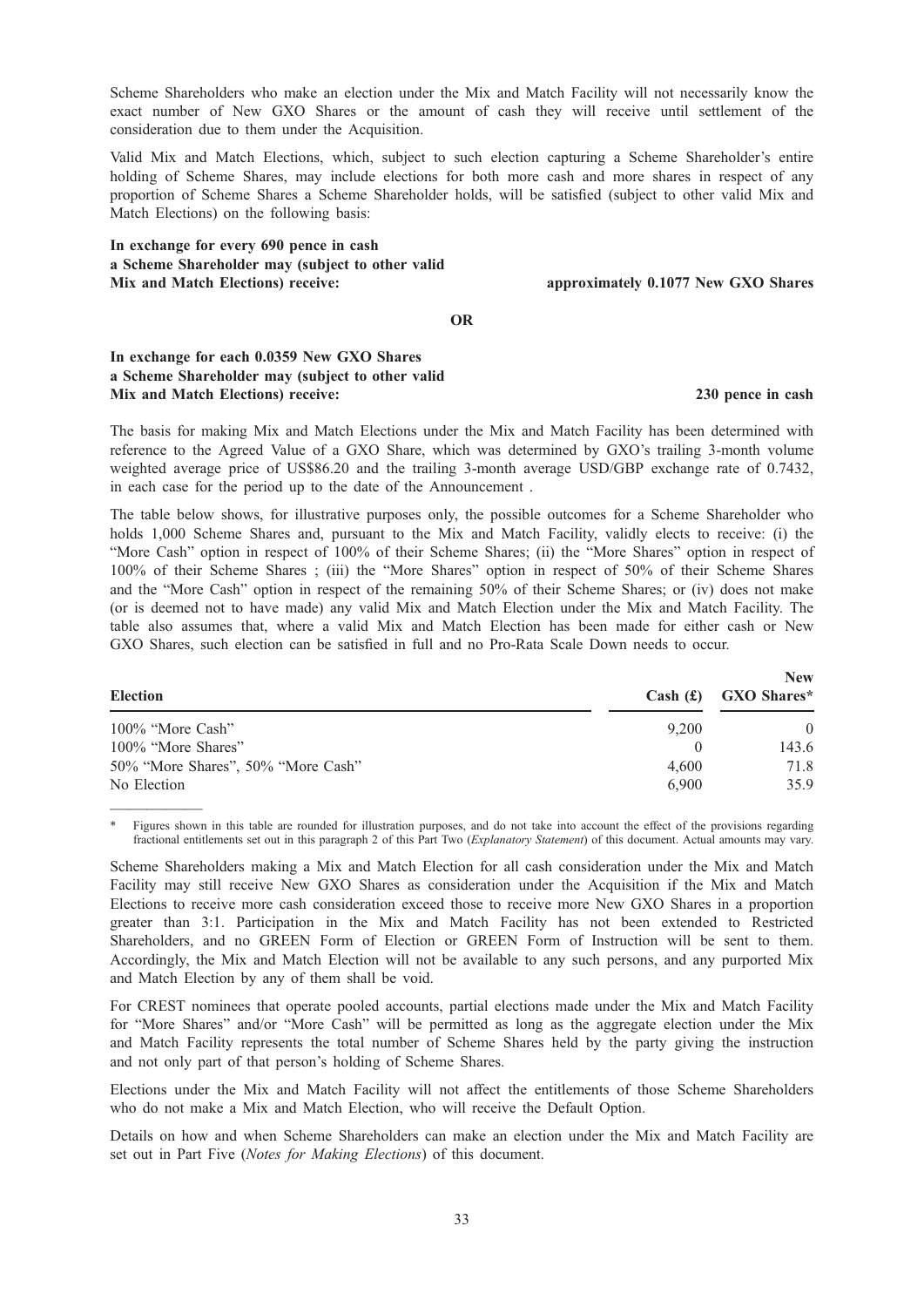# **Fractional entitlements**

Fractions of New GXO Shares will not be issued to Clipper Shareholders. Instead, Clipper Shareholders shall receive, in lieu of such fractional entitlements, cash in an amount in GBP (rounded up to the nearest penny) equal to such fractional amount multiplied by the last reported sale price of GXO Shares on the NYSE (as reported in The Wall Street Journal or, if not reported therein, in another authoritative source selected by GXO) on the last business day prior to the Effective Date based on the exchange rate derived from Bloomberg BGN FX Rate as at 5:00 p.m. ET on the last business day prior to the Effective Date.

## **Conditions**

The Acquisition and, accordingly, the Scheme are subject to a number of conditions set out in full in Part Three (Conditions to the Implementation of the Scheme and to the Acquisition) of this document.

The Scheme will require approval by Scheme Shareholders at the Court Meeting and Clipper Shareholders at the General Meeting and the sanction of the Court at the Court Hearing. The Meetings and the nature of the approvals required to be given at them are described in more detail in paragraph 5.2 (Clipper Meetings) of this Part Two (Explanatory Statement) below. All Scheme Shareholders are entitled to attend the Court Hearing in person or through representation to support or oppose the sanctioning of the Scheme.

The Scheme can only become Effective if all Conditions to the Scheme, including shareholder approvals and the sanction of the Court, have been satisfied (unless, where applicable, the relevant Condition is waived).

The Scheme will become Effective upon a copy of the Court Order being delivered to the Registrar of Companies. Subject to the sanction of the Scheme by the Court, this is expected to occur in the summer of 2022. Unless the Scheme becomes Effective by no later than the Long Stop Date, the Scheme will not become Effective and the Acquisition will not proceed (unless extended with the agreement of GXO, Clipper and the Panel and, if required, the approval of the Court).

### $\overline{3}$ .

The GXO Board believes the combination with Clipper will create significant shareholder value.

GXO has observed closely, and been consistently impressed by, Clipper's development over a number of years and believes Clipper has built an exceptional reputation in end-to-end e-commerce logistics solutions for the retail industry. Through innovation and close collaboration with its customers, Clipper has established outstanding capabilities across e-fulfilment, returns management, repairs, refurbishment and resale, providing bespoke solutions to ensure its partners meet their own commitments to their end consumers.

The Acquisition is a compelling strategic combination which significantly increases the opportunities for both businesses in the high-growth e-commerce/e-fulfilment area.

The GXO Board believes the combination will accelerate significantly top-line growth due to exciting crossselling opportunities.

Combining GXO's and Clipper's complementary service offerings and capabilities, including its technology returns and repairs expertise, enables GXO to enhance and strengthen its proposition to an expanded universe of clients in the fast-growing e-commerce/e-fulfilment area.

Additionally, the combination will expand GXO's geographic presence in Germany and Poland and vertical presence in life sciences, which are key growth areas.

The highly complementary service offerings, customer portfolios, and footprints in the UK and Europe will enable significant cross-selling of capabilities across a larger combined customer base.

# Highly complementary operating platforms and a natural cultural fit

The combination offers significant productivity opportunities, taking advantage of certain operational overlap.

The GXO Board believes that bringing together two natural partners with a very strong cultural fit will ensure a smooth and rapid integration process and an excellent foundation for future accelerated growth. GXO is committed to fostering Clipper's entrepreneurial approach for the benefit of the Enlarged Group and its employees and intends to safeguard the existing employment rights, including pension rights of Clipper employees.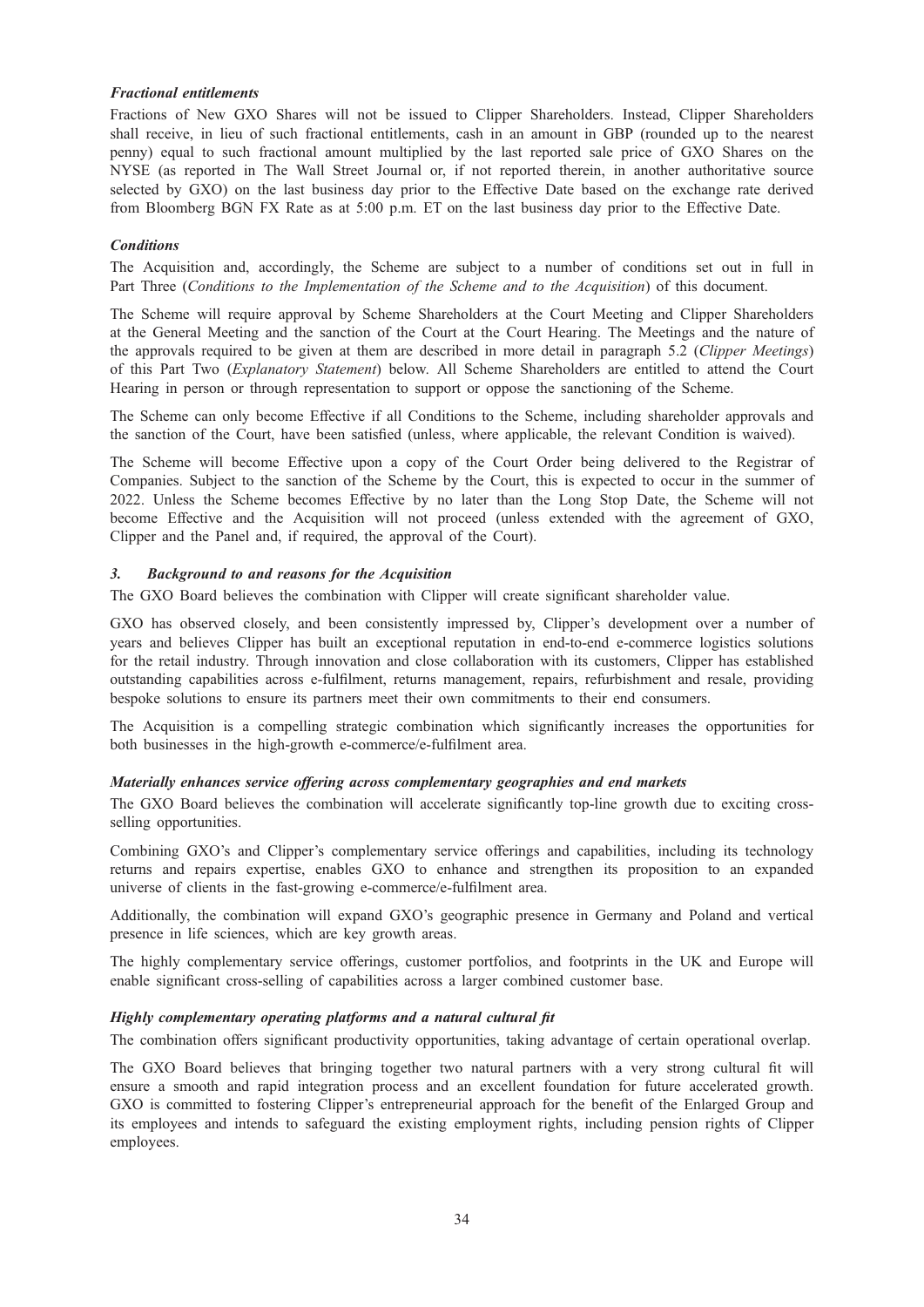Clipper is proud to have established strong connections with local community organisations and universities. These are highly valuable to the wider Clipper Group and will provide the Enlarged Group with access to wider labour pools and to more effectively manage any talent shortages.

Strengthens ESG leadership position The Acquisition enhances GXO's ESG leadership position given Clipper's reverse logistics and circular economy offerings and its robust internal targets to minimise carbon emissions and waste.

# Creates significant synergies, financial benefits and shareholder value

The Acquisition unlocks very significant synergies. The GXO Board expects:

- Annualised EBIT run rate cost synergies of £36 million (pre-tax), based on procurement, and other operational overlap that can be realised by the end of the third year post completion of the Acquisition; and
- \* Compelling revenue synergies as a result of the significant opportunity to cross sell capabilities across a large, combined customer base.

While synergies are expected from combining operations and support functions as well as functional support areas, GXO expects overall headcount will increase long-term as part of ongoing efforts to grow its UK operations.

As a result, the GXO Board expects the Acquisition:

- to be immediately enhancing to underlying earnings per share, excluding synergies, and on a proforma basis double digit enhancing including full run-rate cost synergies; and
- to cover GXO's cost of capital by the end of the third year post completion of the Acquisition.

In addition, GXO believes the structure of the Acquisition will allow GXO to maintain its investment grade credit rating.

### $\overline{4}$ . 4. Intentions with regards to the Business, Management and Employees of Clipper and the Enlarged Group Business of the Clipper Group

GXO believes that the Acquisition has a compelling strategic and financial rationale, will create significant value for all stakeholders and is consistent with GXO's long-term growth strategy. GXO believes that there is a strong strategic fit between Clipper's and GXO's businesses based on highly complementary service offerings, customer portfolios, and footprints in the UK and Europe. The Enlarged Group will benefit from significant cross-selling opportunities, increased presence in key target growth areas as well as an enhanced offering. GXO is confident in the overall prospects of Clipper's business and its long term value.

Prior to the Announcement, consistent with market practice, GXO has been granted access to Clipper's senior management for the purposes of high-level due diligence. This has enabled GXO to develop a preliminary strategy for the Enlarged Group, however it intends to undertake a full evaluation of the Clipper Group in the 12 months following completion of the Acquisition in order to formulate detailed plans regarding the impact of the Acquisition.

The GXO Directors expect pre-tax run-rate cost synergies for the Enlarged Group of approximately £36 million to be realised by the end of the third year post completion of the Acquisition. The principal sources of these synergies are as follows:

- approximately 54 per cent. from combining UK operations and support functions, including the removal of costs associated with Clipper's status as a listed company, in the UK;
- approximately 19 per cent. from combining operations in other geographies and support functions in those geographies;
- approximately 17 per cent. from fleet procurement and maintenance savings; and
- approximately 10 per cent. from other cost and procurement savings.

It is envisaged that the realisation of the identified cost synergies will result in non recurring integration costs of approximately £30 million in aggregate over the first 3 years post completion of the Acquisition.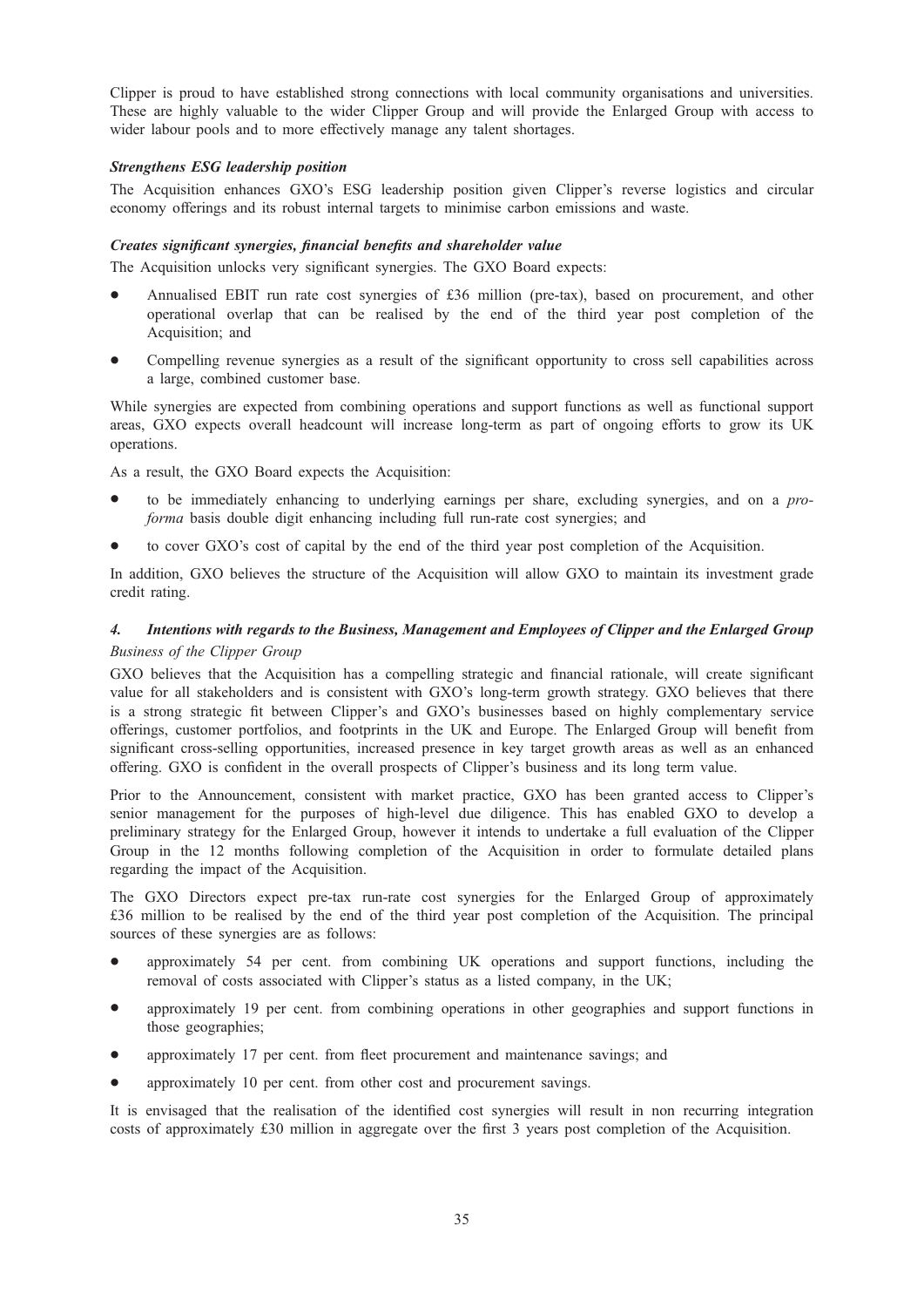Potential areas of dis-synergy have also been considered and were determined by GXO management to be immaterial for the analysis. The expected synergies will accrue as a direct result of the success of the Acquisition and would not be achieved on a standalone basis.

In addition to these quantified cost synergies, the GXO Directors believe that significant further value can be created through additional opportunities, including cross-selling opportunities and opportunities arising as a result of the creation of a combined business with a global footprint that more closely matches the footprint of its customers and their needs for innovative products.

These statements of identified synergies and estimated costs savings relate to future actions and circumstances which by their nature involve risks, uncertainties and contingencies. As a consequence, the identified synergies and estimated cost savings referred to may not be achieved, may be achieved later or sooner than estimated, or those achieved could be materially different from those estimated. For the purposes of Rule 28 of the Code, these statements of potential quantified synergies are the responsibility of GXO in its capacity as offeror. Part Sixteen (Quantified Financial Benefits Statement) to this document includes a copy of this Quantified Financial Benefits Statement and the supporting bases of belief. Each of Rothschild & Co and KPMG LLP have given and not withdrawn their consent to the publication of their respective reports in the form and context in which they are included.

These statements are not intended as a profit forecast and should not be interpreted as such.

Following the Announcement, GXO intends to undertake a full evaluation of the Clipper Group. While the parameters of the review have not yet been finalised, GXO expects that it will last up to 12 months and involve an evaluation of business expansion and cross-selling opportunities, establishment of preliminary ideas for jointly developed new capabilities, a review of Clipper's procurement operations and its asset base, as well as analysis of duplicated areas and functions where GXO may be able to streamline and implement "best in class" practices in the Enlarged Group.

GXO understands the importance of R&D and technology to Clipper's business. It does not intend to make any material changes to the R&D and technology functions of either Clipper or GXO.

# Management and employees

GXO attaches great importance to the skill and experience of the Clipper Group's management and employees and recognises their important contribution to the success that has been achieved by Clipper. As such, GXO expects the Clipper Group's management and employees to continue to contribute to the success of the Enlarged Group following completion of the Acquisition. GXO expects the Clipper Group's management and employees will benefit from greater opportunities as a result of being part of the Enlarged Group.

GXO has not yet begun to carry out the evaluation referred to above and has not reached any conclusions as to its likely outcome or made any decisions in relation to any specific actions that may be taken as a result of this evaluation. GXO therefore cannot be certain what impact there will be on the employment of, and the balance of skills and functions of, the management and employees of the Enlarged Group, beyond an anticipated reduction in the proportion of employees based in operations, support functions and functional support areas within the Enlarged Group's overall workforce. Proposals regarding incentivisation arrangements for management and employees of the Clipper Group may also be considered as part of the evaluation referred to above. However, no discussions related to such incentivisation arrangements have yet taken place.

GXO intends to safeguard the existing employment rights and pensions rights of the management and employees of the Enlarged Group in accordance with applicable law and does not intend to make any material change in the conditions of employment of the management and employees of the Enlarged Group.

Clipper does not operate or contribute to any defined benefit pension schemes in respect of its employees. It does, however, operate certain defined contribution pension plans. GXO does not intend to make any changes to the eligibility rules or contribution rates that currently apply under Clipper's defined contribution pension plans. GXO intends to comply with all applicable law in connection with the provision of retirement benefits.

The existing non-executive directors of Clipper will resign from office as directors of Clipper with effect from the Effective Date.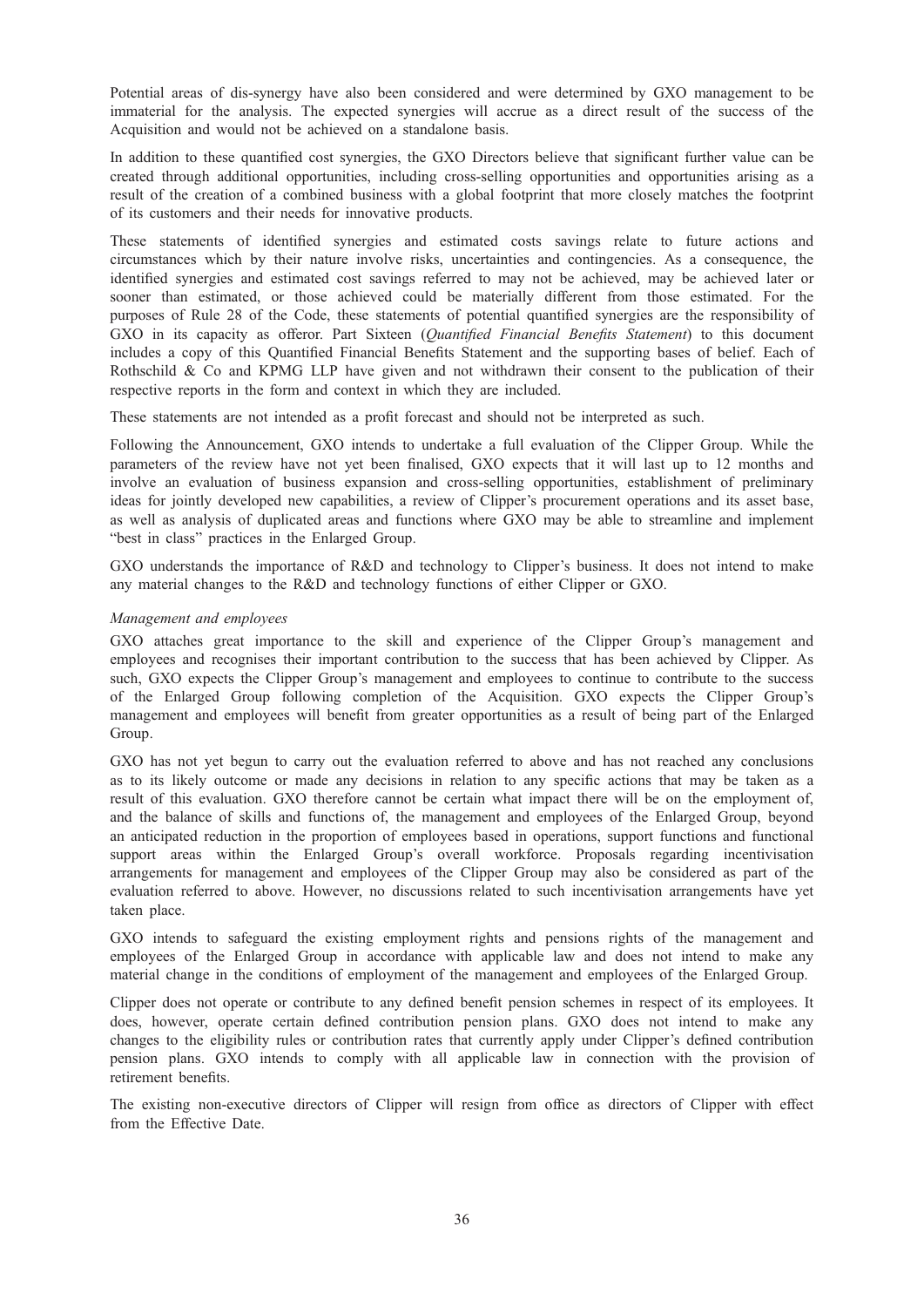### Headcount

The GXO Board recognises that in order to achieve the expected benefits of the Acquisition, operational and administrative restructuring will be required following completion of the Acquisition. The steps for such a restructuring are not yet known, but it is anticipated that headcount reductions would total less than 0.5 per cent. across the Enlarged Group (including in particular from combining operations and support functions as well as functional support areas and specifically roles currently supporting Clipper's status as a public listed company).

GXO will aim to retain the best talent across the Enlarged Group and to adopt a "best of both" approach in several areas including in operations. The finalisation and implementation of any restructuring, integration and workforce reductions will be subject to detailed and comprehensive planning as part of the evaluation to be undertaken in the 12 months after the Effective Date, and would be subject to appropriate engagement with stakeholders, including affected employees and any appropriate employee representative bodies in accordance with the legal obligations of the Enlarged Group. GXO would commence this engagement process long enough before any final decision is taken to implement any job reductions so as to ensure that relevant legal obligations are complied with. Where opportunities arise as part of an open recruitment exercise, GXO would look to encourage affected employees to apply for alternative positions within the Enlarged Group and prioritise, to the extent possible, their applications.

#### Business locations and fixed assets

The Enlarged Group will benefit from a strengthened presence in the UK and Europe based on complementary footprint. Following completion of the Acquisition, GXO intends to maintain Clipper's office in Leeds but the Enlarged Group's headquarters will be located at GXO's head office which will continue to be in Greenwich, Connecticut, USA. Upon completion of the Acquisition, as part of its full evaluation of the Clipper Group, GXO will review all of Clipper's sites, offices and places of business. Where overlap and duplication are identified, locations of business may be consolidated or repurposed to allow for better amalgamation of Clipper and GXO into the Enlarged Group and to facilitate the integration of Clipper employees. GXO does not intend to redeploy any of Clipper's fixed assets as a result of the Acquisition.

#### Trading facilities

Clipper is currently listed on the Official List and, as explained in paragraph 8 below, GXO intends to make a request to the London Stock Exchange to cancel trading in Clipper Shares on the Main Market of the London Stock Exchange, and to the FCA to cancel the listing of the Clipper Shares on the Official List, in each case with effect from or shortly following the Effective Date. Clipper will be re-registered as a private company following the Effective Date.

None of the statements in this paragraph 4 are "post-offer undertakings" for the purposes of Rule 19.5 of the Code.

# 5. The Scheme and the Clipper Shareholder Meetings<br>5.1 The Scheme

#### The Scheme

It is intended that the Acquisition will be effected by means of a Court-approved scheme of arrangement between Clipper and the Scheme Shareholders under Part 26 of the Companies Act. The terms of the Scheme are set out in full in Part Six (The Scheme of Arrangement) of this document.

The purpose of the Scheme is to provide for GXO to acquire the entire issued and to be issued ordinary share capital of Clipper. This would be achieved by the transfer of the Scheme Shares to GXO on the basis set out in this document, in consideration for which the Scheme Shareholders who are on the register of members of Clipper at the Scheme Record Time will receive the consideration on the basis set out in this document.

#### 5.2 Clipper Meetings

The Scheme will require, amongst other things, the approval of Scheme Shareholders at the Court Meeting and Clipper Shareholders at the separate General Meeting, both of which will be held on 11 April 2022 at the offices of Numis Securities Limited, 45 Gresham Street, London, England, EC2V 7BF and through the electronic facilities that are being made available via the Virtual Meeting Platform. The Court Meeting is being held at the direction of the Court to seek the approval of Scheme Shareholders for the Scheme. The General Meeting is being convened to seek the approval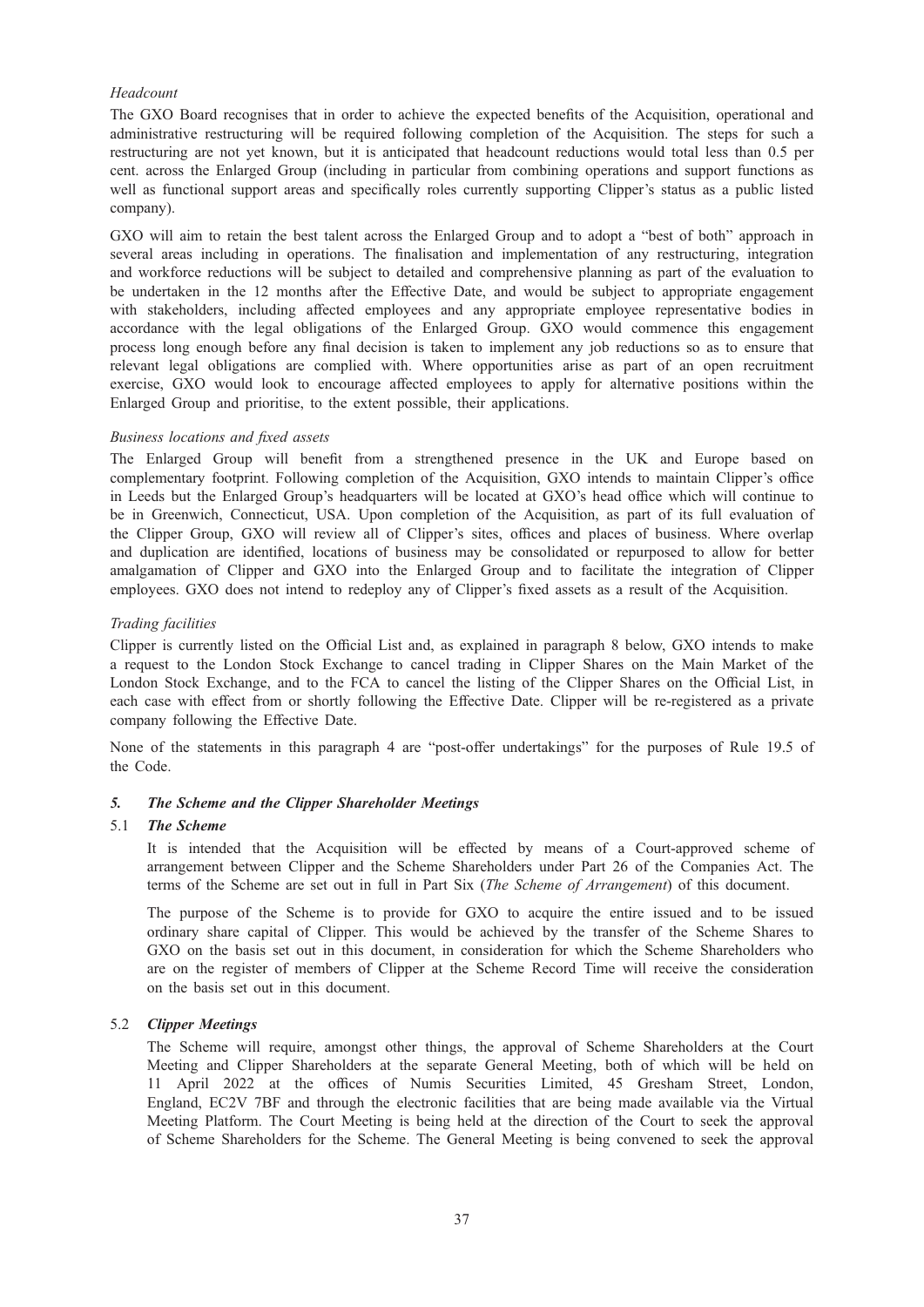of Clipper Shareholders to enable the Clipper Directors to implement the Scheme and to amend the Clipper Articles as described in paragraph 5.3 below. The Scheme is set out in full at Part Six (The Scheme of Arrangement) of this document.

Notices of both the Court Meeting and the General Meeting are set out in Part Fourteen (Notice of Court Meeting) and Part Fifteen (Notice of General Meeting) respectively of this document. Entitlement to attend and vote at these meetings and the number of votes which may be cast at each meeting will be determined by reference to the register of members of Clipper at the Voting Record Time.

If the Scheme becomes Effective, it will be binding on all Clipper Shareholders, irrespective of whether or not they attended or voted at the Court Meeting or the General Meeting (and irrespective of whether or not they voted in favour of the resolutions at such Meetings).

Any Clipper Shares which GXO or any other member of the GXO Group (or their respective nominees) may acquire prior to the Court Meeting or the General Meeting are not Scheme Shares and therefore no member of the GXO Group (or its nominees) is entitled to vote at the Court Meeting in respect of the Clipper Shares held or acquired by it.

Save as set out in this document, all holders of Clipper Shares whose names appear on the register of members of Clipper at the Voting Record Time, or if any such Meeting is adjourned, on the register of members at 6.30 p.m. on the date which is two business days before the date set for such adjourned Meeting, will be entitled to attend and vote at the Court Meeting and the General Meeting, in respect of the Clipper Shares registered in their name at the relevant time.

#### Court Meeting

The Court Meeting has been convened with the permission of the Court for 2:00 p.m. on 11 April 2022 for Scheme Shareholders on the register of members of Clipper at the Voting Record Time to consider and, if thought fit, approve the Scheme.

At the Court Meeting (or any adjournment of the Court Meeting), voting will be by poll and each Scheme Shareholder present in person (or remotely via the Virtual Meeting Platform) or by proxy will be entitled to one vote for each Scheme Share held at the Voting Record Time. The approval required for the Scheme at the Court Meeting is a majority in number of those Scheme Shareholders present and voting (and entitled to vote) in person (or remotely via the Virtual Meeting Platform) or by proxy, representing 75% or more in value of the Scheme Shares voted by such Scheme Shareholders.

# It is important that, for the Court Meeting in particular, as many votes as possible are cast so that the Court may be satisfied that there is a fair representation of opinion of Scheme Shareholders.

Whether or not you intend to attend and/or vote at the Meetings in person (or remotely via the Virtual Meeting Platform), you are therefore strongly advised to sign and return your BLUE Form of Proxy, by post or transmit a proxy appointment and voting instruction (electronically, online or through CREST) for the Court Meeting as soon as possible. The completion and return of the Forms of Proxy by post (or transmission of a proxy appointment or voting instruction electronically, online, through CREST or by any other procedure described in this document) will not prevent you from attending, asking questions (or, in the case of the Court Meeting, submitting any objections) and voting at the Court Meeting or the General Meeting, if you are entitled to and wish to do so.

### If the BLUE Form of Proxy for the Court Meeting is not lodged by 2:00 p.m. on 7 April 2022, it may be emailed to proxyvotes@equiniti.com any time prior to the commencement of the Court Meeting.

#### General Meeting

In addition, the General Meeting has been convened for 2:15 p.m. on 11 April 2022 (or as soon thereafter as the Court Meeting has been concluded or adjourned) to consider and, if thought fit, pass the Special Resolution necessary to implement the Scheme and certain related matters.

The Special Resolution is proposed to:

- (a) authorise the Clipper Directors to take all such actions as are necessary or appropriate for implementing the Scheme; and
- (b) amend the Clipper Articles in the manner described in paragraph 5.3 below.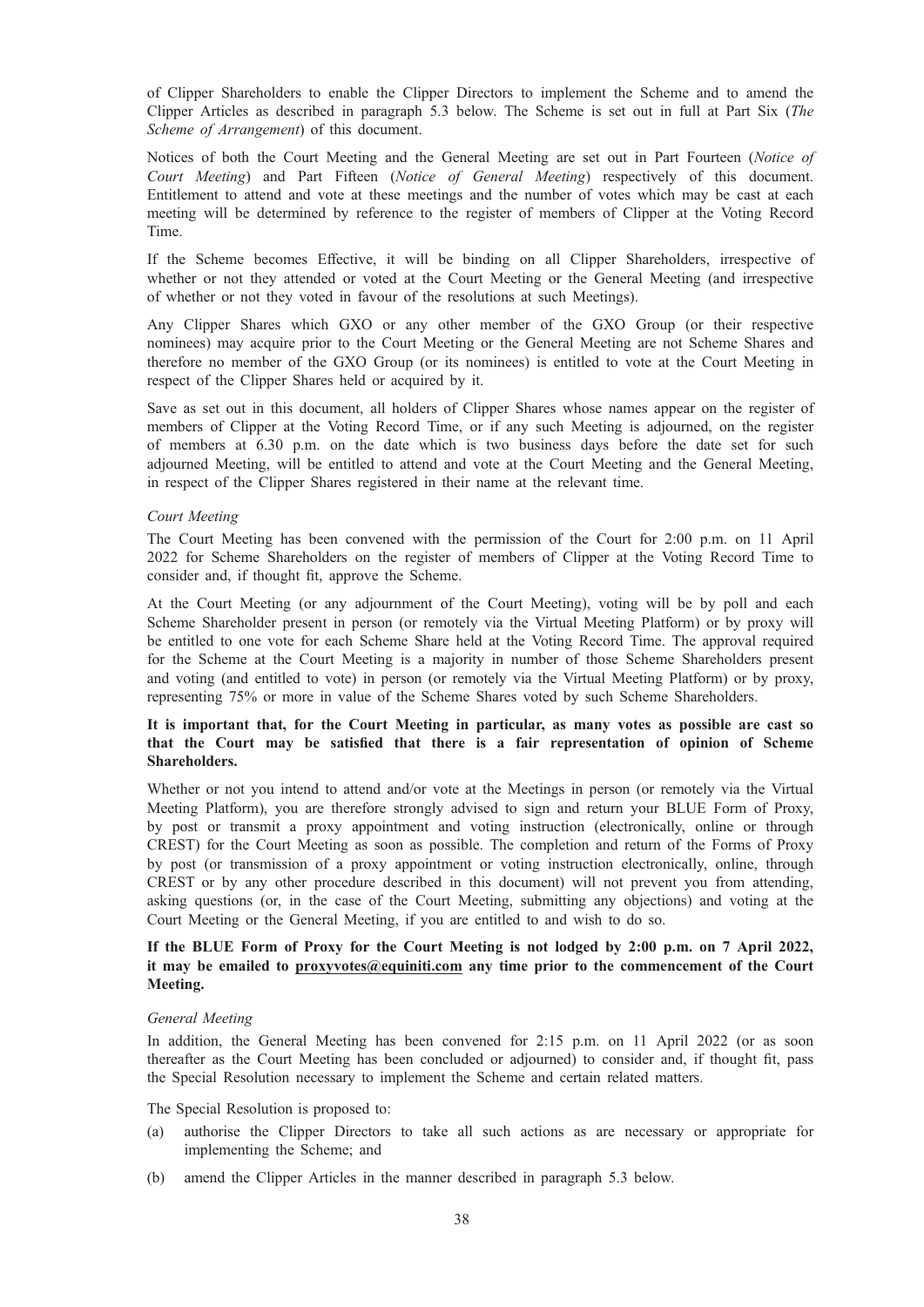Voting in person (or remotely via the Virtual Meeting Platform) at the General Meeting will be by poll and each Clipper Shareholder, including those in the Clipper Corporate Sponsored Nominee, present remotely or by proxy will be entitled to one vote for each Scheme Share held as at the Voting Record Time. The approval required for the Special Resolution to be passed is at least 75% of the votes cast on such resolution (in person, remotely or by proxy).

# If the YELLOW Form of Proxy for the General Meeting is not lodged by 2:15 p.m. on 7 April 2022 using one of the methods listed above, it will be invalid.

Clipper will announce the details of the votes at the Meetings as required under the Code through a Regulatory Information Service as soon as practicable after the conclusion of the Meetings and also published on Clipper's website https://www.clippergroup.co.uk/possible-offer/ once the votes have been counted and verified.

#### Court Hearing

The Court Hearing to sanction the Scheme is currently expected to take place in the summer of 2022, as soon as reasonably practicable following the satisfaction or waiver of the last of the Regulatory Conditions to be satisfied or waived. All Clipper Shareholders are entitled to attend the Court Hearing in person or through Counsel to support or oppose the sanctioning of the Scheme.

Following the sanction of the Scheme by the Court, the Scheme will become Effective in accordance with its terms upon a copy of the Court Order being delivered to the Registrar of Companies. This is currently expected to occur in the summer of 2022. Clipper will make an announcement through a Regulatory Information Service as soon as practicable following the Scheme becoming Effective.

It is intended that, shortly after this time, Clipper will become a private limited company under the relevant provisions of the Companies Act.

## Upon the Scheme becoming Effective, it will be binding on all Scheme Shareholders, including any Scheme Shareholders who did not vote to approve the Scheme or who voted against the Scheme at the Court Meeting.

Unless the Scheme becomes Effective by no later than the Long Stop Date, the Scheme will not become Effective and the Acquisition will not proceed.

#### 5.3 Amendments to the Clipper Articles

The Special Resolution contains provisions to amend the Clipper Articles to ensure that any Clipper Shares issued (other than to GXO, its nominees or any member of the GXO Group) (i) between the General Meeting and the Scheme Record Time will be subject to the Scheme; and (ii) after the Scheme Record Time will automatically be acquired by GXO on the same terms as under the Scheme (other than terms as to timings, formalities and the availability of the Mix and Match Facility). These provisions will avoid any person (other than a member of the GXO Group) holding and retaining Clipper Shares after dealings in such shares have ceased on the London Stock Exchange.

The notice of General Meeting in Part Fifteen (Notice of General Meeting) of this document seeks the approval of Clipper Shareholders for such amendments.

#### 5.4 Entitlement to vote at the Meetings

Save as set out in this document, each Clipper Shareholder who is entered in Clipper's register of members or is a Clipper Shareholder in the Clipper Corporate Sponsored Nominee at the Voting Record Time will be entitled to attend, speak and vote in person (or remotely via the Virtual Meeting Platform) at the Meetings. If either Meeting is adjourned, only those Clipper Shareholders on the register of members at 6.30 p.m. on the date which is two business days before the date set for the adjourned Meeting will be entitled to attend and vote.

Each eligible Clipper Shareholder, including those in the Clipper Corporate Sponsored Nominee, is entitled to appoint a proxy or proxies to attend and, on a poll, to vote instead of him or her. The completion and return of a Form of Proxy or the appointment of a proxy or proxies electronically shall not prevent a Clipper Shareholder from attending, voting and speaking in the Meetings, including those in the Clipper Corporate Sponsored Nominee, and in each case at any adjournment thereof if such shareholder wishes and is entitled to do so. If you are in any doubt as to whether or not you are permitted to vote at the Meetings, please call Equiniti on the Shareholder Helpline on 0371-384-2917 from the UK or +44 371-384-2917 from outside the UK (calls are charged at the standard geographic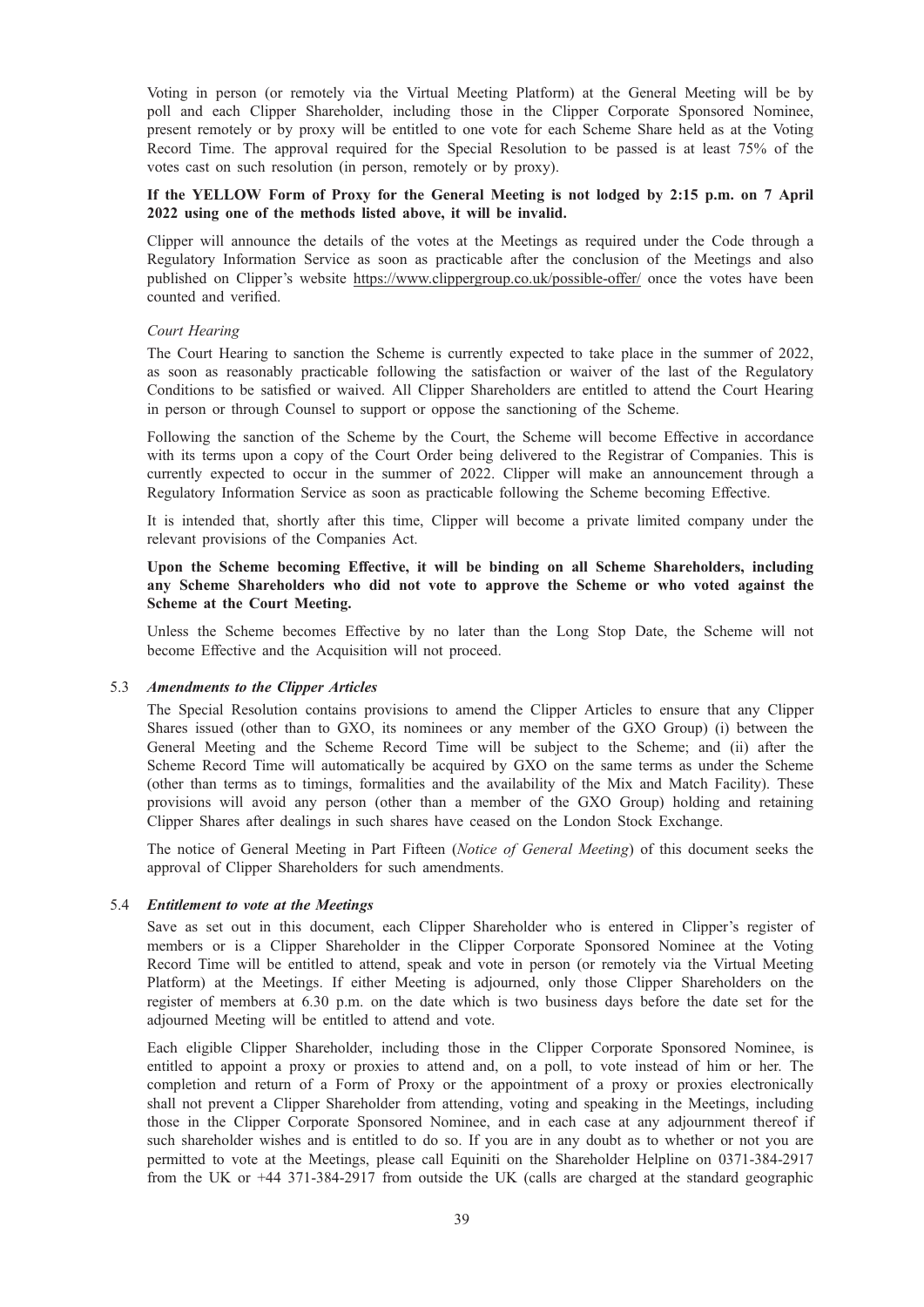rate and will vary by provider; calls from outside the UK will be charged at the applicable international rate). The Shareholder Helpline is open between 8.30 a.m. to 5.30 p.m. Monday to Friday, excluding English and Welsh public holidays. Please note that Equiniti cannot provide comments on the merits of the Scheme or provide any financial, legal or tax advice and calls may be recorded and monitored for security and training purposes.

Further information on the actions to be taken is set out in paragraph 14 below.

## 5.5 Modifications to the Scheme

The Scheme contains a provision for Clipper and GXO jointly to consent (on behalf of all persons concerned) to any modification of, or addition to, the Scheme or to any condition which the Court may approve or impose. The Court would be unlikely to approve or impose any modification of, or addition or condition to, the Scheme which might be material to the interests of Scheme Shareholders unless Scheme Shareholders were informed of any such modification, addition or condition. It would be for the Court to decide, in its discretion, whether or not a further meeting of Scheme Shareholders should be held in those circumstances.

In accordance with the Code, modifications or revisions to the Scheme may only be made: (i) more than 14 days prior to the date of the Meetings (or, in the case of adjournment(s), not later than 48 hours (excluding any part of a day that is not a business day) before the time fixed for the adjourned Meeting(s)) or (ii) at a later date, with the consent of the Panel. The implementation of the Acquisition by way of a Takeover Offer as an alternative to the Scheme is not a modification or revision for the purposes of this paragraph.

# 6.

Summaries of the offer-related arrangements entered into in connection with the Acquisition are set out in paragraph 7.3 of Part Twelve (Additional Information of Clipper and GXO) of this document. These agreements have been made available on GXO's website (at https://www.gxo.com/information-regardingpossible-offer-for-clipper-logistics-plc/) and on Clipper's website (at https://www.clippergroup.co.uk/possibleoffer/).

# $\overline{7}$ .

The names of the Clipper Directors and details of their interests in the ordinary share capital of Clipper are set out in Part Twelve (Additional Information of Clipper and GXO) of this document.

In common with the other participants in the Clipper Share Schemes, Clipper Directors will be able to exercise their options over Clipper Shares under the Clipper Share Schemes, to the extent such options are vested (where applicable) and are exercisable in accordance with their terms (including as regards the exercise of discretion by the Clipper Remuneration Committee).

GXO has received irrevocable commitments to vote or procure votes in favour of the resolutions relating to the Scheme at the Meetings (or, in the event that the Acquisition is implemented by way of a Takeover Offer, to accept or procure acceptance of the Takeover Offer) from the Clipper Shareholder Directors, and from the Individual Shareholders, in each case in respect of their entire holding of Scheme Shares. These irrevocable commitments are in respect of, in aggregate, 23,840,455 Scheme Shares, representing approximately 23.3% of the existing issued ordinary share capital of Clipper on the Latest Practicable Date. David Hodkin, Steve Parkin, Tony Mannix and the Individual Shareholders have also given irrevocable undertakings to elect to receive 50 per cent. of their consideration in the form of New GXO Shares.

Save as set out in this document, the effect of the Scheme on the interests of Clipper Directors does not differ from its effect on the like interests of any other Scheme Shareholder.

# 8. De-Listing of Clipper Shares, Listing of GXO Shares and Settlement of consideration

## 8.1 De-listing

Shortly before the Scheme becomes Effective, Clipper will make an application for the cancellation of the listing of Clipper Shares on the premium listing segment of the Official List and for the cancellation of trading of the Clipper Shares on the London Stock Exchange's Main Market for listed securities, in each case to take effect from or shortly after the Effective Date. No transfers of Clipper Shares will be registered after the date on which dealings in Clipper Shares on the Main Market of the London Stock Exchange cease other than to GXO (or as GXO may otherwise direct) pursuant to the Clipper Articles, as proposed to be amended by Special Resolution at the General Meeting as described in paragraph 5.3 above.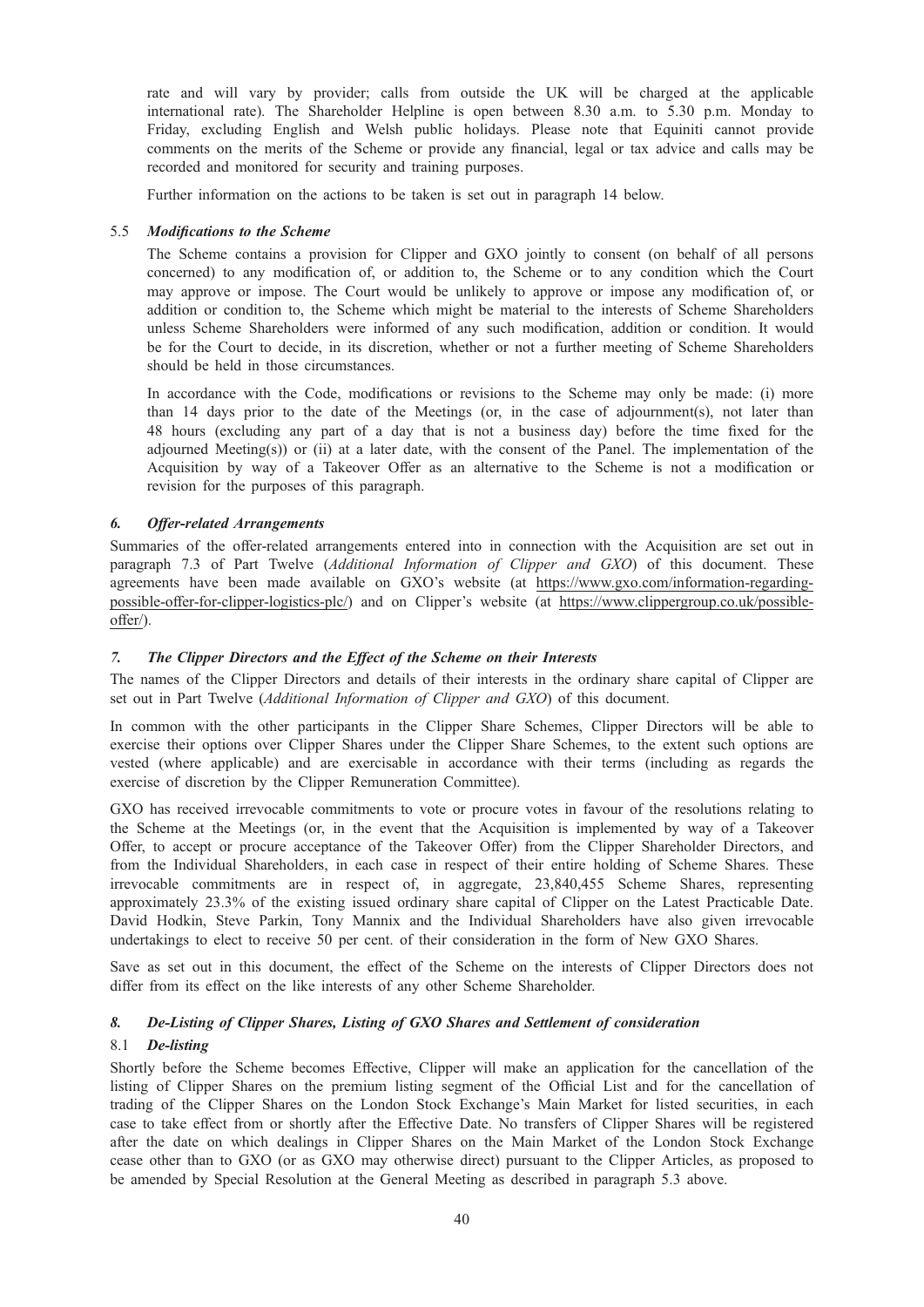On the Effective Date, share certificates in respect of Scheme Shares will cease to be valid. Such share certificates should be destroyed or, at the request of Clipper, delivered up to Clipper, or to any person appointed by Clipper to receive the same. In addition, as from the Scheme Record Time, each holding of Clipper Shares credited to any stock account in CREST will be disabled and all Clipper Shares will be removed from CREST in due course.

#### 8.2 Listing of GXO Shares

A supplemental listing application will be made by or on behalf of GXO to the NYSE for the listing of New GXO Shares on the NYSE. It is expected that, subject to the Scheme becoming Effective, the New GXO Shares will commence trading on the NYSE by 9.30 a.m. New York time on the first business day following the Effective Date.

#### 8.3 Settlement – cash consideration

Subject to the Scheme becoming Effective (and except as provided in Part Eight (Additional Information for Overseas Shareholders) of this document), settlement of the cash consideration to which any Clipper Shareholder is entitled under the Scheme will be effected in the following manner:

#### Scheme Shares in uncertificated form (that is, in CREST)

Where, at the Scheme Record Time, a Scheme Shareholder holds Scheme Shares in uncertificated form, except with the consent of the Panel, settlement of cash consideration to which such Scheme Shareholder is entitled will be paid by Clipper's Registrar through CREST in Pounds Sterling as soon as practicable after the Effective Date (and in any event within 14 calendar days or within such other time period as may be approved by the Panel), in accordance with the CREST payment arrangements.

As from the Scheme Record Time, each holding of Scheme Shares credited to any stock account in CREST will be disabled and all Scheme Shares will be removed from CREST in due course.

GXO reserves the right to pay any cash consideration to all or any Scheme Shareholders who hold Scheme Shares in uncertificated form at the Scheme Record Time in the manner referred to in the paragraph below if, for any reason, it wishes to do so or, for reasons outside its reasonable control, it is not able to effect settlement in accordance with this paragraph 8.3.

## Scheme Shares in uncertificated form (that is, in CREST) held by the Clipper Corporate Sponsored Nominee

Where, at the Scheme Record Time, a Scheme Shareholder holds Scheme Shares in the Clipper Corporate Sponsored Nominee, settlement of cash consideration to which the Scheme Shareholder is entitled will be made by the Clipper Corporate Sponsored Nominee by cheque in Pounds Sterling.

Cheques in respect of cash consideration will be despatched by first class post, or by international standard post, if overseas at the risk of the person entitled thereto as soon as practicable after the Effective Date. Cheques will be sent to Scheme Shareholders at the address held by the Clipper Corporate Sponsored Nominee at the Scheme Record Time or, in the case of joint holders, to the holder whose name appears first in respect of the joint holding concerned.

#### Scheme Shares in certificated form (that is, not in CREST)

Where, at the Scheme Record Time, a Scheme Shareholder holds Scheme Shares in certificated form, except with the consent of the Panel, settlement of cash consideration to which the Scheme Shareholder is entitled will be made by Clipper's Registrar by cheque in Pounds Sterling.

Cheques in respect of cash consideration will be despatched by first class post, or by international standard post, if overseas (or by such other method as may be approved by the Panel) at the risk of the person entitled thereto as soon as practicable (and in any event within 14 calendar days or within such other time period as may be approved by the Panel) after the Effective Date. Cheques will be sent to Scheme Shareholders at the address appearing in Clipper's register of members at the Scheme Record Time or, in the case of joint holders, to the holder whose name appears first in such register in respect of the joint holding concerned.

On the Effective Date, each certificate representing a holding of Clipper Shares subject to the Scheme will cease to be valid. Following settlement of the consideration to which a Scheme Shareholder is entitled under the Scheme, Scheme Shareholders will be bound on the request of Clipper either (i) to destroy such Clipper Share certificates; or (ii) to return such Clipper Share certificates to Clipper, or to any person appointed by Clipper, for cancellation.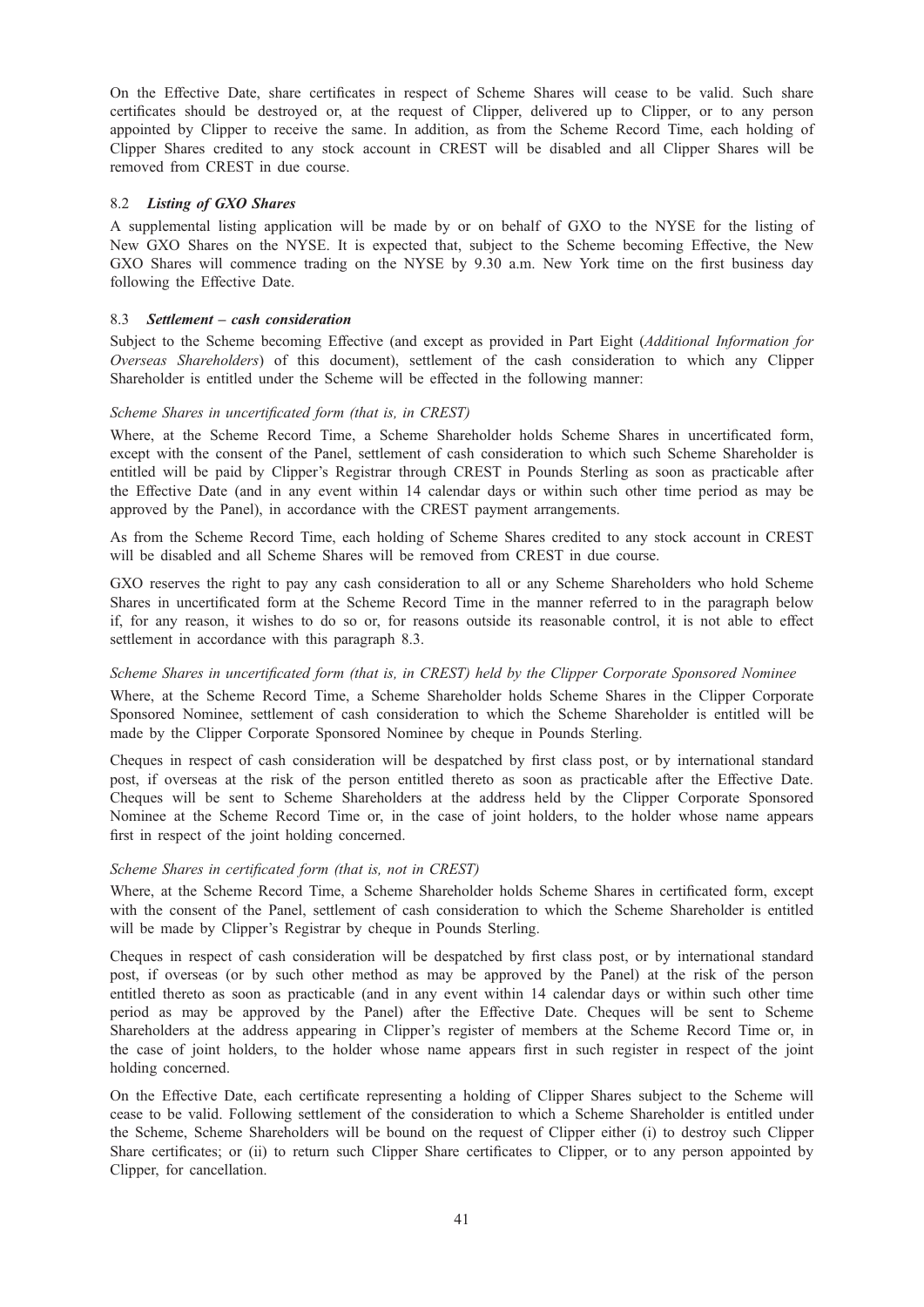#### Scheme Shares acquired by employees (including directors) under the Clipper Share Schemes

In the case of Scheme Shares acquired by employees of the Clipper Group on or around the same time as the Scheme becomes Effective pursuant to the exercise of options under the Clipper Share Schemes, cash consideration shall be paid to Clipper on behalf of the relevant employee to enable payment directly into the applicable bank account as soon as reasonably practicable after the Effective Date in accordance with the letters to be sent to them under Rule 15 of the Code and subject to any deductions that may be required to be made for income tax and/or employee social security payments.

#### 8.4 Settlement – New GXO Shares

Subject to the Scheme becoming Effective (and except as provided in Part Eight (Additional Information for Overseas Shareholders) of this document), settlement of the New GXO Shares to which any Clipper Shareholder is entitled under the Scheme will be effected in the following manner:

## Scheme Shares in uncertificated form (that is, in CREST)

Unlike Clipper Shares, the GXO Shares are not capable of being held, transferred or settled through the CREST settlement systems. For this reason, Scheme Shareholders who hold their Clipper Shares in uncertificated form through CREST ("Clipper CREST Shareholders") (directly or through a broker or other nominee with a CREST account) at the Scheme Record Time will not be issued New GXO Shares directly, but will instead be issued with such number of GXO DIs as is equivalent to the number of New GXO Shares they would otherwise have received under the terms of the Scheme.

The GXO DIs will reflect the same economic rights as are attached to the New GXO Shares. However, whilst the holders of GXO DIs will have an interest in the underlying New GXO Shares, they will not be registered holders of the New GXO Shares. Instead, Cede & Co will hold New GXO Shares, with CTCNA holding book entry interests representing New GXO Shares in a DTC account on behalf of the relevant holder(s), as described below.

As part of the Scheme, the New GXO Shares to be issued to the Clipper CREST Shareholders will be issued by GXO (via instructions to its Transfer Agent (the equivalent of a registrar in the UK)) to Cede & Co., as nominee for DTC, with a subsequent issuance by DTC of book-entry interests being credited to CTCNA in DTC. CTCNA will hold such interests as nominee for the DI Depositary. The DI Depositary will then issue the GXO DIs in CREST to the Clipper CREST Shareholders. New GXO Shares to which Scheme Shareholders will be entitled under the Scheme will be delivered, held and settled in CREST under the terms of a GXO DI Deed Poll, which will be created and issued by the DI Depositary on GXO's instructions. This service operates through Computershare, as the DI Depositary, holding the book entry interest in New GXO Shares through its custodian, CTCNA, which is a DTC participant. The GXO DIs may be held, transferred, and settled exclusively through CREST. The GXO DI Deed Poll, which will be entered into in due course, will be made available upon request to the DI Depositary.

GXO has entered into arrangements with Computershare and the Transfer Agent pursuant to which Computershare will be instructed to credit the appropriate stock account in CREST of the relevant Scheme Shareholder with such relevant Scheme Shareholder's entitlement to GXO DIs as soon as practicable after the Effective Date and in any event within 14 days thereof.

Notwithstanding the above, GXO reserves the right to settle all or part of the consideration due to Clipper CREST Shareholders by issuing a DRS reflecting Clipper CREST Shareholders' ownership of the GXO Shares if, for any reason outside GXO's control, it is not able to effect settlement in accordance with the procedures described above. However, it will be possible for arrangements to be made, following receipt by Clipper CREST Shareholders of their DRS, for such shares to be credited to a DTC account. In such circumstances, the relevant information about this process will be provided with Clipper CREST Shareholders' DRS book-entry account statement of ownership.

Holders of GXO DIs through CREST will be able to cancel their GXO DIs by submitting an instruction in respect of the underlying New GXO Shares through CREST to the DI Depositary, which includes the account information of their nominated DTC participant to which the DTC book entry interests representing New GXO Shares should be delivered, in accordance with the rules and practices of Computershare, CREST and DTC.

Any existing GXO CDI held through the CREST Depositary, CREST International Nominees Limited, will be transferred to the CTCNA on behalf of the DI Depositary in advance of the Effective Date, for which Euroclear will issue the relevant notice.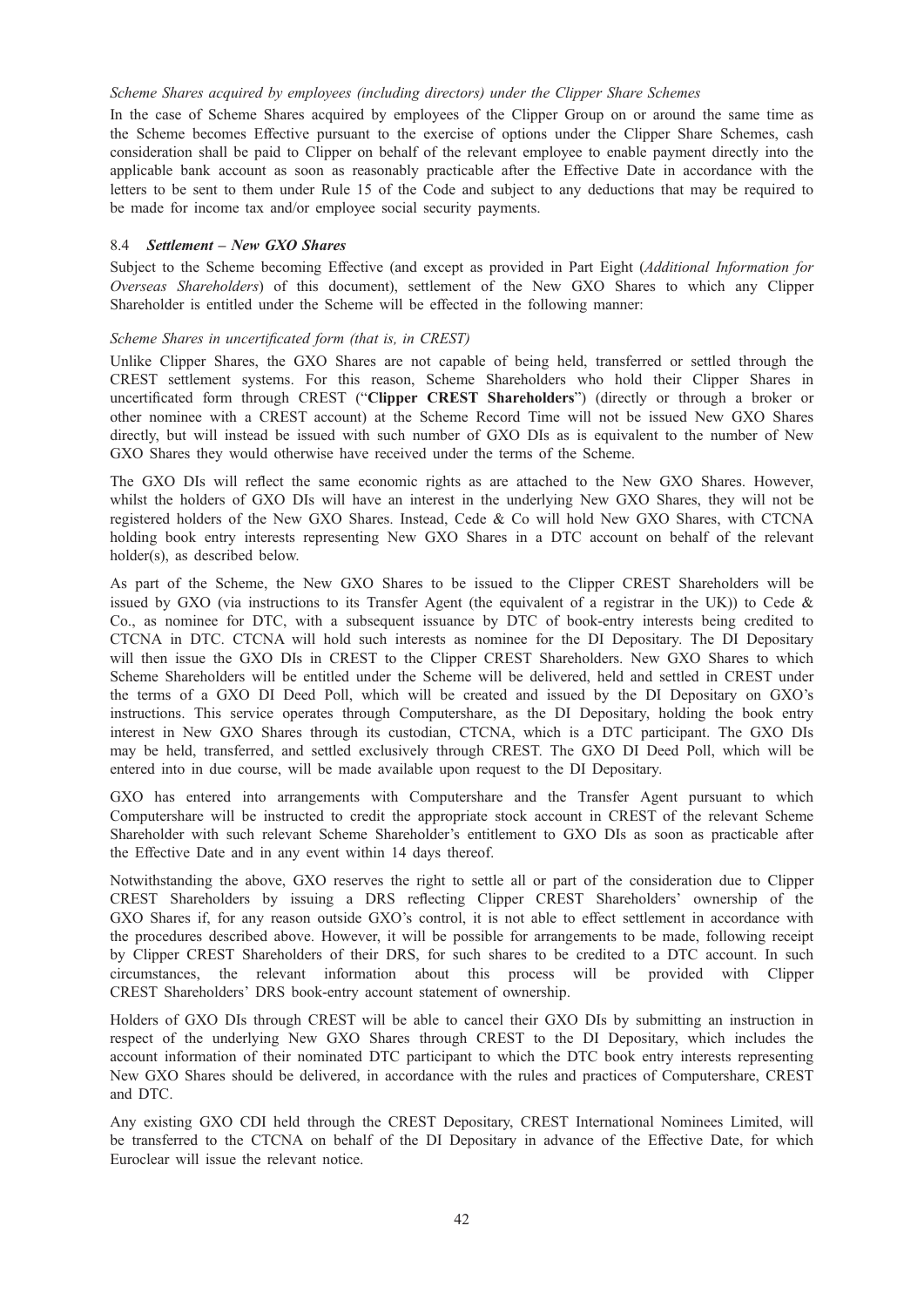With effect from close of trading on the last day of dealings in Clipper Shares prior to the Effective Date, each holding of Scheme Shares credited to any stock account in CREST will be disabled and all Scheme Shares will be removed from CREST.

# Scheme Shares in uncertificated form (that is, in CREST) held by the Clipper Corporate Sponsored Nominee on behalf of Clipper CSN Participants

Settlement of the New GXO Share consideration to which Clipper CSN Participants are entitled will be satisfied in the manner described in the above paragraph for Scheme Shares in uncertificated form (that is, in CREST), resulting in the Clipper Corporate Sponsored Nominee initially holding GXO DIs on behalf of Clipper CSN Participants. The Clipper Corporate Sponsored Nominee will, subject to a Clipper CSN Participant being eligible to enter into the GXO CSN Facility (and not electing to opt out of it), transfer the number of GXO DIs it receives on behalf of each Transferring Clipper CSN Participant to the GXO CSN Facility.

Equiniti will also arrange to sell any fractional GXO DIs due to each Clipper CSN Participant and issue cheques in respect of any fractional entitlement. The cheques will be despatched by first class post, or by international standard post, if overseas at the risk of the person entitled thereto as soon as practicable and following settlement. Cheques will be sent to the relevant Clipper CSN Participants to the addresses held by the Clipper Corporate Sponsored Nominee at the Scheme Record Time or, in the case of joint holders, to the holder whose name appears first in respect of the joint holding concerned.

Prior to completion of the Acquisition, Computershare and Equiniti will agree the manner and timing of the transfer of the Transferring Clipper CSN Participants' GXO DIs into the GXO CSN Facility, and this will be communicated to the Clipper CSN Participants in advance of the Effective Date.

Following the transfer of the GXO DIs held by the Transferring Clipper CSN Participants into the GXO CSN Facility (details of which are included in the terms and conditions in relation to the GXO CSN Facility enclosed with this document), the GXO DIs representing the New GXO Shares to which a Transferring Clipper CSN Participant becomes entitled under the Scheme will be credited to an account of a nominee of Computershare within CREST, as nominee for and on behalf of such holders. Such Transferring Clipper CSN Participants will receive a statement of entitlement from Computershare detailing their holding of GXO DIs and explaining how they may deal in their GXO DIs through the GXO CSN Facility including details of ongoing services and details of the special Dealing Facility, where eligible. Clipper CSN Participants may, however, opt out of this GXO CSN Facility.

Information about the terms and conditions of this nominee arrangement are enclosed with this document, and will be available on GXO's website at https://www.gxo.com/information-regarding-possible-offer-forclipper-logistics-plc/ (subject to certain access restrictions), at least until the expiry of the Dealing Facility Period. Clipper CSN Participants who wish to opt out of the nominee arrangement should contact Equiniti on the Shareholder Helpline on 0371-384-2917 from the UK or +44 371-384-2917 from outside the UK (calls are charged at the standard geographic rate and will vary by provider; calls from outside the UK will be charged at the applicable international rate). Lines are open from 8.30 a.m. to 5.30 p.m. Monday to Friday (except English and Welsh public holidays). The GXO CSN Facility described above will not apply to Clipper CSN Participants that have validly opted out, or that are ineligible to participate because they are resident in a jurisdiction outside of a GXO CSN Permitted Jurisdiction in which Computershare cannot lawfully offer or operate (or does not have the requisite permit or licence to offer or operate) such GXO CSN Facility, or for any other reason (the "Remaining Clipper CSN Participants"). Such Remaining Clipper CSN Participants will remain in the Clipper Corporate Sponsored Nominee which, shortly following the Effective Date, will close and any GXO DIs held through the Clipper Corporate Sponsored Nominee will be transferred such that the Remaining Clipper CSN Participants will hold the New GXO Shares represented by the GXO DIs they held through the Clipper Corporate Sponsored Nominee directly through DRS and the name of each such Remaining Clipper CSN Participant will be entered as the registered owner of the relevant number of New GXO Shares.

DRS is a method of recording ownership of GXO Shares in book-entry form which enables the Transfer Agent (the equivalent of a registrar in the UK) to maintain those shares electronically in GXO's records on behalf of the relevant Remaining Clipper CSN Participant without the need for a physical share certificate to be issued. The DRS method of share recording is commonly used in the United States. Shares held in DRS have the same rights and privileges as shares of the relevant entity held in certificated form.

Remaining Clipper CSN Participants who ultimately receive New GXO Shares through DRS will be sent a book-entry account statement of ownership evidencing such Clipper Shareholder's ownership of New GXO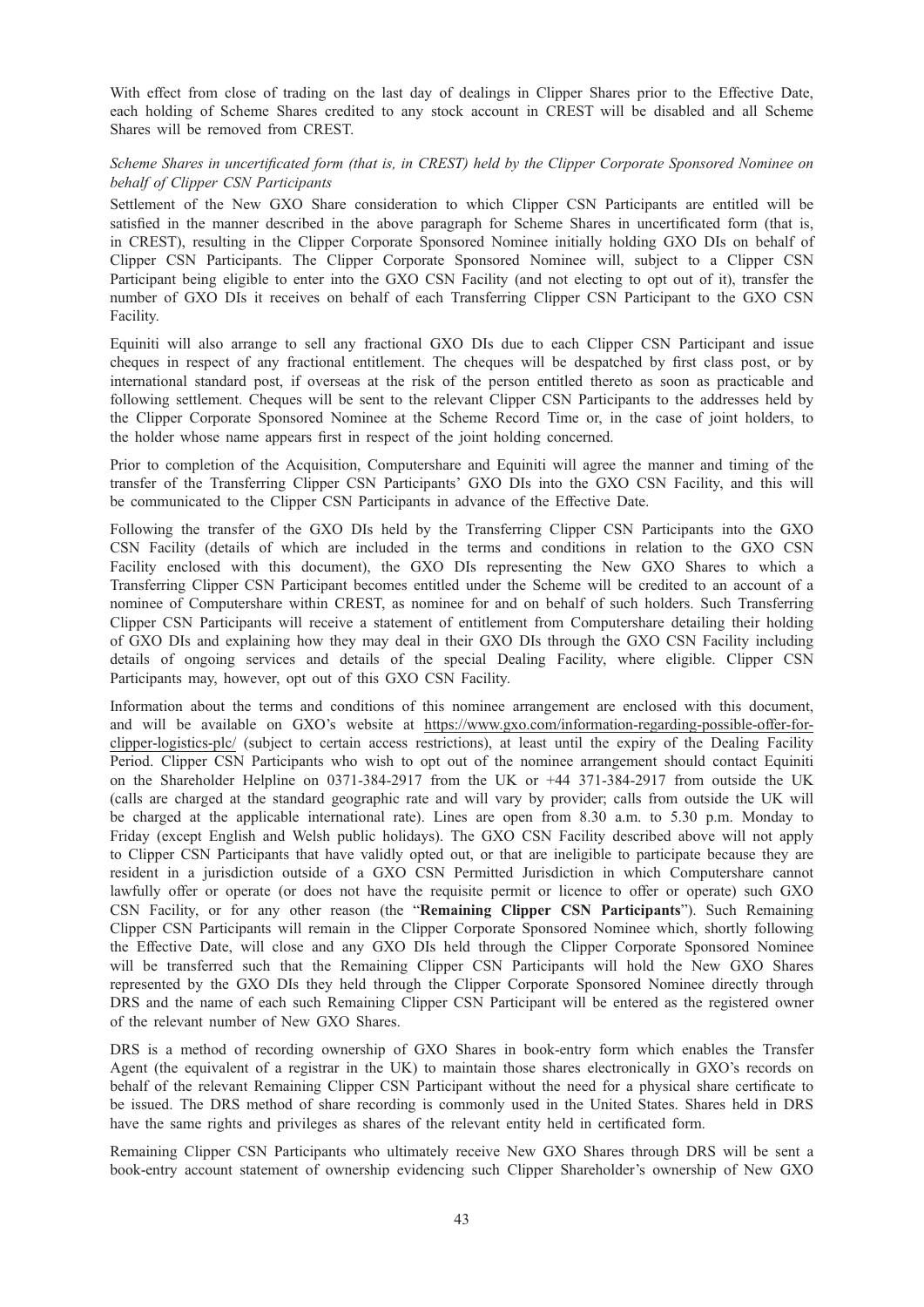Shares by the Transfer Agent shortly after, and in any event within 14 days of, the closure of the Clipper Corporate Sponsored Nominee. Along with the statement of ownership, such Remaining Clipper CSN Participants will also be sent further information about DRS, including further details on how the New GXO Shares can be held, transferred or otherwise traded through DRS. Proxy materials, annual reports and other shareholder communications will be mailed from GXO and/or its voting agent directly to the Remaining Clipper CSN Participants who hold their New GXO Shares through DRS.

Remaining Clipper CSN Participants holding New GXO Shares through DRS who wish to dispose of any of their New GXO Shares may do so by contacting the Transfer Agent, or any broker or custodian that is a DTC participant. The dealing services provided by and fees chargeable by different brokers may change from time to time and will vary between each broker and custodian. Any dividends paid on the New GXO Shares held through DRS will be paid to holders of New GXO Shares by cheque, provided that a holder of New GXO Shares may, if such holder so wishes and subject to certain limitations, contact the Transfer Agent requesting that payment in respect of dividends or other distributions (if any) on such New GXO Shares be made directly to such holder's bank account (assuming, in each case, that such person remains a holder of New GXO Shares as of any relevant dividend record date). Further information will be sent together with the statement of ownership. The Remaining Clipper CSN Participants who receive New GXO Shares through DRS, but subsequently wish to hold the New GXO Shares through a DTC participant, may instruct their DTC broker to transfer their New GXO Shares into such DTC participant's account. Details of the manner in which such instructions may be given are available from the Transfer Agent upon request, by contacting the Transfer Agent.

#### Clipper Shares in certificated form

As the New GXO Shares will have a listing on the New York Stock Exchange, Clipper Shareholders who hold their Clipper Shares in certificated form may find that holding and trading the New GXO Shares directly involves US market practices and formalities that may be unfamiliar to such holders. In addition, dealing with the Transfer Agent (the equivalent of a registrar in the UK) in a different jurisdiction and time zone may also prove inconvenient in certain circumstances. In light of the foregoing, GXO will arrange for a nominee of Computershare to provide the GXO CSN Facility in which it will act in the UK as nominee for such holders who have a registered address in a GXO CSN Permitted Jurisdiction.

Under the GXO CSN Facility (details of which are included in the terms and conditions in relation to the GXO CSN Facility enclosed with this document), GXO DIs representing the New GXO Shares to which a Clipper Shareholder who holds their Clipper Shares in certificated form becomes entitled under the Scheme will be credited to an account of a nominee of Computershare within CREST, as nominee for and on behalf of such holders. Such Clipper Shareholder who holds their Clipper Shares in certificated form will receive a statement of entitlement from Computershare detailing their holding of GXO DIs and explaining how they may deal in their GXO DIs through the GXO CSN Facility including details of ongoing services and details of the special Dealing Facility, where eligible. Clipper Shareholders who hold their Clipper Shares in certificated form may, however, opt out of this GXO CSN Facility.

Information about the terms and conditions of this nominee arrangement are enclosed with this document, and will be available on GXO's website at https://www.gxo.com/information-regarding-possible-offer-forclipper-logistics-plc/ (subject to certain access restrictions), at least until the expiry of the Dealing Facility Period. Holders of Clipper Shares in certificated form who wish to opt out of the nominee arrangement should contact Equiniti on the Shareholder Helpline on 0371-384-2917 from the UK or +44 371-384-2917 from outside the UK (calls are charged at the standard geographic rate and will vary by provider; calls from outside the UK will be charged at the applicable international rate). Lines are open from 8.30 a.m. to 5.30 p.m. Monday to Friday (except English and Welsh public holidays). The GXO CSN Facility described above will not apply to Clipper Shareholders that have validly opted out, or that are ineligible to participate because they are resident in a jurisdiction in which Computershare cannot lawfully offer or operate (or does not have the requisite permit or licence to offer or operate) such GXO CSN Facility, or for any other reason. The New GXO Shares to which such holders become entitled will be allotted and issued to them directly through DRS by the Transfer Agent and the name of each such Clipper Shareholder will be entered as the registered owner of the relevant number of New GXO Shares.

DRS is a method of recording ownership of GXO Shares in book-entry form which enables the Transfer Agent (the equivalent of a registrar in the UK) to maintain those shares electronically in GXO's records on behalf of the relevant Clipper Shareholder without the need for a physical share certificate to be issued. The DRS method of share recording is commonly used in the United States. Shares held in DRS have the same rights and privileges as shares of the relevant entity held in certificated form.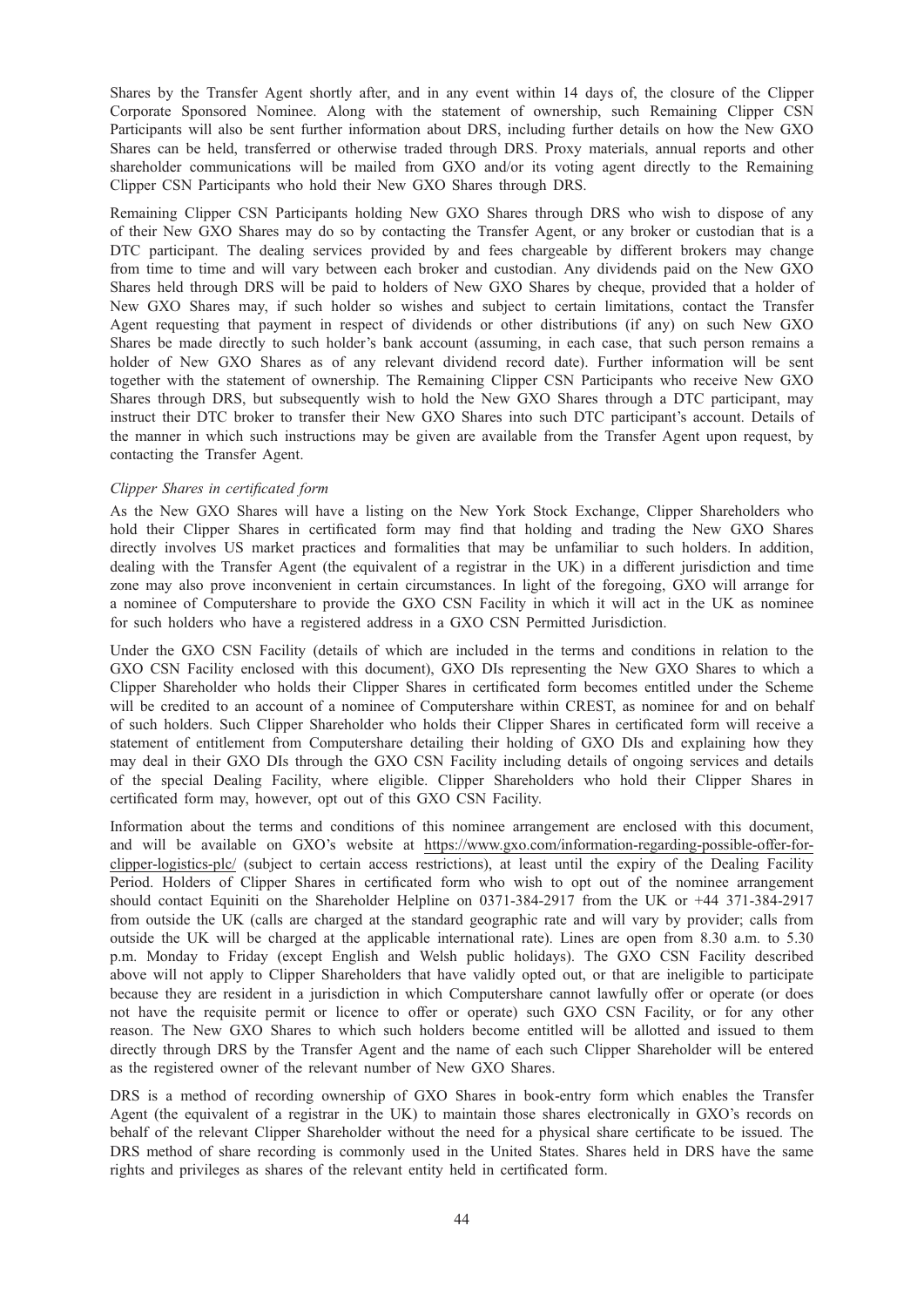Clipper Shareholders who receive their New GXO Shares through DRS will be sent a book-entry account statement of ownership evidencing such Clipper Shareholder's ownership of New GXO Shares by the Transfer Agent shortly after, and in any event within 14 days of, the Effective Date. Along with the statement of ownership, such Clipper Shareholders will also be sent further information about DRS, including further details on how the New GXO Shares can be held, transferred or otherwise traded through DRS. Proxy materials, annual reports and other shareholder communications will be mailed from GXO and/ or its voting agent directly to the Clipper Shareholders who hold their New GXO Shares through DRS.

Persons holding New GXO Shares through DRS who wish to dispose of any of their New GXO Shares may do so by contacting the Transfer Agent, or any broker or custodian that is a DTC participant. The dealing services provided by and fees chargeable by different brokers may change from time to time and will vary between each broker and custodian. Any dividends paid on the New GXO Shares held through DRS will be paid to holders of New GXO Shares by cheque, provided that a holder of New GXO Shares may, if such holder so wishes and subject to certain limitations, contact the Transfer Agent requesting that payment in respect of dividends or other distributions (if any) on such New GXO Shares be made directly to such holder's bank account (assuming, in each case, that such person remains a holder of New GXO Shares as of any relevant dividend record date). Further information will be sent together with the statement of ownership. Clipper Shareholders who hold their Clipper Shares in certificated form and who receive New GXO Shares through DRS, but subsequently wish to hold the New GXO Shares through a DTC participant, may instruct their DTC broker to transfer their New GXO Shares into such DTC participant's account. Details of the manner in which such instructions may be given are available from the Transfer Agent upon request, by contacting the Transfer Agent.

#### 8.5 General

All documents and remittances sent to, from, by or on behalf of Clipper Shareholders will be sent entirely at their own risk.

On the Effective Date each certificate representing a holding of Scheme Shares will cease to be a valid document of title and should be destroyed or, at the request of Clipper, delivered up to Clipper, or to any person appointed by Clipper to receive the same. At the Scheme Record Time, entitlements to Scheme Shares held within CREST will be disabled and all Scheme Shares will be removed from CREST in due course.

Except with the consent of the Panel and subject to the provisions of paragraph 8.6 below, settlement of the consideration to which any Clipper Shareholder is entitled under the Scheme will be implemented in full in accordance with the terms of the Scheme free of any lien, right of set-off, counterclaim or other analogous right to which GXO might otherwise be, or claim to be, entitled against such Clipper Shareholder.

## 8.6 Return of Value

No dividend is currently contemplated by Clipper to be declared, approved, made or paid from the date of the Announcement and before the Effective Date. If any dividend or other distribution (including any return of capital) is authorised, declared, made or paid by Clipper in respect of a Clipper Share, on or after the date of the Announcement and before the Effective Date, GXO reserves the right to reduce the cash consideration by the amount of all or part of any such dividend or distribution. If GXO exercises the right to reduce the cash consideration by the amount of all or any part of any such dividend or distribution, the Clipper Shareholders will be entitled to receive and retain such dividend or distribution.

#### $\mathbf{q}$

The Acquisition will be effected by GXO (and/or its nominee) acquiring all of the issued and to be issued ordinary shares in the share capital of Clipper. GXO intends to remain U.S. domiciled for tax purposes.

Your attention is drawn to Part Nine (United Kingdom and United States Taxation) of this document relating to United Kingdom and United States taxation which contains a summary of limited aspects of the UK and US tax treatment of the Scheme. Although this document contains certain tax-related information, it does not constitute tax advice and does not purport to be a complete analysis of all potential UK and U.S. tax consequences of the Scheme or disposing of Clipper Shares.

If you are in any doubt about your own tax position or you are subject to taxation in any jurisdiction other than the UK or the U.S., you should consult an appropriately qualified independent professional adviser immediately.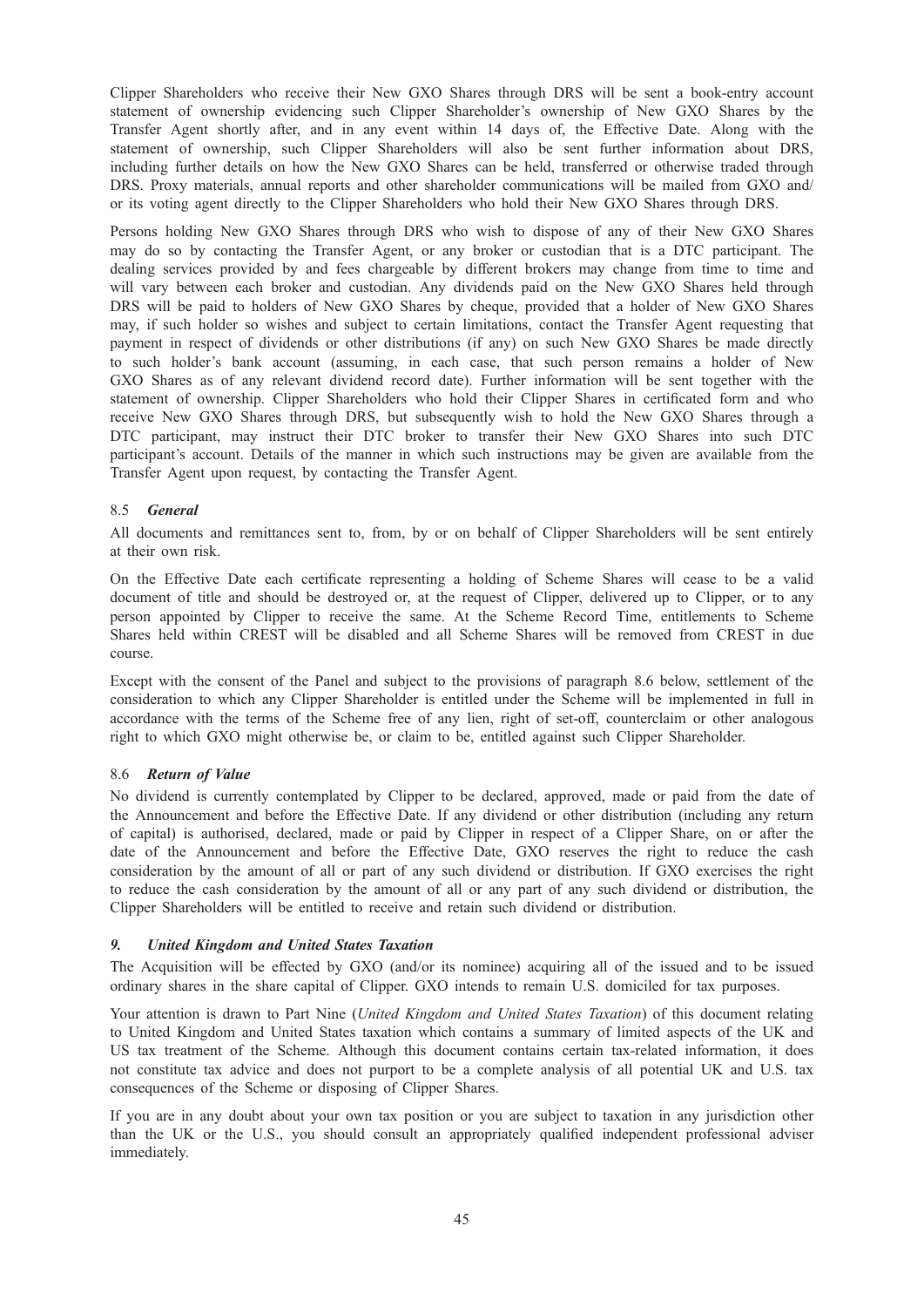#### **10.** Restricted Shareholders

The availability of the Scheme and the Acquisition to Restricted Shareholders may be affected by the laws of the relevant jurisdictions. Restricted Shareholders will not be entitled to participate in the Mix and Match Facility. Restricted Shareholders should inform themselves about and should observe any applicable legal requirements. It is the responsibility of all Restricted Shareholders to satisfy themselves as to the full compliance of the laws of the relevant jurisdiction in connection therewith, including the obtaining of any governmental, exchange control or other consents which may be required, or the compliance with other necessary formalities which are required to be observed and the payment of any issue, transfer or other taxes due in such jurisdiction. To the fullest extent permitted by applicable law, the companies and persons involved in the Acquisition disclaim any responsibility or liability for the violation of such requirements by any person or any other failure to satisfy any applicable laws, regulations or requirements.

Restricted Shareholders will not be sent a GREEN Form of Election or GREEN Form of Instruction and will not be entitled to elect to make an election under the Mix and Match Facility.

Overseas Shareholders should refer to Part Eight (Additional Information for Overseas Shareholders) of this document, which contains important information relevant to such holders.

Unless otherwise determined by GXO or required by the Code, and permitted by applicable law and regulation, the Acquisition will not be made available, directly or indirectly, in, into or from a jurisdiction where to do so would violate the laws in that jurisdiction.

Accordingly, copies of certain documents relating to the Acquisition are not being, and must not be, directly or indirectly, mailed or otherwise forwarded, distributed or sent in, into or from a Restricted Jurisdiction, and persons receiving such documents (including custodians, nominees and trustees) must not mail or otherwise distribute or send them in, into or from such jurisdictions where to do so would violate the laws in that jurisdiction.

It is currently anticipated that all Scheme Shareholders will receive either the Default Option or, if eligible to make an election under the Mix and Match Facility (and not resident in a Restricted Jurisdiction), the proportion of New GXO Shares and cash in respect of their holdings of Scheme Shares as they so elect under the Mix & Match Facility. However, the total number of New GXO Shares to be delivered pursuant to the Acquisition and the maximum aggregate amount of cash to be paid pursuant to the Acquisition will not be varied as a result of elections made under the Mix and Match Facility. To the extent that an election made under the Mix and Match Facility cannot be satisfied in full as a consequence of the Maximum Cash and Share Thresholds, they will be scaled down on a pro-rata basis. As a result, Scheme Shareholders who make an election under the Mix and Match Facility will not necessarily know the exact number of New GXO Shares or the amount of cash they will receive until settlement of the consideration due to them under the Acquisition. In such a case, the New GXO Shares which would otherwise have been issued to the relevant Scheme Shareholder would be issued to a nominee appointed by GXO on behalf of such holder on terms that the nominee shall, as soon as practicable following the Effective Date, sell the New GXO Shares so issued with the net proceeds of such sale being remitted to such shareholder. As above, however, it is not currently envisaged that this mechanism will be required, as it is anticipated that all Scheme Shareholders will receive New GXO Shares pursuant to either the Default Option or any election so made under the Mix and Match Facility.

As such, while the ability to elect under the Mix and Match Facility will not be made available to Scheme Shareholders in Restricted Jurisdictions, it is anticipated that such Scheme Shareholders will be entitled to receive the GXO Shares component of the Default Option. However, the availability of New GXO Shares under the Acquisition to Clipper Shareholders who are resident in a Restricted Jurisdiction may be affected by the laws of such jurisdictions. Accordingly, the Scheme contains provisions under which, in certain circumstances, GXO may determine, in its sole discretion, that no New GXO Shares shall be allotted and issued to any such Scheme Shareholder. In such a case, the New GXO Shares which would otherwise have been issued to the relevant Scheme Shareholder would be issued to a nominee appointed by GXO on behalf of such holder on terms that the nominee shall, as soon as practicable following the Effective Date, sell the New GXO Shares so issued with the net proceeds of such sale being remitted to such shareholder.

Holders of options over Clipper Shares under the Clipper Share Schemes will be contacted separately regarding the effect of the Acquisition on their rights, and appropriate proposals will be made and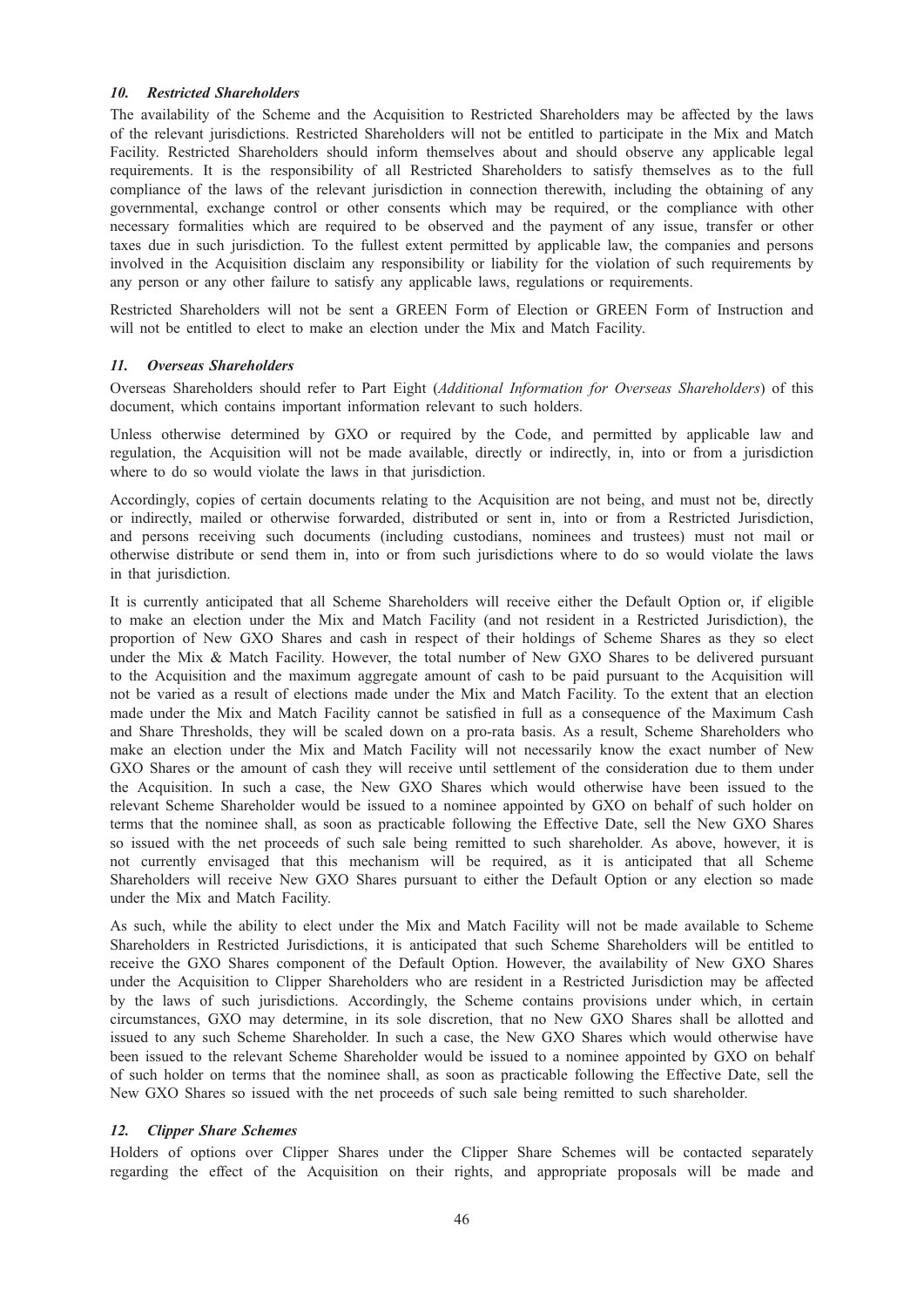communicated directly to such participants in accordance with Rule 15 of the Code on or around the date of this document.

In summary, and without prejudice to the communications that will be made directly to relevant Clipper Share Scheme participants, it is intended that:

- (i) outstanding vested options under the Clipper PSP will be exercisable in full in connection with the Acquisition in accordance with their terms;
- (ii) upon the Court sanctioning the Scheme, outstanding unvested options under the Clipper PSP will vest and be exercisable to the extent determined by the Clipper Remuneration Committee in accordance with their terms; and
- (iii) options granted under the Clipper Sharesave Plan will be exercisable in accordance with their terms for a period of six months from the earlier of the maturity date of the relevant linked savings contract and the Court's sanction of the Scheme (and, where applicable, participants shall be permitted to accrue further savings following the Effective Date in accordance with the terms of the Clipper Sharesave Plan).

Where the extent to which options vest depends on determinations to be made by the Clipper Remuneration Committee, further details of these determinations will be communicated to relevant optionholders prior to the Court Hearing.

Options which vest and are exercised will be satisfied by the issue or transfer of Clipper Shares. Where Clipper Shares are in issue at the Scheme Record Time they will be Scheme Shares which are subject to the Scheme. Where Clipper Shares are not in issue at the Scheme Record Time, they will be acquired by GXO or transferred at GXO's direction under the Clipper Articles as amended pursuant to the resolution to be proposed at the General Meeting.

It has been agreed with GXO that to the extent holders of options granted under the Clipper Sharesave Plan in 2021 or 2022 are subject to income tax liabilities if they exercise such options in connection with the Acquisition (including where such exercise takes place as a consequence of but following the Court's sanction of the Scheme), Clipper will make a payment to the relevant option holder to compensate them for any such tax liability.

In addition to options over Clipper Shares, there are a small number of cash awards that have been granted under the Clipper PSP to Steve Parkin and David Hodkin as set out at paragraph 3.2 of Part Twelve (Additional Information of Clipper and GXO) of this document. Upon the Court's sanction of the Scheme, these will be exercisable and, if so exercised, will be settled in cash by Clipper on their terms. The settlement of these cash awards will not involve the issue or transfer of Clipper Shares.

GXO will, for the Dealing Facility Period, offer all Dealing Facility Shareholders the opportunity to participate in a Dealing Facility to sell all (but not some) of their GXO DIs free of dealing costs and commissions. Such eligible Dealing Facility Shareholders, entering the GXO CSN Facility, will be sent a Dealing Facility Election Form and relevant terms and conditions along with their GXO CSN Facility Statement within 14 days of the Effective Date or, if later, the date of their entry into the GXO CSN Facility. The Dealing Facility will be made available for the Dealing Facility Period and will be available only to persons who enter the GXO CSN Facility. The Dealing Facility will not be available to holders through CREST who are not entering into the GXO CSN Facility or those receiving New GXO Shares in DRS (including any Clipper Shareholders who opt out of the GXO CSN Facility).

An ordinary course dealing service provided by Computershare will also be available to all holders of GXO DIs within the GXO CSN Facility (including after the Dealing Facility ceases to be offered). The Dealing Facility cannot be used to buy additional New GXO Shares and/or GXO DIs. Persons wanting to sell their GXO DIs are not obliged to sell them through the Dealing Facility. Persons wanting to use the Dealing Facility may also be required by applicable anti-money laundering laws to provide evidence of their identity prior to any sale being placed.

The terms and conditions of the Dealing Facility and a Dealing Facility Election Form will be despatched to those eligible Dealing Facility Shareholders within 14 days of the Effective Date or, if later, the date of their entry into the GXO CSN Facility, along with their GXO CSN Facility Statement and a pre-paid envelope. Dealing Facility Shareholders who are eligible to make use of, and who elect to use, the Dealing Facility by completing the Dealing Facility Election Form, once received, and returning it in accordance with the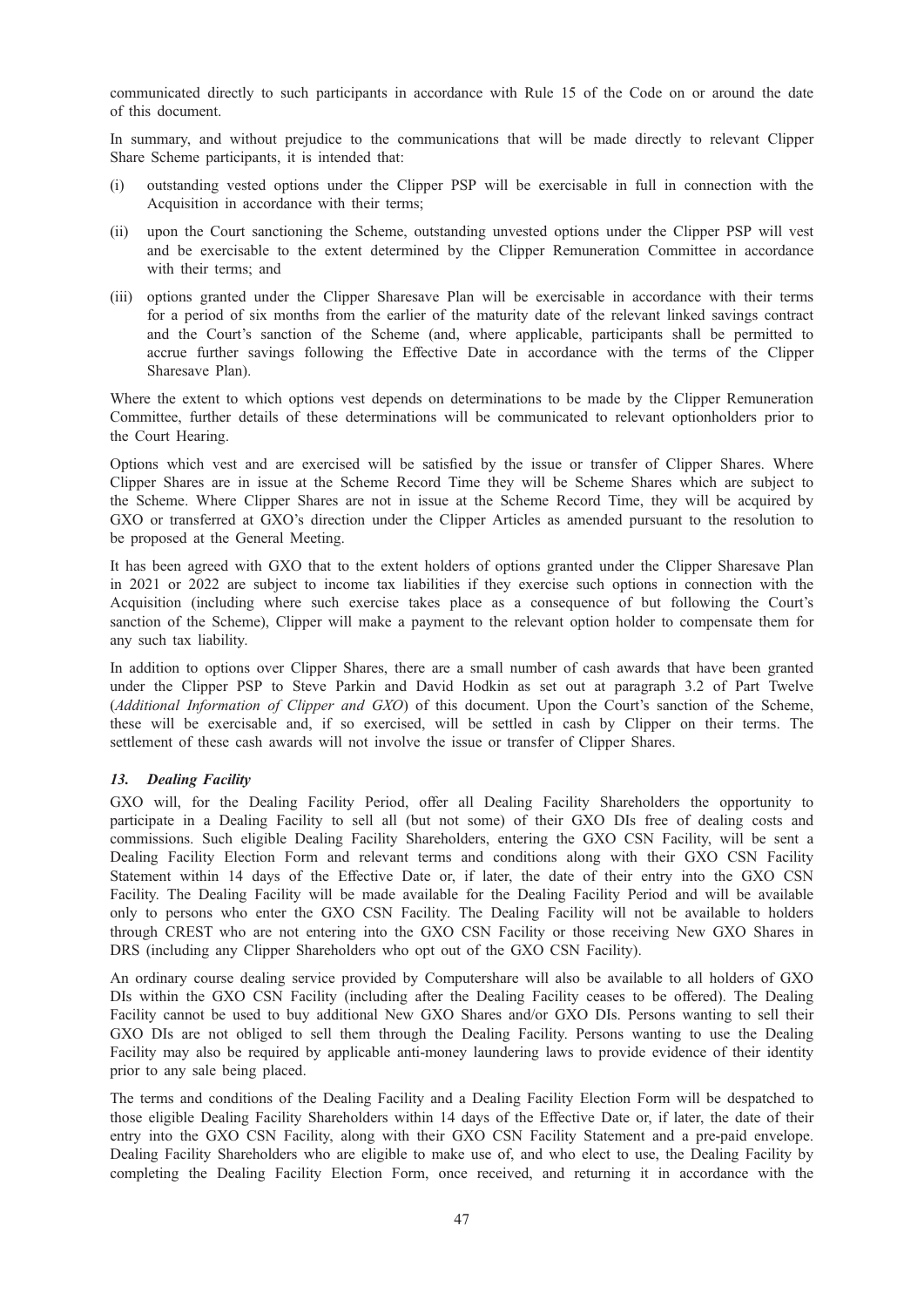instructions printed thereon and within the Dealing Facility Period will have their GXO DIs sold in accordance with the terms and conditions which they will receive for this Dealing Facility. Once received by Computershare, validly completed Dealing Facility Election Forms will be irrevocable. Unlike successful Mix and Match Elections for cash, no assurance can be given as to the price that will be received, or the exchange rate, for the GXO DIs sold through the Dealing Facility. In the absence of bad faith or wilful default, none of Computershare, Clipper or GXO shall have any liability for any loss arising out of the terms of any such sale or the use of the Dealing Facility by Dealing Facility Shareholders. Dealing Facility Shareholders who sell through the Dealing Facility will be sent the proceeds of such sale in pounds sterling by cheque through the post to the address held on the GXO CSN Facility register by Computershare.

Clipper Shareholders will find enclosed with this document a BLUE Form of Proxy to be used in connection with the Court Meeting and a YELLOW Form of Proxy to be used in connection with the General Meeting. If you hold Clipper Shares in CREST, you may instead appoint a proxy by completing and transmitting a CREST Proxy Instruction to Clipper's Registrar.

It is important that, for the Court Meeting in particular, as many votes as possible are cast so that the Court may be satisfied that there is a fair representation of opinion of Scheme Shareholders. Whether or not you intend to attend and/or vote at the Meetings, you are therefore strongly advised to sign and return your BLUE Form of Proxy by post or transmit a proxy appointment and voting instruction (electronically, online or through CREST) for the Court Meeting as soon as possible. The completion and return of the Forms of Proxy by post (or transmission of a proxy appointment or voting instruction electronically, online, through CREST or by any other procedure described in this document) will not prevent you from asking questions, attending and voting at the Court Meeting or the General Meeting, if you are entitled to and wish to do so.

If the BLUE Form of Proxy for the Court Meeting is not lodged by 2:00 p.m. on 7 April 2022, it may be emailed to proxyvotes@equiniti.com any time prior to the commencement of the Court Meeting. In the case of the General Meeting, if the YELLOW Form of Proxy for the General Meeting is not lodged by 2:15 p.m. on 7 April 2022 using one of the methods listed above, it will be invalid.

A GREEN Form of Election or a GREEN Form of Instruction also accompanies this document. The GREEN Form of Election should be completed by Scheme Shareholders (other than Restricted Shareholders) who hold Scheme Shares in certificated form and who wish to make an election under the Mix and Match Facility. If you hold your Clipper Shares in uncertificated form and wish to make an election under the Mix and Match Facility, you must do so electronically via the procedure set out in Part Five (Notes for Making Elections) of this document.

If you hold your Clipper Shares in the Clipper Corporate Sponsored Nominee you will not receive a GREEN Form of Election. Instead you will receive a GREEN Form of Instruction.

Participation in the Mix and Match Facility has not been extended to Restricted Shareholders and no GREEN Form of Election or GREEN Form of Instruction will be sent to them. Further details are set out in paragraph 10 of this Part Two (Explanatory Statement).

Restricted Shareholders will not be sent a GREEN Form of Election or GREEN Form of Instruction and will not be entitled to make an election under the Mix and Match Facility.

Your attention is drawn to pages xi to xii (*Actions to be Taken to Vote on the Acquisition*) of this document, which set out in detail the action you should take in relation to the Acquisition and the Scheme.

GXO will, for the Dealing Facility Period, offer Dealing Facility Shareholders the opportunity to participate in a Dealing Facility to sell all (but not some) of their GXO DIs free of dealing costs and commissions. Such eligible Dealing Facility Shareholders entering the GXO CSN Facility will be sent a Dealing Facility Election Form and relevant terms and conditions along with their GXO CSN Facility Statement within 14 days of the Effective Date or, if later, the date of their entry into the GXO CSN Facility.

Such Dealing Facility Shareholders who wish to make use of the Dealing Facility in respect of their New GXO DIs should do so by completing the Dealing Facility Form, providing all required identity information and signing the Dealing Facility Election Form, once received, in accordance with the instructions printed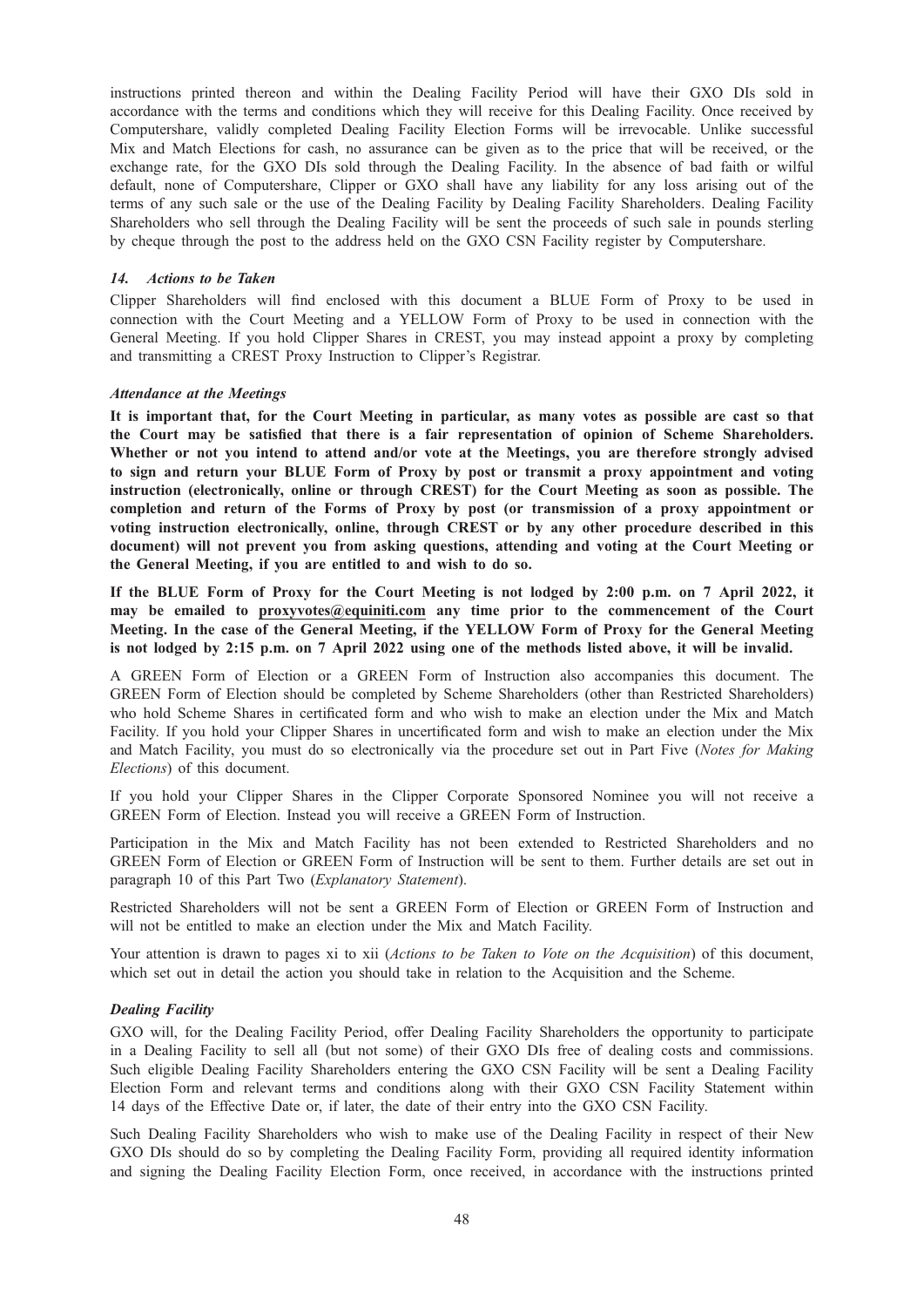thereon and within the Dealing Facility Period. The Dealing Facility will not be available to persons who are resident, located, or who have a registered address in the United States, or any Restricted Jurisdiction or who receive New GXO Shares or interests in New GXO Shares outside of the GXO CSN Facility (including any Clipper Shareholders who opt out of the GXO CSN Facility).

Further details in respect of the Dealing Facility are set out in paragraph 13 of this Part Two (Explanatory Statement).

If you have any questions relating to this document, the Meetings, how to complete or submit the Forms of Proxy, the GREEN Form of Election or the GREEN Form of Instruction please call Equiniti on the Shareholder Helpline on 0371-384-2917 from the UK or +44 371-384-2917 from outside the UK (calls are charged at the standard geographic rate and will vary by provider; calls from outside the UK will be charged at the applicable international rate). The Shareholder Helpline is open between 8.30 a.m. to 5.30 p.m. Monday to Friday, excluding English and Welsh public holidays. Please note that Equiniti cannot provide comments on the merits of the Scheme or provide any financial, legal or tax advice and calls may be recorded and monitored for security and training purposes.

The terms of the Scheme are set out in full in Part Six (*The Scheme of Arrangement*) of this document. Further information regarding Clipper and GXO is set out in Part Twelve (Additional Information of Clipper and GXO) of this document. Documents published and available for inspection are listed in paragraph 17 of Part Twelve (Additional Information of Clipper and GXO) of this document.

Yours faithfully,

Stuart Skinner Managing Director

Stuart Ord Managing Director

For and on behalf of Numis Securities Limited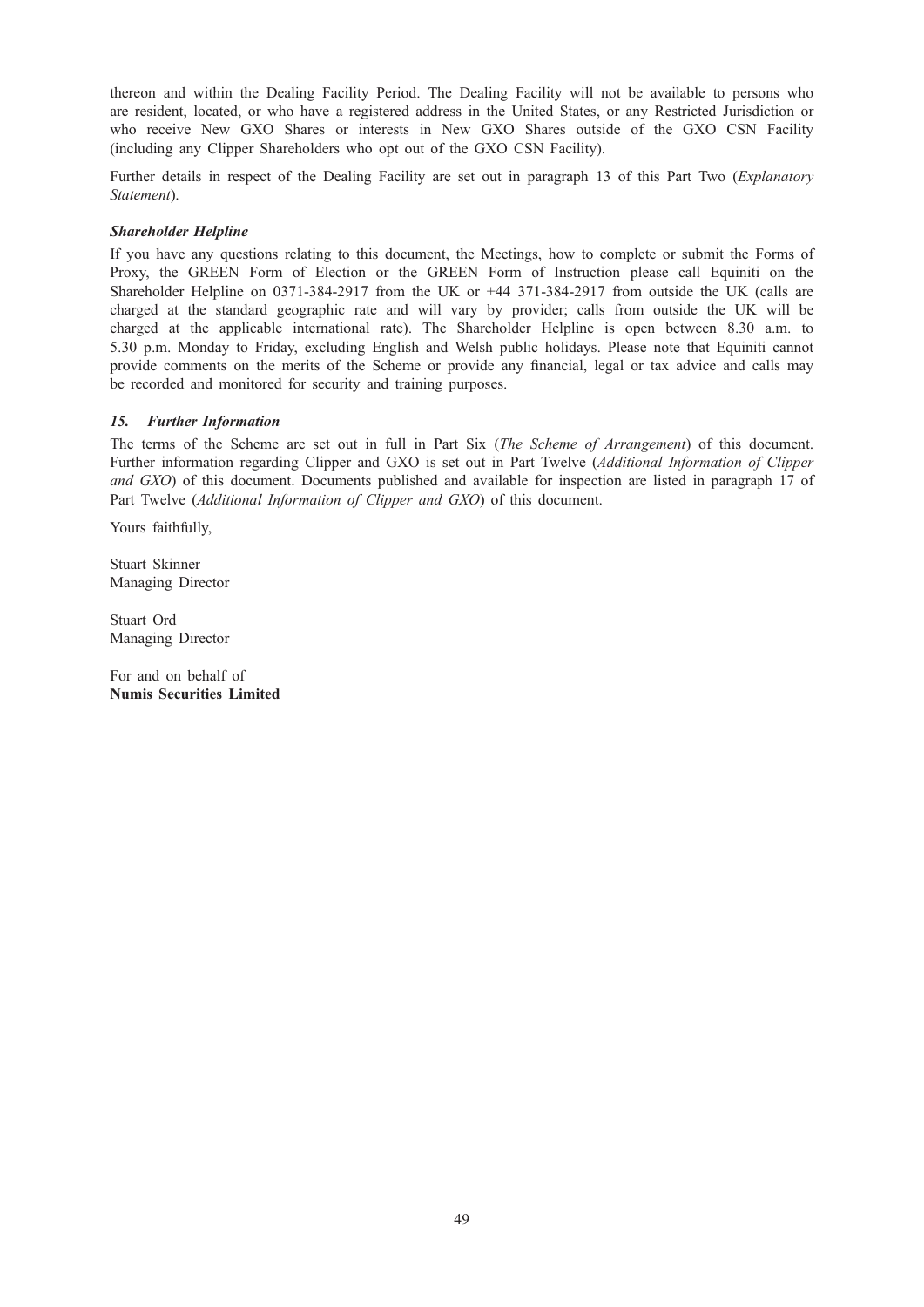# PART THREE

# CONDITIONS TO THE IMPLEMENTATION OF THE SCHEME AND TO THE ACQUISITION

#### Part A: Conditions to the Scheme and Acquisition

#### Long-Stop Date

1. The Acquisition will be conditional upon the Scheme becoming unconditional and becoming effective, subject to the provisions of the Code, by no later than the Long-Stop Date.

#### Scheme approval

2. The Scheme will be conditional upon:

- (a) (i) its approval by a majority in number representing not less than 75 per cent. in value of the Scheme Shareholders (or each of the relevant classes thereof, if applicable) present and voting and entitled to vote, either in person or by proxy, at the Court Meeting (or at any separate class meeting, if applicable), or at any adjournment thereof; and (ii) the Court Meeting (and any separate class meeting, if applicable) and any adjournment thereof being held on or before 3 May 2022 (or such later date (if any) as GXO and Clipper may agree, with the consent of the Panel and/or approval of the Court, if such consent and/or approval is required);
- (b) (i) all resolutions necessary to approve and implement the Scheme as set out in the notice of the General Meeting (including, without limitation, the Special Resolution) being duly passed by the requisite majority or majorities at the General Meeting or at any adjournment thereof; and (ii) the General Meeting and any adjournment thereof being held on or before 3 May 2022 (or such later date (if any) as GXO and Clipper may agree, with the consent of the Panel and/or approval of the Court, if such consent and/or approval is required); and
- (c) (i) the sanction of the Scheme by the Court without modification or with modification on terms acceptable to GXO and Clipper and the delivery of a copy of the Court Order to the Registrar of Companies; and (ii) the Court Hearing being held on or before 3 May 2022 (or such later date (if any) as GXO and Clipper may agree, with the consent of the Panel and/or approval of the Court, if such consent and/or approval is required).

In addition, GXO and Clipper have agreed that the Acquisition will be conditional upon the following Conditions and, accordingly, the necessary actions to make the Scheme effective will not be taken unless such conditions (as amended, if appropriate) have been satisfied or, where relevant, waived:

#### NYSE Listing of New GXO Shares

3. GXO or its agent having received receipt of a confirmation from NYSE (and such confirmation not having been withdrawn) that the New GXO Shares have been approved for listing on the NYSE, subject to official notice of issuance.

#### Official authorisations and regulatory clearances

#### Competition and Markets Authority clearance

4. The Competition and Markets Authority or, as the case may be, the Secretary of State adopting and formally notifying to the parties all decisions and approvals necessary to clear the Acquisition and to permit the Acquisition and any matters arising therefrom to proceed (and, to the extent relevant, all conditions or obligations contained in such decisions and approvals necessary for clearance of the Acquisition having been satisfied or complied with).

#### Polish competition authority clearance

5. The President of the Polish Office of Competition and Consumer Protection (Prezes Urzędu Ochrony Konkurencji i Konsumentów) adopting a decision approving the Acquisition on terms reasonably satisfactory to GXO; or permitting the Acquisition on terms reasonably satisfactory to GXO, or the period set out in the Polish Act dated 16 February 2007 on Competition and Consumers Protection having expired without a decision being taken by the President of the Polish Office of Competition and Consumer Protection prohibiting the Acquisition.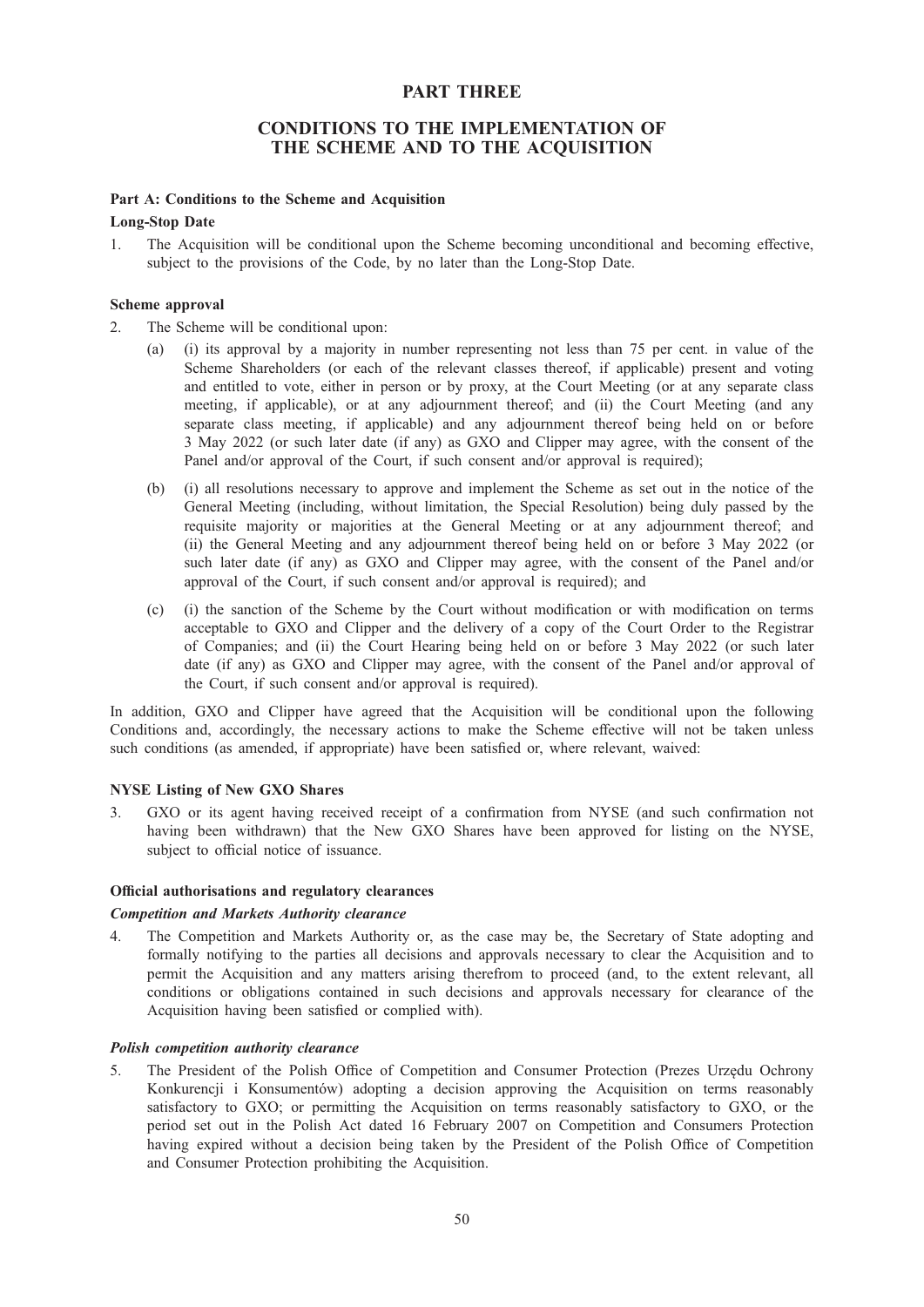#### National security and investment clearances

6. In so far as any public interest, foreign investment or national security laws, rules or regulations (including the National Security and Investment Act 2021) are effective as at the date of the Announcement and before the Effective Date, and such laws, rules or regulations would apply to the Acquisition, all approvals as are legally required, or in the reasonable opinion of GXO advisable, pursuant to such laws, rules or regulations to permit the Acquisition to occur have been obtained.

#### General Third Party official authorisations and regulatory clearances

- 7. Excluding filings, applications, obligations, notifications, waiting and other time periods, and clearances relating to those antitrust, merger control or national security or foreign investment screening referred to in Conditions 4 to 6, all notifications to and filings with, Third Parties which are necessary or are reasonably considered appropriate by GXO having been made, all appropriate waiting and other time periods (including any extensions of such waiting and other time periods) under any applicable legislation or regulation of any relevant jurisdiction having expired, lapsed or been terminated (as appropriate) and all statutory or regulatory obligations in any relevant jurisdiction having been complied with in each case in connection with the Scheme or Acquisition or the acquisition or proposed acquisition of any shares or other securities in, or control or management of, Clipper or any other member of the Wider Clipper Group by any member of the Wider GXO Group or the carrying on by any member of the Wider Clipper Group of any material aspect of its business.
- 8. No Third Party having intervened (other than any Third Party having intervened in respect of those antitrust, merger control or national security or foreign investment screening referred to in Conditions 4 to 6, in respect of which those aforementioned conditions shall apply) and there not continuing to be outstanding any statute, regulation or order of any Third Party (other than any statute, regulation or order of any Third Party relating to those antitrust, merger control or national security or foreign investment screening referred to in Conditions 4 to 6, in respect of which those aforementioned conditions shall apply) in each case which is or is likely to be material in the context of the Wider GXO Group or Wider Clipper Group or the Acquisition which would or would reasonably be expected to:
	- (a) make the Scheme or the Acquisition or, in each case, its implementation or the acquisition or proposed acquisition by GXO or any member of the Wider GXO Group of any shares or other securities in, or control or management of, Clipper or any member of the Wider Clipper Group void, illegal or unenforceable in any jurisdiction, or otherwise directly or indirectly materially restrain, prevent, prohibit, restrict or delay the same or impose additional material conditions or obligations with respect to the Scheme or the Acquisition or such acquisition, or otherwise materially impede, challenge or interfere with the Scheme or Acquisition or such acquisition, or require material amendment to the terms of the Scheme or Acquisition or the acquisition or proposed acquisition of any Clipper Shares or the acquisition of control or management of Clipper or the Wider Clipper Group by GXO or any member of the GXO Group;
	- (b) materially limit or delay, or impose any material limitations on, the ability of any member of the Wider GXO Group or any member of the Wider Clipper Group to acquire or to hold or to exercise effectively, directly or indirectly, all or any rights of ownership in respect of shares or other securities in, or to exercise voting or management control over, any member of the Wider Clipper Group or any member of the Wider GXO Group;
	- (c) require, prevent or materially delay the divestiture or materially alter the terms envisaged for any proposed divestiture by any member of the Wider GXO Group of any shares or other securities in any member of the Clipper Group;
	- (d) require, prevent or materially delay the divestiture or materially alter the terms envisaged for any proposed divestiture by any member of the Wider GXO Group or by any member of the Wider Clipper Group of all or a material part of their respective businesses, assets or properties or materially limit the ability of any of them to conduct any of their respective businesses or to own or control any of their respective assets or properties or any part thereof;
	- (e) except pursuant to the implementation of the Acquisition or, if applicable, sections 974 to 991 of the Companies Act, require any member of the Wider GXO Group or of the Wider Clipper Group to acquire, or to offer to acquire, any shares or other securities (or the equivalent) in any member of either group owned by any third party;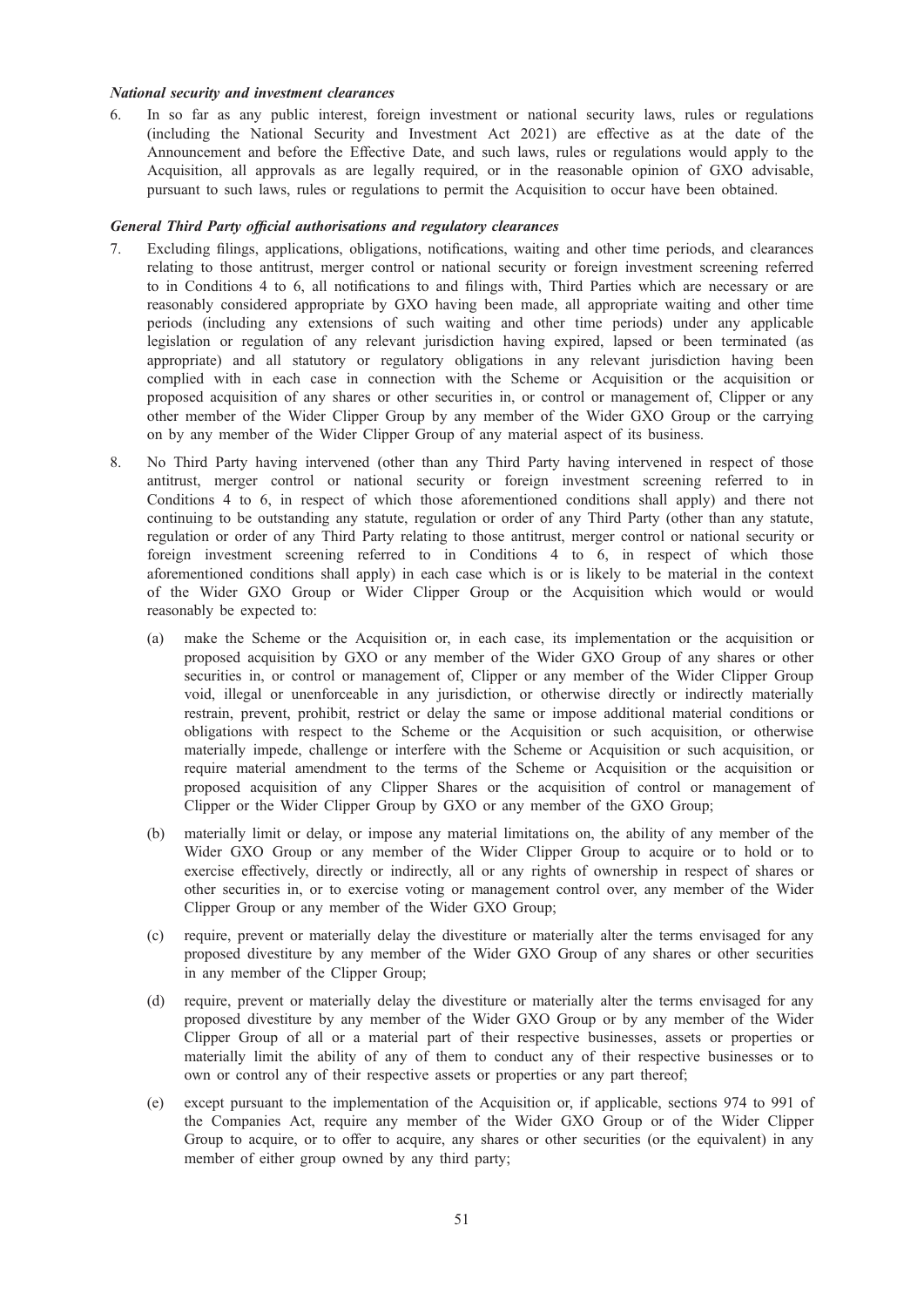- (f) materially adversely limit the ability of any member of the Wider GXO Group or of the Wider Clipper Group to conduct or integrate or co-ordinate its business, or any part of it, with the businesses or any part of the businesses of any other member of the Wider GXO Group or of the Wider Clipper Group;
- (g) result in any member of the Wider Clipper Group or the Wider GXO Group ceasing to be able to carry on business under any name under which it presently does so; or
- (h) otherwise materially adversely affect any or all of the business, assets, profits, financial or trading position or prospects of any member of the Wider Clipper Group or of the Wider GXO Group,

and all applicable waiting and other time periods during which any Third Party could intervene under the laws of any relevant jurisdiction having expired, lapsed or been terminated.

9. All Authorisations which are necessary in any relevant jurisdiction for or in respect of the Scheme or Acquisition or the acquisition or proposed acquisition of any shares or other securities in, or control or management of, Clipper or any other member of the Wider Clipper Group by any member of the Wider GXO Group or the carrying on by any member of the Wider Clipper Group of its business having been obtained from all appropriate Third Parties or from any persons or bodies with whom any member of the Wider Clipper Group has entered into contractual arrangements in each case where the absence of such Authorisation would have a material adverse effect on the Clipper Group taken as a whole and all such Authorisations remaining in full force and effect and there being no notice or intimation of any intention to revoke, suspend, restrict, modify or not to renew any of the same.

#### Certain matters arising as a result of any arrangement, agreement etc.

- 10. Except as Disclosed, there being no provision of any arrangement, agreement, licence, permit, franchise or other instrument to which any member of the Wider Clipper Group is a party, or by or to which any such member or any of its assets is or are or may be bound, entitled or subject, which, in each case as a consequence of the Scheme or Acquisition or the acquisition or proposed acquisition of any shares or other securities in, or control of, Clipper or any other member of the Wider Clipper Group by any member of the Wider GXO Group or otherwise, would or would reasonably be expected to result in, (in any case to an extent which is or would be material and adverse in the context of the Wider Clipper Group taken as a whole):
	- (a) any monies borrowed by or any other indebtedness or liabilities (actual or contingent) of, or any grant available to, any member of the Wider Clipper Group being or becoming repayable or capable of being declared repayable immediately or prior to its stated maturity date or repayment date or the ability of any member of the Wider Clipper Group to borrow monies or incur any indebtedness being withdrawn or inhibited or becoming capable of being withdrawn or inhibited;
	- (b) other than in the ordinary course of business, the creation or enforcement of any mortgage, charge or other security interest over the whole or any part of the business, property, assets or interests of any member of the Wider Clipper Group;
	- (c) any such arrangement, agreement, licence, permit, franchise or instrument, or the rights, liabilities, obligations or interests of any member of the Wider Clipper Group thereunder, being terminated or adversely modified or affected or any adverse action being taken or any obligation or liability arising thereunder;
	- (d) any asset or interest of any member of the Wider Clipper Group being or falling to be disposed of or charged or ceasing to be available to any member of the Wider Clipper Group or any right arising under which any such asset or interest could be required to be disposed of or could cease to be available to any member of the Wider Clipper Group otherwise than in the ordinary course of business;
	- (e) any member of the Wider Clipper Group ceasing to be able to carry on business under any name under which it presently does so;
	- (f) the creation of material liabilities (actual or contingent) by any member of the Wider Clipper Group other than in the ordinary course of business;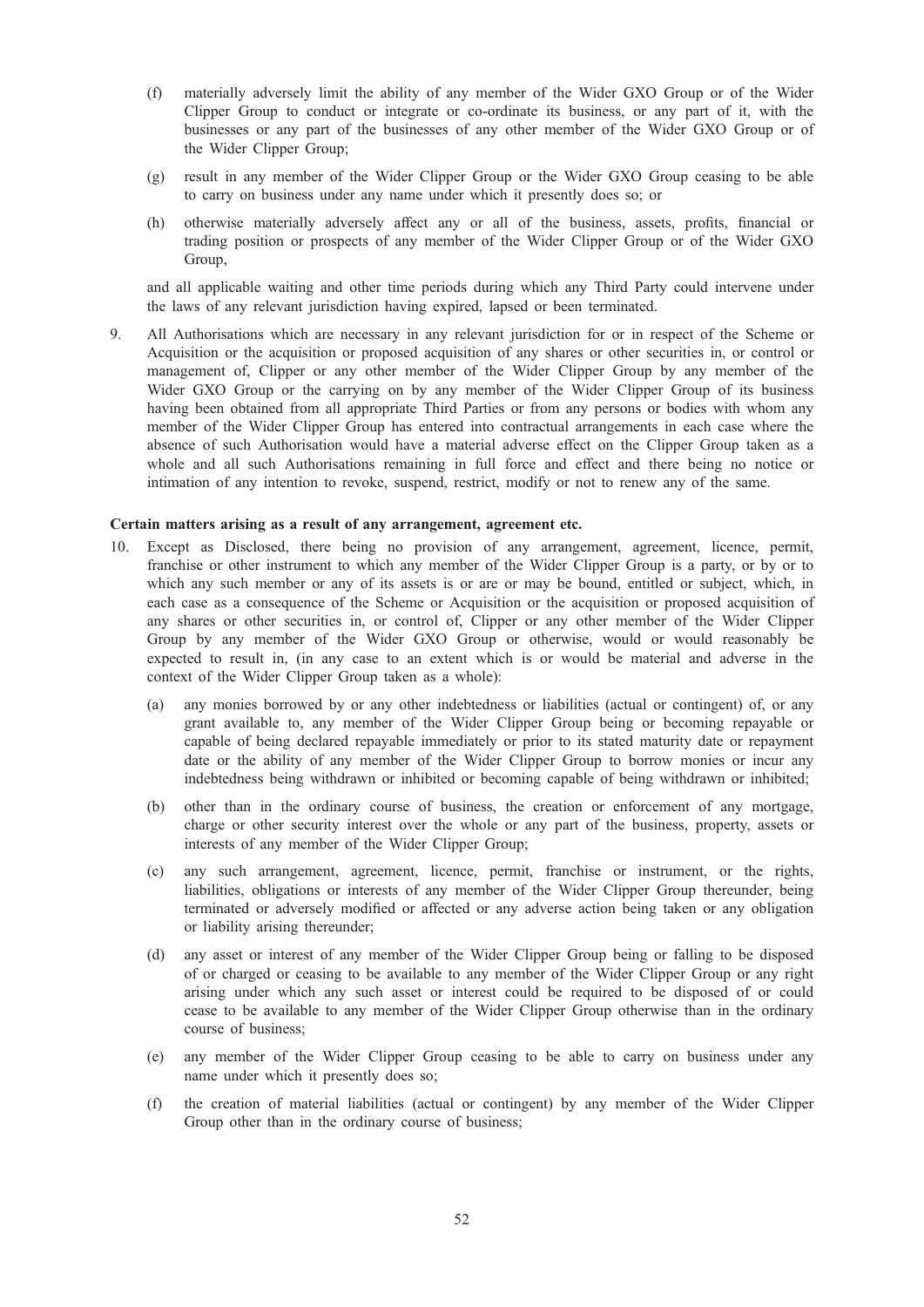- (g) the rights, liabilities, obligations or interests of any member of the Wider Clipper Group under any such arrangement, agreement, licence, permit, franchise or other instrument or the interests or business of any such member in or with any other person, firm, company or body (or any arrangement or arrangements relating to any such interests or business) being terminated or adversely modified or affected; or
- (h) the financial or trading position or the value of any member of the Wider Clipper Group being prejudiced or adversely affected,

and no event having occurred which, under any provision of any such arrangement, agreement, licence, permit or other instrument, would be reasonably likely to result in any of the events or circumstances which are referred to in paragraphs (a) to (h) of this Condition 10 in any case to an extent which is or would be material and adverse in the context of the Clipper Group taken as a whole.

- 11. Since 30 April 2021 and except as Disclosed no member of the Wider Clipper Group having:
	- (a) issued or agreed to issue, or authorised the issue of, additional shares of any class, or securities convertible into or exchangeable for, or rights, warrants or options to subscribe for or acquire, any such shares or convertible securities or transferred or sold any shares out of treasury, other than (i) as between Clipper and wholly-owned subsidiaries of Clipper; and/or (ii) any shares issued or shares transferred from treasury upon the exercise of any options, granted under or in connection with any of the Clipper Share Schemes;
	- (b) purchased or redeemed or repaid any of its own shares or other securities or reduced or made any other change to any part of its share capital to an extent which (other than in the case of Clipper) is material in the context of the Clipper Group taken as a whole;
	- (c) recommended, declared, paid or made any dividend or other distribution whether payable in cash or otherwise or made any bonus issue (other than to Clipper or a wholly-owned subsidiary of Clipper);
	- (d) except as between Clipper and its wholly-owned subsidiaries or between such wholly-owned subsidiaries made or authorised any change in its loan capital;
	- (e) (other than any acquisition or disposal in the ordinary course of business or a transaction between Clipper and a wholly-owned subsidiary of Clipper or between such wholly-owned subsidiaries) merged with, demerged or acquired any body corporate, partnership or business or acquired or disposed of or transferred, mortgaged, charged or created any security interest over any assets or any right, title or interest in any assets (including shares in any undertaking and trade investments) or authorised the same (in each case to an extent which is material and adverse in the context of the Clipper Group taken as a whole);
	- (f) issued or authorised the issue of, or made any change in or to, any debentures or (except in the ordinary course of business or except as between Clipper and its wholly-owned subsidiaries or between such wholly-owned subsidiaries) incurred or increased any indebtedness or liability (actual or contingent) which in any case is material and adverse in the context of the Clipper Group taken as a whole;
	- (g) entered into, varied, or authorised any material agreement, transaction, arrangement or commitment (whether in respect of capital expenditure or otherwise) which:
		- (i) is of a long term, onerous or unusual nature or magnitude or which is reasonably likely to involve an obligation of such nature or magnitude; or
		- (ii) is reasonably likely to restrict the business of any member of the Wider Clipper Group; or
		- (iii) is other than in the ordinary course of business,

and which in any case is material in the context of the Clipper Group taken as a whole;

(h) except as between Clipper and its wholly-owned subsidiaries or between such wholly-owned subsidiaries entered into, implemented, effected or authorised any merger, demerger, reconstruction, amalgamation, scheme, commitment or other transaction or arrangement in respect of itself or another member of the Wider Clipper Group otherwise than in the ordinary course of business which in any case is material in the context of the Clipper Group taken as a whole;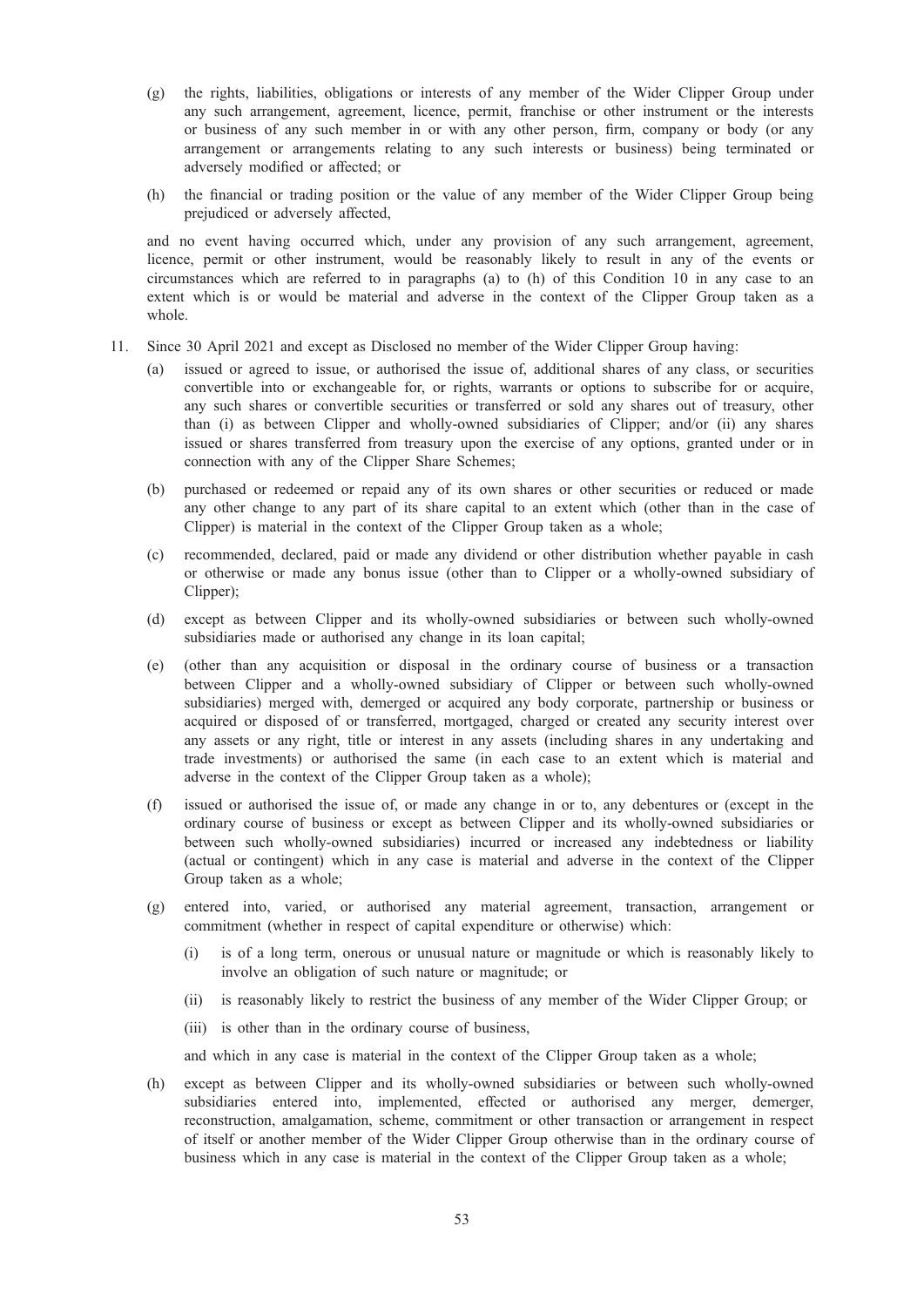- (i) entered into or materially varied the terms of, any contract, agreement or arrangement with any of the directors or senior executives of any member of the Wider Clipper Group which is material and adverse in the context of the Wider Clipper Group taken as a whole;
- (j) (other than in respect of a member which is dormant or which is solvent at the relevant time) taken any corporate action or had any legal proceedings instituted or threatened against it or petition presented or order made for its winding-up (voluntarily or otherwise), dissolution or reorganisation or for the appointment of a receiver, administrator, administrative receiver, trustee or similar officer of all or any material part of its assets and revenues or any analogous proceedings in any jurisdiction or appointed any analogous person in any jurisdiction which in any case is material in the context of the Clipper Group taken as a whole;
- (k) been unable, or admitted in writing that it is unable, to pay its debts or having stopped or suspended (or threatened to stop or suspend) payment of its debts generally or ceased or threatened to cease carrying on all or a substantial part of its business in any case with a material adverse effect on the Clipper Group taken as a whole;
- (l) other than claims between Clipper and its wholly-owned subsidiaries or between such whollyowned subsidiaries, waived or compromised any claim, otherwise than in the ordinary course of business, which is material in the context of the Clipper Group taken as a whole;
- (m) other than in connection with the Scheme, made any alteration to its memorandum or articles of association which is material in the context of the Acquisition;
- (n) made or agreed or consented to:
	- (i) any material change:
		- to the terms of the trust deeds constituting the pension scheme(s) established for its directors, employees or their dependants; or
		- the contributions payable to any such scheme(s) or to the benefits which accrue or to the pensions which are payable thereunder; or
		- the basis on which qualification for, or accrual or entitlement to such benefits or pensions are calculated or determined; or
		- the basis upon which the liabilities (including pensions) or such pension schemes are funded, valued or made,

in each case, which has an effect that is material in the context of the Clipper Group taken as a whole, or

- (ii) any change to the trustees including the appointment of a trust corporation;
- (o) proposed, agreed to provide or modified the terms of any share option scheme, incentive scheme or other benefit relating to the employment or termination of employment of any person employed by the Wider Clipper Group in a manner which is material in the context of the Clipper Group taken as a whole, other than in the ordinary course or in accordance with the terms of the Acquisition or as agreed by the Panel or GXO; or
- (p) entered into any agreement, commitment or arrangement or passed any resolution or made any offer (which remains open for acceptance) or proposed or announced any intention with respect to any of the transactions, matters or events referred to in this Condition 11.

# No adverse change, litigation or regulatory enquiry

- 12. Since 30 April 2021 and except as Disclosed:
	- (a) there having been no adverse change or deterioration in the business, assets, financial or trading positions or profit or prospects of any member of the Wider Clipper Group which in any case is material in the context of the Clipper Group taken as a whole, save in consequence of the proposed Acquisition or of the process leading to the Acquisition;
	- (b) no contingent or other liability of any member of the Wider Clipper Group having arisen or become apparent or increased (other than in the ordinary course of business) which in any case is material and adverse in the context of the Clipper Group taken as a whole;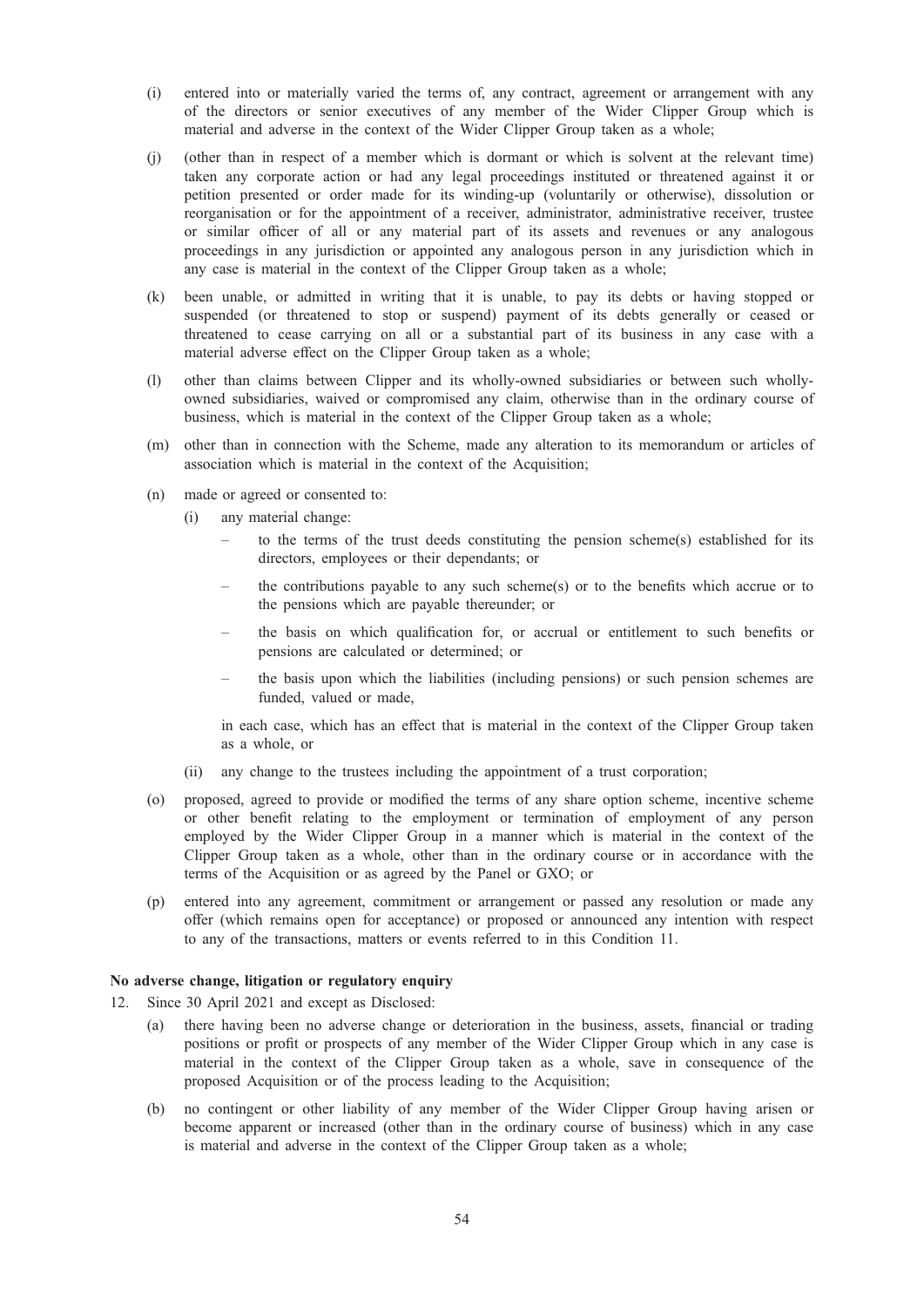- (c) (other than as a result of or in connection with the Acquisition) no litigation, arbitration proceedings, prosecution or other legal proceedings to which any member of the Wider Clipper Group is or may become a party (whether as plaintiff, defendant or otherwise) having been threatened in writing, announced, implemented or instituted by or against or remaining outstanding against or in respect of any member of the Wider Clipper Group which in any case would be likely to have a material adverse effect in the context of the Clipper Group taken as a whole; and
- (d) (other than as a result of or in connection with the Acquisition) no enquiry or investigation by, or complaint or reference to, any Third Party having been threatened in writing, announced, implemented, instituted by or against or remaining outstanding against or in respect of any member of the Wider Clipper Group which in any case would reasonably be expected to have an adverse effect that is material in the context of the Clipper Group taken as a whole;
- (e) on or after the date of the Announcement, and other than with the consent of GXO, no action having been taken or proposed by any member of the Wider Clipper Group, or having been approved by Clipper Shareholders or consented to by the Panel, which requires or would require the approval of Clipper Shareholders in a general meeting under Rule 21.1 of the Code; and
- (f) no member of the Wider Clipper Group having conducted its business in breach of any applicable laws and regulations which in any case is material in the context of the Clipper Group taken as a whole.

#### No discovery of certain matters

13. GXO not having discovered:

- (a) (except as Disclosed) that any financial or business or other information concerning the Wider Clipper Group disclosed at any time by or on behalf of any member of the Wider Clipper Group, whether publicly, to any member of the Wider GXO Group or otherwise, is materially misleading or contains any material misrepresentation of fact or omits to state a fact necessary to make any information contained therein not misleading and which was not subsequently corrected before 28 February 2022 by disclosure either publicly or otherwise to GXO to an extent which in any case is material in the context of the Clipper Group taken as a whole;
- (b) that any member of the Wider Clipper Group is subject to any liability (actual or contingent) which is not disclosed in Clipper's annual report and accounts for FY21, which has not been Disclosed and which in any case is material in the context of the Clipper Group taken as a whole; or
- (c) any information which has not been Disclosed and which affects the import of any information disclosed at any time by or on behalf of any member of the Wider Clipper Group to an extent which is material in the context of the Clipper Group taken as a whole.
- 14. GXO not having discovered other than Disclosed:
	- (a) that any past or present member of the Wider Clipper Group has not complied with any applicable legislation or regulations of any jurisdiction with regard to the use, treatment, handling, storage, transport, release, disposal, discharge, spillage, leak or emission of any waste or hazardous substance or any substance likely to impair the environment or harm human health, or otherwise relating to environmental matters or the health and safety of any person, or that there has otherwise been any such use, treatment, handling, storage, transport, release, disposal, discharge, spillage, leak or emission (whether or not this constituted a non-compliance by any person with any legislation or regulations and wherever the same may have taken place) which, in any case, would be likely to give rise to any liability (whether actual or contingent) or cost on the part of any member of the Wider Clipper Group which in any case is material in the context of the Clipper Group taken as a whole;
	- (b) that there is, or is likely to be, any material liability, whether actual or contingent, to make good, repair, reinstate or clean up any property now or previously owned, occupied or made use of by any past or present member of the Wider Clipper Group or any other property or any controlled waters under any environmental legislation, regulation, notice, circular, order or other lawful requirement of any relevant authority or third party or otherwise which in any case is material in the context of the Clipper Group taken as a whole; or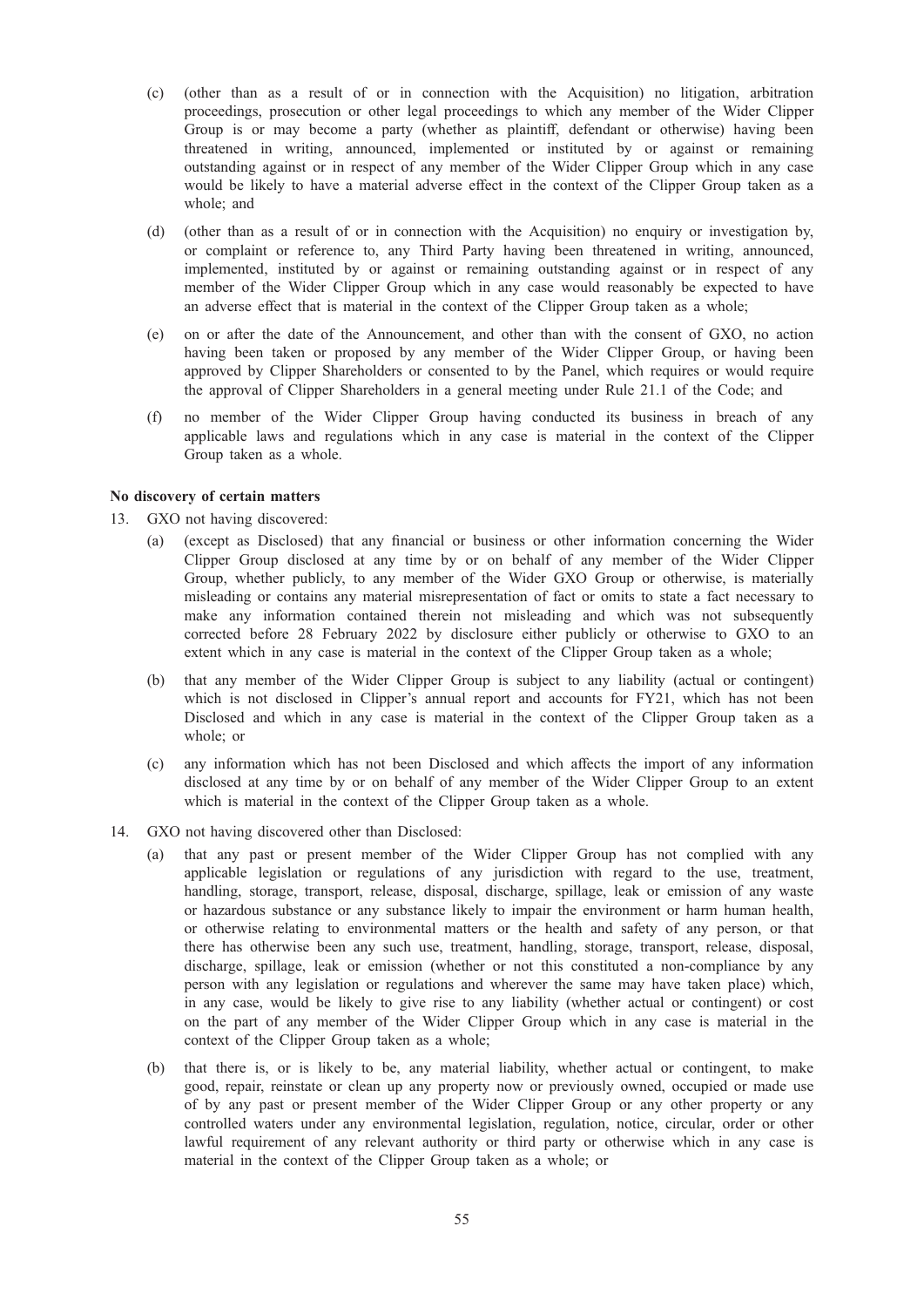(c) that circumstances exist whereby a person or class of persons would be likely to have a claim in respect of any product or process of manufacture or materials used therein now or previously manufactured, sold or carried out by any past or present member of the Wider Clipper Group which is or would be material in the context of the Clipper Group taken as a whole.

#### Anti-corruption, sanctions and criminal property

- 15. GXO not having discovered other than Disclosed that:
	- (i) any past or present member, director, officer or employee of the Wider Clipper Group is or has at any time engaged in any activity, practice or conduct which would constitute an offence under the Bribery Act 2010, the U.S. Foreign Corrupt Practices Act of 1977 or any other anti‑corruption legislation applicable to the Wider Clipper Group or (ii) any person that performs or has performed services for or on behalf of the Wider Clipper Group is or has at any time engaged in any activity, practice or conduct in connection with the performance of such services which would constitute an offence under the Bribery Act 2010, the U.S. Foreign Corrupt Practices Act of 1977 or any other applicable anti-corruption legislation; or
	- (b) to an extent which is or would reasonably be expected to be material in the context of the Wider Clipper Group taken as a whole, any asset of any member of the Wider Clipper Group constitutes criminal property as defined by section 340(3) of the Proceeds of Crime Act 2002 (but disregarding paragraph (b) of that definition); or
	- (c) any past or present member, director, officer or employee of the Clipper Group, or any other person for whom any such person may be liable or responsible, has engaged in any business with, made any investments in, made any funds or assets available to or received any funds or assets from: (i) any government, entity or individual in respect of which U.S. or European Union persons, or persons operating in those territories, are prohibited from engaging in activities or doing business, or from receiving or making available funds or economic resources, by U.S. or European Union laws or regulations, including the economic sanctions administered by the United States Office of Foreign Assets Control, or HM Treasury & Customs; or (ii) any government, entity or individual targeted by any of the economic sanctions of the United Nations, the United States, the European Union or any of its member states, which in each case would cause any member of Clipper Group to be in breach of any economic sanctions laws applicable to the Clipper Group; or
	- (d) a member of the Clipper Group has engaged in any transaction which would cause GXO to be in breach of any law or regulation upon its acquisition of Clipper, including the economic sanctions of the United States Office of Foreign Assets Control, or HM Treasury & Customs, or any government, entity or individual targeted by any of the economic sanctions of the United Nations, the United States, the European Union or any of its member states.

For the purpose of these Conditions:

- (i) "Third Party" means any central bank, government, government department or governmental, quasi-governmental, supranational, statutory, regulatory, environmental or investigative body, authority, court, trade agency, association, institution or professional or environmental body in any relevant jurisdiction, including, for the avoidance of doubt, the Panel;
- (ii) a Third Party shall be regarded as having "intervened" if it has decided to take, institute, implement or threaten any action, proceeding, suit, investigation, enquiry or reference or made, proposed or enacted any statute, regulation, decision or order or taken any measures or other steps or required any action to be taken or information to be provided or otherwise having done anything and "intervene" shall be construed accordingly; and
- (iii) "Authorisations" means authorisations, orders, grants, recognitions, determinations, certificates, confirmations, consents, licences, clearances, provisions and approvals, in each case, of a Third Party.

#### Part B: Waiver and Invocation of the Conditions

Subject to the requirements of the Panel, GXO reserves the right in its sole discretion to waive all or any of the Conditions set out in Part A of this Part Three except Conditions  $2(a)(i)$ ,  $2(b)(i)$  and  $2(c)(i)$  and 3 which cannot be waived. The deadlines in any of Conditions  $2(a)(ii)$ ,  $2(b)(ii)$  and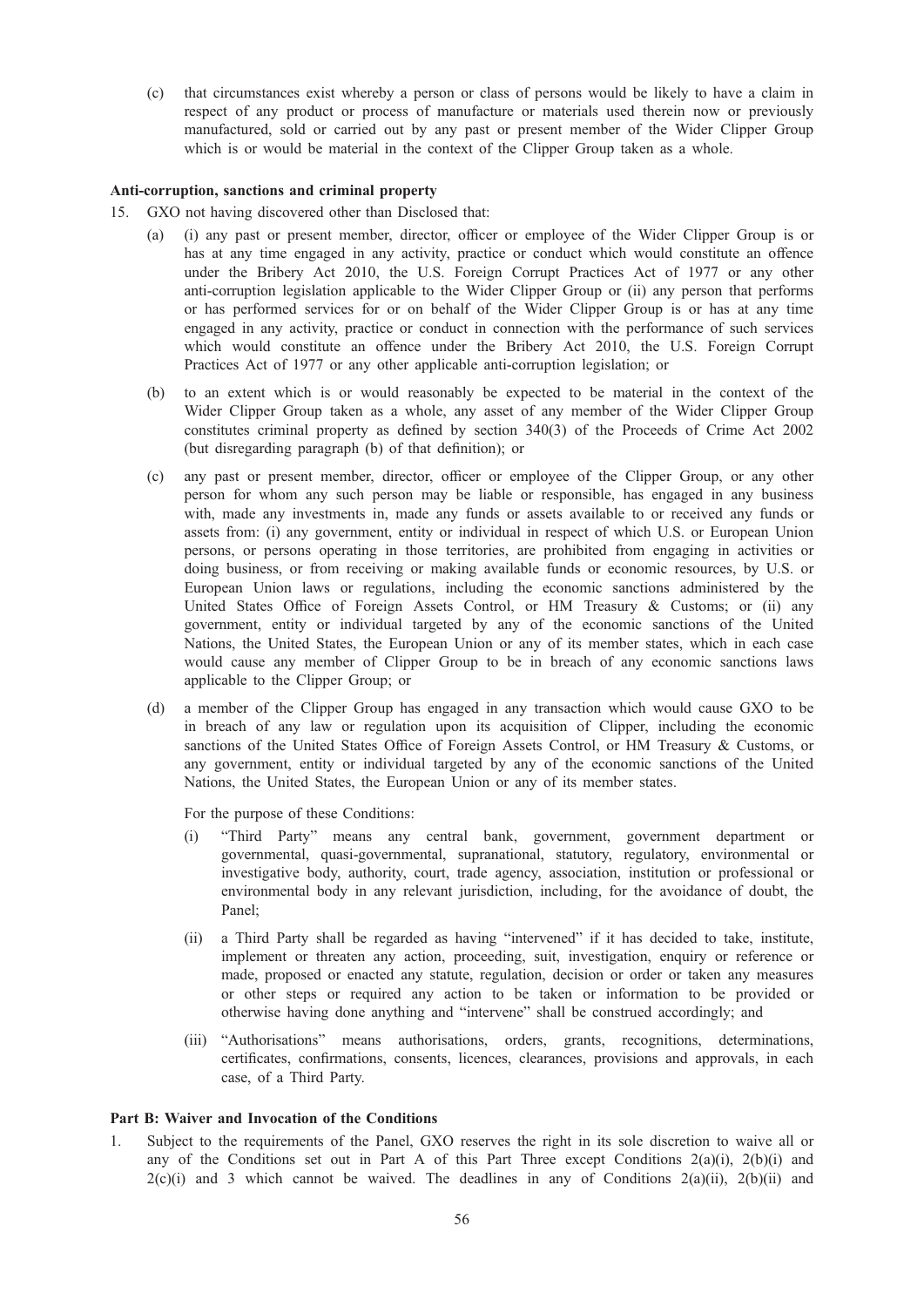$2(c)(ii)$  may be extended to such later date as may be agreed in writing by GXO and Clipper (with the consent of the Panel and/or approval of the Court, if such consent and/or approval is required). If any of Conditions  $2(a)(ii)$ ,  $2(b)(ii)$  or  $2(c)(ii)$  is not satisfied by the deadline specified in the relevant Condition, GXO shall make an announcement by 8.00 a.m. on the Business Day following such deadline confirming whether it has invoked the relevant Condition, waived the relevant deadline or agreed with Clipper to extend the relevant deadline.

- 2. GXO shall be under no obligation to waive (if capable of waiver), to determine to be or remain satisfied or to treat as fulfilled any of Conditions 4 to 15 in Part A of this Part Three by a date earlier than the Long-Stop Date, notwithstanding that the other Conditions may at such earlier date have been waived or fulfilled and that there are, at such earlier date, no circumstances indicating that any Condition may not be capable of fulfilment.
- 3. Subject to paragraph 4 below, under Rule 13.5(a) of the Code, GXO may only invoke a Condition so as to cause the Acquisition not to proceed, to lapse or to be withdrawn with the consent of the Panel. The Panel will normally only give its consent if the circumstances which give rise to the right to invoke the Condition are of material significance to GXO in the context of the Acquisition. This will be judged by reference to the facts of each case at the time that the relevant circumstances arise.
- 4. The Conditions set out in paragraphs 1, 2 and 3 of Part A of this Part Three (and any Takeover Offer acceptance condition adopted on the basis specified in Part C of this Part Three) will not be subject to Rule 13.5(a) of the Code:
- 5. Any Condition that is subject to Rule 13.5(a) of the Code may be waived by GXO.
- 6. The Scheme will not become effective unless the Conditions have been fulfilled or (to the extent capable of waiver) waived or, where appropriate, have been determined by GXO to be or remain satisfied by no later than the Long-Stop Date.
- 7. If the Panel requires GXO to make an offer or offers for any Clipper Shares under the provisions of Rule 9 of the Code, GXO may make such alterations to the Conditions as are necessary to comply with the provisions of that Rule.
- 8. Each of the Conditions shall be regarded as a separate Condition and shall not be limited by reference to any other Condition

#### Part C: Implementation by way of Takeover Offer

GXO reserves the right to elect to implement the Acquisition by way of a Takeover Offer, subject to the Panel's consent and (where relevant) to the terms of the Co-operation Agreement. In such event, such Takeover Offer will be implemented on the same terms and conditions, so far as applicable and subject to and in accordance with the terms of the Co-operation Agreement, as those which would apply to the Scheme subject to appropriate amendments to reflect the change in method of effecting the Acquisition, including (without limitation and subject to the consent of the Panel) an acceptance condition that is set at 75 per cent. (or such other percentage (being more than 50 per cent.) as GXO may decide (subject to the Panel's consent)) (i) in nominal value of the shares to which such Takeover Offer relates; and (ii) of the voting rights attaching to those shares.

#### Part D: Certain further terms of the Acquisition

- 1. Clipper Shares will be acquired by GXO fully paid and free from all liens, equitable interests, charges, encumbrances, rights of pre-emption and other third party rights of any nature whatsoever and together with all rights attaching to them as at the Effective Date, including the right to receive and retain, in full, all dividends and other distributions (if any) declared, made, paid or payable, or any other return of capital made, on or after the Effective Date.
- 2. If, on or after the date of the Announcement and prior to the Effective Date, any dividend and/or other distribution and/or other return of capital is declared, made or paid or becomes payable in respect of the Scheme Shares, GXO reserves the right (without prejudice to any right of GXO, with the consent of the Panel, to invoke Condition 11(c) in Part A of this Part Three), to reduce the value implied under the terms of the Acquisition by an amount up to the amount of such dividend and/or distribution and/or return of capital, in which case any reference in the Announcement or in this document to the consideration payable under the terms of the Acquisition will be deemed to be a reference to the consideration as so reduced. In such circumstances, to the extent possible, the cash component of the consideration would be reduced by an amount up to the amount of such dividend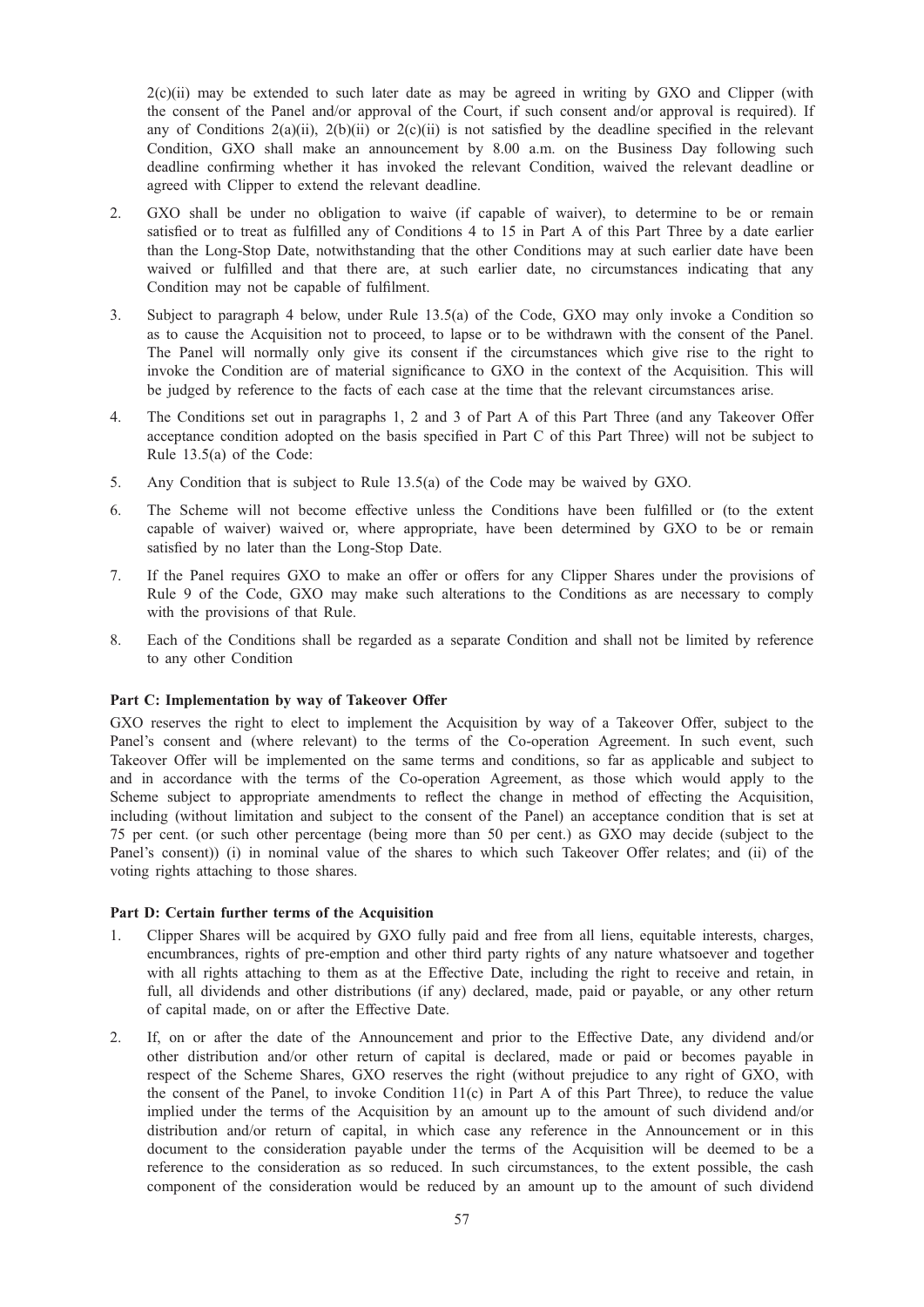and/or distribution and/or return of capital. To the extent that any such dividend and/or distribution and/or other return of capital is declared, made or paid or is payable and it is: (i) transferred pursuant to the Acquisition on a basis which entitles GXO to receive the dividend or distribution and to retain it; or (ii) cancelled, the consideration payable under the terms of the Acquisition will not be subject to change in accordance with this paragraph. Any exercise by GXO of its rights referred to in this paragraph shall be the subject of an announcement and, for the avoidance of doubt, shall not be regarded as constituting any revision or variation of the Acquisition.

- 3. Fractions of New GXO Shares will not be issued to Clipper Shareholders. Instead, Clipper Shareholders shall receive, in lieu of such fractional entitlements, cash in an amount in GBP (rounded up to the nearest penny) equal to such fractional amount multiplied by the last reported sale price of GXO Shares on the NYSE (as reported in The Wall Street Journal or, if not reported therein, in another authoritative source selected by GXO) on the last business day prior to the Effective Date based on the exchange rate derived from Bloomberg BGN FX Rate as at 5:00 p.m. ET on the last business day prior to the Effective Date.
- 4. The New GXO Shares will be issued credited as fully paid and will rank pari passu in all respects with shares of GXO common stock issued and outstanding at the time the New GXO Shares are issued pursuant to the Acquisition, including the right to receive and retain dividends and other distributions declared, made or paid by reference to a record date falling on or after the Effective Date. Application will be made to the NYSE for the New GXO Shares to be listed.
- 5. The Acquisition will be subject, *inter alia*, to the Conditions and certain further terms which are set out in this Part Three and those terms which will be set out in this Document and such further terms as may be required to comply with the Listing Rules and the provisions of the Code.
- 6. The availability of the Acquisition to persons not resident in the United Kingdom may be affected by the laws of the relevant jurisdiction. Any persons who are subject to the laws of any jurisdiction other than the United Kingdom should inform themselves about and observe any applicable requirements. Further information in relation to Overseas Shareholders will be contained in this document.
- 7. The Announcement and any rights or liabilities arising hereunder, the Acquisition, the Scheme, and any proxies will be governed by English law and be subject to the jurisdiction of the courts of England and Wales. The Scheme will be subject to the applicable requirements of the Code, the Panel, the London Stock Exchange and the FCA.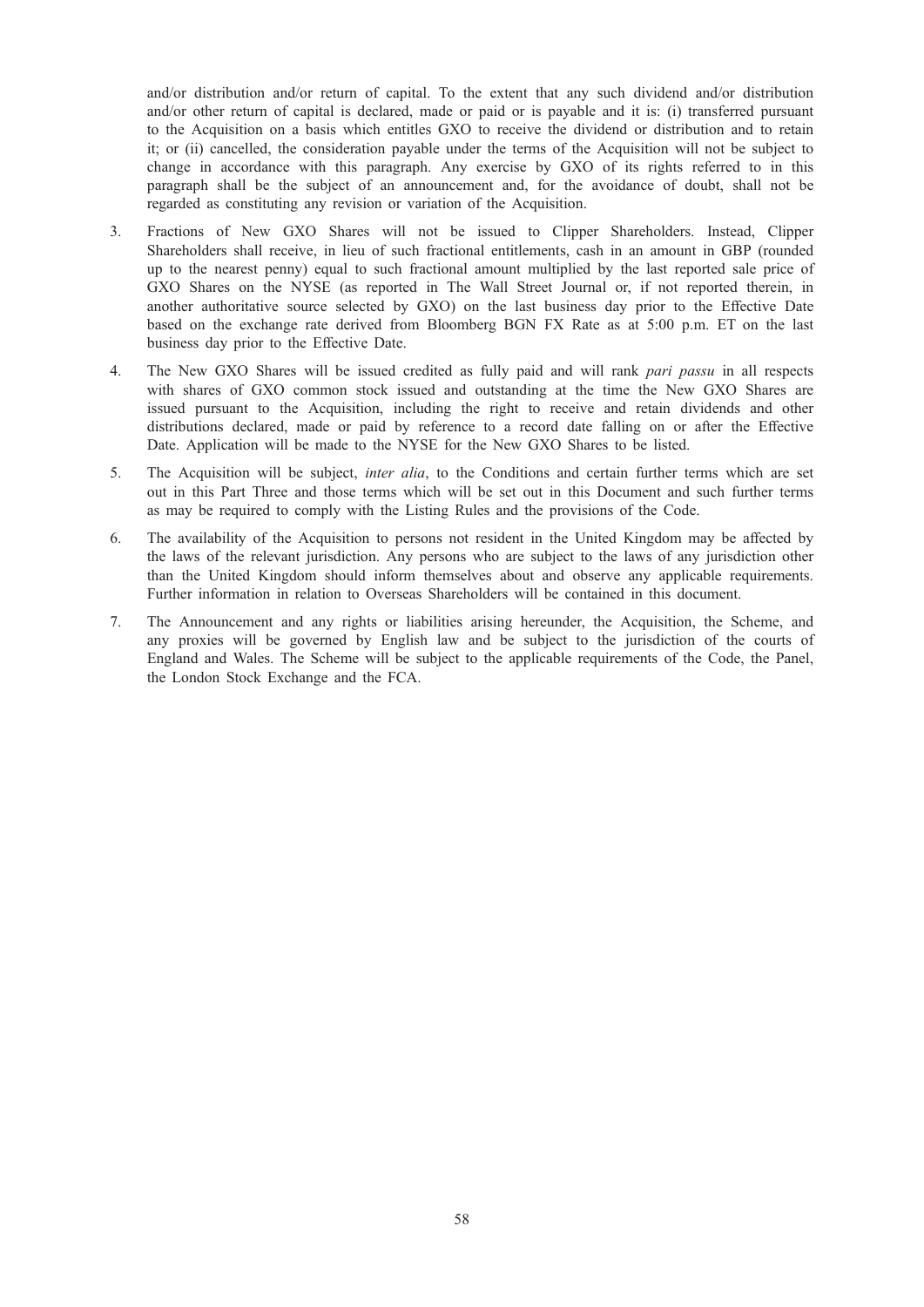# PART FOUR

# DESCRIPTION OF THE NEW GXO SHARES

# 1. GXO

GXO is the issuer of the GXO Shares. GXO is the largest pure-play contract logistics provider in the world and an innovator in the logistics industry.

GXO is organised and existing under the laws of the State of Delaware, United States, and in accordance with the Delaware General Corporation Law ("DGCL"). Under the GXO Certificate of Incorporation, the purpose of GXO is to engage in any lawful act or activity for which corporations may be organized and incorporated under the DGCL.

GXO is headquartered in Two American Lane, Greenwich, CT 06831 United States and has I.R.S Employer Identification number, 86-2098312.

GXO's legal entity identifier is 5114412.

Malcolm Wilson is the chief executive officer of GXO.

#### Major shareholders of GXO

As at the Latest Practicable Date, in so far as is known to GXO, the following persons are interested in 5% or more of GXO's voting rights:

| <b>Names</b>                                      | Number of<br><b>GXO</b> Shares | Percentage of<br><b>GXO</b> Shares | Percentage of<br><b>GXO Shares</b><br>immediately  <br>following the<br><b>Effective</b><br>Date <sup>11</sup> |
|---------------------------------------------------|--------------------------------|------------------------------------|----------------------------------------------------------------------------------------------------------------|
| Bradley S. Jacobs <sup>12</sup>                   | 12,304,190                     | $10.7\%$                           | $10.4\%$                                                                                                       |
| BlackRock, Inc.                                   | 11,129,353                     | $9.7\%$                            | $9.4\%$                                                                                                        |
| The Vanguard Group                                | 10,254,938                     | 8.9%                               | 8.7%                                                                                                           |
| Orbis Investment Management Limited <sup>13</sup> | 8,327,031                      | 7.3%                               | $7.0\%$                                                                                                        |

Except as described above, as at the date of this document, GXO and the GXO Directors are not aware of any other person who, directly or indirectly, jointly or severally, exercises or could exercise control over GXO.

#### Statutory Auditors

GXO's auditors are KPMG LLP (US). KPMG LLP (US) is registered with the Public Corporation Accounting Oversight Board (United States).

#### 2. New GXO Shares

GXO could be required to issue up to 3,765,996 GXO Shares pursuant to the Acquisition.

The securities which GXO intends to issue under the Acquisition are common stock with a par value of USD 0.01 per share whose ISIN is US36262G1013. A supplemental listing application will be made for the listing of New GXO Shares on the NYSE. Immediately following admission of the New GXO Shares to listing and trading on the NYSE, GXO will have one class of share in issue, being the GXO Shares. The GXO Shares are denominated in U.S. dollars. On the NYSE, GXO trades under ticker symbol "GXO".

<sup>11</sup> Assumes the issue of the maximum number of New GXO Shares that may be issued pursuant to the terms of the Acquisition of 3,765,996.

<sup>12</sup> This number includes the shares indirectly owned by Bradley Jacobs as a result of being the managing member of Jacobs Private Equity, LLC and 388,489 shares held directly by Bradley Jacobs.

<sup>13</sup> This number includes the shares held by Orbis Investment Management Limited, Orbis Investment Management (U.S.), L.P. and Allan Gray Australia Pty Limited.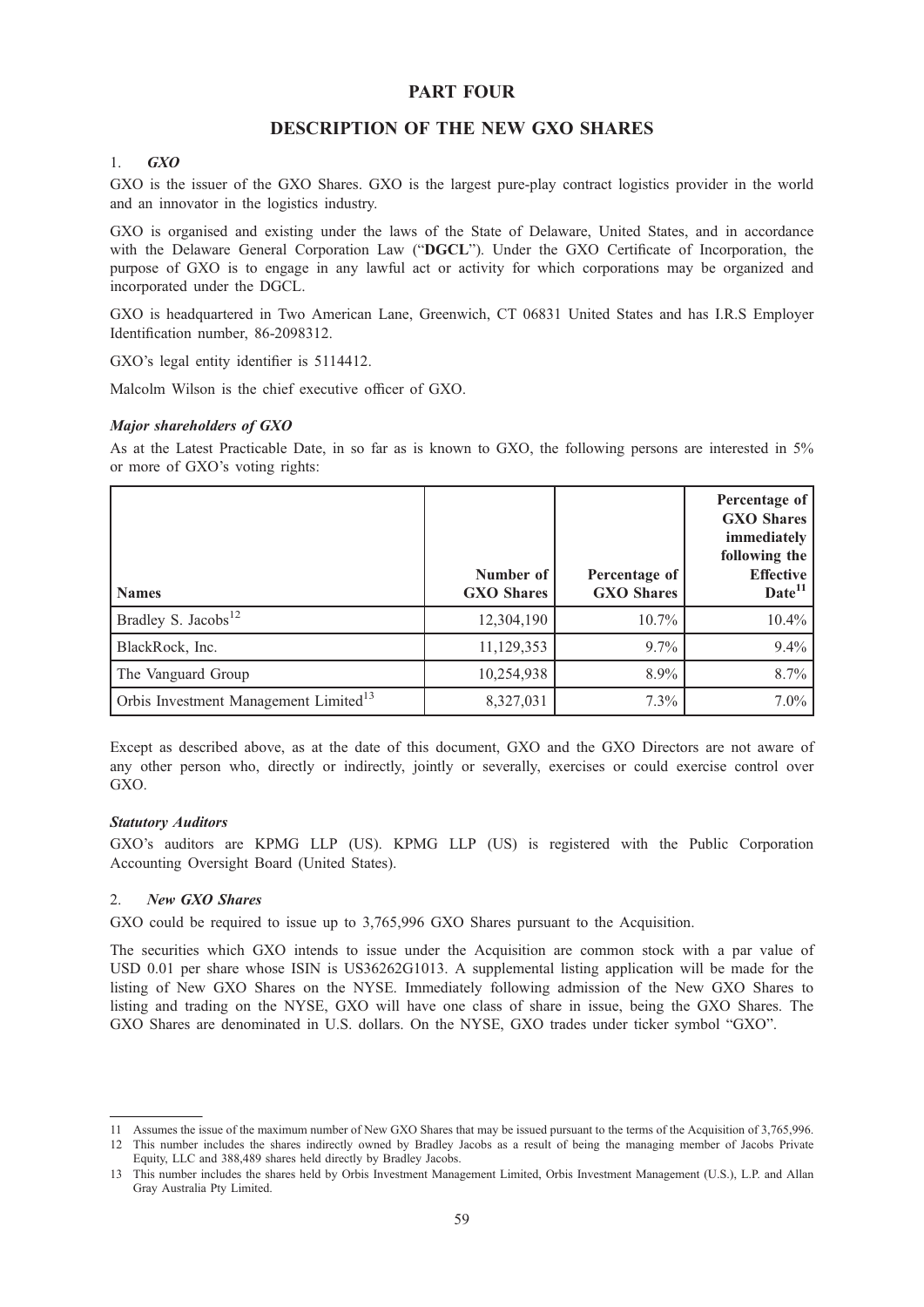GXO has 114,764,787 shares of common stock outstanding as of the Latest Practicable Date, which does not include:

- any GXO Shares that may be issued to Clipper Shareholders pursuant to the Acquisition; and
- \* up to 8,882,262 GXO Shares available to be granted under the GXO 2021 Omnibus Incentive Compensation Plan as of the Latest Practicable Date.

The GXO Board has the authority to issue up to 10,000,000 shares of preferred stock and to determine the price, rights, preferences, privileges, and restrictions, including voting rights, of those shares without any further vote or action by the GXO Shareholders. As at the Latest Practicable Date, there was no preferred stock outstanding.

#### 3. Risk Factors

The attention of Clipper Shareholders is drawn to the principal risks and uncertainties of GXO set out in GXO's filings with the SEC, including Item lA of Part II of GXO's quarterly report on Form 10-K for its fiscal quarter ended 30 September 2021 and any subsequent reports on Forms 10-K, 10-Q and 8-K.

#### 4. Rights attaching to GXO Shares

#### Voting rights

Each GXO shareholder shall be entitled to one vote for each GXO Share held. Each GXO shareholder entitled to vote at a meeting of shareholders, or to express consent or dissent to corporate action in writing without a meeting, may authorise another person to act as its proxy.

Each nominee for a director shall be elected director by the affirmative vote of the majority of the votes cast at a meeting of shareholders with respect to such nominee at any meeting for the election of directors at which a quorum is present; provided, however, that directors shall be elected by a plurality of the votes cast at any meeting of shareholders for the election of directors in which the number of candidates for election as directors exceeds the number of directors to be elected, the determination of which shall be made by GXO's secretary on the following grounds: (1) GXO's secretary receives one or more notices that a shareholder has nominated a person for election to the GXO Board in compliance with the advance notice requirements set out in the GXO by laws; and (2) such nomination(s) has not been withdrawn by such shareholder on or before the tenth (10th) day before GXO first mails its notice of such meeting to the shareholders. For the purposes of this relevant section of the GXO by laws, election by "the affirmative vote of the majority of the votes cast" means the votes cast "for" a nominee's election must exceed the votes cast "against" that nominee's election. If directors are to be elected by a plurality of the votes cast, shareholders shall not be permitted to vote against a nominee.

#### Acquisition and transfer restrictions

Any transfer of GXO Shares that would be in breach of applicable securities law is restricted.

#### Dividends

The holders of the GXO Shares shall be entitled to receive, when, as and if declared by the GXO Board, dividends and other distributions out of the assets of GXO which are by law available for such purposes. Dividends shall be payable either in cash, in property or in shares of capital stock.

#### Rights in respect to capital

In the event of any liquidation, dissolution or winding up of GXO, the holders of the GXO Shares shall be entitled to receive, pro rata, all of the remaining assets of GXO available for distribution to its shareholders.

#### Pre-emptive, conversion and redemption rights

No pre-emptive rights attach to the GXO Shares, nor are they convertible or redeemable.

#### Dividend policy

The payment of any dividends in the future, and the timing and amount thereof, is within the discretion of the GXO Board. The GXO Board's decisions regarding the payment of dividends will depend on many factors, such as GXO's financial condition, earnings, capital requirements, debt service obligations, restrictive covenants in its debt, industry practice, legal requirements, regulatory constraints and other factors that the GXO Board deems relevant. GXO's ability to pay dividends will depend on its ongoing ability to generate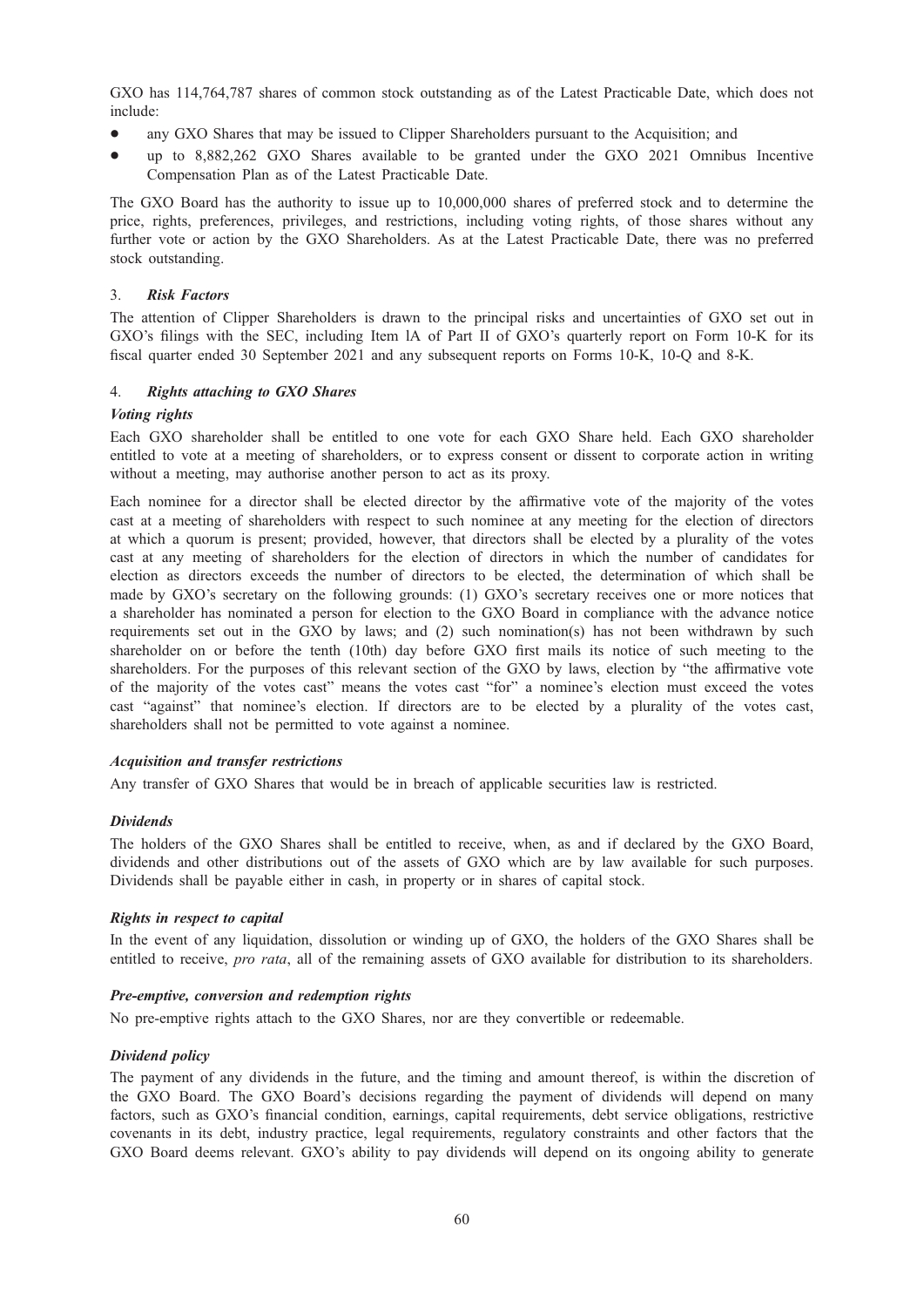cash from operations and on its access to the capital markets. GXO cannot guarantee that it will pay a dividend in the future or continue to pay any dividends if and when it commences paying dividends.

Clipper Shareholders will not be entitled to receive dividends declared prior to the completion of the Acquisition which have a record date prior to the completion of the Acquisition in respect of the New GXO Shares issued in connection with the Acquisition.

# 5. GXO DIs and GXO Shares held through DRS

Paragraph 8.4 of Part Two (Explanatory Statement) sets out details of how the New GXO Shares will be held via, in respect of current Clipper CREST Shareholders, GXO DIs and, in respect of current holders of certificated Clipper Shares, DRS.

# 6. Comparison of Shareholders' Rights

The rights of the Clipper Shareholders are governed by English law, the Listing Rules and the Clipper Articles. The rights of the GXO Shareholders are governed by Delaware law, the NYSE Rules and GXO's certificate of incorporation and bylaws. The following is a comparison and summary of the material differences between the rights of the Clipper Shareholders and those of the GXO Shareholders arising from differences between English and Delaware law, between the Listing Rules and the NYSE Rules, and between the Clipper Articles and GXO's certificate of incorporation and bylaws.

This is a summary only and therefore does not contain all the information that may be important to you. For more complete information, you should read the NYSE Rules, GXO's certificate of incorporation and bylaws, the Listing Rules and the Clipper Articles.

| <b>GXO</b> Shares                                                                                                                                                                                                                                                                                                                                                                                                                                                                                                                                                                                                                                                                                                                                                                                                                                                                                                                                              | <b>Clipper Shares</b>                                                                                                                                                                                                                                                                                                                                                                                                                                                                                                                                                                                                                                                                                                                                                                                                                                                                                                                                                                                       |  |  |
|----------------------------------------------------------------------------------------------------------------------------------------------------------------------------------------------------------------------------------------------------------------------------------------------------------------------------------------------------------------------------------------------------------------------------------------------------------------------------------------------------------------------------------------------------------------------------------------------------------------------------------------------------------------------------------------------------------------------------------------------------------------------------------------------------------------------------------------------------------------------------------------------------------------------------------------------------------------|-------------------------------------------------------------------------------------------------------------------------------------------------------------------------------------------------------------------------------------------------------------------------------------------------------------------------------------------------------------------------------------------------------------------------------------------------------------------------------------------------------------------------------------------------------------------------------------------------------------------------------------------------------------------------------------------------------------------------------------------------------------------------------------------------------------------------------------------------------------------------------------------------------------------------------------------------------------------------------------------------------------|--|--|
| <b>Rights of Purchase and Redemption</b>                                                                                                                                                                                                                                                                                                                                                                                                                                                                                                                                                                                                                                                                                                                                                                                                                                                                                                                       |                                                                                                                                                                                                                                                                                                                                                                                                                                                                                                                                                                                                                                                                                                                                                                                                                                                                                                                                                                                                             |  |  |
| Under the Delaware General Corporation Law<br>("DGCL"), any corporation may purchase,<br>redeem, receive, take or otherwise acquire, own<br>and hold, sell, lend, exchange, transfer, otherwise<br>dispose of, pledge, use and otherwise deal in and<br>with its own shares except when the capital of<br>the corporation is impaired, or such purchase or<br>redemption would cause any impairment to the<br>capital of the corporation. A corporation, other<br>than a nonstock corporation may, at any time,<br>purchase or redeem out of capital any of its own<br>shares which are entitled upon any distribution of<br>its assets, whether by dividend or in liquidation,<br>to a preference over another class or series of its<br>stock, or, if no shares entitled to such a<br>preference are outstanding, any of its own shares,<br>if such shares will be retired upon<br>their<br>acquisition, thereby reducing the capital of the<br>corporation. | The Financial Conduct Authority requires that<br>where a company has issued shares that are<br>admitted to the Official List and are convertible<br>into a class of shares to be repurchased, the<br>holders of the convertible shares must first pass a<br>resolution"<br>"Resolutions"<br>"special<br>(see<br>of<br>Shareholders" below) approving any repurchase at<br>a separate class meeting.<br>The Clipper Articles indicate that where a<br>company purchases its own shares, there is no<br>requirement on the Company or the Board to<br>select the shares to be purchased rateably or in<br>any manner as between the holders of shares of<br>different share classes or<br>the same<br><sub>or</sub><br>in<br>accordance with their rights to dividends<br><sub>or</sub><br>capital.<br>The Financial Conduct Authority requires that<br>purchases of 15 per cent. or more of any class of<br>a company's share capital must be by way of a<br>tender offer to all shareholders of that class. |  |  |
| <b>Amendment to Governing Provisions</b>                                                                                                                                                                                                                                                                                                                                                                                                                                                                                                                                                                                                                                                                                                                                                                                                                                                                                                                       |                                                                                                                                                                                                                                                                                                                                                                                                                                                                                                                                                                                                                                                                                                                                                                                                                                                                                                                                                                                                             |  |  |
| Under the DGCL, an amendment to the bylaws of<br>corporation requires the vote of the<br>any<br>stockholders entitled to vote on such amendment,<br>unless the certificate of incorporation of such                                                                                                                                                                                                                                                                                                                                                                                                                                                                                                                                                                                                                                                                                                                                                            | Under English law, Clipper Shareholders may, by<br>"special resolution", alter, delete, substitute,<br>amend or add to its articles of association. The<br>Board of Clipper is not authorised to change the                                                                                                                                                                                                                                                                                                                                                                                                                                                                                                                                                                                                                                                                                                                                                                                                 |  |  |

unless the certificate of incorporation of such corporation confers such right upon the board of directors. GXO's certificate of incorporation and bylaws authorize the board of directors of GXO to adopt, amend or repeal the bylaws by a

Clipper Articles.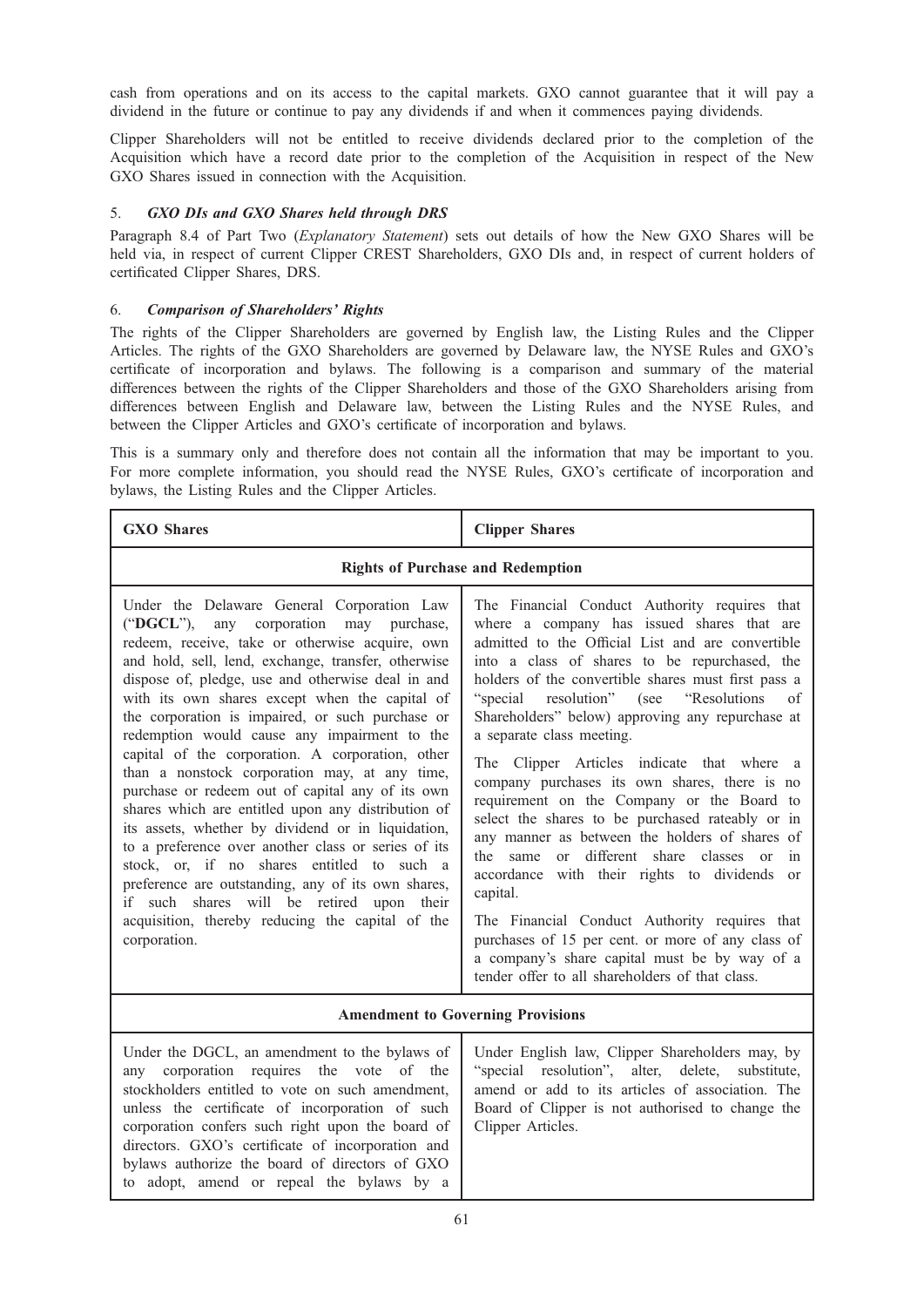majority vote at any meeting of the board of directors or by written consent. GXO's bylaws also authorize the stockholders of GXO to alter, amend or repeal the bylaws at a meeting of the stockholders, by affirmative vote of a majority of the outstanding shares of capital stock of GXO entitled to vote generally for the election of directors.

Under the DGCL, an amendment to the certificate of incorporation of any corporation requires (1) the approval and recommendation of the board of directors, (2) the affirmative vote of a majority of the outstanding stock entitled to vote on the amendment and (3) the affirmative vote of a majority of the outstanding stock of each class of stock entitled to vote on the amendment. GXO's certificate of incorporation reserves the right to amend, alter, change or repeal any provision contained therein for the corporation.

# Right to Dividends

GXO's certificate of incorporation and bylaws state that holders of common stock of GXO are entitled to receive dividends as may be declared by the board of directors from time to time, but only after payment of any dividends required to be paid on outstanding shares/preferred stock, if any. Upon any voluntary or involuntary liquidation, dissolution or winding up of GXO, the common stockholders will be entitled to share rateably in all assets of GXO remaining after all debts and other liabilities and any amounts owed to the holders of preferred stock, if any, are paid. Under the DGCL, the directors of every corporation (subject to any restrictions contained in the certificate of incorporation) may declare and pay dividends upon shares of its capital stock either: (1) out of its surplus (the excess of the net assets over the capital of the corporation) or (2) in the case that there is no surplus, out of its net profits for the fiscal year in which the dividend is declared and/or the preceding fiscal year.

If the capital of the corporation has been diminished by depreciation in the value of its property, or by losses, or otherwise, to an amount less than the aggregate amount of the capital represented by the issued and outstanding stock of all classes having a preference upon the distribution of assets, the directors shall not declare and pay out of such net profits any dividends upon any shares of any classes of its capital stock until the deficiency in the amount of capital represented by the issued and outstanding stock of all classes having a preference upon the distribution of assets shall have been repaired.

English law requires dividends to be paid only out of the profits of the Company available for distribution and additionally restricts a public company such as the Company from making a distribution if that would reduce the amount of net assets of that company below the aggregate amount of its called up share capital and certain undistributable reserves.

The Company may, upon recommendation by the Board of Clipper, declare a dividend to be paid by ordinary resolution at a general meeting of the Clipper Shareholders. The Board may also, from time to time, pay the Clipper Shareholders interim dividends, if justified by the profits of the Company available for distribution.

Under the Clipper Articles, the Board may also pay a fixed dividend payable on any preferential shares half-yearly or otherwise on fixed dates, if justified by the profits of the Company available for distribution. If at any time the share capital of Clipper becomes split into different classes and an interim dividend is payable, no interim dividend shall be paid on deferred or non-preferential shares if, at the time of payment, any dividend on preferential shares is in arrears.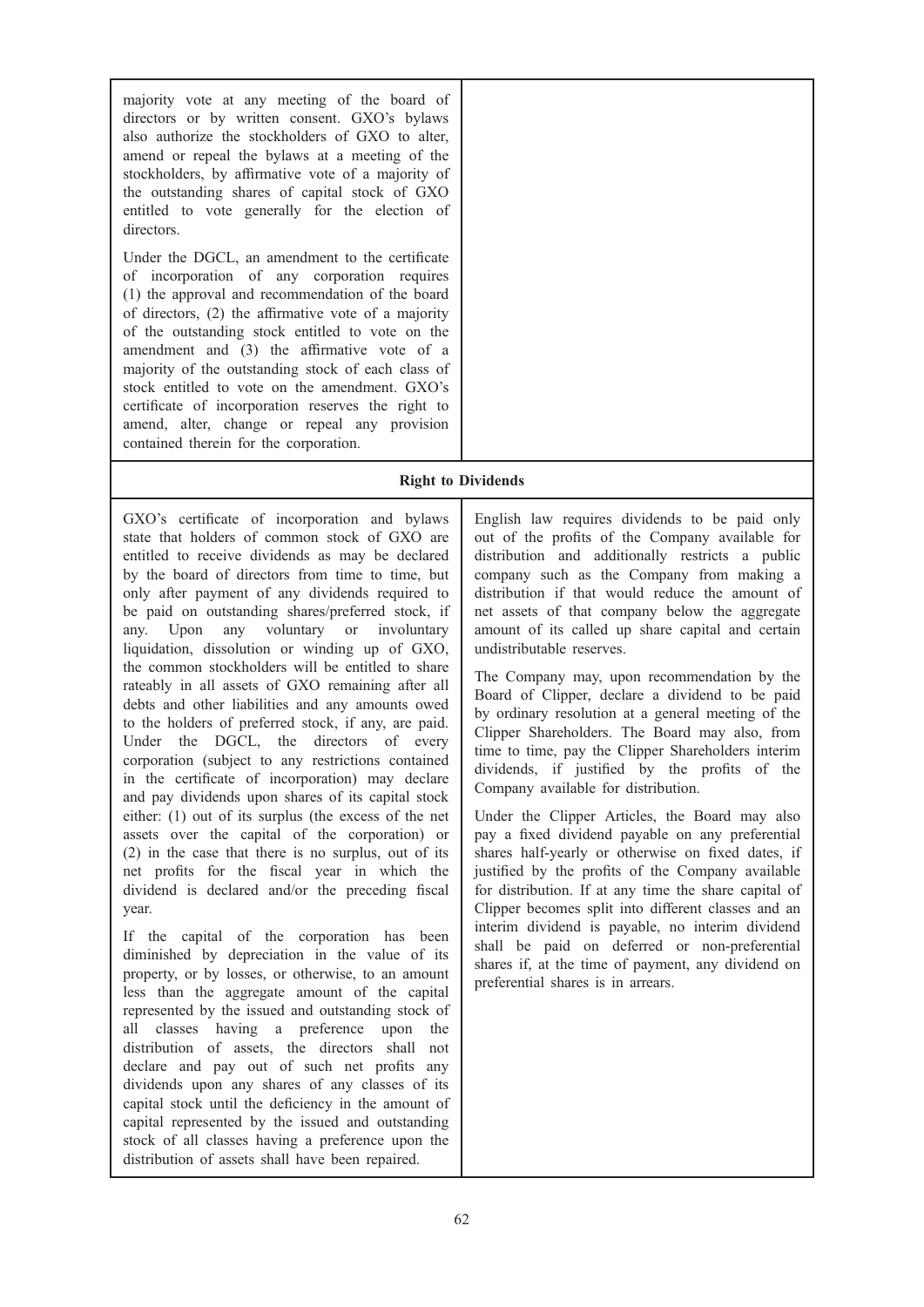# Appraisal Rights

Under the DGCL, any stockholder who is involved in a merger transaction and who has neither voted in favour of the merger or consolidation nor consented to such merger or consolidation in writing shall be entitled to an appraisal of the fair value of the stockholder's shares of stock by the Delaware Court of Chancery. Appraisal rights will not be available for shares of any class or series of stock, which at the record date fixed to determine the stockholders entitled to receive notice of the meeting of stockholders to act upon the agreement of merger or consolidation (or as of immediately prior to the execution of the agreement of merger), were either: (1) listed on a national securities exchange or (2) held of record by more than 2,000 holders.

Further, appraisal rights are not available for any shares of the surviving corporation if the merger did not require the vote of the stockholders of the surviving corporation. However, appraisal rights are available to such stockholders if the holders are required by the terms of an agreement of merger or consolidation to accept for such stock anything except: (1) shares of the stock of the corporation surviving or resulting from the merger; (2) shares of stock of any of any other corporation which will be either listed on a national securities exchange or held of record by more than 2,000 holders; (3) cash in lieu of fractional shares; or (4) any combination of  $(1)$  – (3).

Appraisal rights are also available under the DGCL in certain other circumstances, including in certain parent-subsidiary corporation mergers and in certain circumstances where the certificate of incorporation so provides.

English law does not generally provide for appraisal rights.

However, in the event of a compulsory acquisition or "squeeze-out" under the Companies Act 2006 where (a) a takeover offer is made for the shares of a company incorporated in the United Kingdom, and (b) the offeror has acquired or unconditionally contracted to acquire at least 90 per cent. in value of the shares of any class to which the offer relates representing at least 90 per cent. of the voting rights carried by those shares, the offeror may, within three months beginning on the day after the last day on which the offer could be accepted, require shareholders who did not accept the offer to transfer their shares to the offeror on the terms of the offer. A dissenting shareholder may object to the transfer or its proposed terms by applying to the court within six weeks of the date on which notice of the required transfer was given by the offeror.

The English courts may, on receiving such an application, order (a) that the offeror is not entitled and bound to acquire the shares to which the notice relates, or (b) that the terms on which the offeror is entitled and bound to acquire the shares shall be such as the court thinks fit.

A minority shareholder is entitled, in circumstances similar to the "squeeze-out" described above, to require the offeror to acquire his or her shares on the terms of the takeover offer.

# Pre-emptive Rights

Under the DGCL, stockholders do not have any pre-emptive rights to subscribe to additional issues of stock of the corporation or any securities convertible into such stock unless such right is expressly granted to stockholders in the certificate of incorporation of the corporation. GXO's certificate of incorporation does not provide for pre-emptive, subscription, redemption or conversion rights.

English law provides for statutory pre-emption rights that apply on an allotment of equity securities for cash. Such rights can be disapplied by a special resolution passed by shareholders at a shareholders' meeting.

# Convening of and Attendance at Shareholders' Meetings

GXO's bylaws state that the annual meeting of the stockholders of GXO may be held on such date, at such time and in such manner as may be fixed by resolution of the board of directors. Under English law, a shareholders' meeting may be called by the Board of Clipper whenever they think fit, subject to the relevant notice requirements.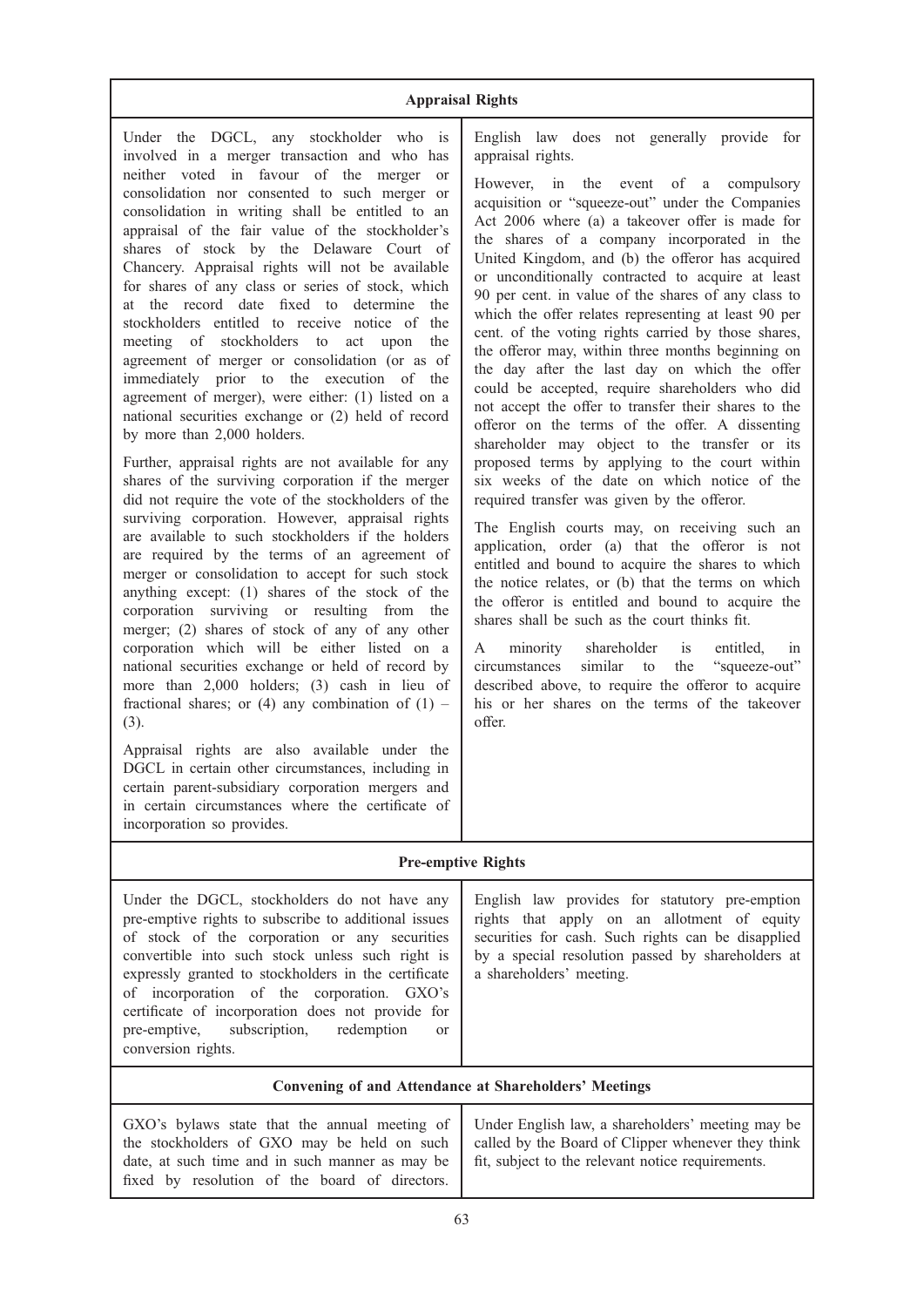GXO's bylaws also state that special meetings of the stockholders may only be called by or at the direction of (1) the chairman of the board of directors, or (2) the board of directors pursuant to a resolution adopted by a majority of the total number of directors which GXO would have if there were no vacancies.

Under the DGCL, meetings of stockholders may be held at such place, either within or outside the state of Delaware, as may be designated by or in the manner provided in the certificate of incorporation or bylaws or as determined by the board of directors. If authorized by the board of directors, meetings may be held by means of remote communication. Special meetings of the stockholders may be called by the board of directors or by such person(s) as may be authorized by the certificate of incorporation.

The Company is required to hold an Annual General Meeting every year within six months from the date following the Company's accounting reference date (i.e. 30 April).

Shareholders holding at least five per cent. of the paid-up capital of the Company carrying voting rights (excluding any paid-up capital held as treasury shares) may require the Board of Clipper to call a shareholders' meeting.

The notice requirement for public traded companies such as the Company (unless the conditions in the paragraph below are satisfied) is at least 21 clear days' notice prior to an Annual General Meeting and any other shareholders' meeting. The Clipper Articles require not more than 28 days' notice be given.

For shareholders' meetings (other than Annual General Meetings) the requirement is reduced to at least 14 clear days' notice if, among other conditions, a special resolution of shareholders is passed at the immediately preceding Annual General Meeting or at a shareholders' meeting held since that Annual General Meeting reducing the period of notice to not less than 14 clear days' notice.

The Clipper Articles allow for general meetings to be partially (but not wholly) held by means of electronic facilities.

# Resolutions of Shareholders

Under the DGCL, unless otherwise provided in the certificate of incorporation of a corporation, each stockholder is entitled to one vote for each share of capital stock held by such stockholder. The corporation may provide, in its certificate of incorporation, that stockholders are allowed to cumulate votes at elections of directors. GXO's certificate of incorporation does not allow cumulative voting in the election of directors.

Under the DGCL, the certificate of incorporation or the bylaws of a corporation may specify the number of shares necessary to be present at a meeting in order to constitute a quorum. However, in no event shall a quorum consist of less than 1/3 of the shares entitled to vote at the meeting, except that, where a separate vote by a class or series or classes or series is required, a quorum shall consist of no less than  $\frac{1}{3}$  of the shares of such class or series or classes or series.

Under the DGCL, in the absence of such specification in the certificate of incorporation or bylaws of the corporation: (1) a majority of the shares entitled to vote shall constitute a quorum at a meeting of stockholders; (2) in all matters other than the election of directors, the affirmative

"Special resoclutions" generally involve proposals for major changes to a company, such as to alter its capital structure, change or amend the rights of shareholders, permit the company to issue new shares for cash without applying the shareholders' pre-emptive rights, amend its articles of association, etc. Under English law, a special resolution means a resolution passed by a majority of not less than 75 per cent. of the shareholders or holders of 75 per cent. of the shares (depending on whether the vote is by a show of hands or by a poll) present in person or by proxy and entitled to vote at the meeting. For a resolution to be regarded as a special resolution, the notice of the meeting must specify the intention to propose the resolution as a special resolution.

Proposals relating to the ordinary course of the company's business, such as the election of directors or payment of dividends, would generally be the subject of an "ordinary resolution." Under English law, an ordinary resolution means a resolution that is passed by a simple majority of shareholders or holders of a simple majority of the shares (depending on whether the vote is by a show of hands or by a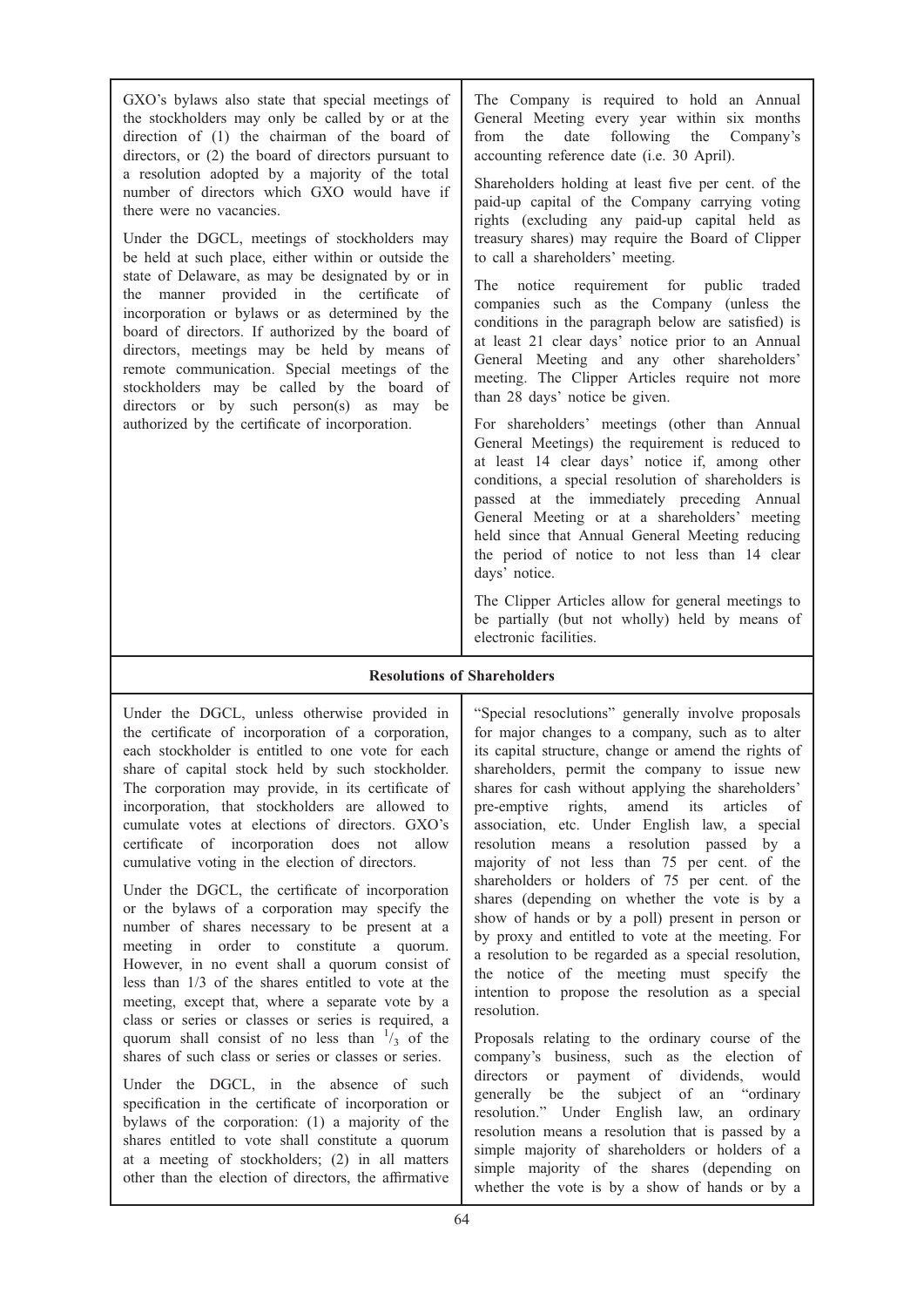| vote of the majority of shares entitled to vote on<br>the subject matter shall be the act of the<br>stockholders; (3) directors shall be elected by a<br>plurality of the votes of the shares entitled to vote<br>on the election of directors; and (4) where a<br>separate vote by a class or series or classes or<br>series is required, a majority of the outstanding<br>shares of such class or series or classes or series,<br>shall constitute a quorum entitled to take action<br>with respect to that vote on that matter and, in all<br>matters other than the election of directors, the<br>affirmative vote of the majority of shares of such<br>class or series or classes or series shall be the act<br>of such class or series or classes or series.<br>Under GXO's bylaws, the holders of a majority<br>of the outstanding shares of capital stock of the<br>corporation shall constitute a quorum except that<br>when specified business is to be voted on by a<br>class or series of stock, the holders of a majority<br>of the shares of such class or series shall<br>constitute a quorum of such class or series for the<br>transaction of such business.                                                                                                                                                                        | poll) present in person or by proxy and entitled to<br>vote at the meeting.<br>The Clipper Articles allow for the Company to<br>issue new shares of any class by ordinary<br>resolution, subject to restrictions in English law<br>(e.g. the disapplication of pre-emption rights as<br>discussed above).                                                                                                                                                                                                                                                                                                                                                                                                                                                                                                                                                                                                                                                                                                                                                                                                                                                                                                                                                 |
|------------------------------------------------------------------------------------------------------------------------------------------------------------------------------------------------------------------------------------------------------------------------------------------------------------------------------------------------------------------------------------------------------------------------------------------------------------------------------------------------------------------------------------------------------------------------------------------------------------------------------------------------------------------------------------------------------------------------------------------------------------------------------------------------------------------------------------------------------------------------------------------------------------------------------------------------------------------------------------------------------------------------------------------------------------------------------------------------------------------------------------------------------------------------------------------------------------------------------------------------------------------------------------------------------------------------------------------------------|-----------------------------------------------------------------------------------------------------------------------------------------------------------------------------------------------------------------------------------------------------------------------------------------------------------------------------------------------------------------------------------------------------------------------------------------------------------------------------------------------------------------------------------------------------------------------------------------------------------------------------------------------------------------------------------------------------------------------------------------------------------------------------------------------------------------------------------------------------------------------------------------------------------------------------------------------------------------------------------------------------------------------------------------------------------------------------------------------------------------------------------------------------------------------------------------------------------------------------------------------------------|
|                                                                                                                                                                                                                                                                                                                                                                                                                                                                                                                                                                                                                                                                                                                                                                                                                                                                                                                                                                                                                                                                                                                                                                                                                                                                                                                                                      | <b>Exclusive and Non-Transferable Powers of Shareholders' Meeting</b>                                                                                                                                                                                                                                                                                                                                                                                                                                                                                                                                                                                                                                                                                                                                                                                                                                                                                                                                                                                                                                                                                                                                                                                     |
| Under the DGCL, stockholders have the right to<br>elect the board of directors. A sale, lease or<br>exchange of all or substantially all of the<br>corporation's assets or property or dissolution of<br>the corporation must be approved by a majority<br>of the outstanding stock of the corporation<br>entitled to vote.<br>GXO's bylaws provide that the stockholders have<br>the right to elect the board of directors and<br>remove such directors for cause, both by the<br>affirmative vote of the holders of a majority of<br>the outstanding shares of capital stock of the<br>corporation. GXO's certificate of incorporation<br>provides that the holders of outstanding shares of<br>common stock of the corporation have the right<br>to vote on all matters, including the election of<br>directors.<br>In<br>an<br>uncontested election,<br>the<br>affirmative vote of a majority of the votes cast<br>(the number of shares voted "for" a director's<br>election exceeds fifty percent (50%) of the<br>number of votes cast with respect to that<br>director's election) by stockholders present at a<br>stockholder meeting at which a quorum is<br>present. In a contested election, a plurality of the<br>votes cast at a stockholder meeting at which a<br>quorum is present will be required for the<br>election of directors. | The following matters, among others, require<br>shareholder approval and for a UK listed company<br>therefore have to be exclusively approved at a<br>shareholders' meeting:<br>Matters requiring special resolution:<br>i.<br>amendments to Clipper's Articles;<br>ii.<br>reducing the notice period required to call a<br>meeting (other<br>shareholders'<br>than<br>the<br>Annual General Meeting) from 21 clear<br>days to not less than 14 clear days;<br>reduction of the Company's capital; and<br>iii.<br>iv.<br>disapplication (or renewal of disapplication)<br>of pre-emption rights where directors are<br>acting under a general authority to allot.<br>Matters requiring ordinary resolution:<br>i.<br>removal of Clipper Directors;<br>$\ddot{\textbf{i}}$<br>approval of Clipper Directors' long-term<br>service contracts;<br>approvals of loans, quasi-loans,<br>iii.<br>credit<br>transactions, substantial property transactions<br>etc. with Clipper Directors<br>and their<br>connected persons;<br>Clipper<br>Directors'<br>iv.<br>approval<br>of<br>the<br>remuneration report;<br>authority to make market purchases of<br>V.<br>Clipper Shares;<br>authorisation of political donations<br>vi.<br><sub>or</sub><br>expenditure; |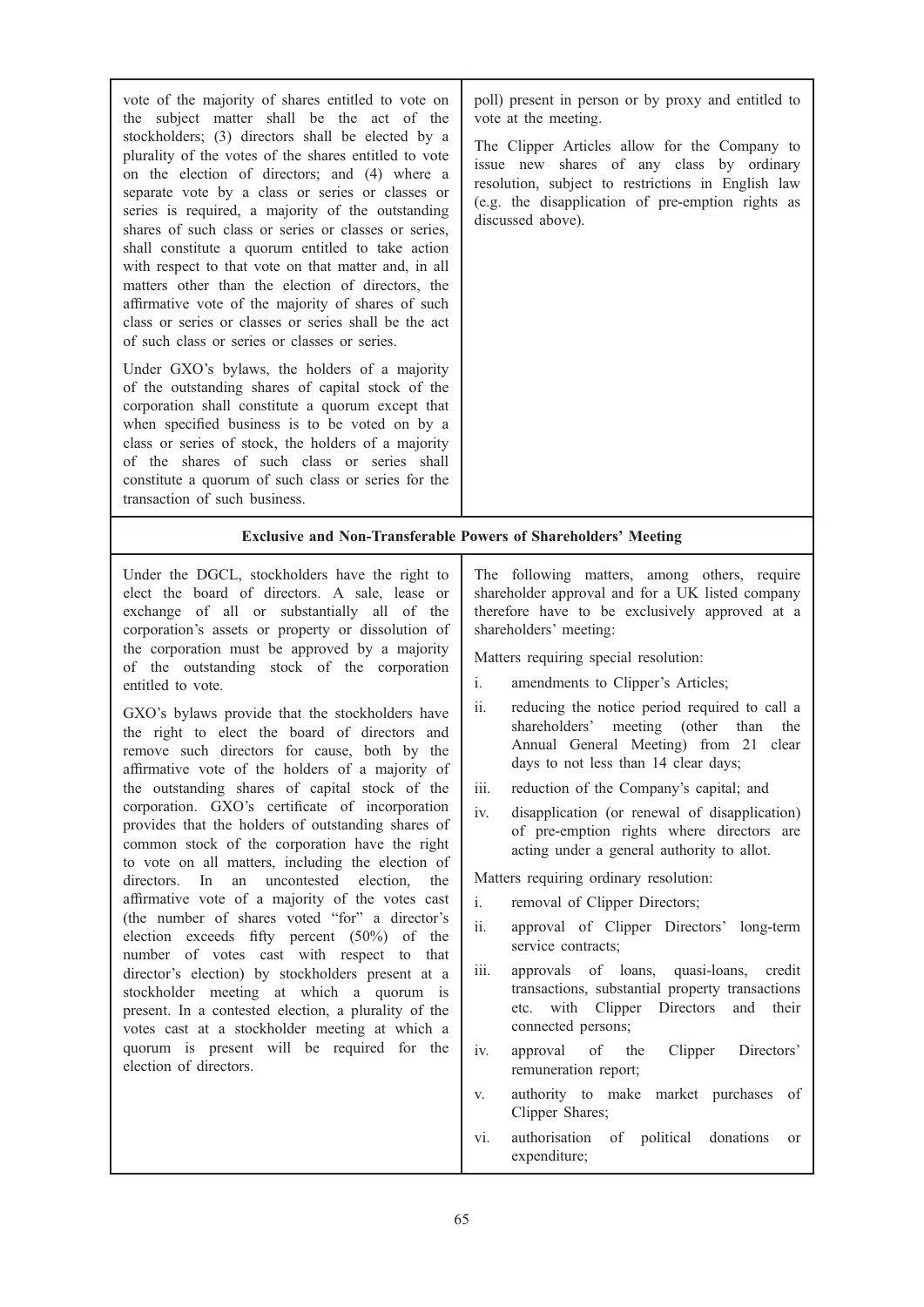|                                                                                                                                                                                                                                                                                                                                                                                                                                                                                                                            | vii.<br>appointment and removal of the Company's<br>auditors;<br>fixing remuneration of the Company's<br>Viii.<br>auditors; and<br>authority to Clipper Directors to<br>allot<br>ix.<br>Clipper Shares.<br><b>Shareholder Proposals</b>                                                                                                                                                                                                                                                                                                                                                                                                                                                                                                                                                                                                                                                                                                                                                                                 |  |
|----------------------------------------------------------------------------------------------------------------------------------------------------------------------------------------------------------------------------------------------------------------------------------------------------------------------------------------------------------------------------------------------------------------------------------------------------------------------------------------------------------------------------|-------------------------------------------------------------------------------------------------------------------------------------------------------------------------------------------------------------------------------------------------------------------------------------------------------------------------------------------------------------------------------------------------------------------------------------------------------------------------------------------------------------------------------------------------------------------------------------------------------------------------------------------------------------------------------------------------------------------------------------------------------------------------------------------------------------------------------------------------------------------------------------------------------------------------------------------------------------------------------------------------------------------------|--|
| GXO's bylaws provide that the stockholders of<br>GXO do not have the power to call a special<br>meeting of the stockholders or to request that the<br>secretary of the corporation call a special meeting.<br>(See section titled Convening of and Attendance<br>at Shareholders' Meetings).<br>For any nominations or any other business to be<br>brought<br>properly<br>at<br>annual<br>an<br>meeting.<br>stockholders must give timely notice and updates<br>thereof in writing to the secretary of the<br>corporation. | Clipper Shareholders representing at least five per<br>cent. of the total voting rights of all shareholders<br>having a right to vote at a meeting of Clipper<br>Shareholders can require the Board of Clipper to call<br>such a meeting. The requirement must state the<br>general nature of the business to be dealt with at the<br>meeting and may include the text of the resolution to<br>be passed at the meeting.<br>Clipper Shareholders representing (i) at least<br>five per cent. of the total voting rights of all<br>Clipper Shareholders having a right to vote at the<br>meeting, or (ii) at least 100 Clipper Shareholders<br>who have paid up an average sum, per Clipper<br>Shareholder, of at least £100 and have a right to<br>vote at the meeting may require the Company to<br>circulate a statement of not more than 1,000<br>words with respect to a matter referred to in a<br>proposed resolution to be dealt with at that<br>meeting, or other business to be dealt with at that<br>meeting. |  |
| <b>Shareholder Suits</b>                                                                                                                                                                                                                                                                                                                                                                                                                                                                                                   |                                                                                                                                                                                                                                                                                                                                                                                                                                                                                                                                                                                                                                                                                                                                                                                                                                                                                                                                                                                                                         |  |

# Shareholder Suits

Under the DGCL, a stockholder of any corporation may bring a derivative action on behalf of the corporation to enforce the rights of the corporation. The stockholder initiating such action must have been a stockholder of the corporation at the time of the transaction related to the action or such stockholder's stock thereafter devolved upon him or her by operation of law. Before initiating the suit, the stockholder is required to make a demand to the board of directors in order to give the board an opportunity to decide whether the suit is in the best interests of the of corporation. In cases where demand would be futile due to the interests of a majority of the board in the matter, demand is excused.

The Companies Act 2006 provides limited circumstances in which a shareholder of a company may bring a derivative claim on behalf of the company. Such a claim may only be brought in respect of a cause of action arising from an actual or proposed act or omission involving negligence, default, breach of duty or breach of trust by a director of the company. It is immaterial whether the cause of action arose before or after the person seeking to bring the claim became a shareholder of the company. A person seeking to bring a derivative claim must first obtain the permission of the court to do so. There are specified grounds on which the court must refuse to grant permission to continue the claim, as well as specified grounds that the court must take into consideration.

The Companies Act 2006 also permits a shareholder to apply to the court for relief on the grounds that (i) the company's affairs are being or have been conducted in a manner unfairly prejudicial to the interests of all or some shareholders, including the shareholder making the claim, or (ii) an actual or proposed act or omission of the company (including an act or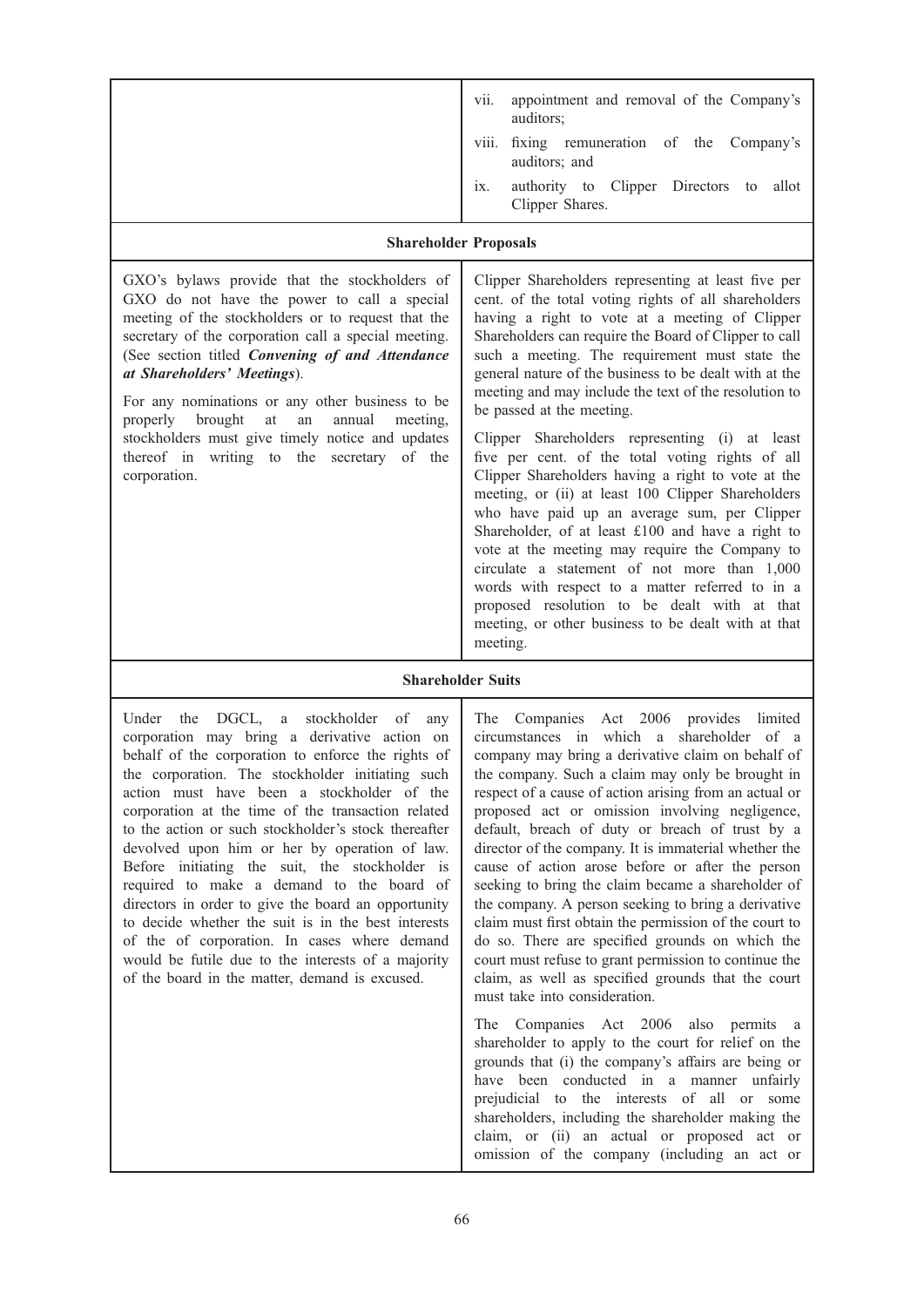| omission on its behalf) is or would be so<br>prejudicial.<br>If the court is satisfied that the application is well<br>founded, it may make such order as it thinks fit<br>for giving relief in respect of the matters<br>complained of.                                                                                                                                                                                                                                                                                                                                                                                                                                                                                                                                                                                                                                                                                                                                                                                                         |
|--------------------------------------------------------------------------------------------------------------------------------------------------------------------------------------------------------------------------------------------------------------------------------------------------------------------------------------------------------------------------------------------------------------------------------------------------------------------------------------------------------------------------------------------------------------------------------------------------------------------------------------------------------------------------------------------------------------------------------------------------------------------------------------------------------------------------------------------------------------------------------------------------------------------------------------------------------------------------------------------------------------------------------------------------|
| <b>Rights of Inspection</b>                                                                                                                                                                                                                                                                                                                                                                                                                                                                                                                                                                                                                                                                                                                                                                                                                                                                                                                                                                                                                      |
| The register and index of names of Clipper<br>Shareholders must be open to inspection (i) for<br>free, by its shareholders, and (ii) for a fee by any<br>other person. In both cases, the documents may be<br>copied for a fee.<br>The Clipper Shareholders may also inspect,<br>without charge, during business hours (i) minutes<br>of meetings of the shareholders and obtain copies<br>of the minutes for a fee, (ii) the director register,<br>and (iii) service contracts of Clipper Directors.<br>In addition, the published annual accounts and<br>auditors report of the Company are required to be<br>available for Clipper Shareholders at a Clipper<br>Shareholders' meeting and a Clipper Shareholder<br>is entitled to a copy of these accounts.<br>The Clipper Articles provide that no Clipper<br>Shareholder shall have any right to inspect any<br>accounting records or other book or document of<br>the Company except as conferred by law or<br>authorised by the Board of Clipper or by the<br>Company in general meeting. |
|                                                                                                                                                                                                                                                                                                                                                                                                                                                                                                                                                                                                                                                                                                                                                                                                                                                                                                                                                                                                                                                  |
| <b>Disclosure of Interests</b>                                                                                                                                                                                                                                                                                                                                                                                                                                                                                                                                                                                                                                                                                                                                                                                                                                                                                                                                                                                                                   |
| The Disclosure and Transparency Rules require<br>shareholders, subject to certain exceptions, to<br>notify the Company in writing within two days of<br>becoming aware that they have acquired a material<br>interest in the Company, being three per cent. or<br>more of the total issued Clipper Shares carrying<br>voting rights. Thereafter, shareholders must also<br>notify the Company within two days of any increase<br>or decrease by which their interest crosses a one per<br>cent. threshold as well as any decrease that reduces<br>the shareholders' holding below the three per cent.<br>threshold.<br>Pursuant to the Companies Act 2006, the<br>Company may also send a notice to any person<br>whom the Company knows or believes to be<br>interested in Clipper Shares requiring that person<br>to confirm whether he or she has such an interest                                                                                                                                                                            |
|                                                                                                                                                                                                                                                                                                                                                                                                                                                                                                                                                                                                                                                                                                                                                                                                                                                                                                                                                                                                                                                  |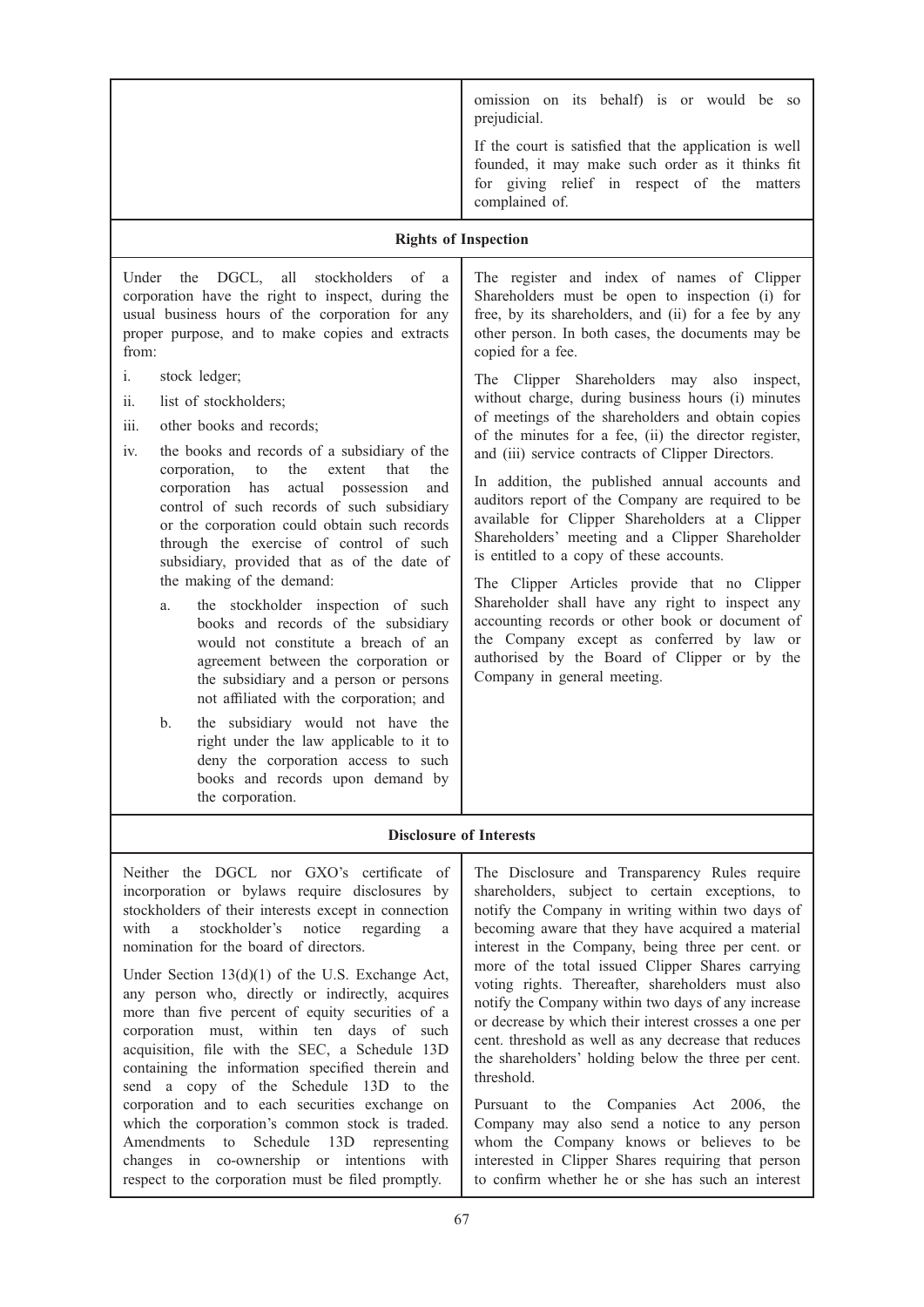| GXO is required by the rules of the SEC to<br>disclose in its proxy statement relating to its<br>annual meeting of stockholders, the identity and<br>number of shares of GXO voting securities<br>beneficially owned by:                                                                                                                                                                                                                                         | and if so provide details of that interest or any<br>other interest in Clipper Shares of which he or<br>she is aware.<br>Directors and connected persons share ownership.                                                                                                                                                                                                                                                                                                                                                                                                                                                                                                                                                                                                                                                                                                                                                                                                                                                                                                                                                                                                                                                                                                                                                                                                                                                     |
|------------------------------------------------------------------------------------------------------------------------------------------------------------------------------------------------------------------------------------------------------------------------------------------------------------------------------------------------------------------------------------------------------------------------------------------------------------------|-------------------------------------------------------------------------------------------------------------------------------------------------------------------------------------------------------------------------------------------------------------------------------------------------------------------------------------------------------------------------------------------------------------------------------------------------------------------------------------------------------------------------------------------------------------------------------------------------------------------------------------------------------------------------------------------------------------------------------------------------------------------------------------------------------------------------------------------------------------------------------------------------------------------------------------------------------------------------------------------------------------------------------------------------------------------------------------------------------------------------------------------------------------------------------------------------------------------------------------------------------------------------------------------------------------------------------------------------------------------------------------------------------------------------------|
| each of its directors:<br>i.<br>ii.<br>its principal executive officer;<br>iii.<br>its principal financial officer;<br>each of its three most highly compensated<br>iv.<br>executive officers other than its principal<br>executive officer and its principal financial<br>officer;<br>all of its directors and executive officers as<br>V.<br>a group; and<br>any beneficial owner of 5% or more of<br>vi.<br>GXO's voting securities of which GXO is<br>aware. | The Company is required by the Listing Rules to<br>disclose in its annual report the identity and share<br>interests of its directors and any persons<br>connected with them, as defined in the Companies<br>Act 2006, and of any person with an interest of<br>three per cent. or more of its shares which has<br>been notified<br>to<br>the Company<br>under<br>the<br>Disclosure and Transparency Rules.<br>Persons discharging managerial responsibilities<br>(primarily directors and senior executives), and<br>their connected persons, must notify the Company<br>in writing of the occurrence of all transactions<br>conducted on their own account in the shares of<br>the Company, or derivatives or any other financial<br>instruments relating to those shares within four<br>business days of the day on which the transaction<br>occurred. The notification must contain specified<br>information, including the name of the person<br>involved, the type of transaction, the date on<br>which it occurred, and the price and volume of<br>the transaction. The Company must notify a RNS<br>(which will make the information public) of any<br>information notified to it in accordance with these<br>provisions. The notification to a RNS must be<br>made as soon as possible, and in any event by no<br>later than the end of the business day following<br>the receipt of the information by the Company. |

# Directors' Duties

GXO's Bylaws state that the business and affairs of GXO shall be managed by or under the direction of the board of directors. The board of directors may exercise all such powers of GXO and do all such lawful acts and things as are not by statute or by GXO's certificate of incorporation or bylaws required to be exercised or done by the stockholders.

Under the DGCL, directors of a corporation are subject to the fiduciary duties of care and loyalty:

- i. the duty of care requires informed decision making based on material information that is reasonably available to the directors; and
- ii. the duty of loyalty requires that the directors always act on a disinterested and independent basis, in good faith and with an honest belief that the action is in the best interests of the corporation and its stockholders.

Under the Companies Act 2006, Clipper must act in accordance with its articles of association and only exercise powers for the purposes for which they are conferred.

Each Clipper Director has a duty to act in the way the director considers, in good faith, would be most likely to promote the success of the Company for the benefit of its shareholders as a whole. Apart from this, each Clipper Director also has the following duties:

- i. to exercise independent judgment;
- ii. to exercise the same standard of care, skill and diligence that would be exercised by a reasonably diligent person with (a) the general knowledge, skill and experience that may reasonably be expected of a person carrying out the same functions as the director in relation to the Company, and (b) the general knowledge, skill and experience that the director actually has;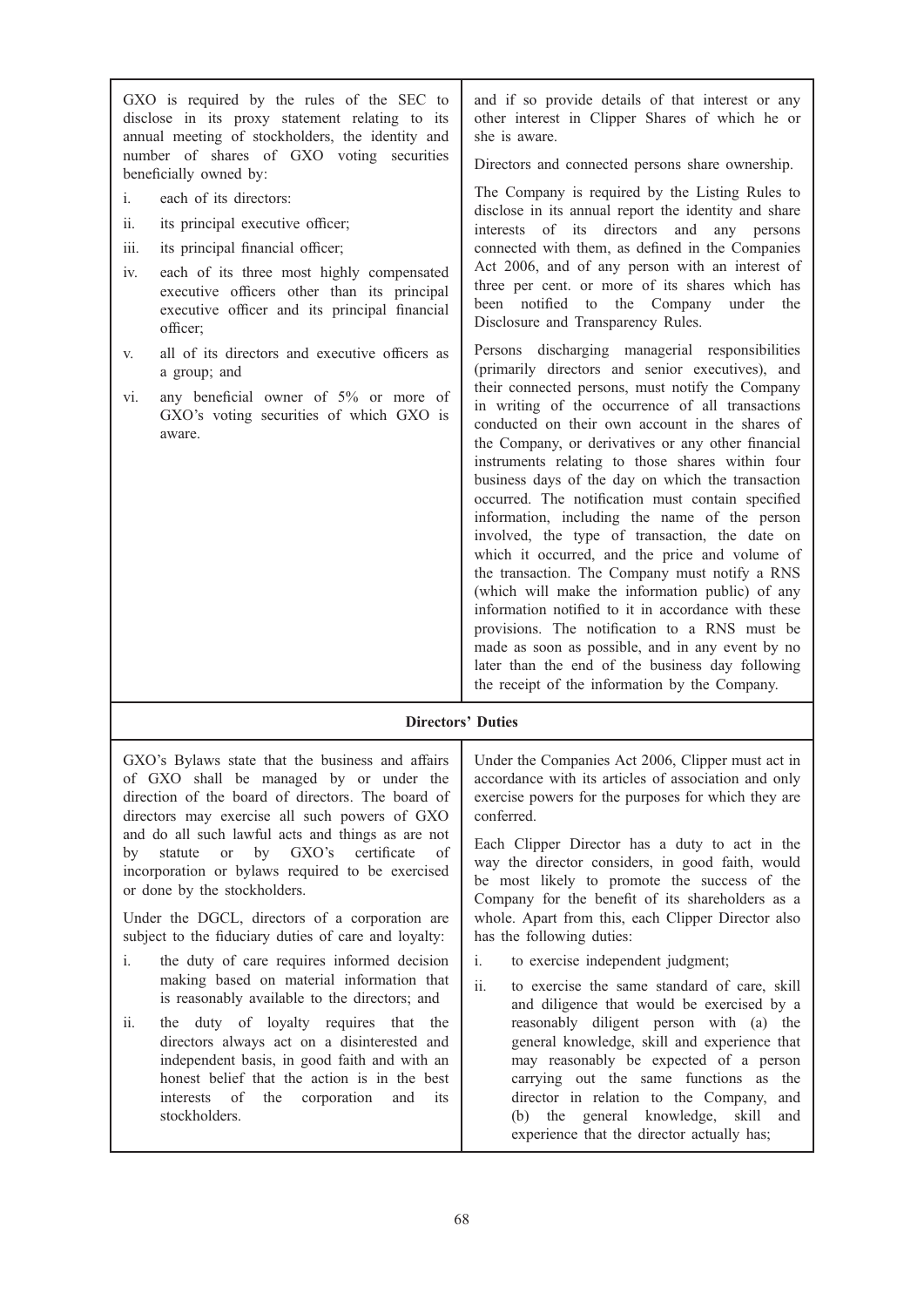| $\cdots$<br>111. | to avoid situations in which he or she has,<br>or can have, a direct or indirect interest that<br>conflicts, or possibly may conflict, with the<br>interests of the Company;                  |
|------------------|-----------------------------------------------------------------------------------------------------------------------------------------------------------------------------------------------|
| iv.              | to declare any of his or her direct or<br>indirect interest in a proposed transaction or<br>arrangement with the Company; and                                                                 |
| V.               | not to accept a benefit from a third-party,<br>where the benefit is given by reason of the<br>director's position, and there is a reasonable<br>likelihood of a conflict of interest arising. |

# Transactions with Interested Parties

Under the DGCL, contracts or transactions between a corporation and its directors or officers shall not be void or voidable solely for that reason, or solely because the director or officer is present at, or participates in the meeting of the board or committee which authorizes the contract or transaction, or solely because any such director's or officer's votes are counted for such purpose, if:

- i. the material facts as to the director's or officer's relationship or interest and as to the contract or transaction are disclosed or are known to the board of directors or the committee, and the board or committee in good faith authorizes the contract or transaction by the affirmative votes of a majority of the disinterested directors, even though the disinterested directors may be less than a quorum; or
- ii. the material facts as to the director's or officer's relationship or interest and as to the contract or transaction are disclosed or are known to the stockholders entitled to vote thereon, and the contract or transaction is specifically approved in good faith by vote of the stockholders; or
- iii. the contract or transaction is fair as to the corporation as of the time it is authorized, approved or ratified, by the board of directors, a committee or the stockholders.

Under the DGCL, a corporation is generally prohibited from entering into a business combination with a stockholder who owns at least 15% of the outstanding voting stock of the corporation (an "interested stockholder"), for a period of 3 years following the time that such stockholder became an interested stockholder, unless:

i. prior to such time the board of directors of the corporation approved either the business combination or the transaction which resulted in the stockholder becoming an interested stockholder;

Subject to certain exceptions, English law imposes various restrictions and procedural requirements on transactions between the Company (including its subsidiaries) and a related party.

The definition of a related party includes a director of the Company and a substantial shareholder (i.e., any person who is entitled to exercise, or to control the exercise of, ten per cent. or more of the votes able to be cast on all or substantially all matters at shareholders' meetings of the Company).

Certain tests are used to assess the impact of the related party transaction on the listed company ("class tests").

The Company's obligations would depend on the result of the class tests and range from no action being required; to obtaining an independent adviser's confirmation that the terms of the transaction are fair and reasonable and disclosing the details of such transactions in the Company's next annual published accounts; to requiring the publication of a shareholder circular and obtaining the prior consent of the Clipper Shareholders before entering into such a transaction.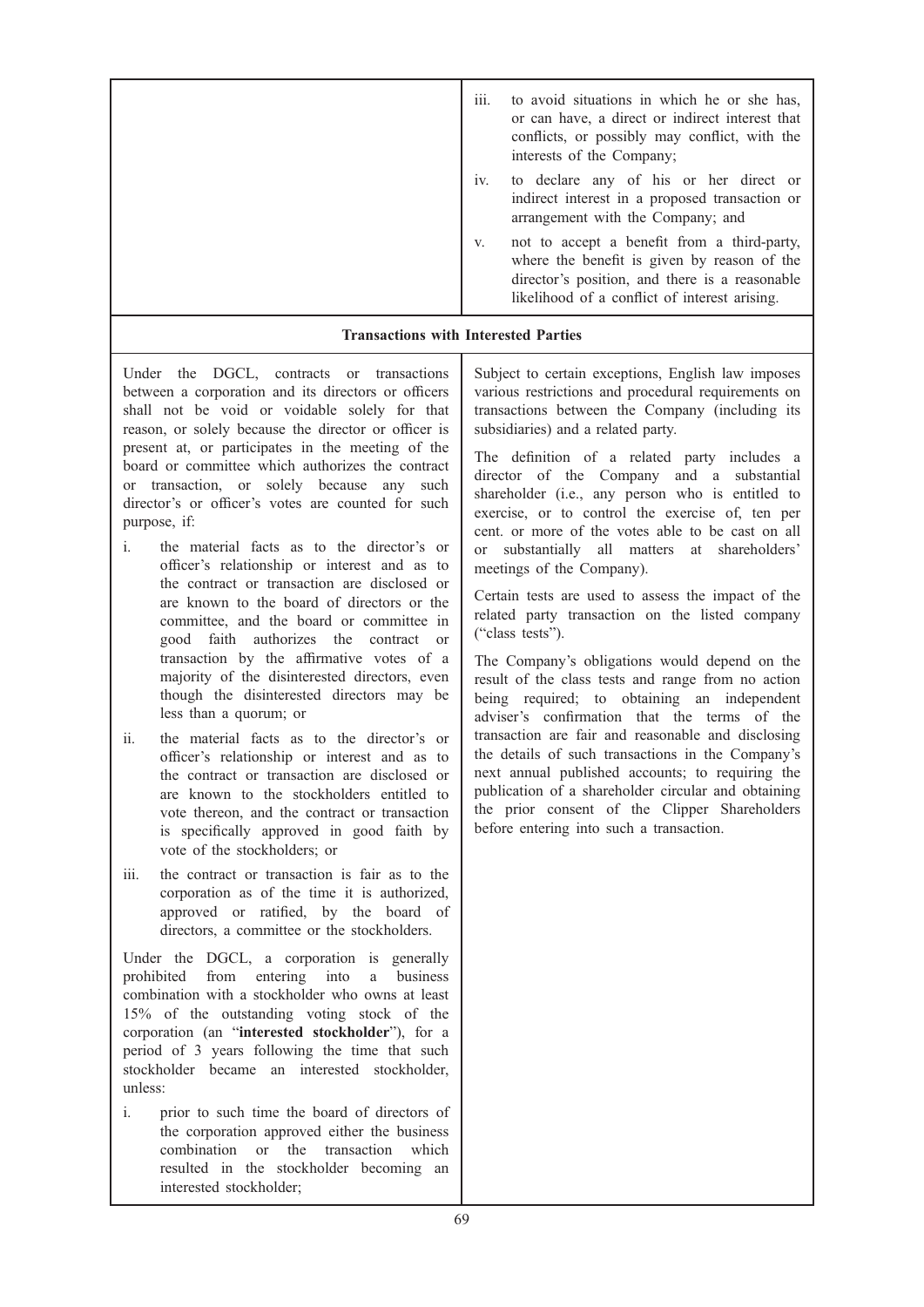ii. upon consummation of the transaction which resulted in the stockholder becoming an interested stockholder, the interested stockholder owned at least 85% of the voting stock of the corporation outstanding at the time the transaction commenced, excluding for purposes of determining the voting stock outstanding (but not the outstanding voting stock owned by the interested stockholder) those shares owned (i) by persons who are directors and also officers and (ii) employee stock plans in which employee participants do not have the right to determine confidentially whether shares held subject to the plan will be tendered in a tender or exchange offer; or iii. at or subsequent to such time the business combination is approved by the board of directors and authorized at an annual or special meeting of stockholders by the affirmative vote of at least  $66^2$ /<sub>3</sub>% of the

A corporation has the right to elect, in its certificate of incorporation, not to be governed by the section of the DGCL that contains the foregoing restrictions. GXO's has not, in its certificate of incorporation, expressly elected not to be governed by these restrictions, therefore, these provisions apply to GXO.

owned by the interested stockholder.

outstanding voting stock which is not

#### Reporting Requirements

| $\mathbf{i}$ .<br>11.<br>iii. | As a U.S. public company and large accelerated<br>filer, GXO must file with the SEC, among other<br>reports and notices:<br>an annual report on form 10-K within<br>60 days after the end of the fiscal year;<br>a quarterly report on form 10-Q within<br>40 days after the end of the fiscal quarter;<br>current reports on form 8-K within 4 days | i.<br>ii. | The Company is required to notify the FCA and/or<br>the Registrar of Companies of:<br>any major new developments relating to its<br>business which are not public knowledge<br>and may lead to a substantial movement in<br>its share price;<br>notifications received by it from persons<br>holding an interest in three per cent. or<br>more of any class of the Company's share |
|-------------------------------|------------------------------------------------------------------------------------------------------------------------------------------------------------------------------------------------------------------------------------------------------------------------------------------------------------------------------------------------------|-----------|------------------------------------------------------------------------------------------------------------------------------------------------------------------------------------------------------------------------------------------------------------------------------------------------------------------------------------------------------------------------------------|
|                               | of the occurrence of specified corporate<br>events, which include, among other things:                                                                                                                                                                                                                                                               |           | capital;                                                                                                                                                                                                                                                                                                                                                                           |
|                               | entry into or termination of a material<br>a.                                                                                                                                                                                                                                                                                                        | iii.      | any changes in the Board of Clipper;                                                                                                                                                                                                                                                                                                                                               |
|                               | definitive agreement;                                                                                                                                                                                                                                                                                                                                | 1V.       | any purchase or redemption by it of its own<br>equity securities;                                                                                                                                                                                                                                                                                                                  |
|                               | completion of an acquisition<br>b.<br><sub>or</sub><br>disposition of assets;                                                                                                                                                                                                                                                                        | V.        | interests of directors in its shares<br>$\alpha$                                                                                                                                                                                                                                                                                                                                   |
| $\mathbf{c}$ .                | unregistered sales of equity securities                                                                                                                                                                                                                                                                                                              |           | debentures; and                                                                                                                                                                                                                                                                                                                                                                    |
|                               | of the corporation; and                                                                                                                                                                                                                                                                                                                              | vi.       | changes in its capital structure.                                                                                                                                                                                                                                                                                                                                                  |
|                               | changes in control of the corporation.<br>$d_{\cdot}$                                                                                                                                                                                                                                                                                                |           |                                                                                                                                                                                                                                                                                                                                                                                    |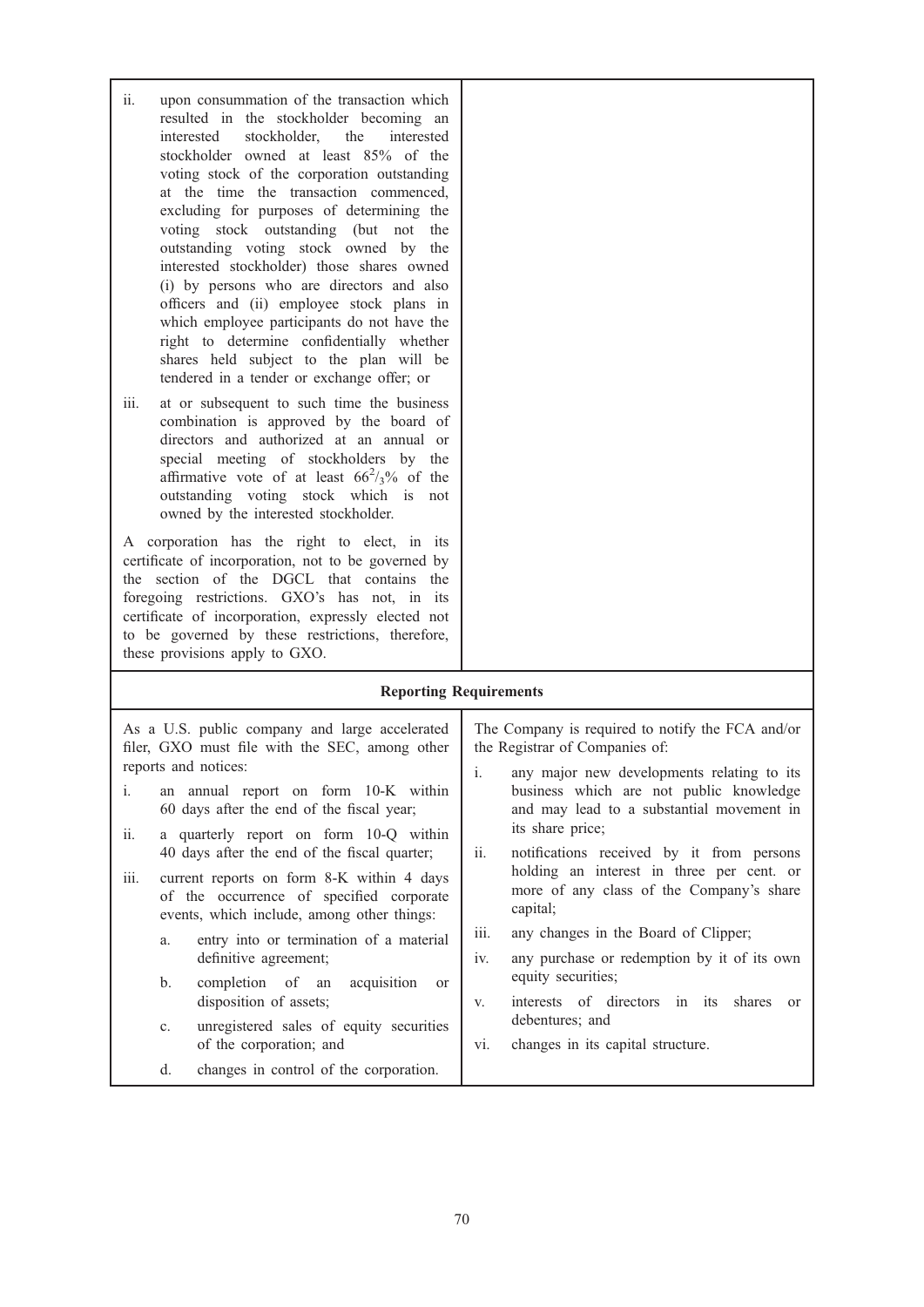# PART FIVE

# NOTES FOR MAKING ELECTIONS

#### Scheme Shareholders, including those in the Clipper Corporate Sponsored Nominee, wishing to make an election under the Mix and Match Facility

If you wish to receive the Default Option (690 pence in cash and 0.0359 of a New GXO Share for each Scheme Share that you hold at the Scheme Record Time) YOU DO NOT NEED TO RETURN the GREEN Form of Election, GREEN Form of Instruction or send an Electronic Election.

Scheme Shareholders wishing to make an election under the Mix and Match Facility (other than Restricted Shareholders) to elect, subject to certain limitations and conditions, to vary the proportions in which they receive New GXO Shares and cash in respect of their Scheme Shares, please follow the instructions below.

If you hold Scheme Shares in certificated form (that is, not in CREST) and you wish to make an election under the Mix and Match Facility:

- You must complete and sign the GREEN Form of Election in accordance with the instructions printed thereon and return it, either by post using the reply-paid envelope provided (if posted within the UK only) or by hand (during normal business hours only) to Equiniti, Corporate Actions, Aspect House, Spencer Road, Lancing, West Sussex BN99 6DA, so as to be received by no later than the Election Return Time or such later time (if any) to which the right to make an election may be extended. A reply-paid envelope, for use in the UK only, is enclosed for your convenience. The instructions printed on, or deemed incorporated in, the GREEN Form of Election will be deemed to form part of the terms of the Scheme.
- The Election Return Time will be announced by Clipper via a Regulatory Information Service as soon as reasonably practicable once the date of the Court Hearing has been established, with such announcement being made available on GXO's website (at https://www.gxo.com/information-regardingpossible-offer-for-clipper-logistics-plc/ and on Clipper's website (at https://www.clippergroup.co.uk/ possible-offer/).

#### If you hold Scheme Shares in the Clipper Corporate Sponsored Nominee and you wish to make an election under the Mix and Match Facility:

- You must complete the GREEN Form of Instruction as applicable in accordance with the instructions printed thereon and return it, either by post using the reply paid envelope provided (if posted within the UK only) or by hand (during normal business hours only) to Equiniti, Corporate Actions, Aspect House, Spencer Road, Lancing, West Sussex BN99 6DA, so as to be received by no later than the Nominee Deadline or such later time (if any) to which the right to make an election may be extended. A reply-paid envelope, for use in the UK only, is enclosed for your convenience. The instructions printed on, or deemed incorporated in, the Form of Instruction will be deemed to form part of the terms of the Scheme.
- The Election Return Time will be announced by Clipper via a Regulatory Information Service as soon as reasonably practicable once the date of the Court Hearing has been established, with such announcement being made available on GXO's website (at https://www.gxo.com/information-regardingpossible-offer-for-clipper-logistics-plc/ and on Clipper's website (at https://www.clippergroup.co.uk/ possible-offer/). The deadline for those in the Clipper Corporate Sponsored Nominee to return their completed GREEN Form of Instruction will be the Nominee Deadline.

# If you hold Scheme Shares in uncertificated form (i.e., in CREST) and you wish to make an election under the Mix and Match Facility:

You should NOT complete a GREEN Form of Election or a GREEN Form of Instruction BUT INSTEAD should take (or procure to be taken) the actions set out below to transfer the Scheme Shares in respect of which you wish to make an election to the relevant Equiniti escrow account, using a Transfer to Escrow instruction ("TTE Instruction") specifying Equiniti (in its capacity as a CREST participant under the ID 6RA07) as the escrow agent, so that the Electronic Election instruction settles no later than the Election Return Time or such later time (if any) to which the right to make an election under the Mix and Match Facility may be extended.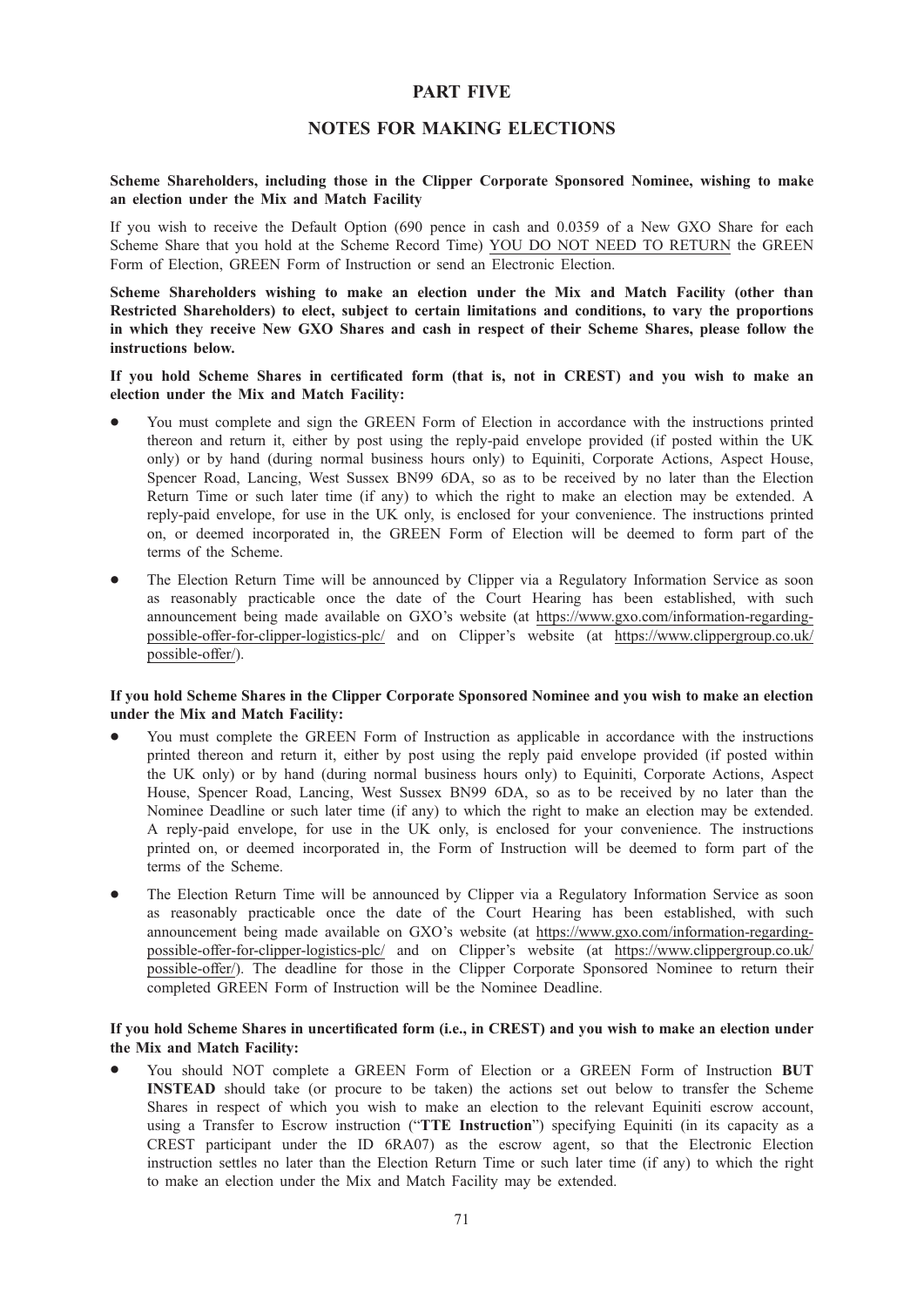Any changes to the Election Return Time (once announced) will be notified by Clipper in a further announcement via a Regulatory Information Service in due course, with such announcements being made available on GXO's website (at https://www.gxo.com/information-regarding-possible-offer-forclipper-logistics-plc/) and on Clipper's website (at https://www.clippergroup.co.uk/possible-offer/).

#### If you hold Scheme Shares in both certificated and uncertificated form and/or if you hold shares in two or more designated accounts and you wish to make an election under the Mix and Match Facility:

You must complete a GREEN Form of Election with respect to your certificated Scheme Shares and follow the instructions for completing an Electronic Election instruction with respect to your uncertificated Scheme Shares. Similarly, you should complete a separate GREEN Form of Election for Scheme Shares held in certificated form but under different designations. Similarly, you should complete a separate GREEN Form of Election for Scheme Shares held in the Clipper Corporate Sponsored Nominee.

## If you are a Restricted Shareholder or hold Scheme Shares on behalf of a Restricted Shareholder:

- \* Restricted Shareholders will not be sent a GREEN Form of Election or a GREEN Form of Instruction and will not be entitled to make an election under the Mix and Match Facility.
- If, notwithstanding the signature of a GREEN Form of Election, GREEN Form of Instruction or submission of a TTE instruction via CREST, GXO is advised or believes that the issue and/or delivery of New GXO Shares to a particular Scheme Shareholder would or may: (a) infringe the laws of the jurisdiction in which such Scheme Shareholder is a citizen, national or is resident; and/or (b) require GXO to comply with any governmental or other consent or any registration, filing or other formality with which GXO is unable to comply or compliance with which GXO regards as unduly onerous; and/or (c) result in a significant risk of civil, regulatory or criminal exposure, GXO may in such cases require Clipper to treat such Scheme Shareholder as a Restricted Shareholder for the purposes of the Scheme so that either:
	- such Scheme Shareholder is not sent a GREEN Form of Election or a GREEN Form of Instruction or is denied access to any platform required to effect an Electronic Election; or
	- in the case of such Scheme Shareholder who has sought to make an election under the Mix and Match Facility, such Scheme Shareholder is deemed not to have made a valid election under the Mix and Match Facility, with the result that such Scheme Shareholder shall instead receive the Default Option in accordance with the Scheme.

You should inform yourself about and should observe any applicable legal or regulatory requirements in the jurisdiction in which you or the Scheme Shareholder(s) on whose behalf you hold Scheme Shares are located. If you are in any doubt about your position, you should consult your professional adviser in the relevant territory. Participating in the Mix and Match Facility will not be available to Restricted Shareholders.

If you need further copies of the GREEN Form of Election or the GREEN Form of Instruction, please telephone Equiniti on the Shareholder Helpline on 0371-384-2917 from the UK or +44 371-384-2917 from outside the UK (calls are charged at the standard geographic rate and will vary by provider; calls from outside the UK will be charged at the applicable international rate). Lines are open from 8.30 a.m. to 5.30 p.m. Monday to Friday (except English and Welsh public holidays). Different charges may apply to calls from mobile telephones and calls may be recorded and randomly monitored for security and training purposes. Please note that Equiniti cannot provide advice on the merits of the Scheme or the Acquisition or making an election under the Mix and Match Facility or give financial, tax, investment or legal advice.

The validity (or invalidity) of elections under the Mix and Match Facility, as well as any rounding adjustments required in relation to the relevant number of New GXO Shares, shall be determined in the absolute discretion of Clipper and GXO.

## Further information on the making an election under the Mix and Match Facility

An election under the Mix and Match Facility will only be accepted under the Mix and Match Facility in respect of a whole number of Scheme Shares. Any election under the Mix and Match Facility which is made in respect of a number of Scheme Shares which is not a whole number shall be deemed to be made in respect of the nearest whole number of Scheme Shares when rounded down.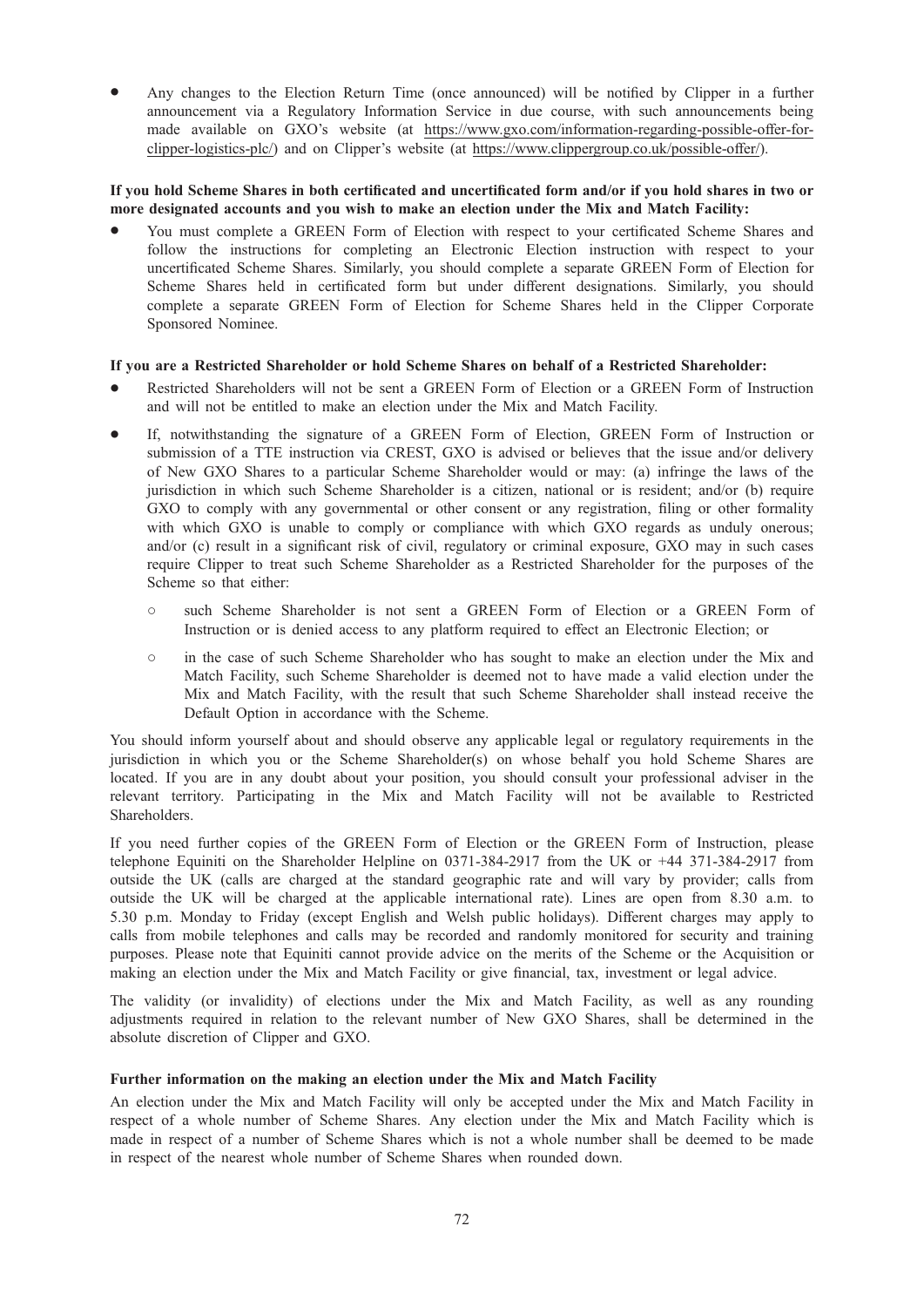Scheme Shareholders will not be permitted to make an election under the Mix and Match in respect of only part of their holding of Scheme Shares, so will be entitled only to receive either the Default Option (if no election is made) or the specific election so made under the Mix and Match Facility (if they elect to do so). If a Scheme Shareholder (i) does not make an election under the Mix and Match Facility or (ii) is resident in a Restricted Jurisdiction, they will receive the Default Option in respect of their entire holding of Scheme Shares.

For CREST nominees that operate pooled accounts, partial elections made under the Mix and Match Facility for "More Shares" and/or "More Cash" will be permitted as long as the aggregate election under the Mix and Match Facility represents the total number of Scheme Shares held by the party giving the instruction and not only part of that person's holding of Scheme Shares.

You should be aware that if you buy or sell Scheme Shares after having made an election under the Mix and Match Facility then the number of Scheme Shares to which your election under the Mix and Match Facility applies may be affected as set out below.

If a Scheme Shareholder holds Scheme Shares in certificated form, or within the Clipper Corporate Sponsored Nominee and has made a valid election in respect of his or her Scheme Shares, then:

- (a) the validity of the election under the Mix and Match Facility shall not be affected by any alteration in the number of Scheme Shares held by the Scheme Shareholder at any time prior to the Scheme Record Time; and
- (b) accordingly, the election under the Mix and Match Facility will apply in respect of all of the Scheme Shares which the Scheme Shareholder holds at the Scheme Record Time.

If a Scheme Shareholder holds Scheme Shares in uncertificated form (in CREST) and has made a valid election under the Mix and Match Facility in respect of their Scheme Shares then, any Scheme Shares held at the Scheme Record Time to which no election has been made will receive the Default Option in respect of such Scheme Shares.

#### Scheme Shares held in uncertificated form (that is, in CREST)

Shareholders (who are not Restricted Shareholders) who hold their Scheme Shares in uncertificated form and who wish to make an election under the Mix and Match Facility should make an Electronic Election as described below. As the date of the Court Hearing and the Effective Date is not yet known, Equiniti acting as the Receiving Agent will immediately following the announcement by Clipper of the anticipated completion timetable, co-ordinate with Euroclear UK & International Limited to set up the event and the related CREST escrow accounts in CREST to allow CREST participants to submit their elections.

If you are a CREST personal member, you should refer to your CREST sponsor before taking any action. Your CREST sponsor will be able to confirm details of your participant ID and the member account ID under which your Scheme Shares are held. In addition, only your CREST sponsor will be able to send a TTE Instruction to Euroclear in relation to your Scheme Shares.

If you require the Default Option under the Mix and Match facility to receive 690 pence in cash and 0.0359 New GXO Shares you are NOT required to make an election.

You should send (or, if you are a CREST personal member, procure that your CREST sponsor sends) an Electronic Election to Euroclear which must be properly authenticated in accordance with Euroclear's specifications and which must contain, in addition to the other information that is required for an Electronic Election to settle in CREST, the following details:

- (a) the number of Scheme Shares in respect of which you are making an Electronic Election (such Scheme Shares to be transferred to the relevant escrow account);
- (b) your member account ID;
- (c) your participant ID;
- (d) the participant ID of the escrow agent, Equiniti, in its capacity as a CREST Receiving Agent. This is "6RA07";
- (e) the relevant member account ID(s) of the escrow agent, Equiniti, in its capacity as a CREST Receiving Agent to make the relevant election under the Mix and Match Facility:
	- (i) to make a Cash Election, this is "CLPMJCSH";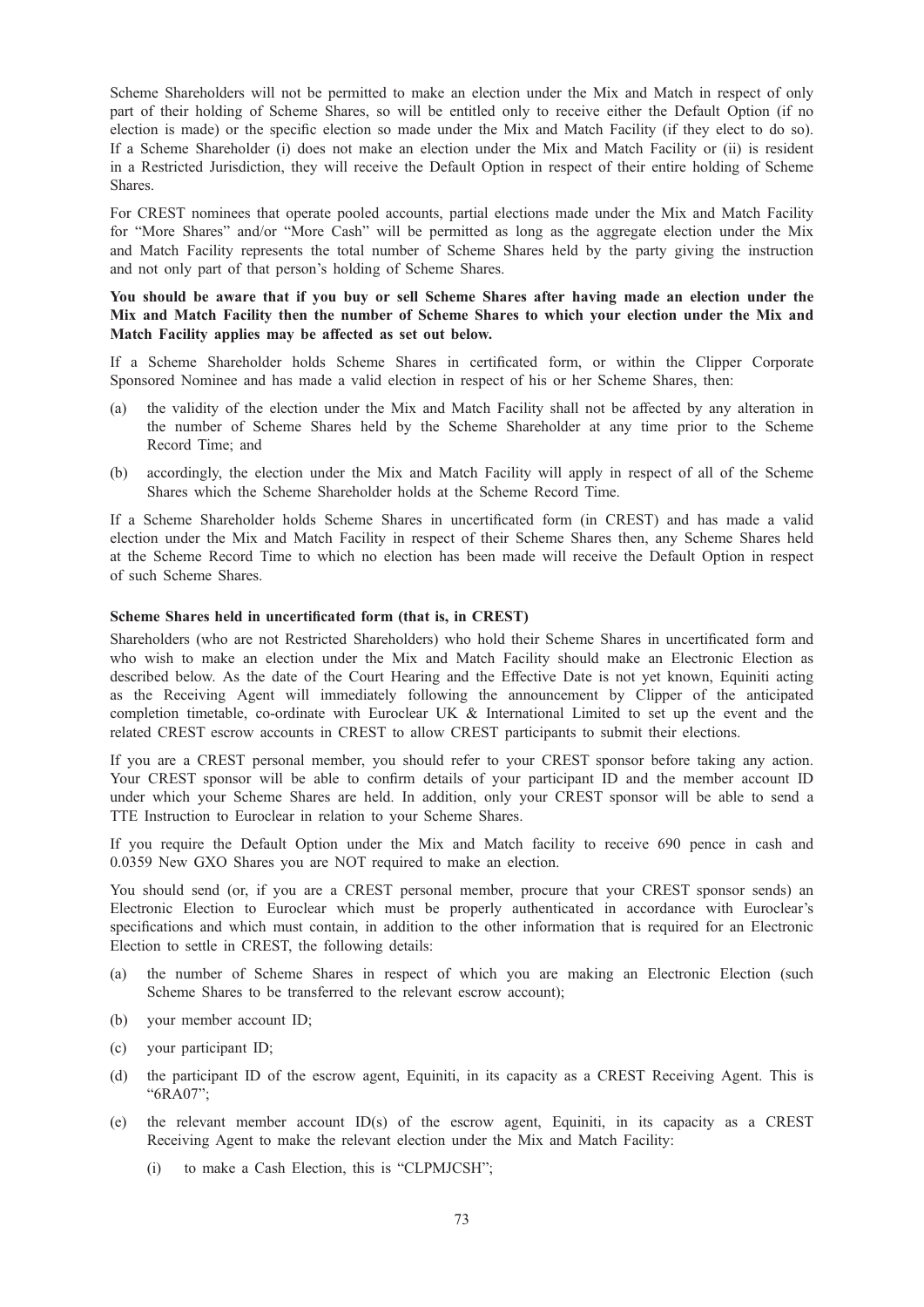- (ii) to make a Share Election, this is "CLPMJSTK"; and
- (iii) to transfer shares held on behalf of certain Overseas Shareholders, this is RESTRICT
- (f) the ISIN of the relevant Scheme Shares (this is "GB00BMMV6B79");
- (g) the intended settlement date (this should be as soon as possible and in any event by no later than the Election Return Time);
- (h) the corporate action number for the transaction, which is allocated by Euroclear and can be found by viewing the relevant corporate action details on screen in CREST;
- (i) CREST standard delivery instructions priority of 80; and
- (j) a contact name and telephone number (inserted in the shared note field of the Electronic Election).

After making an Electronic Election, you will not be able to access the Scheme Shares concerned in CREST for any transaction or for charging purposes. If the Scheme is implemented in accordance with its terms, the escrow agent will arrange for the cancellation of the Scheme Shares. You are recommended to refer to the CREST Manual published by Euroclear for further information on the CREST procedure outlined above. An Electronic Election is revocable. Please refer to the CREST Manual for information about how to withdraw an Electronic Election.

If you have sent an Electronic Election to the RESTRICT member account as described above, a valid ESA instruction (a "Restricted ESA Instruction") will also need to be sent. Such purported Mix and Match Election will not be treated as valid unless both the Electronic Election and the Restricted ESA Instruction settle in CREST and GXO and Clipper decide, in their absolute discretion, that such purported Mix and Match Election should be accepted. If GXO and Clipper so decide, the Receiving Agent will accept the purported Mix and Match Election on the terms of this document by transmitting in CREST a receiving agent accept ("AEAN") message. Otherwise, the Receiving Agent will reject the purported Mix and Match Election by transmitting in CREST a receiving agent reject ("AEAD") message. Each Restricted ESA Instruction must, in order for it to be valid and settle, include the following details:

- (a) the corporate action ISIN number of the Scheme Shares. This is " GB00BMMV6B79";
- (b) the number of Scheme Shares in uncertificated form relevant to that Restricted ESA instruction;
- (v) your participant ID;
- (d) your member account ID;
- (e) the participant ID of the escrow agent, Equiniti, in its capacity as CREST Receiving Agent. This is "6RA07";
- (f) the member account ID of the escrow agent, Equiniti, in its capacity as CREST Receiving Agent set out in the Restricted Escrow Transfer. This is RESTRICT;
- (g) the relevant member account ID(s) of the escrow agent, Equiniti, in its capacity as a CREST Receiving Agent:
	- (i) to make a Cash Election this is, "CLPMJCSH";
	- (ii) to make a Share Election this is, "CLPMJSTK";
- (h) the CREST transaction ID of the Electronic Election message sent to the restrict member account to which the Restricted ESA Instruction relates;
- (i) the intended settlement date ((this should be as soon as possible and in any event by no later than the Election Return Time);
- (j) the corporate action number for the transaction;
- (k) input with a standard delivery instruction priority of 80; and
- (l) a contact name and telephone number (inserted in the shared note field of the Electronic Election).

You should note that Euroclear does not make available special procedures in CREST for any particular corporate action. Normal system timings and limitations will therefore apply in connection with an Electronic Election and its settlement. You should therefore ensure that all necessary action is taken by you (or by your CREST sponsor) to enable an Electronic Election relating to your Scheme Shares to settle prior to the Election Return Time (or such later time (if any) to which the right to make a Mix and Match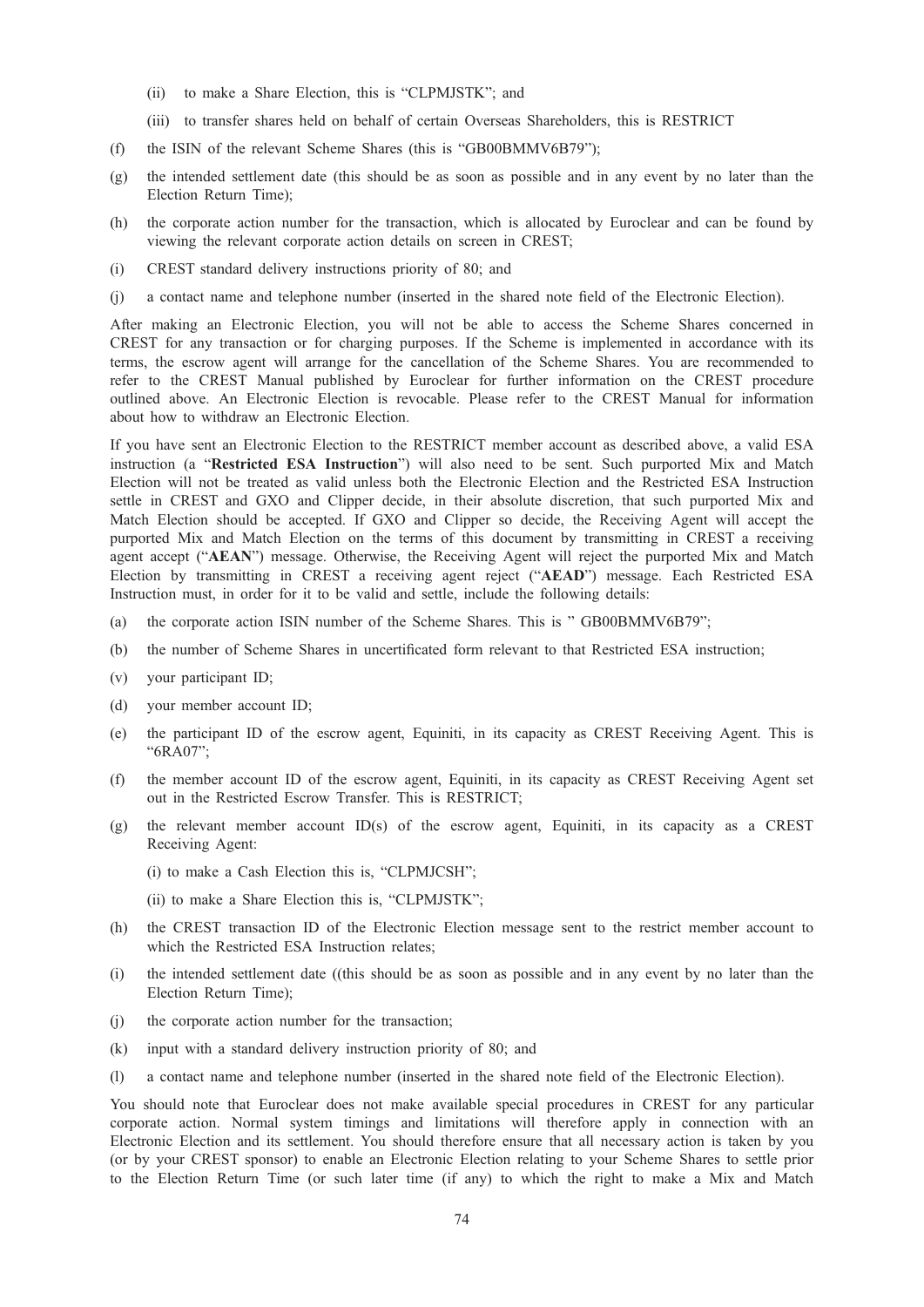Election may be extended). In this connection, you are referred in particular to those sections of the CREST Manual concerning practical limitations of the CREST system and timings.

### **Withdrawals**

If you have made an election under the Mix and Match Facility and subsequently wish to withdraw or amend that elections, please contact Equiniti in writing by no later than the Election Withdrawal Deadline, which will be announced in due course. Please clearly specify whether you would like to withdraw or amend the election that you have made and ensure that your request contains an original signature. Any written requests of this nature should be sent to Equiniti, Corporate Actions, Aspect House, Spencer Road, Lancing, West Sussex BN99 6DA. If your election was made through an Electronic Election instruction, please contact Equiniti as soon as possible to arrange electronic withdrawal or amendment.

It is at Equiniti's absolute discretion to require the submission of a new GREEN Form of Election or GREEN Form of Instruction if an amendment is requested. If your election under the Mix and Match Facility was made through an Electronic Election, you may withdraw your election through CREST by sending (or, if you are a CREST sponsored member, procuring that your CREST sponsor sends) an ESA instruction to settle in CREST by no later than the Election Withdrawal Deadline. Each ESA instruction must, in order for it to be valid and to settle, include the following details:

- (a) the number of Scheme Shares to be withdrawn, together with their ISIN number, which is "GB00BMMV6B79";
- (b) your member account ID;
- (c) your participant ID;
- (d) the participant ID of the escrow agent, Equiniti, in its capacity as a CREST Receiving Agent. This is "6RA07";
- (e) the relevant member account ID(s) of the escrow agent, Equiniti, in its capacity as a CREST Receiving Agent included in the relevant Mix and Match Election, (this is either CLPMJCSH if a Cash Election was made or CLPMJSTK if a Share Election was made);
- (f) the CREST transaction ID of the election under the Mix and Match Facility to be withdrawn;
- (g) the intended settlement date for the withdrawal;
- (h) the corporate action number for the transaction this is allocated by Euroclear and can be found by viewing the relevant corporate action details on screen in CREST;
- (i) CREST standard delivery instructions priority of 80; and
- (j) a contact name and telephone number (inserted in the shared note field of the Electronic Election).

Any such withdrawal will be conditional upon Equiniti verifying that the withdrawal request has been validly made. Accordingly, Equiniti will on behalf of Clipper and GXO reject or accept the withdrawal or amendment by transmitting in CREST a receiving agent reject ("AEAD") or receiving agent accept ("AEAN") message.

#### Late or incomplete election under the Mix and Match Facility

If any GREEN Form of Election, GREEN Form of Instruction or Electronic Election in respect of an election under the Mix and Match Facility is either received after the Election Return Time (or such later time or date (if any) as may be announced by GXO or Clipper through a Regulatory Information Service), or is received before such time and date but is not valid or complete in all respects at such time and date, such election under the Mix and Match Facility shall, for all purposes, be void, and thus the Scheme Shareholder will receive the cash consideration under the Default Option (unless Clipper and GXO, in their absolute discretion, elect to treat as valid, in whole or in part, any such election under the Mix and Match Facility).

### General

The validity (or invalidity) of elections under the Mix and Match Facility, as well as any rounding adjustments required in relation to the relevant number of New GXO Shares, shall be determined in the absolute discretion of Clipper and GXO.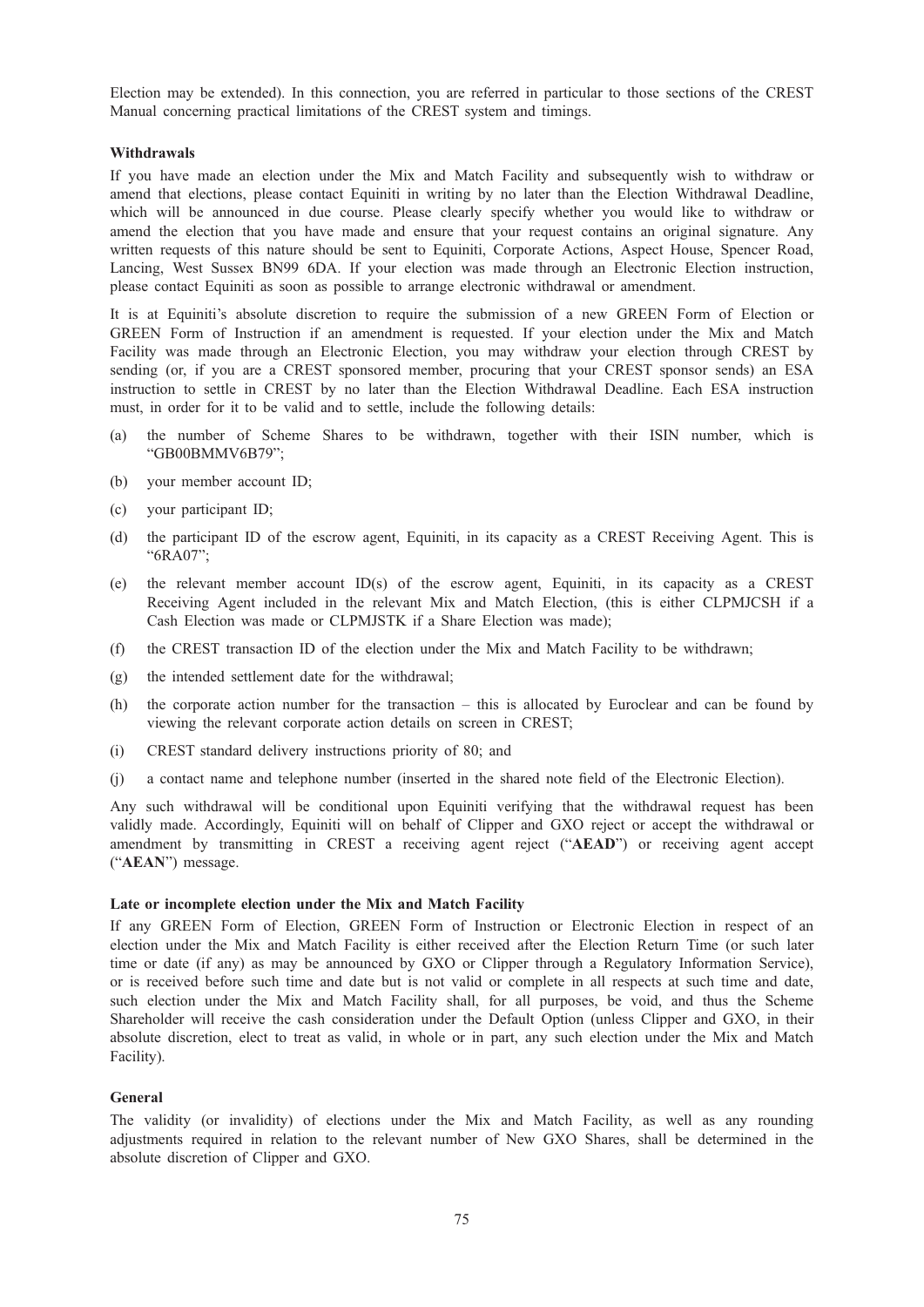Without prejudice to any other provision of this section or the GREEN Form of Election, GREEN Form of Instruction or otherwise, Clipper, GXO and Equiniti Financial Services Limited in respect of the Clipper Corporate Sponsored Nominee reserve the right (subject to the terms of the Acquisition and the provisions of the Code) to treat as valid in whole or in part any election under the Mix and Match Facility which is not entirely in order.

No acknowledgements of receipt of any GREEN Form of Election, GREEN Form of Instruction, Electronic Election or other documents will be given. All communications, notices, other documents and remittances to be delivered by, to, from or on behalf of holders of Scheme Shares (or their designated agent(s)) or as otherwise directed will be delivered by or to or sent to or from such holders of Scheme Shares (or their designated agent(s)) entirely at their own risk.

Clipper and GXO and their respective agents reserve the right to notify any matter to all or any Scheme Shareholders with registered addresses outside the UK or to the nominees, trustees or custodians for such Scheme Shareholders by announcement in the UK or paid advertisement in any daily newspaper published and circulated in the UK or any part thereof, in which case, such notice shall be deemed to have been sufficiently given notwithstanding any failure by any such Scheme Shareholders to receive or see such notice. All references in this document to notice in writing, or the provision of information in writing, by or on behalf of Clipper and GXO and their respective agents shall be construed accordingly. No such document shall be sent to an address outside the UK where it would or might infringe the laws of that jurisdiction or would or might require Clipper and GXO to obtain any governmental or other consent or to effect any registration, filing or other formality with which, in the opinion of Clipper or GXO, it would be unable to comply or which it regards as unduly onerous.

The GREEN Form of Election, GREEN Form of Instruction and all elections under the Mix and Match Facility, all action taken or made or deemed to be taken or made pursuant to any of these terms shall be governed by and interpreted in accordance with English law.

Execution of a GREEN Form of Election, GREEN Form of Instruction or the submission of an Electronic Election by or on behalf of a Scheme Shareholder will constitute his or her agreement that the courts of England and Wales are (subject to the paragraph below) to have non-exclusive jurisdiction to settle any dispute which may arise in connection with the creation, validity, effect, interpretation or performance of a GREEN Form of Election, GREEN Form of Instruction or the submission of an Electronic Election, and for such purposes that he or she irrevocably submits to the jurisdiction of the English courts.

Execution of a GREEN Form of Election, GREEN Form of Instruction or the submission of an Electronic Election by or on behalf of a Scheme Shareholder will constitute his agreement that the agreement in the paragraph above is included for the benefit of Clipper and GXO and their respective agents and accordingly, notwithstanding the agreement in the paragraph above, each of Clipper and GXO and their respective agents shall retain the right to, and may in their absolute discretion, bring proceedings in the courts of any other country which may have jurisdiction and that the electing Scheme Shareholder irrevocably submits to the jurisdiction of the courts of any such country.

If the Scheme is not implemented in accordance with its terms, any election made under the Mix and Match Facility shall cease to be valid.

None of Clipper, GXO, Equiniti Financial Services Limited, the Transfer Agent, Computershare or any of their respective advisers or any person acting on behalf of any one of them shall have any liability to any person for any loss or alleged loss arising from any decision as to the treatment of elections under the Mix and Match Facility under the Scheme on any of the bases set out in this section or otherwise in connection therewith.

### Unsettled trades

As at the close of trading on the last day of dealings in Clipper Shares prior to the Effective Date there may be unsettled, open trades for the sale and purchase of Clipper Shares within CREST. The Clipper Shares that are the subject of such unsettled trades will be treated under the Scheme in the same way as any other Clipper Share registered in the name of the relevant seller under that trade. Consequently, those Clipper Shares will be reclassified and transferred under the Scheme and the seller will receive the appropriate cash consideration and New GXO Shares or GXO DIs representing New GXO Shares in accordance with the terms of the Acquisition and any valid election under the Mix and Match Facility made by the seller.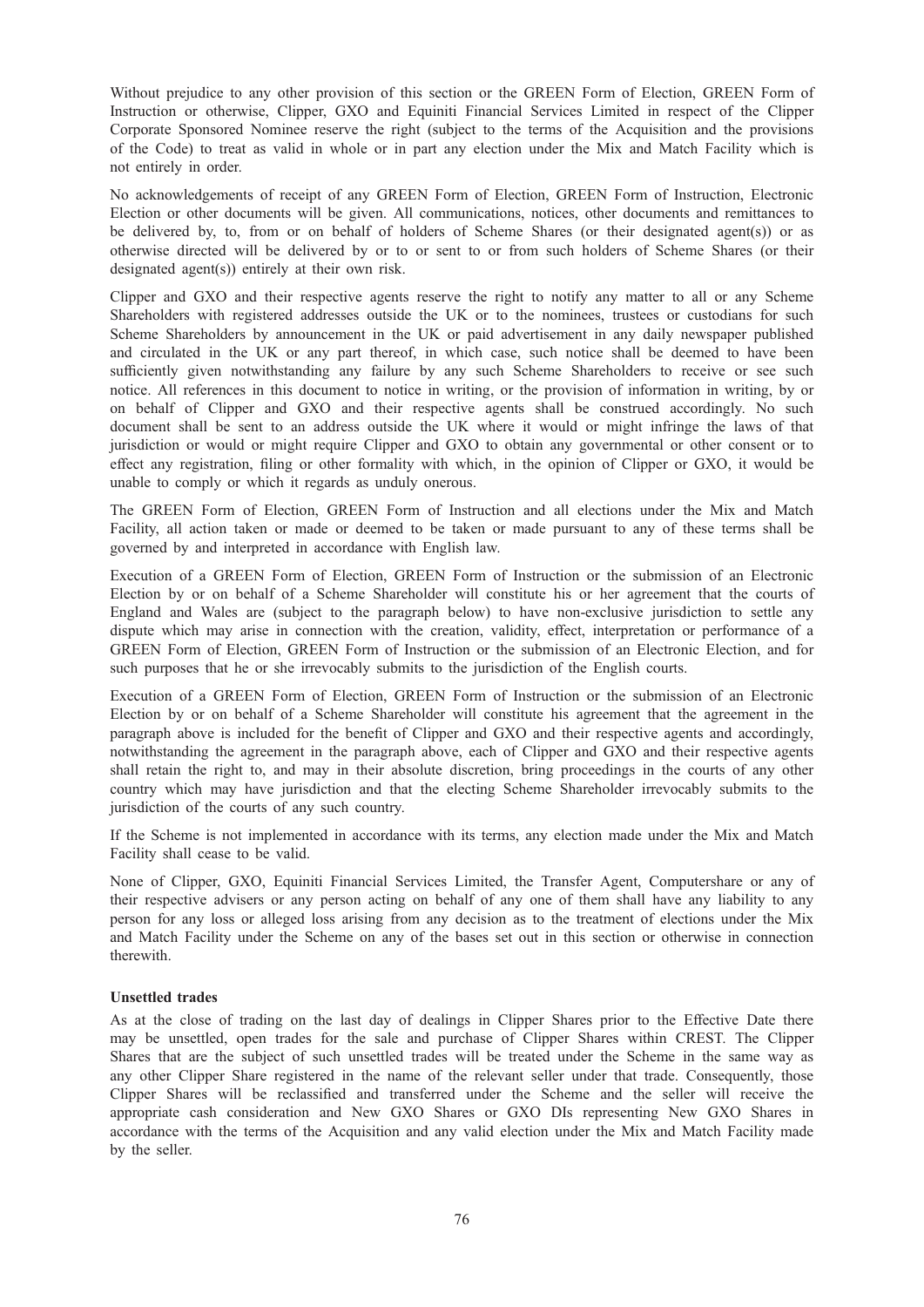However, CREST will automatically require the seller to settle that unsettled trade in GXO DIs at the same exchange ratio provided by the terms of the Acquisition. Consequently, a seller within CREST will need to ensure that it holds or acquires the appropriate number of GXO DIs necessary to satisfy that trade at the relevant time. This position will be confirmed in due course by way of a CREST bulletin to all CREST participants.

### Shareholder Helpline

If you have any questions relating to this document or the completion and return of the Forms of Proxy, the GREEN Form of Election or the GREEN Form of Instruction, please call Equiniti on the Shareholder Helpline on 0371-384-2917 from the UK or +44 371-384-2917 from outside the UK (calls are charged at the standard geographic rate and will vary by provider; calls from outside the UK will be charged at the applicable international rate). Lines are open from 8.30 a.m. to 5.30 p.m. (London time) Monday to Friday (except English and Welsh public holidays). Different charges may apply to calls from mobile telephones and calls may be recorded and randomly monitored for security and training purposes.

Please note that Equiniti cannot provide advice on the merits of the Scheme or the Acquisition or making an election under the Mix and Match Facility or give financial, tax, investment or legal advice.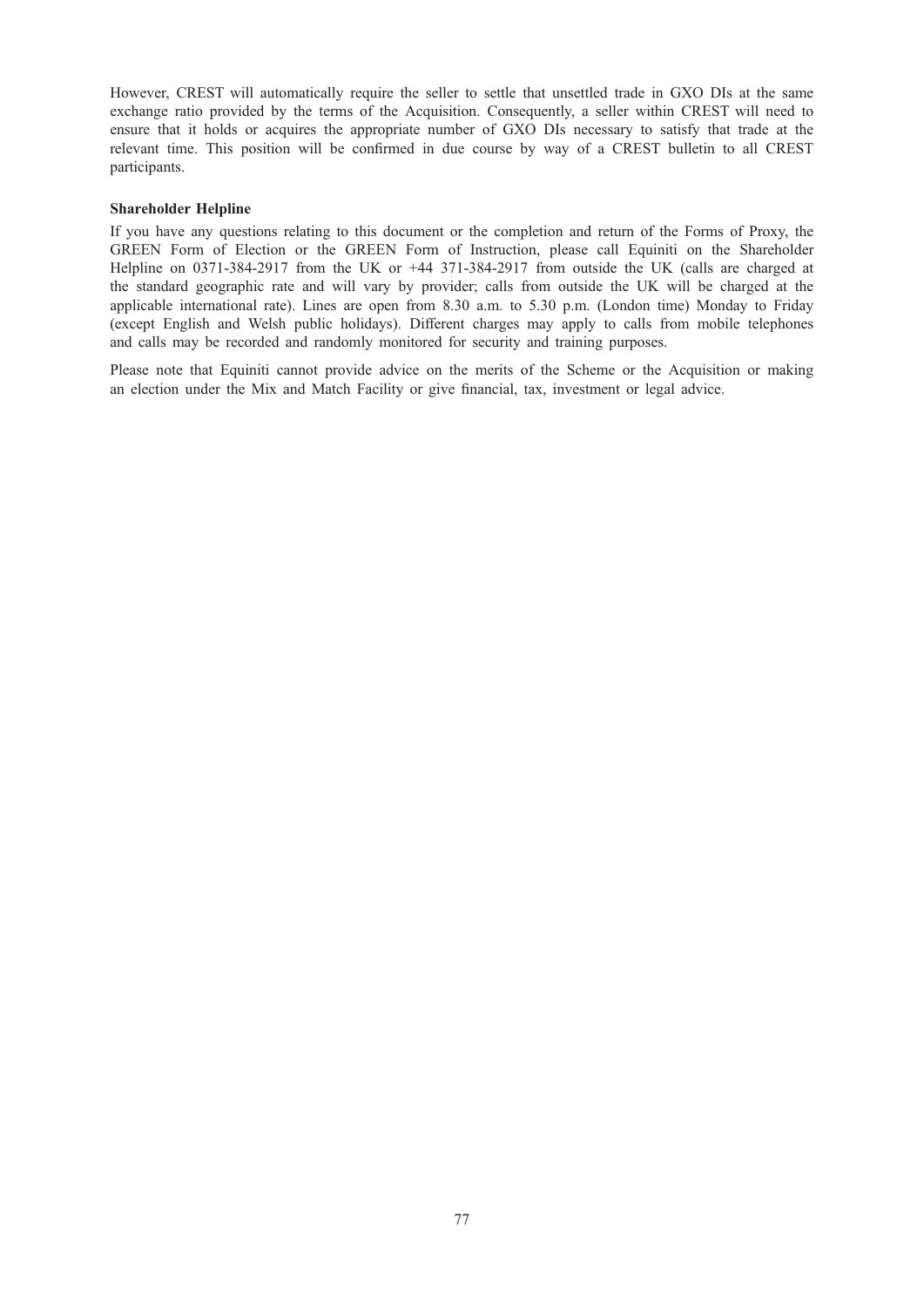# PART SIX

# THE SCHEME OF ARRANGEMENT

# IN THE HIGH COURT OF JUSTICE BUSINESS AND PROPERTY COURTS OF ENGLAND AND WALES COMPANIES COURT (ChD)

CR-2022-000471

# IN THE MATTER OF CLIPPER LOGISTICS PLC

and

# IN THE MATTER OF THE COMPANIES ACT 2006

SCHEME OF ARRANGEMENT (under Part 26 of the Companies Act 2006)

between

### CLIPPER LOGISTICS PLC

### AND

# THE HOLDERS OF THE SCHEME SHARES (as defined below)

### PRELIMINARY

(a.) In this Scheme, unless inconsistent with the subject or context, the following expressions bear the following meanings:

| "Acquisition"                                   | the proposed recommended acquisition by GXO (and/or its nominee(s))<br>of the entire issued and to be issued ordinary share capital of Clipper, to<br>be implemented by means of this Scheme as described in the Scheme<br>Document (and, where the context admits, any subsequent revision,<br>variation, extension or renewal of the Scheme) (or, should GXO so<br>elect, by a Takeover Offer under certain circumstances described in the<br>Scheme Document); |
|-------------------------------------------------|-------------------------------------------------------------------------------------------------------------------------------------------------------------------------------------------------------------------------------------------------------------------------------------------------------------------------------------------------------------------------------------------------------------------------------------------------------------------|
| "business day"                                  | any day (other than a Saturday, Sunday or public or bank holiday) on<br>which clearing banks in London and New York are generally open for<br>normal business;                                                                                                                                                                                                                                                                                                    |
| "certificated" or "in<br>certificated form"     | in relation to a Scheme Share, one which is not in uncertificated form<br>(that is, not in CREST);                                                                                                                                                                                                                                                                                                                                                                |
| "Clipper" or the "Company"                      | Clipper Logistics plc, a public company incorporated in England and<br>Wales with registered number 03042024;                                                                                                                                                                                                                                                                                                                                                     |
| "Clipper Corporate<br><b>Sponsored Nominee"</b> | the corporate sponsored nominee provided for Clipper Shareholders by<br>Equiniti Financial Services Limited;                                                                                                                                                                                                                                                                                                                                                      |
| "Clipper Shareholders"                          | the holders of Clipper Shares from time to time;                                                                                                                                                                                                                                                                                                                                                                                                                  |
| "Clipper Shares"                                | the ordinary shares of nominal value £0.0005 each in the capital of<br>Clipper;                                                                                                                                                                                                                                                                                                                                                                                   |
| "Clipper's Registrar"                           | Equiniti Limited;                                                                                                                                                                                                                                                                                                                                                                                                                                                 |
| "Code"                                          | the City Code on Takeovers and Acquisitions;                                                                                                                                                                                                                                                                                                                                                                                                                      |
| "Companies Act"                                 | the Companies Act 2006, as amended;                                                                                                                                                                                                                                                                                                                                                                                                                               |
| "Computershare" or "DI<br>Depositary"           | Computershare Investor Services PLC;                                                                                                                                                                                                                                                                                                                                                                                                                              |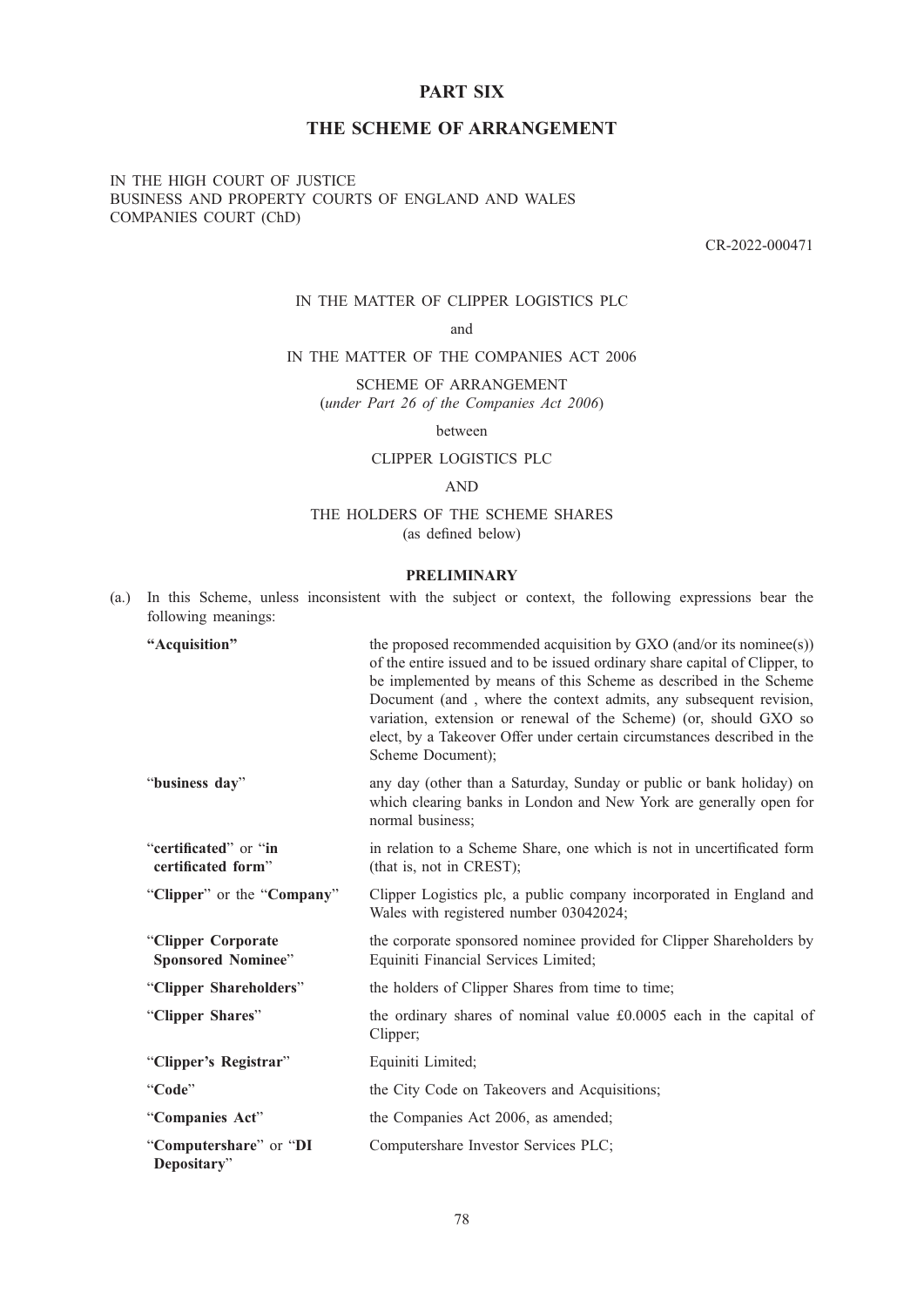| "Conditions"                                            | the conditions to the implementation of the Acquisition, as set out in<br>Part Three (Conditions to the Implementation of the Scheme and to the<br>Acquisition) of the Scheme Document;                                                                                                                                                            |  |  |  |  |  |
|---------------------------------------------------------|----------------------------------------------------------------------------------------------------------------------------------------------------------------------------------------------------------------------------------------------------------------------------------------------------------------------------------------------------|--|--|--|--|--|
| "Court"                                                 | the High Court of Justice in England and Wales;                                                                                                                                                                                                                                                                                                    |  |  |  |  |  |
| "Court Hearing"                                         | the hearing of the Court at which the Court Order will be sought by<br>Clipper;                                                                                                                                                                                                                                                                    |  |  |  |  |  |
| "Court Meeting"                                         | the meeting of Scheme Shareholders (and any adjournment of such<br>meeting) convened pursuant to an order of the Court pursuant to section<br>896 of the Companies Act for the purpose of considering and, if thought<br>fit, approving (with or without modification) this Scheme;                                                                |  |  |  |  |  |
| "Court Order"                                           | the order of the Court sanctioning this Scheme under section 899 of the<br>Companies Act;                                                                                                                                                                                                                                                          |  |  |  |  |  |
| "CREST"                                                 | the system for the paperless settlement of trades in securities and the<br>holding of uncertificated securities operated by Euroclear in accordance<br>with the relevant system (as defined in the Regulations) of which<br>Euroclear is the Operator (as defined in the Regulations);                                                             |  |  |  |  |  |
| "CTCNA"                                                 | Computershare Trust Company N.A., a federally chartered trust<br>company having its principal office and place of business at 250<br>Royall Street, Canton, Massachusetts, as custodian for Computershare<br>in connection with the GXO DIs;                                                                                                       |  |  |  |  |  |
| "Default Option"                                        | an option pursuant to which Clipper Shareholders may elect to receive<br>for each Clipper Share held: 690 pence in cash and 0.0359 of a New<br>GXO Share;                                                                                                                                                                                          |  |  |  |  |  |
| "DRS" or the "Direct"<br><b>Registration System"</b>    | a system that allows electronic direct registration of securities in an<br>investor's name on the books for the transfer agent or issuer, and allows<br>shares to be transferred between a transfer agent and broker<br>electronically;                                                                                                            |  |  |  |  |  |
| "DTC"                                                   | The Depository Trust Company, a wholly owned subsidiary of The<br>Depository Trust and Clearing Corporation;                                                                                                                                                                                                                                       |  |  |  |  |  |
| "Effective"                                             | this Scheme, having become effective pursuant to its terms, upon the<br>delivery of the Court Order to the Registrar of Companies;                                                                                                                                                                                                                 |  |  |  |  |  |
| "Effective Date"                                        | the date on which this Scheme becomes Effective in accordance with its<br>terms;                                                                                                                                                                                                                                                                   |  |  |  |  |  |
| "Election Return Time"                                  | the later of:                                                                                                                                                                                                                                                                                                                                      |  |  |  |  |  |
|                                                         | 1.00 p.m. on the date that is seven calendar days before the Court<br>(a)<br>Hearing; and                                                                                                                                                                                                                                                          |  |  |  |  |  |
|                                                         | such other date and time as GXO and Clipper may agree (and<br>(b)<br>announce via a Regulatory Information Service);                                                                                                                                                                                                                               |  |  |  |  |  |
| "Election Withdrawal                                    | the later of:                                                                                                                                                                                                                                                                                                                                      |  |  |  |  |  |
| Deadline"                                               | the Election Return Time; or<br>(a)                                                                                                                                                                                                                                                                                                                |  |  |  |  |  |
|                                                         | (b)<br>such other time and date as GXO and Clipper may agree;                                                                                                                                                                                                                                                                                      |  |  |  |  |  |
| "Electronic Election"                                   | a Transfer to Escrow instruction made in respect of an election made<br>under the Mix and Match Facility by a Scheme Shareholder who holds<br>Scheme Shares in uncertificated form immediately prior to the Election<br>Return Time in accordance with the procedure detailed in Part Five<br>(Notes for Making Elections) of the Scheme Document; |  |  |  |  |  |
| "Equiniti Financial Service<br>Limited or the "Nominee" | the regulated entity providing nominee services to Clipper in relation to<br>the Clipper Corporate Sponsored Nominee, registered address Equiniti<br>Limited,<br>Aspect<br>House,<br>Spencer<br>Road,<br>Lancing,<br>West                                                                                                                          |  |  |  |  |  |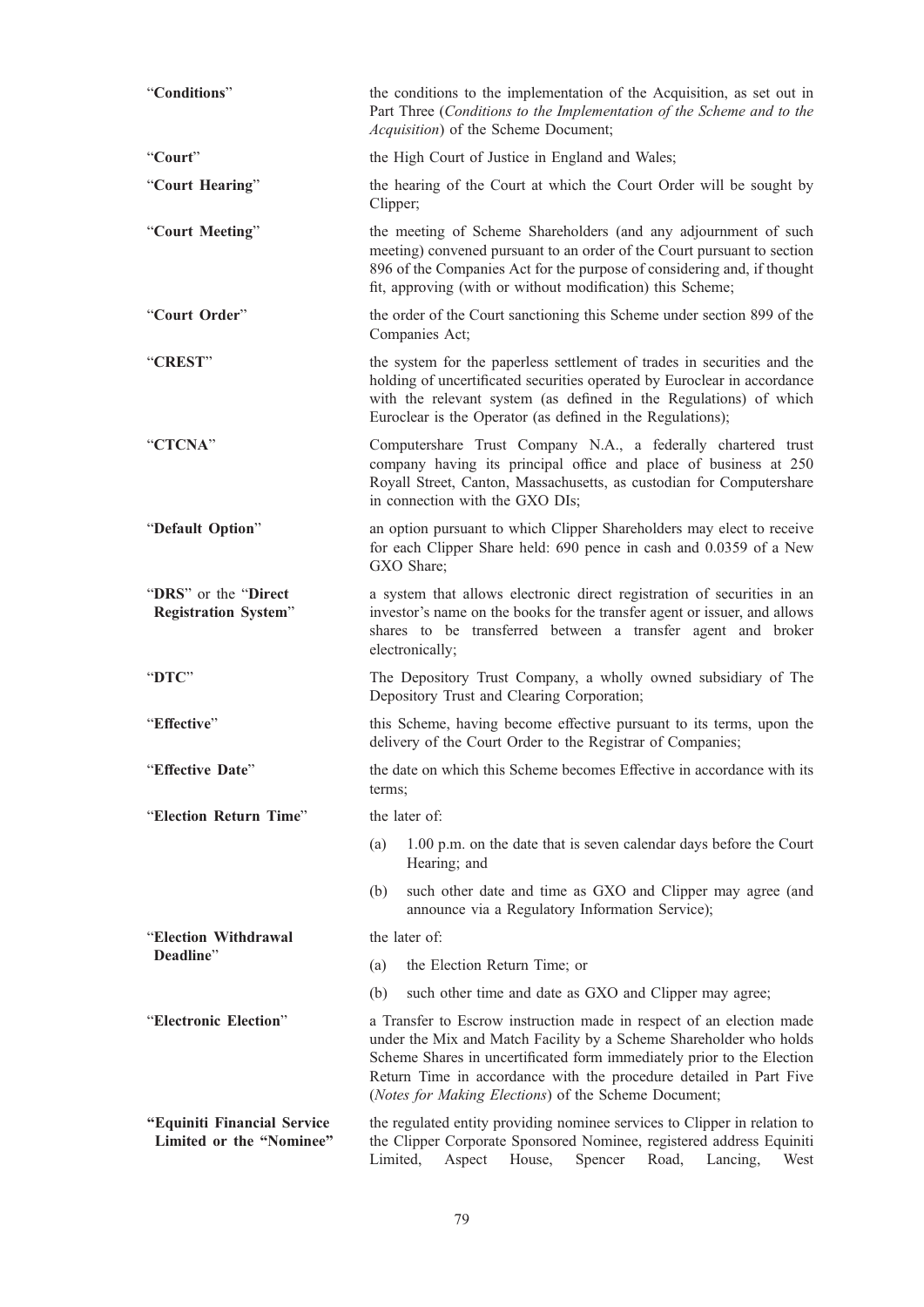|                                     | Sussex BN99 6DA, United Kingdom. Authorised and regulated by the<br>Financial Conduct Authority;                                                                                                                                                                                                                                                         |  |  |  |
|-------------------------------------|----------------------------------------------------------------------------------------------------------------------------------------------------------------------------------------------------------------------------------------------------------------------------------------------------------------------------------------------------------|--|--|--|
| "Euroclear"                         | Euroclear UK & International Limited;                                                                                                                                                                                                                                                                                                                    |  |  |  |
| "Excluded Shares"                   | any Clipper Shares beneficially owned by GXO or any other<br>(a)<br>member of the GXO Group;                                                                                                                                                                                                                                                             |  |  |  |
|                                     | any Clipper Shares held in treasury by the Company; and<br>(b)                                                                                                                                                                                                                                                                                           |  |  |  |
|                                     | any other Clipper Shares which GXO and Clipper agree will not<br>(c)<br>be subject to this Scheme;                                                                                                                                                                                                                                                       |  |  |  |
| "GREEN Form of Election"            | the form by which Scheme Shareholders (other than Scheme<br>Shareholders resident in a Restricted Jurisdiction) make an election<br>under the Mix and Match Facility;                                                                                                                                                                                    |  |  |  |
| "GREEN Form of<br>Instruction"      | the form by which Scheme Shareholders in the Clipper Corporate<br>Sponsored Nominee (other than Scheme Shareholders resident in a<br>Restricted Jurisdiction) make an election under the Mix and Match<br>Facility;                                                                                                                                      |  |  |  |
| "GXO"                               | GXO Logistics, Inc., a corporation incorporated in the state of<br>Delaware;                                                                                                                                                                                                                                                                             |  |  |  |
| "GXO CSN Facility"                  | the nominee service provided by Computershare for (i) eligible Scheme<br>Shareholders holding Scheme Shares in certificated form, and (ii)<br>eligible Clipper CSN Participants, in both cases with a registered<br>address in a GXO CSN Permitted Jurisdiction to receive and hold GXO<br>DIs operated under the GXO CSN Facility terms and conditions; |  |  |  |
| "GXO CSN Permitted<br>Jurisdiction" | Argentina, Botswana, Brazil, Chile, Gibraltar, Guernsey, Guinea, Hong<br>Kong, Indonesia, Isle of Man, Jersey, Mexico, Namibia, Paraguay, Peru,<br>South Africa, South Korea, Switzerland, Taiwan or the UK;                                                                                                                                             |  |  |  |
| "GXO DI"                            | a dematerialised depositary interest representing New GXO Shares<br>issued by Computershare whereby Computershare will hold New<br>GXO Shares, represented by book-entry interests in the DTC system,<br>via CTCNA as its custodian, on trust for the CREST member to whom it<br>has issued a depositary interest;                                       |  |  |  |
| "GXO Group"                         | GXO and its subsidiary undertakings from time to time (and, where the<br>context so requires or admits, each of them) which shall, for the<br>avoidance of doubt, include the Clipper Group following completion of<br>the Acquisition;                                                                                                                  |  |  |  |
| "GXO Shares"                        | GXO shares of common stock with a par value of USD 0.01 per share in<br>the capital of GXO;                                                                                                                                                                                                                                                              |  |  |  |
| "holder"                            | a registered holder and includes any person(s) entitled by transmission;                                                                                                                                                                                                                                                                                 |  |  |  |
| "Latest Practicable Date"           | 15 March 2022, being the latest practicable date prior to the publication<br>of this document;                                                                                                                                                                                                                                                           |  |  |  |
| "Mix and Match Election"            | any election (either by way of completing a GREEN Form of Election, a<br>GREEN Form of Instruction or by submitting an Electronic Election) by<br>Scheme Shareholders under the Mix and Match Facility;                                                                                                                                                  |  |  |  |
| "Mix and Match Facility"            | the facility provided for in clause 4 under which Scheme Shareholders<br>will be entitled to elect to vary the proportions in which they receive<br>New GXO Shares and in which they receive cash in respect of their<br>holdings of Scheme Shares;                                                                                                      |  |  |  |
| "New GXO Shares"                    | the new GXO shares of common stock with a par value of USD 0.01 per<br>share in the capital of GXO proposed to be issued to Clipper<br>Shareholders in connection with the Acquisition;                                                                                                                                                                  |  |  |  |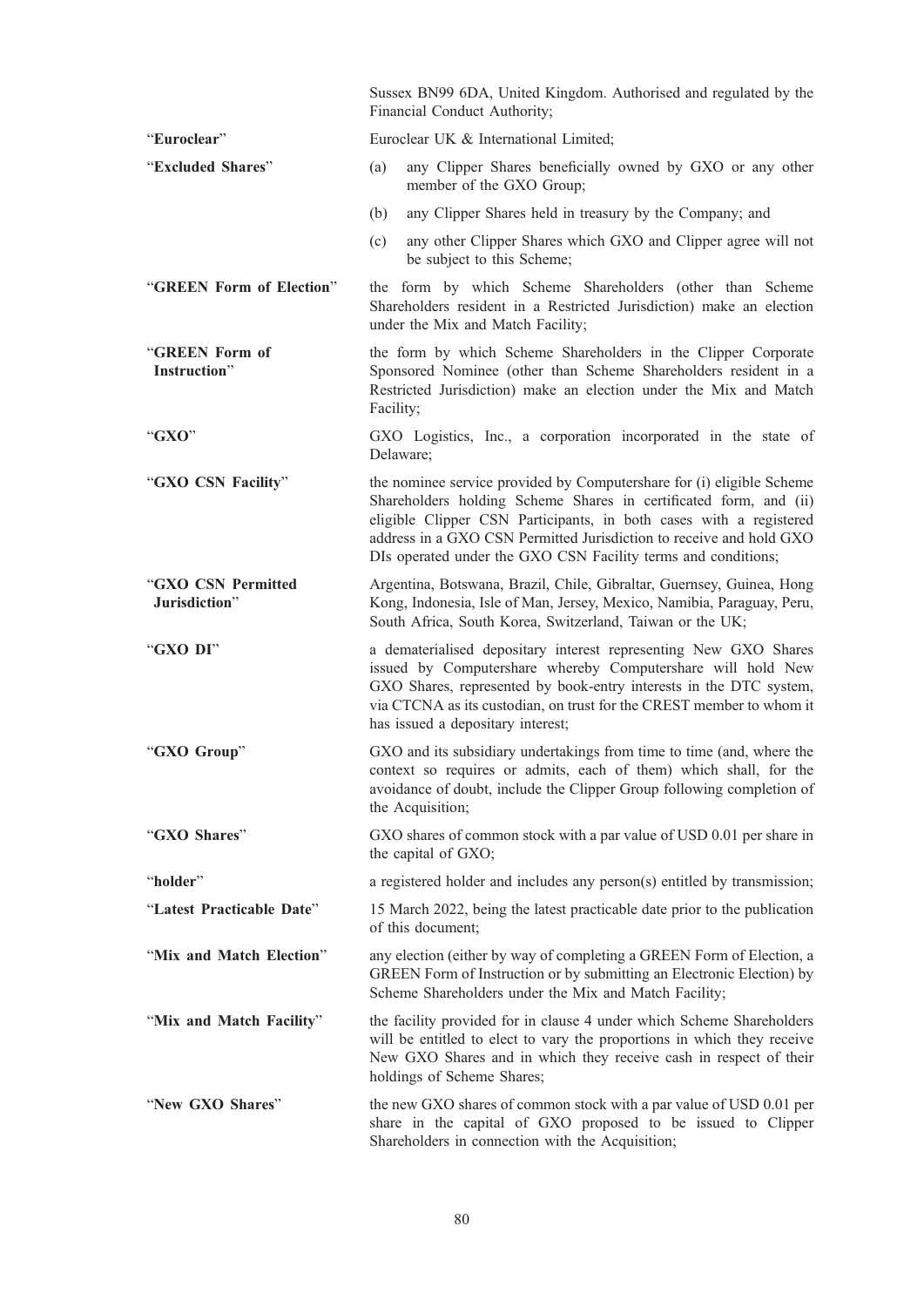| "Nominee Deadline"                  | the deadline for the Clipper Corporate Sponsored Nominee to receive a<br>valid GREEN Form of Instruction, being two business days before the<br>Election Return Time;                                                                                                                                                                                                                                                                                                                                                                                                        |  |  |
|-------------------------------------|------------------------------------------------------------------------------------------------------------------------------------------------------------------------------------------------------------------------------------------------------------------------------------------------------------------------------------------------------------------------------------------------------------------------------------------------------------------------------------------------------------------------------------------------------------------------------|--|--|
| "Offer Consideration"               | the consideration to be delivered by GXO for each Scheme Share held<br>by Scheme Shareholders at the Scheme Record Time, being, in respect<br>of each Scheme Share so held (i) 690 pence in cash; and (ii) 0.0359 New<br>GXO Shares subject to provisions relating to fractional entitlements and<br>Restricted Shareholders set out herein and to clause 2(a.) of this<br>Scheme, and in respect of the cash and New GXO Shares consideration,<br>the Mix and Match Facility;                                                                                               |  |  |
| "Panel"                             | the U.K. Panel on Takeovers and Mergers;                                                                                                                                                                                                                                                                                                                                                                                                                                                                                                                                     |  |  |
| "Registrar of Companies"            | the registrar of companies in England and Wales;                                                                                                                                                                                                                                                                                                                                                                                                                                                                                                                             |  |  |
| "Regulations"                       | the Uncertificated Securities Regulations 2001 (SI 2001/3755), as<br>amended:                                                                                                                                                                                                                                                                                                                                                                                                                                                                                                |  |  |
| "Regulatory Information<br>Service" | an information service authorised from time to time by the Financial<br>Conduct Authority for the purposes of disseminating regulatory<br>announcements:                                                                                                                                                                                                                                                                                                                                                                                                                     |  |  |
| "Restricted Jurisdictions"          | any jurisdiction where local laws or regulations may result in a<br>significant risk of legal or regulatory exposure if information concerning<br>the Acquisition were made available in that jurisdiction or if details<br>regarding any election that may be made under the Mix and Match<br>Facility is or were extended or made available in that jurisdiction, or<br>where to do so would result in a requirement to comply with any<br>governmental or other consent or any registration, filing or other<br>formality which GXO or Clipper regards as unduly onerous; |  |  |
| "Restricted Shareholders"           | Clipper Shareholders with registered addresses in, or who are resident<br>and/or located in, one or more Restricted Jurisdictions;                                                                                                                                                                                                                                                                                                                                                                                                                                           |  |  |
| "Scheme"                            | this scheme of arrangement in its present form or with or subject to any<br>modification, addition or condition which Clipper and GXO each agree<br>and which is approved or imposed by the Court;                                                                                                                                                                                                                                                                                                                                                                           |  |  |
| "Scheme Document"                   | the circular dated 17 March 2022 sent by Clipper to Clipper<br>Shareholders and persons with information rights, of which this<br>Scheme forms a part;                                                                                                                                                                                                                                                                                                                                                                                                                       |  |  |
| "Scheme Record Time"                | 6.00 p.m. on the business day before the Effective Date;                                                                                                                                                                                                                                                                                                                                                                                                                                                                                                                     |  |  |
| "Scheme Shareholder"                | holders of Scheme Shares at any relevant date or time, including<br>participants in the Clipper Corporate Sponsored Nominee;                                                                                                                                                                                                                                                                                                                                                                                                                                                 |  |  |
| "Scheme Shares"                     | all Clipper Shares which are:                                                                                                                                                                                                                                                                                                                                                                                                                                                                                                                                                |  |  |
|                                     | in issue at the date of the Scheme Document;<br>(a)                                                                                                                                                                                                                                                                                                                                                                                                                                                                                                                          |  |  |
|                                     | (b)<br>(if any) issued after the date of the Scheme Document and prior to<br>the Voting Record Time; and                                                                                                                                                                                                                                                                                                                                                                                                                                                                     |  |  |
|                                     | (if any) issued at or after the Voting Record Time and prior to the<br>(c)<br>Scheme Record Time in respect of which the original or any<br>subsequent holder thereof shall be bound by this Scheme, or shall<br>by such time have agreed in writing to be bound by this Scheme,<br>and, in each case, remaining in issue at the Scheme Record Time<br>but excluding any Excluded Shares;                                                                                                                                                                                    |  |  |
| "Transfer Agent"                    | Computershare Trust Company N.A., a federally chartered trust<br>company having its principal office and place of business at 150<br>Royall Street, Canton, Massachusetts, in its capacity as the transfer<br>agent appointed by GXO;                                                                                                                                                                                                                                                                                                                                        |  |  |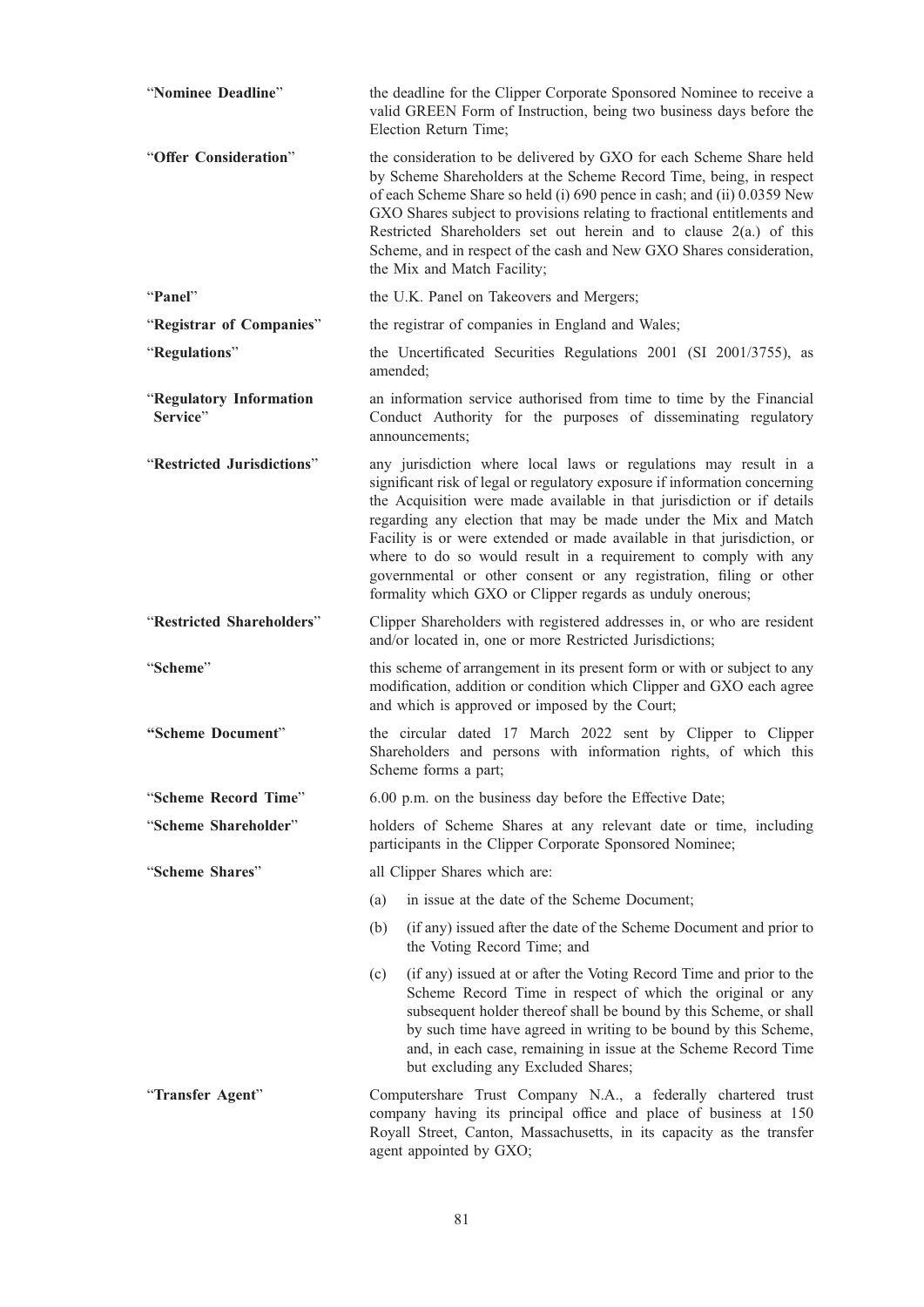| "uncertificated" or in | in relation to a Scheme Share, one which is recorded on the relevant                                                                       |
|------------------------|--------------------------------------------------------------------------------------------------------------------------------------------|
| "uncertificated form"  | register as being held in uncertificated form in CREST; and                                                                                |
| "Voting Record Time"   | 6.30 p.m. on the day which is two business days prior to the date of the<br>Court Meeting or any adjournment thereof (as the case may be). |

- (b.) All references in this Scheme to GBP, Pounds Sterling, pence or  $\pounds$  are to the lawful currency of the United Kingdom. All references in this Scheme to USD, \$, U.S. and United States dollars and cents are to the lawful currency of the U.S.
- (c.) References to clauses, sub-clauses and paragraphs are to clauses, sub-clauses and paragraphs of this Scheme.
- (d.) The issued share capital of Clipper as at the Latest Practicable Date was £51,246, divided into 102,492,856 ordinary shares of 0.05 pence each, all of which were credited as fully paid. Clipper does not hold any shares in treasury.
- (e.) As at the Latest Practicable Date, no member of the GXO Group holds any Clipper Shares.
- (f.) GXO has, subject to the satisfaction or, where capable, waiver of the Conditions, agreed to appear by Counsel at the hearing to sanction this Scheme and to undertake to the Court to be bound by the provisions of this Scheme and to execute and do, or procure to be executed and done, all such documents, acts and things as may be necessary or desirable to be executed or done by it to give effect to this Scheme.
- (g.) References to times are to London time.

### 1. Transfer of Scheme Shares

- (a.) Upon and with effect from the Effective Date, GXO (and/or its nominee(s)) shall acquire all the Scheme Shares fully paid with full title guarantee, free from all liens, equities, charges, encumbrances and other interests, and together with all rights at the Effective Date or thereafter attached thereto, including (without limitation) the right to receive and retain all dividends and other distributions (if any) announced, declared, made or paid in respect of the Scheme Shares by reference to a record date on or after the Effective Date.
- (b.) For the purposes of such acquisition, the Scheme Shares shall be transferred to GXO (and/or its nominee(s)) by means of a form of transfer or other instrument or instruction of transfer and, to give effect to such transfers, any person may be appointed by GXO as attorney or agent, and is hereby authorised on behalf of the holder or holders concerned, to execute and deliver as transferor such form of transfer or other instrument or instruction of transfer (whether as a deed or otherwise) in respect of any Scheme Shares and every such instrument or instruction of transfer so executed shall be effective as if it had been executed or given by the holder or holders of the Scheme Shares thereby transferred. Each such form or other instrument or instruction of transfer shall be deemed to be the principal instrument of transfer and the equitable or beneficial interest in the Scheme Shares shall be transferred to GXO (and/or its nominee(s)), together with the legal interest in such Scheme Shares, pursuant only to such instruction, form or instrument of transfer.
- (c.) Pending the transfer of the Scheme Shares pursuant to clause 1(b.) above, each Scheme Shareholder irrevocably appoints GXO (and/or its nominee(s)) as its attorney and/or agent and/or otherwise to exercise on its behalf (in place of and to the exclusion of the relevant Scheme Shareholder) any voting rights attached to its Scheme Shares and any or all rights and privileges attaching to its Scheme Shares, to sign on its behalf any documents, and do such things, as may in the opinion of GXO be necessary or desirable in connection with the exercising of any votes or other rights or privileges attached to the relevant Scheme Shares, to sign any consent to short notice of a general or separate class meeting, to execute a form of proxy in respect of its Scheme Shares appointing any person nominated by GXO to attend general and separate class meetings of Clipper and to deal with the Scheme Shares as GXO thinks fit, and authorises Clipper to send to GXO any notice, circular, warrant or other document or communication, and to pay to GXO any dividend or other distribution, which may be required to be sent or paid to it as a member of Clipper and which will not be deducted from the consideration in accordance with clause 2(b.) below, such that from the Effective Date, no Scheme Shareholder shall be entitled to exercise (and irrevocably undertakes not to exercise) any voting rights attached to the Scheme Shares or any other rights or privileges attaching to the Scheme Shares.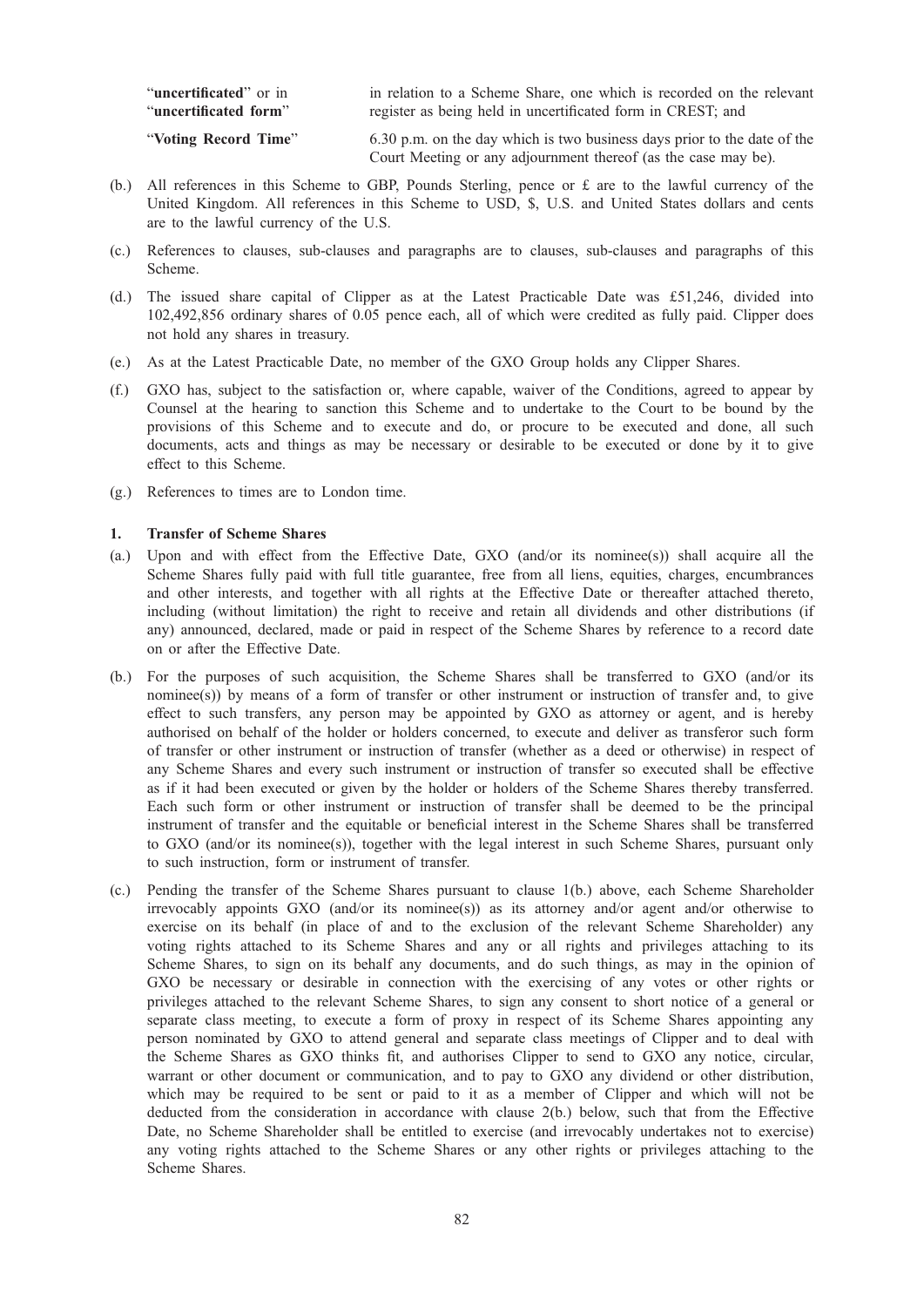(d.) The Company shall, subject to the stamping of the relevant form of transfer or other instrument or instruction of transfer, register, or procure the registration of, any transfer(s) of Scheme Shares effected in accordance with clauses 1(a.) or 1(b.) of this Scheme.

### 2. Consideration for the transfer of Scheme Shares

(a.) In consideration for the transfer of the Scheme Shares to GXO (and/or its nominee(s)) referred to in sub-clause 1(a.) above, GXO shall, except where a valid election under the Mix and Match Facility has been received pursuant to clause 4 below, pay, or procure that there shall be paid, to or for the account of each Scheme Shareholder (as appearing in the register of members at the Scheme Record Time):

### for each Scheme Share 690 pence in cash

and shall procure to be issued to or for the account of each Scheme Shareholder (in accordance with clause 6 of this Scheme):

# for each Scheme Share **0.0359** of a New GXO Share

The New GXO Shares to be issued pursuant to clauses 2, 4 and 6 and the remaining provisions of this Scheme (subject to those provisions) shall be issued credited as fully paid and will rank pari passu in all respects with the GXO Shares in issue at the time the New GXO Shares are issued, including in relation to the right to receive notice of, and to attend and vote at, general meetings of GXO, the right to receive and retain any dividends and other distributions declared, made or paid by reference to a record date falling after the Effective Date and to participate in the assets of GXO upon a return of capital whether on a winding-up of GXO or otherwise.

- (b.) If any dividend or other distribution (including any return of capital) is authorised, declared, made, paid or payable by Clipper in respect of the Clipper Shares on or after 17 March 2022 and before the Effective Date, GXO reserves the right to reduce the consideration (as set out in clause 2(a.) above) by the amount of all or part of any such dividend or other distribution, except insofar as the Clipper Share is or will be transferred pursuant to the Acquisition on a basis which entitles GXO alone to receive the dividend and/or distribution and/or return of capital, but if that reduction in price has not been effected, the person to whom the consideration is paid in respect of that Clipper Share, will be obliged to account to GXO for the amount of such dividend and/or distribution and/or return of capital.
- (c.) If GXO reduces the consideration in accordance with clause 2(b.) above, the exercise of such right shall be the subject of an announcement, and shall not constitute a revision or variation of the terms of this Scheme.

#### 3. Fractional Entitlements

Fractions of New GXO Shares will not be issued to Scheme Shareholders. Instead, Scheme Shareholders shall receive, in lieu of such fractional entitlements, cash in an amount in GBP (rounded up to the nearest penny) equal to such fractional amount multiplied by the last reported sale price of GXO Shares on the NYSE (as reported in The Wall Street Journal or, if not reported therein, in another authoritative source selected by GXO in its discretion) on the last business day prior to the Effective Date based on the exchange rate derived from Bloomberg BGN FX Rate as at 5:00 p.m. ET on the last business day prior to the Effective Date.

### 4. Mix and Match Elections

- (a.) The cash consideration and the New GXO Shares due hereunder as part of the Offer Consideration to Scheme Shareholders electing for the Mix and Match Facility shall be subject to valid Mix and Match Elections under the Mix and Match Facility being made by such Scheme Shareholders.
- (b.) Elections made by Scheme Shareholders under the Mix and Match Facility will not affect the entitlements of Scheme Shareholders who do not make any such election.
- (c.) An election will only be accepted under the Mix and Match Facility in respect of a whole number of Scheme Shares and in respect of a Scheme Shareholder's entire holding of Scheme Shares. Any election which is not made in respect of a whole number of Scheme Shares shall be deemed to be made in respect of the nearest whole number of Scheme Shares when rounded down.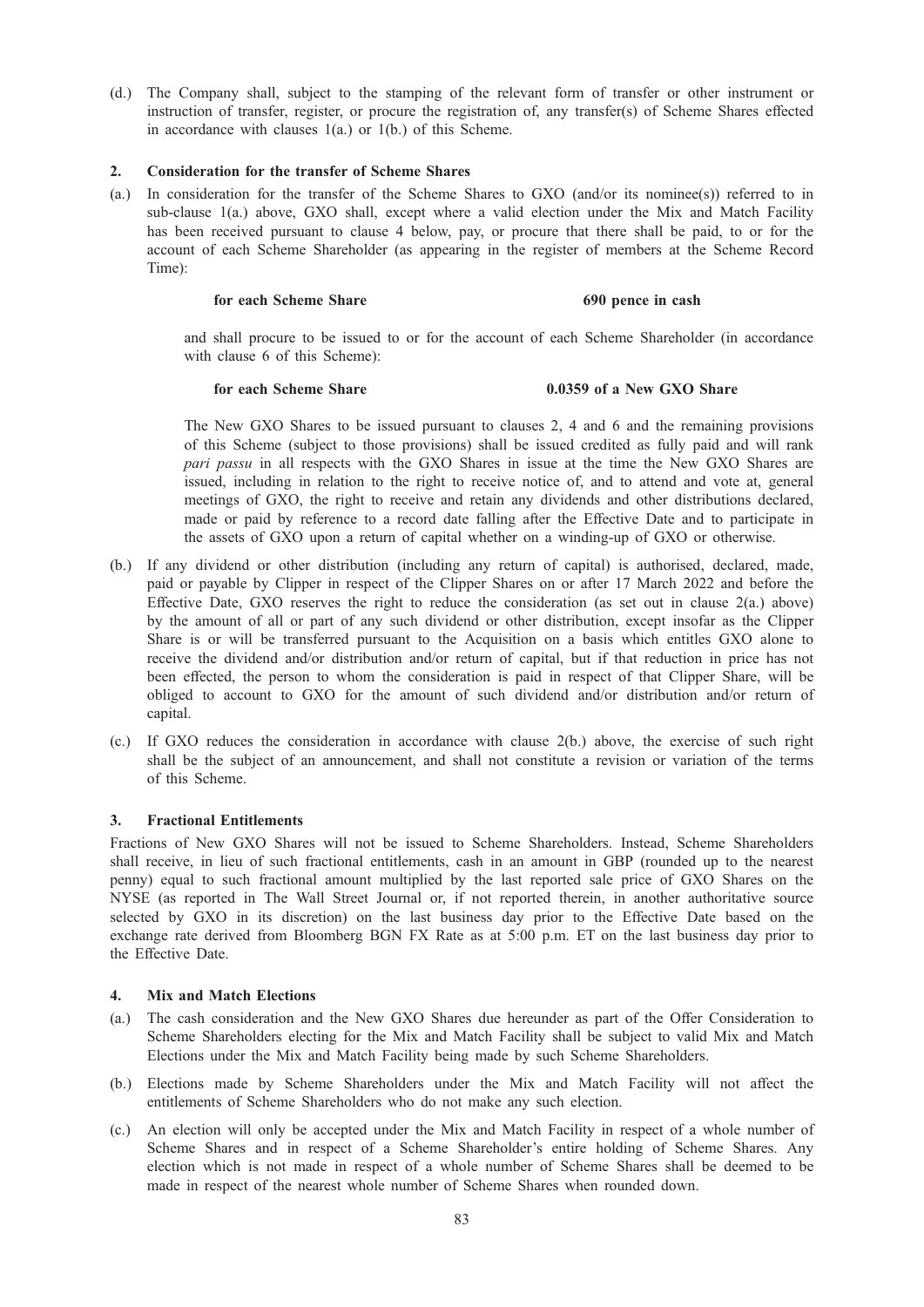- (d.) For CREST nominees that operate pooled accounts, partial elections made under the Mix and Match Facility for "More Shares" and/or "More Cash" will be permitted as long as the aggregate election under the Mix and Match Facility represents the total number of Scheme Shares held by the party giving the instruction and not only part of that person's holding of Scheme Shares.
- (e.) Minor adjustments to the entitlements of Scheme Shareholders pursuant to elections made under this Scheme may be made by Clipper's Registrar with the prior consent of Clipper and GXO on a basis that Clipper and GXO consider to be fair and reasonable to the extent necessary to satisfy all entitlements pursuant to elections under this Scheme as nearly as may be practicable. Such adjustments shall be final and binding on Scheme Shareholders.
- (f.) Elections under the Mix and Match Facility made by Scheme Shareholders who hold their Scheme Shares in certificated form shall be made by completion of the GREEN Form of Election, or GREEN Form of Instruction for Scheme Shareholders who hold their shares in the Clipper Corporate Sponsored Nominee, sent to Scheme Shareholders by or on behalf of Clipper which shall be signed by the Scheme Shareholder or his duly authorised agent (or, in the case of a body corporate, signed by an authorised signatory) and in the case of joint holders in like manner by or on behalf of all such holders. To be effective, the GREEN Form of Election or GREEN Form of Instruction must be completed and returned in accordance with the instructions printed thereon so as to arrive by not later than the Election Return Time at Equiniti, Corporate Actions, Aspect House, Spencer Road, Lancing, West Sussex BN99 6DA or by hand (during normal business hours) to Equiniti, Corporate Actions, Aspect House, Spencer Road, Lancing, West Sussex BN99 6DA.
- (g.) Elections under the Mix and Match Facility made by Scheme Shareholders who hold their Scheme Shares in uncertificated form shall be made by way of an Electronic Election. To be effective, an Electronic Election must be made and received by not later than the Election Return Time.
- (h.) Upon execution and delivery by a Scheme Shareholder of a valid GREEN Form of Election, GREEN Form of Instruction or the making of a valid Electronic Election (as applicable) such holder shall be bound by the terms and provisions contained in the GREEN Form of Election, GREEN Form of Instruction or the Electronic Election (as the case may be) and by the terms and provisions contained in Part Five (Notes for Making Elections) of the Scheme Document.
- (i.) If a GREEN Form of Election, GREEN Form of Instruction or an Electronic Election is received after the Election Return Time or is received before such time but is not, or is deemed not to be, valid or complete in all respects at such time, then such election shall be void unless Clipper and GXO, in their absolute discretion, elect to treat as valid in whole or in part any such election.
- (j.) A GREEN Form of Election or GREEN Form of Instruction duly completed and delivered in accordance with this clause 4 may be withdrawn by notice to Equiniti, Corporate Actions, Aspect House, Spencer Road, Lancing, West Sussex BN99 6DA in writing for those Scheme Shareholders who have returned a GREEN Form of Election or GREEN Form of Instruction, to be received by the Nominee Deadline or for certificated Scheme Shareholders, the Election Withdrawal Deadline. An Electronic Election made in accordance with this clause 4 may be withdrawn through an ESA message to Clipper's Registrar in electronic format for those Scheme Shareholders who have made an Electronic Election, to be received by the Election Withdrawal Deadline.
- (k.) No election shall be available to Restricted Shareholders or to any Scheme Shareholder to whom clause 7(c.) applies. Any purported election by such a Scheme Shareholder shall be void.
- (l.) The validity (or invalidity) of elections made under the Mix and Match Facility, as well as any rounding adjustments required in relation to the relevant number of New GXO Shares, shall be determined in the absolute discretion of Clipper and GXO.
- (m.) The following provisions shall apply to the Mix and Match Facility:
	- i. the aggregate number of New GXO Shares to be issued to Scheme Shareholders shall not be increased or decreased as a result of Mix and Match Elections made pursuant to this clause 4;
	- ii. the aggregate amount of cash consideration to be paid to Scheme Shareholders shall not be increased or decreased as a result of Mix and Match Elections made pursuant to this clause 4;
	- iii. Mix and Match Elections made by Scheme Shareholders to receive more New GXO Shares than they would receive absent such a Mix and Match Election (each such election a "Share Election") shall be satisfied: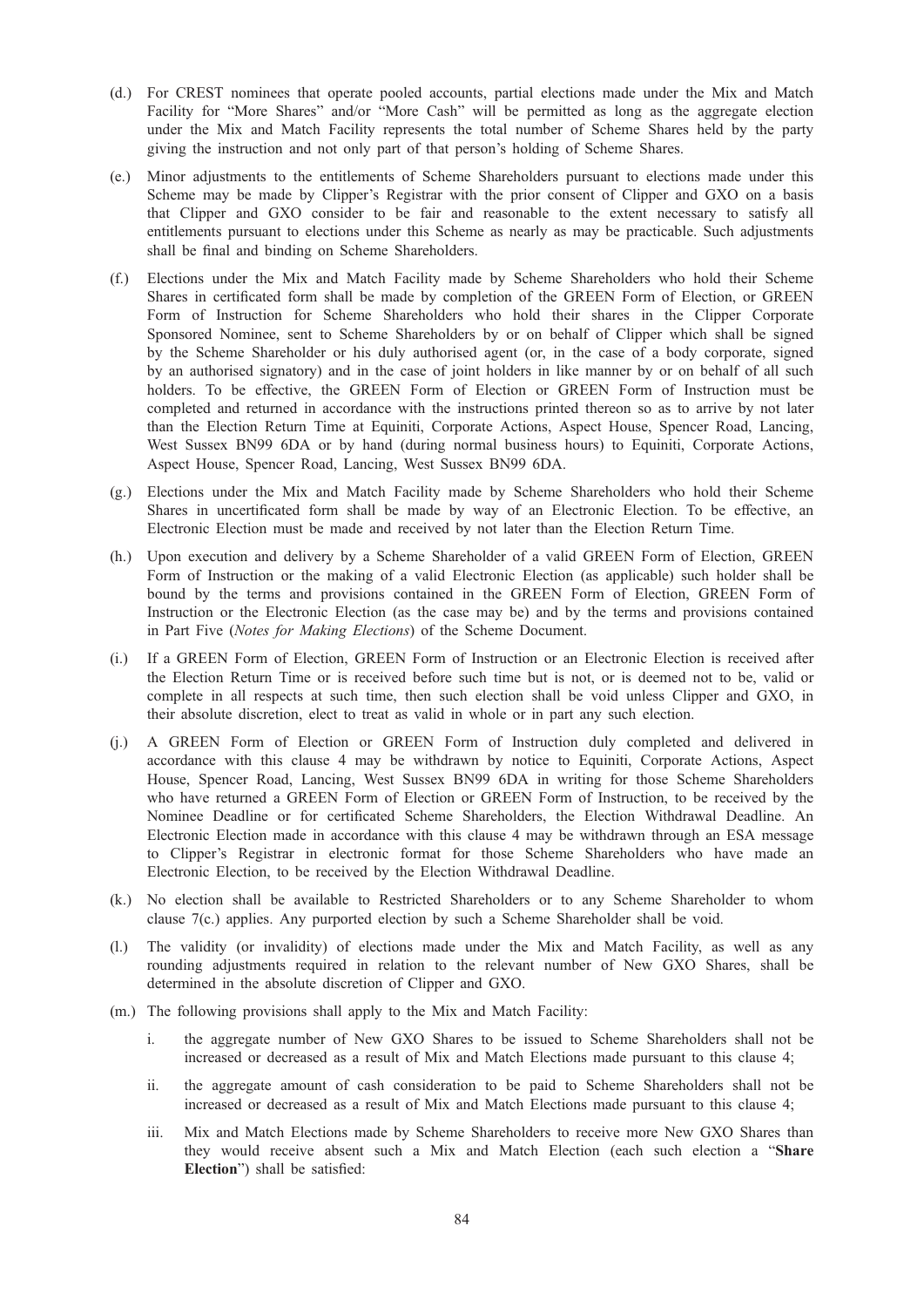- A. on the basis that for every 690 pence in cash which they would be entitled to receive absent such Mix and Match Election they will be entitled to receive approximately 0.1077 additional New GXO Shares; but
- B. only to the extent that other Scheme Shareholders make equal and opposite Mix and Match Elections for more cash than they would receive absent such a Mix and Match Election (each such election a "Cash Election"); and
- iv. Cash Elections made by Scheme Shareholders shall be satisfied:
	- A. on the basis that for every 0.0359 New GXO Shares which they would be entitled to receive absent such Mix and Match Election they will be entitled to receive 230 pence in cash; but
	- B. only to the extent that other Scheme Shareholders make equal and opposite Share Elections.
- (n.) To the extent Share Elections or Cash Elections cannot be satisfied in full:
	- i. the number of Scheme Shares in respect of which a Scheme Shareholder has made a Share Election or a Cash Election shall be scaled down pro rata in proportion to the total number of Scheme Shares in respect of which Mix and Match Elections have been made (or as near thereto as Clipper and GXO in their absolute discretion consider practicable); and
	- ii. the balance of the Scheme Shares the subject of such Mix and Match Election which cannot be satisfied in full shall be deemed to be Scheme Shares in respect of which no Mix and Match Election has been made.

### 5. Share Certificates and Cancellation of CREST Entitlements

With effect from 7:00am on the business day following the Effective Date:

- (a.) all certificates representing Scheme Shares shall cease to have effect as documents of title to the Scheme Shares comprised in the certificates and every holder of Scheme Shares shall be bound by the request of Clipper to deliver up the same to Clipper, or, as it may direct, to destroy the same;
- (b.) Euroclear shall be instructed to cancel the entitlements to Scheme Shares of holders of Scheme Shares in uncertificated form and Clipper's Registrar shall be authorised to rematerialise entitlements to such shares; and
- (c.) subject to completion of such form of transfer or other instrument or instruction of transfer as may be required in accordance with clause 1(b.) above, and to the stamping of such form of transfer or other instrument or instruction of transfer (to the extent required), appropriate entries will be made in the register of members of Clipper to reflect the transfer of the Scheme Shares to GXO (and/or its nominee(s)).

#### 6. Settlement

- (a.) Settlement shall be effected as follows:
	- (i.) where, at the Scheme Record Time, a Scheme Shareholder holds Scheme Shares in uncertificated form, settlement of any cash consideration to which the Scheme Shareholder is entitled shall be paid by means of CREST by GXO procuring that Clipper's Registrar is instructed to create, through Euroclear, an assured payment obligation in favour of the Scheme Shareholder's payment bank in respect of the cash consideration due to them as soon as practicable after the Effective Date and, in any event, within 14 days of the Effective Date, in accordance with the CREST assured payment arrangements;
	- (ii.) where, at the Scheme Record Time, a Scheme Shareholder holds Scheme Shares in certificated form, settlement of any cash consideration to which the Scheme Shareholder is entitled shall be settled by GXO by cheque in GBP. Cheques shall be despatched by Clipper's Registrar as soon as practicable after the Effective Date and in any event within 14 days of the Effective Date;
	- (iii.) notwithstanding clause 6(a.)(i.) and 6(a.)(ii.) above, in the case of Scheme Shares acquired by directors or employees of the Clipper Group on or around the same time as the Scheme becomes Effective pursuant to the exercise of options under the Clipper Share Schemes, settlement of any cash consideration shall be made to Clipper on behalf of the relevant director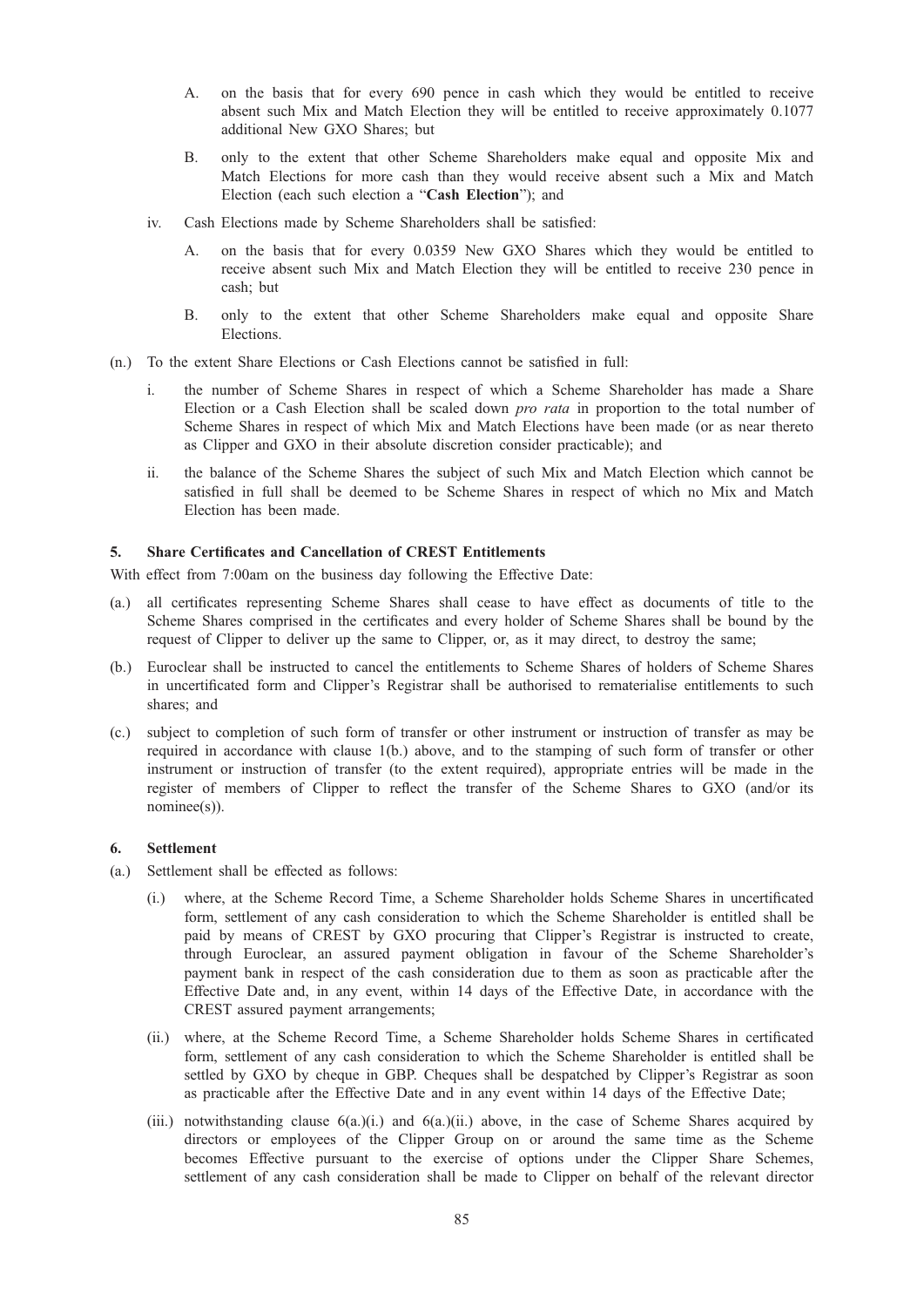or employee to enable payment directly into the applicable bank account as soon as reasonably practicable, subject to the deduction of applicable income taxes and employee's social security contributions for which any member of the Clipper Group is required or has agreed to account and as further detailed in the proposals made to participants in the relevant Clipper Share Scheme;

- (iv.) where, at the Scheme Record Time, a Scheme Shareholder holds Scheme Shares in uncertificated form, GXO shall procure that (i) the New GXO Shares to which the holder of such Scheme Shares is entitled shall be issued to Cede & Co., which will be the registered holder of such shares, as nominee for DTC; (ii) the interests in such New GXO Shares shall be credited by the Transfer Agent to the DTC securities deposit account of CTCNA, as custodian for Computershare; and (iii) Computershare shall issue, through CREST, GXO DIs representing such interests to the CREST account in which such Scheme Shares were so held as soon as practicable after the Effective Date and in any event within 14 days of the Effective Date;
- (v.) where, at the Scheme Record Time, a Scheme Shareholder holds Scheme Shares in certificated form, GXO shall procure that, unless such Scheme Shareholder:
	- i. has validly opted out of the GXO CSN Facility; or
	- ii. is ineligible to participate in the GXO CSN Facility because they are resident in a jurisdiction in which Computershare cannot lawfully offer or operate (or does not have the requisite permit or licence to offer or operate) such GXO CSN Facility, or for any other reason,

(I) the New GXO Shares to which the holder of such Scheme Shares is entitled shall be issued to Cede & Co., which will be the registered holder of such shares, as nominee for DTC; (II) the interests in such New GXO Shares shall be credited by the Transfer Agent to the DTC securities deposit account of CTCNA, as custodian for Computershare; and (III) Computershare shall issue, through CREST, GXO DIs representing such interests to a CREST account of Computershare as nominee for and on behalf of such Scheme Shareholder (on the terms and conditions of the GXO CSN Facility enclosed with the Scheme Document) as soon as practicable after the Effective Date and in any event within 14 days of the Effective Date;

- (vi.) where, at the Scheme Record Time, a Scheme Shareholder holds Scheme Shares in certificated form and clauses  $6(a)$ (v.)i or  $6(a)$ (v.)ii applies, GXO shall procure that the New GXO Shares to which the holders of such Scheme Shares are entitled are issued by the Transfer Agent through DRS, registered in the same name(s) and address as appeared on Clipper's register of members for each relevant Scheme Shareholder as soon as practicable after the Effective Date and in any event within 14 days of the Effective Date;
- (vii.) GXO reserves the right to pay any cash consideration referred to in clauses 2 and 4 to all or any Scheme Shareholders who hold Scheme Shares in uncertificated form at the Scheme Record Time in the manner referred to in clause  $6(a)$  (ii.) if, for reasons outside its reasonable control, it is not able to effect settlement in accordance with clause 6(a.)(i.); and
- (viii.) GXO reserves the right to issue any New GXO Shares referred to in clauses 2 and 4 to all or any Scheme Shareholders who at the Scheme Record Time hold Scheme Shares in uncertificated form or in certificated form who are entering into the GXO CSN Facility in the manner referred to in clause  $6(a)$ (vi.) if, for reasons outside its reasonable control, it is not able to effect settlement in accordance with clauses  $6(a)(iv)$  or  $6(a)(v)$ .
- (b.) As from the Scheme Record Time, each holding of Scheme Shares credited to any stock account in CREST shall be disabled and all Scheme Shares will be removed from CREST in due course.
- (c.) All deliveries of notices, statements of entitlement and/or cheques required to be made under this Scheme shall be made by sending the same by first class post (or by international standard post, if overseas) (or by such other method as may be approved by the Panel) in pre-paid envelopes addressed to the person entitled thereto to the address appearing in the register of members of Clipper or, in the case of joint holders, to the address of the holder whose name stands first in such register in respect of the joint holding concerned at such time.
- (d.) All cheques shall be paid in Pounds Sterling and drawn on a United Kingdom Clearing Bank and shall be made payable by Clipper's Registrar to the Scheme Shareholder concerned or, in the case of joint holders, to all joint holders whose names appear in the register of members of Clipper in respect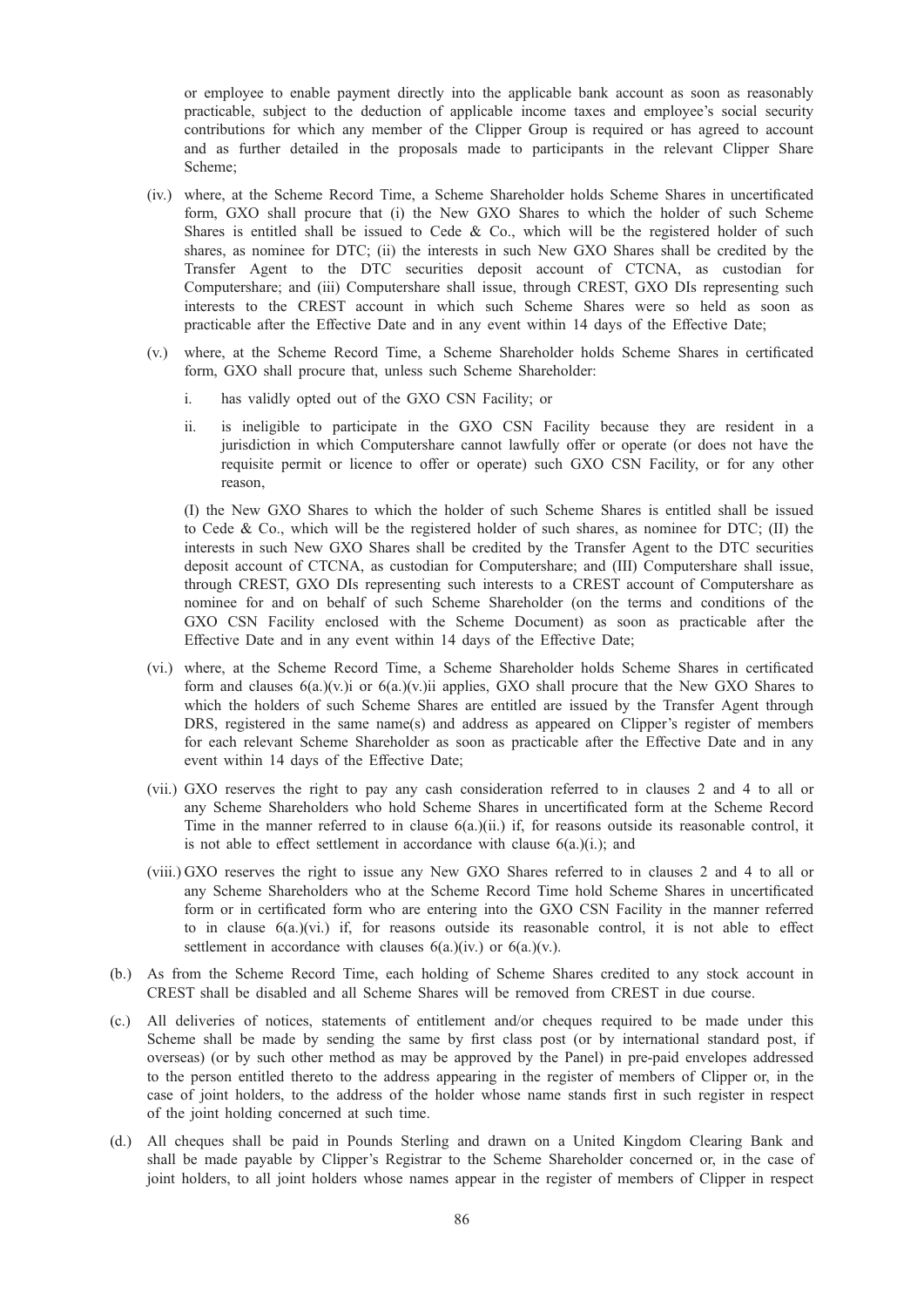of the joint holding concerned at the Scheme Record Time and the encashment of any such cheque or the creation of any such assured payment obligation as is referred to in clause  $6(a)(i)$ , shall be a complete discharge to GXO of its obligations under this Scheme to pay the monies represented thereby.

- (e.) None of Clipper, GXO, Clipper's Registrar, Equiniti Financial Services Limited, the Transfer Agent, Computershare, the person effecting any sale or remitting any proceeds pursuant to clauses 2 and 4 shall be responsible for any loss or delay in the transmission of the statements of entitlement or cheques sent to Scheme Shareholders in accordance with this clause 6, which shall be posted entirely at the risk of the Scheme Shareholders.
- (f.) In respect of payments made through CREST, GXO shall ensure that Euroclear is instructed to create an assured payment obligation in accordance with the CREST assured payment arrangements. The creation of such an assured payment obligation shall be a complete discharge of GXO's obligation under this Scheme with reference to the payments made through CREST.
- (g.) The preceding paragraphs of this clause 6 shall take effect subject to any prohibition or condition imposed by law.

### 7. Restricted Shareholders

- (a.) The provisions of clauses 2, 3, 4 and 6 shall be subject to any prohibition or condition imposed by law.
- (b.) In the case of a Restricted Shareholder, or a Scheme Shareholder to whom clause 7(c.) applies, no election made by such Scheme Shareholder under the Mix and Match Facility shall be of any effect and the omission to send a GREEN Form of Election or GREEN Form of Instruction to such Scheme Shareholder or to recognise any election made by such Scheme Shareholder shall not constitute a breach by Clipper or GXO (as the case may be) of any of their respective obligations under this Scheme.
- (c.) Without prejudice to the generality of clauses 7(a.) or (b.), if, in the case of any Scheme Shareholder, GXO is advised that the laws of any country or territory outside the United Kingdom precludes the allotment, issue or delivery to that Scheme Shareholder of New GXO Shares under clauses 2, 3, 4 and/or 6, or precludes the same except after compliance by Clipper or GXO (as the case may be) with any governmental or other consent or any registration, filing or other formality with which Clipper or GXO (as the case may be) is unable to comply or compliance with which Clipper or GXO (as the case may be) regards as unduly onerous, then GXO may determine in its sole discretion that any such New GXO Shares shall not be allotted and issued to such Scheme Shareholder but instead the New GXO Shares shall be allotted and issued to a nominee, appointed by GXO, for such Scheme Shareholder, on terms that the nominee shall be authorised on behalf of such Scheme Shareholder to procure that such New GXO Shares shall, as soon as practicable following the Effective Date, be sold on behalf of such Scheme Shareholder. Any sale under this clause 7(c.) shall be carried out at the best price which can reasonably be obtained at the time of sale and the net proceeds of such sale (after the deduction of all expenses and commissions incurred in connection with such sale, including any value added tax payable on the proceeds of sale) shall be paid to such Scheme Shareholder by making a payment to such Scheme Shareholder in accordance with clause 6 as appropriate. In the absence of bad faith and/or wilful default, none of Clipper, GXO or any broker or agent of any of them shall have any liability for any loss arising as a result of the timing or terms of any such sale.

#### 8. Dividend Mandate

All mandate and communications preferences made to Clipper which are in force at the Scheme Record Time relating to Scheme Shares shall not be carried forward and, from the Effective Date, will cease to be valid. Scheme Shareholders will need to lodge new instructions with the Transfer Agent in relation to the New GXO Shares.

#### 9. Operation of this Scheme

(a.) This Scheme shall become Effective upon a copy of the Court Order being delivered to the Registrar of Companies for registration.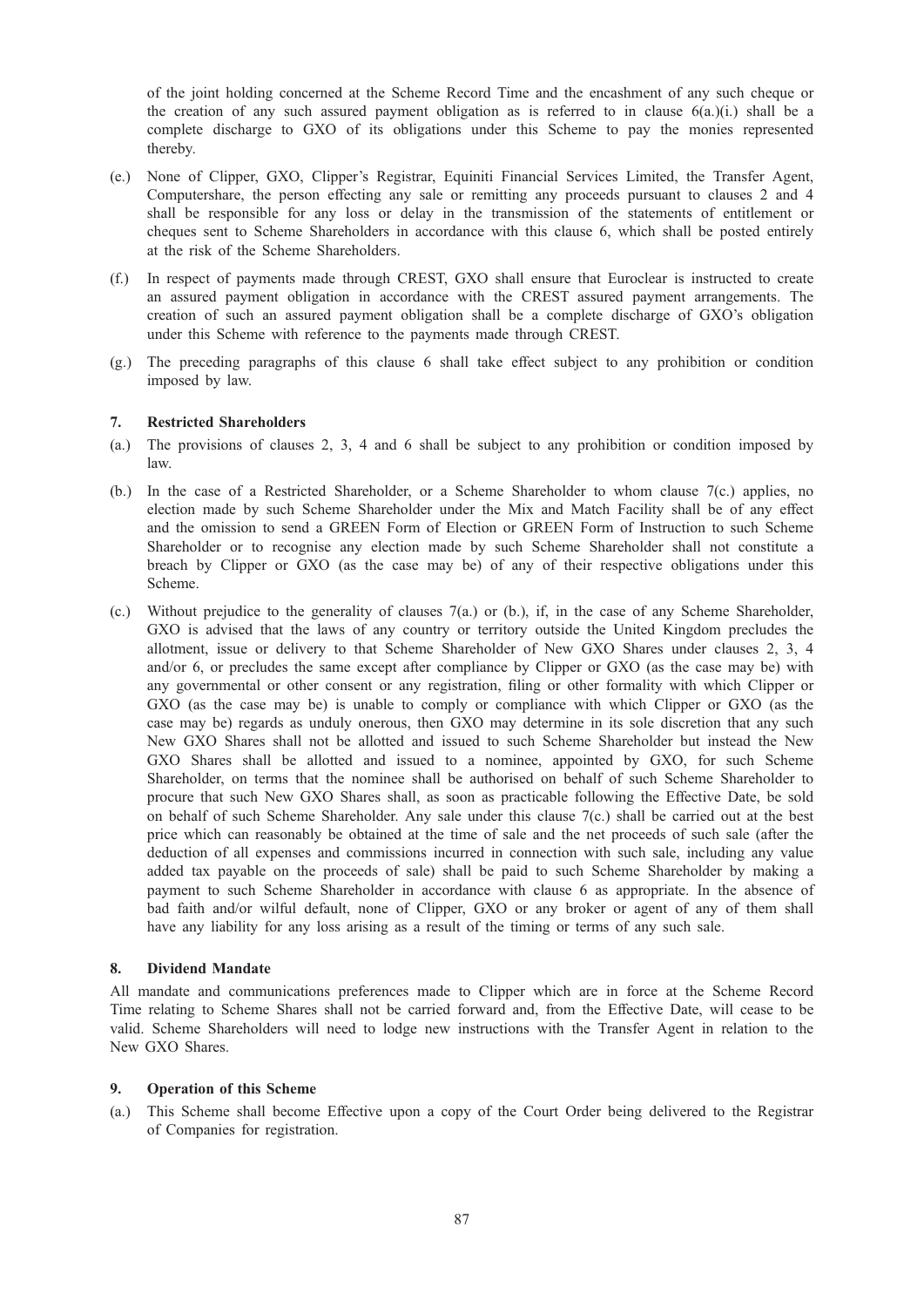(b.) Unless this Scheme has become Effective on or before 28 November 2022 or such later date (if any) as GXO and Clipper may agree and (if required) the Panel and the Court may allow, this Scheme shall never become Effective.

### 10. Modification

Clipper and GXO may jointly consent on behalf of all persons concerned to any modification of or addition to this Scheme or to any condition which the Court may approve or impose. Any such modification or addition shall require the consent of the Panel where such consent is required under the Code.

### 11. Governing Law

This Scheme and all rights and obligations arising out of or in connection with it, are governed by English law. Any dispute of any kind whatsoever arising out of or in connection with this Scheme, irrespective of the cause of action, including when based on contract or tort, shall be exclusively submitted to the English courts. The rules of the Code will apply to this Scheme on the basis provided in the Code.

Dated: 17 March 2022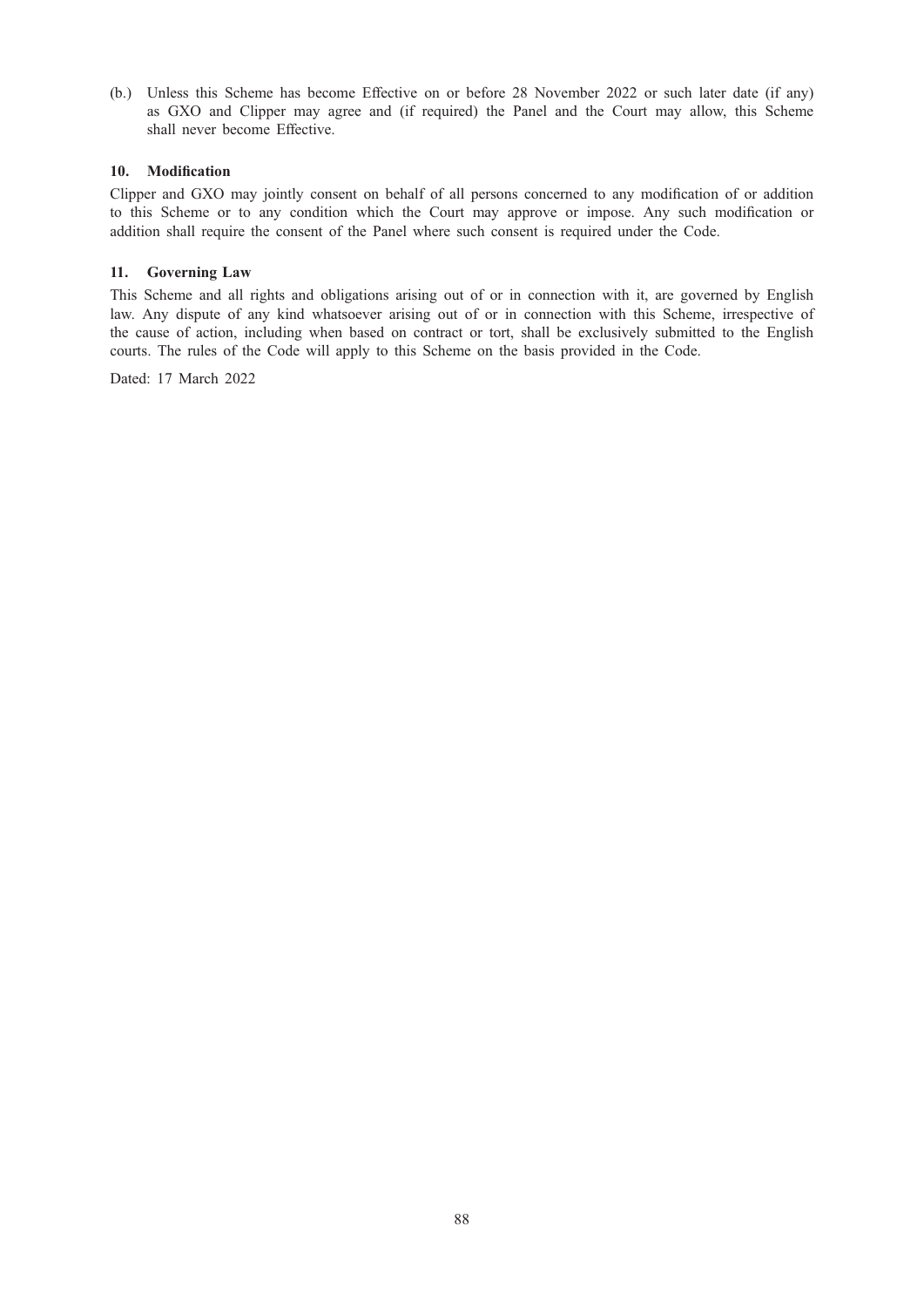# PART SEVEN

# FINANCIAL INFORMATION

### 1. GXO Group Financial Information Incorporated by Reference

The following sets out the financial information in respect of the GXO Group required by Rule 24.3 of the Code. The following documents, the contents of which have previously been made available through EDGAR, are incorporated into this document by reference pursuant to Rule 24.15 of the Code. They are available in "read-only" format for printing, reviewing and downloading and, for the avoidance of doubt, only those sections of the sources specifically referred to below are incorporated by reference into this document.

| Information incorporated by reference                          | <b>Hyperlinks</b>                                                               | Pages     |
|----------------------------------------------------------------|---------------------------------------------------------------------------------|-----------|
| Form 10-K for the fiscal year ended<br>December 31, 2021       | https://investors.gxo.com/static-files/<br>fcde0bb7-a06a-42fc-900c-638ee7b2aeb8 | $30 - 68$ |
| Form 10-Q for the Quarterly Period ended<br>September 30, 2021 | https://apps.intelligize.com/SECFilings/<br>View/Filings/19622047               | $1 - 34$  |
| Form 10-Q for the Quarterly Period ended<br>June 30, 2021      | https://apps.intelligize.com/SECFilings/<br>View/Filings/19455395               | $1 - 32$  |

GXO does not have audited consolidated accounts for the last two financial years due to it having been spun off from XPO Logistics, Inc in August 2021 (see further "Separation and Distribution Agreement" at paragraph 7.1 of Part Twelve of this document).

### 2. Effect of Scheme becoming Effective on the GXO Group

With effect from the Effective Date, the earnings, assets and liabilities of GXO will include the consolidated earnings, assets and liabilities of the Clipper Group on the Effective Date. Following completion of the Offer, GXO will continue to retain a strong balance sheet with financial flexibility to continue to invest in the Enlarged Group and pursue GXO's strategic growth plans.

### 3. Clipper Group Financial Information Incorporated by Reference

The following sets out the financial information in respect of the Clipper Group as required by Rule 24.3 of the Code. The following documents, the contents of which have previously been announced through a Regulatory Information Service, are incorporated by reference into this document pursuant to Rule 24.15 of the Code. They are available in "read-only" format for printing, reviewing and downloading.

| Information incorporated by reference                                    | <b>Hyperlinks</b>                                                                                                             | Pages    |  |
|--------------------------------------------------------------------------|-------------------------------------------------------------------------------------------------------------------------------|----------|--|
| Half year results for the six-months ended<br>31 October 2021            | https://www.Clippergroup.co.uk/wp-content/<br>uploads/2021/12/Interim-Results-for-the-6-<br>months-to-31-October-2021-Web.pdf | $1 - 22$ |  |
| Annual Report and Accounts for the financial<br>year ended 30 April 2021 | https://www.Clippergroup.co.uk/wp-content/<br>uploads/2021/08/Clipper-Annual-Report-<br>2021-FINAL.pdf                        | 91-152   |  |
| Annual Report and Accounts for the financial<br>year ended 30 April 2020 | https://www.Clippergroup.co.uk/wp-content/<br>uploads/2020/09/Clipper-Annual-Report-<br>2020-FINAL.pdf                        | 70-129   |  |

#### 4. Hard Copies

A person who has received this document may request a hard copy of any documents or information incorporated by reference into this document.

Recipients of this document may request hard copies of the above-referenced financial information relating to Clipper by contacting Equiniti between 8.30 a.m. and 5.30 p.m. Monday to Friday (except UK public holidays), on the Shareholder Helpline on 0371-384-2917 from the UK or +44 371-384-2917 from outside the UK (calls are charged at the standard geographic rate and will vary by provider; calls from outside the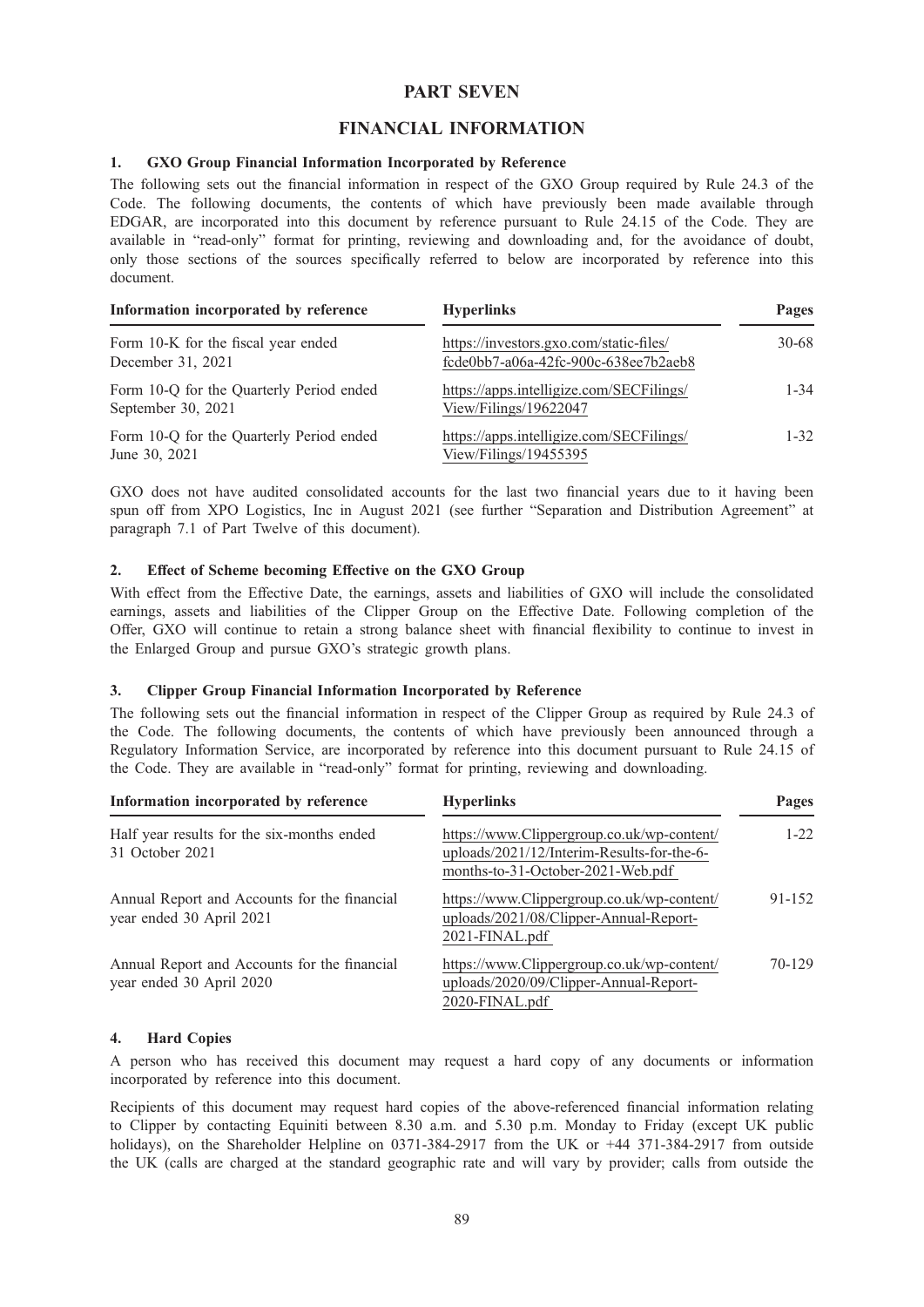UK will be charged at the applicable international rate). The Shareholder Helpline is open between 8.30 a.m. to 5.30 p.m. Monday to Friday, excluding English and Welsh public holidays.

Hard copies of the above-referenced financial information will not be sent to recipients of this document unless specifically requested.

### 5. No incorporation of website information

Save as expressly referred to in this document, neither the content of the Clipper website or the GXO website, nor the content of any website accessible from hyperlinks on the Clipper website or the GXO website, is incorporated into, or forms part of, this document.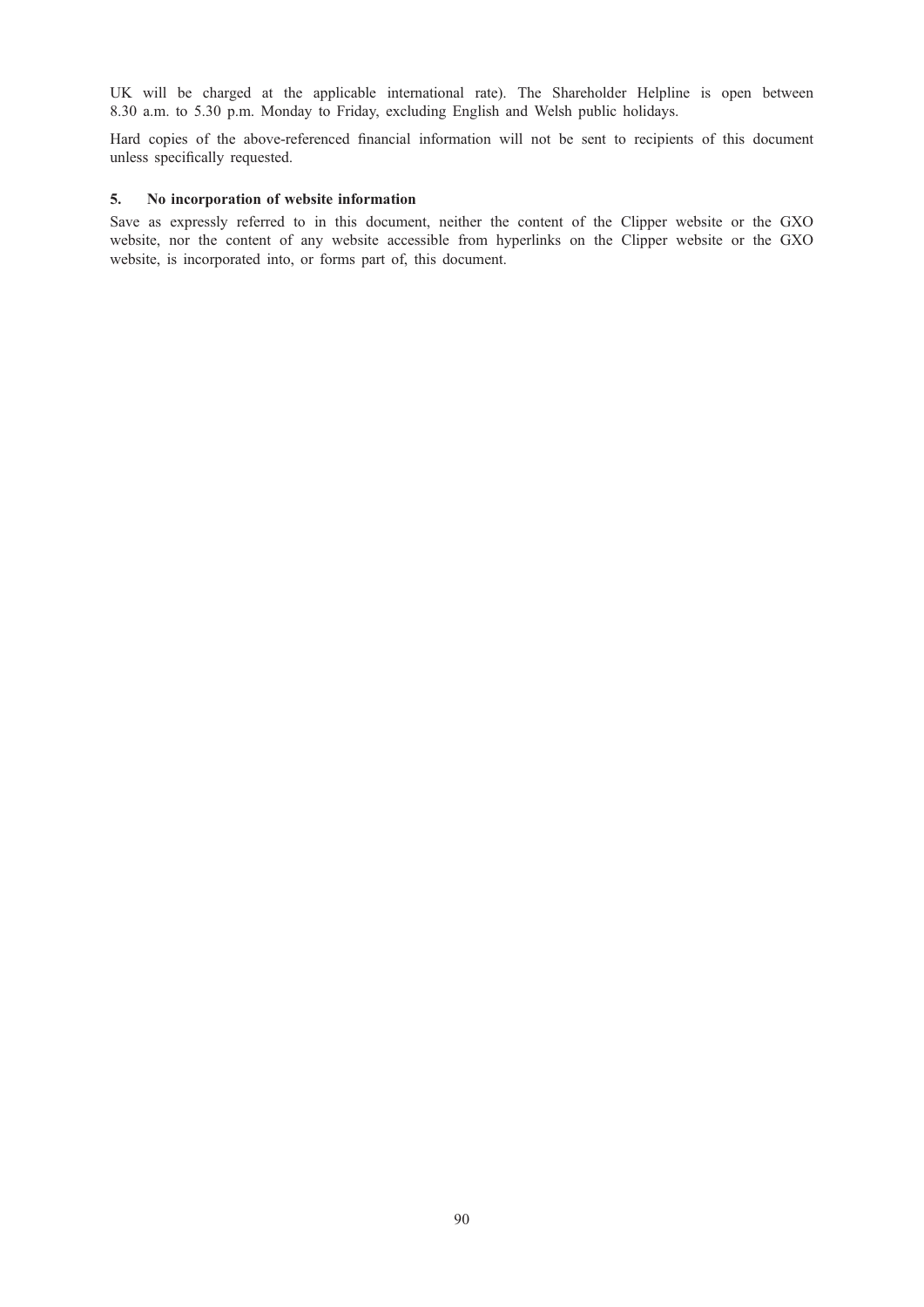# PART EIGHT

# ADDITIONAL INFORMATION FOR OVERSEAS SHAREHOLDERS

### 1. General

This document has been prepared for the purposes of complying with English law, the Code and the Listing Rules and the information disclosed may not be the same as that which would have been disclosed if this document had been prepared in accordance with the laws of jurisdictions other than England.

It is the responsibility of any person into whose possession this document comes to satisfy themselves as to the full observance of the laws of the relevant jurisdiction in connection with the Acquisition, including the obtaining of any governmental, exchange control or other consents which may be required and/or compliance with other necessary formalities which are required to be observed and the payment of any issue, transfer or other taxes or levies due in such jurisdiction.

This document does not constitute an offer to sell or issue or the solicitation of an offer to buy or subscribe for shares in any jurisdiction in which such offer or solicitation is unlawful.

### Overseas Shareholders should consult their own legal and tax advisers with respect to the legal and tax consequences of the Scheme.

The availability of the Scheme and the Acquisition to Overseas Shareholders may be affected by the laws of the relevant jurisdictions in which they are located. Overseas Shareholders should inform themselves about and should observe any applicable legal or regulatory requirements. It is the responsibility of all Overseas Shareholders to satisfy themselves as to the full compliance of the laws of the relevant jurisdiction in connection therewith, including the obtaining of any governmental, exchange control or other consents which may be required, or the compliance with other necessary formalities which are required to be observed and the payment of any issue, transfer or other taxes due in such jurisdiction.

The release, publication or distribution of this document and/or any accompanying documents (in whole or in part) in or into or from jurisdictions other than the UK may be restricted by law and therefore any persons who are subject to the law of any jurisdiction other than the UK should inform themselves about, and observe, any applicable legal or regulatory requirements. In particular, the ability of persons who are not resident in the UK to vote their Clipper Shares with respect to the Scheme at the Meetings, or to appoint another person as proxy, may be affected by the laws of the relevant jurisdictions in which they are located. Any failure to comply with the applicable restrictions may constitute a violation of the securities laws of any such Restricted Jurisdiction. To the fullest extent permitted by applicable law, the companies and persons involved in the Acquisition disclaim any responsibility or liability for the violation of such restrictions by any person or any other failure to satisfy any applicable laws, regulations or requirements.

Unless otherwise determined by GXO or required by the Code, and permitted by applicable law and regulation, the Acquisition will not be made available, directly or indirectly, in, into or from a jurisdiction where to do so would violate the laws in that jurisdiction.

Accordingly, copies of certain documents relating to the Acquisition are not being, and must not be, directly or indirectly, mailed or otherwise forwarded, distributed or sent in, into or from a Restricted Jurisdiction, and persons receiving such documents (including custodians, nominees and trustees) must not mail or otherwise distribute or send them in, into or from such jurisdictions where to do so would violate the laws in that jurisdiction.

It is currently anticipated that all Scheme Shareholders will receive either the Default Option or, if eligible to make an election under the Mix and Match Facility (and not resident in a Restricted Jurisdiction), the proportion of New GXO Shares and cash in respect of their holdings of Scheme Shares as they so elect under the Mix & Match Facility. However, the total number of New GXO Shares to be delivered pursuant to the Acquisition and the maximum aggregate amount of cash to be paid pursuant to the Acquisition will not be varied as a result of elections made under the Mix and Match Facility. To the extent that an election made under the Mix and Match Facility cannot be satisfied in full as a consequence of the Maximum Cash and Share Thresholds, they will be scaled down on a pro-rata basis. As a result, Scheme Shareholders who make an election under the Mix and Match Facility will not necessarily know the exact number of New GXO Shares or the amount of cash they will receive until settlement of the consideration due to them under the Acquisition.

As such, while the ability to make an election under the Mix and Match Facility will not be made available to Scheme Shareholders in Restricted Jurisdictions, it is anticipated that such Scheme Shareholders will be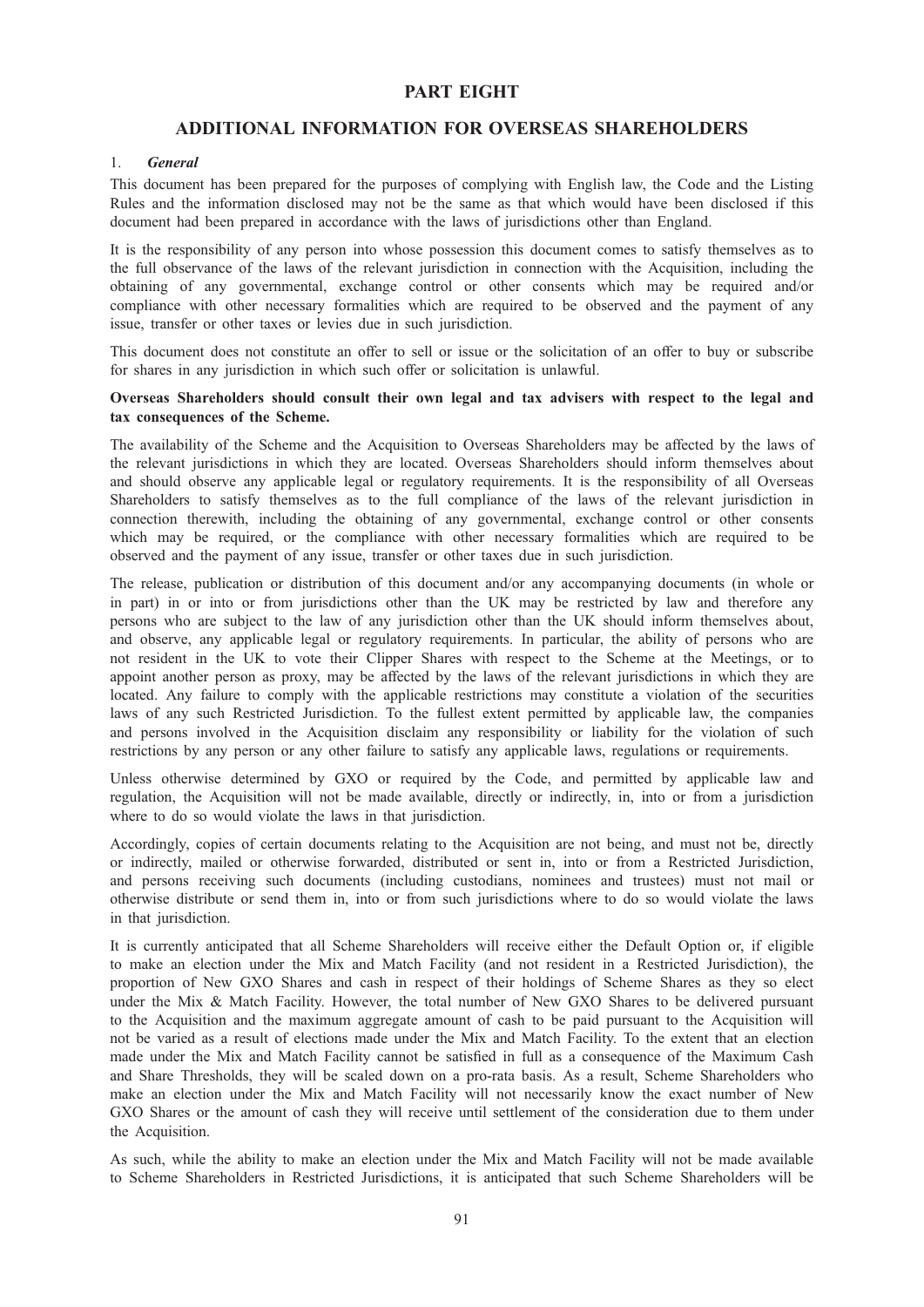entitled to receive the GXO Shares component of the Default Option. However, the availability of New GXO Shares under the Acquisition to Clipper Shareholders who are resident in a Restricted Jurisdiction may be affected by the laws of such jurisdictions. Accordingly, the Scheme contains provisions under which, in certain circumstances, GXO may determine, in its sole discretion, that no New GXO Shares shall be allotted and issued to any such Scheme Shareholder. In such a case, the New GXO Shares which would otherwise have been issued to the relevant Scheme Shareholder would be issued to a nominee appointed by GXO on behalf of such holder on terms that the nominee shall, as soon as practicable following the Effective Date, sell the New GXO Shares so issued with the net proceeds of such sale being remitted to such shareholder.

### 2. U.S. Securities Law

The Acquisition relates to the shares of an English company and is being effected by means of a scheme of arrangement under the laws of England and Wales. A transaction effected by means of a scheme of arrangement is not subject to the proxy solicitation or tender offer rules under the U.S. Exchange Act. Accordingly, the Acquisition is subject to the disclosure requirements, rules and practices applicable in the United Kingdom to schemes of arrangement, which differ from the disclosure requirements, style and format of U.S. proxy solicitation or tender offer rules. Financial information relating to Clipper included in this document has been prepared in accordance with accounting standards applicable in the United Kingdom and may not be comparable to financial information of U.S. companies or companies whose financial statements are prepared in accordance with U.S. GAAP. U.S. GAAP differs in certain significant respects from accounting standards applicable in the United Kingdom. GXO, however, reserves the right, subject to the prior consent of the Panel and in accordance with the Co-operation Agreement, to elect to implement the Acquisition by means of a Takeover Offer for the entire issued and to be issued ordinary share capital of Clipper, as an alternative to the Scheme. If GXO was to elect to implement the Acquisition by means of a Takeover Offer or otherwise in a manner that is not exempt from the registration requirements of the U.S. Securities Act, it shall be made in compliance with all applicable laws and regulations. If such a Takeover Offer is required to be made in the United States, it will be done in compliance with the applicable tender offer rules under the U.S. Exchange Act, including Section 14(e) of the U.S. Exchange Act and Regulation 14E thereunder. In addition to any such Takeover Offer, GXO, certain affiliated companies or their nominees or brokers (acting as agents) may, in accordance with normal UK practice and pursuant to Rule 14e-5(b) of the U.S. Exchange Act, make certain purchases of, or arrangements to purchase, Clipper Shares other than pursuant to the Acquisition, until the date on which the Acquisition and/ or the Scheme becomes Effective, lapses or is withdrawn. If such purchases or arrangements to purchase were to be made, they would be made outside the United States and would comply with applicable law, including the U.S. Exchange Act. Such purchases or arrangements to purchase may occur either in the open market at prevailing prices or in private transactions at negotiated prices. Any information about such purchases will be disclosed as required in the UK, will be reported to the Regulatory News Service of the London Stock Exchange and will be available on the London Stock Exchange website at https:// www.londonstockexchange.com/stock/CLG/Clipper-logistics-plc/company-page.

The information contained in this document has neither been approved nor disapproved by the SEC or any U.S. state securities commission. Neither the SEC, nor any state securities commission, has passed upon the fairness or merits of the proposal described in, nor upon the accuracy or adequacy of the information contained in, this document. Any representation to the contrary is a criminal offence in the United States.

It may be difficult for U.S. investors to enforce their rights and any claim arising out of the U.S. federal securities laws, as Clipper is incorporated under the laws of England and Wales, some or all of its officers and directors may be residents of , and some or all of its assets are or may be located in, a non-U.S. jurisdiction. U.S. investors may not be able to sue a non-U.S. company or its officers or directors in a non-US court for violations of the U.S. securities laws. Further, it may be difficult to compel a non-U.S. company and its affiliates to subject themselves to a U.S. court's judgment.

The receipt of cash and New GXO Shares pursuant to the Acquisition by a U.S. Scheme Shareholder as consideration pursuant to the terms of the Scheme and the Acquisition will be treated as a taxable transaction for U.S. federal income tax purposes and possibly under applicable U.S. state, local, non-U.S. and other tax laws. Clipper Shareholders are urged to consult their independent professional adviser immediately regarding the tax consequences of the Scheme and the Acquisition applicable to them.

### 3. Notice to Canadian Shareholders

The distribution of the New GXO Shares in Canada is being made only on a private placement basis exempt from the requirement that the issuer prepare and file a prospectus with the applicable securities regulatory authorities. GXO is not a reporting issuer in any province or territory in Canada, its securities are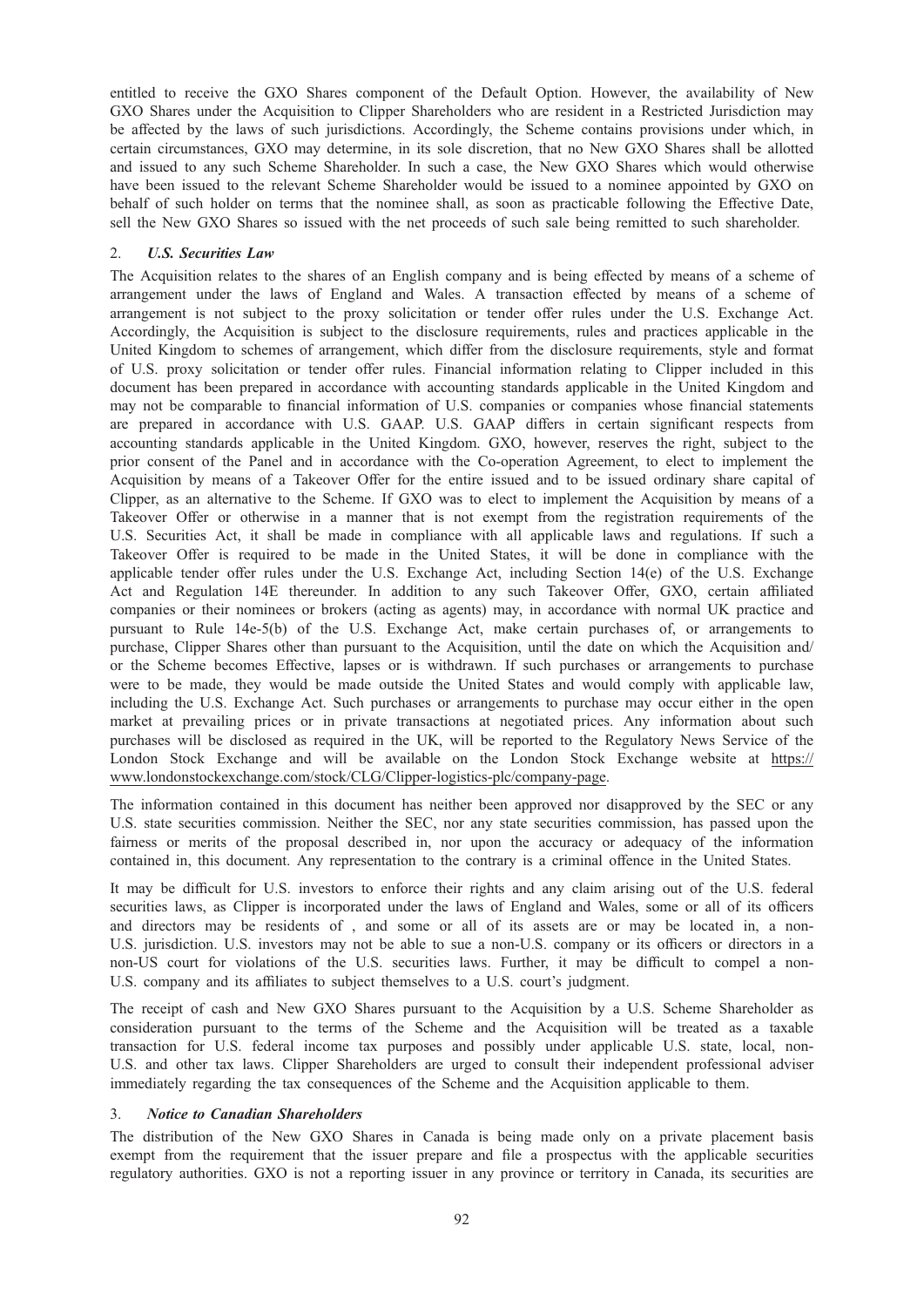not listed on any stock exchange in Canada and there is currently no public market for the New GXO Shares in Canada. GXO currently has no intention of becoming a reporting issuer in Canada, filing a prospectus with any securities regulatory authority in Canada to qualify the resale of the New GXO Shares to the public, or listing the New GXO Shares on any stock exchange in Canada. Accordingly, to be made in accordance with securities laws, any resale of the New GXO Shares received as consideration in Canada must be made under available statutory exemptions from registration and prospectus requirements or under a discretionary exemption granted by the applicable Canadian securities regulatory authority. Canadian shareholders who receive New GXO Shares as consideration are advised to seek legal advice prior to any resale of the New GXO Shares.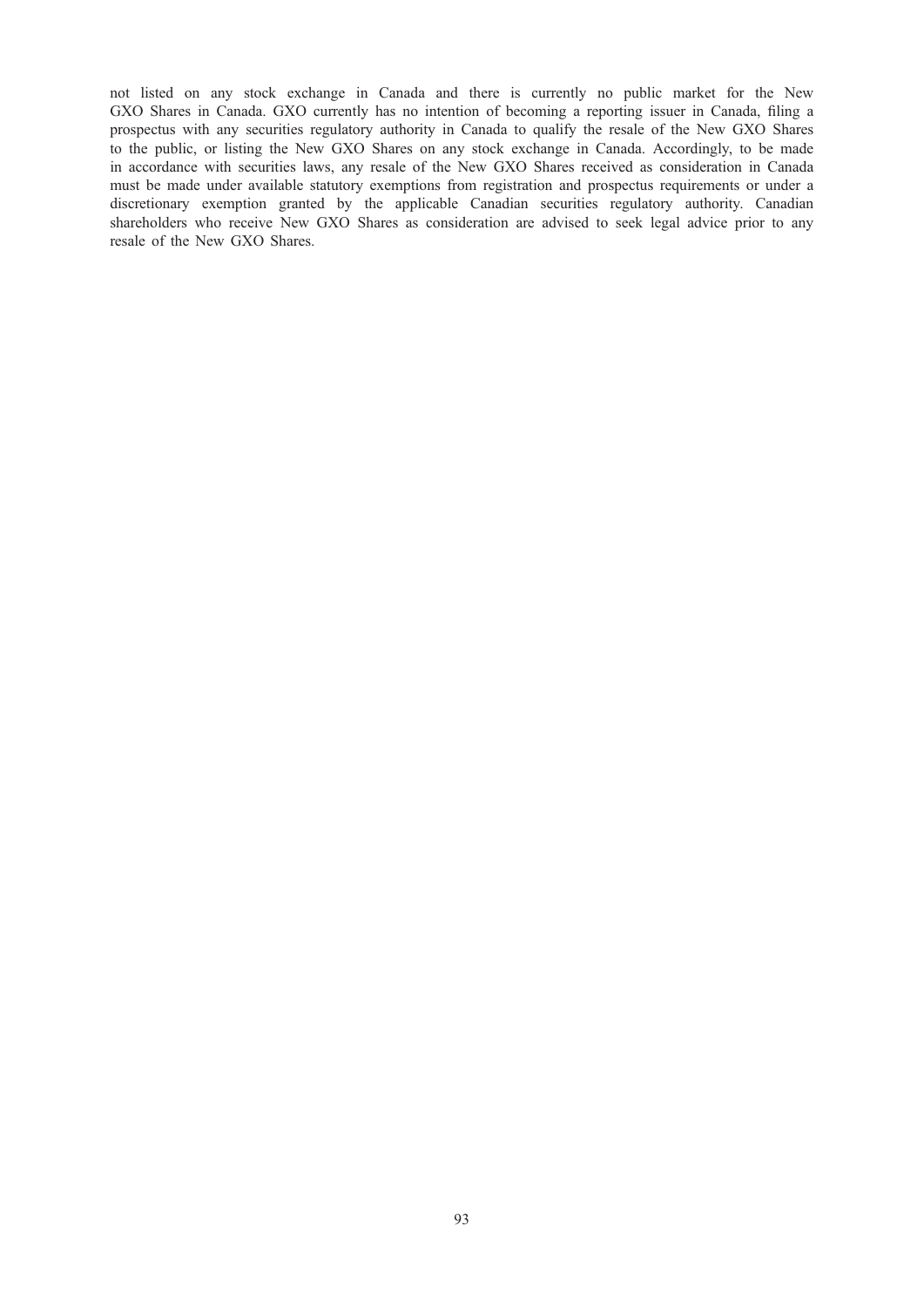# PART NINE

# UNITED KINGDOM AND UNITED STATES TAXATION

### 1. United Kingdom Taxation

The comments set out below summarise certain limited aspects of the UK taxation treatment of Scheme Shareholders under the Scheme and do not constitute legal or tax advice and do not purport to be a complete analysis of all tax considerations relating to the Scheme (and, without limitation, do not include analysis of tax considerations relating to participation in the Clipper Share Schemes). They are based on current UK legislation as applied in England and Wales and what is understood to be current HM Revenue and Customs ("HMRC") practice, both of which are subject to change, possibly with retrospective effect.

The comments are intended as a general guide and, in particular, do not deal with certain categories of Scheme Shareholder such as charities, dealers in securities, persons who have or could be treated for tax purposes as having acquired their Scheme Shares by reason of employment (including pursuant to the Clipper Share Schemes) or as holding their Scheme Shares as carried interest, collective investment schemes, persons subject to UK tax on the remittance basis and insurance companies.

References below to "UK Holders" are to Scheme Shareholders who (a) are resident for tax purposes in the United Kingdom at all relevant times and, in the case of individuals, to whom "split year" treatment does not apply, and who are domiciled for tax purposes only in the UK; (b) hold their Scheme Shares as an investment (other than under a personal equity plan or individual savings account); and (c) are the absolute beneficial owners of their Scheme Shares.

References below to "Non-UK Holders" are to Scheme Shareholders who are not resident for tax purposes in the United Kingdom, have not within the past five years been resident or ordinarily resident for tax purposes in the United Kingdom and are not carrying on a trade (or profession or vocation) in the United Kingdom.

The comments below relate to UK Holders only, except: (i) insofar as express reference is made to the treatment of Non-UK Holders; and (ii) in relation to stamp duty or stamp duty reserve tax.

# IF YOU ARE IN ANY DOUBT ABOUT YOUR TAX POSITION, AND IN PARTICULAR IF YOU ARE SUBJECT TO TAXATION IN ANY JURISDICTION OTHER THAN THE UNITED KINGDOM, YOU SHOULD CONSULT AN APPROPRIATELY QUALIFIED INDEPENDENT PROFESSIONAL ADVISOR IMMEDIATELY.

### (a) Disposal of Scheme Shares

### United Kingdom taxation of chargeable gains

Under the Scheme, UK Holders will be entitled to receive 690 pence in cash and 0.0359 of a New GXO Share for each Scheme Share (subject to any elections made under the Mix and Match Facility). A UK Holder's liability to UK tax on chargeable gains will depend on the individual circumstances of that UK Holder and the form of consideration received.

#### (i) Individual and corporate UK Holders receiving cash under the Scheme

To the extent that a UK Holder of Scheme Shares receives cash as consideration for the transfer of their Scheme Shares under the Scheme, the transfer of the Scheme Shares will be treated as a disposal of the UK Holder's Scheme Shares for the purposes of UK capital gains tax ("CGT") or UK corporation tax on chargeable gains (as applicable). Therefore, depending on the UK Holder's particular circumstances (including the UK Holder's base cost in their holding of Scheme Shares and the availability of exemptions, reliefs and/or allowable losses), the receipt of cash by a UK Holder pursuant to the Acquisition may give rise to a liability to CGT or UK corporation tax on chargeable gains or, alternatively, an allowable capital loss.

Subject to any available exemptions, reliefs or allowances, gains arising on a disposal of Scheme Shares under the Scheme by an individual UK Holder will be subject to CGT at the rate of 10% except to the extent that the gain, when it is added to the individual UK Holder's other taxable income and gains in the relevant tax year, exceeds the upper limit of the income tax basic rate band (£50,271 and above for the 2021/22 tax year), in which case it will be taxed at the rate of 20%. The CGT annual exempt amount (£12,300 for the 2021/22 tax year) may be available to individual UK Holders to offset against chargeable gains realised on the disposal of their Scheme Shares.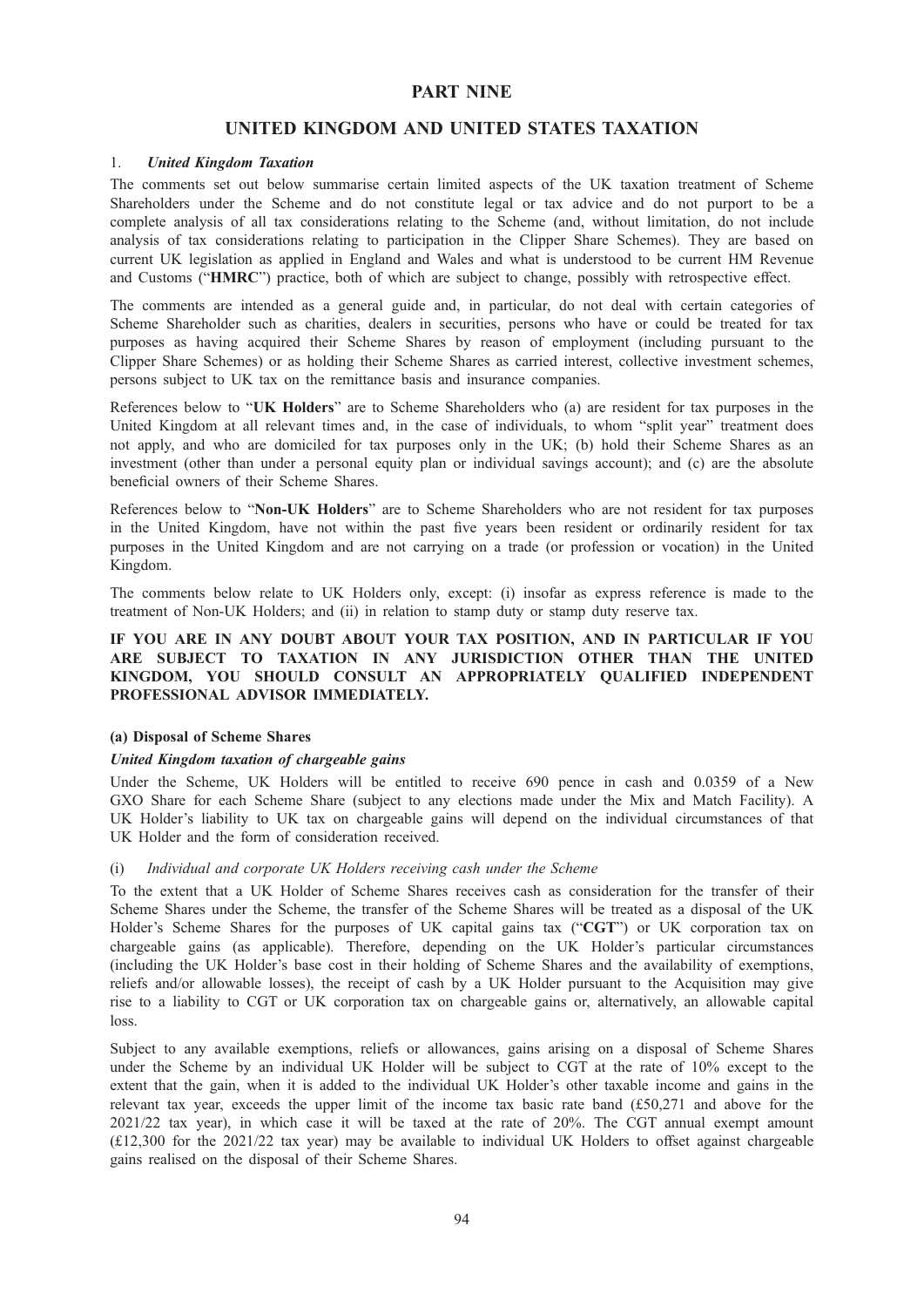Subject to any available exemptions, reliefs or allowances, gains arising on a disposal of Scheme Shares by a UK Holder within the charge to UK corporation tax will be subject to UK corporation tax on chargeable gains in respect of the disposal (the current rate of which is 19% for the 2021/22 tax year). For such UK Holders, indexation allowance (calculated up to 31 December 2017) may be available to reduce any chargeable gain arising (but not to create or increase any allowable loss) on the disposal of their Scheme Shares.

#### (ii) Individual and corporate UK Holders receiving New GXO Shares or GXO DIs

To the extent that a UK Holder of Scheme Shares receives New GXO Shares (or GXO DIs) in exchange for his or her (or its) Scheme Shares and does not hold (either alone or together with persons connected with him or her (or it)) more than 5 per cent. of, or of any class of, the shares in, or debentures of, Clipper, that Scheme Shareholder should not be treated as having made a disposal of Scheme Shares. Instead, the New GXO Shares (or GXO DIs) should be treated as the same asset as the Scheme Shares, and as acquired at the same time and for the same consideration as the Scheme Shares. Any gain or loss which would have arisen on a disposal of the Scheme Shares (to the extent that the UK Holder receives New GXO Shares (or GXO DIs) as consideration under the Scheme) will be "rolled over" into the New GXO Shares (or GXO DIs) that they receive.

Pursuant to section 137 of the Taxation of Chargeable Gains Act 1992, the treatment described in the preceding paragraph will not apply to the receipt of New GXO Shares (or GXO DIs) by Scheme Shareholders who, alone or together with connected persons, hold more than 5 per cent. of, or of any class of, the shares in, or debentures of, Clipper unless the transaction is effected for bona fide commercial reasons and not for tax avoidance purposes. Such Scheme Shareholders are advised that no clearance that section 137 will not apply has been or will be sought from HMRC under section 138 of that Act.

#### (iii) Non-UK Holders

Non-UK Holders should not be subject to United Kingdom taxation of chargeable gains in respect of the Scheme (though they may be subject to foreign taxation, depending on their personal circumstances).

#### UK stamp duty and stamp duty reserve tax (SDRT)

No UK stamp duty or SDRT will be payable by Scheme Shareholders on the transfer of their Scheme Shares under the Scheme. GXO will be responsible for paying any stamp duty or SDRT payable in connection with the transfer of the Scheme Shares to it under the Scheme.

#### (b) Holding New GXO Shares or GXO DIs

#### Dividends

Dividend payments may be made by GXO without withholding or deduction for or on account of UK income tax. (As regards U.S. withholding taxes, see 'Considerations of Holding New GXO Shares Received in the Scheme – Considerations for Non-U.S. Scheme Shareholders – Distributions on New GXO Shares' in paragraph 2 below.)

#### (i) Individual UK Holders

Dividends received by individual UK Holders will be subject to UK income tax. This is charged on the gross amount of any dividend paid before the deduction of U.S. withholding taxes (the "gross dividend"). (Broadly, and subject to certain exceptions, under the double tax treaty between the UK and the U.S., U.S. withholding tax on dividends paid to an individual UK Holder who beneficially owns that dividend may not exceed 15 per cent. of the gross amount of the dividend.)

Under the current UK tax rules, specific rates of tax apply to dividend income. These include a nil rate of tax (the "nil rate band") for the first £2,000 of non-exempt dividend income in any tax year and different rates of tax for dividend income that exceeds the nil rate band. No tax credit attaches to dividend income. For these purposes "dividend income" includes UK and non-UK source dividends and certain other distributions in respect of shares. For UK tax purposes the gross dividend paid by GXO must generally be brought into account.

An individual UK Holder who receives a dividend from GXO will not be liable to UK tax on the dividend to the extent that (taking account of any other non-exempt dividend income received by the UK Holder in the same tax year) that dividend falls within the nil rate band.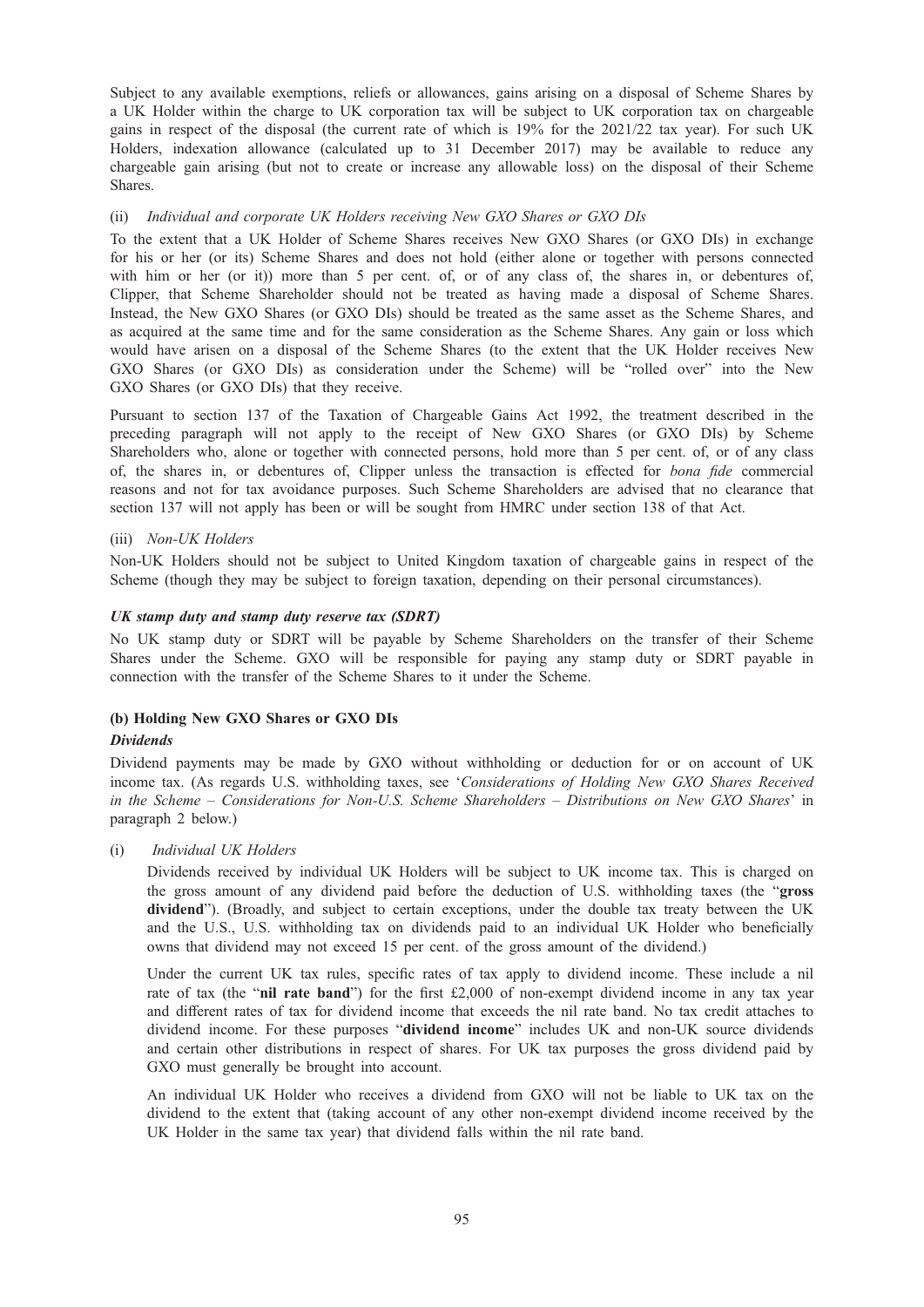To the extent that (taking account of any other non-exempt dividend income received by the UK Holder in the same tax year) the dividend exceeds the nil rate band, it will be subject to income tax at 7.5 per cent. (for the 2021/22 tax year) to the extent that it falls below the threshold for higher rate income tax. To the extent that (taking account of other non-exempt dividend income received by the UK Holder in the same tax year) it falls above the threshold for higher rate income tax, then the dividend will be taxed at 32.5 per cent. (for the 2021/22 tax year) to the extent that it is within the higher rate band, or 38.1 per cent. (for the 2021/22 tax year) to the extent that it is within the additional rate band. Each of these dividend tax rates will increase by 1.25% from April 2022. For the purposes of determining which of the taxable bands dividend income falls into, dividend income is treated as the highest part of a UK Holder's income. In addition, dividends within the nil rate band which would (if there was no nil rate band) have fallen within the basic or higher rate bands will use up those bands respectively for the purposes of determining whether the threshold for higher rate or additional rate income tax is exceeded.

Individual UK Holders subject to income tax on a dividend paid by GXO will also generally be entitled to a credit against that tax for U.S. withholding tax deducted at source from the dividend payment to the extent such withholding tax cannot be reduced by a claim under the double tax treaty between the United Kingdom and the United States. (See above for a description of the provisions of that double taxation treaty as they currently apply to individual UK Holders.) To the extent that the withholding tax exceeds the UK tax the excess will be an absolute cost.

### (ii) Corporate UK Holders

It is likely that most dividends paid on the New GXO Shares to corporate UK Holders would fall within one or more of the classes of dividend qualifying for exemption from corporation tax. However, it should be noted that the exemptions are not comprehensive and are also subject to antiavoidance rules.

Corporate UK Holders within the charge to UK corporation tax should consult their own professional advisers.

Where a dividend paid by GXO is treated as exempt, a corporate UK Holder will not be entitled to claim relief by way of credit in the United Kingdom in respect of any tax paid by the UK Holder under the laws of the United States, either directly or by deduction, in respect of that dividend. (Broadly, and subject to certain exceptions, under the double tax treaty between the UK and the U.S., U.S. withholding tax on dividends paid to a corporate UK Holder who beneficially owns that dividend may not exceed 15 per cent. of the gross amount of the dividend, unless that corporate UK Holder owns shares in GXO representing directly or indirectly at least 10 per cent. of the voting power of GXO, in which case such withholding tax may not exceed 5 per cent, of the gross amount of the dividend.)

(iii) Non-UK Holders

Non-UK Holders will commonly not be subject to UK taxation on dividend income but should consult their own tax adviser concerning their tax position on dividends received from GXO.

#### Taxation of disposals

A subsequent disposal or deemed disposal for tax purposes of New GXO Shares or GXO DIs by a UK Holder may, depending upon the UK Holder's circumstances and subject to any available exemption or relief (such as the annual exempt amount for individuals), give rise to a chargeable gain or an allowable loss for the purposes of CGT or UK corporation tax on chargeable gains. Where any chargeable gain or loss which would otherwise have arisen on a disposal by a Scheme Shareholder of Scheme Shares has been "rolled over" into New GXO Shares (or GXO DIs) received by that Scheme Shareholder, any chargeable gain or allowable loss on a subsequent disposal (including redemption) of those New GXO Shares (or GXO DIs) should be calculated taking into account the allowable original cost to the UK Holder of acquiring the relevant Scheme Shares.

An individual Scheme Shareholder who has been resident for tax purposes in the UK but who ceases to be so resident or becomes treated as resident outside the UK for the purposes of a double tax treaty for a period of five years or less and who disposes of all or part of their New GXO Shares or GXO DIs during that period may be liable to capital gains tax on their return to the UK, subject to any available exemptions or reliefs.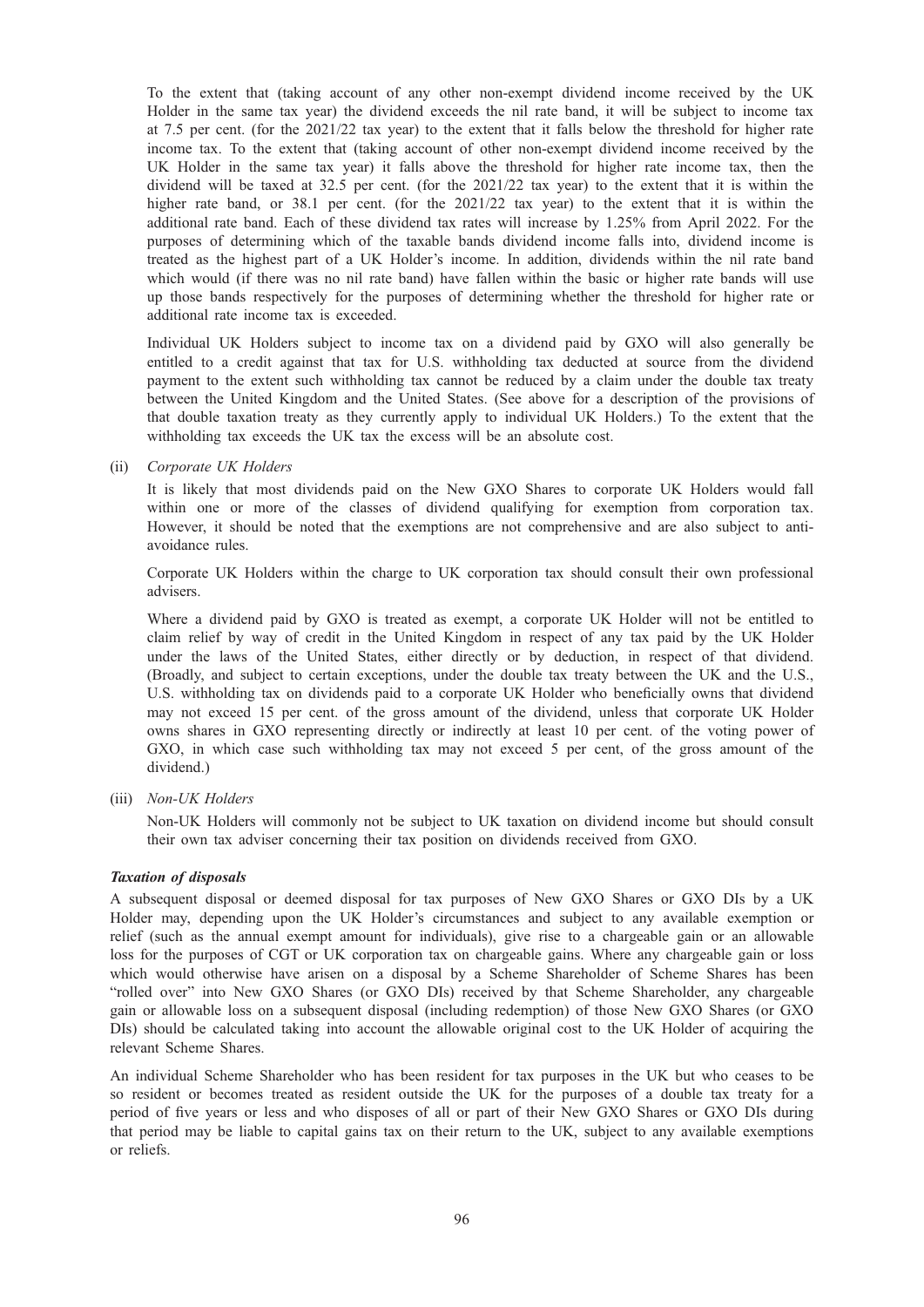### UK stamp duty and SDRT

The summary below is written on the basis that (i) GXO is a body corporate not incorporated in the UK, (ii) the New GXO Shares are not registered in a register kept in the UK by or on behalf of a body incorporated in the UK, (iii) the New GXO Shares are not paired with shares issued by a body incorporated in the UK, (iv) GXO's central management and control is not exercised in the UK, and (v) the New GXO Shares are and continue to be listed on a recognised stock exchange within the meaning of section 1137 of the Corporation Tax Act 2010.

No UK stamp duty or SDRT will be payable by Scheme Shareholders on the issue of the New GXO Shares by GXO or on the issue of the GXO DIs by the DI Depositary.

UK stamp duty will not normally be payable in connection with a transfer of New GXO Shares or GXO DIs, provided that no instrument of transfer is executed in respect of such transfer or any such instrument of transfer is executed and retained outside the UK and does not relate to any property situated in the U.K. or to any other matter or thing done or to be done in the U.K. (which may include, without limitation, the involvement of U.K. bank accounts in payment mechanics).

No UK SDRT will be payable in respect of any agreement to transfer New GXO Shares or GXO DIs.

### 2. United States taxation

The following discussion is a general summary based on present law of (i) certain material U.S. federal income tax considerations for Scheme Shareholders receiving cash and New GXO Shares for their Scheme Shares in connection with the Scheme, and (ii) certain material U.S. federal income tax considerations for Scheme Shareholders holding New GXO Shares following the implementation of the Scheme. This discussion is not a complete description of all tax considerations that may be relevant to any particular holder and is not a substitute for independent tax advice. This discussion does not address U.S. state, local, non-U.S. or other tax considerations (such as estate or gift taxes) or the Medicare tax on net investment income. It addresses only Scheme Shareholders that hold Scheme Shares and New GXO Shares as capital assets (generally, property held for investment purposes) and use the U.S. dollar as their functional currency. It does not address the tax treatment of Scheme Shareholders subject to special rules, such as banks or other financial institutions, dealers in securities or currencies, traders in securities that mark-to-market, insurance companies, tax-exempt entities, regulated investment companies, real estate investment trusts, "individual retirement accounts" and other tax-deferred accounts, persons that at any time have held 10% or more of the voting stock of Clipper (directly, indirectly or constructively), U.S. expatriates, persons holding Scheme Shares as part of a hedging, straddle, conversion, integrated, constructive sale or constructive ownership transaction, persons whose Scheme Shares or New GXO Shares were received in connection with the performance of services, partnerships (or other entities or arrangements treated as partnerships for U.S. federal income tax purposes, including S-corporations) and partners in such partnerships or persons liable for the alternative minimum tax.

For purposes of this summary, a "Scheme Shareholder" means a beneficial owner of Scheme Shares. A shareholder is a "U.S. Scheme Shareholder" if such shareholder is a beneficial owner of Scheme Shares and, for U.S. federal income tax purposes, such shareholder is: (1) an individual that is a citizen or resident of the United States as determined for U.S. federal income tax purposes; (2) a corporation, or other business entity taxable as a corporation for U.S. federal income tax purposes, created or organised in or under the laws of the United States, any state thereof or the District of Columbia; (3) an estate the income of which is subject to U.S. federal income taxation regardless of its source; or (4) a trust (A) if a court within the United States is able to exercise primary jurisdiction over its administration and one or more U.S. persons have authority to control all substantial decisions of such trust or (B) that has a valid election in effect under applicable Treasury regulations to be treated as a U.S. person. A "Non-U.S. Scheme Shareholder" means any beneficial owner of the Scheme Shares that is neither a U.S. Scheme Shareholder nor a partnership for U.S. federal income tax purposes.

This summary is based on the United States Internal Revenue Code of 1986, as amended, its legislative history, existing and proposed (to the extent taxpayers are permitted to rely thereon) regulations thereunder, current published rulings and court decisions, all as in effect and available as of the date of this document and all subject to change at any time, possibly with retroactive effect. We have not requested, and do not intend to request, a ruling from the United States Internal Revenue Service (the "IRS") with respect to any of the U.S. federal income tax considerations described herein and there can be no assurance that the IRS will not disagree with or challenge any of the conclusions we have reached and described in this document (or that a court will not sustain any such challenge should there be one at any point in the future).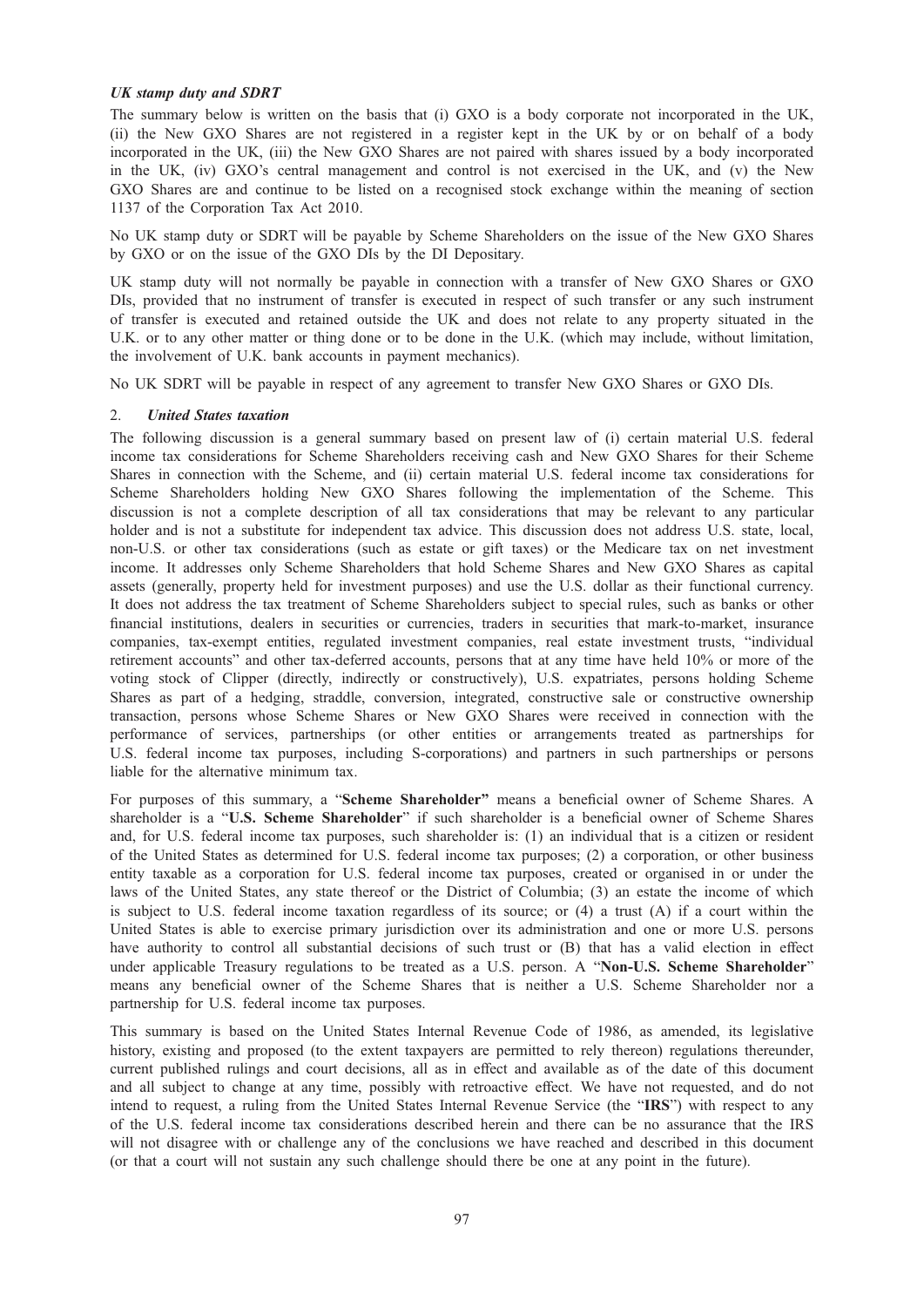The U.S. federal income tax treatment of a partner in a partnership (or equity holder in any other passthrough entity or other arrangement treated as a partnership for U.S. federal income tax purposes) that holds Scheme Shares will depend on the status of the partner (or equity holder) and the activities of the partner and the partnership (or other pass-through entity or arrangement). Partnerships (and other pass-through entities or other arrangements) should consult their tax advisers concerning the U.S. federal income tax consequences to their partners (or equity holders) of participating in the Scheme.

# THE SUMMARY OF U.S. FEDERAL INCOME TAX CONSIDERATIONS SET OUT BELOW IS FOR GENERAL INFORMATION ONLY. ALL SCHEME SHAREHOLDERS SHOULD CONSULT THEIR OWN TAX ADVISERS AS TO THE PARTICULAR TAX CONSEQUENCES TO THEM OF THE SCHEME, INCLUDING THE APPLICABILITY AND EFFECT OF U.S. STATE, LOCAL, NON-U.S. INCOME OR OTHER TAX LAWS AND POSSIBLE CHANGES IN TAX LAW.

#### Disposition of Scheme Shares for New GXO Shares and Cash

(i) Considerations for U.S. Scheme Shareholders

#### (A) In General

Subject to the discussion below under "—*Passive Foreign Investment Company Considerations*," a U.S. Scheme Shareholder generally will recognise capital gain or loss on the disposition of Scheme Shares for the New GXO Shares and cash equal to the difference between (i) the amount realised on such disposition (i.e., the USD value of the sum of the cash and the fair market value of the New GXO Shares received by the U.S. Scheme Shareholder) and (ii) the U.S. Scheme Shareholder's adjusted tax basis in such disposed Scheme Shares. A U.S. Scheme Shareholder's adjusted tax basis in the Scheme Shares generally will be the USD value of the amount paid by the U.S. Scheme Shareholder to purchase the Scheme Shares on the date of purchase.

Gain or loss on the disposition of the Scheme Shares generally will be long-term capital gain or loss if, at the time of disposition, the U.S. Scheme Shareholder has held the Scheme Shares for more than one year. Non-corporate U.S. Scheme Shareholders may be entitled to a preferential tax rate on long-term capital gains. Deductions for capital losses are subject to limitations. If a U.S. Scheme Shareholder acquired different blocks of Scheme Shares at different times for different prices, such U.S. Scheme Shareholder must determine its adjusted tax basis and holding period separately with respect to each block of Scheme Shares. Any gain or loss realised on the disposition of Scheme Shares generally will be treated as arising from U.S. sources.

#### (B) Passive Foreign Investment Company Considerations

Whilst no formal analysis has been undertaken, Clipper believes, and this discussion assumes, that it is not, and has not been, a "passive foreign investment company" ("PFIC") for U.S. federal income tax purposes. If it were determined that Clipper is or has been a PFIC, the U.S. federal income tax consequences of disposition of Scheme Shares would generally be materially less favourable to U.S. Scheme Shareholders than those described above. If Clipper were to be classified as a PFIC, such U.S. Scheme Shareholder generally would be required (i) to pay tax on any gain from the disposition of Scheme Shares as ordinary income (rather than capital gains) and (ii) to pay a special addition to tax on such gain as an interest charge for the deferred payment of tax.

If Clipper were treated as a PFIC, a U.S. Scheme Shareholder would not be able to avoid the tax consequences described above by electing to treat Clipper as a qualified electing fund  $(OEF)$  because Clipper does not intend to provide U.S. Scheme Shareholders with the information that would be necessary to make a QEF election with respect to the Scheme Shares. As noted previously, while no formal analysis has been undertaken, Clipper does not believe it is or has been a PFIC although no definitive assurances can be made.

The rules relating to PFICs are complex and each U.S. Scheme Shareholder is urged to consult its own tax advisor concerning the U.S. federal income tax consequences of disposition of Scheme Shares if the Company is or was a PFIC in any taxable year during its holding period.

#### (ii) Considerations for Non-U.S. Scheme Shareholders

A Non-U.S. Scheme Shareholder will generally not be subject to U.S. federal income or withholding tax in respect of gain recognized on disposition of Scheme Shares. Certain exceptions apply where (i) the gain is effectively connected with the conduct of a trade or business by the Non-U.S. Scheme Shareholder within the United States (and, if an applicable tax treaty so requires, is attributable to a U.S. permanent establishment or fixed base maintained by the Non-U.S. Scheme Shareholder) or (ii) the Non-U.S. Scheme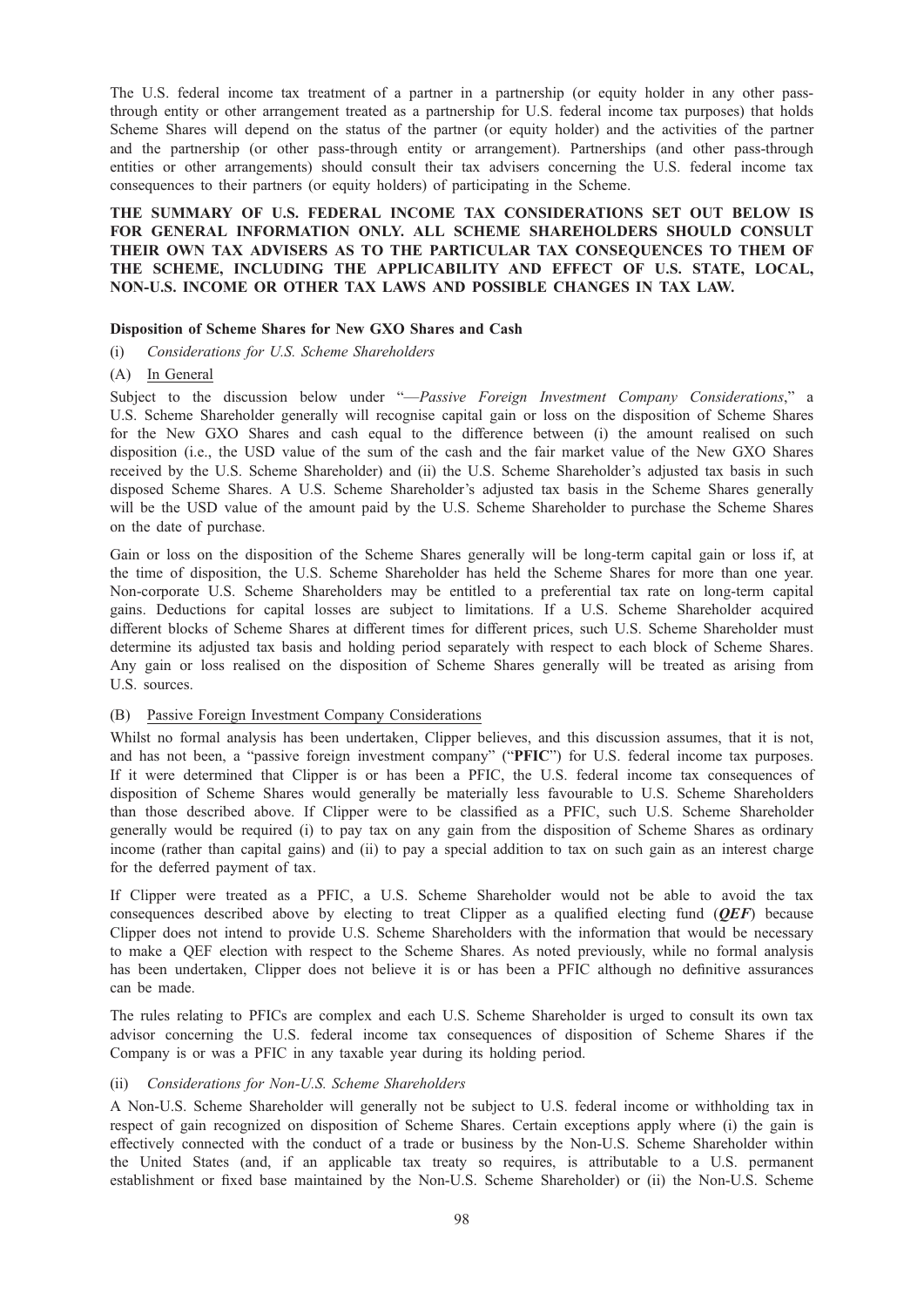Shareholder is an individual who is present in the United States for 183 days or more in the taxable year of disposition and certain other conditions are met. In the case of a Non-U.S. Scheme Shareholder that is subject to U.S. tax on gain on disposition of Scheme Shares, the amount of gain would be determined in the same way as in the case of a U.S. Scheme Shareholder.

Gain that is effectively connected with a U.S. trade or business will be subject to tax at generally applicable U.S. federal income tax rates. Any such gains of a Non-U.S. Scheme Shareholder that is a foreign corporation may also be subject to an additional "branch profits tax" at a 30% rate (or lower applicable treaty rate). Gain of an individual described in the preceding paragraph will generally be subject to a flat 30% U.S. federal income tax. Non-U.S. Scheme Shareholders are urged to consult their tax advisors regarding possible eligibility for benefits under applicable income tax treaties.

### Considerations of Holding New GXO Shares Received in the Scheme

- (i) Considerations for U.S. Scheme Shareholders
- (A) Basis of New GXO Shares

A U.S. Scheme Shareholder's initial adjusted basis for U.S. federal income tax purposes in New GXO Shares received in the Scheme will generally equal the fair market value of the shares and thus will be the same as the amount included in amount realised on the disposition of Scheme Shares.

### (B) Distributions on New GXO Shares

Any distributions to U.S. Scheme Shareholders with respect to their New GXO Shares will constitute dividends for U.S. federal income tax purposes to the extent paid from GXO's current or accumulated earnings and profits, as determined under U.S. federal income tax principles. Distributions in excess of current and accumulated earnings and profits will constitute a return of capital that will be applied against and reduce (but not below zero) the U.S. Scheme Shareholder's adjusted tax basis in the New GXO Shares. Any remaining excess will be treated as gain realized on the sale or other disposition of the New GXO Shares and will be treated as described below under "—Disposition of New GXO Shares."

Dividends paid to a U.S. Scheme Shareholder that is a taxable corporation generally will be eligible for the dividends-received deduction available to U.S. corporations if the requisite holding period is satisfied. Dividends received by eligible non-corporate U.S. Scheme Shareholders that satisfy a minimum holding period and certain other requirements generally will be taxed at the preferential rate applicable to qualified dividend income.

### (C) Disposition of New GXO Shares

Subject to the discussion under "-Backup Withholding and Information Reporting," a U.S. Scheme Shareholder generally will recognise capital gain or loss on the disposition of New GXO Shares equal to the difference between (i) the amount realised on such disposition (i.e., the U.S. dollar value of the sum of the cash and the fair market value of any property received by the U.S. Scheme Shareholder) and (ii) the U.S. Scheme Shareholder's adjusted tax basis in such New GXO Shares, determined as described above.

Gain or loss on the disposition of the New GXO Shares generally will be long-term capital gain or loss if, at the time of disposition, the U.S. Scheme Shareholder has held the New GXO Shares for more than one year. The holding period of the New GXO Shares received generally will begin on the day after the New GXO Shares are received, and thus will be determined without regard to the holding period of the Scheme Shares disposed of for such New GXO Shares. Non-corporate U.S. Scheme Shareholders may be entitled to a preferential tax rate on long-term capital gains. Deductions for capital losses are subject to limitations. Any gain or loss realised on disposition of New GXO Shares generally will be treated as arising from U.S. sources.

### (ii) Considerations for Non-U.S. Scheme Shareholders

### (A) Distributions on New GXO Shares

In general, any distributions (including constructive distributions) made to a Non-U.S. Scheme Shareholder on New GXO Shares, to the extent paid out of current or accumulated earnings and profits (as determined under U.S. federal income tax principles), will constitute dividends for U.S. federal income tax purposes and, provided such dividends are not effectively connected with the Non-U.S. Scheme Shareholder's conduct of a trade or business within the United States, GXO will be required to withhold tax from the gross amount of the dividend at a rate of 30%, unless such Non-U.S. Scheme Shareholder is eligible for a reduced rate of withholding tax under an applicable income tax treaty and provides proper certification of its eligibility for such reduced rate (usually on an IRS Form W-8BEN or W-8BEN-E, as applicable). In the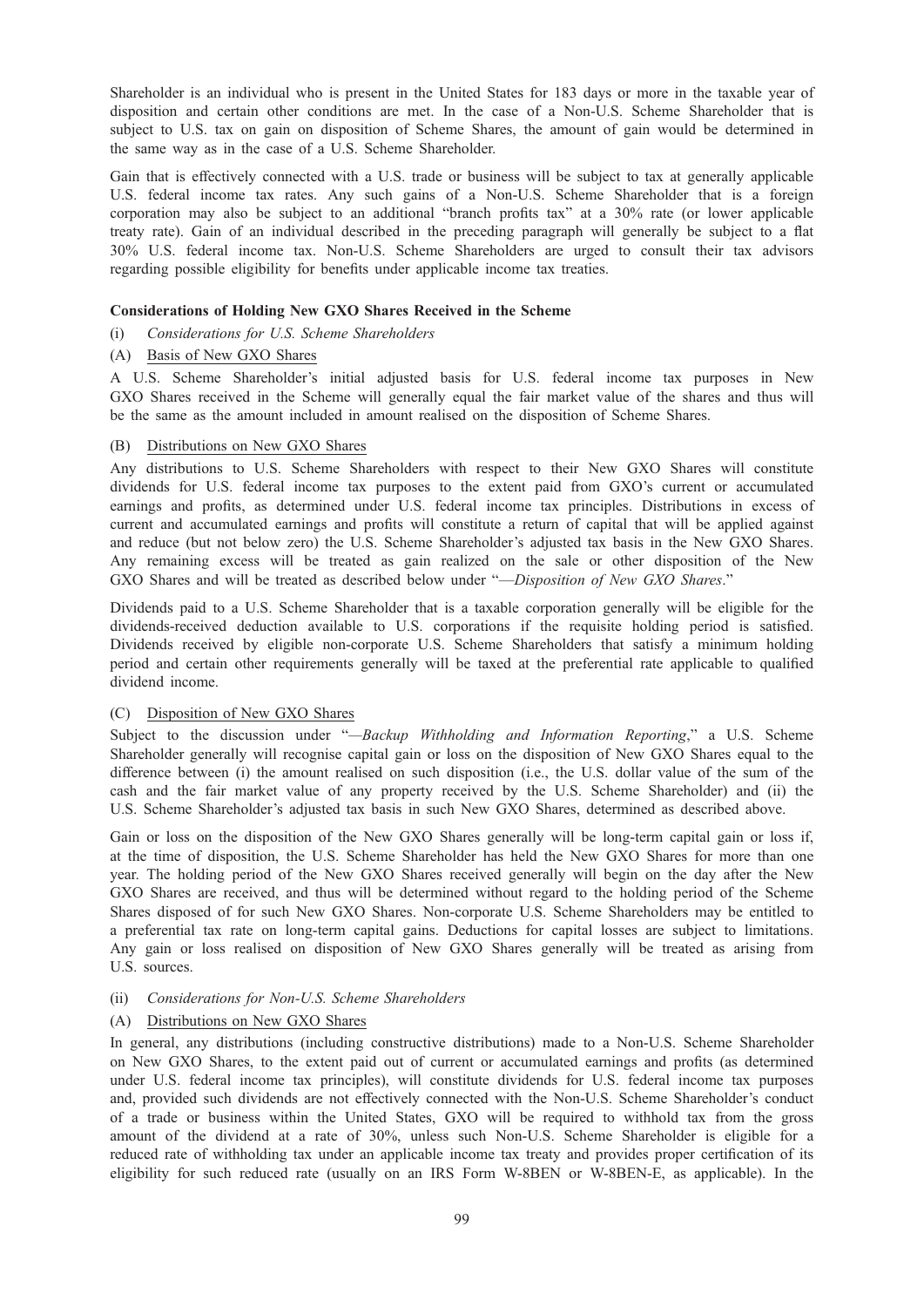case of any constructive dividend, it is possible that this tax would be withheld from any amount owed to a Non-U.S. Scheme Shareholder by the applicable withholding agent, including cash distributions on other property or sale proceeds from warrants or other property subsequently paid or credited to such holder. Any distribution not constituting a dividend will be treated first as reducing (but not below zero) the Non-U.S. Scheme Shareholder's adjusted tax basis in its shares of New GXO Shares and, to the extent such distribution exceeds the Non-U.S. Scheme Shareholder's adjusted tax basis, as gain realized from the sale or other disposition of the New GXO Shares, which will be treated as described below under "Non-U.S. Scheme Shareholders — Disposition of New GXO Shares." In addition, if we determine that we are classified as a United States real property holding corporation ("USRPHC") and assuming the "publicly traded exception" described in the discussion below under (B) is not met, we will be required to withhold at a rate of 15% of any gross distribution that exceeds our current and accumulated earnings and profits.

Dividends paid to a Non-U.S. Scheme Shareholder that are effectively connected with such Non-U.S. Scheme Shareholder's conduct of a trade or business within the United States (or if a tax treaty applies, are attributable to a U.S. permanent establishment or fixed base maintained by the Non-U.S. Scheme Shareholder) will generally not be subject to U.S. withholding tax, provided such Non-U.S. Scheme Shareholder complies with certain certification and disclosure requirements (usually by providing an IRS Form W-8ECI). Instead, such dividends will generally be subject to U.S. federal income tax, net of certain deductions, at the same graduated individual or corporate rates applicable to U.S. Scheme Shareholders. If the Non-U.S. Scheme Shareholder is a corporation, dividends that are treated as effectively connected income may also be subject to a "branch profits tax" at a rate of 30% (or such lower rate as may be specified by an applicable income tax treaty).

## (B) Disposition of New GXO Shares

A Non-U.S. Scheme Shareholder will generally not be subject to U.S. federal income or withholding tax in respect of gain recognized on a sale, taxable exchange or other taxable disposition of New GXO Shares. Certain exceptions apply where (i) the gain is effectively connected with the conduct of a trade or business by the Non-U.S. Scheme Shareholder within the United States (and, if an applicable tax treaty so requires, is attributable to a U.S. permanent establishment or fixed base maintained by the Non-U.S. Scheme Shareholder), (ii) the Non-U.S. Scheme Shareholder is an individual who is present in the United States for 183 days or more in the taxable year of disposition and certain other conditions are met, or (iii) GXO is or has been a "United States real property holding corporation" for U.S. federal income tax purposes at any time during the shorter of the five-year period ending on the date of disposition or such Non-U.S. Scheme Shareholder's holding period for the New GXO Shares. There can be no assurance that New GXO Shares will be treated as regularly traded on an established securities market for this purpose. In the case of a Non-U.S. Scheme Shareholder that is subject to U.S. tax on gain on disposition of New GXO Shares, the amount of gain would be determined in the same way as in the case of a U.S. Scheme Shareholder.

Gain that is effectively connected with a U.S. trade or business will be subject to tax at generally applicable U.S. federal income tax rates. Any such gains of a Non-U.S. Scheme Shareholder that is a foreign corporation may also be subject to an additional "branch profits tax" at a 30% rate (or lower applicable treaty rate). Gain of an individual described in the preceding paragraph will generally be subject to a flat 30% U.S. federal income tax. Non-U.S. Scheme Shareholders are urged to consult their tax advisors regarding possible eligibility for benefits under income tax treaties.

GXO would be classified as a USRPHC if the fair market value of "United States real property interests" equals or exceeds 50% of the sum of the fair market value of worldwide real property interests plus other assets used or held for use in a trade or business, as determined for U.S. federal income tax purposes. We have not determined whether GXO is or will in the future be a USRPHC. Provided, however, that GXO's common shares are regularly traded on an established securities market within the meaning of applicable Treasury regulations, classification of GXO as a USRPHC would generally not affect the US tax consequences of owning GXO shares in the case of a Non-U.S. Scheme Shareholder who has not held (actually or constructively) more than 5% of GXO's outstanding common shares at any time within the relevant period, which generally is the shorter of the five-year period preceding a disposition or such Non-U.S. Scheme Shareholder's holding period in such shares. This discussion does not address the consequences, if GXO were classified as a USRPHC, to any Non-U.S. Scheme Shareholders who will have held more than 5% of GXO's outstanding common shares at any time within the relevant period.

#### Backup Withholding, Information Reporting and FATCA

Dividends on New GXO Shares and proceeds from the disposition of Scheme Shares or New GXO Shares that are made into an account in the United States or through certain U.S.-related financial intermediaries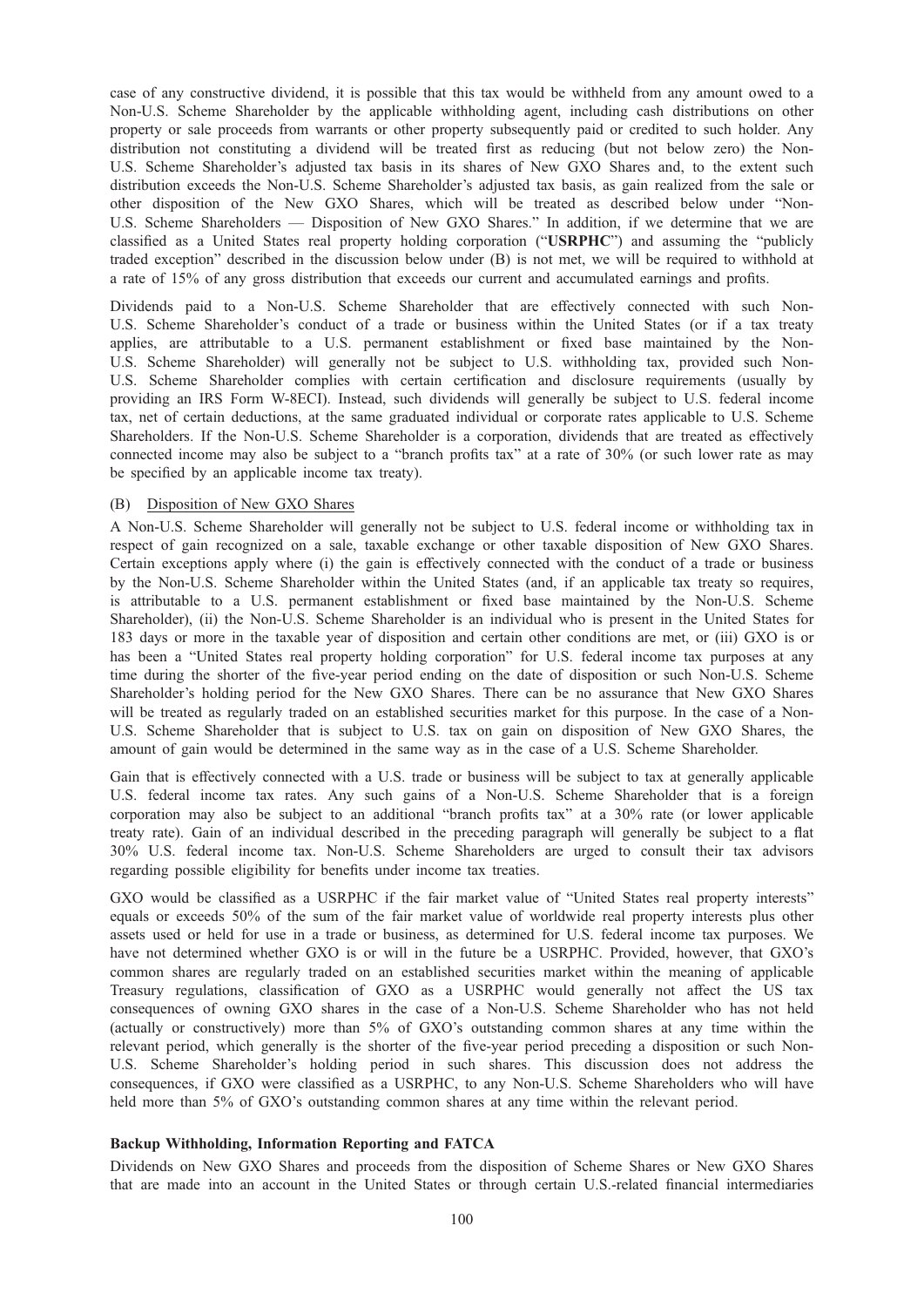may be reported to the IRS as required under applicable U.S. Treasury regulations, including for purposes of the Foreign Account Tax Compliance Act ("FATCA") rules which are applicable to Non-U.S. Scheme Shareholders and U.S. source dividends. Such amounts paid to a Non-U.S. Scheme Shareholder will not be subject to information reporting or FATCA withholding if that Non-U.S. Scheme Shareholder properly certifies that it is a non-U.S. person for U.S. federal tax purposes, and in the case of FATCA, FATCAcompliant, on an applicable IRS Form W-8.

Payments that are subject to information reporting may also be subject to backup withholding if a U.S. Scheme Shareholder fails to comply with all applicable taxpayer identification and certification requirements (generally by providing the relevant paying agent or intermediary with an IRS Form W-9). Backup withholding is not an additional tax. Amounts withheld under the backup withholding rules are available to be credited against a U.S. Scheme Shareholder's U.S. federal income tax liability and may be refunded to the extent they exceed such liability, provided the required information is provided to the IRS in a timely fashion.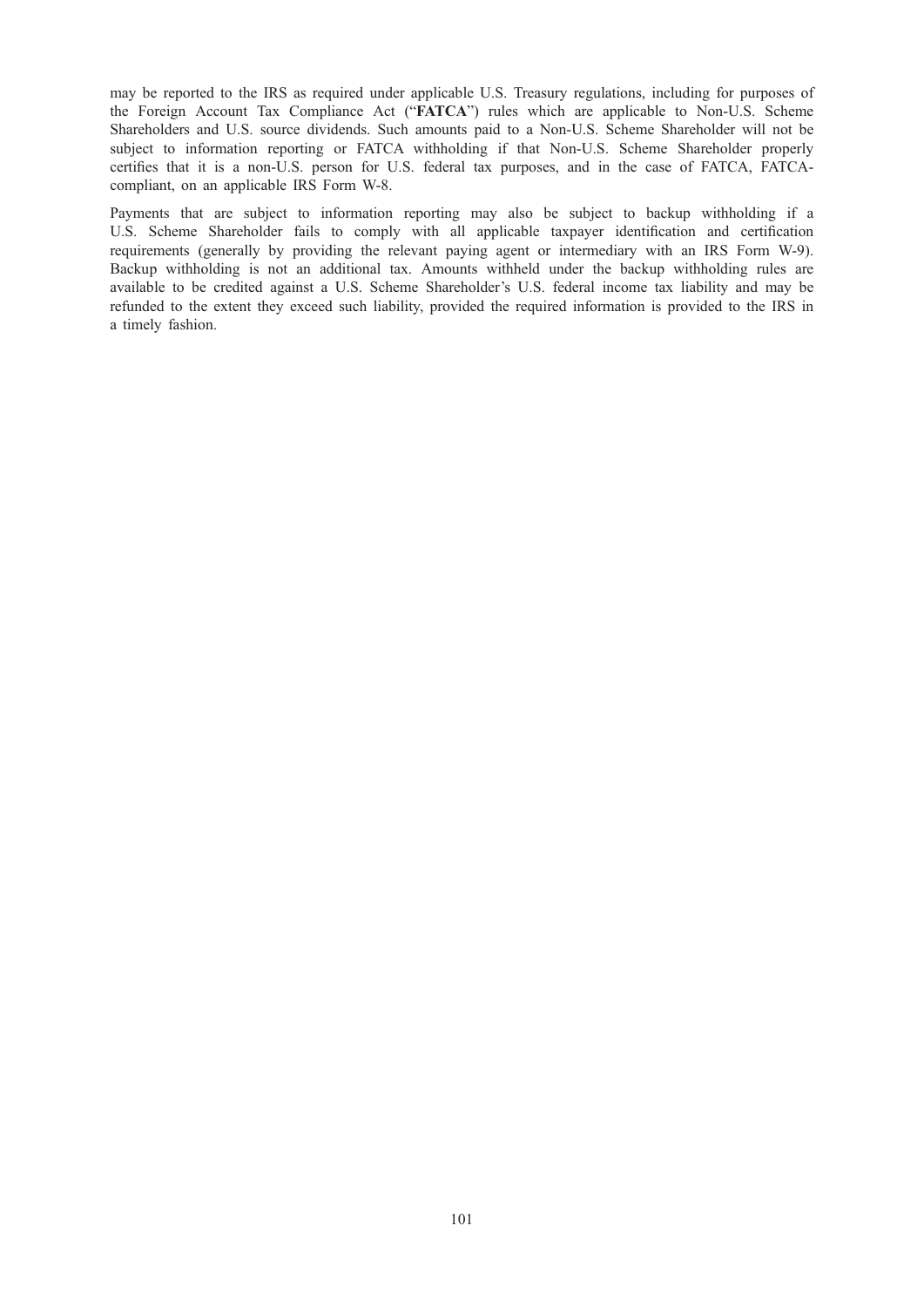# PART TEN

# CLIPPER PROFIT FORECAST

On 7 June 2021 in its "Year End Trading update" announcement Clipper provided guidance in relation to FY22 and FY23 EBIT with reference to Clipper-compiled consensus published on the Clipper website immediately prior to that announcement:

\* "Given the continued strong trading momentum and pipeline of contracts wins, we expect EBIT (under both IAS 17 and IFRS 16) for FY22 and FY23 to be ahead of Company-compiled consensus (https://www.Clippergroup.co.uk/analyst-consensus/) by mid-single digit percentages in both years."

Immediately prior to the announcement on 7 June 2021 the Clipper compiled consensus included on the Clipper website for FY23 EBIT was £39.3m and £47.6m on an IAS 17 and IFRS 16 basis respectively. No subsequent references were made by Clipper as to its expectations for FY23 EBIT.

On 25 August 2021 in its "Final Results for the year ended 30 April 2021" announcement Clipper confirmed its prior guidance in relation to FY22:

\* "The Group has made a strong start to the new financial year and is trading in line with its recently upgraded guidance for FY22."

On 9 December 2021 in its "Interim Results for the six months to 31 October 2021" announcement Clipper confirmed its prior guidance in relation to FY22:

\* "Trading continues to be strong, and the Group is on track to meet the Clipper Board's full year guidance."

Immediately prior to the announcement on 9 December 2021 the updated Clipper compiled consensus included on the Clipper website for FY22 EBIT was £37.0m and £46.2m on an IAS 17 and IFRS 16 basis respectively. The statement made on 9 December 2021, therefore, updated the Board's guidance in relation to FY22 and superseded the two previous statements where the Clipper Board made references to its expectations for FY22 EBIT.

### Application of Rule 28 to the Clipper Profit Forecast

The statements from Clipper in bold above set an expectation for EBIT for FY22 of £37.0m and £46.2m on an IAS 17 and IFRS 16 basis respectively and EBIT for FY23 of £39.3m and £47.6m on an IAS 17 and IFRS 16 basis respectively (the "FY23 Clipper Profit Forecast"), each of which for the purposes of Rule 28.1(c) of the Code, constitutes a profit forecast.

### Directors confirmation

The directors of Clipper confirm that, as at the date of this document, the FY22 Clipper Profit Forecast remains valid and that it has been properly compiled on the basis of the assumptions stated below and that the basis of accounting used is consistent with Clipper's accounting policies which are in accordance with IFRS and those that Clipper applied in preparing its financial statements for the year ended 30 April 2021.

At the time the FY23 Clipper Profit Forecast was made on 7 June 2021, it was 22 months away from the period ending 30 April 2023 to which the profit forecast related. Since then, the market and the circumstances in which Clipper operates in, including the COVID-19 pandemic, have changed. The directors of Clipper, therefore, confirm that the FY23 Clipper Profit Forecast is no longer valid.

Further information on the basis of preparation of the FY22 Clipper Profit Forecast, including the principal assumptions on which it is based, is set out below.

# Basis of preparation and principal assumptions

The FY22 Clipper Profit Forecast is based upon internal Clipper forecasts.

In confirming the FY22 Clipper Profit Forecast, the directors of Clipper have made the following assumptions in respect of the forecast period to 30 April 2022:

Factors outside the influence or control of the directors of Clipper:

1. No significant additional effect from COVID-19, in particular any new variant, which would present heightened short-term uncertainty in Clipper's principal markets;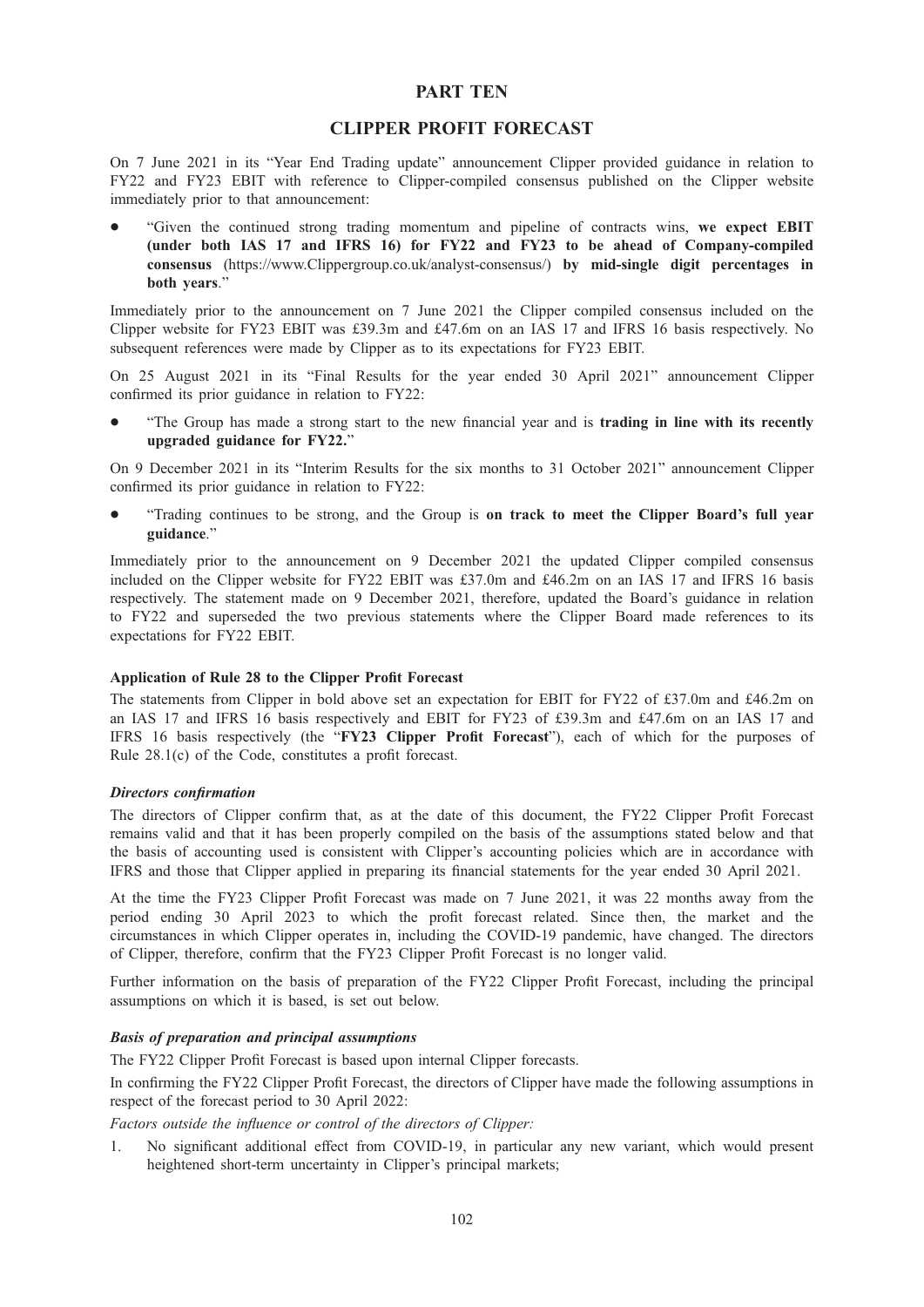- 2. no material change in the political, economic and/or market environment that would materially affect Clipper;
- 3. there will be no material changes in market conditions over the period to 30 April 2022 in relation to either customer demand or competitive environment;
- 4. no significant one-off events or litigation that would have a material impact on the operating results or financial position of Clipper;
- 5. there will be no material adverse change to Clipper's commercial relationships;
- 6. no material changes to inflation, interest or tax rates in Clipper's principal markets compared with Clipper's budgeted estimates;
- 7. no material changes of the value of pound sterling above the average foreign exchange rates that have applied during the period from 7 June 2021 to the Latest Practicable Date;
- 8. no material adverse events which will have a significant impact on the operating results or financial position of Clipper;
- 9. no material adverse outcome from any ongoing or future disputes with any customer, competitor, regulator or tax authority; and
- 10. no material change in legislation, taxation, regulatory requirements, applicable standards or the position of any regulatory bodies impacting the Clipper Group's operations or accounting policies.

### Factors within the influence or control of the directors of Clipper:

- 1. no additional significant acquisitions, disposals, developments, partnership or joint venture agreements being entered into by Clipper which would have a materially dilutive effect on Clipper's earnings;
- 2. no material change in the dividend or capital policies of Clipper;
- 3. no material changes to the senior leadership team of Clipper;
- 4. no material change in Clipper's strategy; and
- 5. Clipper's accounting policies will be consistently applied in the period to 30 April 2022.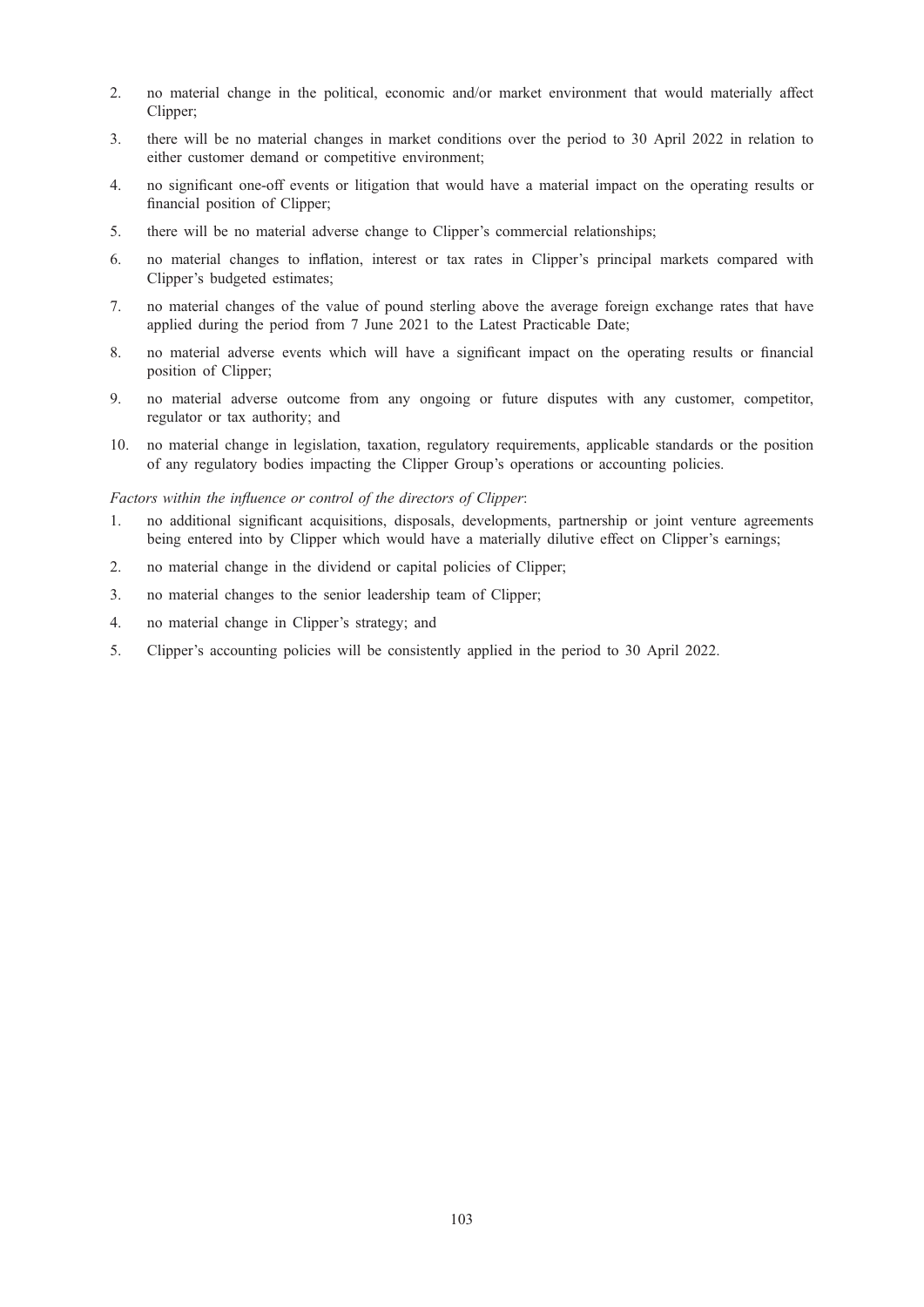# PART ELEVEN

# GXO PROFIT FORECAST

On 15 February 2022, GXO released its results for the fourth financial quarter of 2021 and the full year ended 31 December 2021 which, in the results presentation slides (the "Q4 Results Slides") and in the press release covering the results (the "Q4 Release"), were supplemented by the following statements relating to GXO's anticipated financial performance for the year ending 31 December 2022:

In the Q4 Results Slides:

"FY22 guidance raised

|           | Organic revenue growth         | $8\%$ to 12% (Unchanged)                       |
|-----------|--------------------------------|------------------------------------------------|
|           | Adjusted EBITDA                | \$707-\$742 million (Was \$705-\$740 million)  |
|           | Adjusted EBITDAR               | \$1.5-\$1.6 billion (Was $\sim$ \$1.5 billion) |
| $\bullet$ | Return on invested capital     | $>30\%$                                        |
| $\bullet$ | Free cash flow                 | $\sim$ 30% of adjusted EBITDA                  |
|           | Depreciation and amortization* | \$260-\$280 million                            |
|           | Interest expense               | $\sim$ \$25 million                            |
|           | Tax rate                       | $\sim 25\%$                                    |
|           | Net capital expenditures       | $\sim$ 3% of sales                             |

————— Excludes customer related intangible amortization from prior acquisitions"

#### In the Q4 Release:

"GXO announced its full year 2022 financial outlook as follows:

- Organic revenue growth of  $8\%$  to  $12\%$ ;
- Adjusted EBITDA of \$707 million to \$742 million (previously \$705 million to \$740 million);
- Adjusted EBITDAR of \$1.5 billion to \$1.6 billion (previously approximately \$1.5 billion);
- Free Cash Flow of approximately 30% of adjusted EBITDA;
- Depreciation and amortization expense between \$260 million and \$280 million; and
- Net capital expenditures of approximately 3% of sales."

Each of the above statements (together, the "GXO Profit Forecast") constitutes an ordinary course profit forecast for the purposes of Note 2 on Rule 28.1 of the Code, and accordingly, the requirements of Rule 28.1(c) of the Code apply in relation to the GXO Profit Forecast.

### Notes

The Q4 Release contains the statements set out below, and the Q4 Results Slides (which refer to the equivalent Q4 Release wording) contain similar statements. References to "GAAP" in the GXO Profit Forecast are to U.S. GAAP, being the accounting policies applied in the preparation of the GXO Group's annual results for the year ended 31 December 2021.

"As required by the rules of the Securities and Exchange Commission ("SEC"), we provide reconciliations of the non-GAAP financial measures contained in this press release to the most directly comparable measure under GAAP, which are set forth in the financial tables below.

GXO's non-GAAP financial measures in this press release include: adjusted EBITDA, adjusted EBITDA margin, pro forma adjusted EBITDA, adjusted EBITDA before rent expense ("adjusted EBITDAR"), free cash flow, adjusted net income attributable to common shareholders and adjusted earnings per share (basic and diluted) ("adjusted EPS"), organic revenue, organic revenue growth, net leverage and net debt.

We believe that the above adjusted financial measures facilitate analysis of our ongoing business operations because they exclude items that may not be reflective of, or are unrelated to, GXO's core operating performance, and may assist investors with comparisons to prior periods and assessing trends in our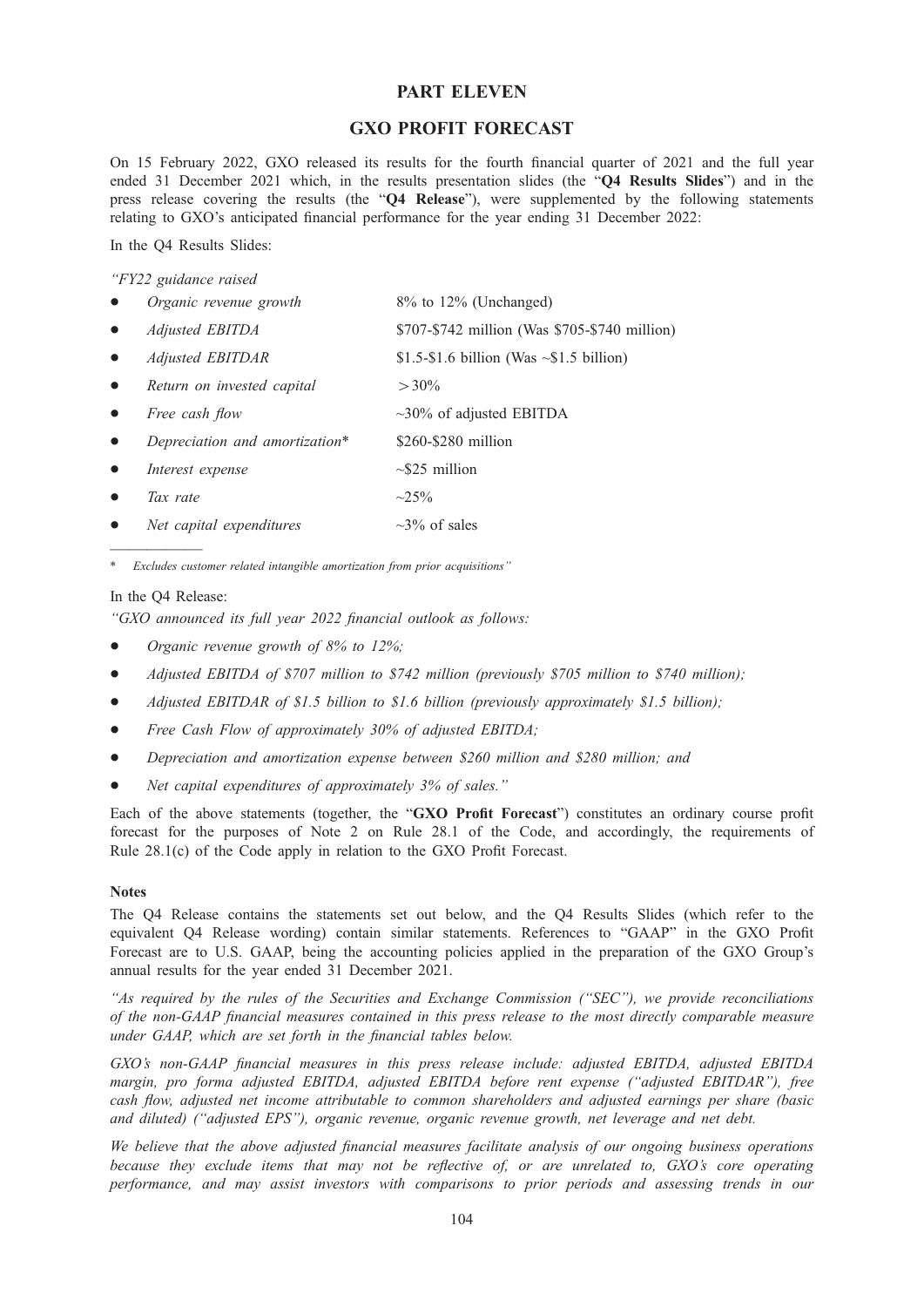underlying businesses. Other companies may calculate these non-GAAP financial measures differently, and therefore our measures may not be comparable to similarly titled measures used by other companies. GXO's non-GAAP financial measures should only be used as supplemental measures of our operating performance.

Adjusted EBITDA, pro forma adjusted EBITDA, adjusted EBITDAR, adjusted net income attributable to common shareholders and adjusted EPS include adjustments for transaction and integration costs, as well as restructuring costs and other adjustments as set forth in the financial tables below. Transaction and integration adjustments are generally incremental costs that result from an actual or planned acquisition, divestiture or spin-off and may include transaction costs, consulting fees, retention awards, internal salaries and wages (to the extent the individuals are assigned full-time to integration and transformation activities) and certain costs related to integrating and separating IT systems. Restructuring costs primarily relate to severance costs associated with business optimization initiatives.

Pro forma adjusted EBITDA includes adjustments for allocated corporate expenses and public company standalone costs. Allocated corporate expenses are those expenses that were allocated to the combined financial statements on a carve-out basis in accordance with U.S. GAAP. Public company standalone costs are estimated costs of operating GXO as a public standalone company following its spin-off from XPO Logistics, Inc. effective as of August 2, 2021 and represents the midpoint of our estimated corporate costs.

Adjusted EBITDAR excludes rent expense from adjusted EBITDA and is useful to management and investors in evaluating GXO's performance because adjusted EBITDAR considers the performance of GXO's operations, excluding decisions made with respect to capital investment, financing and other non-recurring charges. Adjusted EBITDAR is also a measure commonly used by management, research analysts and investors to value companies in the logistics industry. Since adjusted EBITDAR excludes interest expense and rent expense, it allows management, research analysts and investors to compare the value of different companies without regard to differences in capital structures and leasing arrangements.

We believe that free cash flow is an important measure of our ability to repay maturing debt or fund other uses of capital that we believe will enhance stockholder value. We calculate free cash flow as net cash provided by operating activities less payment for purchases of property and equipment plus proceeds from sale of property and equipment. We believe that adjusted EBITDA, adjusted EBITDA margin, pro forma adjusted EBITDA and adjusted EBITDAR improve comparability from period to period by removing the impact of our capital structure (interest and financing expenses), asset base (depreciation and amortization), tax impacts and other adjustments as set out in the attached tables, which management has determined are not reflective of core operating activities and thereby assist investors with assessing trends in our underlying businesses. We believe that adjusted net income attributable to GXO and adjusted EPS improve the comparability of our operating results from period to period by removing the impact of certain costs and gains, which management has determined are not reflective of our core operating activities, including amortization of acquisition-related intangible assets. We believe that organic revenue and organic revenue growth are important measures because they exclude the impact of foreign currency exchange rate fluctuations and revenue from acquired businesses. We believe that net leverage and net debt are important measures of our overall liquidity position and are calculated by removing bank overdrafts and cash and cash equivalents from our reported total debt and reported net debt as a ratio of our last twelve-month reported adjusted EBITDA.

Management uses these non-GAAP financial measures in making financial, operating and planning decisions and evaluating GXO's ongoing performance.

With respect to our financial targets for full year 2022 adjusted EBITDA, adjusted EBITDAR, organic revenue growth, and free cash flow, a reconciliation of these non-GAAP measures to the corresponding GAAP measures is not available without unreasonable effort due to the variability and complexity of the reconciling items described above that we exclude from these non-GAAP target measures. The variability of these items may have a significant impact on our future GAAP financial results and, as a result, we are unable to prepare the forward-looking statement of income, prepared in accordance with GAAP, that would be required to produce such a reconciliation."

#### Basis of preparation

The GXO Profit Forecast has been prepared on a basis consistent with the GXO Group's accounting policies, as set out in the notes above.

The GXO Profit Forecast excludes any transaction costs applicable to the Acquisition or any other associated accounting impacts as a direct result of the Acquisition.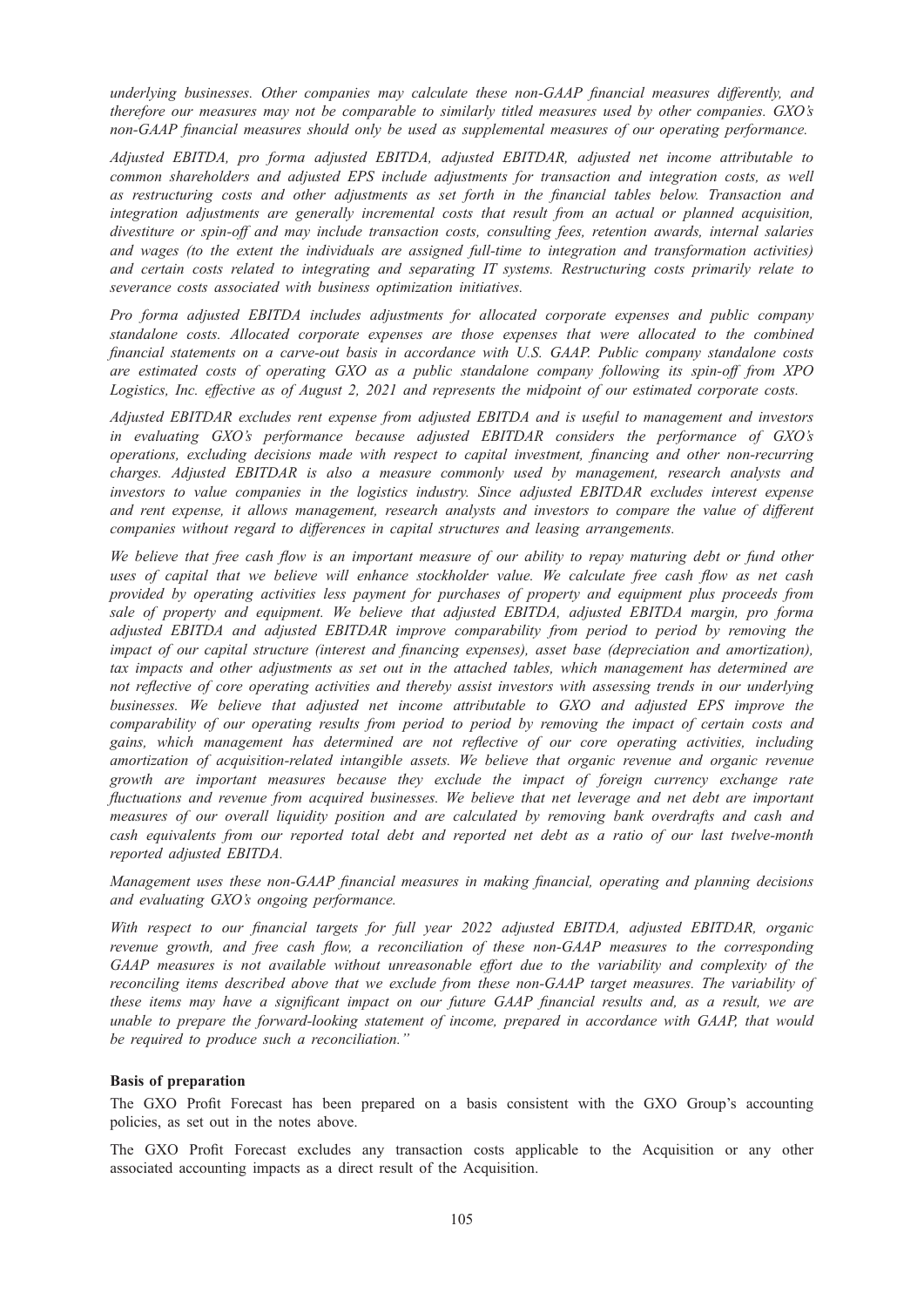### Assumptions

The GXO Profit Forecast is based on the assumptions listed below, any of which could turn out to be incorrect and therefore affect the validity of the GXO Profit Forecast.

### Factors outside the influence or control of the GXO Directors

- There will be no material changes to existing prevailing macroeconomic or political conditions in the markets and regions in which the GXO Group operates.
- There will be no material changes to the conditions of the markets and regions in which the GXO Group operates or in relation to customer demand or the behaviour of competitors in those markets and regions.
- The interest, inflation and tax rates in the markets and regions in which the GXO Group operates will remain materially unchanged from the prevailing rates.
- \* There will be no material adverse events that will have a significant impact on the GXO Group's financial performance.
- There will be no business disruptions that materially affect the GXO Group or its key customers, including natural disasters, acts of terrorism, cyber-attack and/or technological issues or supply chain disruptions.
- There will be no material changes to the foreign exchange rates that will have a significant impact on the GXO Group's revenue or cost base.
- There will be no material changes in legislation or regulatory requirements impacting on the GXO Group's operations or on its accounting policies.
- There will be no material litigation in relation to any of the GXO Group's operations.
- The Acquisition will not result in any material changes to the GXO Group's obligations to customers.
- The Acquisition will not have any material impact on the GXO Group's ability to negotiate new business.

Other important factors and information are contained in GXO's most recent annual report and Form 10-K, including the risks summarised in the section entitled "Risk Factors", GXO's most recent Quarterly Report on Form 10-Q, and GXO's other periodic filings with the SEC and available at www.gxo.com.

#### Factors within the influence and control of the GXO Directors

- There will be no material change to the present executive management of the GXO Group.
- There will be no material change in the operational strategy of the GXO Group.
- There will be no material adverse change in the GXO Group's ability to maintain customer and partner relationships.
- \* There will be no material acquisitions or disposals over and above those currently planned.
- There will be no material strategic investments over and above those currently planned.
- There will be no material change in the dividend or capital policies of the GXO Group.
- The GXO Profit Forecast does not include any impact on the GXO Group of the Acquisition.

### GXO Directors' confirmation

With the consent of Clipper, the Panel has granted a dispensation from the Code requirement for GXO's reporting accountants and financial advisers to prepare reports in respect of the GXO Profit Forecast.

The GXO Directors have considered the GXO Profit Forecast and confirm that it remains valid as at the date of this document, and has been properly compiled on the basis of the assumptions set out in this Part Eleven and that the basis of the accounting used is consistent with GXO's accounting policies.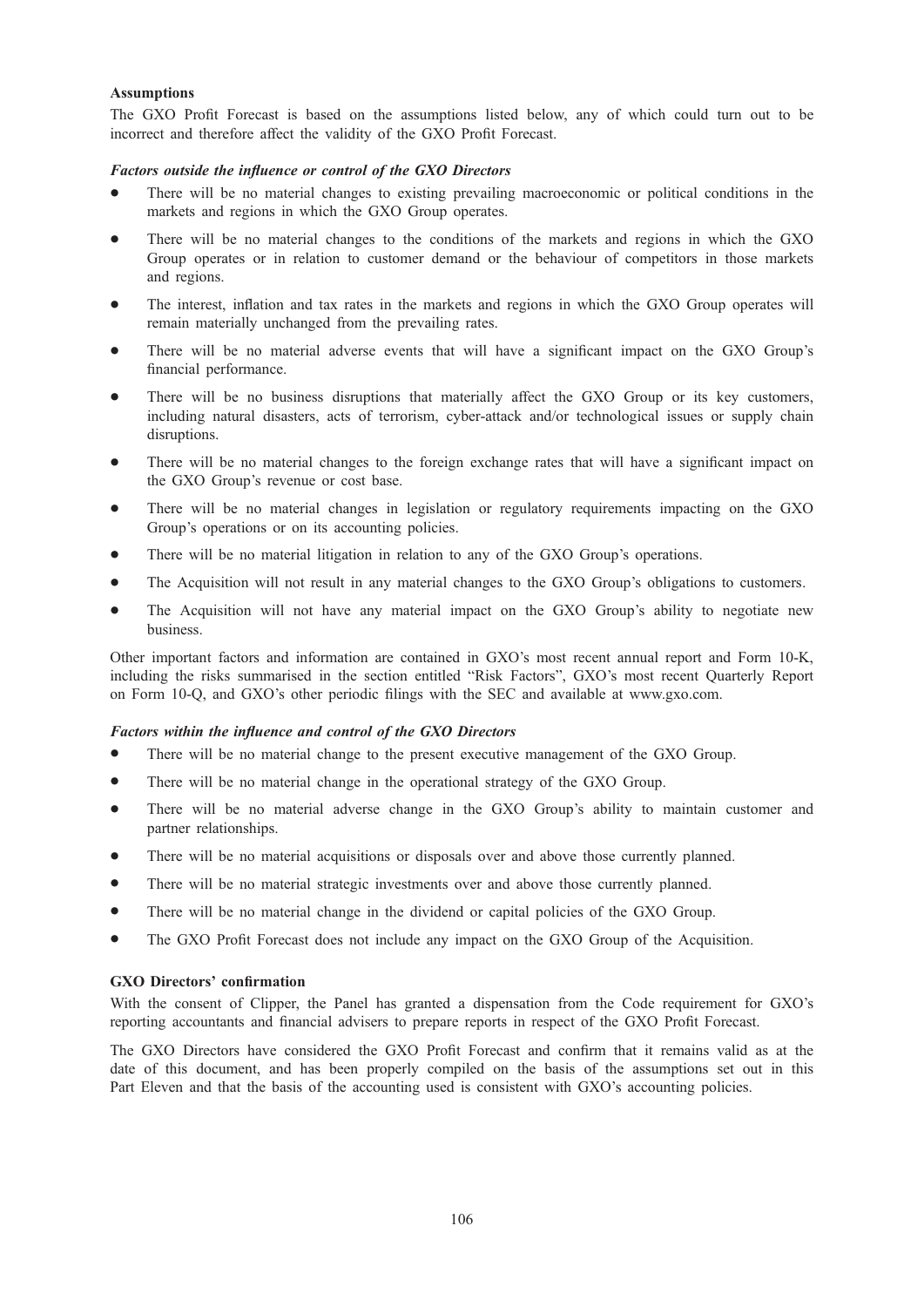# PART TWELVE

# ADDITIONAL INFORMATION OF CLIPPER AND GXO

#### 1. Responsibility

- 1.1 The Clipper Directors, whose names are set out in paragraph 2.1 below, accept responsibility for the information contained in this document (including any expressions of opinion) other than the information for which responsibility is taken by others pursuant to paragraph 1.2 of this Part Twelve (Additional Information of Clipper and GXO). To the best of the knowledge and belief of the Clipper Directors (who have taken all reasonable care to ensure that such is the case) the information contained in this document for which they accept responsibility is in accordance with the facts and does not omit anything likely to affect the import of such information.
- 1.2 The GXO Directors, whose names are set out in paragraph 2.2 below accept responsibility for the information contained in this document (including any expressions of opinion) relating to GXO, the GXO Group, the GXO Directors and their respective immediate families and the related trusts of and persons connected with the GXO Directors, and persons deemed to be acting in concert with GXO (as such term is defined in the Code). To the best of the knowledge and belief of the GXO Directors (who have taken all reasonable care to ensure that such is the case) the information contained in this document for which they accept responsibility is in accordance with the facts and does not omit anything likely to affect the import of such information.

#### 2. Directors

2.1 The Clipper Directors and their respective positions are:

| <b>Name</b>            | <b>Position</b>                           |
|------------------------|-------------------------------------------|
| Steve Parkin           | Chairman                                  |
| Tony Mannix            | Chief Executive Officer                   |
| David Hodkin           | Chief Financial Officer                   |
| <b>Christine Cross</b> | Senior Independent Non-Executive Director |
| Stuart Watson          | Independent Non-Executive Director        |
| Dino Rocos             | Independent Non-Executive Director        |

The business address of each of the Clipper Directors is Clipper Logistics Group, Gelderd Road, Leeds, West Yorkshire, England, LS12 6LT.

The company secretary of Clipper is Marianne Hodgkiss.

2.2 The GXO Directors and their respective positions are:

| <b>Name</b>       | <b>Position</b>                      |  |  |
|-------------------|--------------------------------------|--|--|
| Brad Jacobs       | Chairman                             |  |  |
| Marlene Colucci   | Vice Chair                           |  |  |
| Malcolm Wilson    | Director and Chief executive officer |  |  |
| Oren Shaffer      | Lead Independent director            |  |  |
| Clare Chatfield   | Director                             |  |  |
| Gena Ashe         | Director                             |  |  |
| Jason Papastavrou | Director                             |  |  |
| Joli L. Gross     | Director                             |  |  |

The business address of each of the GXO Directors is Two American Lane Greenwich, Connecticut 06831, United States.

## 3. Disclosures in respect of Clipper securities and GXO common stock

- 3.1 For the purposes of this paragraph 3, paragraph 4 and paragraph 13:
	- (a) "acting in concert" has the meaning given to it in the Code;
	- (b) "arrangement" includes indemnity or option arrangements, and any agreement or understanding, formal or informal, of whatever nature, relating to securities which may be an inducement to deal or refrain from dealing;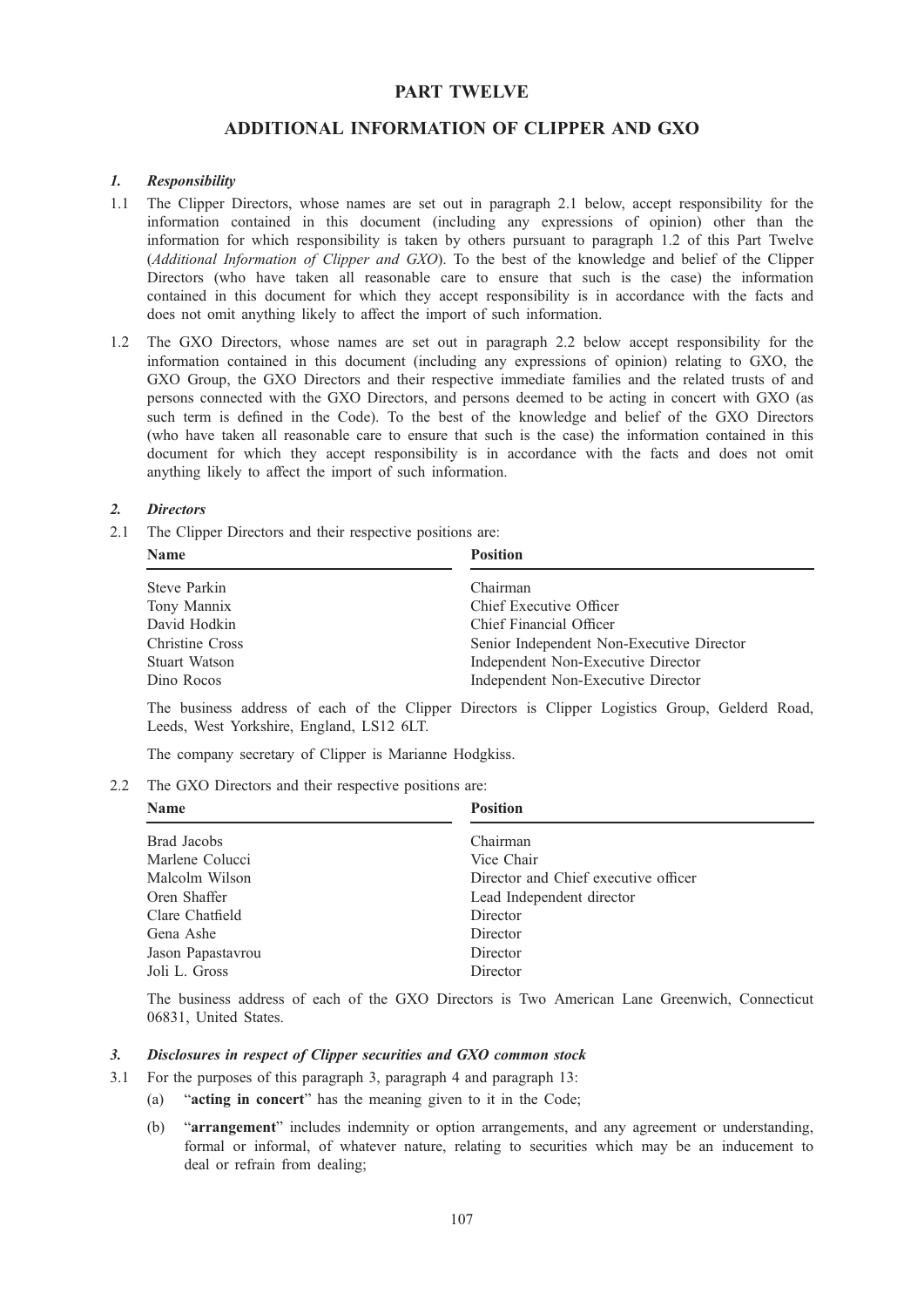- (c) "dealing" has the meaning given to it in the Code;
- (d) "derivative" has the meaning given to it in the Code;
- (e) "disclosure period" means the period beginning on 20 February 2021 (being the date that is 12 months before the commencement of the offer period) and ending on the Latest Practicable Date;
- (f) "interest" or "interests" in relevant securities shall have the meaning given to it in the Code and references to interests of the GXO Directors or interests of the Clipper Directors in relevant securities shall include all interests of any other person whose interests in shares the GXO Directors or, as the case may be, the Clipper Directors, are taken to be interested in pursuant to Part 22 of the Companies Act;
- (g) "offer period" means the period commencing on 20 February 2022 and ending on the Latest Practicable Date;
- (h) "relevant GXO securities" means relevant securities (such term having the meaning given to it in the Code in relation to an offeror) of GXO, including equity share capital of GXO (or derivatives referenced thereto) and securities convertible into, rights to subscribe for and options (including traded options) in respect thereof; and
- (i) "relevant Clipper securities" means relevant securities (such term having the meaning given to it in the Code in relation to an offeree) of Clipper including equity share capital of Clipper (or derivatives referenced thereto) and securities convertible into, rights to subscribe for and options (including traded options) in respect thereof.

# Interests and Dealings in Relevant Clipper Securities **Clipper**

3.2 As at the Latest Practicable Date, the Clipper Directors, their close relatives, related trusts and connected persons held the following interests in, or rights to subscribe in respect of, relevant Clipper securities:

Issued share capital

| Name          | Number of<br><b>Clipper</b><br><b>Shares</b> | Percentage of<br>existing<br>issued share<br>capital |
|---------------|----------------------------------------------|------------------------------------------------------|
| Steve Parkin  | 15,128,000                                   | 14.76%                                               |
| David Hodkin  | 600,376                                      | $0.59\%$                                             |
| Tony Mannix   | 440,376                                      | $0.43\%$                                             |
| Stuart Watson | 4.000                                        | $0.00\%$                                             |

Share options

| <b>Name</b>  | <b>Share Plan</b>      | <b>Option grant</b><br>price $(f)$ | Number of<br>ordinary<br>shares (under<br>option) | Date of grant     | <b>Expiry date</b> |
|--------------|------------------------|------------------------------------|---------------------------------------------------|-------------------|--------------------|
| Steve Parkin | Clipper Sharesave Plan | 4.8534                             | 3,708                                             | 2 February 2021   | 30 September 2024  |
| David Hodkin | Clipper Sharesave Plan | 4.8534                             | 3,708                                             | 2 February 2021   | 30 September 2024  |
| Tony Mannix  | Clipper PSP            | Nil                                | 71,346                                            | 8 January 2021    | 8 January 2031     |
|              | Clipper PSP            | Nil                                | 55,441                                            | 16 September 2021 | 16 September 2031  |
|              | Clipper Sharesave Plan | 1.9334                             | 4,655                                             | 8 February 2019   | 30 September 2022  |
|              | Clipper Sharesave Plan | 4.8534                             | 1.854                                             | 2 February 2021   | 30 September 2024  |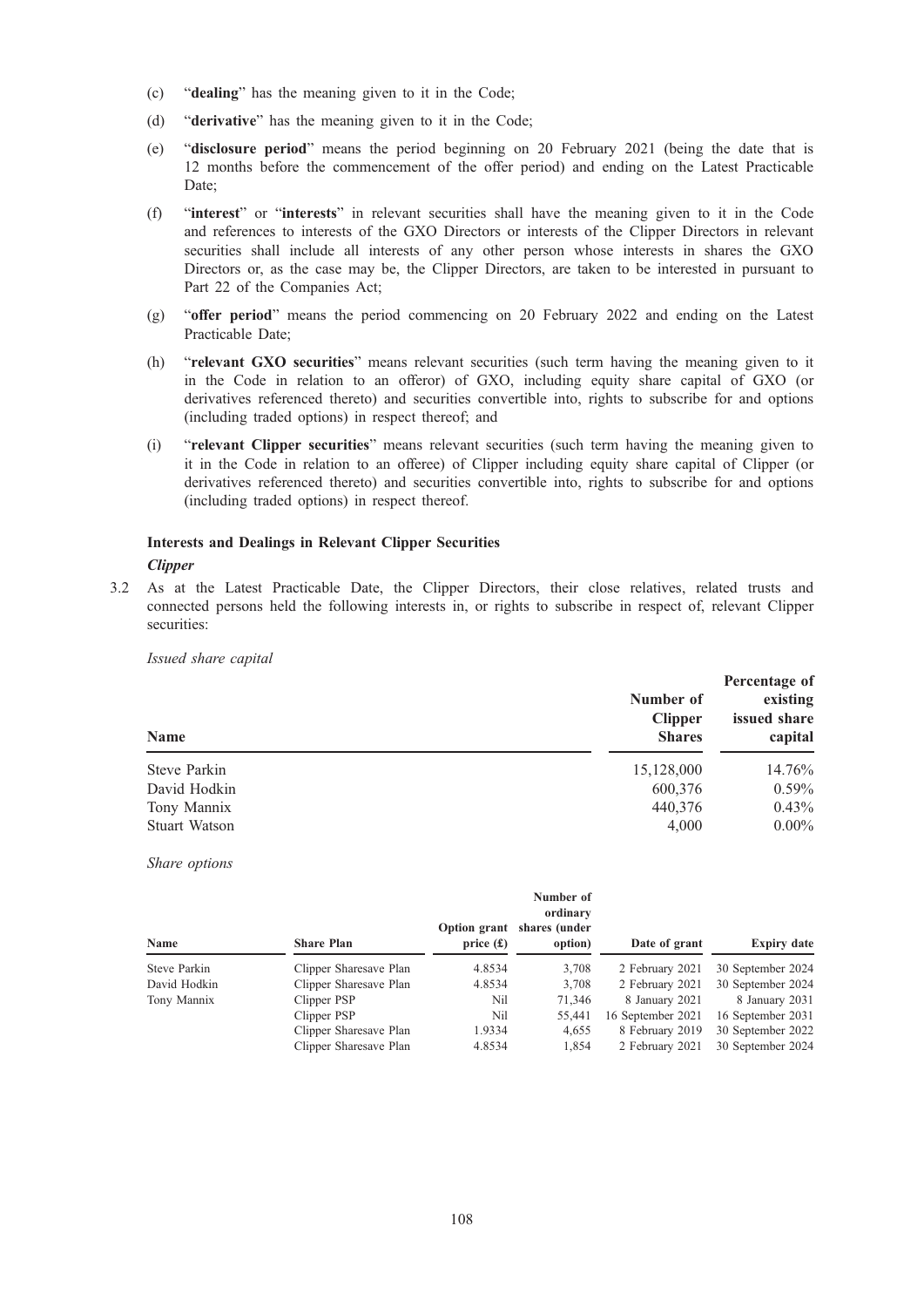In addition, as at the Latest Practicable Date, there are a small number of cash awards outstanding under the Clipper PSP that have been granted to Steve Parkin and David Hodkin. Each cash award has been granted in respect of a number of notional ordinary shares (and subject to a payment cap and other conditions) as set out below. Upon the Court's sanction of the Scheme, these will be exercisable and, if so exercised, will be settled in cash by Clipper on their terms. The settlement of these cash awards will not involve the issue or transfer of Clipper Shares:

| <b>Name</b>  | <b>Share Plan</b> | Cash award<br>grant price<br>$f(\textbf{f})$ | Number of<br>notional<br>ordinary<br>shares | Date of grant     | <b>Expiry date</b> |
|--------------|-------------------|----------------------------------------------|---------------------------------------------|-------------------|--------------------|
| Steve Parkin | Clipper PSP       | Nil                                          | 104,179                                     | 8 January 2021    | 8 January 2031     |
|              | Clipper PSP       | Nil                                          | 80,954                                      | 16 September 2021 | 16 September 2031  |
| David Hodkin | Clipper PSP       | Nil                                          | 56.353                                      | 8 January 2021    | 8 January 2031     |
|              | Clipper PSP       | Nil                                          | 43,790                                      | 16 September 2021 | 16 September 2031  |

3.3 As at the Latest Practicable Date, the following persons acting in concert with Clipper held the following interests in, or rights to subscribe in respect of, relevant Clipper securities:

Issued share capital

| <b>Name</b>                    | Number of<br><b>Clipper</b><br><b>Shares</b> | Percentage of<br>existing<br>issued share<br>capital |  |
|--------------------------------|----------------------------------------------|------------------------------------------------------|--|
| Sean Fahey                     | 4,070,000                                    | 3.97%                                                |  |
| Gurnaik Chima<br>George Turner | 3,000,000<br>597,703                         | 2.93%<br>$0.58\%$                                    |  |

- 3.4 Save as disclosed above, as at the close of business on the Latest Practicable Date, neither Clipper, nor any Clipper Director, nor, so far as Clipper is aware, any person acting in concert (within the meaning of the Code) with it, nor any person with whom Clipper or any person acting in concert with Clipper has an arrangement has: (i) any interest in or right to subscribe for any relevant Clipper securities; (ii) any short positions in respect of relevant Clipper securities (whether conditional or absolute and whether in the money or otherwise), including any short position under a derivative, any agreement to sell or any delivery obligation or right to require another person to purchase or take delivery; or (iii) borrowed or lent any relevant Clipper securities (including, for these purposes, any financial collateral arrangements of the kind referred to in Note 4 on Rule 4.6 of the Code).
- 3.5 Other than dealings made pursuant to the Clipper Share Schemes as detailed in paragraph 3.2 above, during the Offer Period, no dealings in relevant Clipper securities by Clipper Directors, their close relatives, related trusts and their connected persons have taken place.
- 3.6 During the Offer Period, no dealings in relevant Clipper securities by persons acting in concert with Clipper have taken place.

GXO

- 3.7 Save for in respect of the irrevocable undertakings referred to in paragraph 8 below, as at the close of business on the Latest Practicable Date, neither GXO nor any GXO Director, nor, so far as GXO is aware, any person acting in concert (within the meaning of the Code) with it nor any person with whom it or any person acting in concert with it has an arrangement has: (i) any interest in or right to subscribe for any relevant Clipper securities, (ii) any short positions in respect of relevant Clipper securities (whether conditional or absolute and whether in the money or otherwise), including any short position under a derivative, any agreement to sell or any delivery obligation or right to require another person to purchase or take delivery; or (iii) borrowed or lent any relevant Clipper securities (including, for these purposes, any financial collateral arrangements of the kind referred to in Note 4 on Rule 4.6 of the Code).
- 3.8 During the disclosure period, no dealings in relevant Clipper securities by GXO or GXO Directors, their close relatives, related trusts and their connected persons have taken place.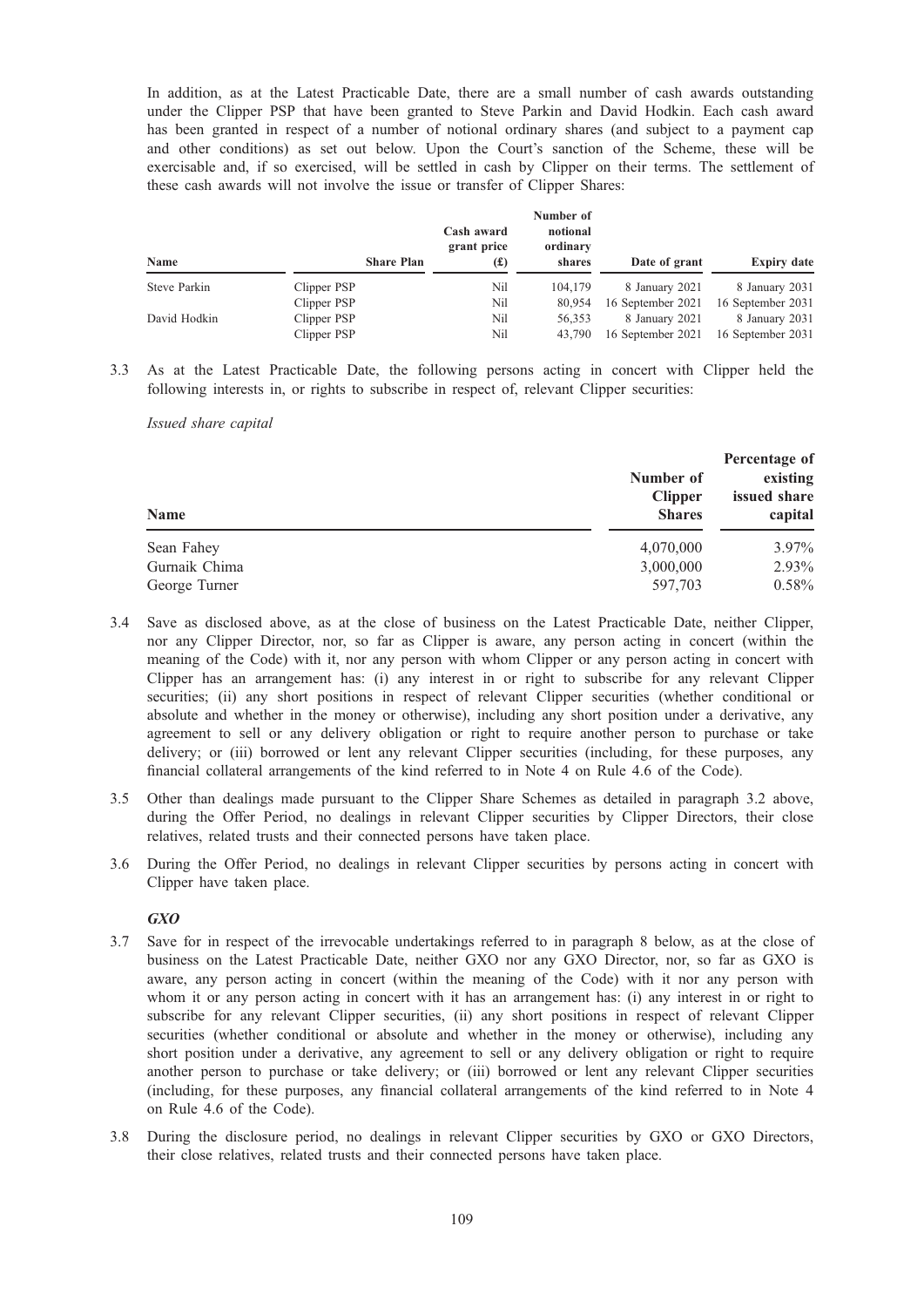3.9 During the disclosure period, no dealings in relevant Clipper securities by persons acting in concert with GXO have taken place.

# Interests and Dealings in Relevant GXO Securities

**Clipper** 

- 3.10 As at the close of business on the Latest Practicable Date, neither Clipper, nor any Clipper Director, nor, so far as Clipper is aware, any person acting in concert (within the meaning of the Code) with it nor any person with whom it or any person acting in concert with it has an arrangement has: (i) any interest in or right to subscribe for any relevant GXO securities; (ii) any short positions in respect of relevant GXO securities (whether conditional or absolute and whether in the money or otherwise), including any short position under a derivative, any agreement to sell or any delivery obligation or right to require another person to purchase or take delivery; or (iii) borrowed or lent any relevant GXO securities (including, for these purposes, any financial collateral arrangements of the kind referred to in Note 4 on Rule 4.6 of the Code).
- 3.11 During the Offer Period, no dealings in relevant GXO securities by Clipper or Clipper Directors, their close relatives, related trusts and their connected persons have taken place.
- 3.12 During the Offer Period, no dealings in relevant GXO securities by persons acting in concert with Clipper have taken place.

## GXO

3.13 As at the Latest Practicable Date, the GXO Directors, their close relatives, related trusts and connected persons held the following interests in, or rights to subscribe in respect of, relevant GXO securities:

Issued Share Capital

| <b>Name</b>                     | Number of<br><b>GXO Shares</b> | Percentage of<br>existing issued<br>share capital | Percentage of<br>issued share<br>capital<br>immediately<br>following the<br>Effective Date $^{(1)}$ |
|---------------------------------|--------------------------------|---------------------------------------------------|-----------------------------------------------------------------------------------------------------|
| Brad Jacobs <sup>14</sup>       | 388,489                        | $0.34\%$                                          | $0.33\%$                                                                                            |
| Marlene Colucci                 | 2.637                          | $0.00\%$                                          | $0.00\%$                                                                                            |
| Gena Ashe                       | N/A                            | N/A                                               | N/A                                                                                                 |
| Clare Chatfield                 | 1,073                          | $0.00\%$                                          | $0.00\%$                                                                                            |
| Joli L. Gross                   | 1,612                          | $0.00\%$                                          | $0.00\%$                                                                                            |
| Jason Papastavrou <sup>15</sup> | N/A                            | N/A                                               | N/A                                                                                                 |
| Malcolm Wilson                  | 36,409                         | $0.03\%$                                          | $0.03\%$                                                                                            |

————— (1) Assumes the issue of the maximum number of New GXO Shares that may be issued pursuant to the terms of the Acquisition of 3,765,996.

| Share awards |  |
|--------------|--|
|              |  |

| Name                  | <b>Share Plan</b>             | Option<br>grant<br>price<br>$(\pounds)$ | <b>Grant Date</b> | <b>Vesting Date(s)</b> | No. of $\vert$<br>Outstanding<br><b>Options</b><br>$(*RSUs")$ |
|-----------------------|-------------------------------|-----------------------------------------|-------------------|------------------------|---------------------------------------------------------------|
| <b>Bradley Jacobs</b> | <b>Restricted Stock Units</b> | N/A                                     | Not provided      | January 3, 2023        | 2,120                                                         |
|                       | <b>Restricted Stock Units</b> | N/A                                     | Not provided.     | January 3, 2023        | 2,120                                                         |
| Gena Ashe             | Restricted Stock Units        | N/A                                     | Not provided.     | January 4, 2021        | 5,260                                                         |
|                       | Restricted Stock Units        | N/A                                     | Not provided.     | January 2, 2020        | 7,145                                                         |

14 Jacobs Private Equity is an affiliated person of Brad Jacobs (Brad Jacobs is the managing member of Jacobs Private Equity). It holds 11,915,701 shares of common stock in GXO, representing 10.38% of issued common stock at the Latest Practicable Date, and 10.05% of issued common stock immediately following the Effective Date.

<sup>15</sup> Springer Wealth Management LLC is an affiliated person of Jason Papastavrou (Jason D. Papastavrou is the owner of 100% of the equity of Springer Wealth Management LLC). It holds 180,208 shares of common stock in GXO, representing 0.16% of issued common stock at the Latest Practicable Date, and 0.15% of issued common stock immediately following the Effective Date.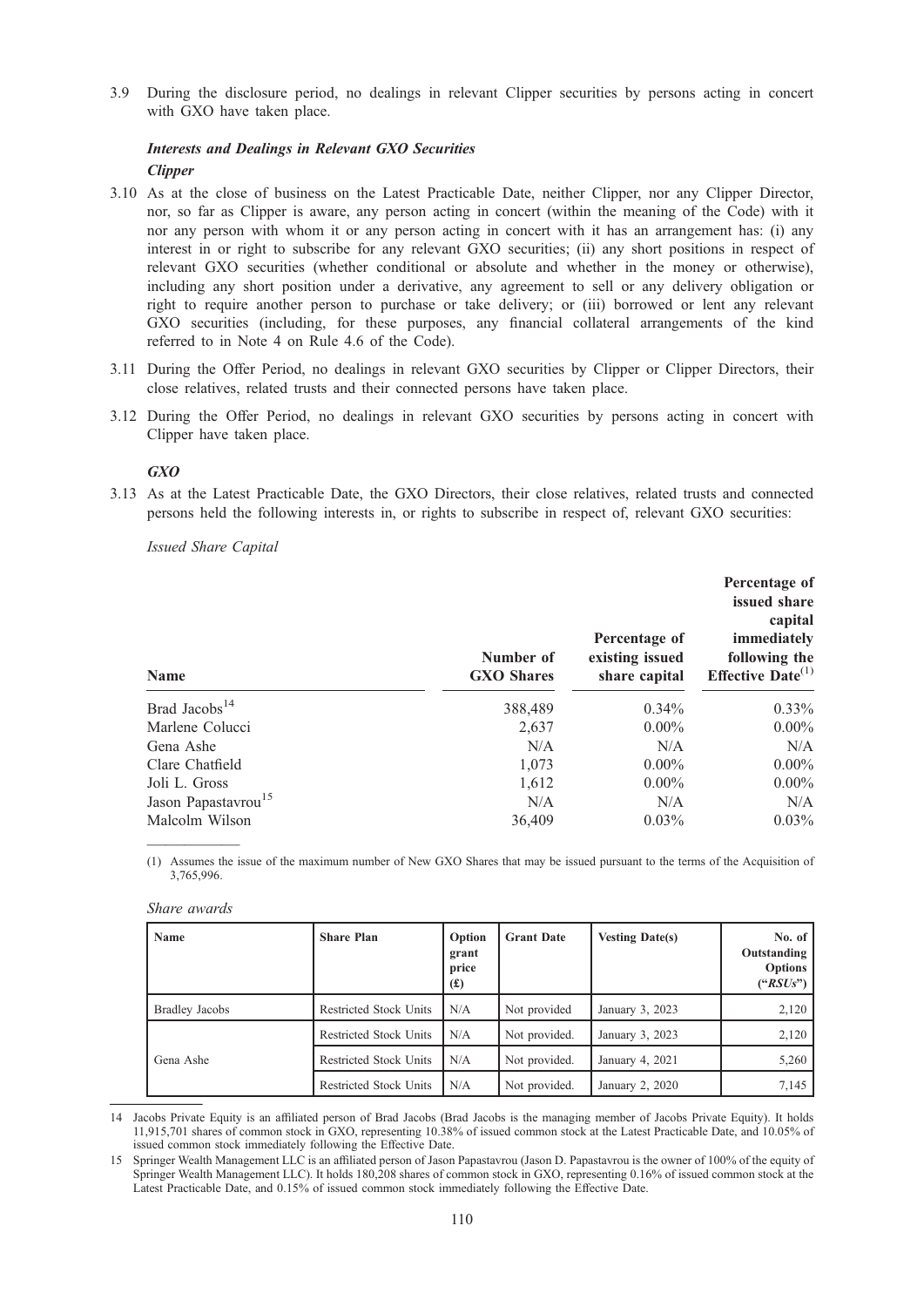| Name              | <b>Share Plan</b>                             | Option<br>grant<br>price<br>(f(x)) | <b>Grant Date</b>   | <b>Vesting Date(s)</b>                                                                                                     | No. of<br>Outstanding<br><b>Options</b><br>$(*RSUs")$ |
|-------------------|-----------------------------------------------|------------------------------------|---------------------|----------------------------------------------------------------------------------------------------------------------------|-------------------------------------------------------|
|                   | <b>Restricted Stock Units</b>                 | N/A                                | Not provided.       | January 2, 2019                                                                                                            | 4,554                                                 |
|                   | <b>Restricted Stock Units</b>                 | N/A                                | Not provided.       | January 3, 2018                                                                                                            | 8,730                                                 |
|                   | <b>Restricted Stock Units</b>                 | N/A                                | Not provided.       | January 1, 2018                                                                                                            | 5,972                                                 |
| Clare Chatfield   | <b>Restricted Stock Units</b>                 | N/A                                | Not provided        | January 3, 2023                                                                                                            | 2,120                                                 |
|                   | <b>Restricted Stock Units</b>                 | N/A                                | Not provided        | January 3, 2023                                                                                                            | 2,120                                                 |
| Marlene Colucci   | <b>Restricted Stock Units</b>                 | N/A                                | Not provided        | January 4, 2022                                                                                                            | 3,527                                                 |
|                   | <b>Restricted Stock Units</b>                 | N/A                                | Not provided        | January 3, 2021                                                                                                            | 5,260                                                 |
| Joli L. Gross     | <b>Restricted Stock Units</b>                 | N/A                                | Not provided        | January 3, 2023                                                                                                            | 2,120                                                 |
|                   | <b>Restricted Stock Units</b>                 | N/A                                | Not provided        | January 3, 2023                                                                                                            | 2,120                                                 |
|                   | <b>Restricted Stock Units</b>                 | N/A                                | Not provided        | January 3, 2022                                                                                                            | 3,527                                                 |
|                   | <b>Restricted Stock Units</b>                 | N/A                                | Not provided        | January 4, 2021                                                                                                            | 5,260                                                 |
|                   | <b>Restricted Stock Units</b>                 | N/A                                | Not provided        | January 2, 2019                                                                                                            | 4,554                                                 |
| Jason Papastavrou | <b>Restricted Stock Units</b>                 | N/A                                | Not provided        | January 3, 2018                                                                                                            | 8,730                                                 |
|                   | <b>Restricted Stock Units</b>                 | N/A                                | Not provided        | January 4, 2017                                                                                                            | 14,296                                                |
|                   | <b>Restricted Stock Units</b>                 | N/A                                | Not provided        | January 2, 2016                                                                                                            | 9,361                                                 |
|                   | <b>Restricted Stock Units</b>                 | N/A                                | Not provided        | December 11, 2013                                                                                                          | 5,497                                                 |
|                   | <b>Restricted Stock Units</b>                 | N/A                                | January 15,<br>2020 | Three equal instalments<br>on January 15, 2021;<br>January 15, 2022, and<br>January 15, 2023.                              | 4,849                                                 |
|                   | <b>Restricted Stock Units</b>                 | N/A                                | March 15, 2019      | Four equal instalments<br>on March 15, 2020;<br>March 15, 2021;<br>March 15, 2022 and<br>March 15, 2023.                   | 30,449                                                |
| Malcolm Wilson    | <b>Restricted Stock Units</b>                 | N/A                                | December 8,<br>2020 | Two equal instalments<br>on December 8, 2022<br>and December 8, 2023                                                       | 33,831                                                |
|                   | Restricted Stock Units                        | N/A                                | March 10, 2021      | Four equal instalments<br>on March 10, 2022;<br>March 10, 2023,<br>March 10, 2024 and<br>March 10, 2025.                   | 10,509                                                |
|                   | Non-Qualified Stock<br>Options (right to buy) | \$64.91                            | June 7, 2021        | 10% on June 7, 2022;<br>15% on June 7, 2023;<br>20% on June 7, 2024;<br>25% on June 7, 2025<br>and 30% on June 7,<br>2026. | 263,878                                               |
|                   | Restricted Stock Units                        | N/A                                | Not provided        | January 3, 2023                                                                                                            | 2,120                                                 |
|                   | Restricted Stock Units                        | N/A                                | Not provided        | January 3, 2022                                                                                                            | 3,527                                                 |
|                   | Restricted Stock Units                        | N/A                                | Not provided        | January 4, 2021                                                                                                            | 5,260                                                 |
|                   | <b>Restricted Stock Units</b>                 | N/A                                | Not provided        | January 2, 2020                                                                                                            | 7,145                                                 |
| Oren Shaffer      | Restricted Stock Units                        | N/A                                | Not provided        | January 2, 2019                                                                                                            | 4,554                                                 |
|                   | Restricted Stock Units                        | N/A                                | Not provided        | January 3, 2018                                                                                                            | 8,730                                                 |
|                   | <b>Restricted Stock Units</b>                 | N/A                                | Not provided        | January 4, 2017                                                                                                            | 14,296                                                |
|                   | <b>Restricted Stock Units</b>                 | N/A                                | Not provided        | January 2, 2016                                                                                                            | 9,361                                                 |
|                   | Restricted Stock Units                        | N/A                                | Not provided        | January 2, 2015                                                                                                            | 5,497                                                 |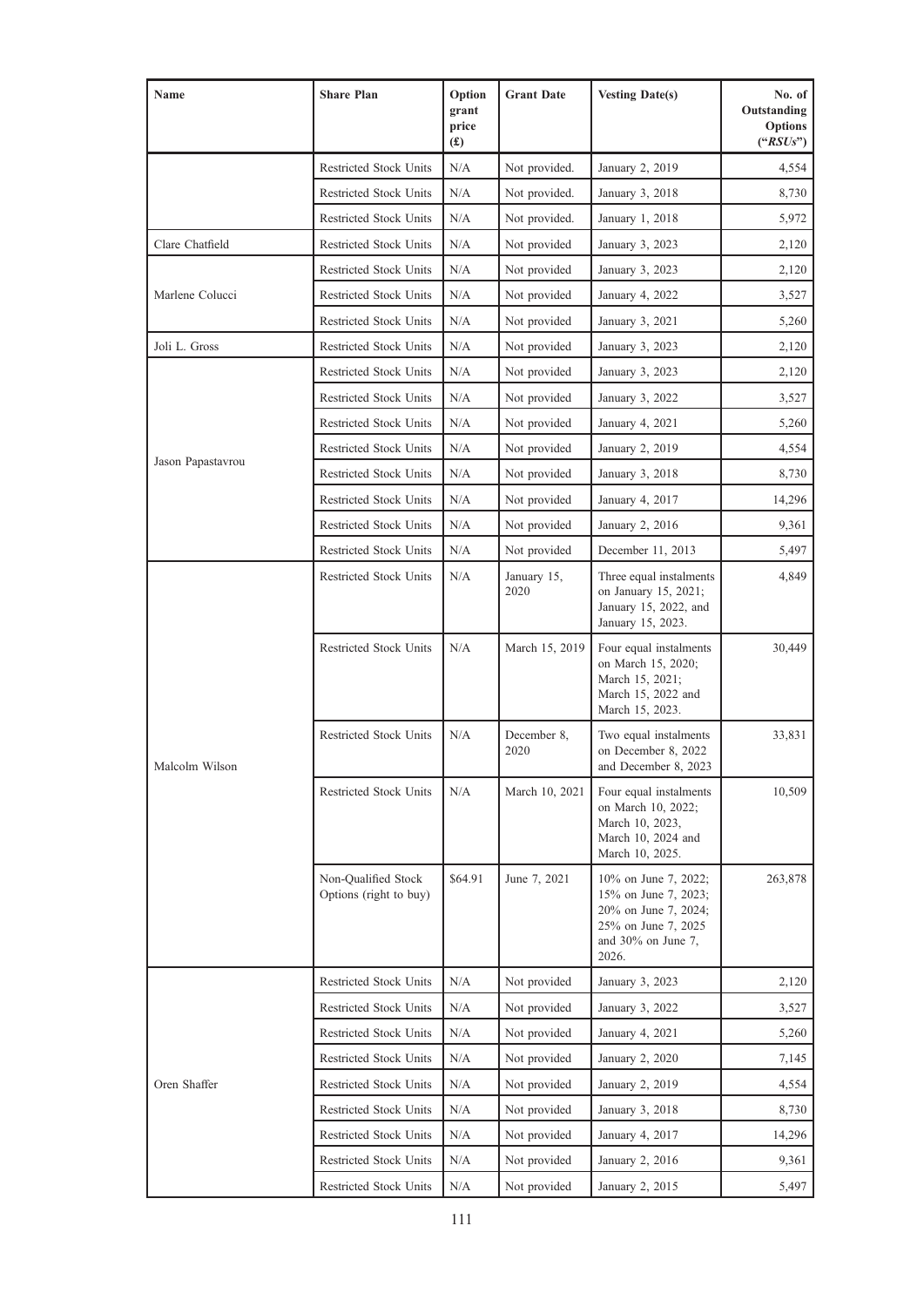| Name | <b>Share Plan</b>             | Option<br>grant<br>price<br>$(\textbf{\textsterling})$ | <b>Grant Date</b> | <b>Vesting Date(s)</b> | No. of $\prime$<br>Outstanding<br><b>Options</b><br>$(*RSUs")$ |
|------|-------------------------------|--------------------------------------------------------|-------------------|------------------------|----------------------------------------------------------------|
|      | <b>Restricted Stock Units</b> | N/A                                                    | Not provided      | December 11, 2013      | 5,497                                                          |

- 3.14 Save as disclosed above, as at the close of business on the Latest Practicable Date, neither GXO nor any GXO Director, nor, so far as GXO is aware, any person acting in concert (within the meaning of the Code) with it nor any person with whom it or any person acting in concert with it has an arrangement has: (i) any interest in or right to subscribe for any relevant GXO securities; (ii) any short positions in respect of relevant GXO securities (whether conditional or absolute and whether in the money or otherwise), including any short position under a derivative, any agreement to sell or any delivery obligation or right to require another person to purchase or take delivery; or (iii) borrowed or lent any relevant GXO securities (including, for these purposes, any financial collateral arrangements of the kind referred to in Note 4 on Rule 4.6 of the Code).
- 3.15 During the Offer Period, the following dealing in relevant GXO securities by GXO Directors, their close relatives, related trusts and their connected persons has taken place:

| <b>Name</b>    | Date(s)       | <b>Nature of Dealings</b>                                                                                                                                                  | Number of<br><b>GXO</b> Shares | Price (USD) |
|----------------|---------------|----------------------------------------------------------------------------------------------------------------------------------------------------------------------------|--------------------------------|-------------|
| Malcolm Wilson | 15 March 2022 | Exercise or conversion of<br>derivative security                                                                                                                           | 30,450                         | $\theta$    |
| Malcolm Wilson | 15 March 2022 | Payment of exercise price or<br>tax liability by delivering or<br>withholding securities<br>incident to the receipt,<br>exercise or vesting of a<br>security <sup>16</sup> | 14,312                         | 984,093.12  |
| Malcolm Wilson | 10 March 2022 | Exercise or conversion of<br>derivative security                                                                                                                           | 3,503                          | $\theta$    |
| Malcolm Wilson | 10 March 2022 | Payment of exercise price or<br>tax liability by delivering or<br>withholding securities<br>incident to the receipt,<br>exercise or vesting of a<br>security $17$          | 1,647                          | 111,617.19  |
| Gena Ashe      | 1 March 2022  | Open market or private sale<br>of non-derivative security                                                                                                                  | 3,527                          | 282,160     |

3.16 In addition to the dealings described in paragraph 3.15 above, during the disclosure period, the following dealings in relevant GXO securities by GXO Directors, their close relatives, related trusts and their connected persons have taken place:

| <b>Name</b>    | Date(s)         | <b>Nature of Dealings</b>                                                                                                                                    | Number of<br><b>GXO</b> Shares | Price (USD) |
|----------------|-----------------|--------------------------------------------------------------------------------------------------------------------------------------------------------------|--------------------------------|-------------|
| Malcolm Wilson | 15 January 2022 | Exercise or conversion of<br>derivative security                                                                                                             | 4,851 (RSUs)                   | $\theta$    |
| Malcolm Wilson | 15 January 2022 | Payment of exercise price or<br>tax liability by delivering or<br>withholding securities<br>incident to the receipt,<br>exercise or vesting of a<br>security | 2,280                          | 208,164     |
| Gena Ashe      | 3 January 2022  |                                                                                                                                                              | 3,527 (RSUs)                   | $\theta$    |

16 Shares were not sold in this transaction. The shares were withheld by GXO to fund tax liability attributable to the vesting and settlement of the RSUs.

17 Shares were not sold in this transaction. The shares were withheld by GXO to fund tax liability attributable to the vesting and settlement of the RSUs.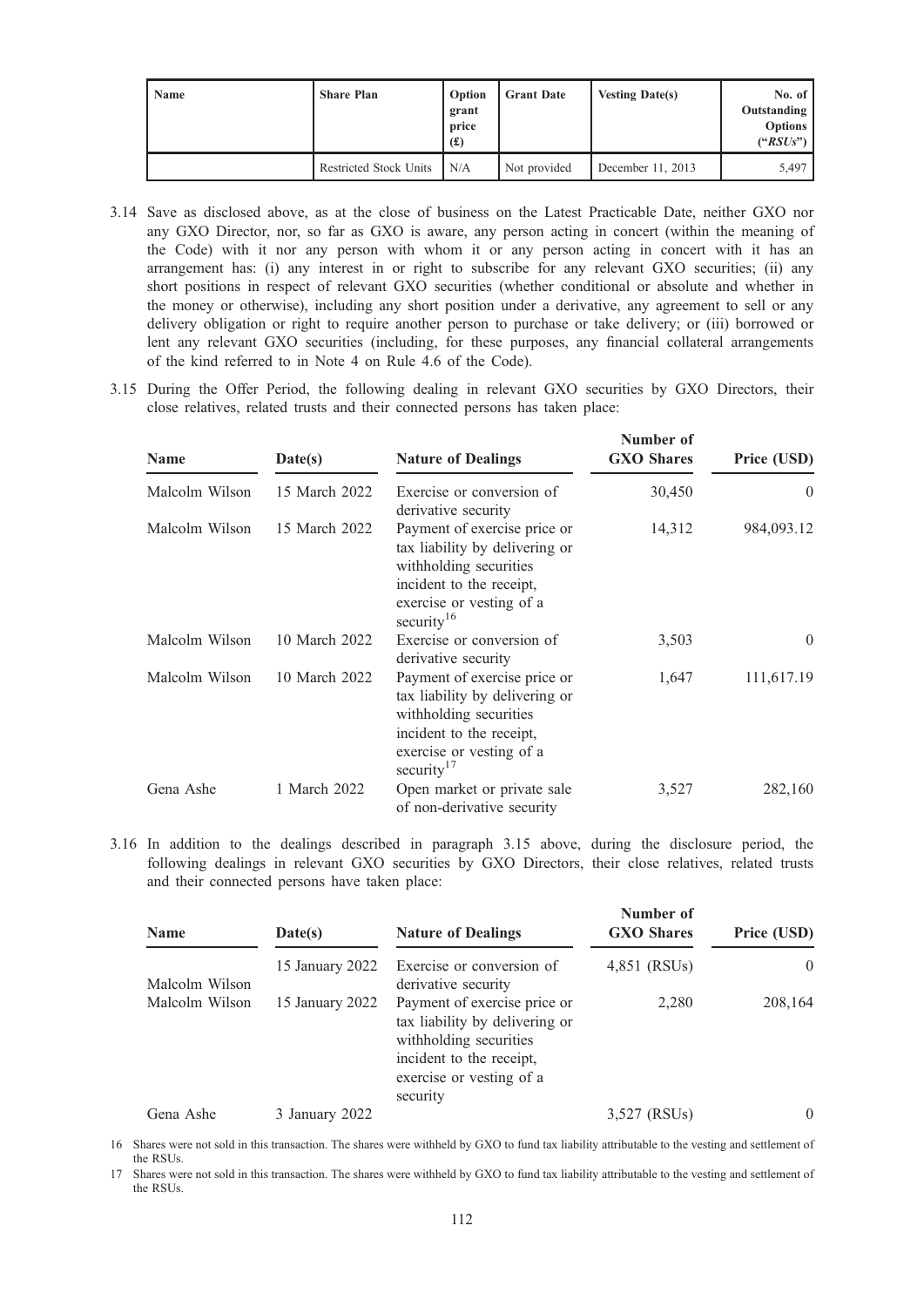| <b>Name</b>                                      | Date(s)            | <b>Nature of Dealings</b>                                      | Number of<br><b>GXO</b> Shares | Price (USD)      |
|--------------------------------------------------|--------------------|----------------------------------------------------------------|--------------------------------|------------------|
|                                                  |                    | Exercise or conversion of<br>derivative security <sup>18</sup> |                                |                  |
| Gena Ashe                                        | 3 January 2022     | Grant, award or other<br>acquisition                           | 2,120 (RSUs)                   | $\theta$         |
| <b>Bradley Jacobs</b>                            | 3 January 2022     | Exercise or conversion of<br>derivative security               | 1,073 (RSUs)                   | $\theta$         |
| <b>Bradley Jacobs</b>                            | 3 January 2022     | Grant, award or other<br>acquisition                           | 2,120 (RSUs)                   | $\theta$         |
| Clare Chatfield                                  | 3 January 2022     | Exercise or conversion of<br>derivative security               | 1,073 (RSUs)                   | $\theta$         |
| Clare Chatfield                                  | 3 January 2022     | Grant, award or other<br>acquisition                           | 2,120 (RSUs)                   | $\theta$         |
| Marlene Colucci                                  | 3 January 2022     | Grant, award or other<br>acquisition                           | 2,120 (RSUs)                   | $\boldsymbol{0}$ |
| Joli L. Gross                                    | 3 January 2022     | Exercise or conversion of<br>derivative security               | 1,073 (RSUs)                   | $\mathbf{0}$     |
| Joli L. Gross                                    | 3 January 2022     | Grant, award or other<br>acquisition                           | 2,120 (RSUs)                   | $\boldsymbol{0}$ |
| Jason<br>Papastavrou                             | 3 January 2022     | Grant, award or other<br>acquisition                           | 2,120 (RSUs)                   | $\theta$         |
| Oren Shaffer                                     | 3 January 2022     | Grant, award or other<br>acquisition                           | 2,120 (RSUs)                   | $\theta$         |
| Bradley Jacobs/<br>Jacobs Private<br>Equity, LLC | 9 December<br>2021 | Open market or private sale<br>of non-derivative security      | 3,217,500                      | 277,992,000      |
| <b>Brad Jacobs</b>                               | 16 August 2021     | Grant, award or other<br>acquisition                           | $1,073$ (RSUs)                 | $\theta$         |
| Clare Chatfield                                  | 16 August 2021     | Grant, award or other<br>acquisition                           | 1,073 (RSUs)                   | $\mathbf{0}$     |
| Joli L. Gross                                    | 16 August 2021     | Grant, award or other<br>acquisition                           | 1,073 (RSUs)                   | $\theta$         |
| Malcolm Wilson                                   | 2 August 2021      | Grant, award or other<br>acquisition                           | 33,831 (RSUs)                  | $\mathbf{0}$     |

- 3.17 Save as disclosed above, during the disclosure period, no dealings in relevant GXO securities by GXO or GXO Directors, their close relatives, related trusts and their connected persons have taken place.
- 3.18 During the disclosure period, no dealings in relevant GXO securities by persons acting in concert with GXO have taken place.

# 4. Interests and Dealings – General

- 4.1 Save as disclosed in paragraph 3 above, as at the Latest Practicable Date:
	- (a) no member of the Clipper Group had any interest in, right to subscribe in respect of, any short position under a derivative in relation to any, or had any delivery obligation or any right to require another person to take delivery of relevant Clipper securities nor has any member of the Clipper Group dealt for value in any relevant Clipper securities during the Offer Period;
	- (b) no member of the Clipper Group had any interest in, right to subscribe in respect of, any short position under a derivative in relation to any, or had any delivery obligation or any right to require another person to take delivery of relevant GXO securities nor has any member of the Clipper Group dealt for value in any relevant GXO securities during the Offer Period;

<sup>18</sup> Shares were not sold in this transaction. The shares were withheld by GXO to fund tax liability attributable to the vesting and settlement of the RSUs.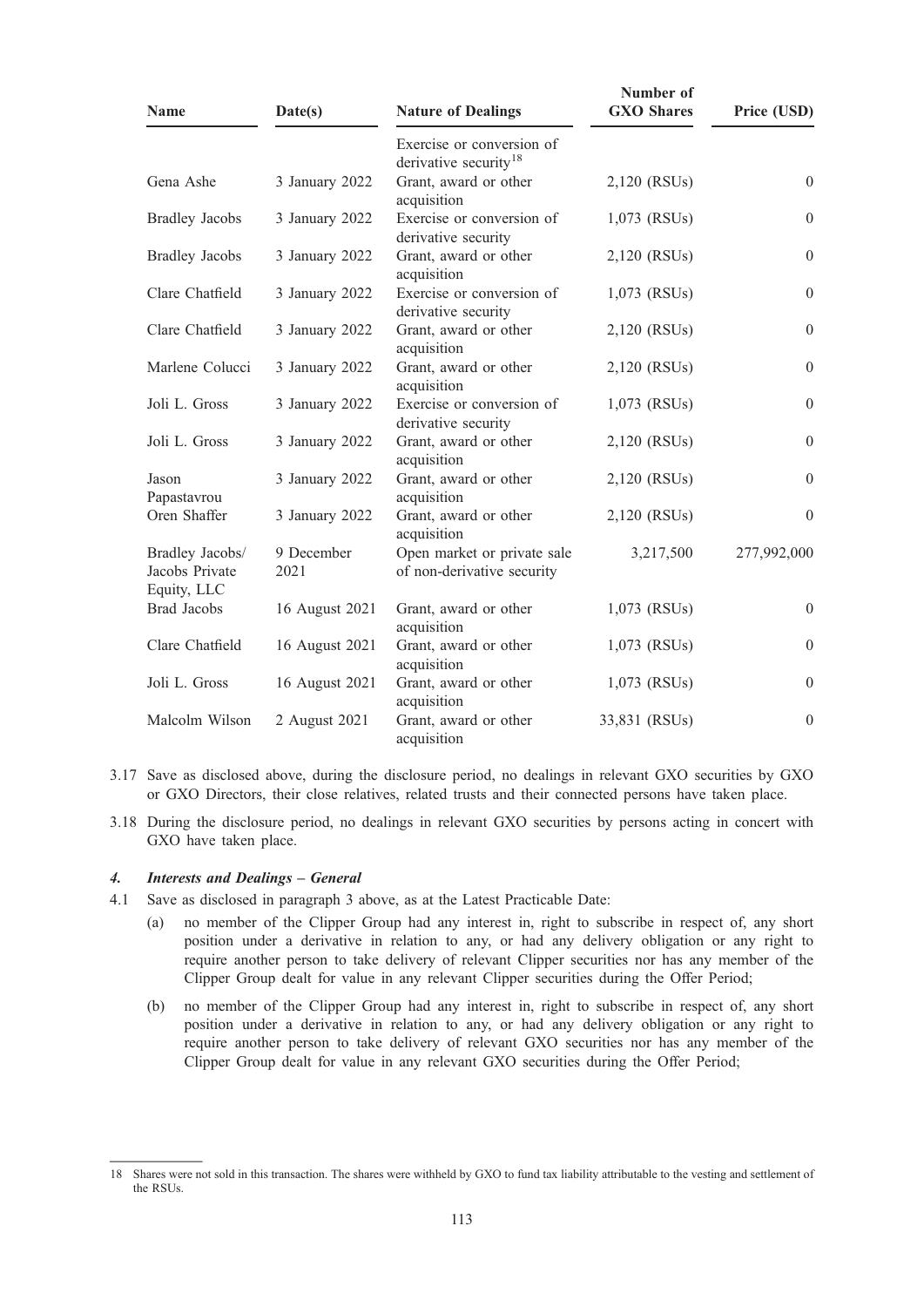- (c) none of the Clipper Directors had any interest in, right to subscribe in respect of, any short position under a derivative in relation to any, or had any delivery obligation or any right to require another person to take delivery of relevant Clipper securities, nor has any such person dealt for value in any relevant Clipper securities during the Offer Period;
- (d) none of the Clipper Directors had any interest in, right to subscribe in respect of, any short position under a derivative in relation to any, or had any delivery obligation or any right to require another person to take delivery of relevant GXO securities, nor has any such person dealt for value in any relevant GXO securities during the Offer Period;
- (e) no person deemed to be acting in concert with Clipper had any interest in, right to subscribe in respect of, or any short position under a derivative in relation to any, or had any delivery obligation or any right to require another person to take delivery of relevant Clipper securities, nor has any such person dealt for value in any relevant Clipper securities, during the Offer Period;
- (f) no person deemed to be acting in concert with Clipper had any interest in, right to subscribe in respect of, or any short position under a derivative in relation to any, or had any delivery obligation or any right to require another person to take delivery of relevant GXO securities, nor has any such person dealt for value in any relevant GXO securities, during the Offer Period;
- (g) no person who has an arrangement with Clipper had any interest in, right to subscribe in respect of, or any short position under a derivative in relation to any, or had any delivery obligation or any right to require another person to take delivery of relevant Clipper securities, nor has any such person dealt for value in any relevant Clipper securities during the Offer Period;
- (h) no person who has an arrangement with Clipper had any interest in, right to subscribe in respect of, or any short position under a derivative in relation to any, or had any delivery obligation or any right to require another person to take delivery of relevant GXO securities, nor has any such person dealt for value in any relevant GXO securities during the Offer Period;
- (i) neither Clipper, nor any person acting in concert with it, has borrowed or lent any relevant Clipper securities, save for any borrowed shares which have been either on-lent or sold; and
- (j) neither Clipper, nor any person acting in concert with it, has borrowed or lent any relevant GXO securities, save for any borrowed shares which have been either on-lent or sold.
- 4.2 Save as disclosed in paragraph 3 above, as at the Latest Practicable Date:
	- (a) no member of the GXO Group had any interest in, right to subscribe in respect of, any short position under a derivative in relation to any, or had any delivery obligation or any right to require another person to take delivery of relevant Clipper securities nor has any member of the GXO Group dealt for value in any relevant Clipper securities during the disclosure period;
	- (b) no member of the GXO Group had any interest in, right to subscribe in respect of, any short position under a derivative in relation to any, or had any delivery obligation or any right to require another person to take delivery of relevant GXO securities nor has any member of the GXO Group dealt for value in any relevant GXO securities during the disclosure period;
	- (c) none of the GXO Directors had any interest in, right to subscribe in respect of, any short position under a derivative in relation to any, or had any delivery obligation or any right to require another person to take delivery of relevant Clipper securities, nor has any such person dealt for value in any relevant Clipper securities during the disclosure period;
	- (d) none of the GXO Directors had any interest in, right to subscribe in respect of, any short position under a derivative in relation to any, or had any delivery obligation or any right to require another person to take delivery of relevant GXO securities, nor has any such person dealt for value in any relevant GXO securities during the disclosure period;
	- (e) no person deemed to be acting in concert with GXO had any interest in, right to subscribe in respect of, or any short position under a derivative in relation to any, or had any delivery obligation or any right to require another person to take delivery of relevant Clipper securities, nor has any such person dealt for value in any relevant Clipper securities, during the disclosure period;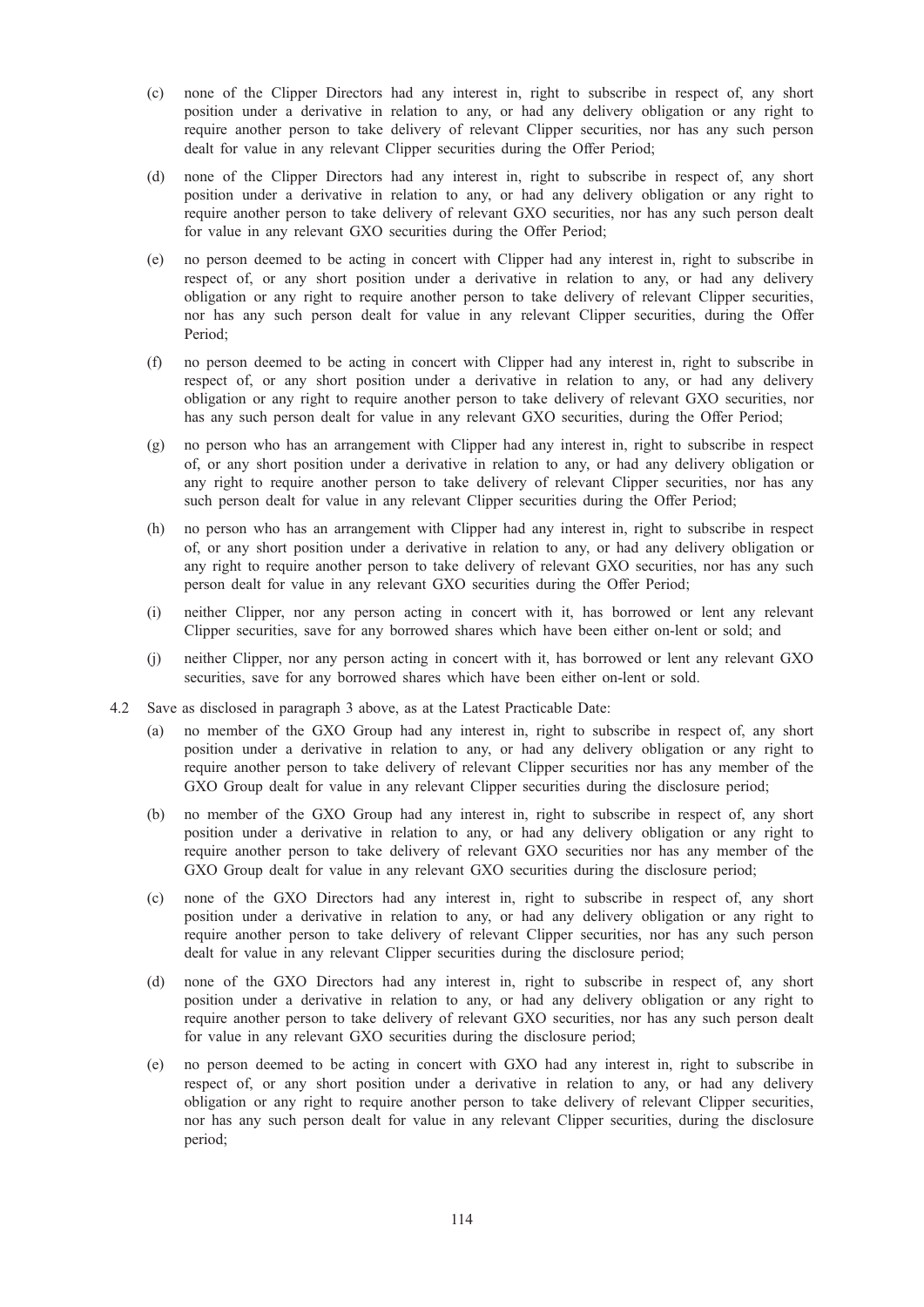- (f) no person deemed to be acting in concert with GXO had any interest in, right to subscribe in respect of, or any short position under a derivative in relation to any, or had any delivery obligation or any right to require another person to take delivery of relevant GXO securities, nor has any such person dealt for value in any relevant GXO securities, during the disclosure period;
- (g) no person who has an arrangement with GXO had any interest in, right to subscribe in respect of, or any short position under a derivative in relation to any, or had any delivery obligation or any right to require another person to take delivery of relevant Clipper securities, nor has any such person dealt for value in any relevant Clipper securities during the disclosure period;
- (h) no person who has an arrangement with GXO had any interest in, right to subscribe in respect of, or any short position under a derivative in relation to any, or had any delivery obligation or any right to require another person to take delivery of relevant GXO securities, nor has any such person dealt for value in any relevant GXO securities during the disclosure period;
- (i) neither GXO nor any person acting in concert with it, has borrowed or lent any relevant Clipper securities, save for any borrowed shares which have been either on-lent or sold; and
- (j) neither GXO nor any person acting in concert with it, has borrowed or lent any relevant Clipper securities, save for any borrowed shares which have been either on-lent or sold.
- 4.3 Save as disclosed in this document, no persons have given any irrevocable or other commitment to vote in favour of the Scheme or the resolutions to be proposed at the General Meeting.
- 4.4 Save as disclosed in this document, as at the Latest Practicable Date, none of: (i) GXO or any person acting in concert with GXO; or (ii) Clipper or any person acting in concert with Clipper, has, in either case, any arrangement in relation to relevant securities.
- 4.5 Save as disclosed in this document, no agreement, arrangement or understanding (including any compensation arrangement) exists between GXO or any person acting in concert with it and any of the Clipper Directors or the recent directors, shareholders or recent shareholders of Clipper having any connection with or dependence upon or which is conditional upon the Acquisition.
- 4.6 Save as disclosed in this document, there is no agreement, arrangement or understanding whereby the beneficial ownership of any Clipper Shares to be acquired by GXO pursuant to the Scheme will be transferred to any other person, however GXO reserves the right to transfer any such shares to any member of the GXO Group.
- 4.7 No relevant securities of Clipper have been redeemed or purchased by Clipper during the disclosure period.
- 4.8 No relevant securities of GXO have been redeemed or purchased by GXO during the disclosure period.

# 5. Directors' service contracts and emoluments

#### Clipper Directors' service contracts and emoluments

The particulars of the executive directors' service contracts between relevant members of the Clipper Group are set out below. No such contract has been entered into or amended during the six months preceding publication of this document.

#### 5.1 Executive Directors

# Steve Parkin

Steve Parkin's service contract, dated 2 June 2014, as amended from time to time, provides for his appointment to commence on the same date and continue (subject to the provisions of the service contract) until terminated either by him or Clipper giving to the other not less than 12 months' prior notice in writing.

Under the terms of the contract, Mr Parkin is entitled to a basic salary of GBP 429,277 per annum (subject to the appropriate usual deductions for tax and national insurance contributions) and reimbursement for all reasonable and necessary business expenses incurred by him in the proper performance of his duties.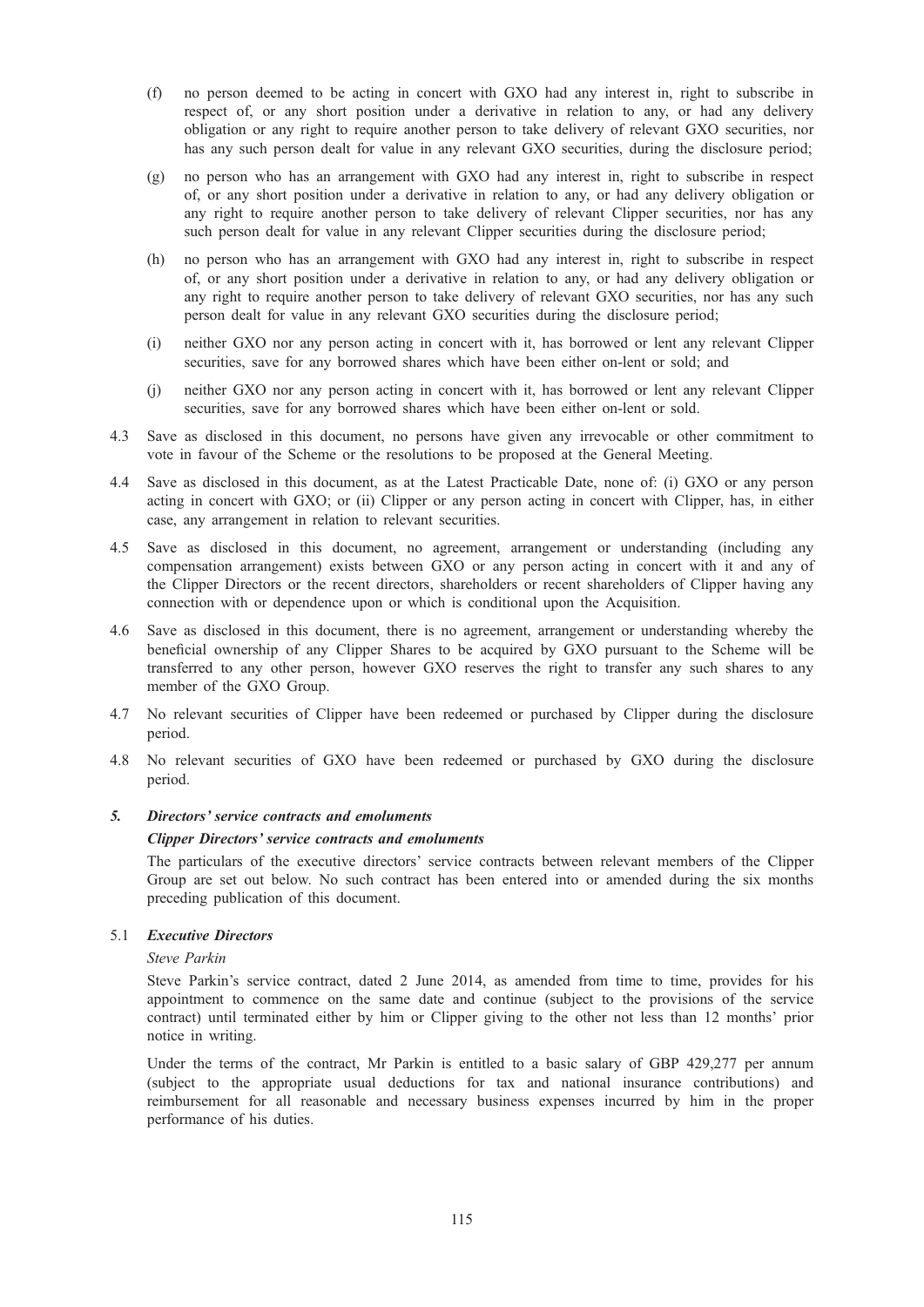Mr Parkin is also eligible to participate in such annual incentive or long-term incentive scheme or schemes as Clipper operates, and as the Clipper Board may determine from time to time, and is currently entitled to receive a maximum annual bonus of up to 90% of his base salary. Pursuant to the terms of his service contract, Clipper pays employer's pension contributions equal to 6% of Mr Parkin's annual base salary.

Under the terms of his service agreement, Mr Parkin also receives, subject to the rules of the relevant scheme, private medical expenses insurance for himself and his spouse and dependent children, permanent health insurance for himself, and life assurance of six times his annual base salary. Mr Parkin is also entitled to a company car with all related costs being met by Clipper (save for fuel used in respect of journeys for private purposes), as well as a company mobile phone with the costs of line rental, all business calls and reasonable personal usage being met by Clipper.

Clipper may, by summary notice, terminate Mr Parkin's employment immediately and without compensation in certain prescribed scenarios, including if Mr Parkin commits any breach of any of the material terms or conditions of his service contract or commits any act of gross misconduct. In addition, Clipper may terminate Mr Parkin's employment with immediate effect by: (i) giving him written notice; (ii) paying him a termination payment equivalent to up to 12 months' base salary in lieu of notice; and (iii) either continuing to provide him with his other contractual benefits for up to 12 months or paying him the cost to Clipper of such benefits. Mr Parkin is also subject to a confidentiality undertaking without limitation in time and certain customary post-termination restrictive covenants.

#### Tony Mannix

Tony Mannix's service contract, dated 2 June 2014, and as may be amended from time to time, provides for his appointment to commence on the same date and continue (subject to the provisions of the service agreement) until terminated either by him or Clipper giving to the other not less than 12 months' prior notice in writing.

Under the terms of the agreement, Mr Mannix is entitled to a basic salary of GBP 294,329 per annum (subject to the usual deductions for tax and national insurance contributions required by law) and reimbursement for all reasonable expenses properly incurred by him and directly related to the performance of his duties.

Mr Mannix is also eligible to participate in such annual incentive or long-term incentive scheme or schemes as Clipper operates, and as the Clipper Board may determine from time to time, and is currently entitled to receive a maximum annual bonus of up to 90% of his base salary. Pursuant to the terms of his service contract, Clipper pays employer's pension contributions equal to 10% of his annual base salary.

Under the terms of his service agreement, Mr Mannix also receives, subject to the rules of the relevant scheme, private medical expenses insurance for himself and his spouse and dependent children, permanent health insurance for himself, and life assurance of six times his annual base salary. Mr Mannix is also entitled to a company car with all related costs being met by Clipper, as well as a company mobile phone with the costs of line rental, all business calls and reasonable personal usage being met by Clipper.

Clipper may terminate Mr Mannix's employment with immediate effect by: (i) giving him written notice; (ii) paying him a termination payment equivalent to up to 12 months' base salary in lieu of notice; and (iii) either continuing to provide him with his other contractual benefits for up to 12 months or paying him the cost to Clipper of such benefits. Clipper may also terminate Mr Mannix's employment immediately and without making any such payment in certain prescribed scenarios, including if Mr Mannix commits any breach of any of the material terms or conditions of his service contract or commits any act of gross misconduct. Mr Mannix is also subject to a confidentiality undertaking without limitation in time and certain customary post-termination restrictive covenants.

#### David Hodkin

David Hodkin's service contract, dated 2 June 2014, and as may be amended from time to time, provides for his appointment to commence on the same date and continue (subject to the provisions of the service agreement) until terminated either by him or Clipper giving to the other not less than 12 months' prior notice in writing.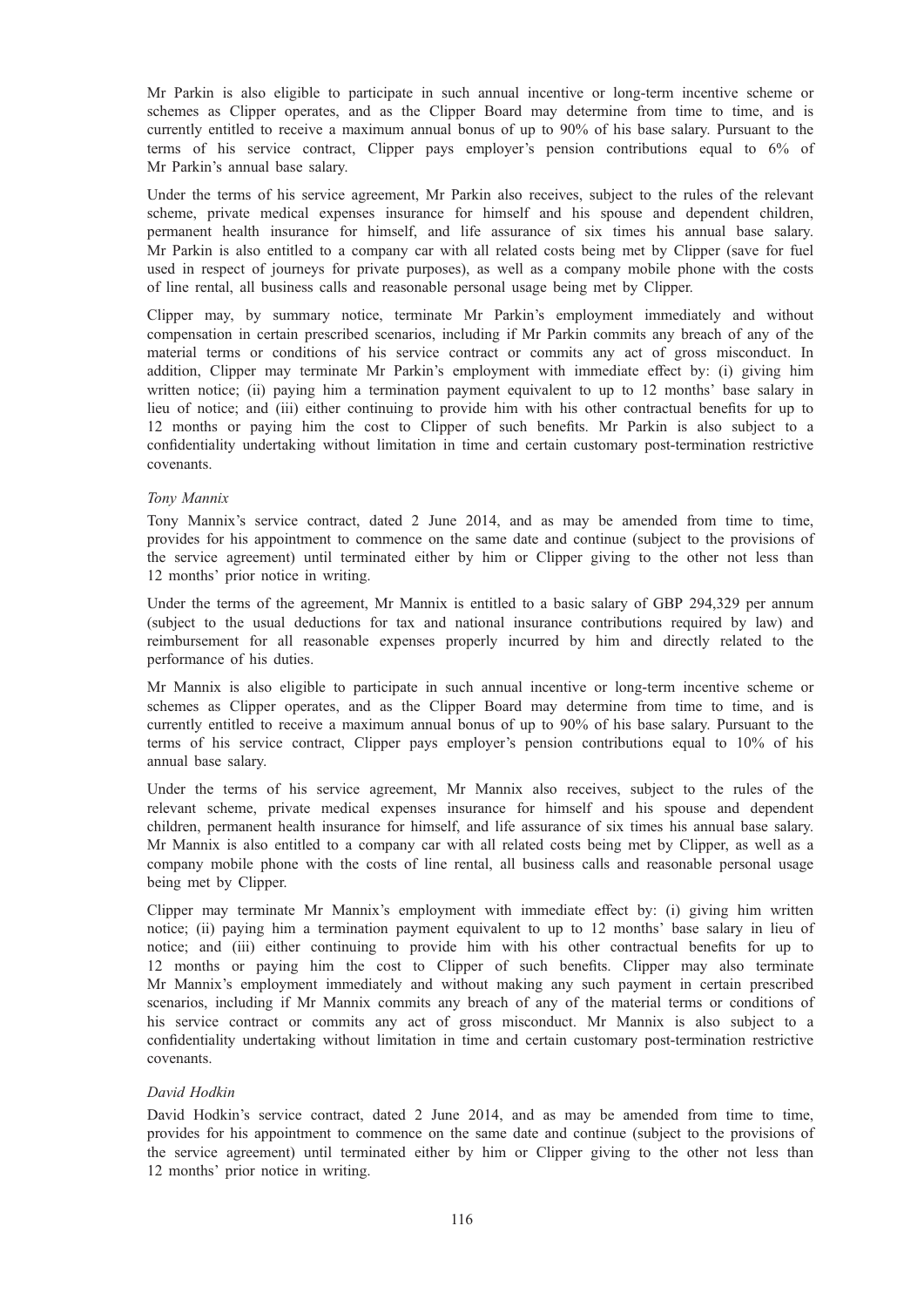Under the terms of the agreement, Mr Hodkin is entitled to a basic salary of GBP 232,477 per annum (subject to the usual deductions for tax and national insurance contributions required by law) and reimbursement for all reasonable expenses properly incurred by him and directly related to the performance of his duties.

Mr Hodkin is also eligible to participate in such annual incentive or long-term incentive scheme or schemes as Clipper operates, and as the Clipper Board may determine from time to time, and is currently entitled to receive a maximum annual bonus of up to 90% of his base salary. As Mr Hodkin has exhausted his lifetime allowance under the Finance Act 2004, he receives an additional cash equivalent of 15% of his base salary in monthly instalments in lieu of pension contributions.

Under the terms of his service agreement, Mr Hodkin also receives, subject to the rules of the relevant scheme, private medical expenses insurance for himself and his spouse and dependent children, permanent health insurance for himself, and life assurance of six times their annual base salary. Mr Hodkin is also entitled to a company mobile phone with the costs of line rental, all business calls and reasonable personal usage being met by Clipper.

Clipper may terminate Mr Hodkin's employment with immediate effect: (i) giving him written notice; (ii) paying him a termination payment equivalent to up to 12 months' base salary in lieu of notice; and (iii) either continuing to provide him with his other contractual benefits for up to 12 months or paying him the cost to Clipper of such benefits. Clipper may also terminate Mr Hodkin's employment immediately by summary notice and without making any such payment in certain prescribed scenarios, including if Mr Hodkin commits any breach of any of the material terms or conditions of his service contract or commits any act of gross misconduct. Mr Hodkin is also subject to a confidentiality undertaking without limitation in time and certain customary post-termination restrictive covenants.

#### 5.2 Non-Executive Directors

The particulars of the non-executive director appointment letters between Clipper and the Clipper Non-Executive Directors are set out below. Save as set out below, no such contract has been entered into or amended during the six months preceding publication of this document.

| Name of director  | <b>Effective date of</b><br>contract | <b>Re-election</b>               | Notice period | Remuneration                                           |
|-------------------|--------------------------------------|----------------------------------|---------------|--------------------------------------------------------|
| Christine Cross   | 3 June 2020                          | Re-elected on<br>12 October 2021 | Three months  | £65,000 basic fee                                      |
| Constantino Rocos | 1 January 2020                       | Re-elected on<br>12 October 2021 | Three months  | £55,000 basic fee<br>£1,000 in benefits <sup>(1)</sup> |
| Stuart Watson     | 21 March 2019                        | Re-elected on<br>12 October 2021 | Three months  | £55,000 basic fee                                      |

Notes:

—————

(1) Benefits amounts reported relate to expenses such as travel and accommodation expenditure incurred on Clipper Group business. Whilst these payments are the reimbursement of expenses and not benefits per se, they are included as being a payment which is subject to tax.

Non-executive Directors have formal letters of appointment. The letters of appointment of each of the non-executive Directors contain a three month notice period. Each non-executive Director's appointment may be immediately terminated in certain prescribed scenarios, including if they commit a material breach of the terms of their appointment. Clipper may also immediately terminate Ms Cross' appointment by paying her a termination payment equivalent to up to three months' fees in lieu of notice.

Non-executive Directors' appointments are for an initial period of three years, and can be renewed following the expiry of such a period. Each of the non-executive Directors was elected or re-elected by shareholders at Clipper's last annual general meeting.

Non-executive Directors receive a base fee for service on the Clipper Board as specified above. The non-executive Directors do not participate in any of the Clipper Group's share option or share incentive schemes, and are not entitled to either pension benefits or compensation for early termination of their appointment.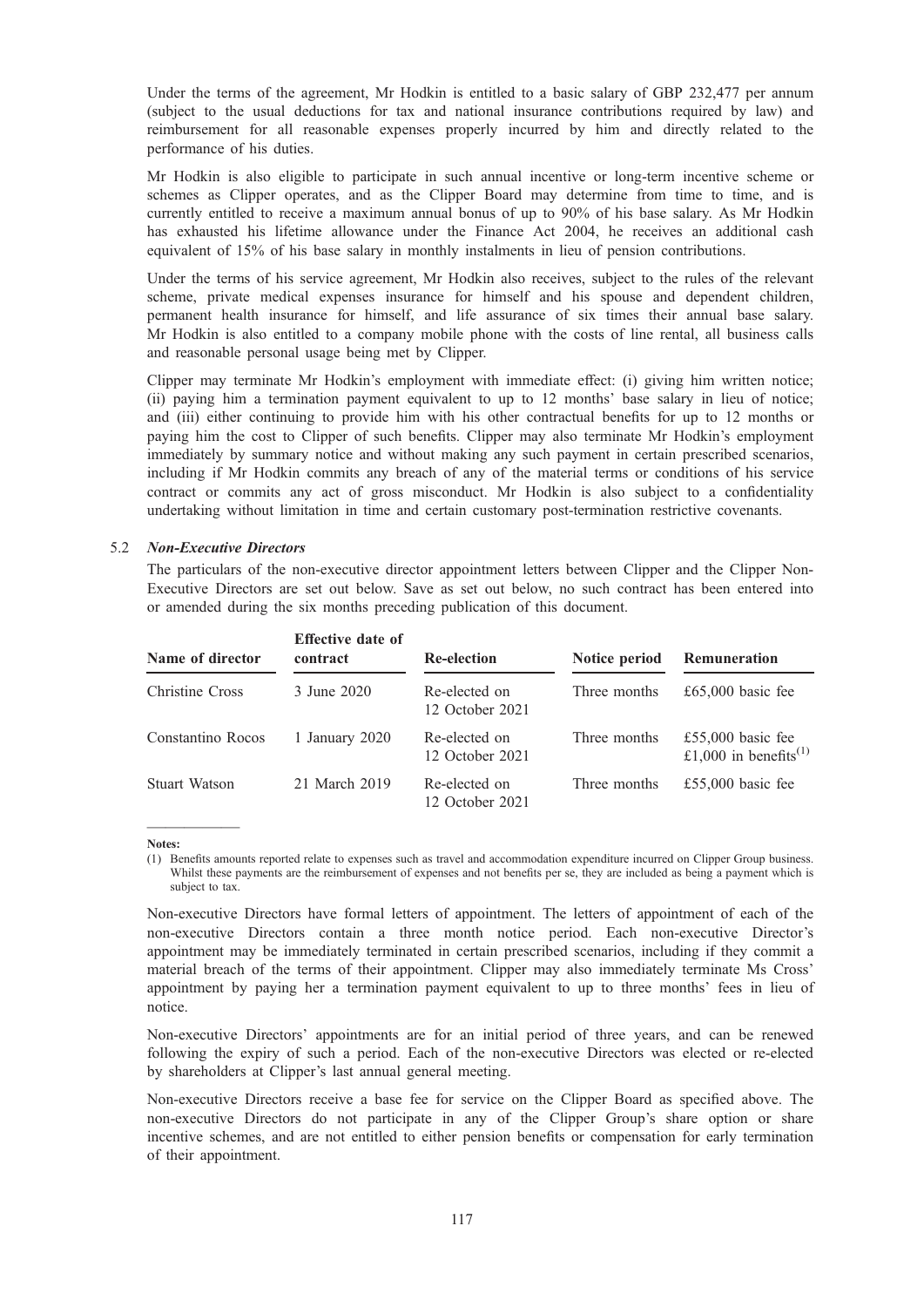# 6. Market quotations

**Clipper** 

6.1 The following table shows the closing middle market prices for Clipper Shares as derived from the Official List for the first dealing day of each month from October 2021 to March 2022 inclusive, for 18 February 2022 (being the last business day before commencement of the Offer Period) and for 15 March 2022 (being the latest practicable date prior to the publication of this document):

| Date             | <b>Clipper Share</b><br>price<br>(GBX) |
|------------------|----------------------------------------|
| 1 October 2021   | 718                                    |
| 1 November 2021  | 736                                    |
| 1 December 2021  | 666                                    |
| 4 January 2022   | 726                                    |
| 1 February 2022  | 688                                    |
| 18 February 2022 | 777                                    |
| 1 March 2022     | 889                                    |
| 15 March 2022    | 867                                    |

# GXO

6.2 The following table shows the closing middle market prices for GXO Shares as derived from the NYSE for the first dealing day of each month from October 2021 to March 2022 inclusive, for 18 February 2022 (being the last business day before commencement of the Offer Period) and for 15 March 2022 (being the latest practicable date prior to the publication of this document):

| Date             | <b>GXO</b><br>Share price<br>(USD) |
|------------------|------------------------------------|
| 1 October 2021   | 80.03                              |
| 1 November 2021  | 90.82                              |
| 1 December 2021  | 92.02                              |
| 4 January 2022   | 89.84                              |
| 1 February 2022  | 81.69                              |
| 18 February 2022 | 81.21                              |
| 1 March 2022     | 79.09                              |
| 15 March 2022    | 68.76                              |

# 7. Material Contracts

# 7.1 GXO Group Material Contracts

In addition to the offer-related arrangements described at paragraph 7.3 below, the following contracts (not being contracts entered into in the ordinary course of business) have been entered into by GXO or another member of the GXO Group within the two years immediately prior to 20 February 2022 which are or may be material to the GXO Group:

# Registration Rights Agreement

On 29 September 2021, GXO, entered into a registration rights agreement (the "Registration Rights Agreement") with Jacobs Private Equity, LLC ("JPE"), an affiliate of Brad Jacobs, GXO's chairman. The Registration Rights Agreement provides certain holders of shares of GXO common stock, with certain rights to cause GXO to register the sale of its common stock, other than any such securities that are then freely transferable without registration pursuant to Rule 144 under the U.S Securities Act, without limitation as to volume, manner of sale or other restrictions under Rule 144. The Registration Rights Agreement refers to the securities that are subject to registration as "Registrable Securities."

Holders of Registrable Securities representing no less than a majority of the common stock constituting Registrable Securities may request registration of the sale of such securities by giving GXO written notice thereof. Such majority holders may request a total of three demand registrations.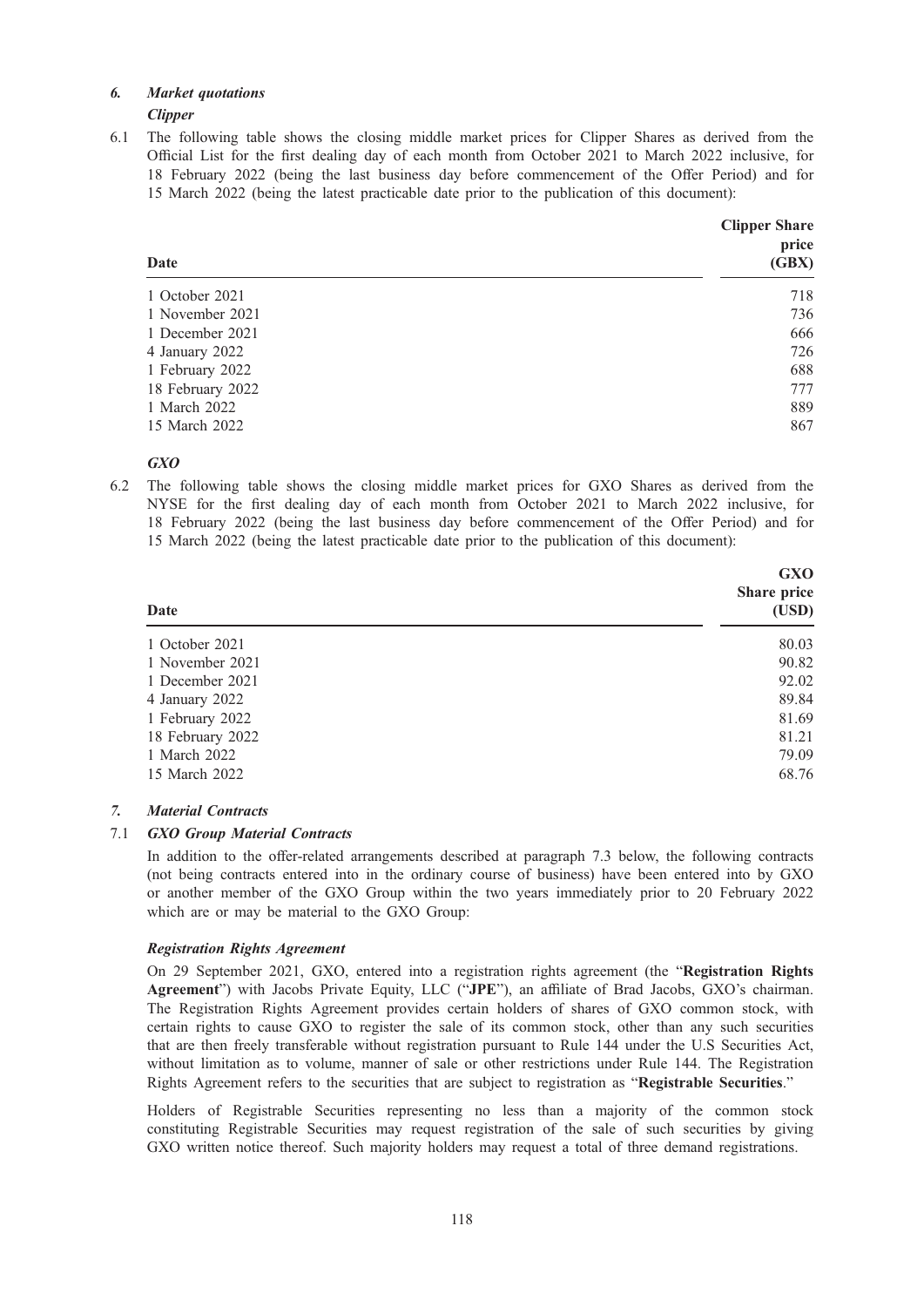If GXO registers its securities on a registration statement that permits the inclusion of the Registrable Securities, GXO must give JPE prompt written notice thereof (subject to certain exceptions). GXO must then include on such registration statement all Registrable Securities requested to be included therein (subject to certain exceptions).

The Registration Rights Agreement also contains customary provisions relating to expenses and indemnification.

## Separation and Distribution Agreement

On 1 August 2021, GXO entered into a Separation and Distribution Agreement (the "Separation and Distribution Agreement") by and between GXO and XPO Logistics, Inc. ("XPO"), pursuant to which XPO agreed to transfer its logistics segment to GXO (the "Separation") and distribute all of the outstanding common stock of GXO to XPO stockholders of record as of the close of business on 23 July 2021 (the "Distribution"). The Distribution was effective at 12:01 a.m., Eastern Time, on 2 August 2021 (the "Effective Time"). As a result of the Distribution, GXO is now an independent public company and its common stock is listed under the symbol "GXO" on the NYSE.

In connection with the Separation and Distribution Agreement, GXO entered into several agreements with XPO that govern the relationship of the parties following the Distribution, including a Transition Services Agreement, a Tax Matters Agreement and an Employee Matters Agreement (each entered into on 1 August 2021), and an Intellectual Property License Agreement (entered into on 30 July 2021).

## Transition Services Agreement

On 1 August 2021, GXO entered into a Transition Services Agreements (the "Transition Services Agreement") with XPO in connection with the Separation pursuant to which GXO and XPO and their respective affiliates will provide each other, on an interim, transitional basis, various services, such as, treasury administration, employee benefits administration, information technology services, regulatory services, general administrative services and other support services. The agreed-upon charges for such services are generally intended to allow the servicing party to charge a price comprised of out-ofpocket costs and expenses and a predetermined profit in the form of a mark-up of such out-of-pocket expenses. The party receiving each transition service will be provided with reasonable information that supports the charges for such transition service by the party providing the service.

The services generally will commence on the Distribution date and terminate on the earliest to occur of (a) the close of business on the last day of the last service period with respect to any service either party is obligated to provide to the other party in accordance with the Transition Services Agreement and (b) the mutual written agreement of GXO and XPO to terminate the Transition Services Agreement in its entirety. The receiving party may terminate any services by giving prior written notice to the provider of such services and paying any applicable wind-down charges.

Subject to certain exceptions, the liabilities of each party providing services under the Transition Services Agreement will generally be limited to the aggregate charges actually paid to such party by the other party pursuant to the Transition Services Agreement. The Transition Services Agreement also will provide that the provider of a service will not be liable to the recipient of such service for any special, indirect, incidental or consequential damages.

#### Tax Matters Agreement

On 1 August 2021, GXO entered into a Tax Matters Agreement (the "Tax Matters Agreement") with XPO governing the parties' respective rights, responsibilities and obligations with respect to taxes (including responsibility for taxes, entitlement to refunds, allocation of tax attributes, preparation of tax returns, control of tax contests and other tax matters).

Under the Tax Matters Agreement, XPO generally will be responsible for all U.S. federal income taxes imposed on the XPO consolidated tax return group and state and foreign income, franchise, capital gain, withholding and similar taxes imposed on a consolidated, combined or unitary tax return group (or similar tax group under non-U.S. law) that includes XPO or one of its subsidiaries with respect to taxable periods (or portions thereof) that end on or prior to the Distribution date, except (i) special rules will apply with respect to certain taxes imposed in connection with the internal reorganization or the Separation and Distribution, and (ii) GXO will be responsible for (x) taxes resulting from any breach of certain covenants made by GXO in the Tax Matters Agreement or other Separation-related agreements and (y) certain other taxes attributable to GXO's business. GXO generally will be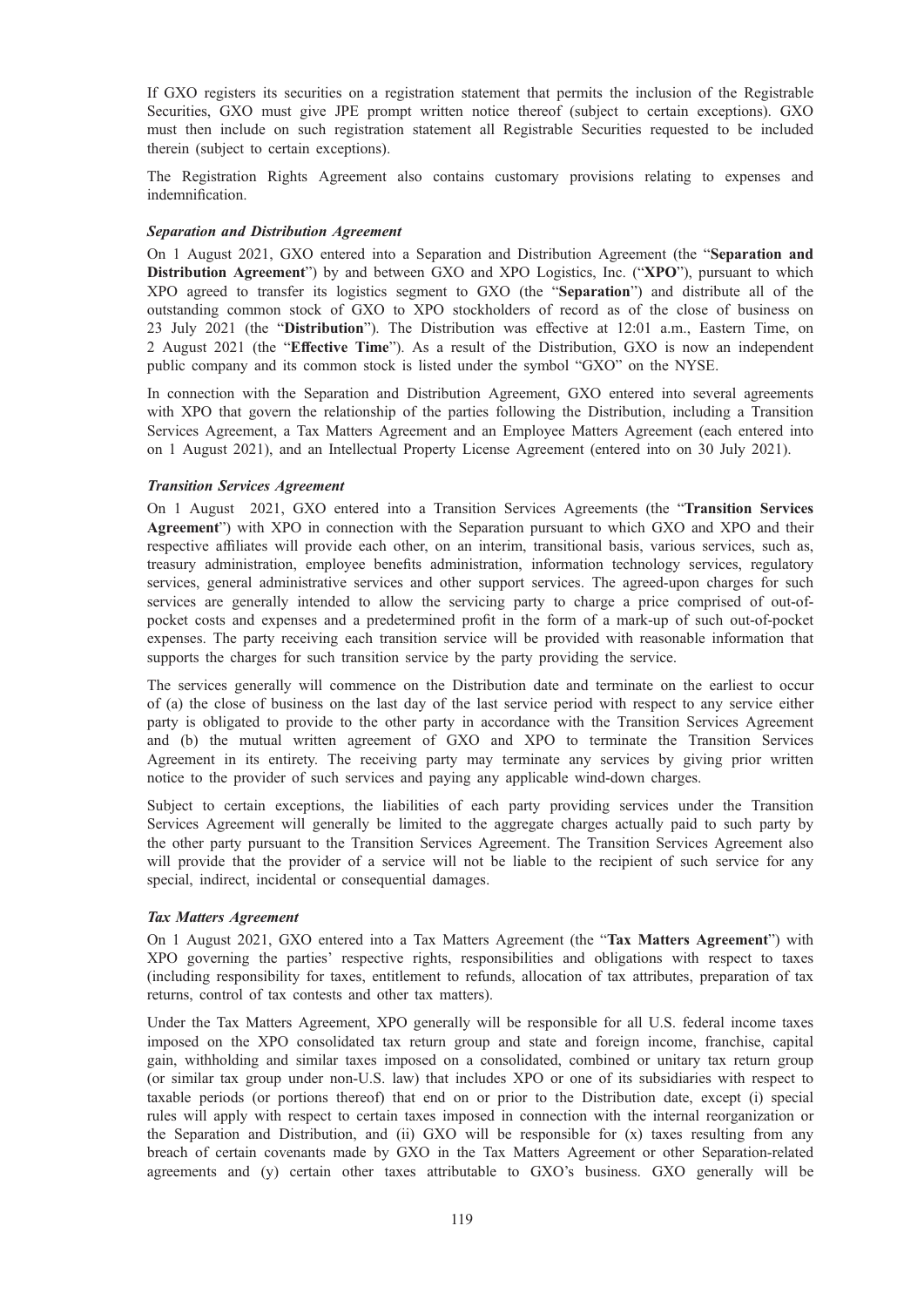responsible for all federal, state, or foreign income, franchise, capital gain, withholding or similar taxes imposed on a separate return basis on GXO (or any of its subsidiaries or any subgroup consisting solely of GXO and its subsidiaries), as applicable, with respect to taxable periods (or portions thereof) that end on or prior to the date of the relevant distribution, except (i) special rules will apply with respect to certain taxes imposed in connection with the internal reorganization or the Separation and Distribution and (ii) XPO will be responsible for taxes resulting from any breach of any covenant made by XPO in the Tax Matters Agreement or other separation-related agreements.

The Tax Matters Agreement will provide special rules that allocate tax liabilities in the event either (i) the Distribution, together with certain related transactions, fails to qualify as a transaction that is generally tax-free for U.S. federal income tax purposes under Sections  $355$  and  $368(a)(1)(D)$  of the Internal Revenue Code of 1986, as amended (the "IR Code") or (ii) any internal separation transaction that is intended to qualify as a transaction that is generally tax-free fails to so qualify. Under the Tax Matters Agreement, each party will be responsible for any taxes and related amounts imposed on XPO or GXO as a result of the failure to so qualify, to the extent that the failure to so qualify is attributable to actions, events or transactions relating to such party's respective stock, assets or business, or a breach of the relevant covenants made by that party in the Tax Matters Agreement. Further, under the Tax Matters Agreement, each of XPO and GXO would be responsible for a specified portion of any taxes (and any related costs and other damages) arising as a result of the failure of the distribution and certain related transactions to qualify as a transaction that is generally tax-free (including as a result of Section  $355(e)$  of the IR Code) or a failure of any internal separation transaction that is intended to qualify as a transaction that is generally tax-free to so qualify, in each case, to the extent such amounts did not result from a disqualifying action by, or acquisition of equity securities of, XPO or GXO.

In addition, the Tax Matters Agreement will impose certain restrictions on GXO and its subsidiaries during the two-year period following the Distribution that will be intended to prevent the Distribution, together with certain related transactions, from failing to qualify as a transaction that is generally taxfree for U.S. federal income tax purposes under Sections 355 and 368(a)(1)(D) of the IR Code. Specifically, during such period, except in specific circumstances, GXO and its subsidiaries will be prohibited from: (i) ceasing to conduct certain businesses; (ii) entering into certain transactions; or series of transactions pursuant to which all or a portion of the shares of GXO common stock would be acquired or all or a portion of certain assets of GXO and its subsidiaries would be acquired; (iii) liquidating, merging or consolidating with any other person; (iv) issuing equity securities beyond certain thresholds; (v) repurchasing GXO stock other than in certain open-market transactions or (vi) taking or failing to take any other action that would cause the distribution, together with certain related transactions, to fail to qualify as a transaction that is generally tax-free for U.S. federal income tax purposes under Sections 355 and 368(a)(1)(D) of the IR Code. Further, the Tax Matters Agreement will impose similar restrictions on XPO and its subsidiaries during the two-year period following the distribution that are intended to prevent certain transactions undertaken as part of the internal reorganization from failing to qualify as transactions that are generally tax-free for U.S. federal income tax purposes under Sections 355 and  $368(a)(1)(D)$  of the IR Code or for applicable non-U.S. income tax purposes.

# Employee Matters Agreement

On 1 August 2021, GXO entered into an Employee Matters Agreement (the "Employee Matters Agreement") with XPO in connection with the Separation to allocate liabilities and responsibilities relating to employment matters, employee compensation and benefits plans and programs, and other related matters. The Employee Matters Agreement governs certain compensation and employee benefit obligations with respect to the current and former employees and non-employee directors of each company.

The Employee Matters Agreement provides that, unless otherwise specified, each party will be responsible for liabilities associated with current employees of such party and its subsidiaries and former employees of such party's business for purposes of post-separation compensation and benefit matters. The Employee Matters Agreement also provides, subject to customary exceptions, that neither XPO nor GXO nor their respective subsidiaries will solicit for employment or hire any individual who is a salaried employee of the other party or its subsidiaries for a period of two years following the Distribution date.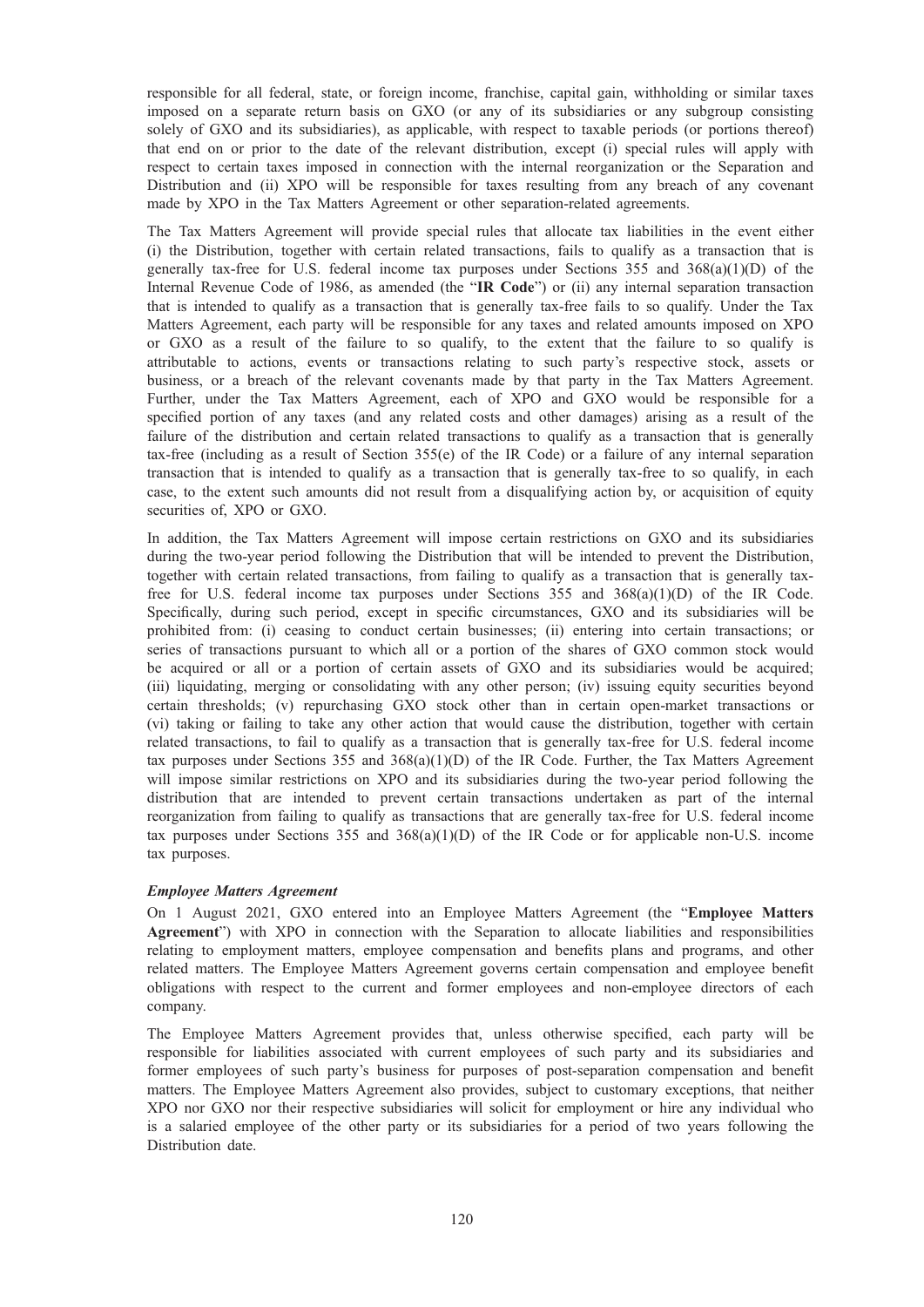The Employee Matters Agreement also governs the terms of equity-based awards granted by XPO prior to the Separation.

## Intellectual Property License Agreement

(i) On 30 July 2021, GXO entered into an Intellectual Property License Agreement (the "Intellectual Property License Agreement") with XPO in connection with the Separation to facilitate and provide for an orderly transition in connection with the Separation. Under the Intellectual Property License Agreement, each of GXO and XPO will be the owner of a copy of the XPO Smart Software for use in its business. The Intellectual Property License Agreement also provides GXO a non-exclusive license to certain XPO software platforms for use in the operation of the GXO businesses, and XPO will retain a non-exclusive license to certain GXO software platforms for use in the operation of XPO's retained businesses. Further, the Intellectual Property License Agreement also provides the parties with reciprocal, non-exclusive licenses under certain intellectual property rights transferred to GXO and certain intellectual property rights retained by XPO in order to provide the parties freedom to operate their respective businesses.Clipper Material Contracts

Save for the offer-related arrangements described at paragraph 7.3 below, no member of the Clipper Group has, during the period beginning on 20 February 2020 and ending on the Latest Practicable Date, entered into any material contract otherwise than in the ordinary course of business.

#### 7.2 Offer-related Arrangements

## Confidentiality Agreement

GXO and Clipper have entered into a confidentiality agreement dated 2 February 2022 pursuant to which each of GXO and Clipper has undertaken, amongst other things, to: (a) keep confidential information relating to the Acquisition and the other party and not to disclose it to third parties (other than certain permitted parties) unless required by law or regulation; and (b) use the confidential information for the sole purpose of evaluating, negotiating, advising on or implementing the potential Acquisition. These confidentiality obligations remain in force until 2 February 2024. The agreement also contains provisions pursuant to which each party has agreed not to solicit certain employees and customers of the other party, subject to customary carve-outs, for a period of approximately 12 months.

#### Co-operation Agreement

GXO and Clipper entered into the Co-operation Agreement dated 28 February 2022 pursuant to which GXO agreed to use its reasonable endeavours to secure the regulatory clearances and authorisations necessary to satisfy the Conditions.

GXO and Clipper have agreed to certain undertakings to co-operate and provide each other, in a timely manner, with such information and assistance as may reasonably be required in relation to the filings, submissions and notifications to be made in relation to such regulatory clearances and authorisations. GXO has also agreed to provide Clipper with reasonable information, assistance and access for the preparation of certain documentation relating to the Scheme, including this document.

GXO has the right to terminate the Co-operation Agreement in certain circumstances, including if the Clipper Board publicly withdraws, adversely qualifies, adversely modifies or fails to re-affirm or reissue its unanimous and unconditional recommendation that Clipper Shareholders vote in favour of the Scheme or a competing transaction is either recommended by the Clipper Board or completes, becomes effective or is declared or becomes unconditional in all respects.

The Co-operation Agreement records GXO's and Clipper's intention to implement the Acquisition by way of the Scheme, subject to the ability of GXO to proceed by way of a Takeover Offer: (i) with the written consent of Clipper; (ii) if a third party announces a firm intention to make an offer for Clipper which is recommended in whole or in part by the Clipper Board; (iii) if a third party announces that it is considering making an offer for Clipper, or Clipper or GXO notifies the other that it is aware of the existence of a bona fide potential offeror (within the meaning of Rule 21.3 of the Code) for all or part of the issued ordinary share capital of Clipper; (iv) if the Clipper Board withdraws, adversely modifies or adversely qualifies its recommendation of the Acquisition; or (v) if Clipper adjourns one or more of the Court Meeting, the General Meeting or the Court Hearing without the prior written consent of GXO.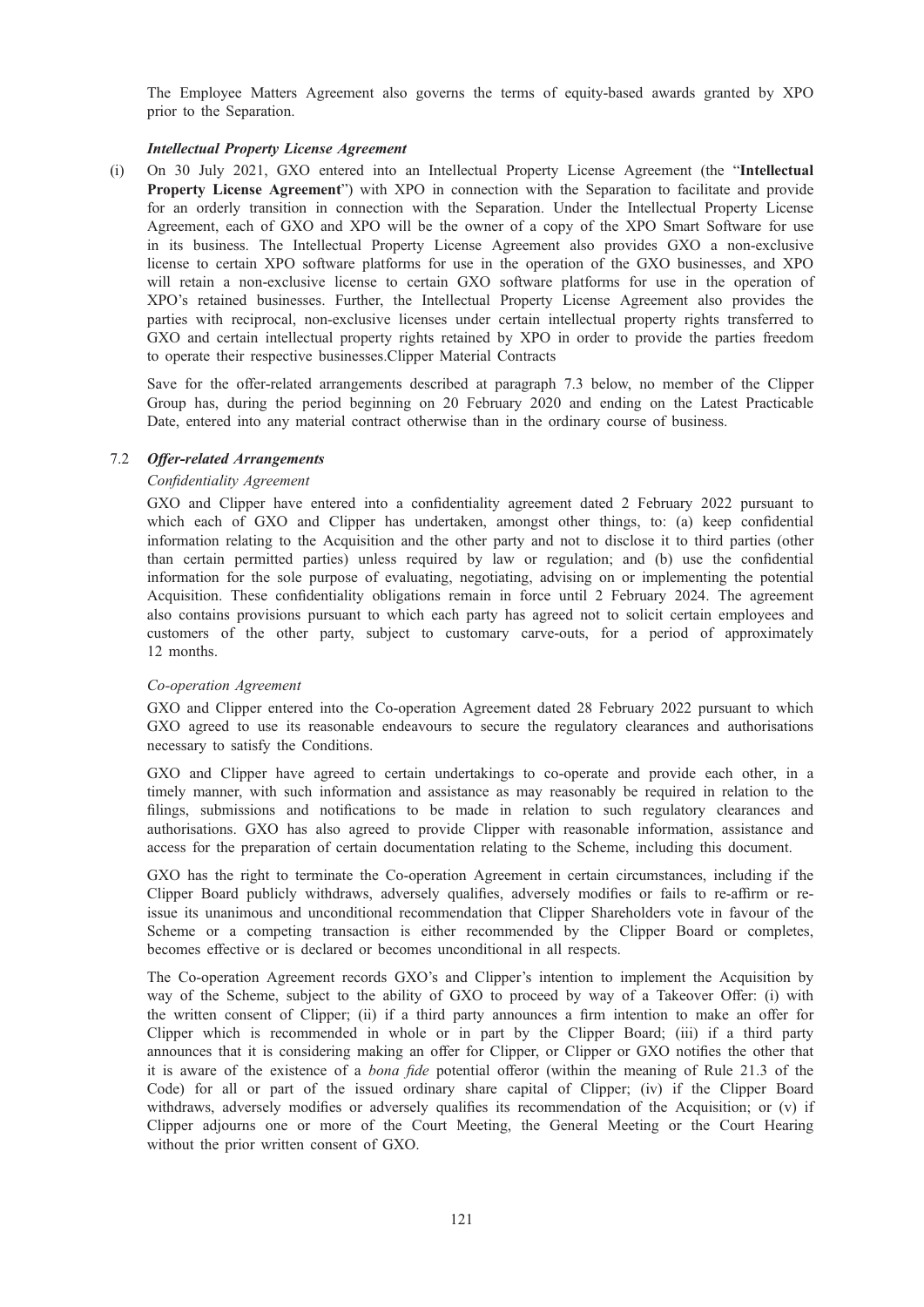The Co-operation Agreement also contains provisions that will apply in respect of the Clipper Share Schemes.

# Clean Team Agreement

GXO and Clipper have also entered into the clean team agreement dated 21 February 2022, which sets out how any confidential information that is commercially and competitively sensitive can be disclosed, used or shared for the purposes of due diligence, synergies evaluation, planning transition and integration and regulatory clearance.

# 8. Undertakings

# Clipper Shareholder Irrevocable Undertakings

The following holders of Clipper Shares have given irrevocable undertakings to vote in favour of the Scheme at the Court Meeting and the resolutions to be proposed at the General Meeting (and, if the Acquisition is subsequently structured as a Takeover Offer, to accept any Takeover Offer made by GXO) in relation to the following Clipper Shares:

| <b>Name</b>          | Number of<br><b>Clipper Shares</b> | Percentage of<br>issued ordinary<br>share capital of $ $<br><b>Clipper</b> |
|----------------------|------------------------------------|----------------------------------------------------------------------------|
| <b>Steve Parkin</b>  | 15,128,000                         | 14.76%                                                                     |
| Sean Fahey           | 4,070,000                          | 3.97%                                                                      |
| Gurnaik Chima        | 3,000,000                          | 2.93%                                                                      |
| David Hodkin         | 600,376                            | 0.59%                                                                      |
| George Turner        | 597,703                            | 0.58%                                                                      |
| Tony Mannix          | 440,376                            | 0.43%                                                                      |
| <b>Stuart Watson</b> | 4,000                              | $0.00\%$                                                                   |

David Hodkin, Steve Parkin, George Turner, Gurnaik Chima, Sean Fahey and Tony Mannix have also given irrevocable undertakings to elect to receive 50 per cent. of their consideration in the form of New GXO Shares.

The irrevocable undertakings will cease to be binding only if:

- (a) GXO announces it does not intend to make or proceed with the Acquisition;
- (b) the Scheme lapses or is withdrawn; or
- (c) a competing offer for the entire issued and to be issued share capital of Clipper becomes or is declared unconditional or, if proceeding by way of scheme of arrangement, becomes effective,

and will remain binding in the event that a higher competing offer for Clipper is made.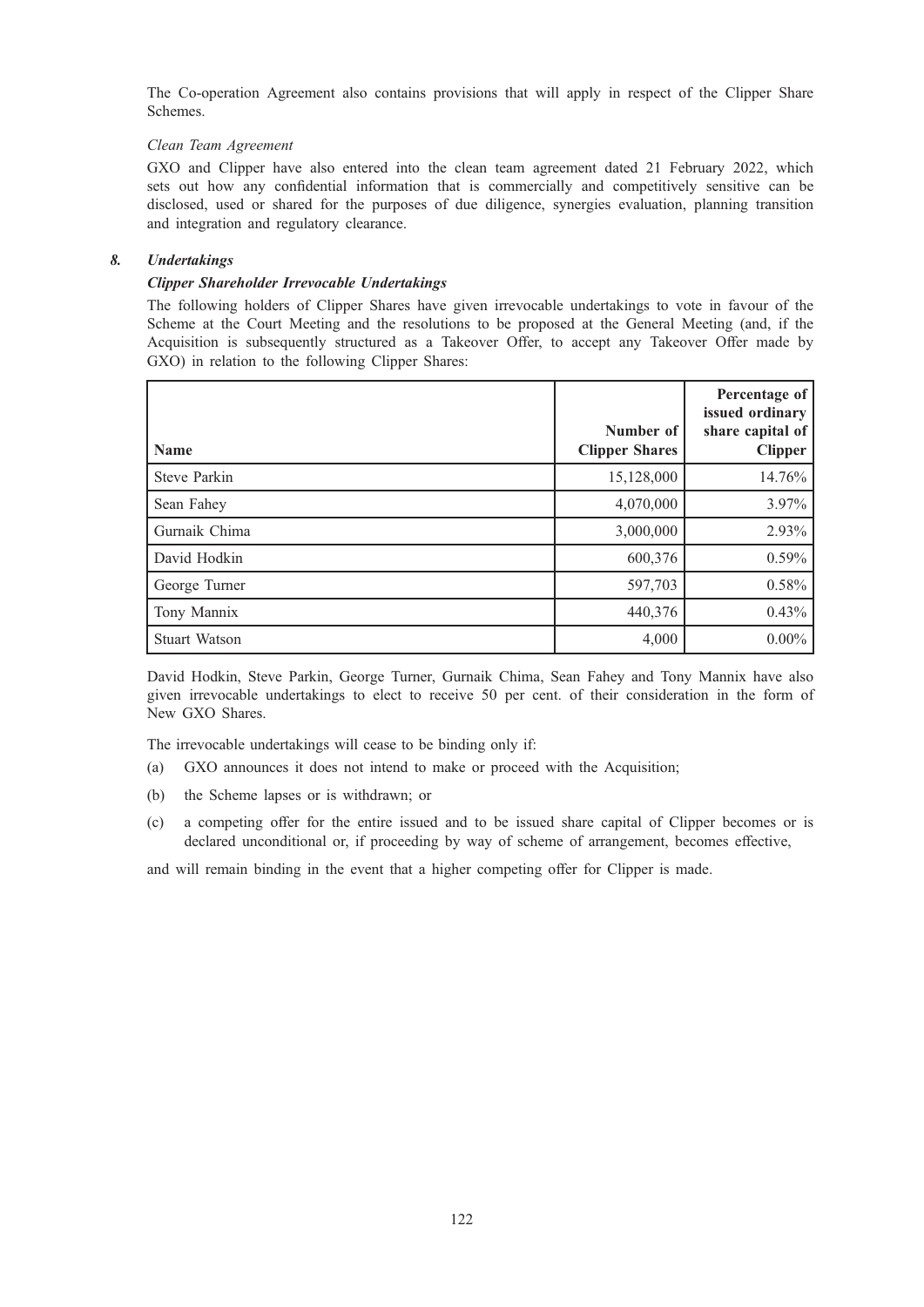## 9. Acquisition-related Fees and Expenses

# 9.1 GXO Group Fees and Expenses

The aggregate fees and expenses expected to be incurred by the GXO Group in connection with the Acquisition (excluding any applicable VAT) are expected to be:

| Category                                              | Amount <sup><math>(3)</math></sup><br>(millions) |
|-------------------------------------------------------|--------------------------------------------------|
| Financing arrangements <sup><math>(1)</math></sup>    | \$10.00                                          |
| Financial and corporate broking advice <sup>(1)</sup> | \$10.13                                          |
| Legal advice <sup><math>(2)</math></sup>              | \$9.93                                           |
| Accounting and tax advice                             | \$1.10                                           |
| Public relations advice                               | \$0.14                                           |
| Other costs and expenses                              | \$2.18                                           |
| <b>Total</b>                                          | \$33.48                                          |

————— (1) The total amount payable depends on (amongst other things) whether the Acquisition becomes Effective.

(2) The fees for these services are uncapped and the final level of fees will be calculated by reference to the time costs incurred, taking account of the outcome of the transaction (including the regulatory approval process). The amount(s) included here reflect the time costs incurred up to the Latest Practicable Date and an estimate of the further time required, based on a mid-case set of assumptions around the regulatory approval process.

In addition, stamp duty of 0.5 per cent. on the purchase price of the Clipper Shares acquired pursuant to the Acquisition will be payable by GXO.

## 9.2 Clipper Fees and Expenses

The aggregate fees and expenses expected to be incurred by Clipper in connection with the Acquisition (excluding any applicable VAT) are expected to be approximately:

| Category                               | Amount<br>(millions) |
|----------------------------------------|----------------------|
| Financial and corporate broking advice | £7.59                |
| Legal advice $^{(1)}$                  | £2.75                |
| Accounting and tax advice              | £0.10                |
| Public relations advice                | £0.20                |
| Other costs and expenses               | £0.31                |
| <b>Total</b>                           | £10.95               |
|                                        |                      |

————— Notes

(1) The fees for these services are uncapped and the final level of fees will be calculated by reference to the time costs incurred. The amount(s) included here reflect the time costs incurred up to the Latest Practicable Date and an estimate of the further time required, based on a mid-case set of assumptions around the regulatory approval process.

## 10. Financing Arrangements Relating to GXO

On 28 February 2022, GXO (as borrower) entered into the Bridge Facility Agreement with Barclays Bank PLC and Citibank, N.A. (or affiliates thereof) as joint lead arrangers and original lenders and Barclays Bank PLC as administrative agent.

Under the Bridge Facility Agreement, the lenders thereunder have agreed to make available to GXO term loans in an aggregate principal amount of up to  $£745,000,000$  (the "Bridge Facility"). The proceeds of loans drawn under the Bridge Facility are to be applied, among other things, towards financing the aggregate cash consideration payable by GXO pursuant to or in connection with the Acquisition.

<sup>(3)</sup> Certain fees and expenses are converted from GBP to USD at an exchange rate of 0.7668 GBP to 1 USD as of the Latest Practicable Date; from PLN to USD at an exchange rate of 4.2991 PLN to 1 USD as of the Latest Practicable Date; and from EUR to USD at an exchange rate of 0.9129 EUR to 1 USD as of the Latest Practicable Date.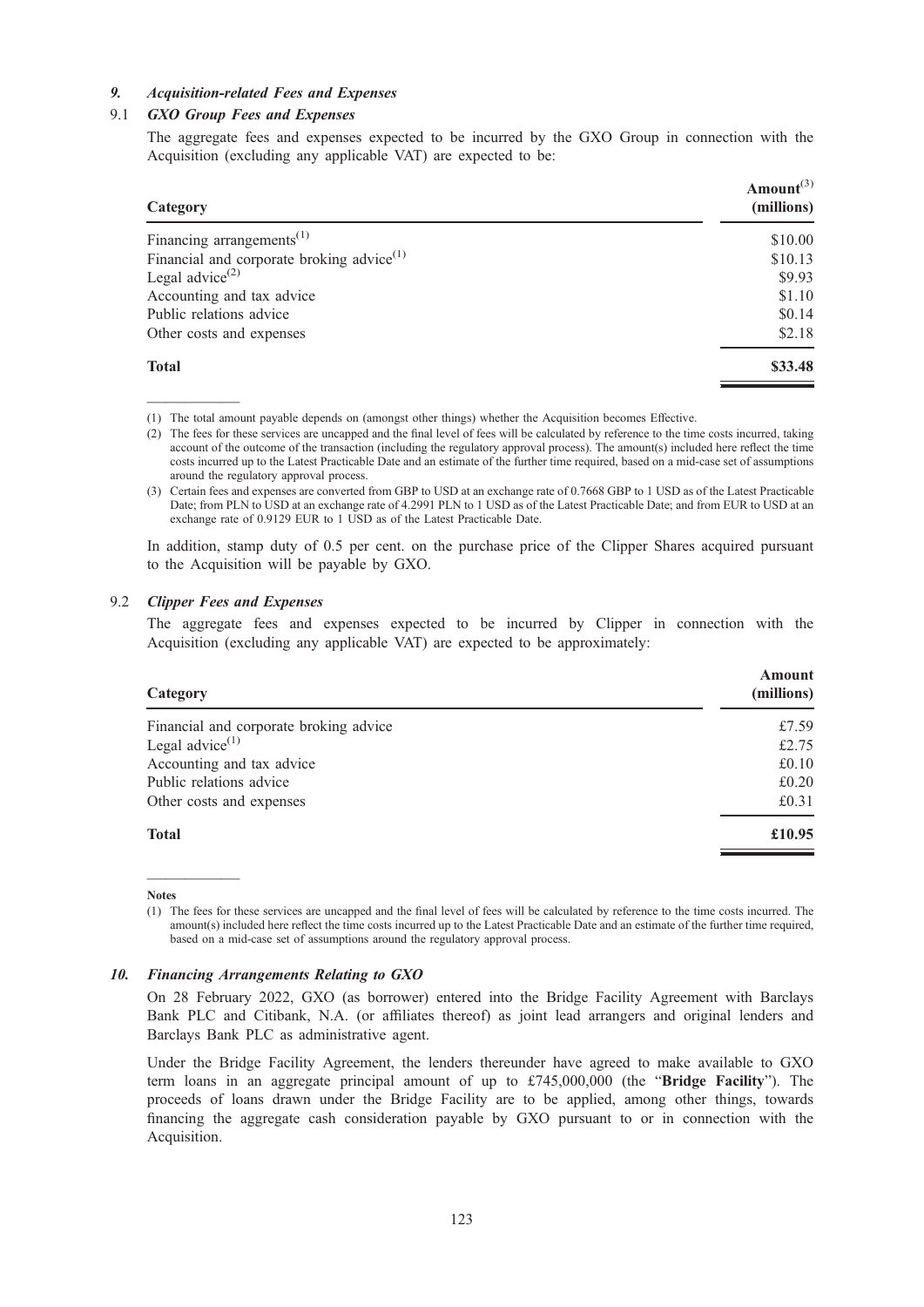GXO intends to replace some or all of the financing available under the Bridge Facility Agreement with longer-term financing arrangements prior to or concurrently with the closing of the Acquisition. Such longer-term financing arrangements would be required to be consented to in writing by Rothschild  $\&$  Co as GXO's lead financial adviser prior to them replacing the financing available under the Bridge Facility Agreement.

The commitments under the Bridge Facility are available in multiple draws, the date on which the conditions precedent for the initial borrowing set out in the Bridge Facility Agreement (including that the Acquisition has become Effective) are satisfied until the earlier of (i) the occurrence of the Longstop Time (as defined below) and (ii) the Facility Termination Date (as defined below).

The "Longstop Time" is defined as 11:59 p.m. (New York City time) on the date that is eleven months following the release of the Announcement, or, in the event that the Acquisition is being conducted by way of a Takeover Offer, and such Takeover Offer has been declared wholly unconditional in the fourteen (14) days prior to such time, 11:59 p.m. (New York City time) on the date that is fourteen (14) days after the date on which such Takeover Offer has been declared wholly unconditional (or, in each case, such later date as may be agreed by the relevant lenders).

The "Facility Termination Date" is defined as the earlier of 364 days after the first drawing of the Bridge Facility and the date of termination of the commitments under the Bridge Facility Agreement in full pursuant to the terms thereof.

The Bridge Facility Agreement provides that, subject to certain exceptions, net cash proceeds from asset sales and debt and equity issuances received by GXO or its subsidiaries (or, in the case of asset sales, its domestic subsidiaries) shall result in mandatory prepayments or commitment reductions under the Bridge Facility.

All outstanding amounts under the Bridge Facility Agreement are due on the Facility Termination Date.

Loans under the Bridge Facility will be available in Pounds Sterling. Loans under the Bridge Facility will bear interest at a fluctuating rate per annum equal to the Daily Simple SONIA Rate (as defined in the Bridge Facility Agreement), plus an applicable margin calculated based on GXO's rating and the time elapsed since first drawdown of the Bridge Facility. If the Acquisition closed with GXO rated its current credit rating then the applicable initial margin would be 1.125 per cent. per annum for the first three months after the first drawdown. The maximum applicable margin would be (i) for the first three months after first drawdown 1.750 per cent.; (ii) for the following three months, 2.000 per cent.; (iii) for the following three months 2.250 per cent.; and (iv) thereafter 2.5000 per cent. (in each case per annum).

The Bridge Facility Agreement contains representations and warranties, affirmative and negative covenants and events of default customary for unsecured investment grade financings of this type, including negative covenants that, among other things limit the ability of GXO and certain of its subsidiaries to incur liens, limit the ability of GXO to make certain fundamental changes and limit the ability of certain of its subsidiaries to incur indebtedness, in each case subject to a number of important exceptions and qualifications. In addition, the Bridge Facility Agreement requires GXO, beginning with the last day of the first full fiscal quarter following the initial funding of loans under the Bridge Facility, to maintain a consolidated leverage ratio less than or equal to a specified maximum consolidated leverage ratio as set out in the Bridge Facility Agreement.

Amounts borrowed under the Bridge Facility Agreement will not be guaranteed by Clipper or members of the Clipper Group. Amounts borrowed under the Bridge Facility Agreement will not be secured against the shares of Clipper or assets of Clipper or its subsidiaries. Amounts borrowed under the Bridge Facility Agreement are also not guaranteed or secured by members of the GXO Group.

#### 11. Ratings

GXO has been assigned the following issuer credit ratings: (i) "BBB" by Standard & Poor's Ratings Services, (ii) "BBB" by Fitch Ratings and (iii) "Ba1" (unsolicited) by Moody's Investors Service.

There are no ratings or outlooks publicly accorded to Clipper.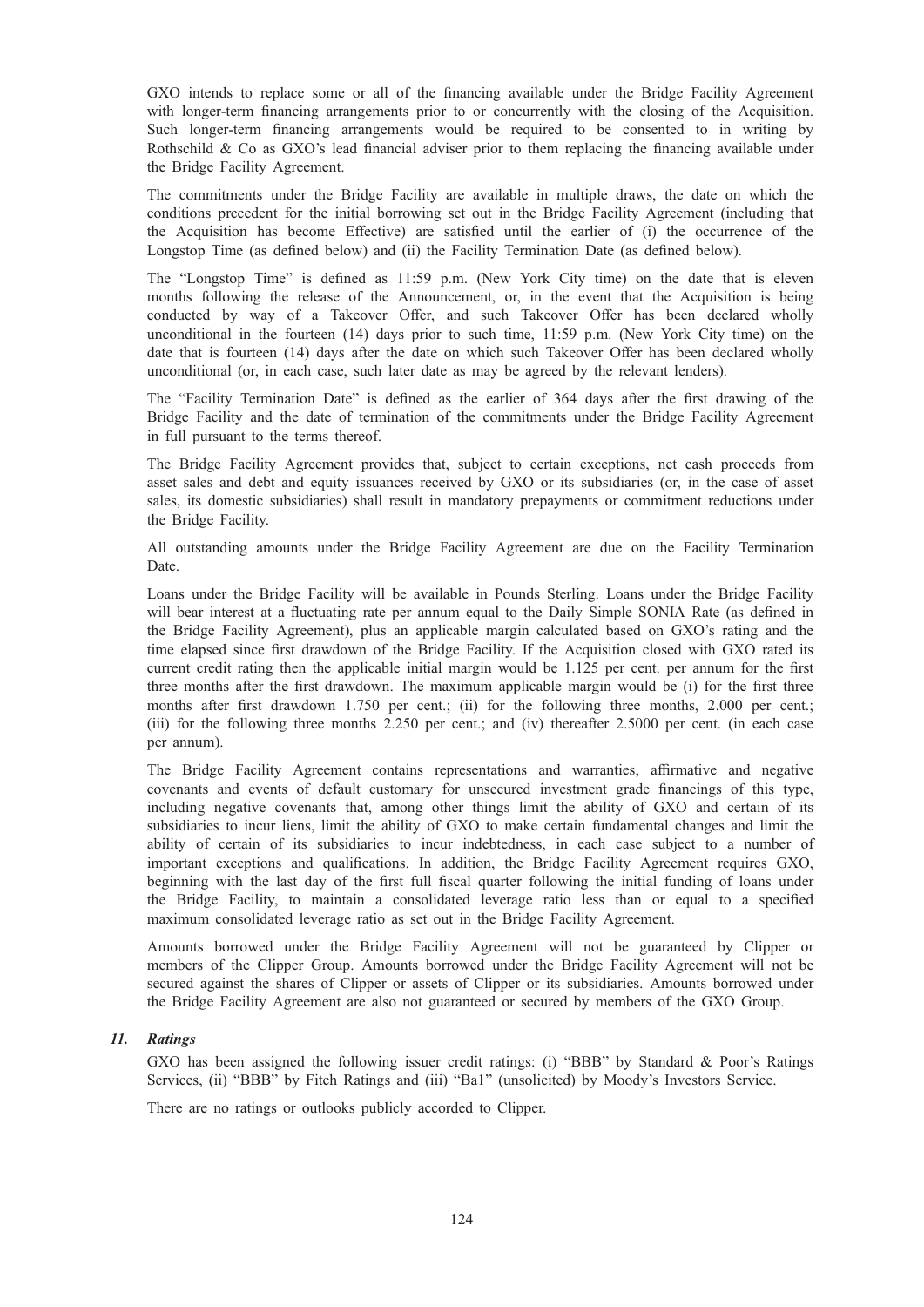# 12. Cash Confirmation

In accordance with Rule 24.8 of the Code, Rothschild & Co, in its capacity as financial adviser to GXO, is satisfied that sufficient resources are available to GXO to enable it to satisfy in full the cash consideration payable to Clipper Shareholders under the terms of the Acquisition.

# 13. Persons Acting in Concert

13.1 In addition to GXO, the GXO Directors and the members of the GXO Group, the persons who, for the purposes of the Code, are acting in concert with GXO are:

| <b>Name</b>                       | <b>Type</b>               | <b>Registered Office</b>                                            | <b>Relationship with</b><br><b>GXO</b> |
|-----------------------------------|---------------------------|---------------------------------------------------------------------|----------------------------------------|
| N.M. Rothschild & Sons<br>Limited | <b>Financial Services</b> | New Court, St Swithin's<br>Lane, London EC4N 8AL,<br>United Kingdom | Lead Financial Adviser                 |
| Barclays Bank PLC                 | <b>Financial Services</b> | 1 Churchill Place, London,<br>E14 5HP                               | <b>Financial Adviser</b>               |

13.2 In addition to the Clipper Directors, the persons who, for the purposes of the Code, are acting in concert with Clipper are:

| <b>Name</b>              | <b>Type</b>               | <b>Registered Office</b> | <b>Relationship with</b><br><b>Clipper</b> |
|--------------------------|---------------------------|--------------------------|--------------------------------------------|
| Numis Securities Limited | <b>Financial Services</b> | 45 Gresham Street        | Financial Adviser and                      |
|                          |                           | London EC2V 7BF          | Joint Corporate Broker                     |
| Shore Capital            | <b>Financial Services</b> | Cassini House, 57-59 St. | Joint Corporate Broker                     |
| Stockbrokers Limited     |                           | James's Street,          |                                            |
|                          |                           | London, SW1A 1LD         |                                            |

## 14. No Significant Change

Save to the extent disclosed in this document, there has been no significant change in the financial or trading position of Clipper since 31 October 2021, being the date to which Clipper's interim results for the six month period ended 31 October 2021 were prepared.

Save to the extent disclosed in this document, there has been no significant change in the financial or trading position of the GXO Group since 31 December 2021, being the date to which the last consolidated financial statements of the GXO Group were prepared.

## 15. Related Party Transactions

Brad Jacobs has served as chairman of the GXO Board since 2 August 2021. Mr. Jacobs has also served as the chief executive officer and chairman of XPO's board of directors since 2 September 2011. Mr. Jacobs is also the managing member of JPE. Paragraph 7.1 above contains a description of the Registration Rights Agreement and certain other related party transactions entered into between XPO and GXO since 1 August 2021 in connection with the Separation.

#### 16. Consent

- 16.1 Rothschild & Co has given and not withdrawn its written consent to the issue of this document with the inclusion of references to its name in the form and context in which they are included.
- 16.2 Barclays has given and not withdrawn its written consent to the issue of this document with the inclusion of references to its name in the form and context in which they are included.
- 16.3 Citibank, N.A. has given and not withdrawn its written consent to the issue of this document with the inclusion of references to its name in the form and context in which they are included.
- 16.4 Numis has given and not withdrawn its written consent to the issue of this document with the inclusion of references to its name in the form and context in which they are included.
- 16.5 Shore Capital has given and not withdrawn its written consent to the issue of this document with the inclusion of references to its name in the form and context in which they are included.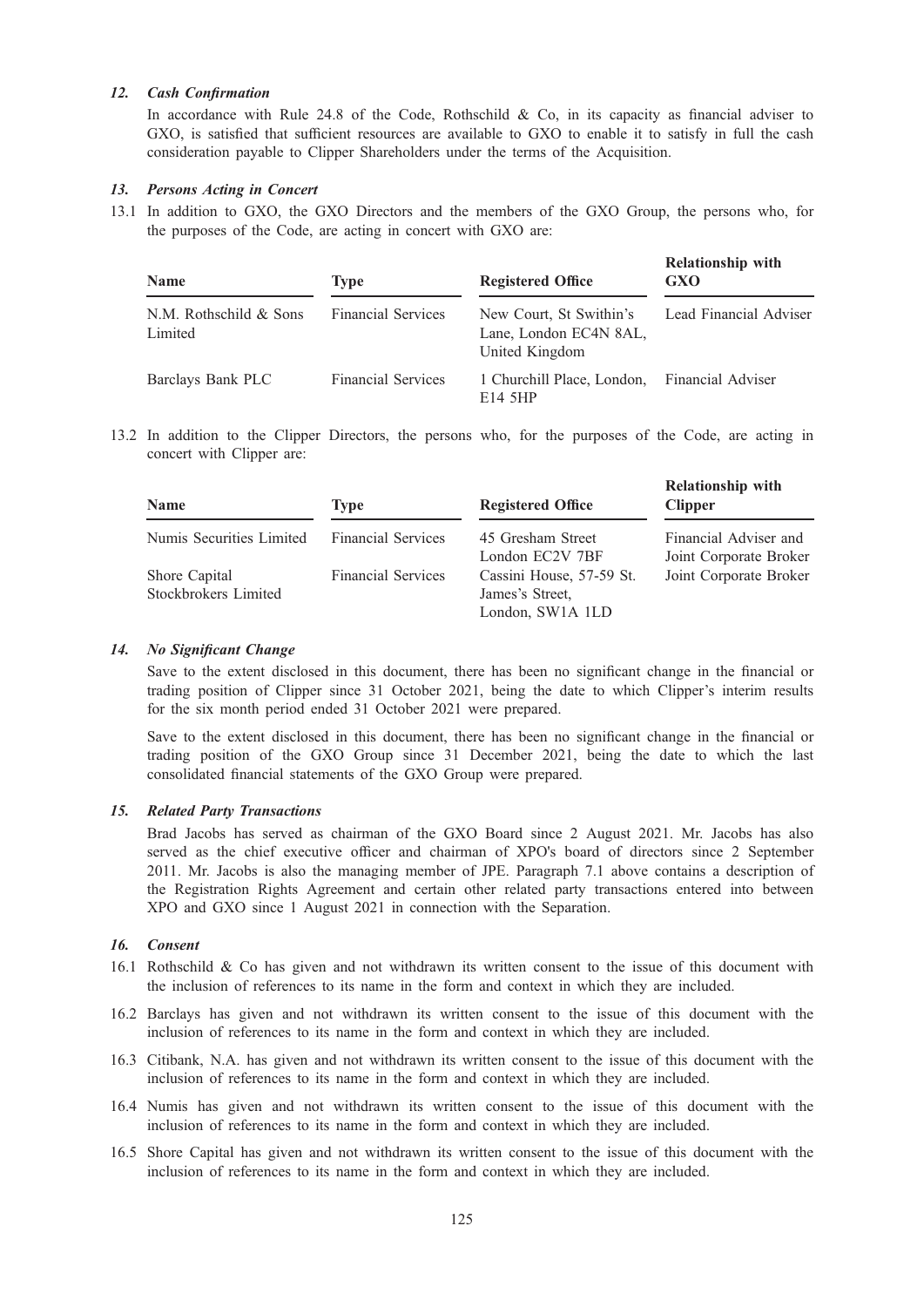## 17. Documents published on a website

Copies of the following documents are available for view on Clipper's website at https:// www.clippergroup.co.uk/possible-offer/ and GXO's website at https://www.gxo.com/informationregarding-possible-offer-for-clipper-logistics-plc/ (subject to, in each case, any applicable restrictions relating to persons resident in Restricted Jurisdictions) up to and including the Effective Date or the date the Scheme lapses or is withdrawn, whichever is earlier:

- (a) the undertakings referred to in paragraph 8 above;
- (b) the documents relating to the financing of the Acquisition referred to in paragraph 10 above and the offer-related arrangements referred to in paragraph 7.3 above, being the material contracts which have been entered into in connection with the Acquisition;
- (c) the written consents referred to in paragraph 16 above;
- (d) a letter from KPMG LLP confirming that its report in connection with the Quantified Financial Benefits Statement (as referred to in Part Sixteen (Quantified Financial Benefits Statement)) continues to apply, as required by Rule 27.2(d) of the Code;
- (e) a letter from Rothschild  $\&$  Co confirming that its report in connection with the Quantified Financial Benefits Statement (as referred to in Part Sixteen (Quantified Financial Benefits Statement)) continues to apply, as required by Rule 27.2(d) of the Code;
- (f) the Announcement;
- (g) this document, the Forms of Proxy, the GREEN Form of Election and the Virtual Meeting Guide;
- (h) the constitutional documents of GXO;
- (i) Clipper's articles of association; and
- (j) Clipper's articles of association as proposed to be amended by special resolution.

Neither the contents of Clipper's or GXO's website, nor those of any other website accessible from hyperlinks on Clipper's or GXO's website, are incorporated into or form part of this document.

#### 18. Sources of Information and Bases of Calculation

- 18.1 The value attributed to the existing issued and to be issued ordinary share capital of Clipper is based upon the 102,492,856 Clipper Shares in issue on 15 March 2022 and an additional 2,401,082 Clipper Shares that may be issued pursuant to outstanding options granted under the Clipper Share Schemes as at 15 March 2022, assuming for these purposes that the Court Order is made on 30 June 2022.
- 18.2 For the purposes of the financial comparisons contained in the Announcement, no account has been taken of any liability to taxation or the treatment of fractions under the Acquisition.
- 18.3 Unless otherwise stated, the financial information on GXO is extracted (without material adjustment) from GXO's Annual Report and Accounts for the year ended 31 December 2021.
- 18.4 Unless otherwise stated, the financial information on Clipper is extracted (without material adjustment) from Clipper's Annual Report and Accounts for the year ended 30 April 2021 and from the announcement of Clipper's interim results for the six months ended 31 October 2021.
- 18.5 The market prices of the Clipper Shares are the closing middle market quotations as derived from information published by the London Stock Exchange.
- 18.6 The market prices of the GXO Shares are the closing middle market quotations as derived from information published by the New York Stock Exchange.
- 18.7 The trailing GXO 3-month volume weighted average price and the trailing 3-month average USD/GBP exchange rate used to determine the number of New GXO Shares as implies a valuation of 230 pence as at the date of the Announcement have been derived from Bloomberg based on the period of 3 calendar months up to 25 February 2022 (being the last business day prior to the date of the Announcement).
- 18.8 The trailing GXO 3-month volume weighted average price for the period up to 25 February 2022 (being the last business day prior to the date of the Announcement) is US\$86.20 and the trailing 3 month average USD/GBP exchange rate is 0.7432.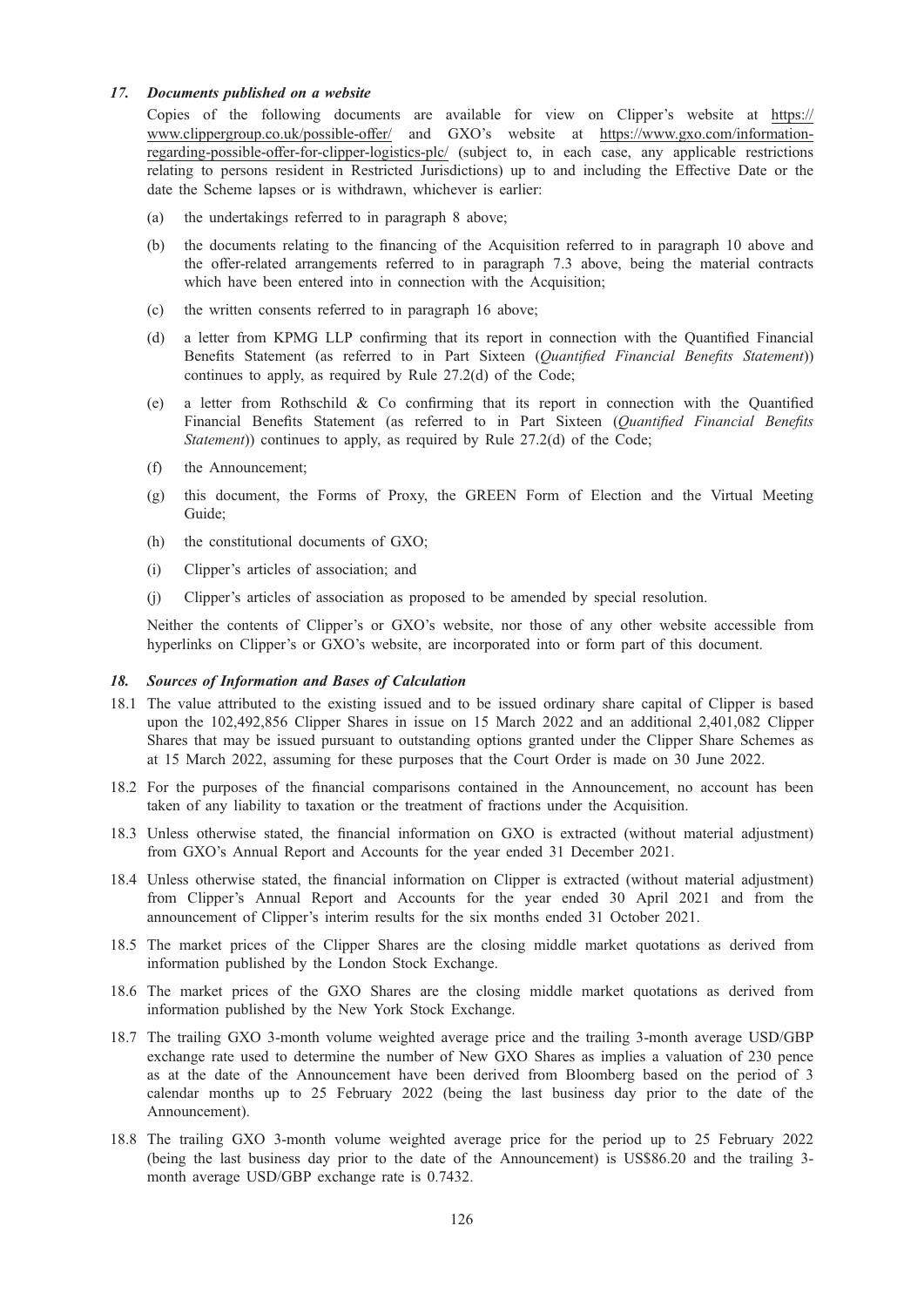- 18.9 The closing price of Clipper shares on 27 January 2022, the last business day before GXO's proposal was made to Clipper was 617 pence.
- 18.10 The Clipper 3 month volume weighted average price as at 18 February 2022 was 699 pence.
- 18.11 On the Latest Practicable Date, GXO's closing share price was US\$68.76 and the USD/GBP exchange rate was 0.7668.
- 18.12 Clipper's underlying EBITDA of £82 million on an IFRS 16 basis for the year ended 30 April 2021 is calculated as underlying EBIT of £40 million plus depreciation of property, plant and equipment of £5 million plus depreciation of right-of use-assets of £36 million plus amortisation and impairment of computer software of £1 million (all on an IFRS 16 basis).
- 18.13 The implied enterprise value / 2022 adjusted EBIT (IAS 17 basis) multiple of 13.6x when factoring in full annual run-rate cost synergies and 27.0x pre-synergies referred to in the Announcement is calculated based on
- 18.14 an enterprise value of £1,000 million, comprising:
	- (a) a fully diluted equity value of £965 million based on the issued and to be issued share capital of Clipper as set out above; plus
	- (b) the Clipper Directors' expectation for Clipper's net financial debt of £35 million (on an IAS 17 basis) for the year ending 30 April 2022, including the impact of the CE Repair Acquisition;
- 18.15 annual run-rate cost synergies of £36 million; and
- 18.16 the FY22 Clipper Profit Forecast of £37 million for 2022 adjusted EBIT.
- 18.17 The synergy numbers are unaudited and are based on analysis by GXO's management and on GXO's internal records. Further information underlying the GXO Quantified Financial Benefits Statement contained in Part Sixteen of this document.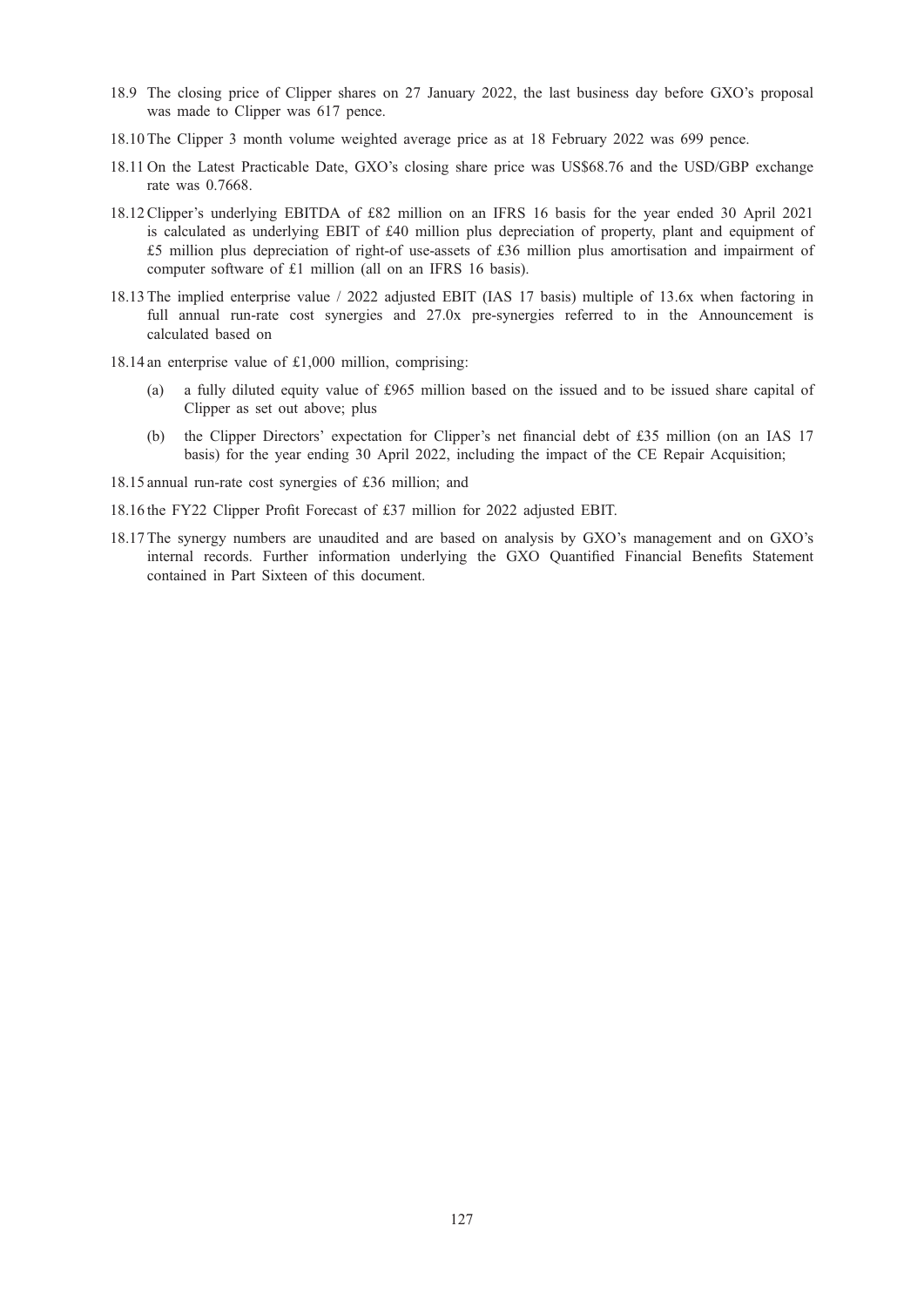# PART THIRTEEN

# DEFINITIONS

| "Acquisition"                            | the proposed acquisition by GXO (and/or its nominee(s)) of the entire<br>issued and to be issued ordinary share capital of Clipper, to be<br>implemented by means of the Scheme as described in this document (or,<br>should GXO so elect, by a Takeover Offer under certain circumstances<br>described in this document); |
|------------------------------------------|----------------------------------------------------------------------------------------------------------------------------------------------------------------------------------------------------------------------------------------------------------------------------------------------------------------------------|
| "Agreed Value of a GXO Share"            | determined by GXO's trailing 3-month volume weighted average price<br>of US\$86.20 and the trailing 3-month average USD/GBP exchange rate<br>of 0.7432;                                                                                                                                                                    |
| "Announcement"                           | the announcement of a firm intention to make an offer for the entire<br>issued and to be issued ordinary share capital of Clipper pursuant to<br>Rule 2.7 of the Code made by GXO on 28 February 2022;                                                                                                                     |
| "Announcement Exchange Rate"             | the exchange rate of GBP 0.7455:\$1 derived from Bloomberg BGN FX<br>Rate as at 5:00 p.m. ET on 25 February 2022 (being the latest<br>practicable date prior to the publication of the Announcement);                                                                                                                      |
| "associated undertaking"                 | has the meaning given by paragraph 19 of Schedule 6 to the Large and<br>Medium-sized Companies and Groups (Accounts and Reports)<br>Regulations 2008 other than paragraph $19(1)(b)$ of Schedule 6 to<br>those Regulations which shall be excluded for this purpose;                                                       |
| "Barclays"                               | Barclays Bank PLC, acting through its Investment Bank;                                                                                                                                                                                                                                                                     |
| "Bridge Facility"                        | has the meaning given to it in paragraph 10 of Part Twelve (Additional<br>Information of Clipper and GXO) of this document;                                                                                                                                                                                                |
| "Bridge Facility Agreement"              | has the meaning given to it in paragraph 11 of Part One (Letter from the<br>Chairman of Clipper) of this document;                                                                                                                                                                                                         |
| "business day"                           | any day (other than a Saturday, Sunday or public or bank holiday) on<br>which clearing banks in London and New York are generally open for<br>normal business;                                                                                                                                                             |
| "cash consideration"                     | the cash amount payable by GXO under the Acquisition in respect of<br>each Scheme Share pursuant to the Default Option or any election so<br>made under the Mix and Match Facility (as applicable), as adjusted in<br>accordance with the terms of the Acquisition;                                                        |
| "Cash Election"                          | a Mix and Match Election to receive a greater proportion of cash for<br>each Scheme Share pursuant to the terms of the Mix and Match Facility;                                                                                                                                                                             |
| "Clipper" or "Company"                   | Clipper Logistics plc, a public company incorporated in England and<br>Wales with registered number 03042024;                                                                                                                                                                                                              |
| "Clipper Articles"                       | the articles of association of Clipper;                                                                                                                                                                                                                                                                                    |
| "Clipper Board"                          | the board of directors of Clipper from time to time;                                                                                                                                                                                                                                                                       |
| "Clipper Corporate Sponsored<br>Nominee" | the corporate sponsored nominee service for Clipper Shareholders<br>provided by Equiniti Financial Services Limited;                                                                                                                                                                                                       |
| "Clipper CSN Participants"               | all participants in the Clipper Corporate Sponsored Nominee;                                                                                                                                                                                                                                                               |
| "Clipper Directors"                      | the directors of Clipper as at the date of this document or, where the<br>context so requires or admits, the directors of Clipper from time to time;                                                                                                                                                                       |
| "Clipper Group"                          | Clipper and its subsidiary undertakings from time to time and, where the<br>context so requires or admits, each of them;                                                                                                                                                                                                   |
| "Clipper Non-executive Directors"        | each of Christine Cross, Constantino Rocos and Stuart Watson;                                                                                                                                                                                                                                                              |
| "Clipper Profit Forecast"                | the Clipper profit forecast set out in Part Ten (Clipper Profit Forecast) of<br>this document;                                                                                                                                                                                                                             |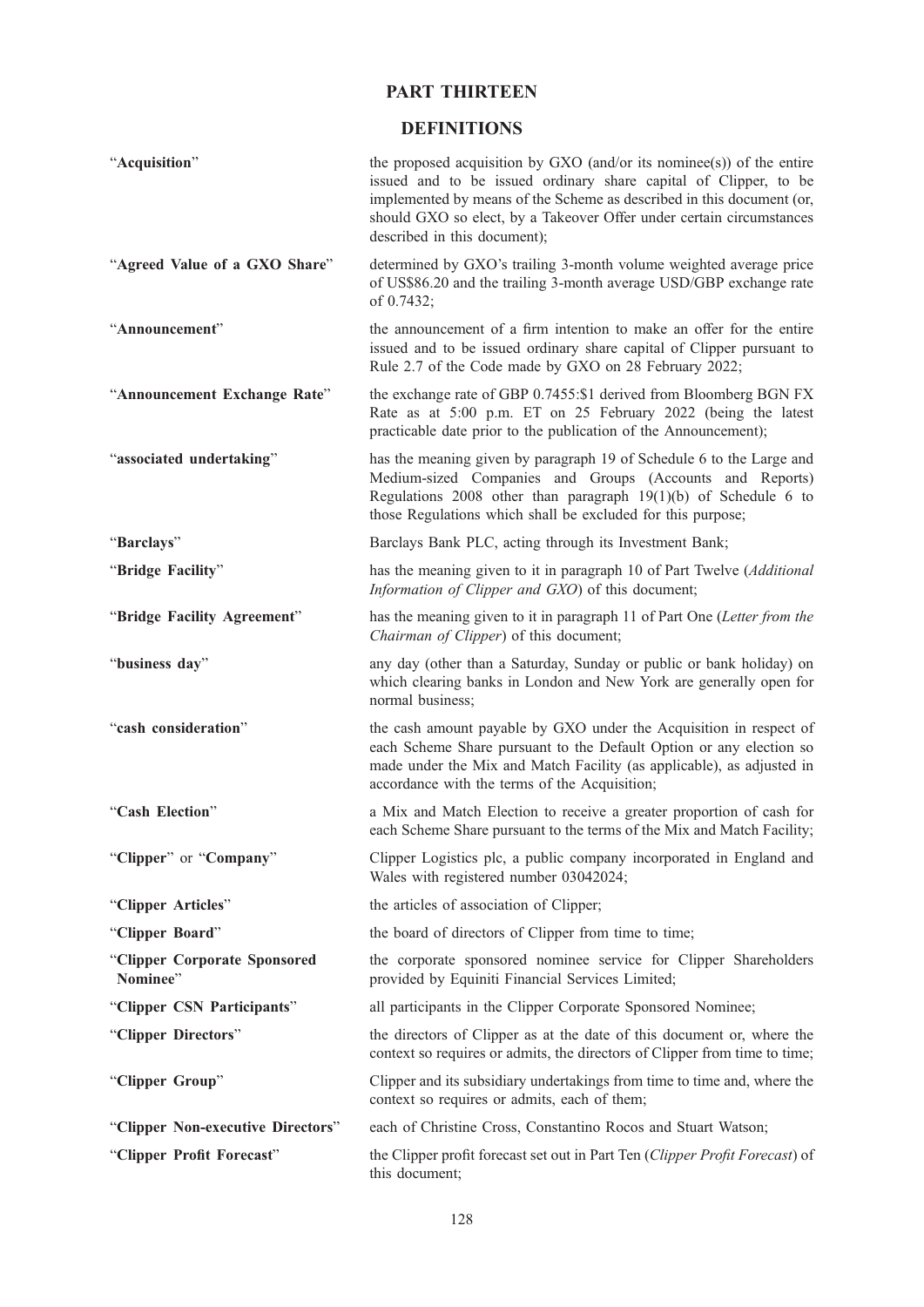| "Clipper PSP"                               | the Clipper Performance Share Plan approved by Clipper Shareholders<br>on 29 September 2014 and amended by the Clipper Remuneration<br>Committee on 20 July 2018;                                                                                                                                                                                                                                                                                                                               |
|---------------------------------------------|-------------------------------------------------------------------------------------------------------------------------------------------------------------------------------------------------------------------------------------------------------------------------------------------------------------------------------------------------------------------------------------------------------------------------------------------------------------------------------------------------|
| "Clipper Remuneration<br>Committee"         | the remuneration committee of the board of Clipper as constituted at any<br>time and from time to time prior to the Acquisition;                                                                                                                                                                                                                                                                                                                                                                |
| "Clipper Share Schemes"                     | the Clipper Sharesave Plan and Clipper PSP;                                                                                                                                                                                                                                                                                                                                                                                                                                                     |
| "Clipper Shareholder Directors"             | Steve Parkin, David Hodkin, Tony Mannix and Stuart Watson;                                                                                                                                                                                                                                                                                                                                                                                                                                      |
| "Clipper Shareholders"                      | the holders of Clipper Shares from time to time;                                                                                                                                                                                                                                                                                                                                                                                                                                                |
| "Clipper Shares"                            | the ordinary shares of nominal value £0.0005 each in the capital of<br>Clipper;                                                                                                                                                                                                                                                                                                                                                                                                                 |
| "Clipper Sharesave Plan"                    | the Clipper Sharesave Plan approved by Clipper Shareholders on<br>29 September 2014 and amended by the board of Clipper on 20 July<br>2018;                                                                                                                                                                                                                                                                                                                                                     |
| "certificated" or "in certificated<br>form" | a share or other security which is not in uncertificated form (that is, not<br>in CREST);                                                                                                                                                                                                                                                                                                                                                                                                       |
| "Closing Price"                             | the closing middle market quotation of a share derived from the Daily<br>Official List of the London Stock Exchange;                                                                                                                                                                                                                                                                                                                                                                            |
| "Co-operation Agreement"                    | the co-operation agreement entered into between Clipper and GXO<br>dated 28 February 2022;                                                                                                                                                                                                                                                                                                                                                                                                      |
| "Code"                                      | the City Code on Takeovers and Mergers;                                                                                                                                                                                                                                                                                                                                                                                                                                                         |
| "Companies Act"                             | the Companies Act 2006, as amended;                                                                                                                                                                                                                                                                                                                                                                                                                                                             |
| "Computershare" or "DI<br>Depositary"       | Computershare Investor Services PLC;                                                                                                                                                                                                                                                                                                                                                                                                                                                            |
| "Conditions"                                | the conditions to the implementation of the Acquisition (including the<br>Scheme) as set out in Part Three (Conditions to the Implementation of<br>the Scheme and to the Acquisition) of this document or, if applicable,<br>the Takeover Offer Document, and "Condition" means any of them;                                                                                                                                                                                                    |
| "Confidentiality Agreement"                 | the confidentiality agreement entered into between Clipper and GXO,<br>dated 2 February 2022;                                                                                                                                                                                                                                                                                                                                                                                                   |
| "Consideration"                             | the basic consideration payable to Clipper Shareholders in connection<br>with the Acquisition comprising a share component of 0.0359 New<br>GXO Shares per Scheme Share and a cash component of 690 pence per<br>Scheme Share, subject to final allocations under the Mix and Match<br>Facility;                                                                                                                                                                                                |
| "Court"                                     | the High Court of Justice in England and Wales;                                                                                                                                                                                                                                                                                                                                                                                                                                                 |
| "Court Hearing"                             | the hearing of the Court at which the Court Order will be sought by<br>Clipper;                                                                                                                                                                                                                                                                                                                                                                                                                 |
| "Court Meeting"                             | the meeting or meetings of the Clipper Shareholders to be convened by<br>order of the Court pursuant to Part 26 of the Companies Act for the<br>purpose of considering and, if thought fit, approving the Scheme (with<br>or without amendment approved or imposed by the Court and agreed to<br>by GXO and Clipper) including any adjournment, postponement or<br>reconvention of any such meeting, notice of which is set out in<br>Part Fourteen (Notice of Court Meeting) of this document; |
| "Court Order"                               | the order of the Court sanctioning the Scheme under section 899 of the<br>Companies Act;                                                                                                                                                                                                                                                                                                                                                                                                        |
| "CREST"                                     | the relevant system (as defined in the Uncertificated Securities<br>Regulations 2001 (SI 2001/3755)) in respect of which Euroclear                                                                                                                                                                                                                                                                                                                                                              |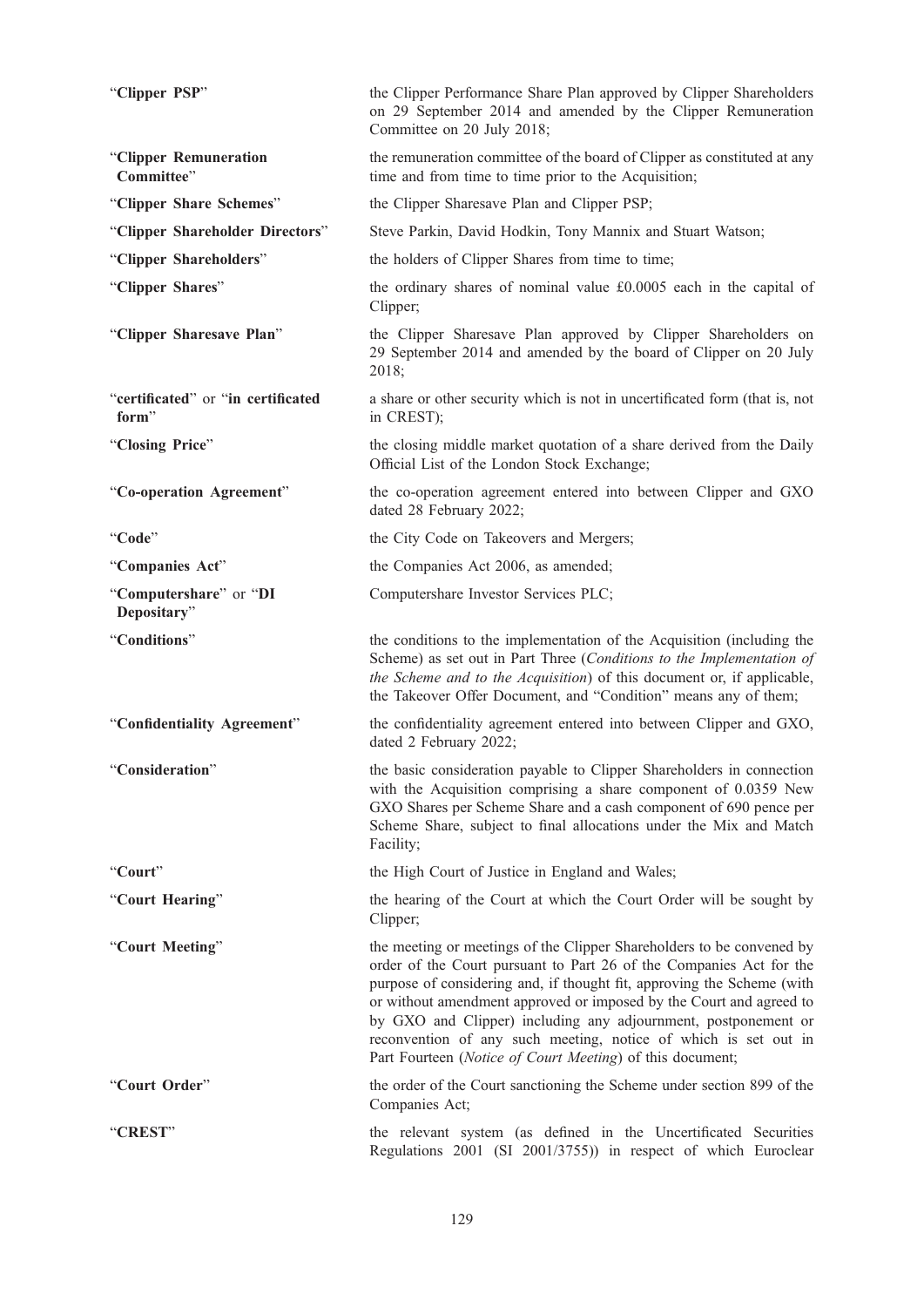|                                                        | UK & International Limited is the Operator (as defined in the<br>Regulations);                                                                                                                                                                                                                                                                                                                                                                                                                                                                                                                                                                                                                                                                                                                                                                                           |
|--------------------------------------------------------|--------------------------------------------------------------------------------------------------------------------------------------------------------------------------------------------------------------------------------------------------------------------------------------------------------------------------------------------------------------------------------------------------------------------------------------------------------------------------------------------------------------------------------------------------------------------------------------------------------------------------------------------------------------------------------------------------------------------------------------------------------------------------------------------------------------------------------------------------------------------------|
| "CREST Depositary"                                     | means CREST International Nominees Limited;                                                                                                                                                                                                                                                                                                                                                                                                                                                                                                                                                                                                                                                                                                                                                                                                                              |
| "CREST Manual"                                         | the CREST manual referred to in agreements entered into by Euroclear;                                                                                                                                                                                                                                                                                                                                                                                                                                                                                                                                                                                                                                                                                                                                                                                                    |
| "CTCNA"                                                | Computershare Trust Company N.A., a federally chartered trust<br>company having its principal office and place of business at 150<br>Royall Street, Canton, Massachusetts;                                                                                                                                                                                                                                                                                                                                                                                                                                                                                                                                                                                                                                                                                               |
| "Daily Official List"                                  | the Daily Official List of the London Stock Exchange;                                                                                                                                                                                                                                                                                                                                                                                                                                                                                                                                                                                                                                                                                                                                                                                                                    |
| "dealing day"                                          | a day on which dealing in domestic securities may take place on, and<br>with the authority of, the London Stock Exchange;                                                                                                                                                                                                                                                                                                                                                                                                                                                                                                                                                                                                                                                                                                                                                |
| "Dealing Disclosure"                                   | has the same meaning as in Rule 8 of the Code;                                                                                                                                                                                                                                                                                                                                                                                                                                                                                                                                                                                                                                                                                                                                                                                                                           |
| "Dealing Facility"                                     | the free share dealing facility available to certain Scheme Shareholders<br>and Clipper CSN Participants holding New GXO Shares and/or GXO<br>DIs following the Effective Date as described in this document;                                                                                                                                                                                                                                                                                                                                                                                                                                                                                                                                                                                                                                                            |
| "Dealing Facility Election Form"                       | the form sent to eligible holders within the GXO CSN Facility that are<br>permitted to take part in the Dealing Facility;                                                                                                                                                                                                                                                                                                                                                                                                                                                                                                                                                                                                                                                                                                                                                |
| "Dealing Facility Period"                              | the eight month period following the Effective Date, the exact dates to<br>be set out in the Dealing Facility terms and conditions;                                                                                                                                                                                                                                                                                                                                                                                                                                                                                                                                                                                                                                                                                                                                      |
| "Dealing Facility Shareholders"                        | means:                                                                                                                                                                                                                                                                                                                                                                                                                                                                                                                                                                                                                                                                                                                                                                                                                                                                   |
|                                                        | all Clipper Shareholders with a registered address in a GXO CSN<br>(a)<br>Permitted Jurisdiction who hold their Clipper Shares in<br>certificated form; and                                                                                                                                                                                                                                                                                                                                                                                                                                                                                                                                                                                                                                                                                                              |
|                                                        | all Clipper CSN Participants with a registered address in a GXO<br>(b)<br>CSN Permitted Jurisdiction who hold their interest in Clipper<br>through the Clipper Corporate<br>Sponsored Nominee in<br>uncertificated form;                                                                                                                                                                                                                                                                                                                                                                                                                                                                                                                                                                                                                                                 |
| "Default Option"                                       | has the meaning given to it in the paragraph 2 of Part One (Letter from<br>the Chairman of Clipper) of this document;                                                                                                                                                                                                                                                                                                                                                                                                                                                                                                                                                                                                                                                                                                                                                    |
| "DI Depositary"                                        | means Computershare Investor Services PLC;                                                                                                                                                                                                                                                                                                                                                                                                                                                                                                                                                                                                                                                                                                                                                                                                                               |
| "Disclosed"                                            | information which has been fairly disclosed by or on behalf of<br>Clipper: (i) in the annual report and accounts of the Clipper Group for<br>the 12 month period to 30 April 2021; (ii) in the half yearly results<br>announcement of the Clipper Group for the six month period to<br>31 October 2021; (iii) in the Announcement; (iv) in any other public<br>announcement by, or on behalf of, Clipper in accordance with the<br>Listing Rules, Disclosure Guidance and Transparency Rules of the FCA<br>(as applicable) prior to the date of the Announcement; or $(v)$ in writing<br>prior to the date of the Announcement by or on behalf of Clipper to<br>GXO (or its respective officers, employees, agents or advisers in their<br>capacity as such), including in the virtual data room operated by or on<br>behalf of Clipper with the name "Project Clipper"; |
| "Disclosure Guidance and<br><b>Transparency Rules"</b> | the disclosure guidance and transparency rules made by the FCA under<br>Part VI of the Financial Services and Markets Act 2000, as amended<br>from time to time;                                                                                                                                                                                                                                                                                                                                                                                                                                                                                                                                                                                                                                                                                                         |
| "disclosure period"                                    | the period commencing on 20 February 2021 (being the date that is<br>12 months before the start of the Offer Period) and ending on the Latest<br>Practicable Date;                                                                                                                                                                                                                                                                                                                                                                                                                                                                                                                                                                                                                                                                                                       |
| "DPA"                                                  | the United States Defense Production Act of 1950;                                                                                                                                                                                                                                                                                                                                                                                                                                                                                                                                                                                                                                                                                                                                                                                                                        |
| "DRS" or the "Direct Registration<br>System"           | a system that allows electronic direct registration of securities in an<br>investor's name on the books for the transfer agent or issuer, and allows                                                                                                                                                                                                                                                                                                                                                                                                                                                                                                                                                                                                                                                                                                                     |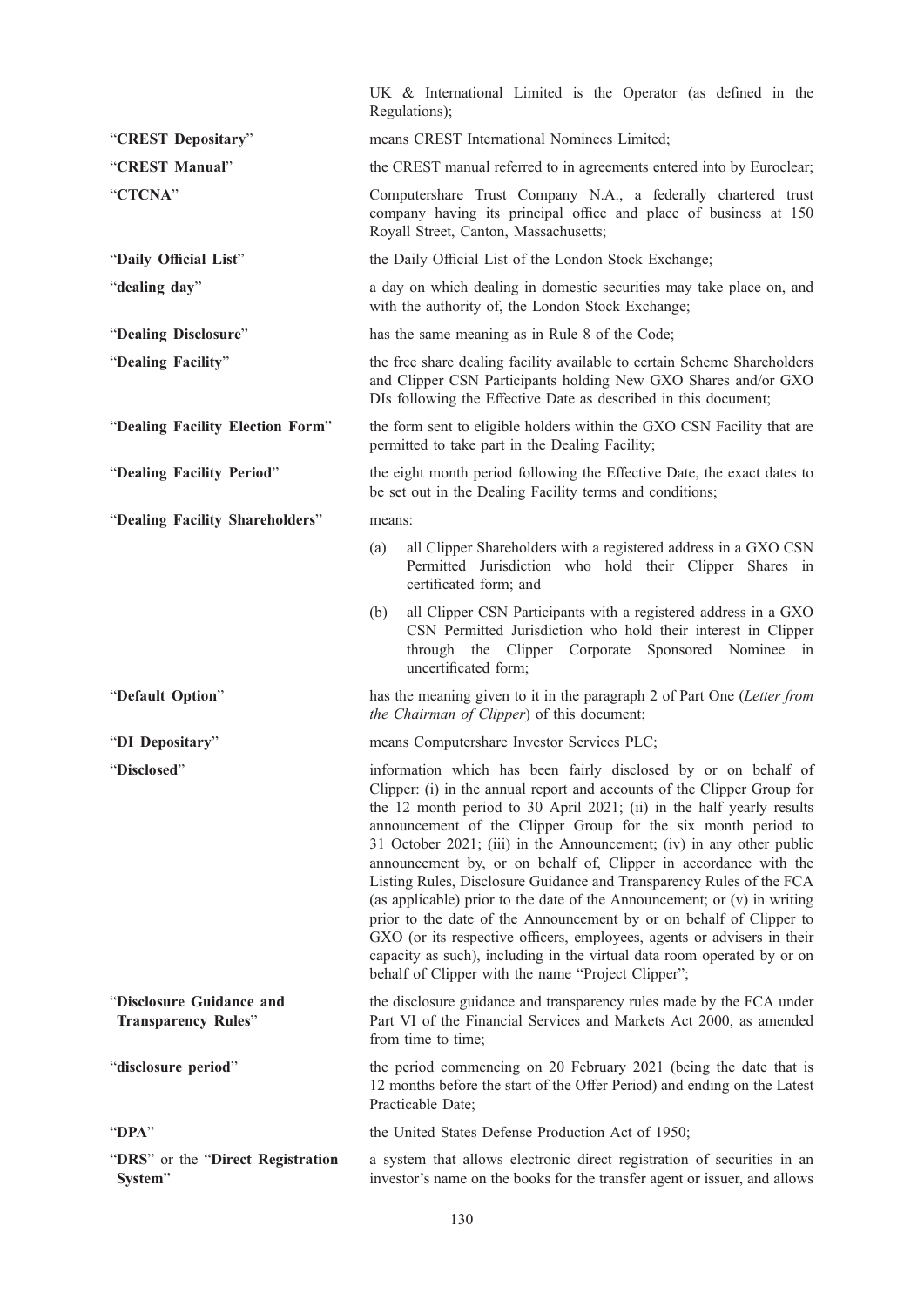|                                          |                                                                                                               | shares to be transferred between a transfer agent and broker<br>electronically;                                                                                                                                                                                                                                                         |  |
|------------------------------------------|---------------------------------------------------------------------------------------------------------------|-----------------------------------------------------------------------------------------------------------------------------------------------------------------------------------------------------------------------------------------------------------------------------------------------------------------------------------------|--|
| "DTC"                                    | The Depository Trust Company, wholly owned subsidiary of The<br>Depository Trust and Clearing Corporation;    |                                                                                                                                                                                                                                                                                                                                         |  |
| "EBIT"                                   | earnings before interest and tax;                                                                             |                                                                                                                                                                                                                                                                                                                                         |  |
| "EBITDA"                                 |                                                                                                               | earnings before interest, tax, depreciation and amortisation;                                                                                                                                                                                                                                                                           |  |
| "Effective"                              | means:                                                                                                        |                                                                                                                                                                                                                                                                                                                                         |  |
|                                          | (a)                                                                                                           | if the Acquisition is implemented by way of the Scheme, the<br>Scheme having become effective pursuant to its terms; or                                                                                                                                                                                                                 |  |
|                                          | (b)                                                                                                           | if the Acquisition is implemented by way of a Takeover Offer, the<br>Takeover Offer having been declared or having become<br>unconditional in accordance with the requirements of the Code;                                                                                                                                             |  |
| "Effective Date"                         |                                                                                                               | the date on which the Acquisition becomes Effective;                                                                                                                                                                                                                                                                                    |  |
| "Election Return Time"                   |                                                                                                               | the later of:                                                                                                                                                                                                                                                                                                                           |  |
|                                          | (a)                                                                                                           | 1.00 p.m. on the business day before the Court Hearing in respect<br>of the GREEN Form of Election;                                                                                                                                                                                                                                     |  |
|                                          | (b)                                                                                                           | 1:00 p.m. om the third business day before the Court Hearing in<br>respect of the GREEN Form of Instruction; or                                                                                                                                                                                                                         |  |
|                                          | (c)                                                                                                           | such other date and time as GXO and Clipper may agree (and<br>announce via a Regulatory Information Service);                                                                                                                                                                                                                           |  |
| "Election Withdrawal Deadline"           |                                                                                                               | the later of:                                                                                                                                                                                                                                                                                                                           |  |
|                                          | (a)                                                                                                           | the Election Return Time; and                                                                                                                                                                                                                                                                                                           |  |
|                                          | (b)                                                                                                           | such other time and date as GXO and Clipper may agree;                                                                                                                                                                                                                                                                                  |  |
| "Electronic Election"                    |                                                                                                               | a Transfer to Escrow instruction made in respect of an election under the<br>Mix and Match Facility by a Scheme Shareholder who holds Scheme<br>Shares in uncertificated form immediately prior to the Election Return<br>Time in accordance with the procedure detailed in Part Five (Notes for<br>Making Elections) of this document; |  |
| "Enlarged Group"                         | the enlarged group comprising the GXO Group and the Clipper Group<br>following completion of the Acquisition; |                                                                                                                                                                                                                                                                                                                                         |  |
| "EPS"                                    | earnings per share;                                                                                           |                                                                                                                                                                                                                                                                                                                                         |  |
| "Equiniti" or "Clipper's Registrar"      |                                                                                                               | Equiniti Limited;                                                                                                                                                                                                                                                                                                                       |  |
| "Equiniti Corporate Nominees<br>Limited" |                                                                                                               | the registered name of the nominee of Equiniti Financial Services<br>Limited who holds shares on behalf of holders who participate in the<br>Clipper Corporate Sponsored Nominee;                                                                                                                                                       |  |
| "Equiniti Financial Services<br>Limited" |                                                                                                               | the regulated firm providing the Clipper Corporate Sponsored Nominee.<br>Equiniti Financial Services Limited is registered in England & Wales<br>with no. 06208699 and is authorised and regulated by the UK Financial<br>Conduct Authority no. 468631;                                                                                 |  |
| "EU"                                     |                                                                                                               | the European Union;                                                                                                                                                                                                                                                                                                                     |  |
| "Euroclear"                              |                                                                                                               | Euroclear UK & International Limited;                                                                                                                                                                                                                                                                                                   |  |
| "Excluded Shares"                        | (a)                                                                                                           | any Clipper Shares beneficially owned by GXO or any other<br>member of the GXO Group;                                                                                                                                                                                                                                                   |  |
|                                          | (b)                                                                                                           | any Clipper Shares held in treasury by Clipper; and                                                                                                                                                                                                                                                                                     |  |
|                                          | (c)                                                                                                           | any other Clipper Shares which GXO and Clipper agree will not<br>be subject to the Scheme;                                                                                                                                                                                                                                              |  |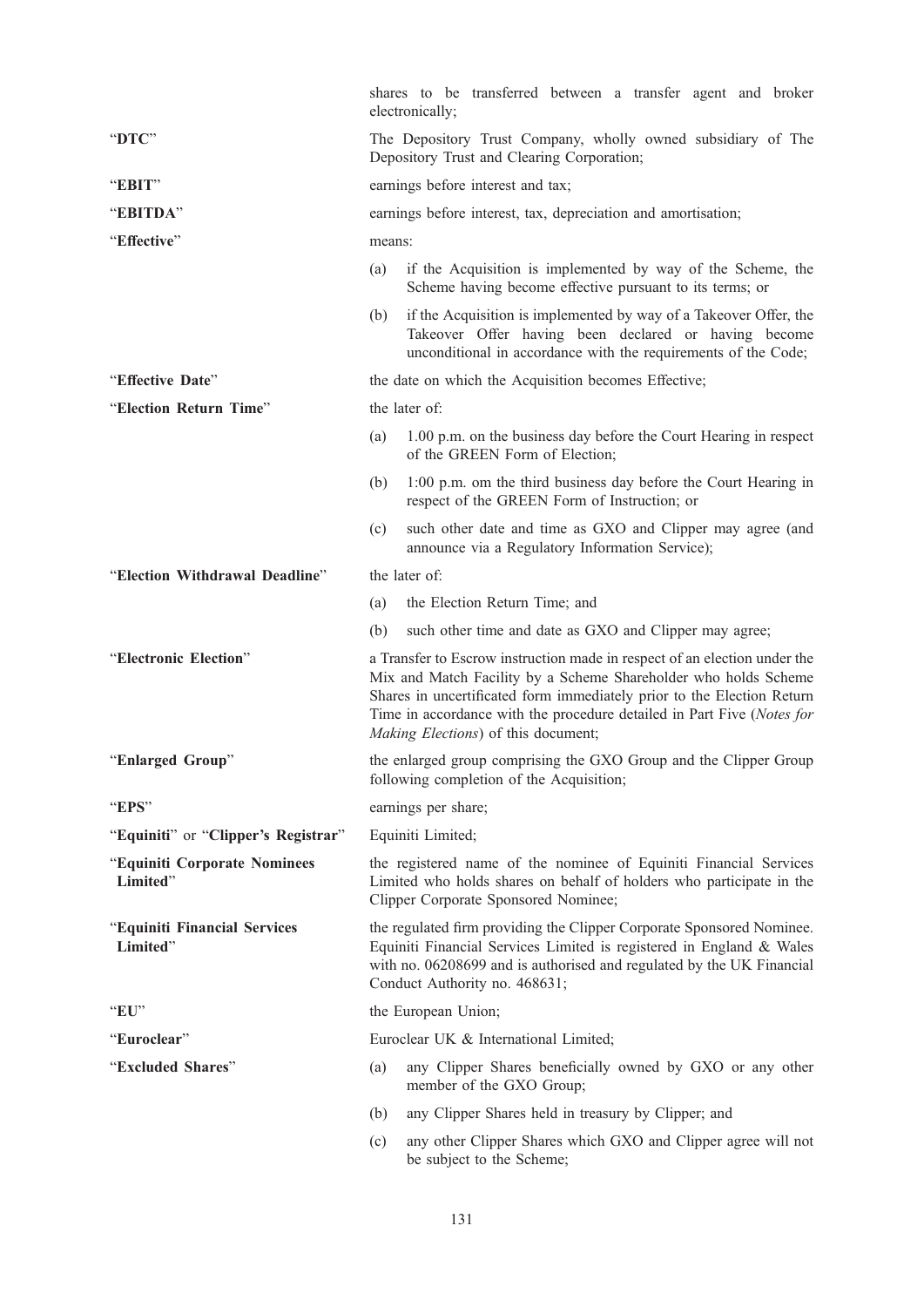| "Explanatory Statement"             | the explanatory statement (in compliance with section 897 of the<br>Companies Act) relating to the Scheme, as set out in this document;                                                                                                                                                                                                         |
|-------------------------------------|-------------------------------------------------------------------------------------------------------------------------------------------------------------------------------------------------------------------------------------------------------------------------------------------------------------------------------------------------|
| "FCA"                               | the Financial Conduct Authority;                                                                                                                                                                                                                                                                                                                |
| "Form of Proxy"                     | either or both (as the context demands) of the BLUE Form of Proxy in<br>relation to the Court Meeting and the YELLOW Form of Proxy in<br>relation to the General Meeting;                                                                                                                                                                       |
| "FSMA"                              | the Financial Services and Markets Act 2000, as amended;                                                                                                                                                                                                                                                                                        |
| "FY21"                              | the financial year ended 30 April 2021;                                                                                                                                                                                                                                                                                                         |
| "FY22"                              | the financial year ended 30 April 2022;                                                                                                                                                                                                                                                                                                         |
| "FY22 Clipper Profit Forecast"      | has the meaning given to it in paragraph 8 of Part One (Letter from the<br>Chairman of Clipper) of this document;                                                                                                                                                                                                                               |
| "FY23"                              | the financial year ended 30 April 2023;                                                                                                                                                                                                                                                                                                         |
| "FY23 Clipper Profit Forecast"      | has the meaning given to it in Part Ten (Clipper Profit Forecast) of this<br>document;                                                                                                                                                                                                                                                          |
| "GAAP"                              | generally accepted accounting principles in the US;                                                                                                                                                                                                                                                                                             |
| "General Meeting"                   | the general meeting of Clipper convened by the notice set out in<br>Part Fifteen (Notice of General Meeting) of this document, including<br>any adjournment of such meeting;                                                                                                                                                                    |
| "GREEN Form of Election"            | the form by which Scheme Shareholders (other than Scheme<br>Shareholders resident in a Restricted Jurisdiction) may make an<br>election under the Mix and Match Facility;                                                                                                                                                                       |
| "GREEN Form of Instruction"         | the form by which Scheme Shareholders in the Clipper Corporate<br>Sponsored Nominee (other than Scheme Shareholders resident in a<br>Restricted Jurisdiction) may make an election under the Mix and Match<br>Facility;                                                                                                                         |
| "GXO"                               | GXO Logistics, Inc., a corporation incorporated in the state of<br>Delaware;                                                                                                                                                                                                                                                                    |
| "GXO Board"                         | the board of directors of GXO from time to time;                                                                                                                                                                                                                                                                                                |
| "GXO CDI"                           | a dematerialised depositary interest representing any GXO Shares issued<br>by Euroclear whereby a CREST depositary interest (CDI) depositary<br>holds GXO Shares, represented by book-entry interests in the DTC<br>system, on trust for the CREST member to whom it has issued a<br>depositary interest;                                       |
| "GXO CSN Facility"                  | the nominee service provided by Computershare for (i) eligible Scheme<br>Shareholders holding Scheme Shares in certificated form, and<br>(ii) Clipper CSN Participants, in both cases with a registered address<br>in a GXO CSN Permitted Jurisdiction to receive and hold GXO DIs<br>operated under the GXO CSN Facility terms and conditions; |
| "GXO CSN Facility Statement"        | the statement sent to holders within the GXO CSN Facility showing the<br>number of New GXO Shares being held on their behalf through the<br>GXO CSN Facility;                                                                                                                                                                                   |
| "GXO CSN Permitted<br>Jurisdiction" | Argentina, Botswana, Brazil, Chile, Gibraltar, Guernsey, Guinea, Hong<br>Kong, Indonesia, Isle of Man, Jersey, Mexico, Namibia, Paraguay, Peru,<br>South Africa, South Korea, Switzerland, Taiwan or the UK;                                                                                                                                    |
| "GXO DI"                            | a dematerialised depositary interest representing New GXO Shares<br>issued by Computershare whereby Computershare will hold New<br>GXO Shares, represented by book-entry interests in the DTC system,<br>via CTCNA as its custodian, on trust for the CREST member to whom it<br>has issued a depositary interest;                              |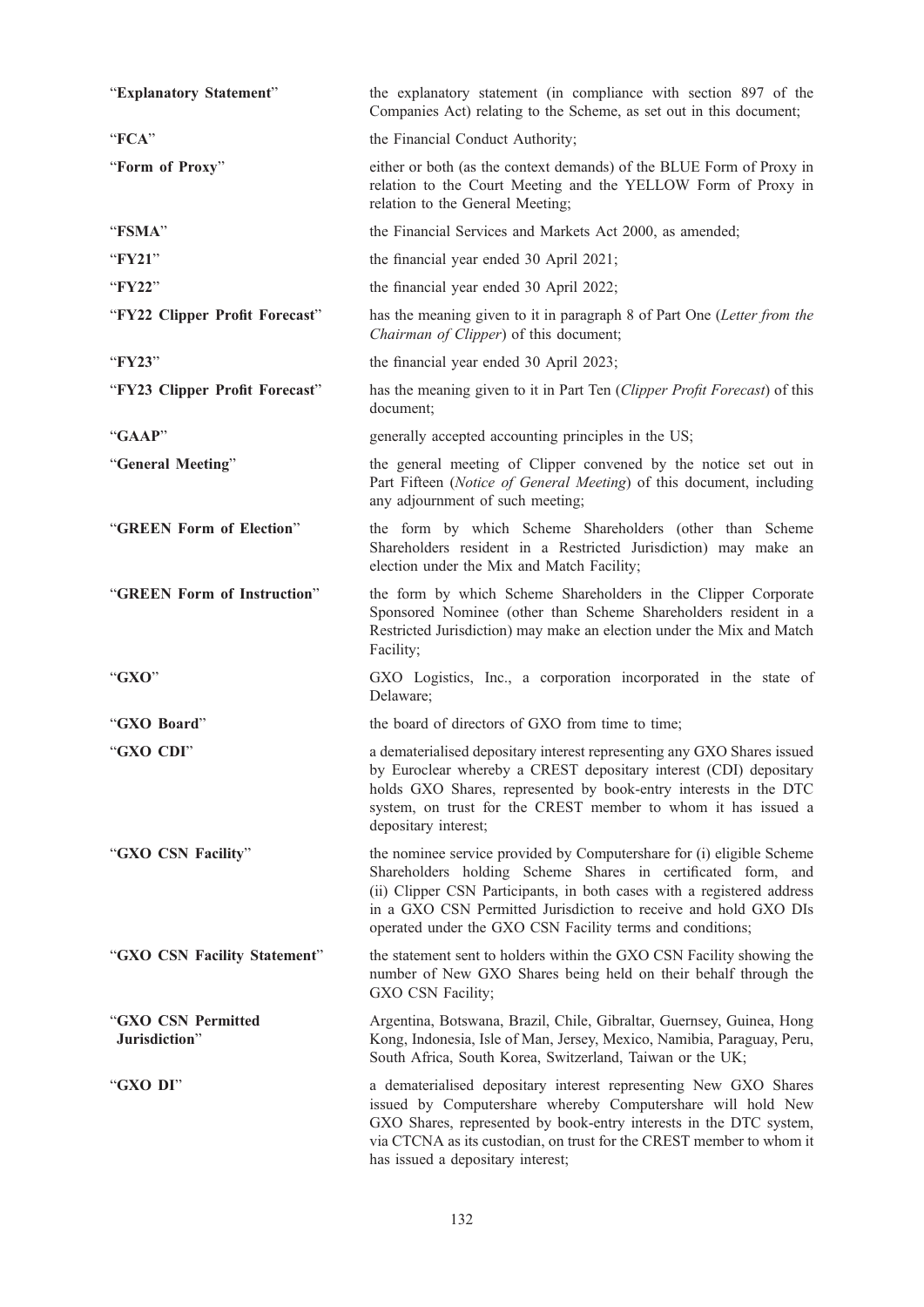| "GXO DI Deed Poll"        | the deed poll to be entered into by the DI Depositary to facilitate the<br>creation and operation of the GXO DI programme;                                                                                                                                                                                                                                                                                                                                                                                           |
|---------------------------|----------------------------------------------------------------------------------------------------------------------------------------------------------------------------------------------------------------------------------------------------------------------------------------------------------------------------------------------------------------------------------------------------------------------------------------------------------------------------------------------------------------------|
| "GXO Directors"           | the directors of GXO at the date of this document or, where the context<br>so requires or admits, the directors of GXO from time to time;                                                                                                                                                                                                                                                                                                                                                                            |
| "GXO Group"               | GXO and its subsidiary undertakings from time to time (and, where the<br>context so requires or admits, each of them) which shall, for the<br>avoidance of doubt, include the Clipper Group following completion of<br>the Acquisition;                                                                                                                                                                                                                                                                              |
| "GXO Shareholders"        | holders of GXO Shares from time to time;                                                                                                                                                                                                                                                                                                                                                                                                                                                                             |
| "GXO Shares"              | GXO shares of common stock with a par value of USD 0.01 per share in<br>the capital of GXO;                                                                                                                                                                                                                                                                                                                                                                                                                          |
| "HMRC"                    | HM Revenue & Customs in the United Kingdom;                                                                                                                                                                                                                                                                                                                                                                                                                                                                          |
| "holder"                  | a registered holder and includes any person entitled by transmission;                                                                                                                                                                                                                                                                                                                                                                                                                                                |
| "IFRS"                    | International Financial Reporting Standards (as adopted in the EU);                                                                                                                                                                                                                                                                                                                                                                                                                                                  |
| "Individual Shareholders" | Sean Fahey, Gurnaik Chima and George Turner;                                                                                                                                                                                                                                                                                                                                                                                                                                                                         |
| "Latest Practicable Date" | 15 March 2022, being the latest practicable date prior to the publication<br>of this document;                                                                                                                                                                                                                                                                                                                                                                                                                       |
| "Listing Rules"           | the listing rules made by the FCA under Part 6 of FSMA;                                                                                                                                                                                                                                                                                                                                                                                                                                                              |
| "London Stock Exchange"   | London Stock Exchange plc;                                                                                                                                                                                                                                                                                                                                                                                                                                                                                           |
| "Long Stop Date"          | 28 November 2022, or such later date as may be agreed in writing by<br>GXO and Clipper (either with the Panel's consent if required or as the<br>Court may approve (if such approval is required));                                                                                                                                                                                                                                                                                                                  |
| "Market Abuse Regulation" | Regulation (EU) 596/2014 (as it forms part of the domestic law in the<br>United Kingdom by virtue of the European Union (Withdrawal)<br>Act 2018);                                                                                                                                                                                                                                                                                                                                                                   |
| "Meetings"                | the Court Meeting and the General Meeting, and "Meeting" means<br>either of them;                                                                                                                                                                                                                                                                                                                                                                                                                                    |
| "Mix and Match Election"  | any election (either by way of completing a GREEN Form of Election<br>or by submitting an Electronic Election) by Scheme Shareholders under<br>the Mix and Match Facility;                                                                                                                                                                                                                                                                                                                                           |
| "Mix and Match Facility"  | the facility under which Scheme Shareholders will be entitled to elect to<br>vary the proportions in which they receive New GXO Shares and in<br>which they receive cash in respect of their holdings of Scheme Shares;                                                                                                                                                                                                                                                                                              |
| "New GXO Shares"          | the new GXO shares of common stock with a par value of USD 0.01 per<br>share in the capital of GXO proposed to be issued to Clipper<br>Shareholders in connection with the Acquisition;                                                                                                                                                                                                                                                                                                                              |
| "Nominee Deadline"        | the deadline for the Clipper Corporate Sponsored Nominee to receive a<br>valid GREEN Form of Instruction, being two business days before the<br>Election Return Time;                                                                                                                                                                                                                                                                                                                                                |
| "Numis"                   | Numis Securities Limited;                                                                                                                                                                                                                                                                                                                                                                                                                                                                                            |
| "NYSE"                    | New York Stock Exchange LLC;                                                                                                                                                                                                                                                                                                                                                                                                                                                                                         |
| "Offer Period"            | the period commencing on 20 February 2022 and ending on (i) the<br>earlier of the date on which the Scheme becomes Effective and/or the<br>date on which the Scheme lapses or is withdrawn (or such other date as<br>the Panel may decide) or (ii) the earlier of the date on which the<br>Takeover Offer has become or has been declared unconditional and/or<br>the date on which the Takeover Offer lapses or is withdrawn (or such<br>other date as the Panel may decide), other than, in the case of (i), where |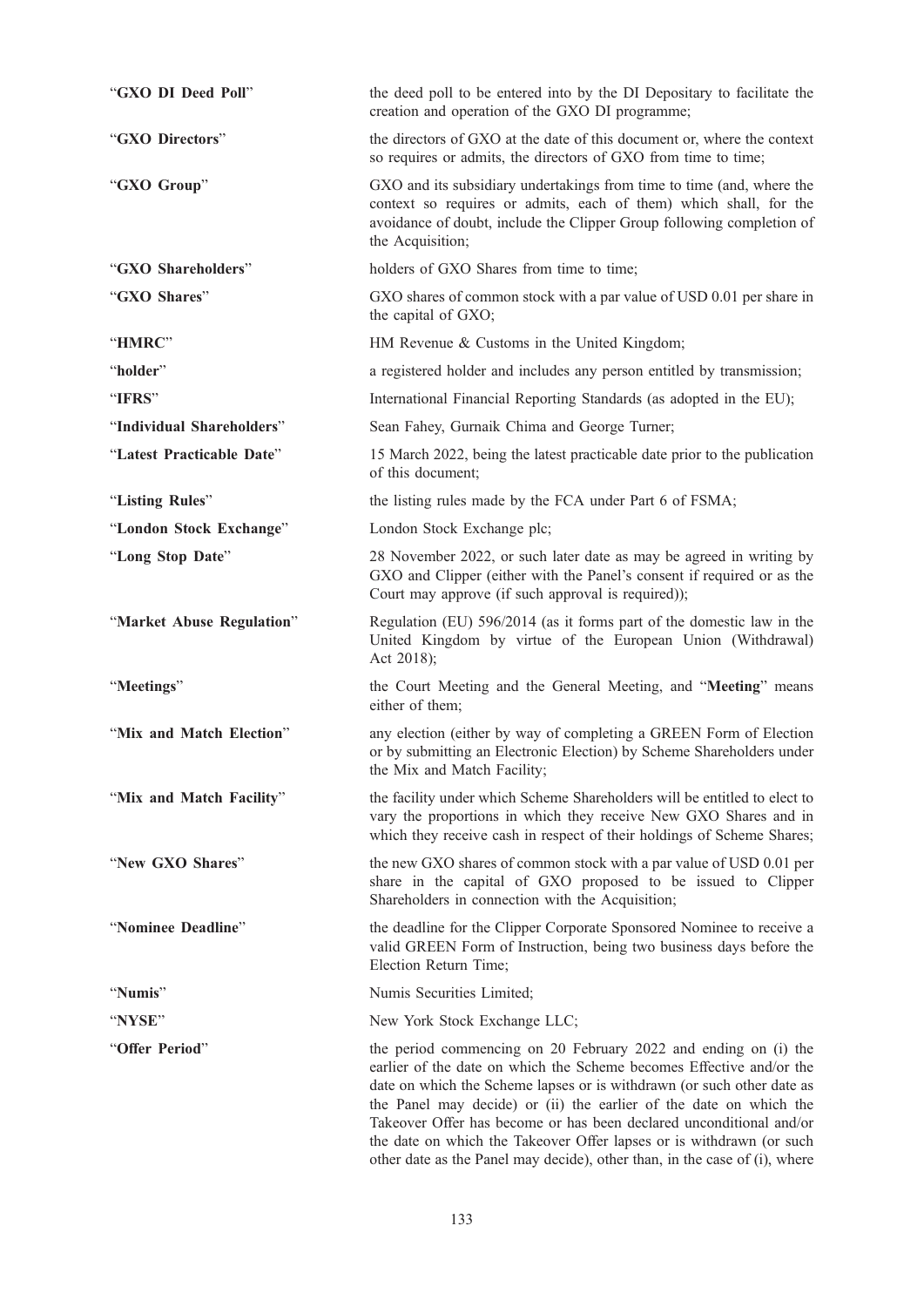|                                              | such lapsing or withdrawal is a result of GXO exercising its right to<br>implement the Acquisition by way of a Takeover Offer;                                                                                                                                                                                                                                                                                                                                                                                                                                            |
|----------------------------------------------|---------------------------------------------------------------------------------------------------------------------------------------------------------------------------------------------------------------------------------------------------------------------------------------------------------------------------------------------------------------------------------------------------------------------------------------------------------------------------------------------------------------------------------------------------------------------------|
| "Official List"                              | the official list maintained by the FCA pursuant to Part 6 of FSMA;                                                                                                                                                                                                                                                                                                                                                                                                                                                                                                       |
| "Opening Position Disclosure"                | an announcement containing details of interests or short positions in, or<br>rights to subscribe for, any relevant securities of a party to the offer if the<br>person concerned has such a position, as defined in Rule 8 of the Code;                                                                                                                                                                                                                                                                                                                                   |
| "Overseas Shareholders"                      | Scheme Shareholders who are resident in, ordinarily resident in, or<br>citizens of, jurisdictions outside the United Kingdom;                                                                                                                                                                                                                                                                                                                                                                                                                                             |
| "Panel"                                      | the U.K. Panel on Takeovers and Mergers;                                                                                                                                                                                                                                                                                                                                                                                                                                                                                                                                  |
| "PRA"                                        | the Prudential Regulation Authority;                                                                                                                                                                                                                                                                                                                                                                                                                                                                                                                                      |
| "Pro-Rata Scale Down"                        | has the meaning given to it in the paragraph 2 of Part One (Letter from<br>the Chairman of Clipper) of this document;                                                                                                                                                                                                                                                                                                                                                                                                                                                     |
| "Quantified Financial Benefits<br>Statement" | has the meaning given to it in Part Sixteen (Quantified Financial<br>Benefits Statement) of this document;                                                                                                                                                                                                                                                                                                                                                                                                                                                                |
| "Receiving Agent"                            | the receiving agent appointed for the purposes of the Scheme, being<br>Equiniti;                                                                                                                                                                                                                                                                                                                                                                                                                                                                                          |
| "Registrar of Companies"                     | the registrar of companies in England and Wales;                                                                                                                                                                                                                                                                                                                                                                                                                                                                                                                          |
| "Regulations"                                | the Uncertificated Securities Regulations 2001 (SI 2001/3755), as<br>amended;                                                                                                                                                                                                                                                                                                                                                                                                                                                                                             |
| "Regulatory Conditions"                      | Conditions 4, 5 and 6 (inclusive) of Part Three (Conditions to the<br>Implementation of the Scheme and to the Acquisition) to this document;                                                                                                                                                                                                                                                                                                                                                                                                                              |
| "Regulatory Information Service"             | a primary information provider approved by the FCA under section 89P<br>of FSMA;                                                                                                                                                                                                                                                                                                                                                                                                                                                                                          |
| "Remaining Clipper CSN<br>Participants"      | has the meaning given to it in paragraph 8.4 of Part Two (Explanatory<br>Statement) of this document;                                                                                                                                                                                                                                                                                                                                                                                                                                                                     |
| "Resolutions"                                | the resolutions relating to the Acquisition to be proposed at the<br>Meetings;                                                                                                                                                                                                                                                                                                                                                                                                                                                                                            |
| "Restricted ESA Instruction"                 | has the meaning given to it in Part Five (Notes for Making Elections) of<br>this document;                                                                                                                                                                                                                                                                                                                                                                                                                                                                                |
| "Restricted Jurisdiction"                    | any jurisdiction where local laws or regulations may result in a<br>significant risk of legal or regulatory exposure if information concerning<br>the Acquisition were made available in that jurisdiction or if details<br>regarding any election that may be made under the Mix and Match<br>Facility or were extended or made available in that jurisdiction, or where<br>to do so would result in a requirement to comply with any governmental<br>or other consent or any registration, filing or other formality which GXO<br>or Clipper regards as unduly onerous; |
| "Restricted Shareholder"                     | Clipper Shareholders with registered addresses in, or who are resident<br>and/or located in, one or more Restricted Jurisdictions;                                                                                                                                                                                                                                                                                                                                                                                                                                        |
| "Rothschild & Co"                            | N.M. Rothschild &Sons Limited;                                                                                                                                                                                                                                                                                                                                                                                                                                                                                                                                            |
| "Scheme"                                     | this scheme of arrangement in its present form or with or subject to any<br>modification, addition or condition which Clipper and GXO each agree<br>and which is approved or imposed by the Court;                                                                                                                                                                                                                                                                                                                                                                        |
| "Scheme Record Time"                         | 6.00 p.m. on the business day before the Effective Date;                                                                                                                                                                                                                                                                                                                                                                                                                                                                                                                  |
| "Scheme Shareholders"                        | holders of Scheme Shares at any relevant date or time;                                                                                                                                                                                                                                                                                                                                                                                                                                                                                                                    |
| "Scheme Shares"                              | all Clipper Shares which are:                                                                                                                                                                                                                                                                                                                                                                                                                                                                                                                                             |
|                                              | in issue at the date of this document;<br>(a)                                                                                                                                                                                                                                                                                                                                                                                                                                                                                                                             |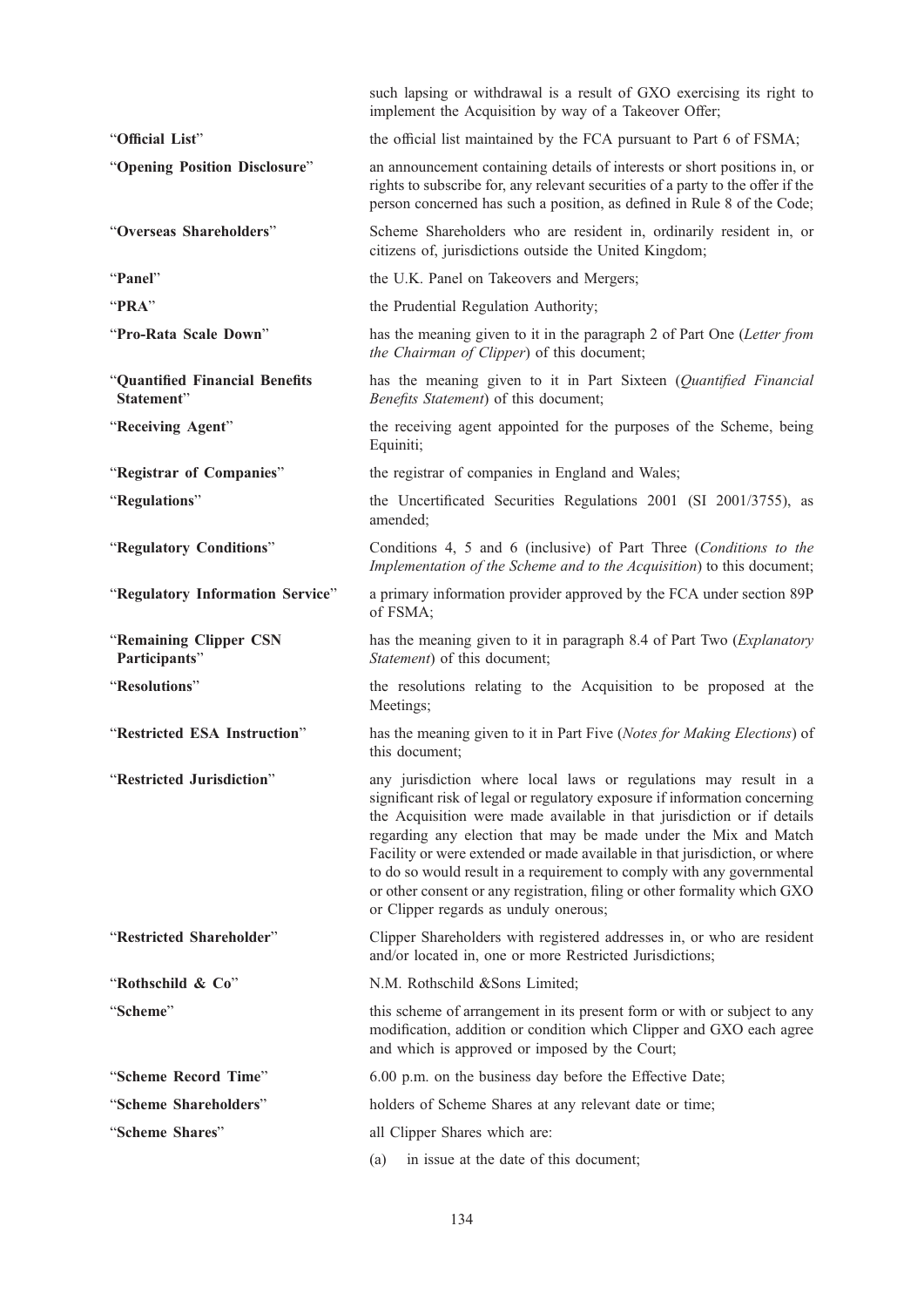|                                               | (if any) issued after the date of this document and prior to the<br>(b)<br>Voting Record Time; and                                                                                                                                                                                                                                                                                                                                      |
|-----------------------------------------------|-----------------------------------------------------------------------------------------------------------------------------------------------------------------------------------------------------------------------------------------------------------------------------------------------------------------------------------------------------------------------------------------------------------------------------------------|
|                                               | (if any) issued at or after the Voting Record Time and prior to the<br>(c)<br>Scheme Record Time in respect of which the original or any<br>subsequent holder thereof shall be bound by the Scheme, or shall<br>by such time have agreed in writing to be bound by the Scheme,<br>and, in each case, remaining in issue at the Scheme Record Time<br>but excluding any Excluded Shares;                                                 |
| "SEC"                                         | the U.S. Securities and Exchange Commission;                                                                                                                                                                                                                                                                                                                                                                                            |
| "Share Election"                              | a Mix and Match Election to receive a greater proportion of New<br>GXO Shares for each Scheme Share pursuant to the terms of the Mix<br>and Match Facility;                                                                                                                                                                                                                                                                             |
| "Shareholder Helpline"                        | the Equiniti shareholder helpline for the purposes of the Acquisition, as<br>described in this document;                                                                                                                                                                                                                                                                                                                                |
| "Shore Capital"                               | Shore Capital Stockbrokers Limited;                                                                                                                                                                                                                                                                                                                                                                                                     |
| "significant interest"                        | a direct or indirect interest in 20% or more of the total voting rights<br>conferred by the equity share capital (as defined in section 548 of the<br>Companies Act);                                                                                                                                                                                                                                                                   |
| "Special Resolution"                          | the special resolution to be proposed at the General Meeting necessary<br>to implement the Scheme, including (amongst other things) to make<br>certain amendments to the Articles;                                                                                                                                                                                                                                                      |
| "Substantial Interest"                        | a direct or indirect interest in 20 per cent. or more of the voting equity<br>capital of an undertaking;                                                                                                                                                                                                                                                                                                                                |
| "Takeover Offer"                              | if the Acquisition is implemented by way of a takeover offer (as that<br>term is defined in section 974 of the Companies Act), the offer to be<br>made by or on behalf of GXO, or a subsidiary undertaking of GXO, to<br>acquire the entire issued and to be issued ordinary share capital of<br>Clipper including, where the context so requires or admits, any<br>subsequent revision, variation, extension or renewal of such offer; |
| "Takeover Offer Document"                     | if the Acquisition is to be implemented by means of a Takeover Offer,<br>the document to be sent to Clipper Shareholders which will contain,<br>inter alia, the terms and conditions of the Takeover Offer;                                                                                                                                                                                                                             |
| "Third Party"                                 | has the meaning given to it in paragraph 15 of Part Three (Conditions to<br>the Implementation of the Scheme and to the Acquisition) of this<br>document;                                                                                                                                                                                                                                                                               |
| "Transfer Agent"                              | CTCNA, in its capacity as transfer agent appointed by GXO;                                                                                                                                                                                                                                                                                                                                                                              |
| "Transferring Clipper CSN<br>Participant"     | those Clipper CSN Participants with a registered address in a GXO CSN<br>Permitted Jurisdiction who transfer into the GXO CSN Facility in<br>accordance with the terms and conditions of the GXO CSN Facility;                                                                                                                                                                                                                          |
| "U.K.", "UK" or "United<br>Kingdom"           | the United Kingdom of Great Britain and Northern Ireland;                                                                                                                                                                                                                                                                                                                                                                               |
| "Unaffected Date"                             | 18 February 2022 (being the last business day on which Clipper Shares<br>traded on the London Stock Exchange prior to the commencement of<br>the Offer Period in relation to the Acquisition);                                                                                                                                                                                                                                          |
| "uncertificated or in uncertificated<br>form" | a share or other security recorded on the relevant register as being held<br>in uncertificated form in CREST;                                                                                                                                                                                                                                                                                                                           |
| "U.S.", "US" or "United States"               | the United States of America, its territories and possessions, any state of<br>the United States of America and the District of Columbia;                                                                                                                                                                                                                                                                                               |
| "U.S. Exchange Act"                           | the U.S. Securities Exchange Act of 1934, as amended;                                                                                                                                                                                                                                                                                                                                                                                   |
| "U.S. GAAP"                                   | generally accepted accounting principles in the United States;                                                                                                                                                                                                                                                                                                                                                                          |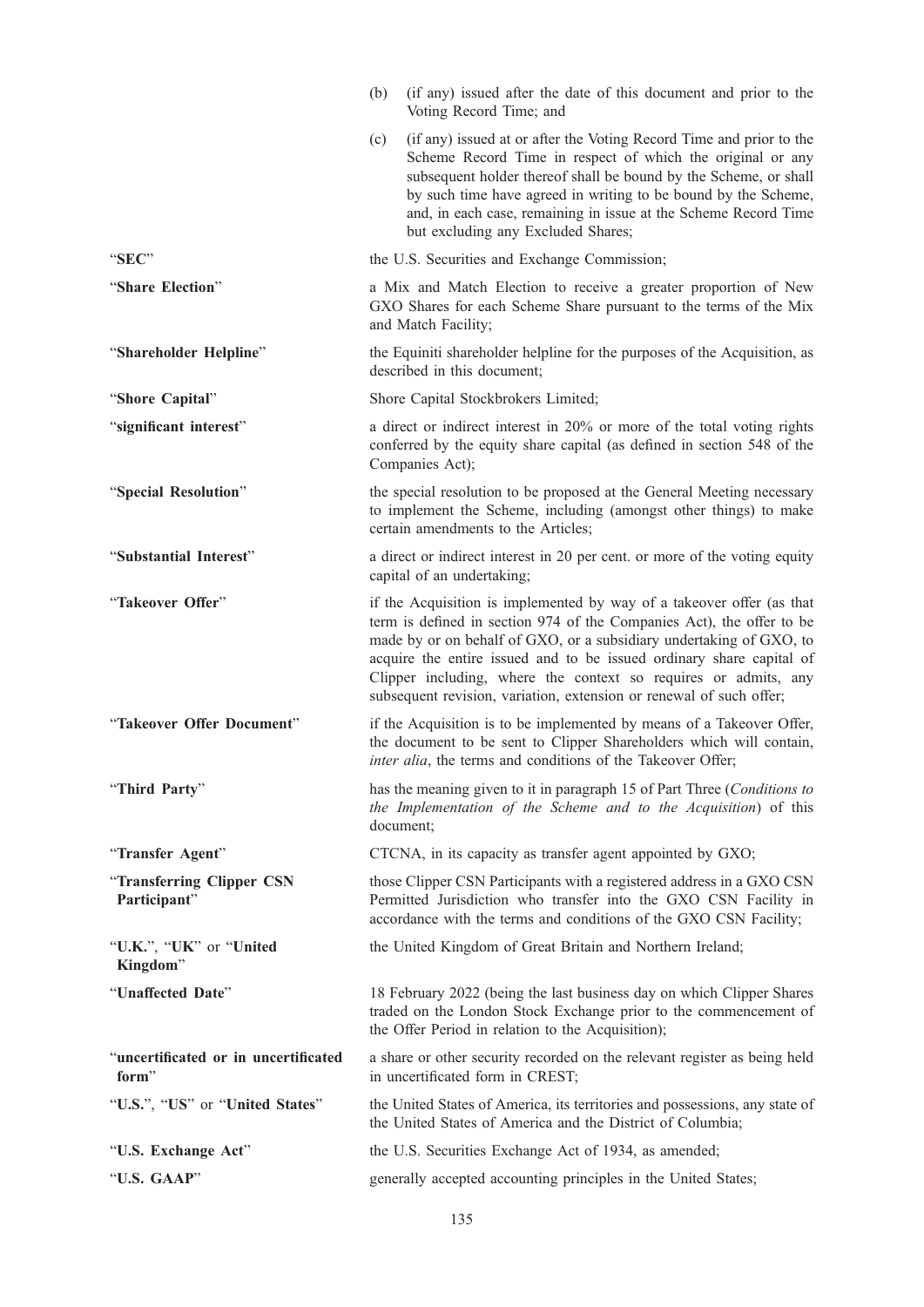| "U.S. Securities Act"      | the U.S. Securities Act of 1933, as amended;                                                                                                                                                                                                                                                                                                        |
|----------------------------|-----------------------------------------------------------------------------------------------------------------------------------------------------------------------------------------------------------------------------------------------------------------------------------------------------------------------------------------------------|
| "Virtual Meeting Guide"    | the guide prepared by Lumi explaining how Scheme Shareholders and<br>Clipper Shareholders can remotely access and participate in the<br>Meetings via the Virtual Meeting Platform;                                                                                                                                                                  |
| "Virtual Meeting Platform" | the Lumi virtual meeting platform;                                                                                                                                                                                                                                                                                                                  |
| "Voting Record Time"       | 6.30 p.m. on the day which is two business days prior to the date of the<br>Court Meeting or any adjournment thereof (as the case may be);                                                                                                                                                                                                          |
| "Wider Clipper Group"      | Clipper and the subsidiaries and subsidiary undertakings of Clipper and<br>associated undertakings (including any joint venture, partnership, firm<br>or company in which any member of the Clipper Group is interested or<br>any undertaking in which Clipper and such undertakings (aggregating<br>their interests) have a Substantial Interest); |
| "Wider GXO Group"          | GXO and the subsidiaries and subsidiary undertakings of GXO and<br>associated undertakings (including any joint venture, partnership, firm<br>or company in which any member of the GXO Group is interested or<br>any undertaking in which GXO and such undertakings (aggregating<br>their interests) have a Substantial Interest); and             |
| "Working Group"            | has the meaning given to it in Part Sixteen (Quantified Financial<br>Benefits Statement) of this document.                                                                                                                                                                                                                                          |

All references in this document to GBP, Pounds Sterling, pence or £ are to the lawful currency of the United Kingdom. All references in this document to USD, \$, U.S. and United States dollars and cents are to the lawful currency of the U.S.

All references to statutory provision or law, or to any order or regulation, shall be construed as a reference to that statutory provision, law, order or regulation as extended, modified, amended, replaced or re-enacted from time to time, and all statutory instruments, regulations and orders from time to time made thereunder or deriving validity therefrom.

References in this document to "parent undertaking", "subsidiary", "subsidiary undertaking", "undertaking" and "associated bodies corporate" have the meanings given to such terms under the Companies Act.

A reference in this document to "includes" shall mean "includes without limitation", and references to "including" and any other similar term shall be interpreted accordingly.

Words in this document importing the singular shall include the plural and vice versa, unless the context otherwise requires or admits.

All the times referred to in this document are London times unless otherwise stated.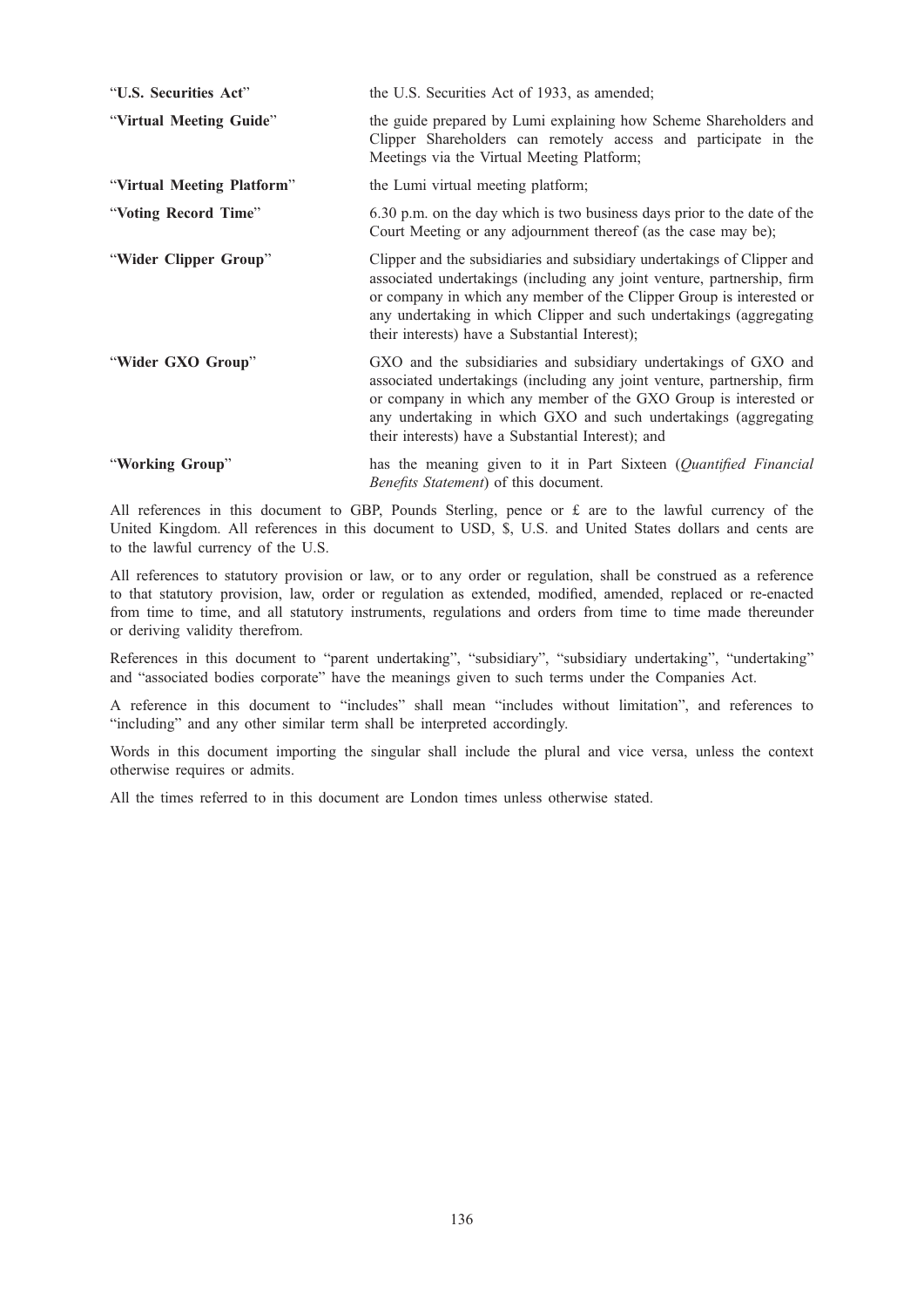# PART FOURTEEN

# NOTICE OF COURT MEETING

#### CR-2022-000471

# IN THE HIGH COURT OF JUSTICE BUSINESS AND PROPERTY COURTS OF ENGLAND AND WALES COMPANIES COURT DEPUTY INSOLVENCY AND COMPANIES COURT JUDGE BARNETT

## IN THE MATTER OF CLIPPER LOGISTICS PLC

and

## IN THE MATTER OF THE COMPANIES ACT 2006

NOTICE IS GIVEN that, by an order dated 16 March 2022 made in the above matters, the Court has given permission for Clipper Logistics PLC (the "Company") to convene a meeting (the "Court Meeting") of the holders of Scheme Shares (as defined in the Scheme of Arrangement referred to below) for the purpose of considering and, if thought fit, approving (with or without modification) a scheme of arrangement (the "Scheme of Arrangement") proposed to be made between the Company and the holders of Scheme Shares, and that such meeting will be held at 45 Gresham Street, London, England, EC2V 7BF, and through the electronic facilities that are being made available via https://web.lumiagm.com/159-316-983 (the "Virtual Meeting Platform") at 2:00 p.m. on 11 April 2022 at which place and time all holders of Scheme Shares are requested to attend.

A copy of the Scheme of Arrangement and a copy of the explanatory statement required to be furnished pursuant to section 897 of the Companies Act 2006 are incorporated in the document of which this notice forms part. Capitalised terms not otherwise defined in this notice have the meanings given to them in the document of which this notice forms part.

Voting on the resolution to approve the Scheme will be by poll, which shall be conducted as the Chair of the Court Meeting may determine.

The Court Meeting will take place using a hybrid format incorporating physical and remote participation via the Virtual Meeting Platform.

The COVID-19 situation is evolving, and any changes to the arrangements for the Court Meeting will be communicated to shareholders before the Court Meeting, including through the Company's website at https:// www.clippergroup.co.uk/possible-offer/ and by announcement through a Regulatory Information Service.

# Instructions for accessing the Virtual Meeting Platform

Scheme Shareholders will be given the opportunity to remotely attend, submit questions and/or objections and vote at the Court Meeting via the Virtual Meeting Platform.

Scheme Shareholders can access the Virtual Meeting Platform via a mobile web client, which is compatible with the latest browser versions of Chrome, Firefox and Safari and can be accessed using any web browser, on a PC, tablet or smartphone device. To remotely attend, submit questions and/or vote using this method, please go to https://web.lumiagm.com/159-316-983.

Once you have accessed https://web.lumiagm.com/159-316-983 from your web browser, you will be prompted to enter your Shareholder Reference Number ("SRN") and PIN number (this is the first 2 and last 2 digits of your SRN). Your SRN, including any zeros, and your PIN number can be found printed on your Form of Proxy. If you are not in receipt of your SRN this can also be found on a share certificate or Dividend Confirmation (tax voucher), or alternatively, if you are already registered on this website, you can sign in to www.shareview.co.uk to obtain your SRN. Access to the Court Meeting via the website will be available from 1:00 p.m. on 11 April 2022, as further detailed below. If you are unable to access your SRN and PIN, please contact Equiniti by emailing hybrid.help@equiniti.com stating your full name, postcode and Shareholder reference number, if known. Mailboxes are monitored 9.00 am to 5.00 pm Monday to Friday (excluding public holidays in England & Wales). Please note that Equiniti cannot provide comments on the merits of the Scheme or provide any financial, legal or tax advice, and calls may be recorded and monitored for security and training purposes.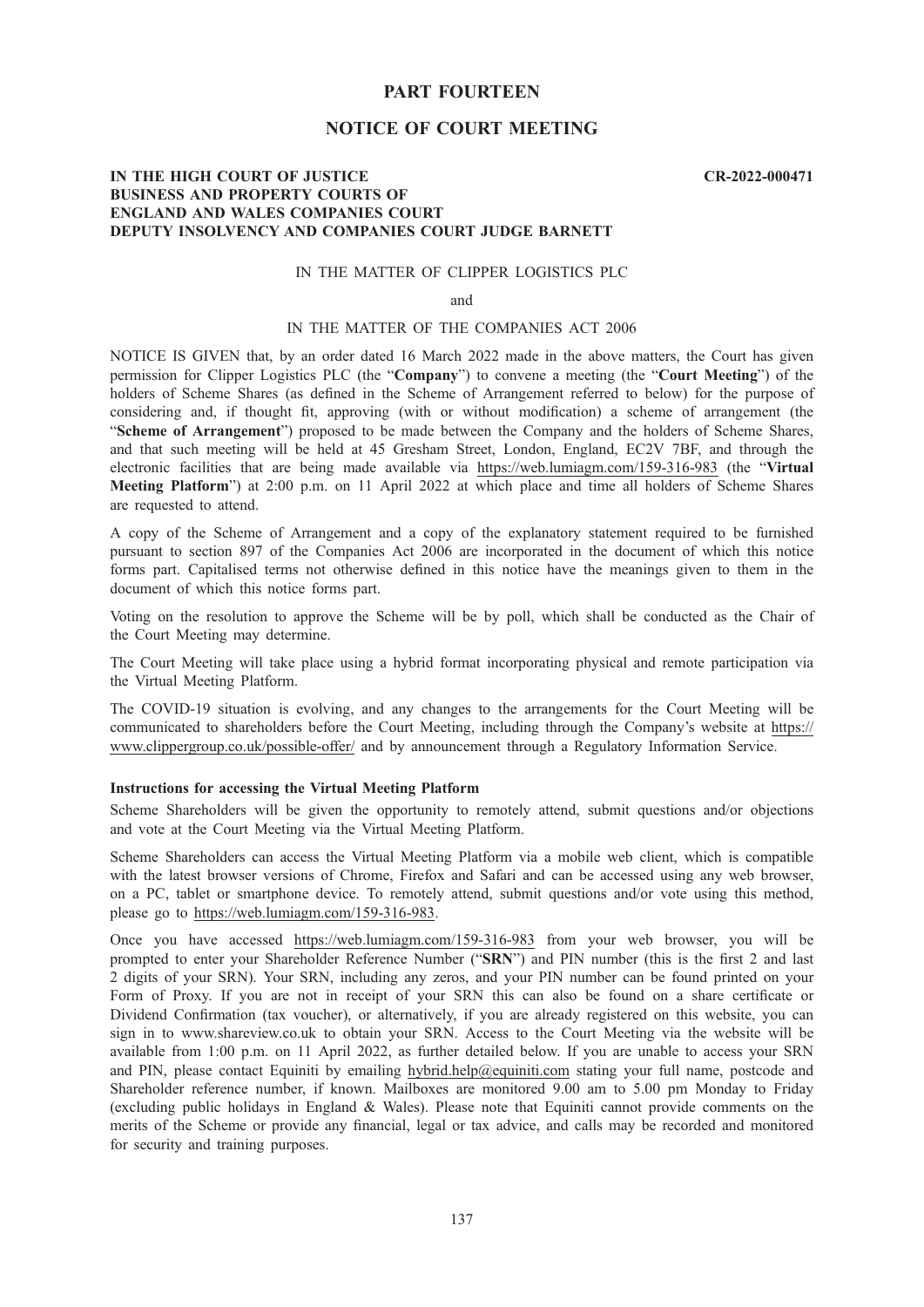Although access to the Meetings will be available from 1:00 p.m. on 11 April 2022, voting functionality will not be enabled until the Chair of the Court Meeting declares the poll open. Scheme Shareholders will be permitted to submit questions (via the Virtual Meeting Platform) during the course of the Court Meeting and can use the same function to submit any objections they may have to the Scheme. Scheme Shareholders may also submit questions to be considered at the Court Meeting at any time up to 48 hours before the Court Meeting by emailing investor-relations@clippergroup.co.uk. The Chair of the Court Meeting will ensure that all such questions and/or any objections relating to the formal business of the Court Meeting are addressed during the Court Meeting, unless no response is required to be provided under the Companies Act 2006 or the provision of a response would, at the Chair's discretion, otherwise be undesirable in the interests of the Company or the good order of the Court Meeting.

During the Court Meeting, you must ensure you are connected to the internet at all times in order to submit questions and/or any objections and vote when the Chair commences polling. Therefore, it is your responsibility to ensure connectivity for the duration of the Court Meeting via your wireless or other internet connection. The Virtual Meeting Guide contains further information on remotely accessing and participating in the Court Meeting via the Virtual Meeting Platform online at https://web.lumiagm.com/159-316-9 and is available on the Company's website at https://www.clippergroup.co.uk/possible-offer/.

If you wish to appoint a proxy (other than the Chair of the Court Meeting) and for the proxy to attend the Court Meeting on your behalf, please do so by completing the enclosed BLUE Form of Proxy or alternatively by visiting the website www.sharevote.co.uk in accordance with the instructions set out on the BLUE Form of Proxy. If you wish to appoint multiple proxies or obtain a BLUE Form of Proxy, please contact Equiniti on the telephone number provided above.

If your shares are held within a nominee and you wish to access the Court Meeting remotely, you will need to contact your nominee immediately. Your nominee will need to have completed a letter of representation and presented this to Equiniti no later than 48 hours before the Court Meeting in order to obtain a unique SRN and PIN number on your behalf, which you can then use to access the meeting remotely. If you are in any doubt about your shareholding, please contact the Company's registrar Equiniti by emailing: hybrid.help@equiniti.com. To avoid any delays accessing the meeting, contact should be made at least 24 hours prior to the meeting date and time. Mailboxes are monitored 9.00 am to 5.00 pm Monday to Friday (excluding public holidays in England & Wales).

#### Right to appoint a proxy and procedure for appointment

Scheme Shareholders entitled to attend and vote at the Court Meeting may vote in person or remotely via the Virtual Meeting Platform or they may appoint another person or persons, whether or not a member of the Company, as their proxy to attend and vote on their behalf.

A BLUE Form of Proxy for use at the Court Meeting is enclosed with this Notice or shall be sent in a separate mailing to those Scheme Shareholders who have elected or are deemed to have elected to receive documents and notices from the Company via the Company's website. Scheme Shareholders entitled to attend and vote at the Court Meeting who hold their shares through CREST may appoint a proxy using the CREST electronic proxy appointment service.

Completion and return of a Form of Proxy will not prevent a Scheme Shareholder from attending and voting at the Court Meeting, whether in person or remotely via the Virtual Meeting Platform.

It is requested that BLUE Forms of Proxy be returned by post using the pre-paid envelope provided or (during normal business hours only) by hand to the Company's registrars, Equiniti, Corporate Actions, Aspect House, Spencer Road, Lancing, West Sussex BN99 6DA, or online via www.sharevote.co.uk by 2:00 p.m. on 7 April 2022 or in the case of any adjournment, not later than 48 hours before the time appointed for the adjourned Court Meeting (excluding any part of a day that is not a business day), but if BLUE Forms of Proxy are not so returned they may be emailed to proxyvotes@equiniti.com any time prior to the commencement of the Court Meeting.

CREST members who wish to appoint a proxy or proxies through the CREST electronic proxy appointment service may do so for the Court Meeting and any adjournment(s) thereof by using the procedures described in the CREST Manual.

In accordance with Regulation 41 of the Uncertificated Securities Regulations 2001, only those members entered on the relevant register of members of the Company at 6.30 p.m. on the date two business days before the date set for the Court Meeting or, in the event that the meeting is adjourned, in the register of members of the Company at 6.30 p.m. on the date two business days before the date set for the adjourned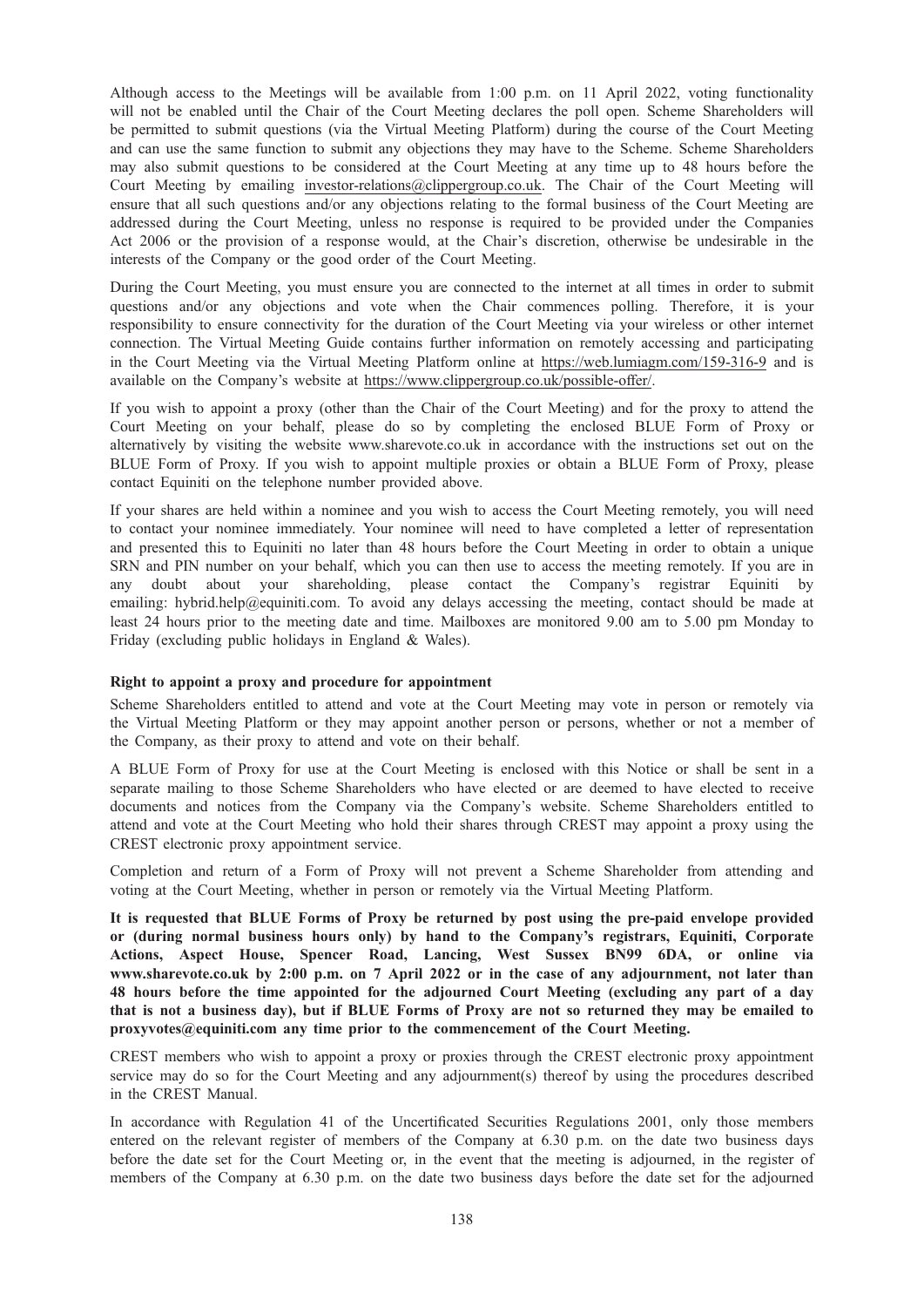meeting, shall be entitled to attend and vote at the meeting in respect of the number of shares registered in their name at that time. Changes to entries on the relevant register of members after the relevant time shall be disregarded in determining the rights of any person to attend and vote at the Court Meeting or any adjourned meeting. Shareholders who hold their shares in the Company through CREST ("CREST members") and who wish to appoint a proxy or proxies through the CREST electronic proxy appointment service may do so for the purpose of this meeting and any adjournment(s) thereof by using the procedures described in the CREST Manual. CREST Personal Members or other CREST sponsored members, and those CREST members who have appointed a service provider(s), should refer to their CREST sponsor or voting service provider(s), who will be able to take the appropriate action on their behalf.

In order for a proxy appointment or instruction made using the CREST service to be valid, the appropriate CREST message (a "CREST Proxy Instruction") must be properly authenticated in accordance with the specifications of Euroclear UK & Ireland Limited ("Euroclear") and must contain the information required for such instructions, as described in the CREST Manual. The message, regardless of whether it relates to the appointment of a proxy or to an amendment to the instruction given to a previously appointed proxy must, in order to be valid, be transmitted so as to be received by Equiniti (ID RA19) by 2:00 p.m. on 7 April 2022 or in the case of any adjournment, not later than 48 hours before the time appointed for the adjourned Court Meeting, excluding any part of a day that is not a business day. For this purpose, the time of receipt will be taken to be the time (as determined by the time stamp applied to the message by the CREST Application Host) from which Equiniti is able to retrieve the message by enquiry to CREST in the manner prescribed by CREST.

The Company may treat as invalid a CREST Proxy Instruction in the circumstances set out in Regulation 35(5)(a) of the Uncertificated Securities Regulations 2001.

#### Voting Record Time

Only those shareholders registered in the register of members of the Company as at 6:30 p.m. on 7 April 2022 or, in the event that the Court Meeting is adjourned, in the register of members at 6:30 p.m. on the date that is two business days before the date of such adjourned meeting, shall be entitled to attend or vote in respect of the number of shares registered in their name at the relevant time. Changes to entries in the relevant register of members after 6:30 p.m. on 7 April 2022 or, in the event that the Court Meeting is adjourned, after 6:30 p.m. on the date two business days before the date of such adjourned meeting, shall be disregarded in determining the rights of any person to attend or vote at the Court Meeting.

#### Joint holders

In the case of joint holders, the vote of the senior who tenders a vote, whether in person, remotely via the Virtual Meeting Platform or by proxy will be accepted to the exclusion of the votes of the other joint holders. For this purpose, seniority will be determined by the order in which the names stand in the register of members of the Company in respect of the joint holding.

#### Corporate representatives

As an alternative to appointing a proxy, any holder of Scheme Shares which is a corporation may appoint one or more corporate representatives who may exercise on its behalf all its powers as a member, provided that if two or more corporate representatives purport to vote in respect of the same shares, if they purport to exercise the power in the same way as each other, the power is treated as exercised in that way, and in other cases the power is treated as not exercised.

# Chair of the Court Meeting

By the said order, the Court has appointed David Hodkin (Chief Financial Officer) or failing him, Tony Mannix (Chief Executive Officer), or failing him, any other director of the Company to act as chair of the meeting and has directed the chair to report the result of the Court Meeting to the Court.

The Scheme of Arrangement will be subject to the subsequent sanction of the Court. Dated 17 March 2022

HOGAN LOVELLS INTERNATIONAL LLP

Atlantic House, Holborn Viaduct London EC1A 2FG

Solicitors for the Company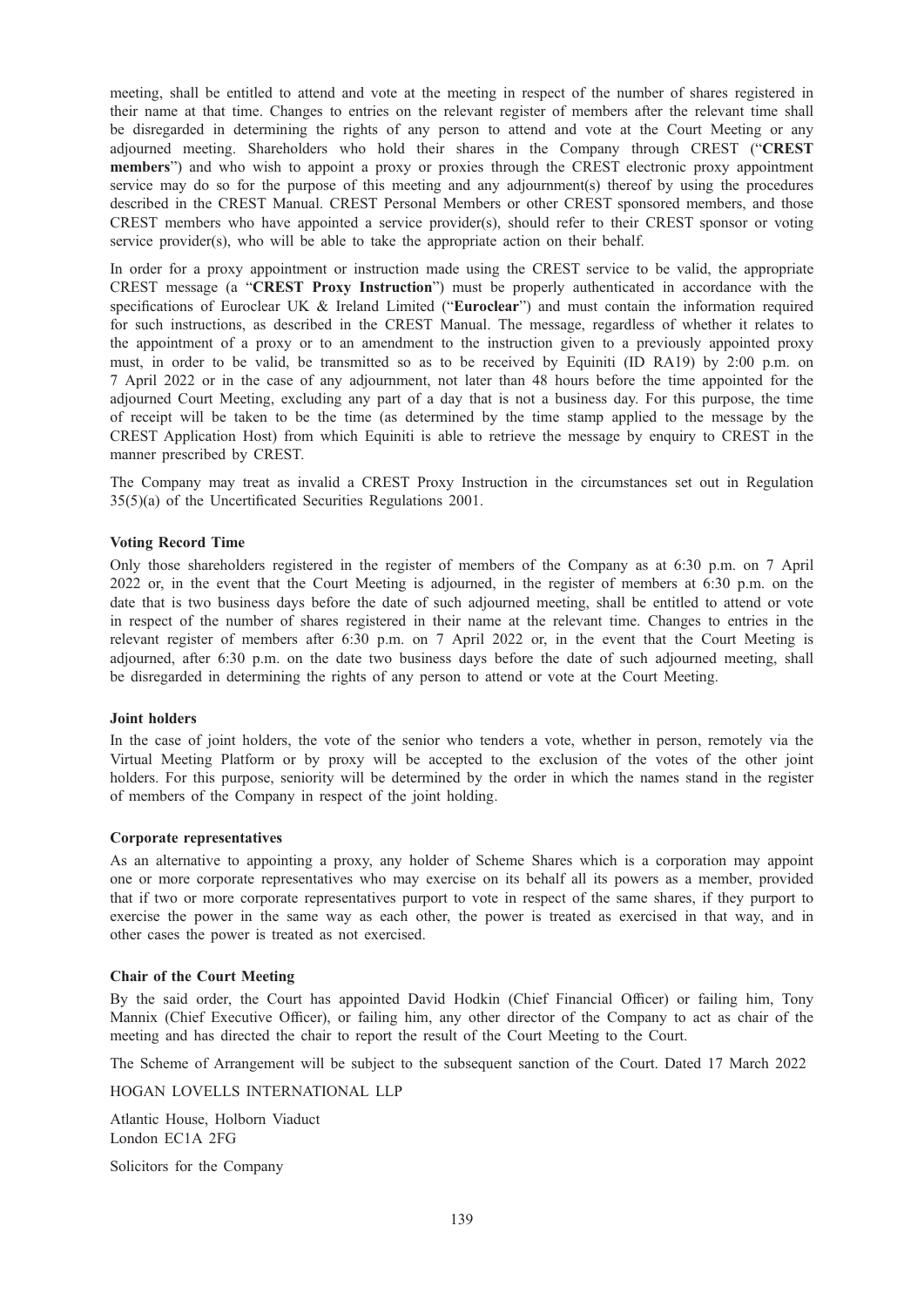# Nominated Persons

A copy of this Notice has been sent for information only to persons who have been nominated by a shareholder to enjoy information rights under section 146 of the Companies Act 2006 (a "Nominated Person"). The rights to appoint a proxy cannot be exercised by a Nominated Person; they can only be exercised by a shareholder. However, a Nominated Person may have a right under an agreement with the shareholder by whom they were nominated to appoint as a proxy for the Court Meeting. If a Nominated Person does not have such a right or does not wish to exercise it, they may have a right under such an agreement to give instructions to the shareholder as to the exercise of voting rights.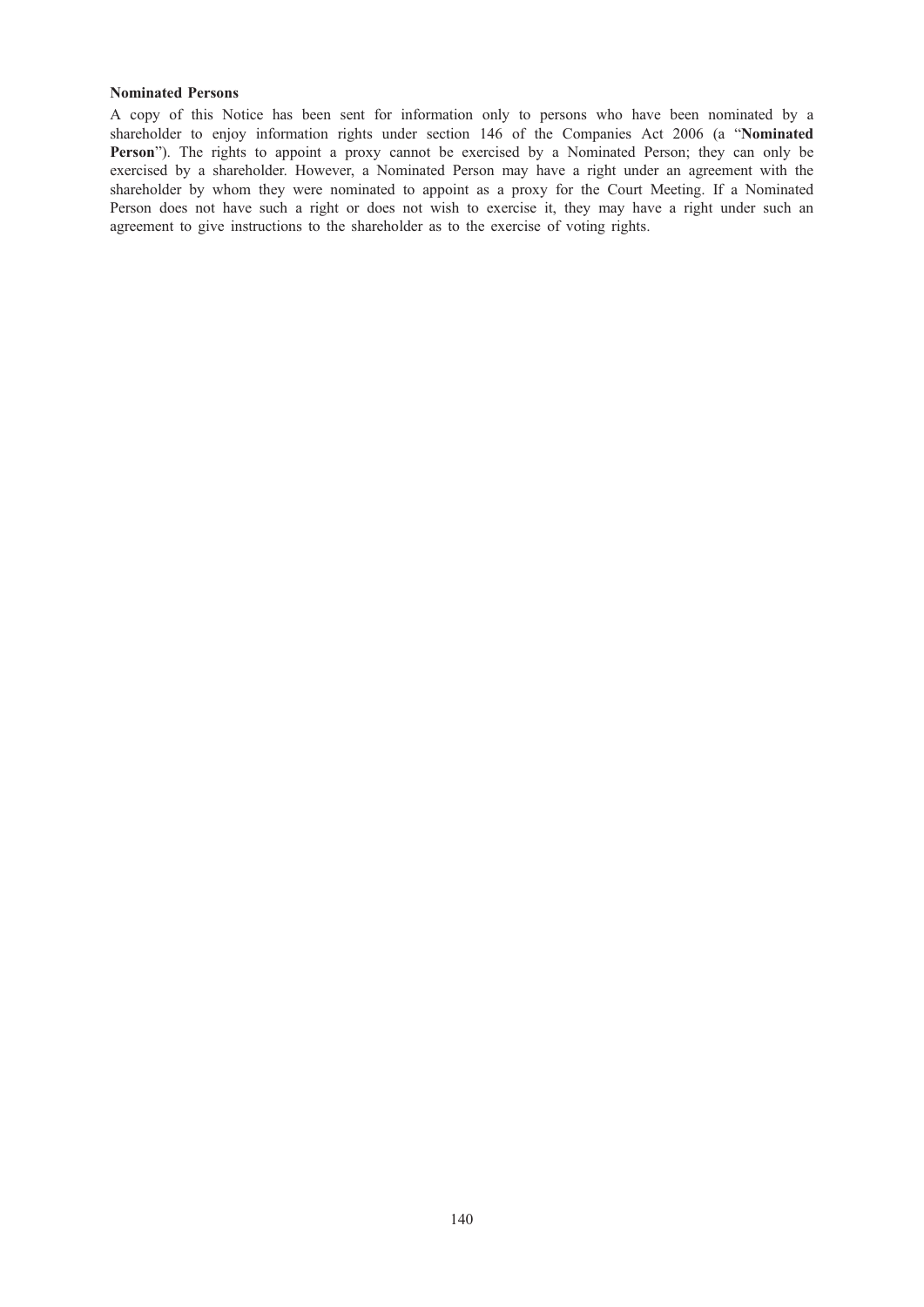# PART FIFTEEN

# NOTICE OF GENERAL MEETING

# CLIPPER LOGISTICS PLC

Notice is given that a general meeting (the "General Meeting") of Clipper Logistics PLC (the "Company") will be held at 45 Gresham Street, London, England, EC2V 7BF, and through the electronic facilities that are being made available via https://web.lumiagm.com/159-316-983 (the "Virtual Meeting Platform") at 2:15 p.m. on 11 April 2022 (or as soon thereafter as the meeting of the holders of Scheme Shares (as defined in the Scheme as referred to in the resolution set out below) convened for 2:00 p.m. on the same day and at the same place, by an order of the High Court of Justice, shall have concluded or been adjourned) for the purpose of considering and, if thought fit, passing the following resolution, which will be proposed as a special resolution.

#### SPECIAL RESOLUTION

- (a) for the purpose of giving effect to the scheme of arrangement dated 17 March 2022 (the "Scheme") between the Company and the Scheme Shareholders (as defined in the Scheme), a print of which has been produced to this meeting and for the purposes of identification signed by the chairman hereof, in its original form in the document sent to shareholders of the Company dated 17 March 2022 or subject to any modification, addition or condition agreed between the Company and GXO Logistics, Inc. ("GXO"), and approved or imposed by the High Court of Justice in England and Wales (the "Court"), the directors of the Company (or a duly authorised committee thereof) be and are hereby authorised to take all such action as they may consider necessary or appropriate for carrying the Scheme into effect; and
- (b) with effect from the passing of this resolution, the Articles of Association of the Company be and hereby are amended by the adoption and inclusion of the following new article 53:

## "53. Scheme of Arrangement

- (a) In this Article, the "Scheme" means the scheme of arrangement dated 17 March 2022 between the Company and the Scheme Shareholders (as defined in the Scheme) under Part 26 of the Companies Act 2006 in its original form or with or subject to any modification, addition or condition approved or imposed by the High Court of Justice in England and Wales and agreed by the Company and GXO Logistics, Inc. ("GXO") and (save as defined in this Article 53) expressions defined in the Scheme shall have the same meanings in this Article 53.
- (b) Notwithstanding any other provision of these Articles or the terms of any resolution, whether ordinary or special, passed by the Company in any general meeting, if the Company issues any shares (other than to GXO, any subsidiary or holding company of GXO and/or any nominee(s) of GXO) at any time on or after the adoption of this Article and at or before the Scheme Record Time, such shares shall be issued subject to the terms of the Scheme (and shall be Scheme Shares for the purposes thereof) and the original or any subsequent holder or holders of such shares shall be bound by the Scheme accordingly.
- (c) Notwithstanding any other provision of these Articles and, subject to the Scheme becoming Effective, if any shares are issued to any person (a "New Member") (other than under the Scheme or to GXO, any subsidiary or holding company of GXO and/or any nominee(s) of GXO) at any time after the Scheme Record Time (the "Post-Scheme Shares"), they shall be issued on terms that they shall on issue be immediately transferred to GXO (or as GXO may direct) in consideration for (subject as hereinafter provided) the payment to the New Member of the Relevant Consideration (as defined in Article 53(e) below).
- (d) On any reorganisation of, or material alteration to, the share capital of either the Company or GXO (including, without limitation, any subdivision or consolidation) carried out after the Effective Date (of the Scheme), the value of the Relevant Consideration shall be adjusted by the directors in such manner as the auditors of the Company may determine to be appropriate to reflect such reorganisation or alternation. References in this Article to shares shall, following such adjustment, be construed accordingly.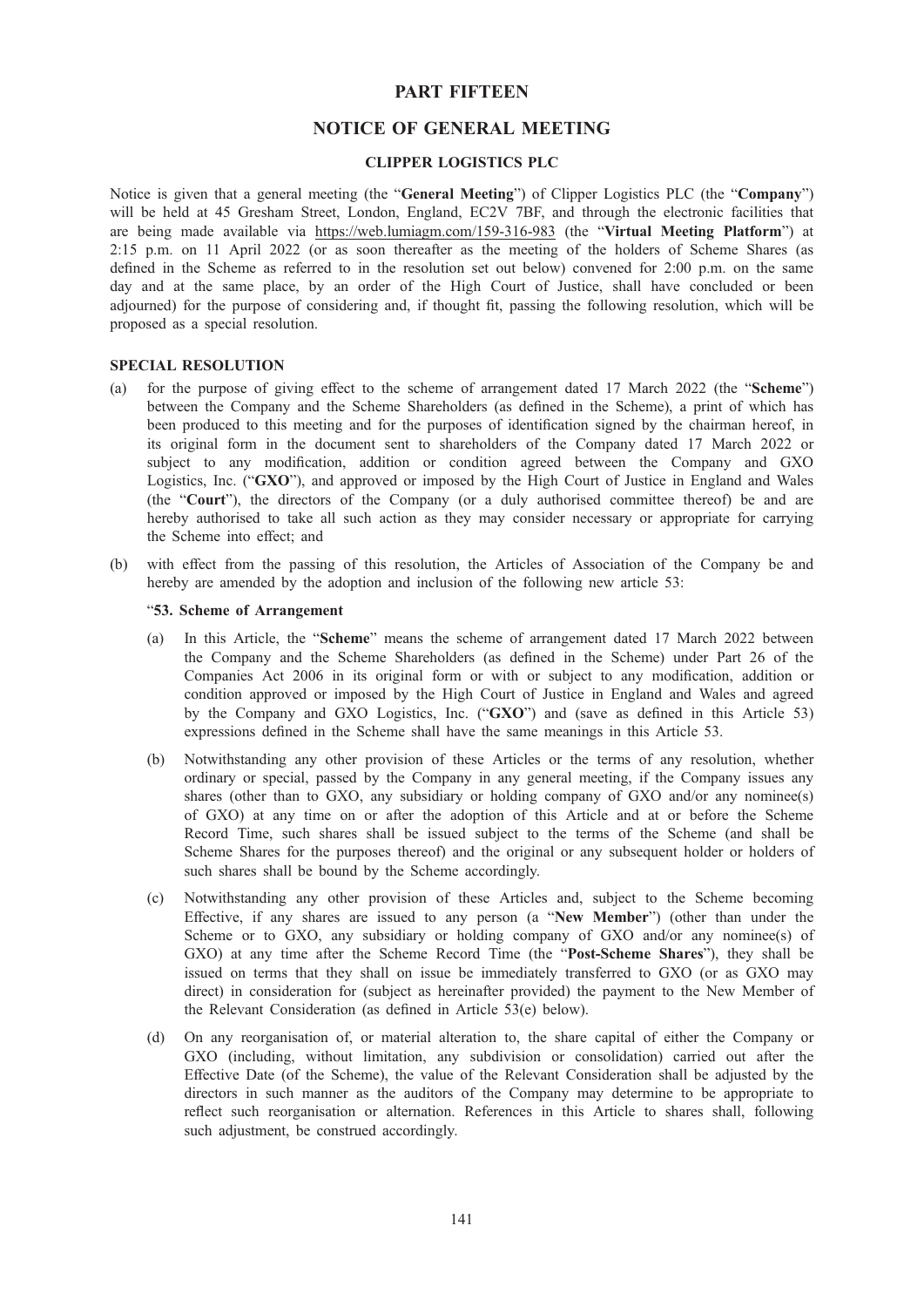- (e) In this Article, "Relevant Consideration" means the payment to the New Member of the same consideration, consisting of the default combination of cash and New GXO Shares (after the deduction of any income tax and employee social security contributions their employer or any other company is required to withhold or account for in respect of that consideration or the acquisition of the relevant Post-Scheme Shares, or for which the Company or any other company has agreed to account with the consent of the relevant New Member) for each Post-Scheme Share as the relevant New Member would have been entitled to pursuant to the Scheme had each Post-Scheme Share been a Scheme Share (as defined in the Scheme).
- (f) To give effect to any transfer of Post-Scheme Shares, the Company may appoint any person as attorney or agent for the New Member to transfer the Post-Scheme Shares to GXO and/or its nominee(s) and do all such other things and execute and deliver all such documents (whether as a deed or otherwise) as may in the opinion of the attorney or agent be necessary or desirable to vest the Post-Scheme Shares in GXO or its nominee(s) and, pending such vesting, to exercise all such rights attaching to the Post-Scheme Shares as GXO may direct. If an attorney or agent is so appointed, the New Member shall not thereafter (except to the extent that the attorney or agent fails to act in accordance with the directions of GXO) be entitled to exercise any rights attaching to the Post-Scheme Shares unless so agreed by GXO. The attorney or agent shall be empowered to execute and deliver as transferor a form of transfer or other instrument or instruction of transfer on behalf of the New Member in favour of GXO and/or its nominee(s) and the Company may give a good receipt for the consideration for the Post-Scheme Shares and may register GXO and/or its nominee(s) as holder thereof and issue to it certificates for the same. The Company shall not be obliged to issue a certificate to the New Member for the Post-Scheme Shares. GXO shall, subject to paragraph (d) of this Article, pay (or procure the payment of) the Relevant Consideration per Post-Scheme Share as soon as practicable and in any event within 45 business days of the issue of the Post-Scheme Shares to the New Member.
- (g) This Article shall cease to be effective if the Scheme shall not have become effective on or before 28 November 2022 (or such later date, if any, as GXO and the Company may agree, either as required by the Panel or with its consent, and the Court (if required) may allow (the "Long Stop Date")). If the Scheme has not become effective by the Long Stop Date this Article 53 shall be of no effect.
- (h) Notwithstanding any other provision of these Articles, both the Company and the directors shall refuse to register the transfer of any shares between the Scheme Record Time notified to Scheme Shareholders in respect of the Scheme and the Effective Date.
- (i) No amounts of cash less than one penny shall be paid to any New Member pursuant to this Article and the aggregate amount of cash to which a New Member would otherwise have become entitled shall be rounded up to the nearest whole penny.
- (j) Conditional upon and with effect from the sanctioning of the Scheme by the Court, the Company, or such other person as may be appointed by the Company, be appointed as agent of the Scheme Shareholders for the purposes of undertaking and carrying into effect, and is hereby irrevocably authorised to undertake and carry into effect, any and all such steps, actions, matters and procedures as may, in the opinion of the agent, be considered necessary, desirable or appropriate pursuant to English law in connection with the allotment, issue and settlement of the New GXO Shares pursuant to the Scheme.".

17 March 2022

By Order of the Board Marianne Hodgkiss Company Secretary

Registered Office: Clipper Logistics Group, Gelderd Road, Leeds, West Yorkshire, LS12 6LT Registered in England and Wales No. 03042024

#### Notes:

The following notes explain your general rights as a shareholder and your right to attend and vote at the General Meeting or to appoint someone else to vote on your behalf.

1. The General Meeting will take place using a hybrid format incorporating physical and remote participation via the Virtual Meeting Platform.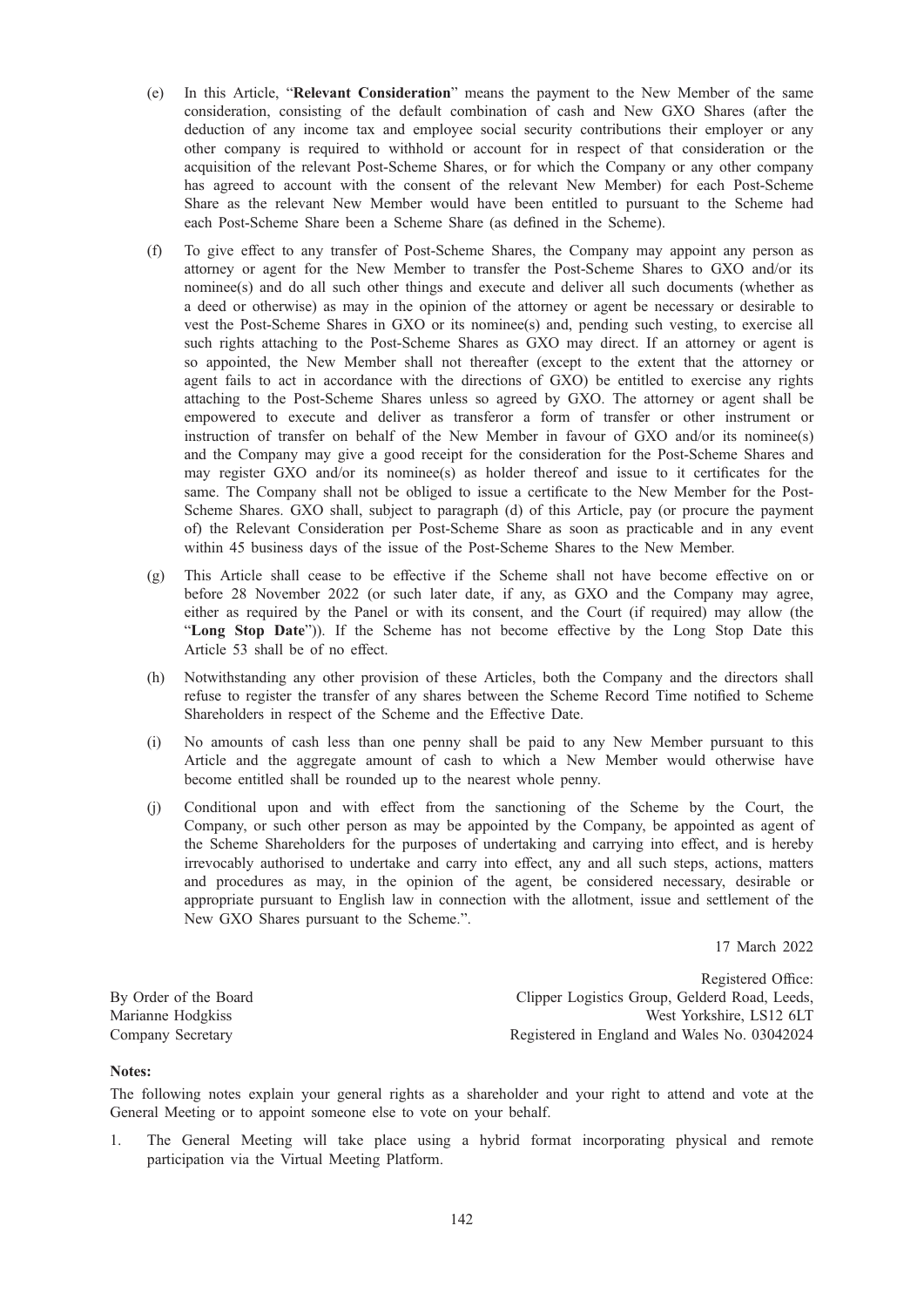- 2. The Clipper Board continues to monitor the situation surrounding COVID-19 and in order to protect the health and safety of all stakeholders, Clipper Shareholders and other attendees (including any duly appointed proxies and/or corporate representatives) are strongly encouraged not to attend the General Meeting in person, save for the Chair and anyone else nominated by the Chair in order to establish a quorum or to facilitate the proceedings of the General Meeting.
- 3. Any changes to the arrangements for the General Meeting will be communicated to shareholders before the General Meeting, including through the Company's website at https://www.clippergroup.co.uk/possible-offer/ and by announcement through a Regulatory Information Service.
- 4. Scheme Shareholders and Clipper Shareholders that intend to participate in the General Meeting remotely should refer to the further details provided below in relation to the Virtual Meeting Platform and also in the Virtual Meeting Guide.
- 5. Shareholders will be given the opportunity to remotely attend, submit questions and vote at the General Meeting via the Virtual Meeting Platform.
- 6. Shareholders can access the Virtual Meeting Platform via a mobile web client, which is compatible with the latest browser versions of Chrome, Firefox and Safari and can be accessed using any web browser, on a PC, tablet or smartphone device. To remotely attend, submit questions and/or vote using this method, please go to https://web.lumiagm.com/159-316-983.
- 7. Once you have accessed https://web.lumiagm.com/159-316-983 from your web browser, you will be prompted to enter your Shareholder Reference Number ("SRN") and PIN number (this is the first 2 and last 2 digits of your SRN). Your SRN, including any zeros, and your PIN number can be found printed on your Form of Proxy. If you are not in receipt of your SRN, this can also be found on a share certificate or Dividend Confirmation (tax voucher), or alternatively, if you are already registered on this website, you can sign in to www.shareview.co.uk to obtain your SRN. Access to the General Meeting via the website will be available from 1:15 p.m. on 11 April 2022, as further detailed below. If you are unable to access your SRN and PIN, please contact Equiniti by emailing: hybrid.help@equiniti.com. Mailboxes are monitored 9.00 am to 5.00 pm Monday to Friday (excluding public holidays in England & Wales).
- 8. Although access to the meetings will be available from 1:00 p.m. on 11 April 2022, voting functionality will not be enabled until the Chair of the General Meeting declares the poll open. Shareholders will be permitted to submit questions (via the Virtual Meeting Platform) during the course of the General Meeting. During the General Meeting, you must ensure you are connected to the internet at all times in order to submit questions and vote when the Chair commences polling. Therefore, it is your responsibility to ensure connectivity for the duration of the General Meeting via your wireless or other internet connection. The Virtual Meeting Guide contains further information on remotely accessing and participating in the General Meeting via the Virtual Meeting Platform on the Company's website at https://www.clippergroup.co.uk/possible-offer/.
- 9. If you wish to appoint a proxy (other than the Chair of the General Meeting) and for the proxy to attend the meeting on your behalf, please do so by completing the enclosed YELLOW Form of Proxy or alternatively by visiting the website www.sharevote.co.uk in accordance with the instructions set out on the YELLOW Form of Proxy. If you wish to appoint multiple proxies or obtain a Form of Proxy, please contact Equiniti on the Shareholder Helpline telephone number provided above.
- 10. If your shares are held within a nominee and you wish to access the General Meeting remotely, you will need to contact your nominee immediately. Your nominee will need to have completed a letter of representation and presented this to Equiniti no later than 48 hours (excluding any part of a day that is not a business day) before the date of the General Meeting in order to obtain a unique SRN and PIN number on your behalf, which you can then use to access the meeting remotely, please contact the Company's registrar Equiniti by emailing: hybrid.help@equiniti.com. To avoid any delays accessing the meeting, contact should be made at least 24 hours prior to the meeting date and time.
- 11. To be entitled to attend and vote at the meeting (and for the purpose of the determination by the Company of the votes they may cast), shareholders must be registered in the register of members of the Company as at 6:30 p.m. on 7 April 2022 (or, in the event that the meeting is adjourned at 6:30 p.m. on the date that is two business days before the date of any adjourned meeting). Changes to entries on the register of members after the relevant deadline shall be disregarded in determining the rights of any person to attend and vote at the meeting or any adjourned meeting.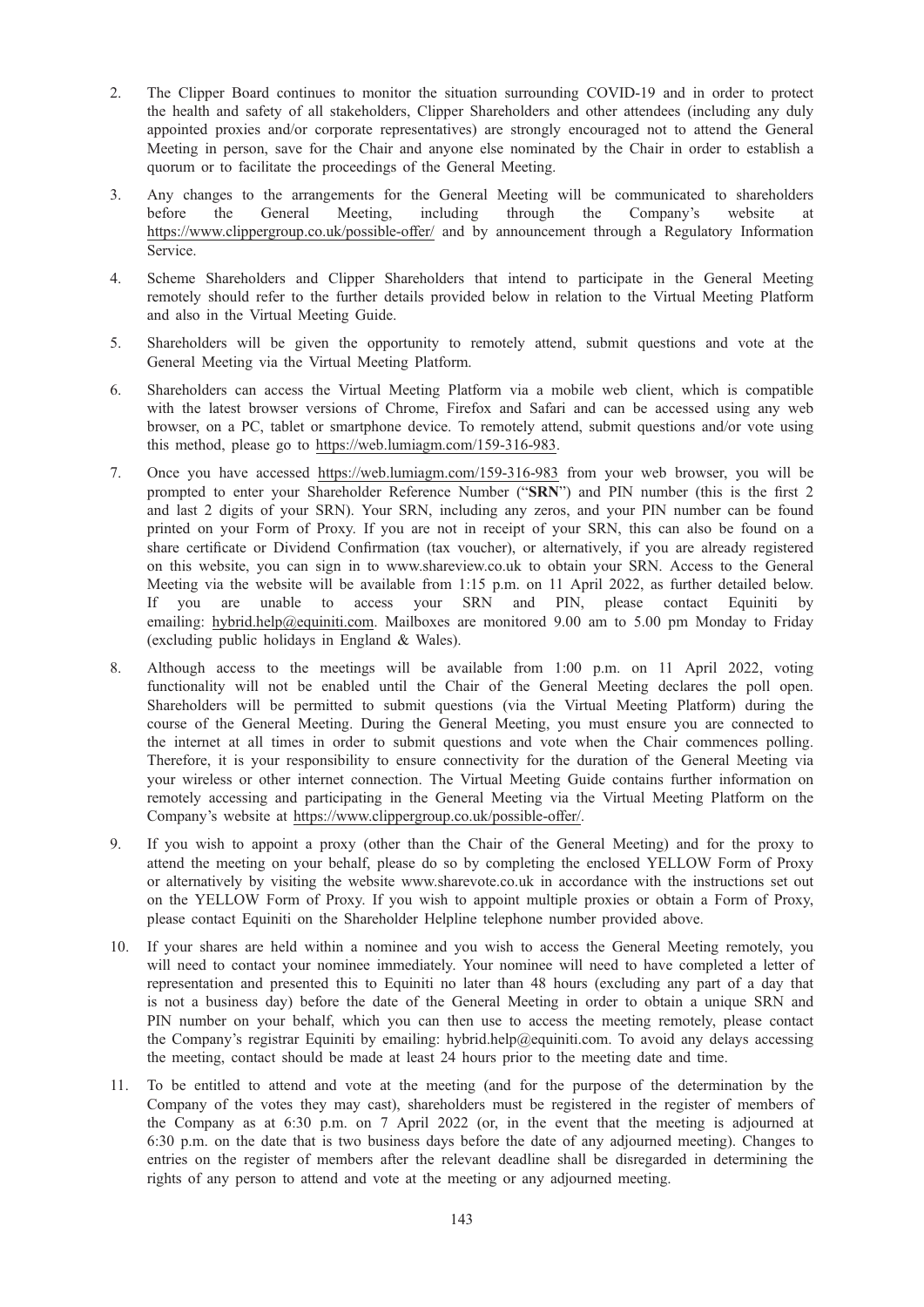- 12. Shareholders are entitled to appoint a proxy to exercise all or any of his/her rights to attend and to speak and vote on their behalf at the meeting. A shareholder may appoint more than one proxy in relation to the meeting provided that each proxy is appointed to exercise the rights attached to a different share or shares held by that a shareholder. A proxy need not be a member of the Company. A YELLOW Form of Proxy which may be used to make such appointment and give proxy instructions is enclosed with this notice. If you think you may not be able to attend the meeting, please complete and return the YELLOW Form of Proxy. Please indicate how you wish your vote to be cast by inserting an "X" in the appropriate box. In the event that you wish to appoint a person other than the Chair as your proxy, delete the reference to the Chair and insert the name and address of the person you wish to appoint in the space provided. Instructions for use are shown on the YELLOW Form of Proxy. If you do not have a proxy form and believe that you should have one, or if you require additional forms, please contact Equiniti, Corporate Actions, Aspect House, Spencer Road, Lancing, West Sussex BN99 6DA. Completion and return of a YELLOW Form of Proxy, an electronic proxy, or any CREST Proxy Instruction (as described in Note 16 below) will not preclude a shareholder from attending the meeting and voting, whether in person or remotely via the Virtual Meeting Platform. If you have appointed a proxy and attend the meeting in person or remotely via the Virtual Meeting Platform, your proxy appointment in respect of those shares will automatically be terminated.
- 13. To be valid, the YELLOW Form of Proxy (together with the power of attorney or other authority (if any) under which it is signed, or a notarially certified copy of such power or authority) must be lodged with Clipper's registrar, Equiniti by post or (during normal business hours only) by hand at Equiniti, Corporate Actions, Aspect House, Spencer Road, Lancing, West Sussex BN99 6DA as soon as possible, and in any event so as to be received by not later than 2:15 p.m. on 7 April 2022 or, if the meeting is adjourned, by not later than 48 hours before the time appointed for the adjourned meeting, excluding any part of a day that is not a business day. Forms of Proxy returned by fax will not be accepted. For your convenience, a prepaid envelope has been included with the Form of Proxy for use in the UK only. Alternatively, shareholders may lodge their votes electronically by visiting the website www.sharevote.co.uk (the on-screen instructions will detail how to complete the instruction process). You will be asked to enter the Voting ID, Task ID and Shareholder Reference Number (the SRN) as provided on your Form of Proxy and agree to certain terms and conditions. All proxy appointments must be received no later than 2:15 p.m. on 7 April 2022 or, if the meeting is adjourned, by not later than 48 hours before the time appointed for the adjourned meeting, excluding any part of a day that is not a business day.
- 14. Any person who is not a member of the Company, but has been nominated under section 146 of the Companies Act 2006 by a member of the Company (the "relevant member") to enjoy information rights, (the "nominated person") does not have a right to appoint any proxies under Note 12 above. A nominated person may have a right under an agreement with the relevant member to be appointed or to have somebody else appointed as a proxy for the meeting. If a nominated person does not have such a right, or has such a right and does not wish to exercise it, he/she may have a right under an agreement with the relevant member to give instructions as to the exercise of voting rights.
- 15. In accordance with Regulation 41 of the Uncertificated Securities Regulations 2001 (the "Regulations"), only those members entered on the register of members of the Company at 6:30 p.m. on the date two business days before the date of the meeting or, in the event that the meeting is adjourned, the register of members of the Company at 6:30 p.m. on the date two business days before the date of the adjourned meeting, shall be entitled to attend and vote at the meeting in respect of the number of shares registered in their name at that time. Changes to entries on the relevant register of members after the relevant time shall be disregarded in determining the rights of any person to attend and vote at the meeting or any adjourned meeting. Shareholders who hold their shares in the Company through CREST ("CREST members") and who wish to appoint a proxy or proxies through the CREST electronic proxy appointment service may do so for the purpose of this meeting and any adjournment(s) thereof by using the procedures described in the CREST Manual. CREST Personal Members or other CREST sponsored members, and those CREST members who have appointed a service provider(s), should refer to their CREST sponsor or voting service provider(s), who will be able to take the appropriate action on their behalf.
- 16. In order for a proxy appointment or instruction made using the CREST service to be valid, the appropriate CREST message (a "CREST Proxy Instruction") must be properly authenticated in accordance with Euroclear's specifications, and must contain the information required for such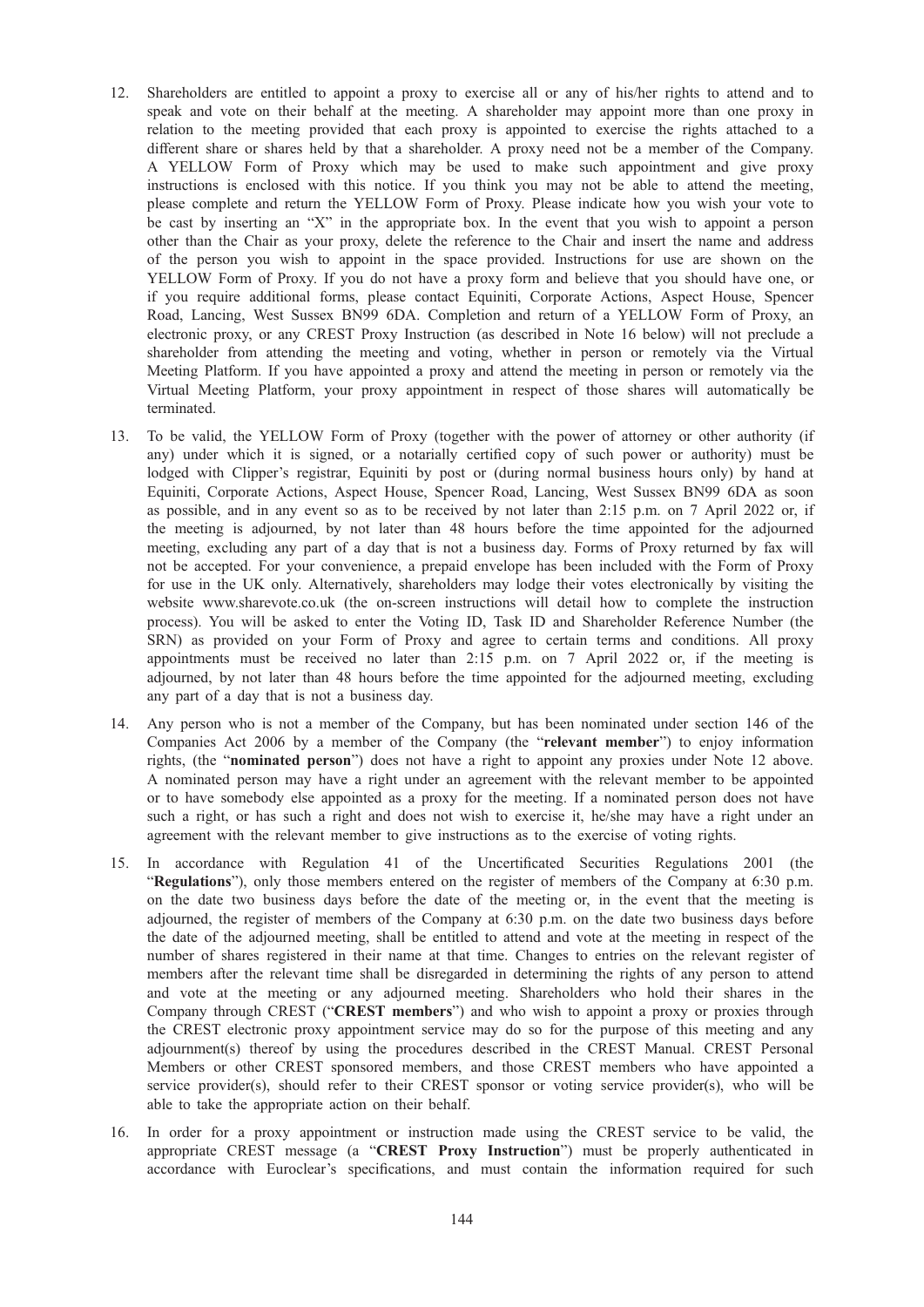instruction, as described in the CREST Manual (available via www.euroclear.com). The message, regardless of whether it constitutes the appointment of a proxy or is an amendment to the instruction given to a previously appointed proxy must, in order to be valid, be transmitted so as to be received by Clipper's registrar, Equiniti (ID RA19) by 2:15 p.m. on 7 April 2022 or if the General Meeting is adjourned, not later than 48 hours before the time appointed for the adjourned meeting, excluding any part of a day that is not a business day. For this purpose, the time of receipt will be taken to be the time (as determined by the time stamp applied to the message by the CREST Application Host) from which Equiniti are able to retrieve the message by enquiry to CREST in the manner prescribed by CREST. After this time, any change of instructions to proxies appointed through CREST should be communicated to the appointee through other means.

- 17. CREST members and, where applicable, their CREST sponsors, or voting service providers should note that Euroclear UK & Ireland Limited ("Euroclear") does not make available special procedures in CREST for any particular message. Normal system timings and limitations will, therefore, apply in relation to the input of CREST Proxy Instructions. It is the responsibility of the CREST member concerned to take (or, if the CREST member is a CREST personal member, or sponsored member, or has appointed a voting service provider, to procure that his/her CREST sponsor or voting service provider(s) take(s)) such action as shall be necessary to ensure that a message is transmitted by means of the CREST system by any particular time. In this connection, CREST members and, where applicable, their CREST sponsors or voting system providers are referred, in particular, to those sections of the CREST Manual concerning practical limitations of the CREST system and timings.
- 18. The Company may treat as invalid a CREST Proxy Instruction in the circumstances set out in Regulation 35(5)(a) of the Uncertificated Securities Regulations 2001.
- 19. In the case of joint holders of a share the vote of the senior who tenders a vote shall be accepted to the exclusion of the votes of the other joint holders and for this purpose seniority shall be determined by the order in which the names stand in the register of members of the Company.
- 20. To change your proxy instructions simply submit a new proxy appointment using the methods set out above. Note that the cut-off times for receipt of proxy appointments (see Note 13) also apply in relation to amended instructions. Any amended proxy appointment received after the relevant cut-off time will be disregarded.
- 21. Where you have appointed a proxy using the hard copy YELLOW Form of Proxy and would like to change the instructions using another hard copy YELLOW Form of Proxy, please call Equiniti on the Shareholder Helpline on +44 (0) 371-384-2917. Please use the country code if calling from outside the UK. Calls are charged at the standard geographic rate and will vary by provider; calls from outside the UK will be charged at the applicable international rate). The Shareholder Helpline is open between 8.30 a.m. to 5.30 p.m. Monday to Friday, excluding English and Welsh public holidays. Please note that Equiniti cannot provide comments on the merits of the Scheme or provide any financial, legal or tax advice, and calls may be recorded and monitored for security and training purposes.
- 22. If you submit more than one valid proxy appointment in respect of the same Clipper Shares, the appointment received last before the latest time for receipt of proxies will take precedence.
- 23. To revoke a proxy instruction, you will need to inform the Company by sending a signed hard copy notice clearly stating your intention to revoke your proxy appointment to Equiniti, Corporate Actions, Aspect House, Spencer Road, Lancing, West Sussex BN99 6DA. The revocation notice must be received by Equiniti no later than 2:15 p.m. on 7 April 2022, or if the General Meeting is adjourned, not later than 48 hours before the time appointed for the adjourned meeting, excluding any part of a day that is not a business day. If you attempt to revoke your proxy appointment but the revocation is received after the time specified then, subject to the paragraph directly below, your proxy appointment will remain valid.
- 24. A corporation which is a member can appoint one or more corporate representatives who may exercise, on its behalf, all its powers as a member provided that no more than one corporate representative exercises powers over the same shares.
- 25. The "Vote Withheld" option is provided to enable you to abstain on the specified resolution. However, it should be noted that a "Vote Withheld" is not a vote in law and will not be counted in the calculation of the proportion of votes "For" and "Against" the specified resolution.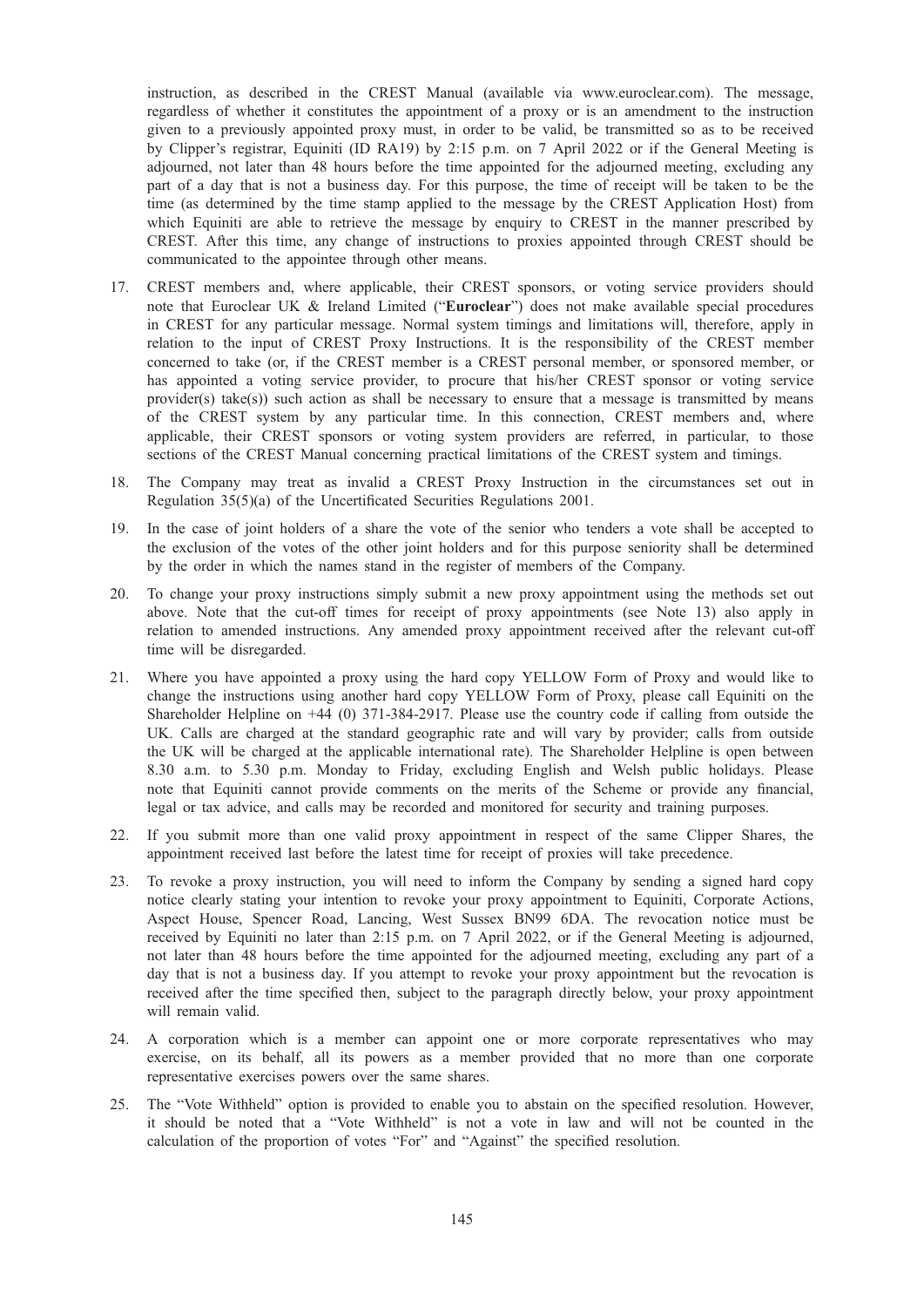- 26. A copy of this notice, and other information required by s.311A of the Companies Act 2006, can be found at https://www.clippergroup.co.uk/possible-offer/
- 27. As at 15 March 2022 (being the latest practicable date prior to the publication of the document of which this notice forms part), the Company's issued share capital consisted of 102,492,856 ordinary shares, carrying one vote each. The Company does not hold any ordinary shares in treasury, and therefore the total voting rights in the Company as at 15 March 2022 is 102,492,856.
- 28. Copies of the Company's existing Articles of Association as proposed to be amended by the special resolution set out in this notice are available for inspection at the offices of the Company, Clipper Logistics Group, Gelderd Road, Leeds, West Yorkshire, LS12 6LT during normal business hours on any weekday (excluding Saturdays, Sundays and public holidays), until the opening of business on the day on which the meeting is held, and will also be available for inspection at the place of the Meeting for at least 15 minutes prior to and during the Meeting. Such documents are also available at Company's website at https://www.clippergroup.co.uk/possible-offer/.
- 29. Any member attending the meeting has a right to ask questions. You may also submit questions to be considered at the meeting at any time up to 48 hours before the meeting by emailing secretariat@Clipper.com. The Company must cause to be answered any such question relating to the business being dealt with at the meeting but no such answer need be given if (a) to do so would interfere unduly with the preparation for the meeting or involve the disclosure of confidential information; (b) the answer has already been given on a website in the form of an answer to a question; or (c) it is undesirable in the interests of the Company or the good order of the meeting that the question be answered.
- 30. If you have any questions about this document, the Court Meeting, the General Meeting or the Acquisition or are in any doubt as to how to complete the Forms of Proxy or Form of Election, please contact Equiniti on the telephone number provided above.
- 31. Members of the Company are advised that they may not use any electronic address provided in this notice or any related documents (including the Form of Proxy) to communicate with the Company for any purpose other than those expressly stated.
- 32. Voting on all the resolutions at this meeting will be conducted on a poll rather than a show of hands.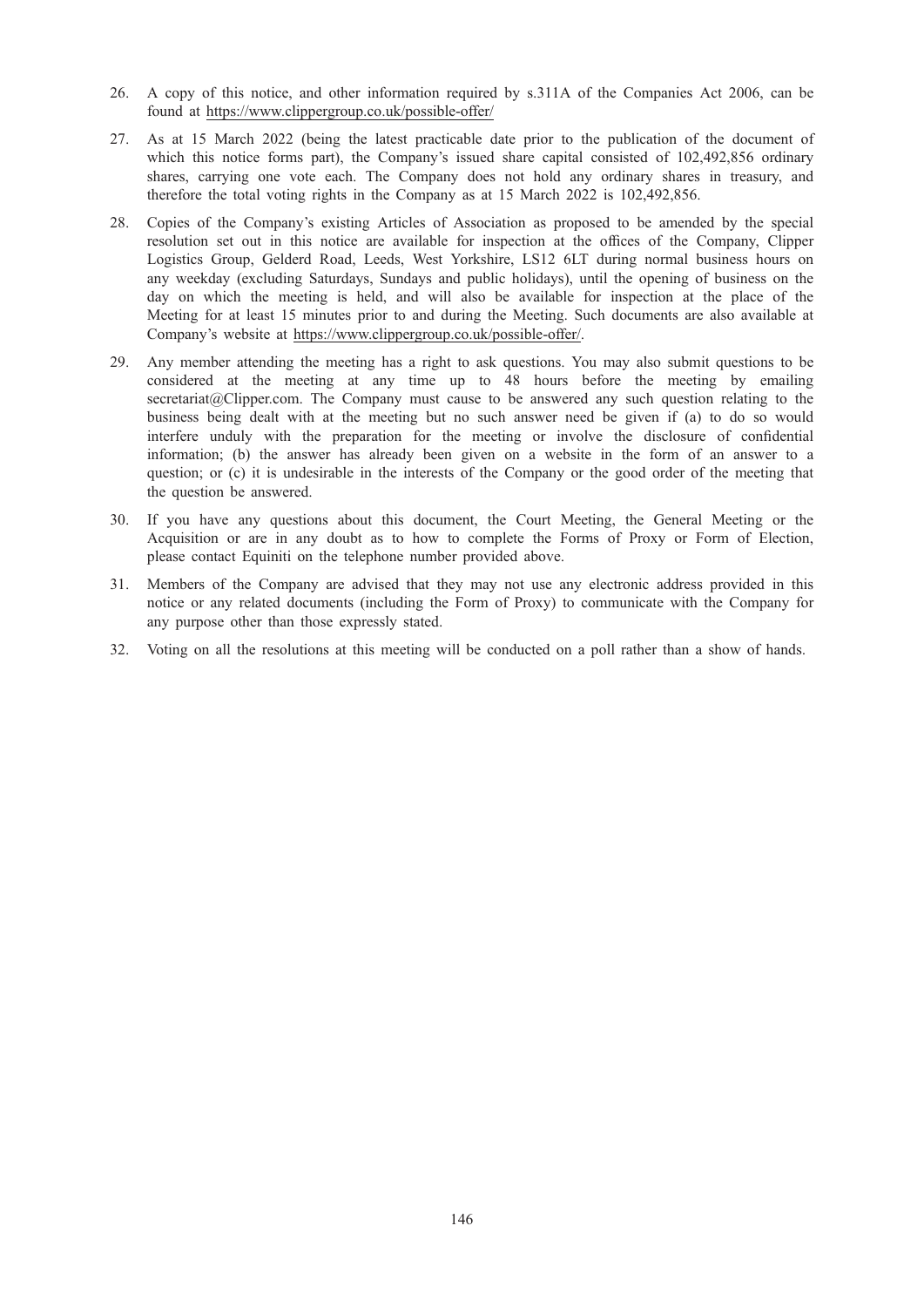# PART SIXTEEN

# QUANTIFIED FINANCIAL BENEFITS STATEMENT

Paragraph 4 (Intentions with regards to the Business, Management and Employees of Clipper and the Enlarged Group) of Part Two (Explanatory Statement) of this document contains statements of estimated cost savings and synergies arising from the Acquisition (together, the "Quantified Financial Benefits Statement").

A copy of the Quantified Financial Benefits Statement is set out below:

"The GXO Directors expect pre-tax run-rate cost synergies for the Enlarged Group of approximately £36 million to be realised by the end of the third year post completion of the Acquisition. The principal sources of these synergies are as follows:

- approximately 54 per cent. from combining UK operations and support functions, including the removal of costs associated with Clipper's status as a listed company, in the UK;
- \* approximately 19 per cent. from combining operations in other geographies and support functions in those geographies;
- approximately 17 per cent. from fleet procurement and maintenance savings; and
- approximately 10 per cent. from other cost and procurement savings.

It is envisaged that the realisation of the identified cost synergies will result in non-recurring integration costs of approximately £30 million in aggregate over the first 3 years post completion of the Acquisition.

Potential areas of dis-synergy have also been considered and were determined by GXO Management to be immaterial for the analysis. The expected synergies will accrue as a direct result of the success of the Acquisition and would not be achieved on a standalone basis."

Further information on the bases of belief supporting the Quantified Financial Benefits Statement, including the principal assumptions and sources of information, is set out below.

#### Bases of Belief for the Quantified Financial Benefits Statement

In preparing the Quantified Financial Benefits Statement, a synergy working group comprising key European and UK functional leaders with support from senior corporate personnel from GXO (the "Working Group") was established to identify, challenge and quantify the potential synergies available from the Acquisition and to develop a preliminary strategy for the Enlarged Group.

As part of the high-level due diligence access which Clipper granted to GXO, certain financial, operational and headcount information to support the evaluation of potential synergies available from the Acquisition were shared, accompanied by virtual sessions between key management personnel of GXO and Clipper.

Based on the information shared and interactions with Clipper, the Working Group has performed a bottomup analysis of GXO's and Clipper's costs base and has sought to include in the synergy analysis those costs which the Working Group believe will be either optimized or reduced as a result of the Acquisition. In circumstances where the information provided by Clipper has been limited for commercial or other reasons, the Working Group has made estimates and assumptions to aid its development of individual synergy initiatives. The assessment and quantification of the potential synergies have in turn been informed by GXO management's industry experience as well as their experience of executing and integrating acquisitions in the past.

The baseline used as the basis for the Quantified Financial Benefits Statement is GXO's budgeted cost base for the financial year ending 31 December 2022, and Clipper's adjusted cost base for the year ending 30 April 2022, based on an extrapolation of the actual financial results for the first seven or eight months of the financial year ending April 2022 to a full year.

The quantified cost synergies are incremental to GXO's and, to the best of GXO's knowledge, Clipper's existing plans.

In addition to the stated base case, the Working Group has also developed an internal upside case with incremental benefits.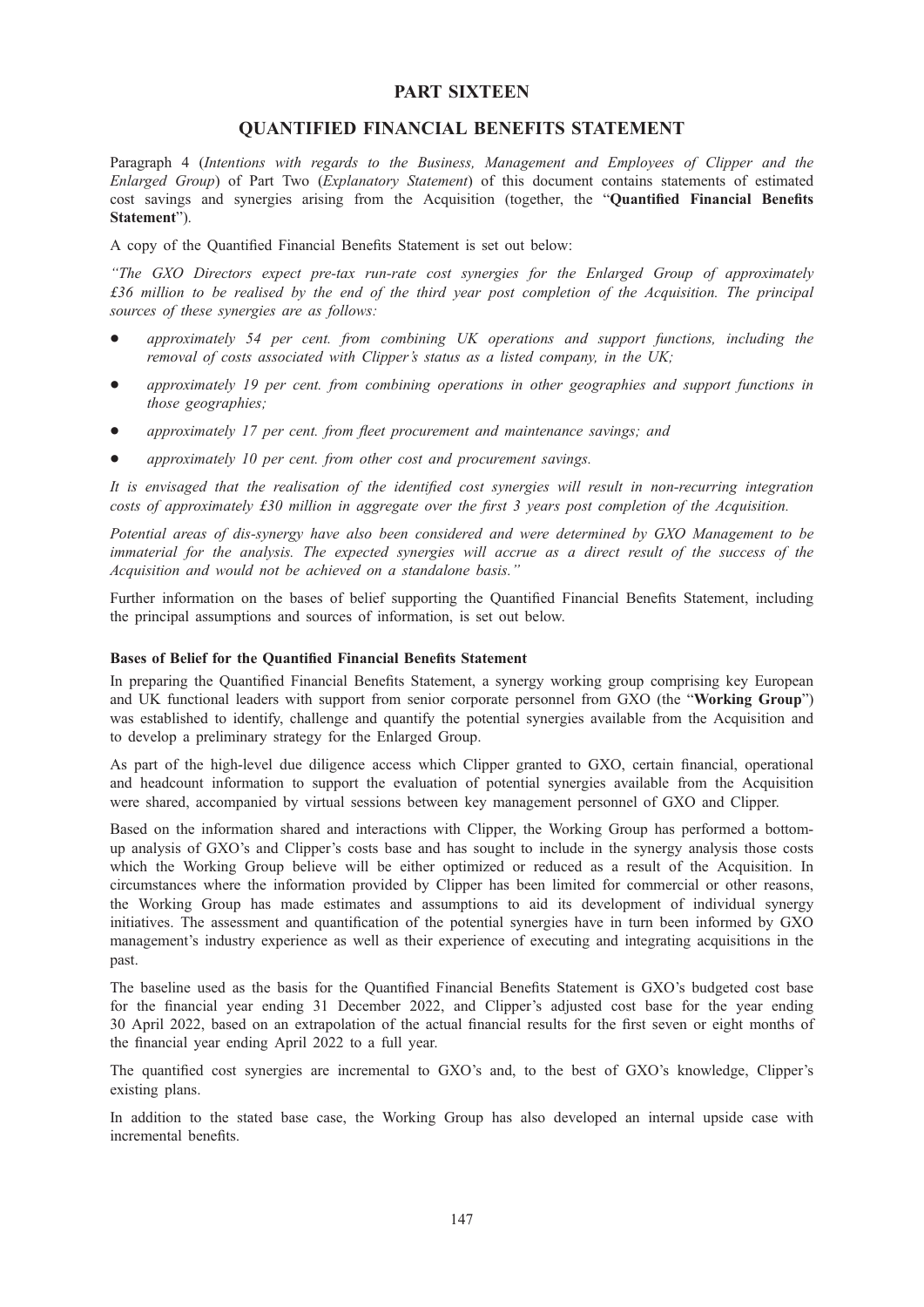In arriving at the estimate of cost synergies set out in the Quantified Financial Benefits Statement, the GXO Directors have made the following assumptions:

- cost savings will be achieved on the basis of systems integration and by removing duplicate headcount on the basis of a "best of both" approach applied to GXO and Clipper where operational overlap exists as well as through a reduction in group related costs including professional and legal costs of operating a public company;
- fleet procurement and maintenance savings will be achieved on the basis of Clipper's existing commercial vehicle business which includes repairs and maintenance services for vehicles used by GXO;
- other cost and procurement savings will be achieved on the basis of enhanced scale and purchasing power in areas including labour and facility costs;
- synergy estimates are stated net of any assumed customer pass-through elements;
- there will be no material impact on the underlying operations of either company or their ability to continue to conduct their businesses, including as a result of, or in connection with, the Acquisition;
- there will be no material change to macroeconomic, political, regulatory, legal or tax conditions in the markets or regions in which GXO and Clipper operate that will materially impact the implementation of, or costs to achieve, the expected cost synergies;
- there will be no material divestments from the existing businesses of either GXO or Clipper;
- there will be no material change in current foreign exchange rates; and
- there will be no business disruptions that materially affect either company, including natural disasters, acts of terrorism, cyber-attacks and/or technological issues or supply chain disruptions.

### Reports

As required by Rule 28.1(a) of the Code, KPMG LLP, as reporting accountants to GXO, and Rothschild & Co, as financial adviser to GXO, have provided the reports required under that Rule.

Copies of these reports were included in Part B and Part C of Appendix 4 of the Announcement. Each of KPMG LLP and Rothschild & Co has given and not withdrawn its consent to the publication of their respective reports in the Announcement in the form and context in which it is included.

As required by Rule 27.2(d)(i) of the Code, the GXO Directors confirm that the Quantified Financial Benefits Statement remains valid.

As required by Rule  $27.2(d)(ii)$  of the Code, each of KPMG LLP and Rothschild & Co has confirmed that their respective reports dated 28 February 2022 and produced in connection with the Quantified Financial Benefits Statement continue to apply. Such reports were issued solely to comply with Rule 28.1(a) of the Code and do not form part of this document.

### **Notes**

- 1. The Quantified Financial Benefits Statement relates to future actions and circumstances which by their nature involve risks, uncertainties and contingencies. As a consequence, the identified synergies and estimated cost savings referred to may not be achieved, may be achieved later or sooner than estimated, or those achieved could be materially different from those estimated.
- 2. The Quantified Financial Benefits Statement should not be construed as a profit forecast or interpreted to mean that GXO's earnings in the first full year following the effective date, or in any subsequent period, will necessarily match or be greater than or be less than those of GXO or Clipper for the relevant preceding financial period or any other period.
- 3. For the purposes of Rule 28 of the Code, the Quantified Financial Benefits Statement is the responsibility of GXO and the GXO Directors.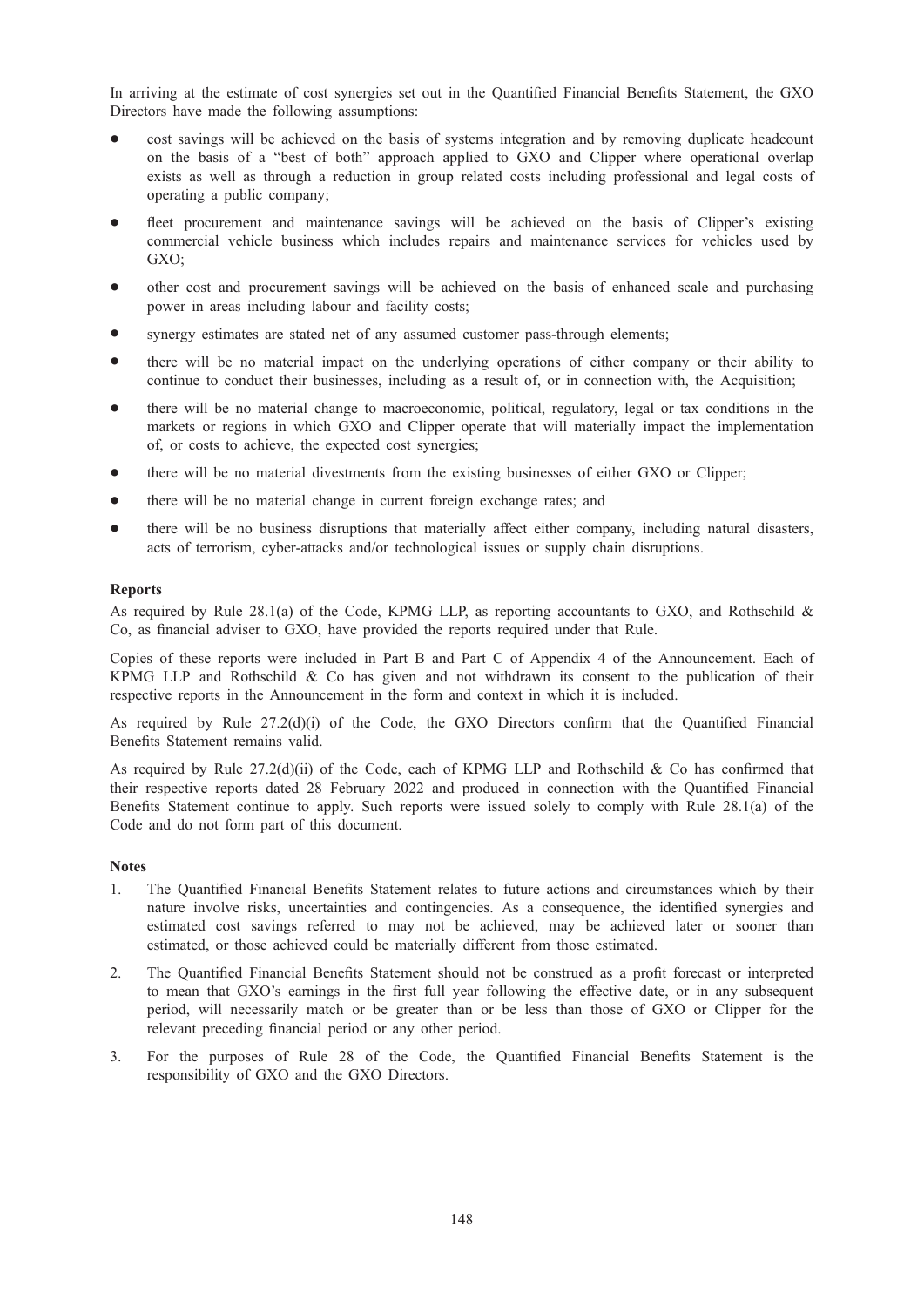# PART SEVENTEEN

# NON-GAAP RECONCILIATION

## GXO LOGISTICS, INC. RECONCILIATION OF NET INCOME (LOSS) TO ADJUSTED EBITDA AND ADJUSTED EBITDA MARGIN (UNAUDITED)

| ( <i>in millions</i> )                                                                       | <b>Three Months Ended</b><br>December 31, |           | <b>Years Ended</b><br>December 31, |             |
|----------------------------------------------------------------------------------------------|-------------------------------------------|-----------|------------------------------------|-------------|
|                                                                                              | 2021                                      | 2020      | 2021                               | 2020        |
| Net income (loss) attributable to GXO<br>Net income attributable to noncontrolling interests | \$56                                      | \$28<br>2 | \$153<br>8                         | \$(31)<br>9 |
| Net income (loss)                                                                            | \$57                                      | \$30      | \$161                              | \$(22)      |
| Interest expense                                                                             | 5                                         | 6         | 21                                 | 24          |
| Income tax expense (benefit)                                                                 | 13                                        | 14        | (8)                                | 16          |
| Depreciation and amortization expense                                                        | 76                                        | 77        | 335                                | 323         |
| Transaction and integration costs                                                            | 17                                        |           | 99                                 | 47          |
| Restructuring costs                                                                          | (1)                                       |           | 4                                  | 29          |
| Unrealized gain on foreign currency options                                                  |                                           |           | (1)                                |             |
| Adjusted EBITDA                                                                              | \$167                                     | \$138     | \$611                              | \$417       |
| Revenue                                                                                      | \$2,262                                   | \$1,766   | \$7,940                            | \$6,195     |
| Adjusted EBITDA margin $^{(1)}$                                                              | $7.4\%$                                   | $7.8\%$   | $7.7\%$                            | $6.7\%$     |

(1) Adjusted EBITDA margin is calculated as adjusted EBITDA divided by revenue.

—————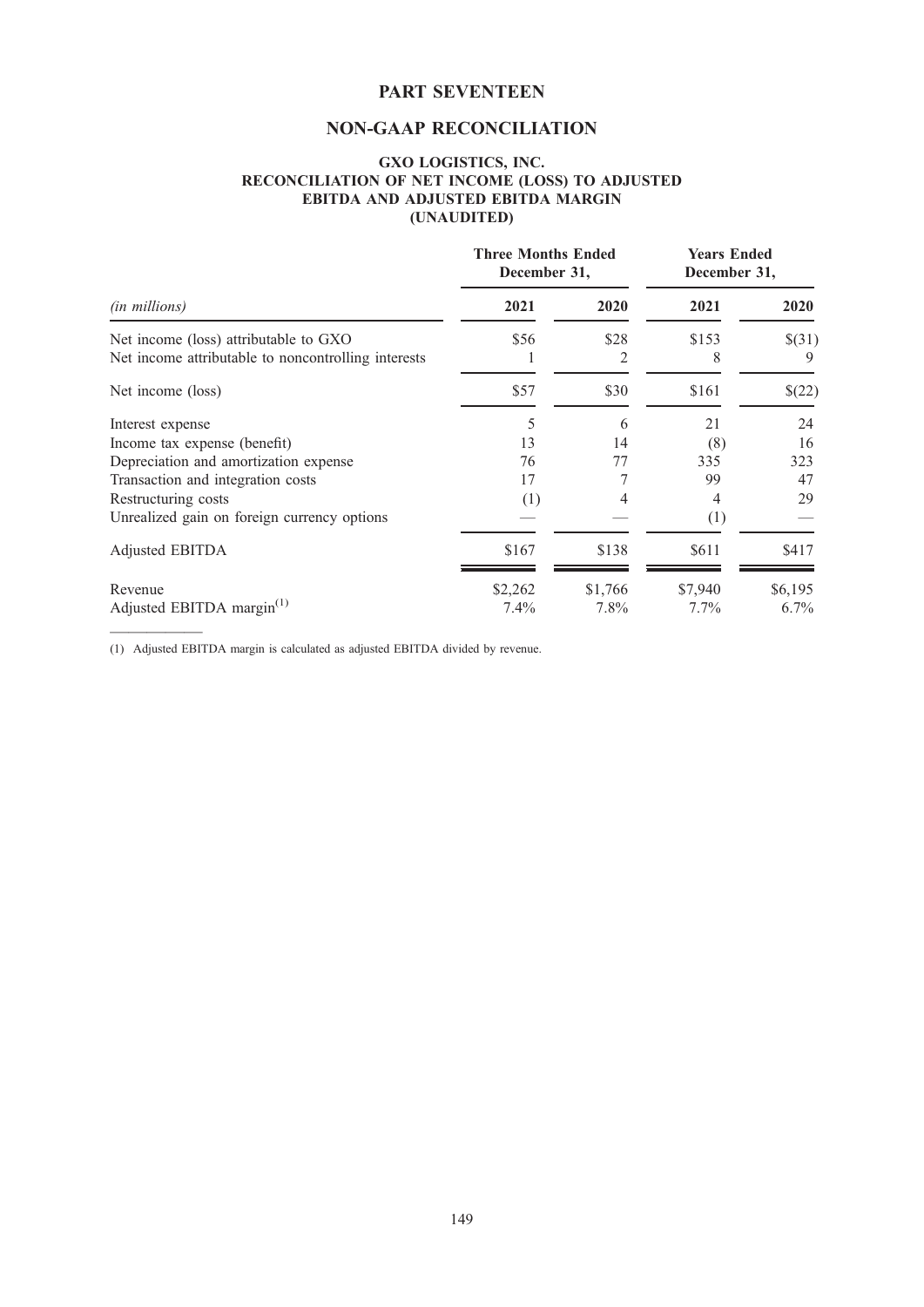## GXO LOGISTICS, INC. RECONCILIATION OF NET INCOME (LOSS) TO PRO FORMA ADJUSTED EBITDA AND PRO FORMA ADJUSTED EBITDA MARGIN (UNAUDITED)

|                                                                                                               | <b>Year Ended</b><br>December 31, | <b>Three</b><br><b>Months</b><br><b>Ended</b><br>December 31,<br>2020 |           |
|---------------------------------------------------------------------------------------------------------------|-----------------------------------|-----------------------------------------------------------------------|-----------|
| (in millions)                                                                                                 | 2021                              | 2020                                                                  | 2020      |
| Net income (loss) attributable to $GXO^{(1)}$<br>Net income attributable to noncontrolling interests $^{(1)}$ | \$162<br>8                        | \$(15)<br>9                                                           | \$33<br>2 |
| Net income $(\text{loss})^{(1)}$                                                                              | \$170                             | $\$(6)$                                                               | \$35      |
| Interest expense                                                                                              | 25                                | 32                                                                    | 8         |
| Income tax (expense) benefit <sup>(2)</sup>                                                                   | (5)                               | 15                                                                    | 13        |
| Depreciation and amortization expenses <sup>(2)</sup>                                                         | 335                               | 325                                                                   | 77        |
| Transaction and integration $cost^{(2)}$                                                                      | 99                                | 47                                                                    | 7         |
| Restructuring $costs^{(2)}$                                                                                   | 4                                 | 29                                                                    | 4         |
| Unrealized gain on foreign currency options                                                                   | (1)                               |                                                                       |           |
|                                                                                                               | \$627                             | \$442                                                                 | \$144     |
| Allocated corporate expense <sup>(3)</sup>                                                                    | 29                                | 79                                                                    | 9         |
| Public company standalone $cost^{(4)}$                                                                        | (23)                              | (64)                                                                  | (7)       |
| Pro forma adjusted EBITDA                                                                                     | \$633                             | \$457                                                                 | \$146     |
| Revenue                                                                                                       | \$7,940                           | \$6,195                                                               |           |
| Pro forma adjusted EBITDA margin <sup>(5)</sup>                                                               | $8.0\%$                           | 7.4%                                                                  |           |

————— (1) Pro forma as prepared under combined financial statements for all periods before August 2, 2021.

(2) For all periods before August 2, 2021, includes allocated expenses from "XPO Corporate" as prepared under combined financial statements. These allocations had no impact on Adjusted EBITDA.

(3) Excludes the impact of adjusted items and allocated interest expense, income tax, depreciation and amortization from "XPO Corporate".

(4) Estimated costs of operating GXO as a standalone public company.

(5) Pro forma Adjusted EBITDA margin is calculated as *pro forma* adjusted EBITDA divided by revenue.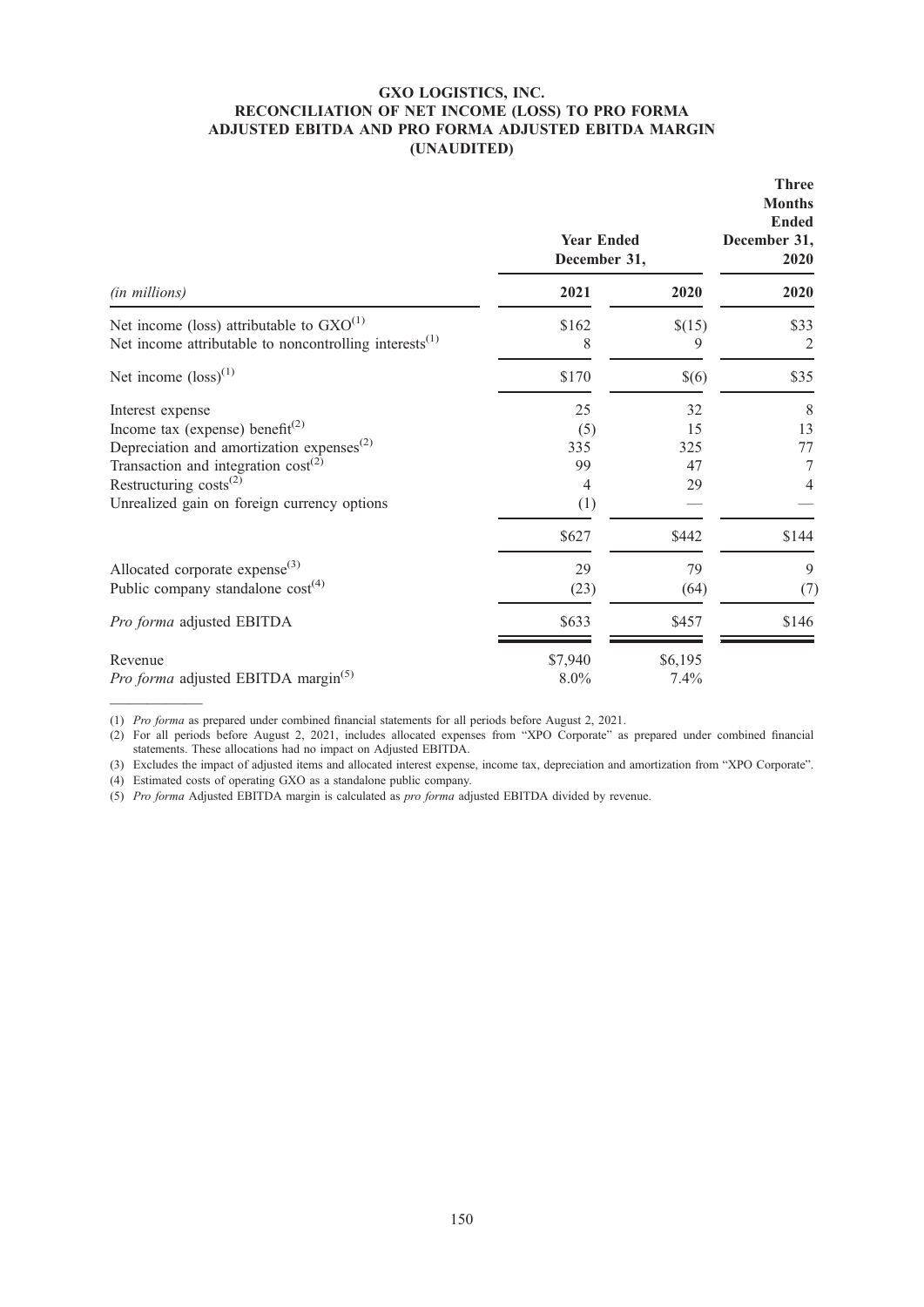### GXO LOGISTICS, INC. RECONCILIATION OF NET INCOME (LOSS) TO PRO FORMA ADJUSTED EBITA AND PRO FORMA ADJUSTED EBITA MARGIN (UNAUDITED)

|                                                     | <b>Year Ended</b><br>December 31, |         |
|-----------------------------------------------------|-----------------------------------|---------|
| (in millions)                                       | 2021                              | 2020    |
| Net income (loss) attributable to GXO               | \$162                             | \$(15)  |
| Net income attributable to noncontrolling interests | 8                                 | 9       |
| Net income (loss)                                   | \$170                             | $\$(6)$ |
| Interest expense $^{(1)}$                           | 25                                | 32      |
| Income tax (expense) benefit <sup>(1)</sup>         | (5)                               | 15      |
| Amortization expense <sup>(1)</sup>                 | 61                                | 63      |
| Transaction and integration $cost^{(1)}$            | 99                                | 47      |
| Restructuring $costs^{(1)}$                         | 4                                 | 29      |
| Unrealized gain on foreign currency options         | (1)                               |         |
|                                                     | \$353                             | \$180   |
| Depreciation expense <sup>(2)</sup>                 | 15                                | 21      |
| Allocated corporate $expense^{(3)}$                 | 29                                | 79      |
| Public company standalone $costs^{(4)}$             | (23)                              | (64)    |
| Pro forma adjusted EBITA                            | \$374                             | \$216   |
| Revenue                                             | \$7,940                           | \$6,195 |
| Pro forma Adjusted EBITA margin <sup>(5)</sup>      | 4.7%                              | 3.5%    |
|                                                     |                                   |         |

<sup>(1)</sup> For all periods before the separation of GXO from XPO on August 2, 2021. includes allocated expenses from XPO Corporate as prepared under combined financial statements. These allocations had no impact on Adjusted EBITDA.

(2) Allocated depreciation from XPO before the separation of GXO from XPO on August 2, 2021.

(3) Excludes the impact of adjusted items and allocated interest expense, income tax, and amortization from "XPO Corporate".

(4) Estimated costs of operating GXO as a standalone public company.

(5) Pro forma Adjusted EBITA margin is calculated as pro forma adjusted EBITA divided by revenue.